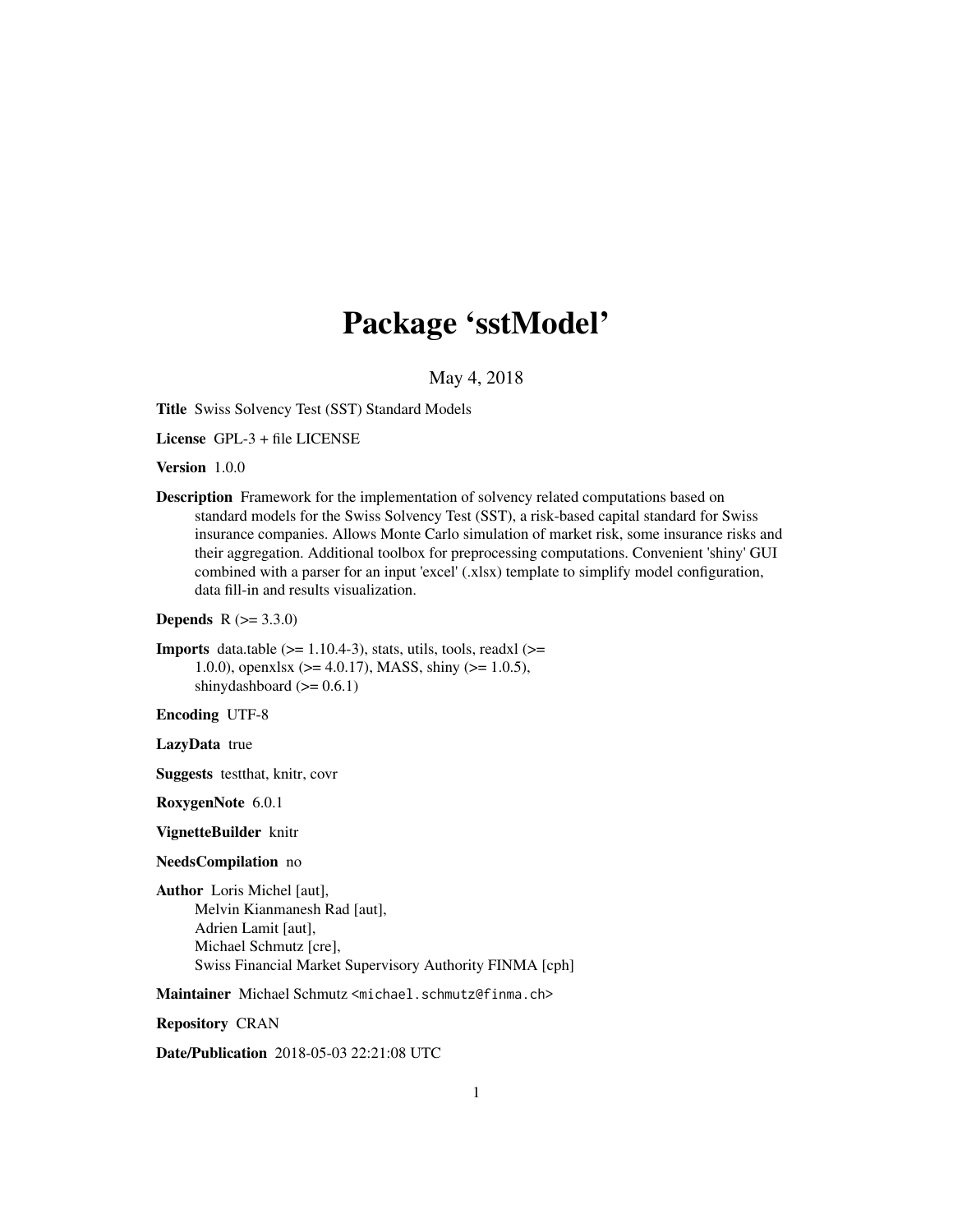# R topics documented:

|                  | 8    |
|------------------|------|
|                  | 9    |
|                  | 9    |
|                  | 10   |
|                  | 12   |
|                  | 13   |
| check            | 14   |
|                  | 14   |
|                  | 15   |
|                  | 16   |
|                  | 16   |
|                  | 17   |
|                  | 18   |
|                  | 18   |
| check.life       | 19   |
|                  | 20   |
|                  | 20   |
|                  | 21   |
|                  | 22   |
|                  | 22   |
|                  | 23   |
|                  | 24   |
|                  | 24   |
|                  | 25   |
|                  | 26   |
|                  | 26   |
|                  | 27   |
|                  | 28   |
|                  | 29   |
|                  | 29   |
|                  | 30   |
|                  | 31   |
|                  | 32   |
|                  | 32   |
|                  | 33   |
|                  |      |
|                  | - 34 |
|                  |      |
|                  | 35   |
|                  | 35   |
| containsNonLife  | 36   |
|                  | 36   |
|                  | 37   |
|                  | 37   |
| containsScenario | 38   |
|                  | 39   |
|                  | 39   |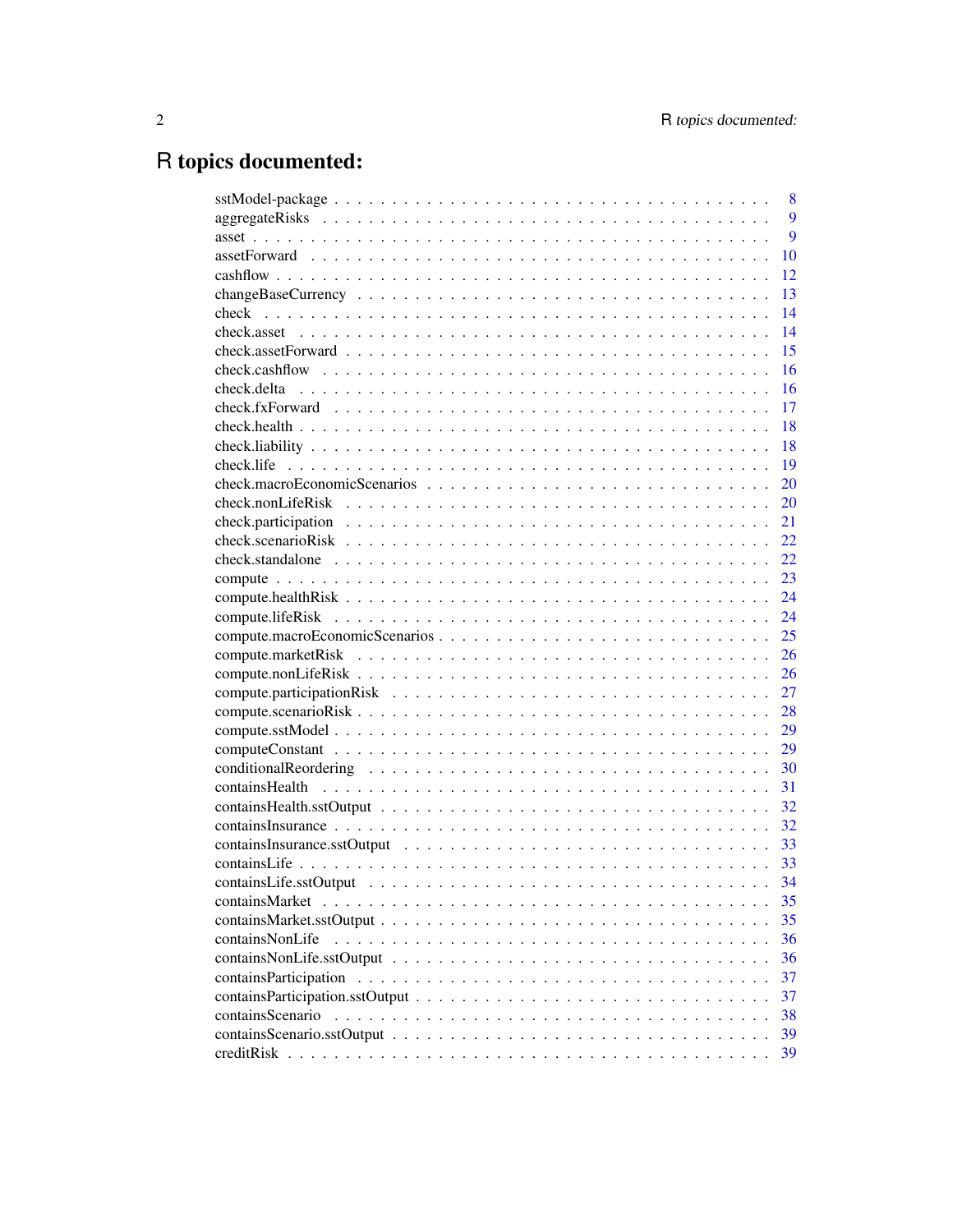|                                                                                                                | 40 |
|----------------------------------------------------------------------------------------------------------------|----|
|                                                                                                                | 40 |
|                                                                                                                | 41 |
|                                                                                                                | 42 |
|                                                                                                                | 42 |
|                                                                                                                | 43 |
|                                                                                                                | 45 |
|                                                                                                                | 45 |
|                                                                                                                | 46 |
|                                                                                                                | 46 |
|                                                                                                                | 47 |
|                                                                                                                | 47 |
|                                                                                                                | 48 |
|                                                                                                                | 49 |
|                                                                                                                | 49 |
|                                                                                                                | 50 |
|                                                                                                                | 50 |
|                                                                                                                | 51 |
|                                                                                                                | 51 |
|                                                                                                                | 52 |
| format.marketRisk $\ldots \ldots \ldots \ldots \ldots \ldots \ldots \ldots \ldots \ldots \ldots \ldots \ldots$ | 53 |
|                                                                                                                | 53 |
|                                                                                                                | 54 |
|                                                                                                                | 54 |
|                                                                                                                | 55 |
|                                                                                                                | 55 |
|                                                                                                                | 56 |
|                                                                                                                | 57 |
| format.standalone $\ldots \ldots \ldots \ldots \ldots \ldots \ldots \ldots \ldots \ldots \ldots \ldots \ldots$ | 57 |
|                                                                                                                | 58 |
|                                                                                                                | 58 |
|                                                                                                                | 59 |
|                                                                                                                | 59 |
|                                                                                                                | 61 |
|                                                                                                                | 61 |
|                                                                                                                | 62 |
|                                                                                                                | 63 |
|                                                                                                                | 63 |
|                                                                                                                | 64 |
|                                                                                                                | 65 |
|                                                                                                                | 65 |
|                                                                                                                | 66 |
|                                                                                                                | 67 |
|                                                                                                                | 67 |
|                                                                                                                | 68 |
|                                                                                                                | 68 |
| getDrbc                                                                                                        | 69 |
|                                                                                                                | 69 |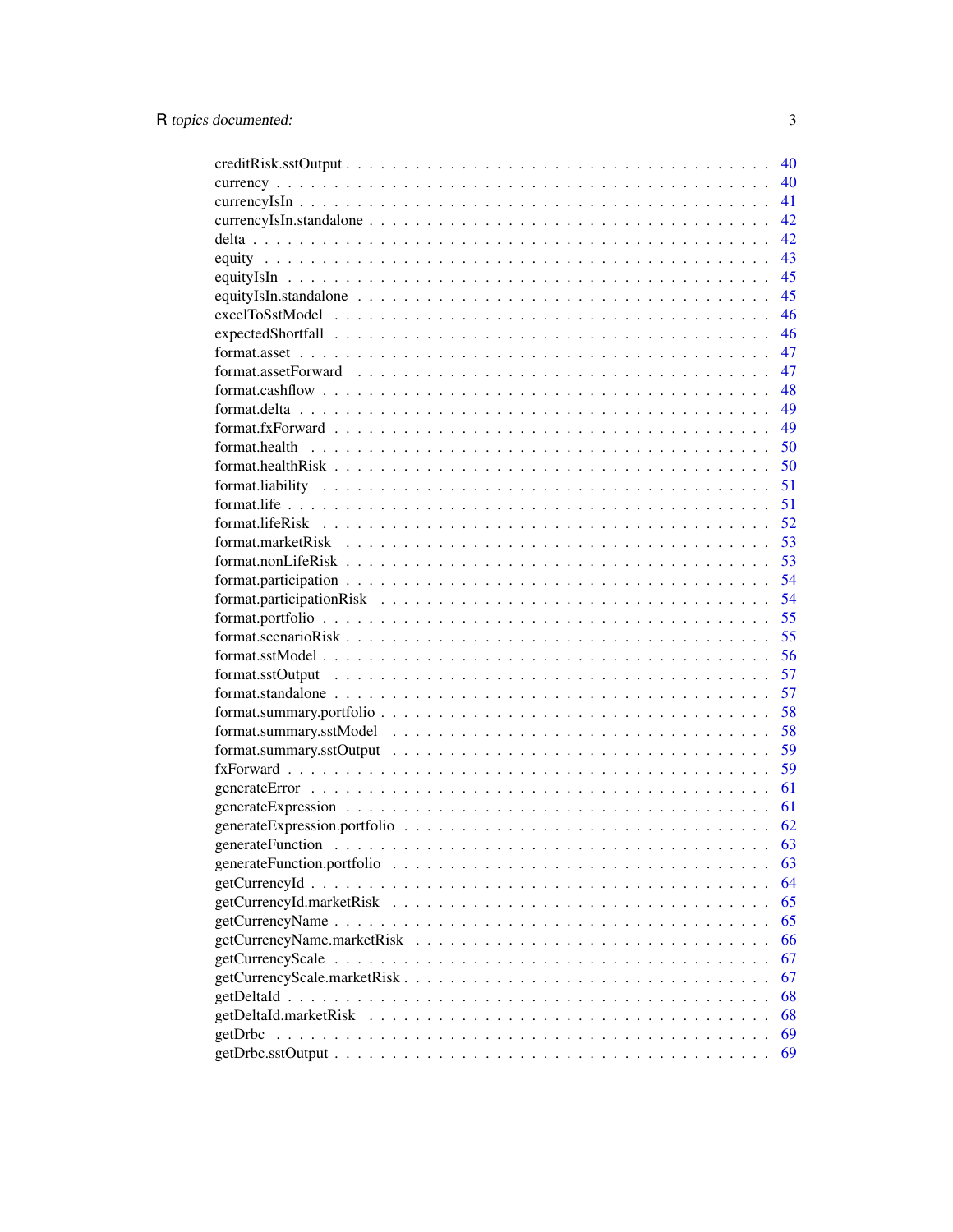|              | 70 |
|--------------|----|
|              | 71 |
|              | 71 |
|              | 72 |
|              | 73 |
|              | 73 |
|              | 74 |
|              | 74 |
|              | 75 |
|              | 75 |
|              | 76 |
|              | 76 |
|              | 77 |
|              | 77 |
|              | 78 |
|              | 78 |
|              | 79 |
|              | 79 |
|              |    |
|              | 80 |
|              | 80 |
|              | 81 |
|              | 81 |
|              | 82 |
|              | 82 |
|              | 83 |
|              | 83 |
|              | 84 |
|              | 85 |
|              | 85 |
|              | 86 |
|              | 86 |
|              | 87 |
|              | 87 |
|              | 88 |
|              | 88 |
|              | 89 |
|              | 89 |
| getRateScale | 90 |
|              | 90 |
|              | 91 |
|              | 92 |
|              | 92 |
|              | 93 |
|              | 93 |
|              | 94 |
|              | 95 |
|              | 95 |
|              | 96 |
|              |    |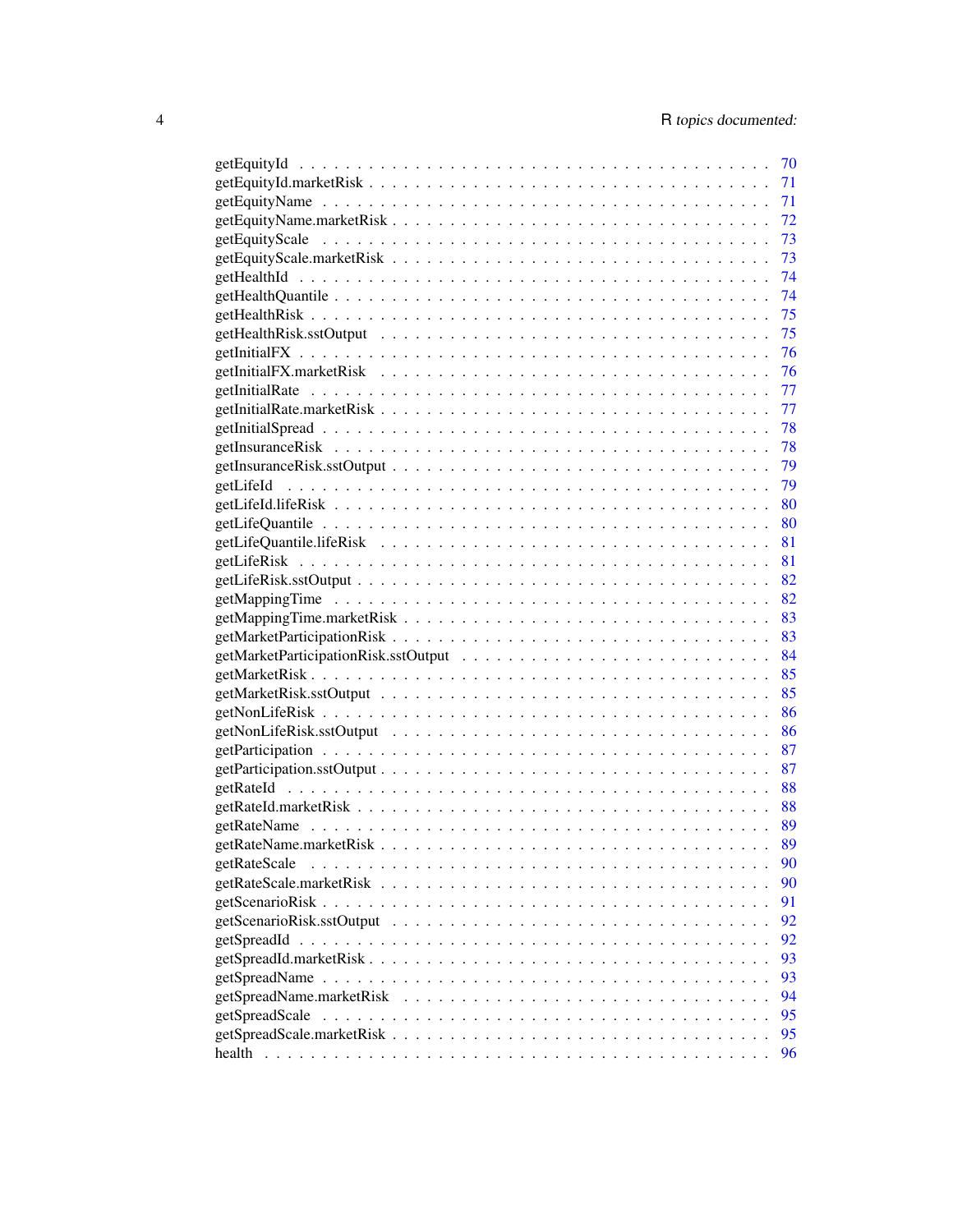|                                                                                                                    | 97 |
|--------------------------------------------------------------------------------------------------------------------|----|
|                                                                                                                    | 98 |
|                                                                                                                    | 98 |
|                                                                                                                    |    |
|                                                                                                                    |    |
|                                                                                                                    |    |
|                                                                                                                    |    |
|                                                                                                                    |    |
|                                                                                                                    |    |
|                                                                                                                    |    |
|                                                                                                                    |    |
|                                                                                                                    |    |
|                                                                                                                    |    |
|                                                                                                                    |    |
| is insurance Item.                                                                                                 |    |
|                                                                                                                    |    |
|                                                                                                                    |    |
|                                                                                                                    |    |
|                                                                                                                    |    |
|                                                                                                                    |    |
|                                                                                                                    |    |
|                                                                                                                    |    |
|                                                                                                                    |    |
|                                                                                                                    |    |
|                                                                                                                    |    |
|                                                                                                                    |    |
|                                                                                                                    |    |
|                                                                                                                    |    |
|                                                                                                                    |    |
|                                                                                                                    |    |
|                                                                                                                    |    |
|                                                                                                                    |    |
|                                                                                                                    |    |
|                                                                                                                    |    |
|                                                                                                                    |    |
|                                                                                                                    |    |
|                                                                                                                    |    |
|                                                                                                                    |    |
|                                                                                                                    |    |
|                                                                                                                    |    |
| keywordToTransposedTable $\ldots \ldots \ldots \ldots \ldots \ldots \ldots \ldots \ldots \ldots \ldots \ldots 118$ |    |
| keywordToValue                                                                                                     |    |
|                                                                                                                    |    |
|                                                                                                                    |    |
|                                                                                                                    |    |
| <i>lifeRisk</i>                                                                                                    |    |
| $logNormalExpression \ldots \ldots \ldots \ldots \ldots \ldots \ldots \ldots \ldots \ldots \ldots \ldots 123$      |    |
|                                                                                                                    |    |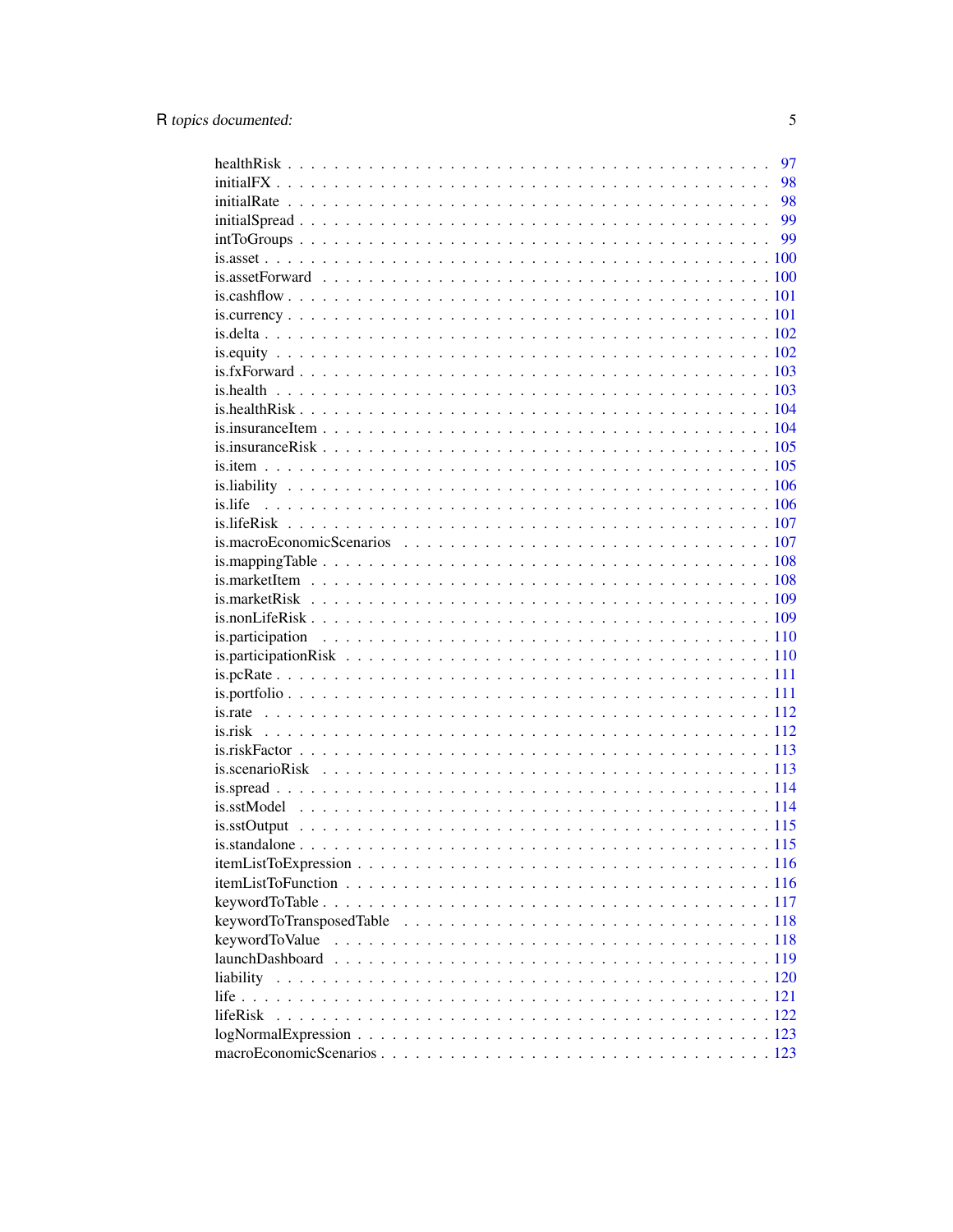| rate                |  |
|---------------------|--|
|                     |  |
| rateIsIn.standalone |  |
|                     |  |
|                     |  |
|                     |  |
|                     |  |
|                     |  |
|                     |  |
| simulate.lifeRisk   |  |
|                     |  |
|                     |  |
|                     |  |
|                     |  |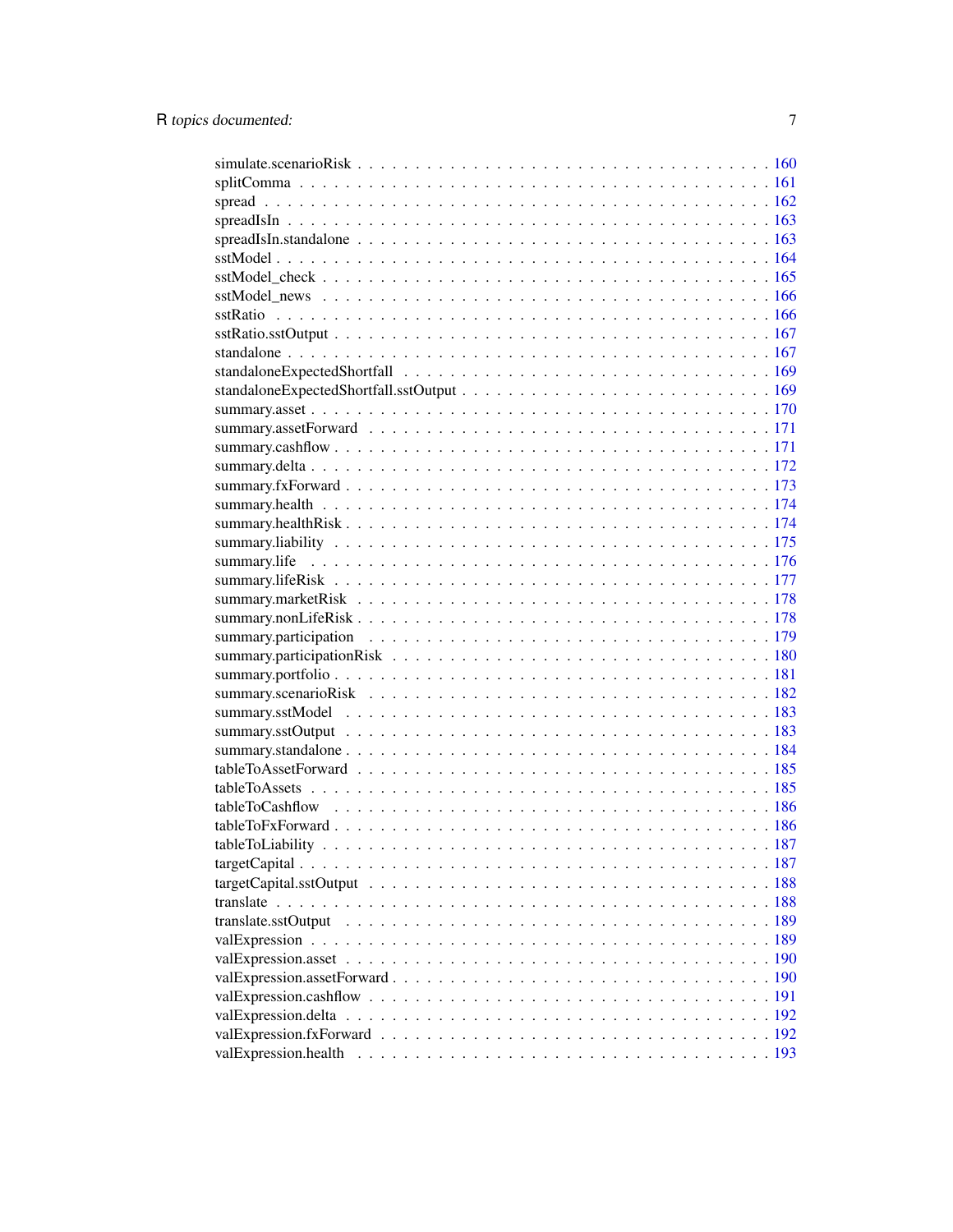<span id="page-7-0"></span>

| Index | 209 |
|-------|-----|

sstModel-package *Implementation of the Swiss Solvency Test (SST) Standard Models.*

#### Description

Framework for the implementation of solvency related computations based on standard models for the Swiss Solvency Test (SST), a risk-based capital standard for Swiss insurance companies. Allows Monte Carlo simulation of market risk, some insurance risks and their aggregation. Additional toolbox for preprocessing computations. Convenient shiny GUI combined with a parser for an input excel (.xlsx) template to simplify model configuration,

#### Main Functionality the R-package

The main functionality of the R-package is the construction of an [sstModel](#page-163-1) object, i.e. an instance of the Swiss Solvency Test (SST) standard model (all parameters needed to create such an instance can be understood with their respective help pages). We can then simulate from the model with the method compute to obtain an sstOutput instance. Solvency figures can finally be computed on this last instance (like [riskCapital](#page-154-1), [targetCapital](#page-186-1), [marketValueMargin](#page-125-1), and [sstRatio](#page-165-1)).

#### See Also

[sstModel](#page-163-1)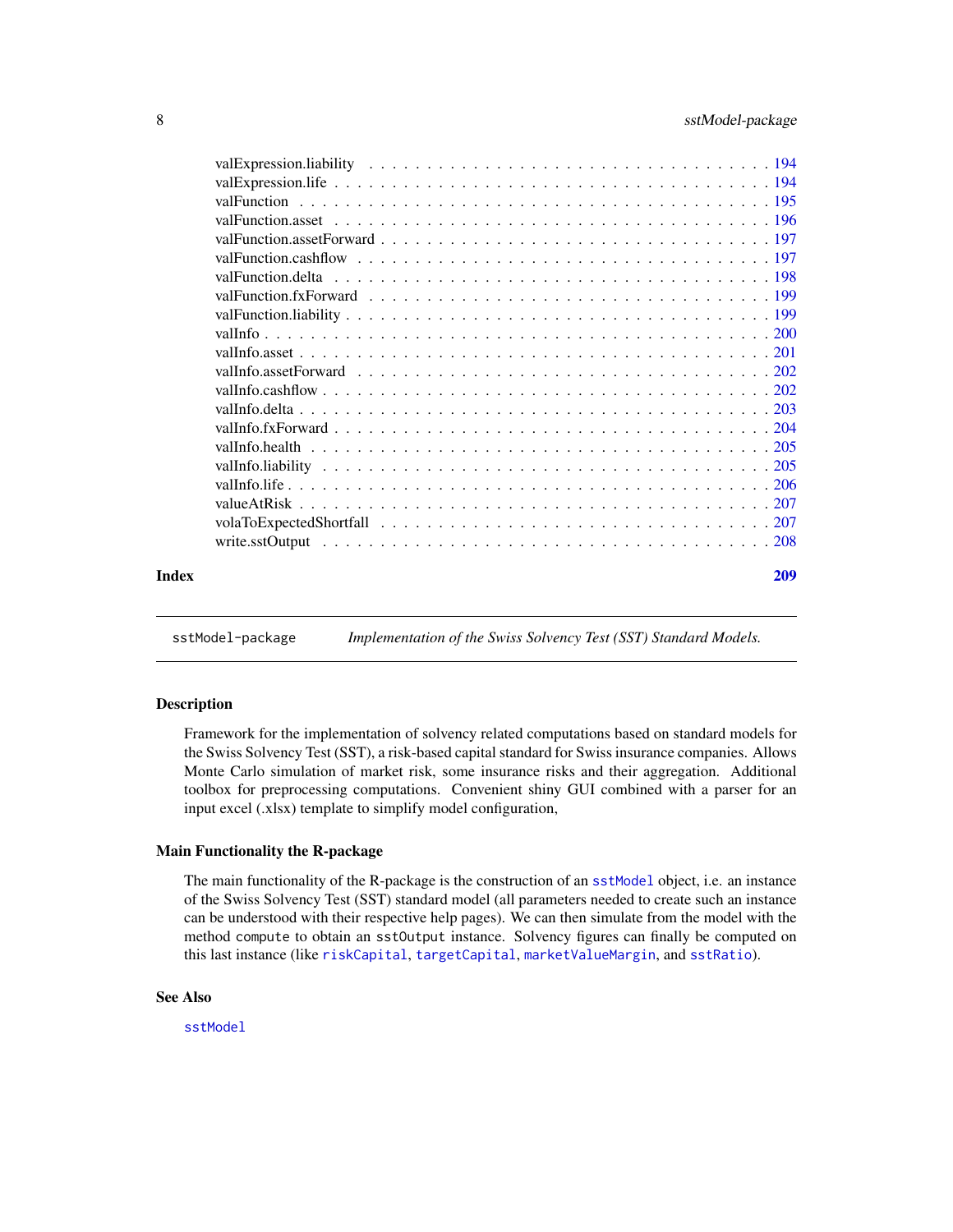#### <span id="page-8-0"></span>Description

This function aggregates market, life, health and nonLife insurance risks using a simple or conditional reordering scheme based on Gaussian copulas.

#### Usage

aggregateRisks(risks, model)

#### Arguments

| risks | data.table object.  |
|-------|---------------------|
| model | sstModel S3 object. |

#### Value

None (used for side-effects).

<span id="page-8-1"></span>asset *Constructing an Asset with Direct Market Price*

#### Description

Constructor for the S3 class asset. It allows to build for an asset position with direct market price known under the name *"Aktiven mit direkt marktabhängigen Preisen"* in the FINMA technical document *"SST-Marktrisiko und -Aggregation Technische Beschreibung"*.

#### Usage

asset(type, currency, value)

#### Arguments

type character value of length one representing the type of the asset position. This parameter relates to the *"Preisrisikofaktor"* index i in the FINMA document *"SST-Marktrisiko und -Aggregation Technische Beschreibung"*. type cannot be one of the following reserved character:

- "currency"
- "rate"
- "pcRate"
- "spread"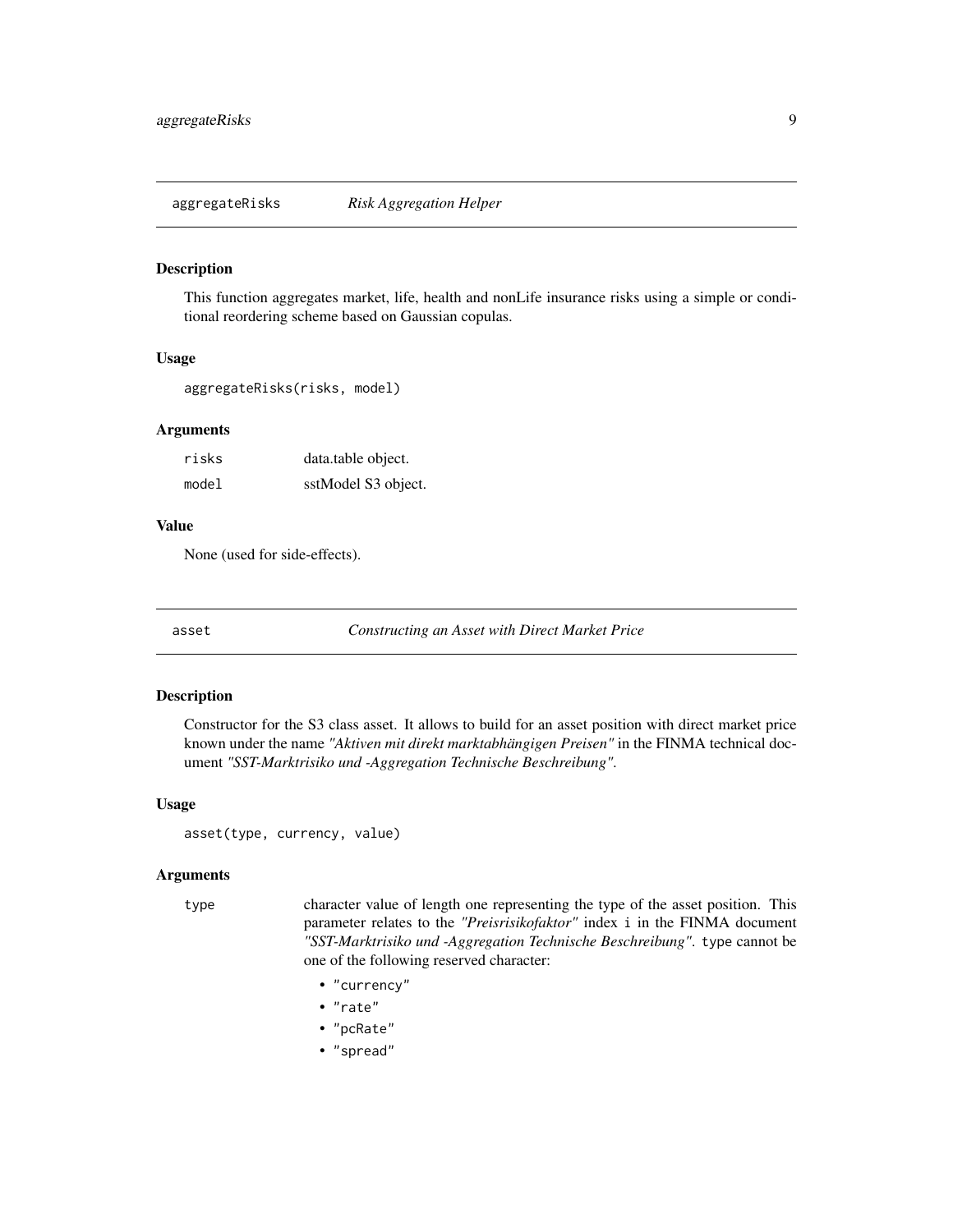<span id="page-9-0"></span>

| currency | character value of length one representing the currency in which the asset is val-<br>uated. This parameter relates to the <i>"Fremdwährungsrisikofaktor"</i> index j in<br>the FINMA document "SST-Marktrisiko und -Aggregation Technische Beschrei-<br>$bung''$ .                                                                                   |
|----------|-------------------------------------------------------------------------------------------------------------------------------------------------------------------------------------------------------------------------------------------------------------------------------------------------------------------------------------------------------|
| value    | non-zero numeric value of length one representing the exposure in the underly-<br>ing asset. This must be expressed in the same currency as currency. Note that<br>if value is negative the position is interpreted as a <i>short position</i> . If the value is<br>set to 0, a warning will be triggered. This parameter corresponds to the quantity |
|          | $\hat{E}_{0,i,i}$                                                                                                                                                                                                                                                                                                                                     |

for asset with direct market price in the FINMA document *"SST-Marktrisiko und -Aggregation Technische Beschreibung"*.

## Value

an S3 object, instance of the class asset.

## See Also

[summary.asset](#page-169-1), [print.asset](#page-134-1).

## Examples

```
# Creating new assets.
asset1 <- asset("equity", "CHF", 1000)
asset2 <- asset("hedge fund", "EUR", 2000)
```
## assetForward *Constructing an Index-Forward*

## Description

Constructor for the S3 class assetForward. It allows to build for an index-forward referred under the name *"Index-Forward"* in the FINMA technical document *"SST-Marktrisiko und -Aggregation Technische Beschreibung"*.

```
assetForward(type, currency, time, exposure, price, position)
```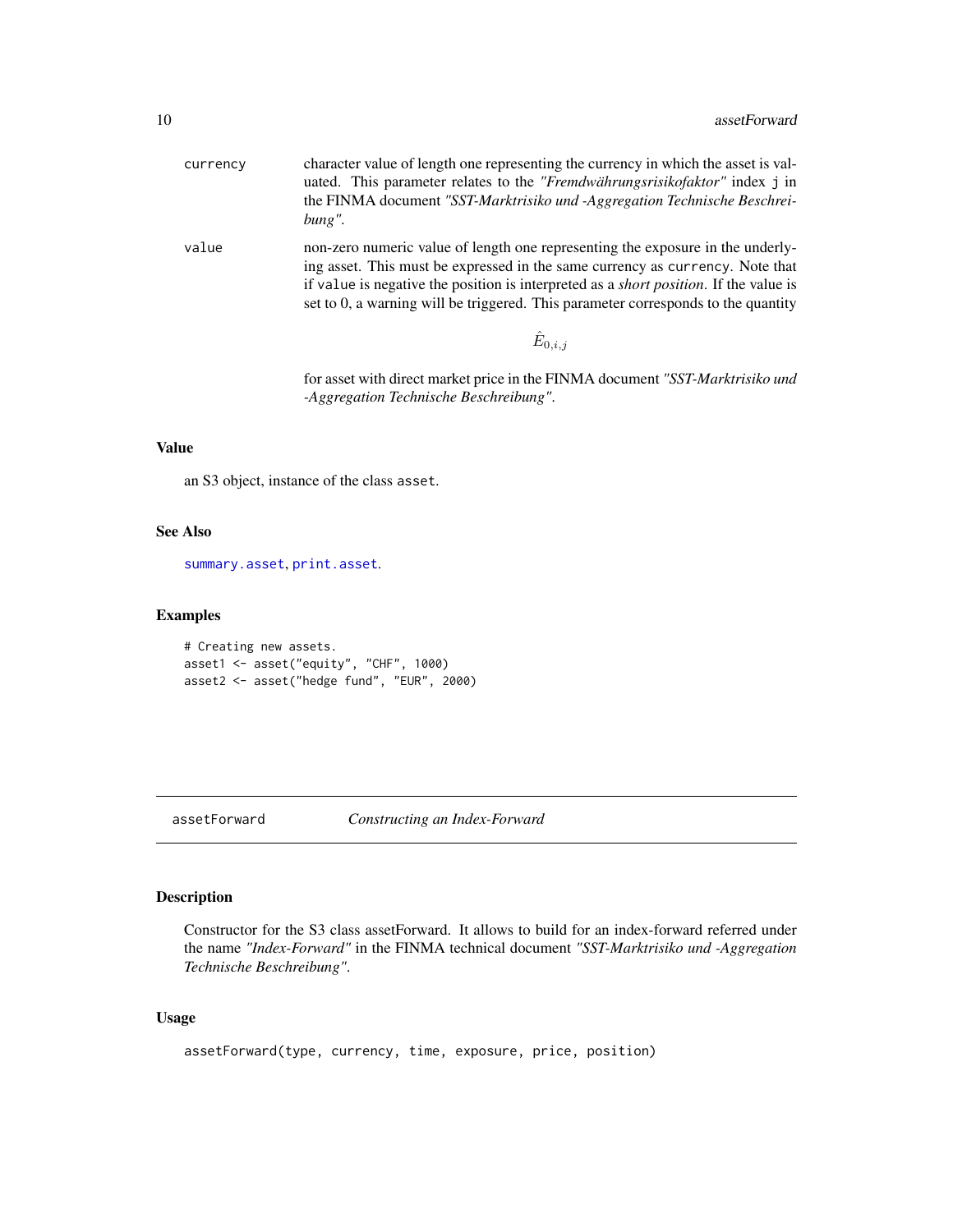#### assetForward 11

#### Arguments

type character value of length one representing the type of the underlying asset position. This parameter relates to the index i in the valuation formula of indexforwards in the FINMA document *"SST-Marktrisiko und -Aggregation Technische Beschreibung"*. This parameter is the same as the *"Preisrisikofaktor"* index i for asset valuation in the same document. type cannot be one of the following reserved character:

• "currency" • "rate" • "pcRate" • "spread" currency character value of length one representing the currency in which the underlying asset is valuated. This parameter relates to the *"Fremdwährungsrisikofaktor"* index j in the FINMA document *"SST-Marktrisiko und -Aggregation Technische Beschreibung"*. time stricly positive integer value of length one representing the time-to-maturity from  $t = 0$ . This parameter relates to the variable tau in valuation formula for assetForwards in the FINMA document *"SST-Marktrisiko und -Aggregation Technische Beschreibung"*. exposure strictly non-zero numeric value of length one. The exposure in the underlying asset covered by the forward contract, this must be expressed in the same currency as currency. This parameter corresponds to the quantity  $\hat{E}_{0,i,j}$ for assetForwards in the FINMA document *"SST-Marktrisiko und -Aggregation Technische Beschreibung"*. If exposure is set to 0, a warning will be triggered. price numeric value of length one representing the forward price. This parameter relates to the assetForward variable  $\hat{F}^j_\tau$ in the FINMA document *"SST-Marktrisiko und -Aggregation Technische Beschreibung"*. This must be expressed in the same currency as currency. position character value of length one. This can be either "long" or "short" according to the definition of *long* and *short* forwards in the FINMA document *"SST-*

*Marktrisiko und -Aggregation Technische Beschreibung"*.

#### Value

an S3 object, instance of the class fxForward.

#### **Note**

The underlying equity shall be defined using asset.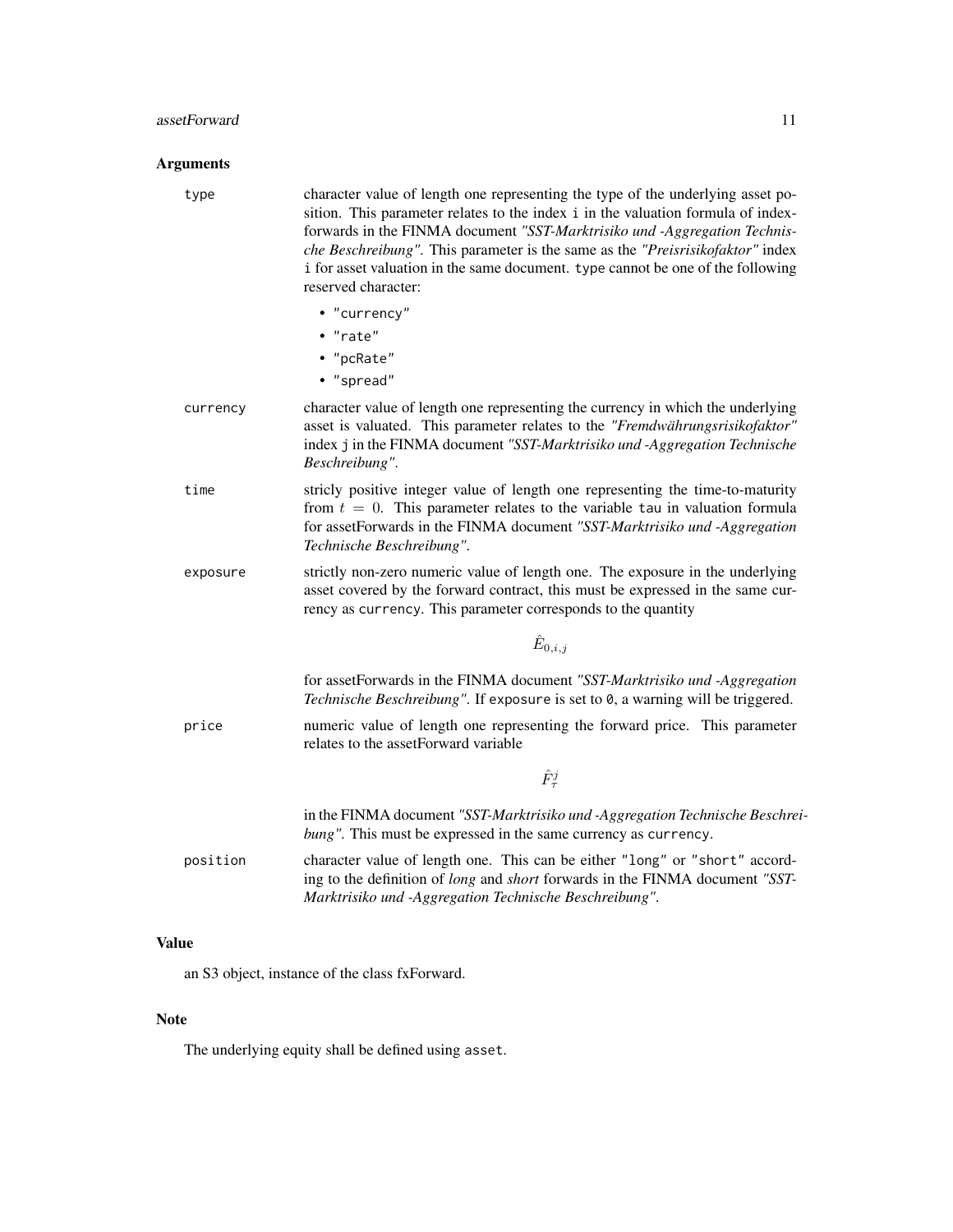<span id="page-11-0"></span>12 cashflow cashflow cashflow cashflow cashflow cashflow cashflow cashflow cashflow cashflow cashflow cashflow cashflow cashflow cashflow cashflow cashflow cashflow cashflow cashflow cashflow cashflow cashflow cashflow cas

## See Also

[summary.assetForward](#page-170-1), [print.assetForward](#page-135-1).

#### Examples

```
# Creating new assetForwards.
asset.froward.1 <- assetForward("equity", "EUR", 1, 1000, 1200, "long")
asset.forward.2 <- assetForward("private real estate","CHF", 7, 100, 90,
                                "short")
```
<span id="page-11-1"></span>

cashflow *Constructing a Fixed-Income-Asset*

#### Description

Constructor for the S3 class cashflow. It allows to build for a fixed-income-asset referred under the name *"Fixed-Income-Assets"* in the FINMA technical document *"SST-Marktrisiko und - Aggregation Technische Beschreibung"*.

## Usage

cashflow(time, currency, rating, spread, value)

## Arguments

| time     | stricly positive integer value of length one representing the time-to-maturity.<br>This parameter relates to the "Restlaufzeit" cashflow variable tau in the FINMA<br>document "SST-Marktrisiko und -Aggregation Technische Beschreibung".                                                                                       |
|----------|----------------------------------------------------------------------------------------------------------------------------------------------------------------------------------------------------------------------------------------------------------------------------------------------------------------------------------|
| currency | character value of length one representing the currency in which the fixed-<br>income-asset is labeled. This parameter relates to the "Fremdwährungsrisikofak-<br>tor" cashflow index j in the FINMA document "SST-Marktrisiko und -Aggregation<br>Technische Beschreibung".                                                     |
| rating   | character value of length one representing the rating associated to the fixed-<br>income-asset. This parameter relates to the "Rating" cashflow variable r in<br>the FINMA document "SST-Marktrisiko und -Aggregation Technische Beschrei-<br>bung".                                                                             |
| spread   | a numeric value of length one representing the initial spread corresponding to the<br>fixed-income-asset. This parameter relates to the cashflow variable $S(0, j, r)$ in<br>the FINMA document "SST-Marktrisiko und -Aggregation Technische Beschrei-<br>bung". A warning is triggered if spread is below -0.1 or above 0.3.    |
| value    | non-zero numeric value of length one representing the expected cashflow at time<br>time for a fixed-income-asset with rating rating. This must be expressed in<br>the same currency as currency. If value is negative, then the cashflow is inter-<br>preted as a liability. This parameter corresponds to the cashflow quantity |
|          |                                                                                                                                                                                                                                                                                                                                  |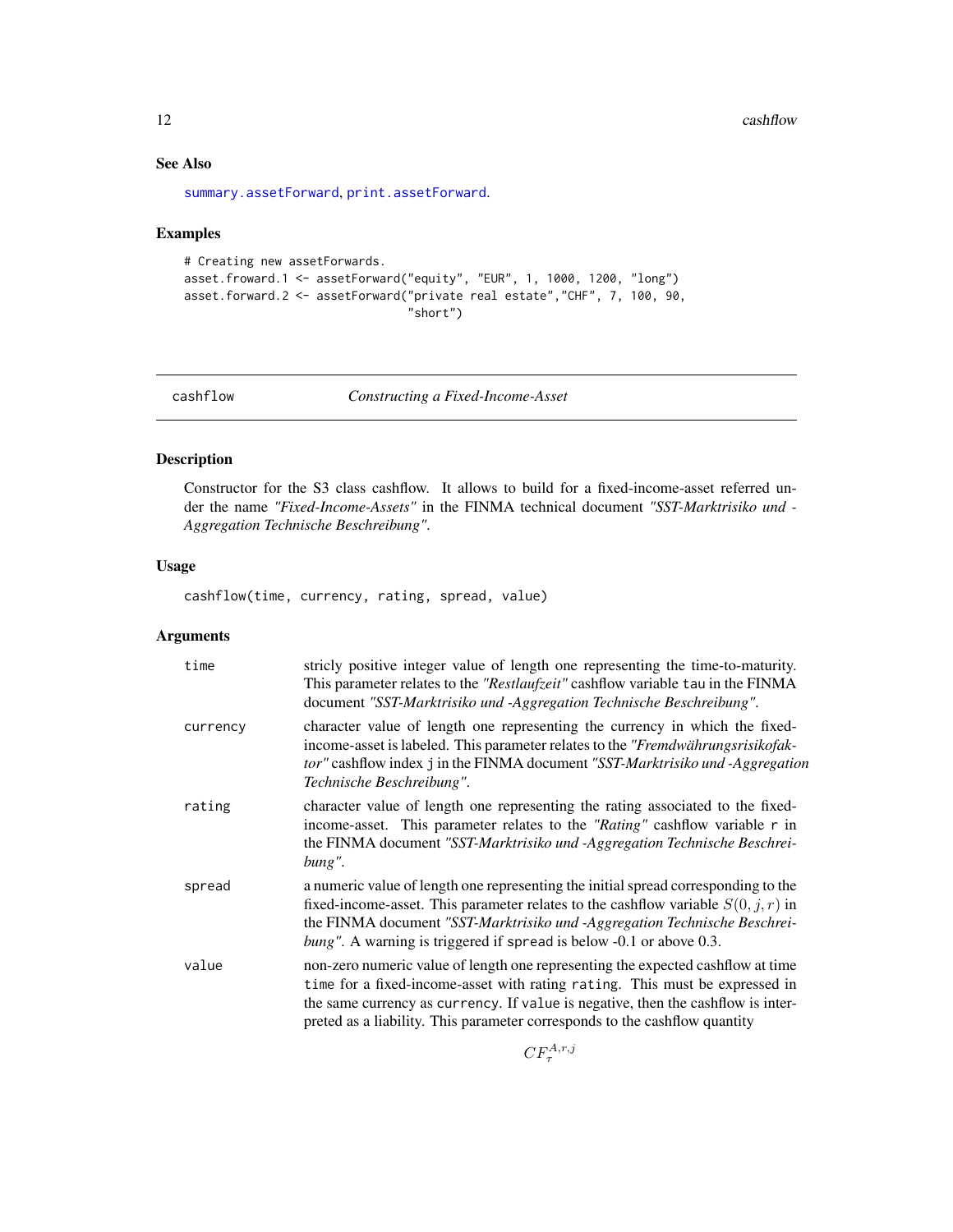## <span id="page-12-0"></span>changeBaseCurrency 13

in the FINMA document *"SST-Marktrisiko und -Aggregation Technische Beschreibung"*.

#### Value

an S3 object, instance of the class cashflow.

## See Also

[summary.cashflow](#page-170-2), [print.cashflow](#page-136-1).

#### Examples

```
# Creating new cashflows.
cashflow1 <- cashflow(1L, "USD", "AAA", 0.1, 1000)
cashflow2 <- cashflow(2L, "EUR", "BB", 0.1, 2000)
```
changeBaseCurrency *Change Covariance Matrix According to Change of Base Currency*

## Description

This function allow to change the base risk factor covariance matrix according to a change of base currency, the function also update the mapping.table and ask the user to provide new names for the new fx base risks.

#### Usage

```
changeBaseCurrency(cov.mat, mapping.table, target.currency, mapping.name)
```
## Arguments

| cov.mat         | matrix value corresponding to the covariance matrix of base risk factors. This<br>matrix should have an attribute named "base.currency" indicating the actual base<br>currency in which the covariance matrix is expressed. |
|-----------------|-----------------------------------------------------------------------------------------------------------------------------------------------------------------------------------------------------------------------------|
| mapping.table   | S3 object of class mapping Table that should be coherent with the cov. mat.                                                                                                                                                 |
| target.currency |                                                                                                                                                                                                                             |
|                 | character value of length one indicating the new base currency, this should exists<br>in the mapping. table.                                                                                                                |
| mapping.name    | data. frame indicating the mapping towards new name in the covariance matrix<br>and in the mapping table for the new fx rate with two columns:                                                                              |
|                 | • old name: the names of the old risk factors in the covariance matrix.                                                                                                                                                     |
|                 | • new name: the new names of these risk factors.                                                                                                                                                                            |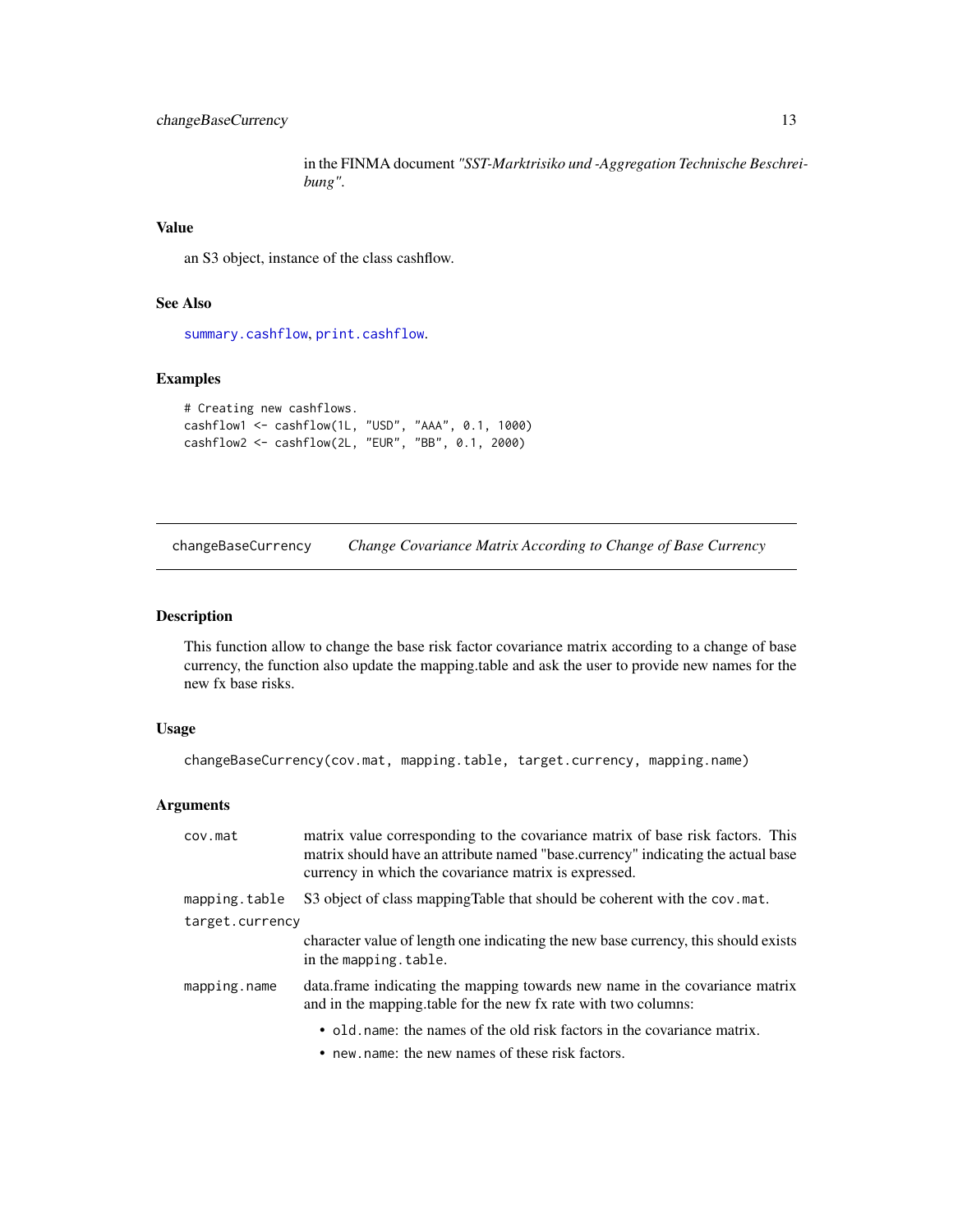#### <span id="page-13-0"></span>Value

a list with two named fields:

- cov.mat: the new covariance matrix.
- mapping.table the new mapping.table.

<span id="page-13-1"></span>check *Object Checks*

#### Description

check is a generic S3 method for S3 classes inheriting from item. It is a logical method checking if the item is well defined with respect to a risk (i.e. that all information necessary for valuating the item is available).

#### Usage

check(object, ...)

#### Arguments

| object  | an S3 object to check. |
|---------|------------------------|
| $\cdot$ | additional parameters. |

#### Value

a logical value.

| check.asset | Checking Consistency of an Asset with Direct Market Price with a |
|-------------|------------------------------------------------------------------|
|             | <i>MarketRisk</i>                                                |

## Description

check is a generic S3 method for S3 classes inheriting from item. It is a logical method checking if the item is well-defined with respect to a risk (i.e. that all information necessary for valuating the item is available).

```
## S3 method for class 'asset'
check(object, market.risk, ...)
```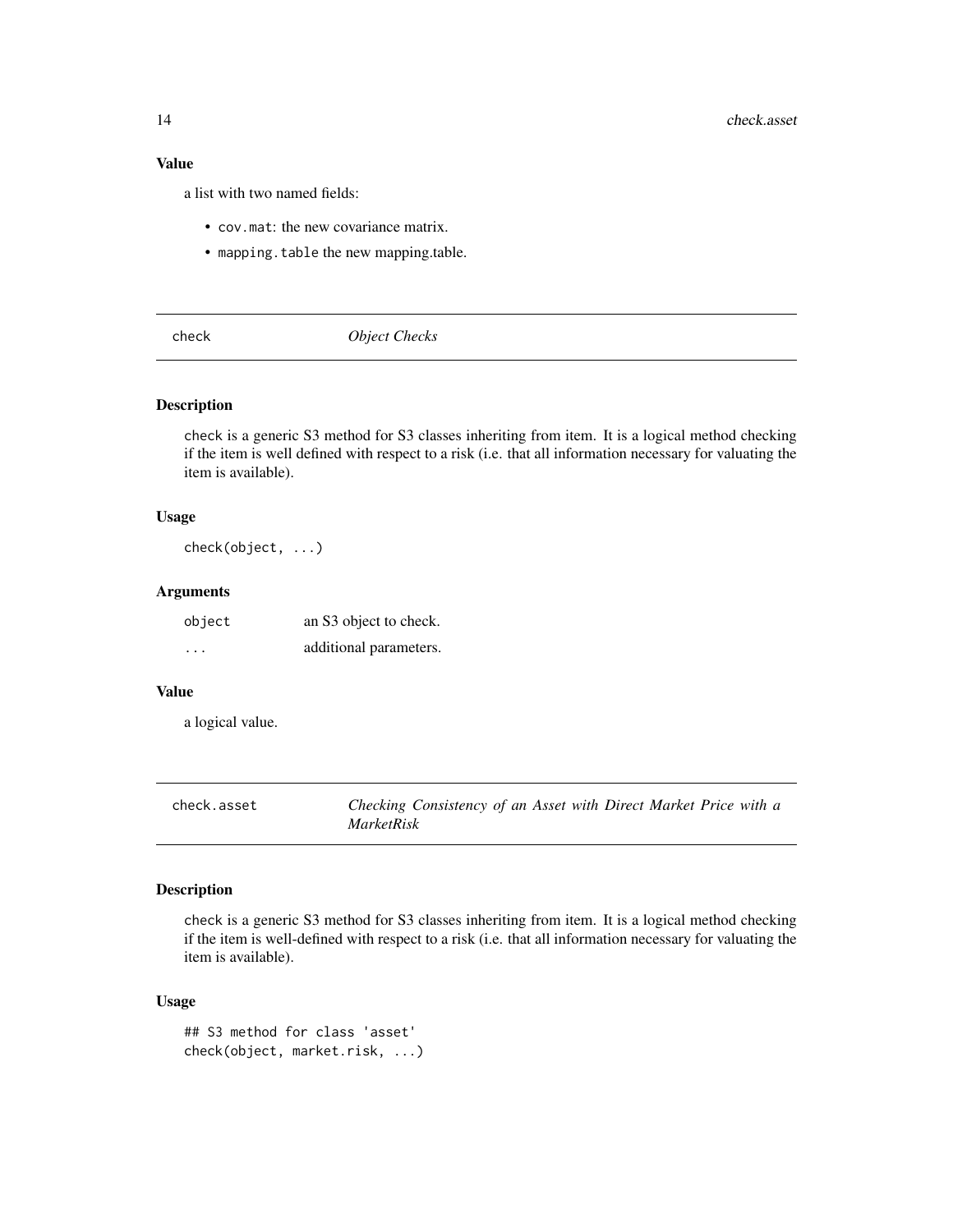#### <span id="page-14-0"></span>Arguments

| object      | S3 object of class asset.                                                 |
|-------------|---------------------------------------------------------------------------|
| market.risk | S3 object of class market Risk created using the constructor market Risk. |
| $\cdot$     | additional arguments.                                                     |

## Value

a logical value, is the asset consistent with the marketRisk?

## See Also

[check](#page-13-1), [asset](#page-8-1), [marketRisk](#page-124-1).

check.assetForward *Checking Consistency of an Index-Forward with a MarketRisk*

## Description

check is a generic S3 method for S3 classes inheriting from item. It is a logical method checking if the item is well defined with respect to a risk (i.e. that all information necessary for valuating the item is available).

## Usage

```
## S3 method for class 'assetForward'
check(object, market.risk, ...)
```
#### Arguments

| object                  | S3 object of class assetForward.                                          |
|-------------------------|---------------------------------------------------------------------------|
| market.risk             | S3 object of class market Risk created using the constructor market Risk. |
| $\cdot$ $\cdot$ $\cdot$ | additional arguments.                                                     |

#### Value

a logical value, is the asset forward consistent with the marketRisk?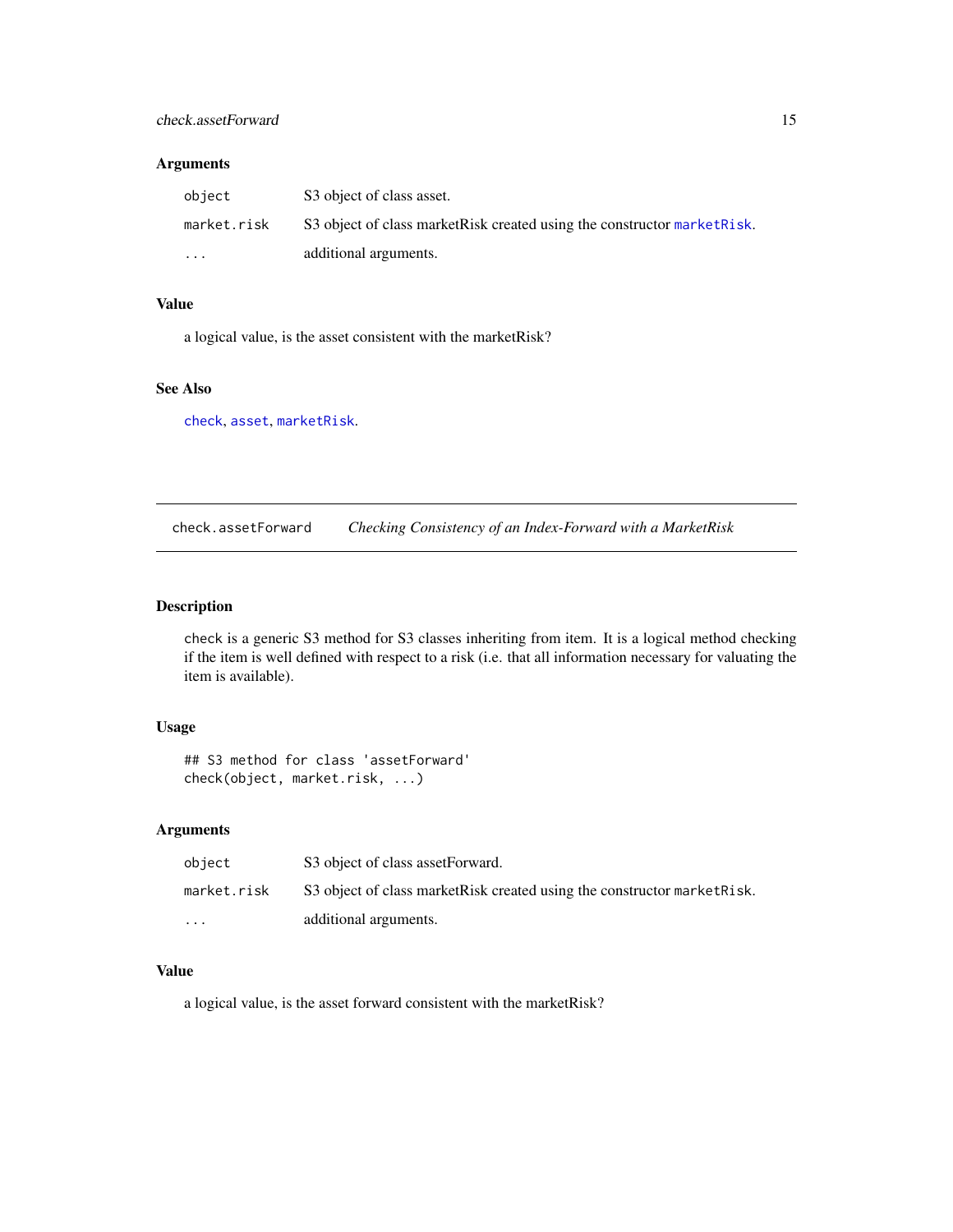<span id="page-15-0"></span>

#### Description

check is a generic S3 method for S3 classes inheriting from item. It is a logical method checking if the item is well defined with respect to a risk (i.e. that all information necessary for valuating the item is available).

#### Usage

## S3 method for class 'cashflow' check(object, market.risk, ...)

#### Arguments

| obiect      | S3 object of class cashflow.                                              |
|-------------|---------------------------------------------------------------------------|
| market.risk | S3 object of class market Risk created using the constructor market Risk. |
| $\cdot$     | additional arguments.                                                     |

#### Value

a logical value, is the cashflow consistent with the marketRisk?

#### See Also

[check](#page-13-1), [cashflow](#page-11-1), [marketRisk](#page-124-1)

check.delta *Checking Consistency of a Delta-Normal Remainder Term with a MarketRisk*

## Description

check is a generic S3 method for S3 classes inheriting from item. It is a logical method checking if the item is well defined with respect to a risk (i.e. that all information necessary for valuating the item is available).

```
## S3 method for class 'delta'
check(object, market.risk, ...)
```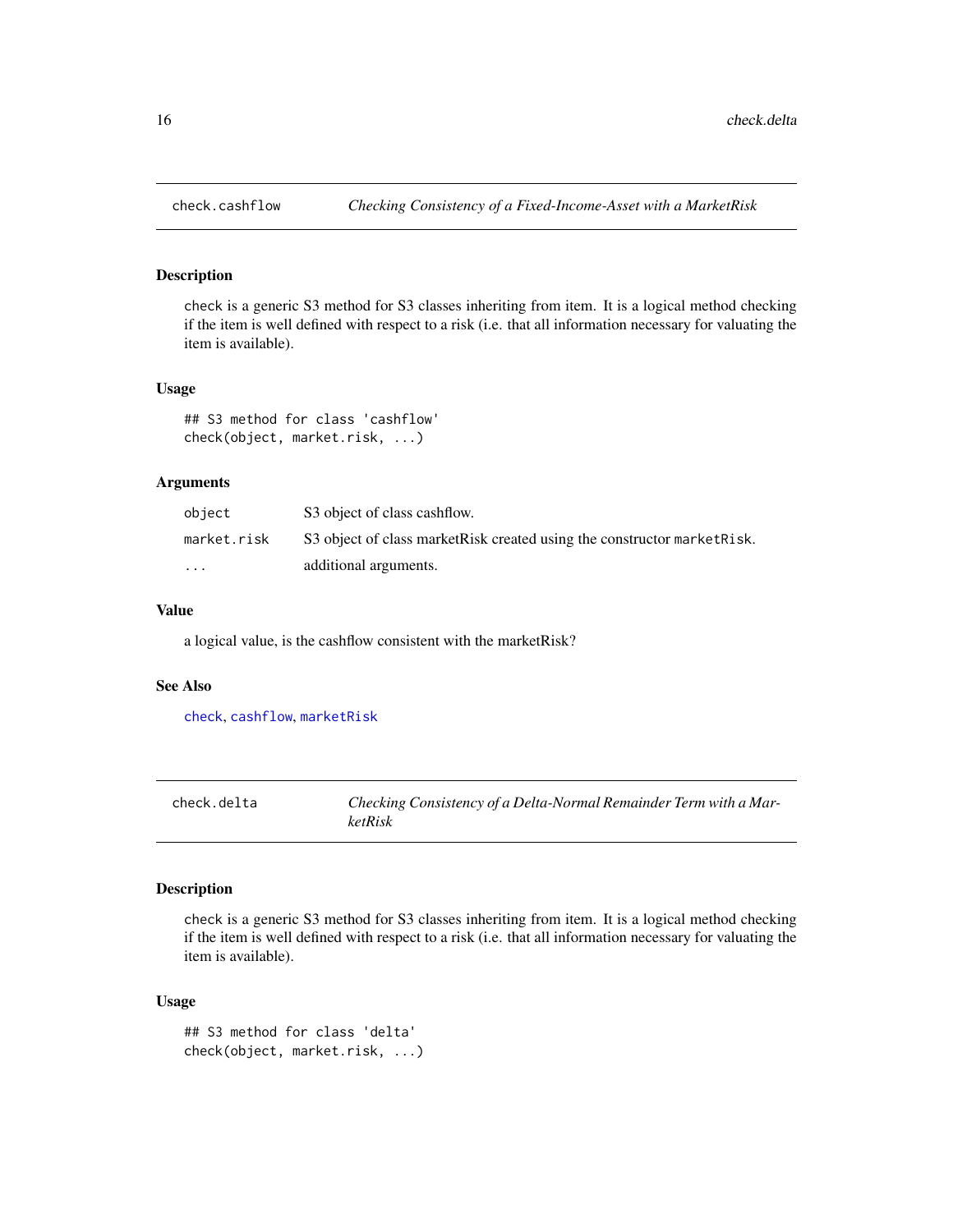#### <span id="page-16-0"></span>check.fxForward 17

#### Arguments

| object      | S3 object of class delta.                                                 |
|-------------|---------------------------------------------------------------------------|
| market.risk | S3 object of class market Risk created using the constructor market Risk. |
| $\cdot$     | additional arguments.                                                     |

## Value

a logical value, is the delta consistent with the marketRisk?

## See Also

[check](#page-13-1), [delta](#page-41-1), [marketRisk](#page-124-1).

check.fxForward *Checking Consistency of a FX-Forward with a MarketRisk*

## Description

check is a generic S3 method for S3 classes inheriting from item. It is a logical method checking if the item is well defined with respect to a risk (i.e. that all information necessary for valuating the item is available).

## Usage

```
## S3 method for class 'fxForward'
check(object, market.risk, ...)
```
#### Arguments

| object                  | S3 object of class fxForward.                                             |
|-------------------------|---------------------------------------------------------------------------|
| market.risk             | S3 object of class market Risk created using the constructor market Risk. |
| $\cdot$ $\cdot$ $\cdot$ | additional arguments.                                                     |

#### Value

a logical value, is the fx forward consistent with the marketRisk?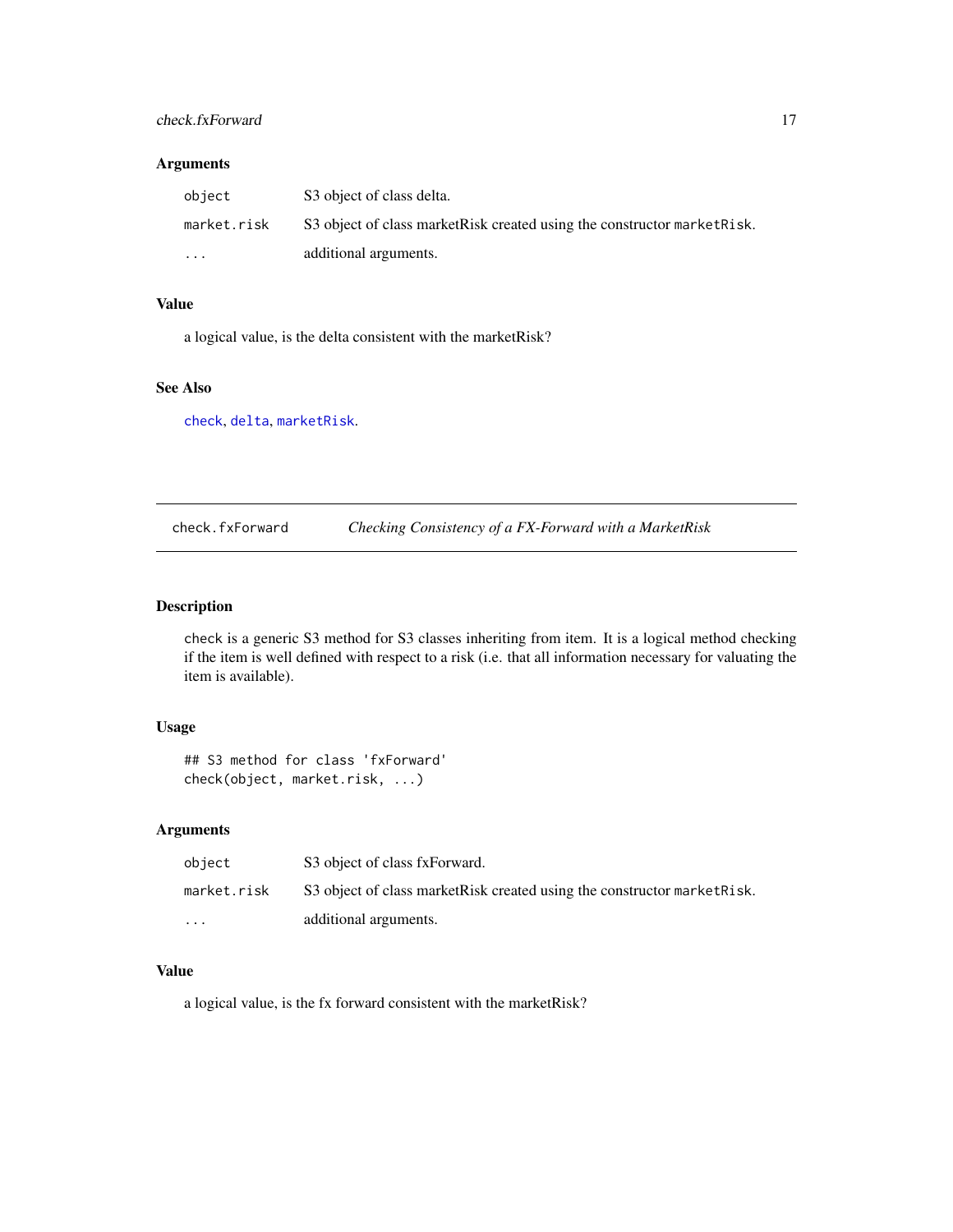<span id="page-17-0"></span>check.health *Checking Consistency of a Health Delta-Normal Term with a MarketRisk and a HealthRisk*

#### Description

check is a generic S3 method for classes inheriting from item. It is a logical method checking if the item is well defined with respect to a risk (i.e. that all information necessary for valuating the item is available).

#### Usage

## S3 method for class 'health' check(object, market.risk, health.risk, ...)

#### Arguments

| object      | S3 object of class health.                                                 |
|-------------|----------------------------------------------------------------------------|
| market.risk | S3 object of class market Risk created using the constructor market Risk.  |
| health.risk | S3 object of class health Risk, created using the constructor health Risk. |
| $\ddotsc$   | additional arguments.                                                      |

#### Value

a logical value, is the health item consistent with the marketRisk and the healthRisk?

#### See Also

[check](#page-13-1), [health](#page-95-1).

check.liability *Checking Consistency of an Insurance Liability with a MarketRisk*

#### Description

check is a generic S3 method for S3 classes inheriting from item. It is a logical method checking if the item is well defined with respect to a risk (i.e. that all information necessary for valuating the item is available).

```
## S3 method for class 'liability'
check(object, market.risk, ...)
```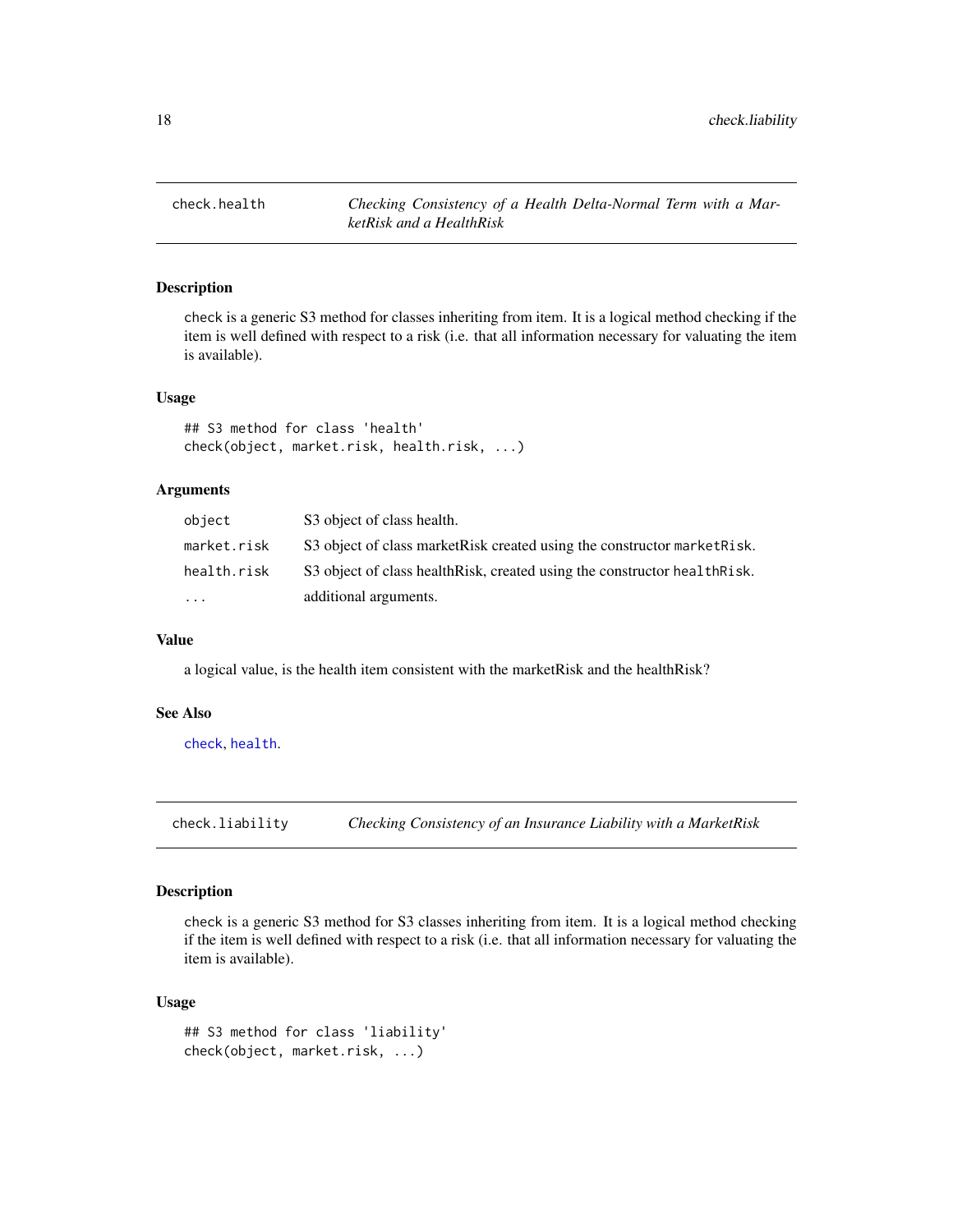#### <span id="page-18-0"></span>check.life 19

#### Arguments

| obiect      | S3 object of class liability.                                             |
|-------------|---------------------------------------------------------------------------|
| market.risk | S3 object of class market Risk created using the constructor market Risk. |
| $\cdots$    | additional arguments.                                                     |

#### Value

a logical value, is the liability consistent with the marketRisk?

#### See Also

[check](#page-13-1), [liability](#page-119-1), [marketRisk](#page-124-1).

| check.life | Checking Consistency of a Life Delta-Normal Remainder Term with a |
|------------|-------------------------------------------------------------------|
|            | MarketRisk and a HealthRisk                                       |

## Description

check is a generic S3 method for classes inheriting from item. It is a logical method checking if the item is well defined with respect to a risk (i.e. that all information necessary for valuating the item is available).

## Usage

```
## S3 method for class 'life'
check(object, market.risk, life.risk, ...)
```
## Arguments

| object      | S3 object of class life.                                                  |
|-------------|---------------------------------------------------------------------------|
| market.risk | S3 object of class market Risk created using the constructor market Risk. |
| life.risk   | S3 object of class lifeRisk, created using the constructor lifeRisk.      |
| .           | additional arguments.                                                     |

## Value

a logical value, is the life item consistent with the marketRisk and the healthRisk?

## See Also

[check](#page-13-1), [life](#page-120-1).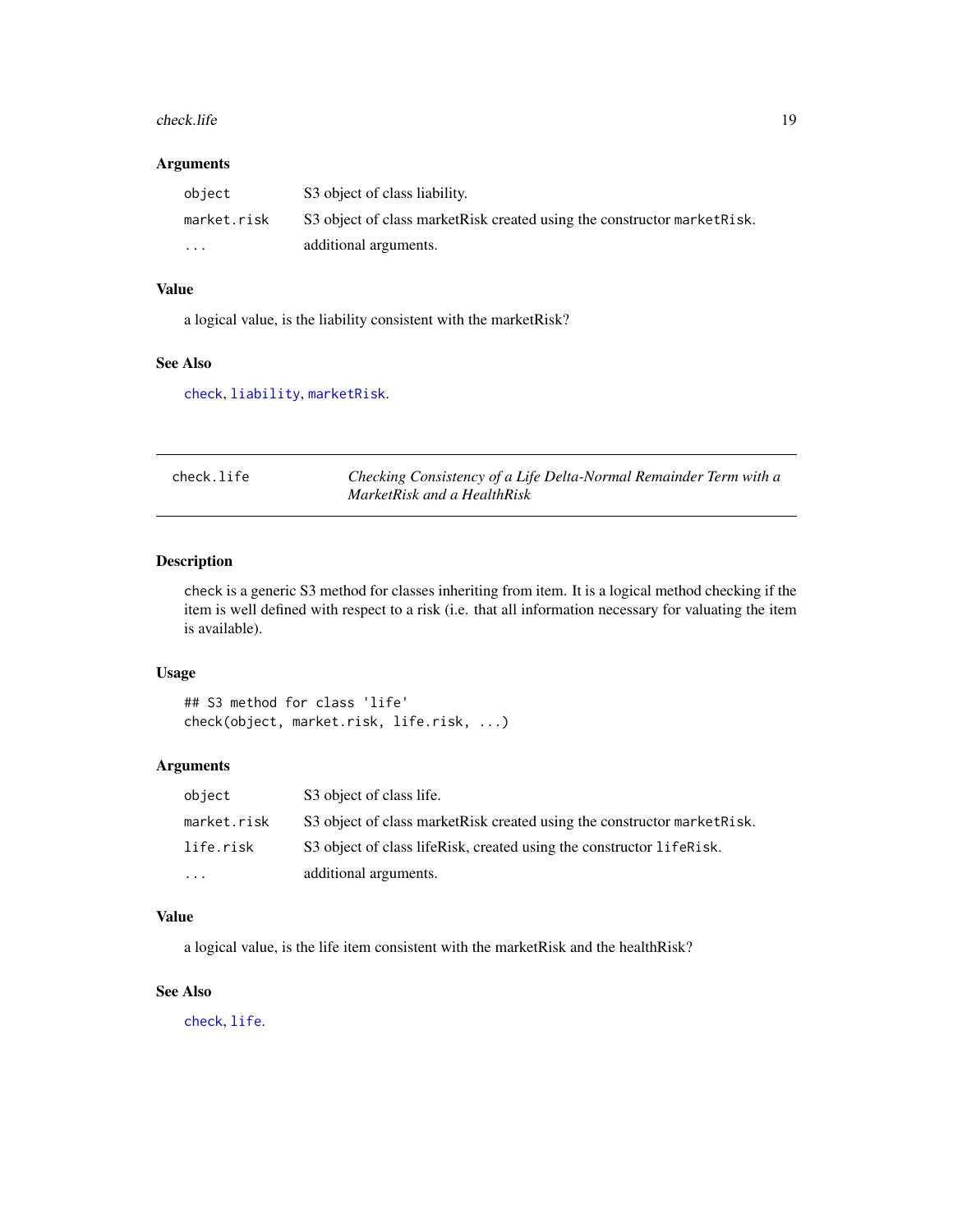<span id="page-19-0"></span>check.macroEconomicScenarios

*Checking Macro Economic Scenarios*

#### Description

Checking Macro Economic Scenarios

#### Usage

```
## S3 method for class 'macroEconomicScenarios'
check(object, market.risk, portfolio, ...)
```
#### Arguments

| object      | an S3 object of class macroEconomicScenario. |
|-------------|----------------------------------------------|
| market.risk | an S3 object of class market Risk.           |
| portfolio   | an S3 object of class portfolio.             |
|             | additional arguments.                        |

## Value

a logical value.

check.nonLifeRisk *Checking Consistency of a nonLifeRisk with a MarketRisk*

#### Description

check is a generic S3 method for classes inheriting from item as well as nonLifeRisk. It is a logical method checking if the item is well defined with respect to a risk (i.e. that all information necessary for valuating the item/scenario is available).

#### Usage

```
## S3 method for class 'nonLifeRisk'
check(object, market.risk, ...)
```
## Arguments

| object                  | S3 object of class nonLifeRisk.                                           |
|-------------------------|---------------------------------------------------------------------------|
| market.risk             | S3 object of class market Risk created using the constructor market Risk. |
| $\cdot$ $\cdot$ $\cdot$ | additional parameters.                                                    |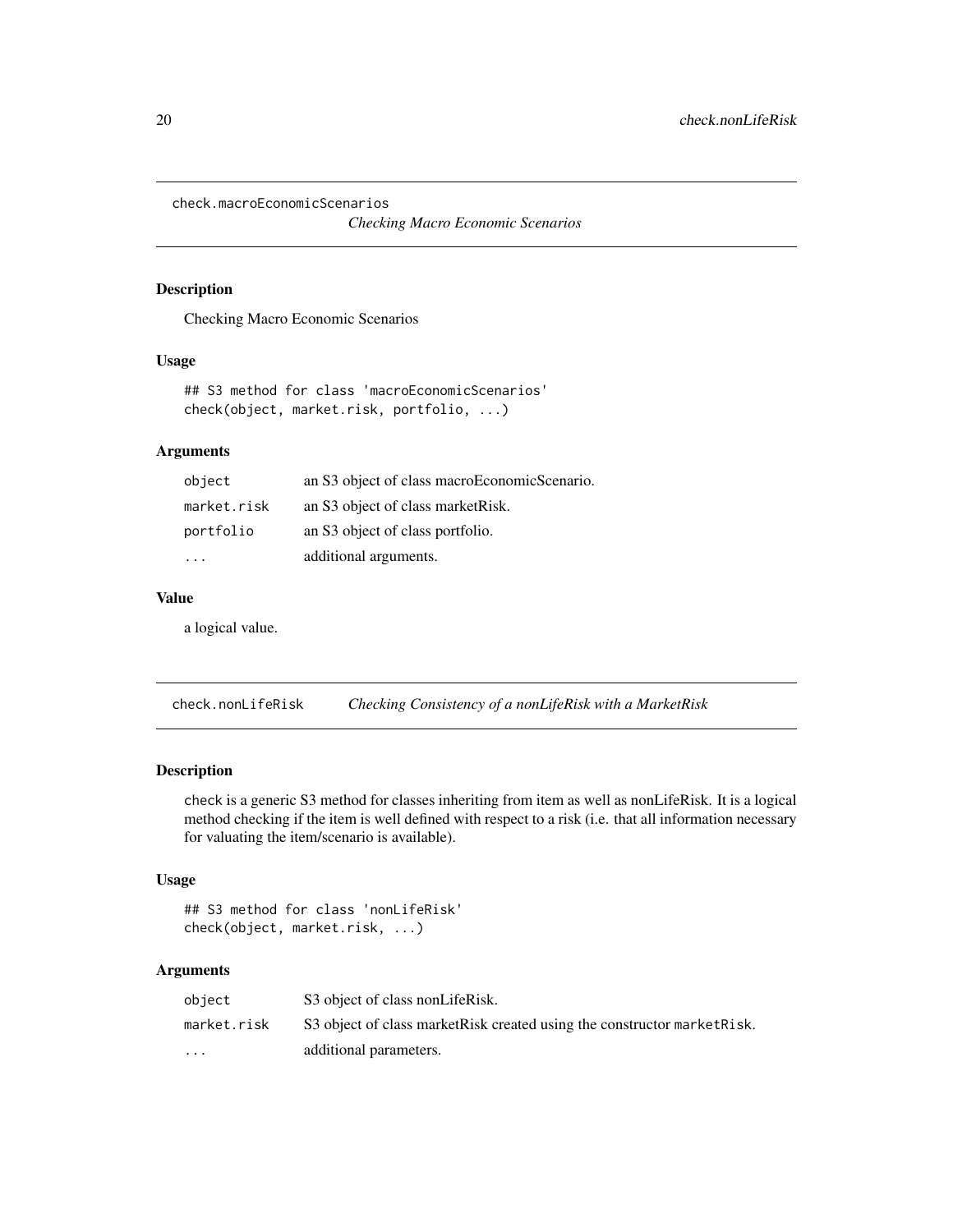## <span id="page-20-0"></span>check.participation 21

## Value

a logical value, is the nonLifeRisk consistent with the marketRisk?

#### See Also

[check](#page-13-1), [nonLifeRisk](#page-128-1).

check.participation *Checking Consistency of a Participation with a MarketRisk*

## Description

check is a generic S3 method for classes inheriting from item. It is a logical method checking if the item is well defined with respect to a risk (i.e. that all information necessary for valuating the item is available).

## Usage

## S3 method for class 'participation' check(object, market.risk, ...)

## Arguments

| object      | S3 object of class participation.                                         |
|-------------|---------------------------------------------------------------------------|
| market.risk | S3 object of class market Risk created using the constructor market Risk. |
| $\cdot$     | additional arguments.                                                     |

## Value

a logical value, is the participation consistent with the marketRisk?

#### See Also

[check](#page-13-1), [participation](#page-130-1).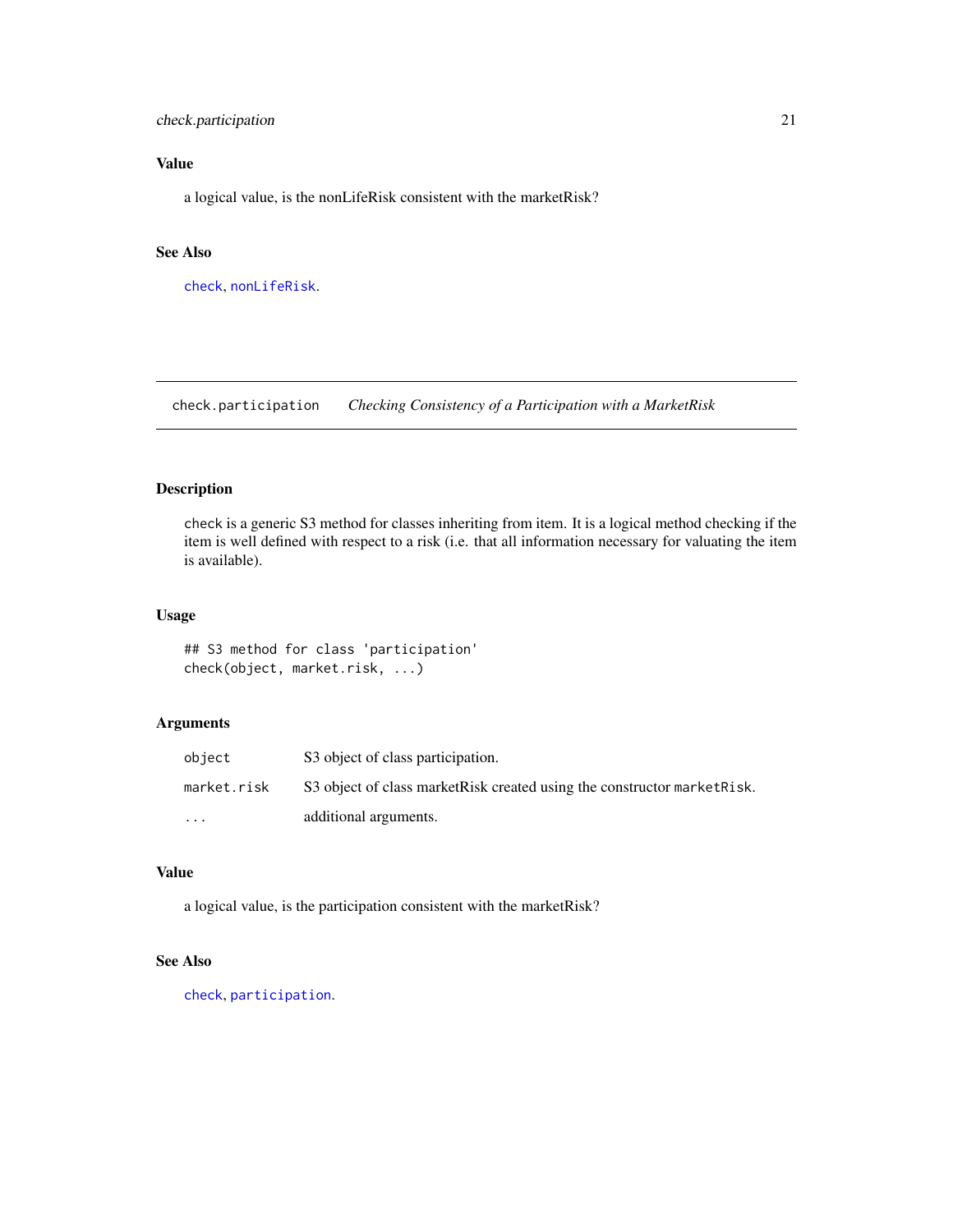<span id="page-21-0"></span>check.scenarioRisk *Checking Consistency of a ScenarioRisk with a MarketRisk*

#### Description

check is a generic S3 method for classes inheriting from item. It is a logical method checking if the item is well defined with respect to a risk (i.e. that all information necessary for valuating the item is available).

#### Usage

## S3 method for class 'scenarioRisk' check(object, market.risk, ...)

## Arguments

| object      | S3 object of class scenarioRisk.                                          |
|-------------|---------------------------------------------------------------------------|
| market.risk | S3 object of class market Risk created using the constructor market Risk. |
| $\cdots$    | additional arguments.                                                     |

#### Value

a logical value, is the scenarioRisk consistent with the marketRisk?

#### See Also

[check](#page-13-1), [scenarioRisk](#page-155-1).

check.standalone *Checking Consistency of a Standalone with a MarketRisk*

#### Description

check is a generic S3 method for classes inheriting from item. It is a logical method checking if the item is well defined with respect to a risk (i.e. that all information necessary for valuating the item is available).

```
## S3 method for class 'standalone'
check(object, market.risk, ...)
```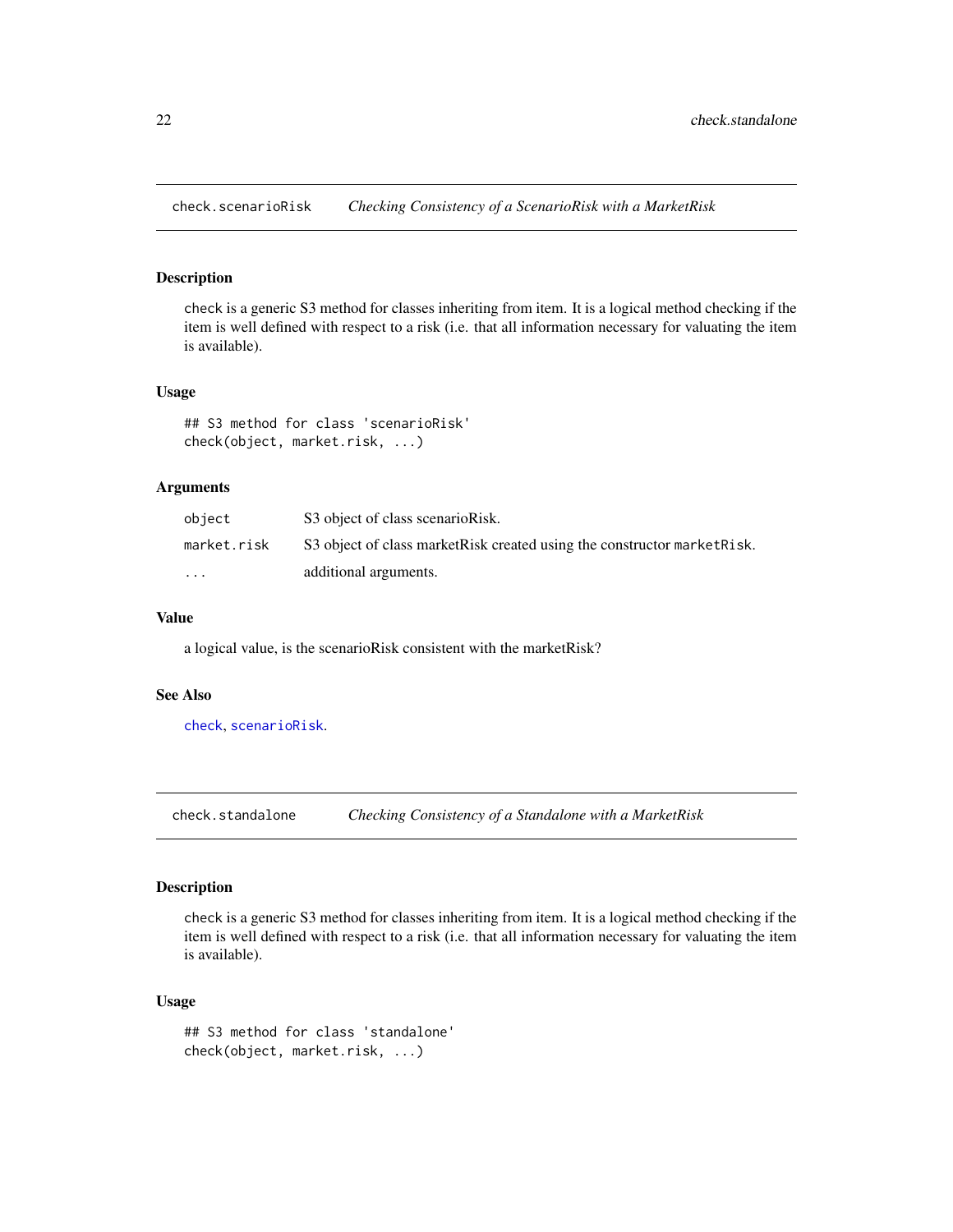#### <span id="page-22-0"></span>compute 23

## Arguments

| object      | S3 object of class standalone.                                            |
|-------------|---------------------------------------------------------------------------|
| market.risk | S3 object of class market Risk created using the constructor market Risk. |
| $\cdots$    | additional arguments.                                                     |

## Value

a logical value, is the standalone consistent with the marketRisk?

## See Also

[check](#page-13-1), [standalone](#page-166-1).

<span id="page-22-1"></span>compute *Object Computations*

## Description

compute is a generic S3 method for S3 classes inheriting from risk. It returns a vector of aggregated simulations for the corresponding risk.

## Usage

compute(object, ...)

## Arguments

| object  | an S3 object to compute. |
|---------|--------------------------|
| $\cdot$ | additional parameters.   |

## Value

results of the computation.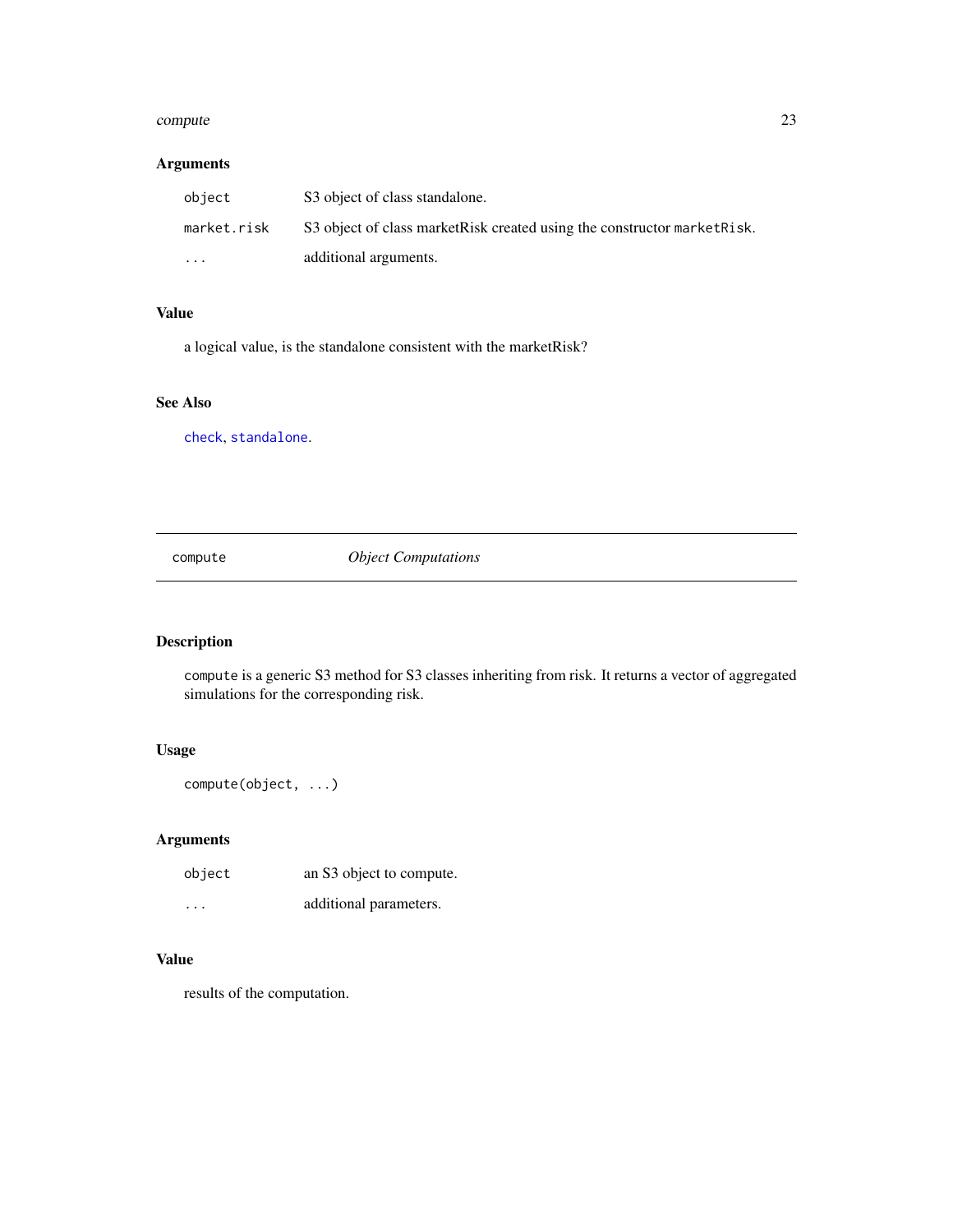<span id="page-23-0"></span>compute.healthRisk *Compute a HealthRisk*

#### Description

compute is a generic S3 method for classes inheriting from risk. It returns a vector of aggregated simulations for the corresponding risk.

#### Usage

```
## S3 method for class 'healthRisk'
compute(object, market.risk, health.item, nsim,
  seed = NULL, ...
```
#### Arguments

| object      | S3 object of class healthRisk.                                            |
|-------------|---------------------------------------------------------------------------|
| market.risk | S3 object of class market Risk created using market Risk.                 |
| health.item | S3 object of class health from a portfolio.                               |
| nsim        | strictly positive integer value og length one. The number of simulations. |
| seed        | positive integer value of length one. The seed for reproducibility.       |
| $\cdot$     | additional arguments.                                                     |
|             |                                                                           |

#### Value

a data.table value containing one column named "healthRisk". The simulations result for a healthRisk.

## See Also

[compute](#page-22-1), [healthRisk](#page-96-1).

compute.lifeRisk *Compute a LifeRisk*

#### Description

compute is a generic S3 method for classes inheriting from risk. It returns a vector of aggregated simulations for the corresponding risk.

```
## S3 method for class 'lifeRisk'
compute(object, market.risk, life.item, nsim, seed = NULL,
  ...)
```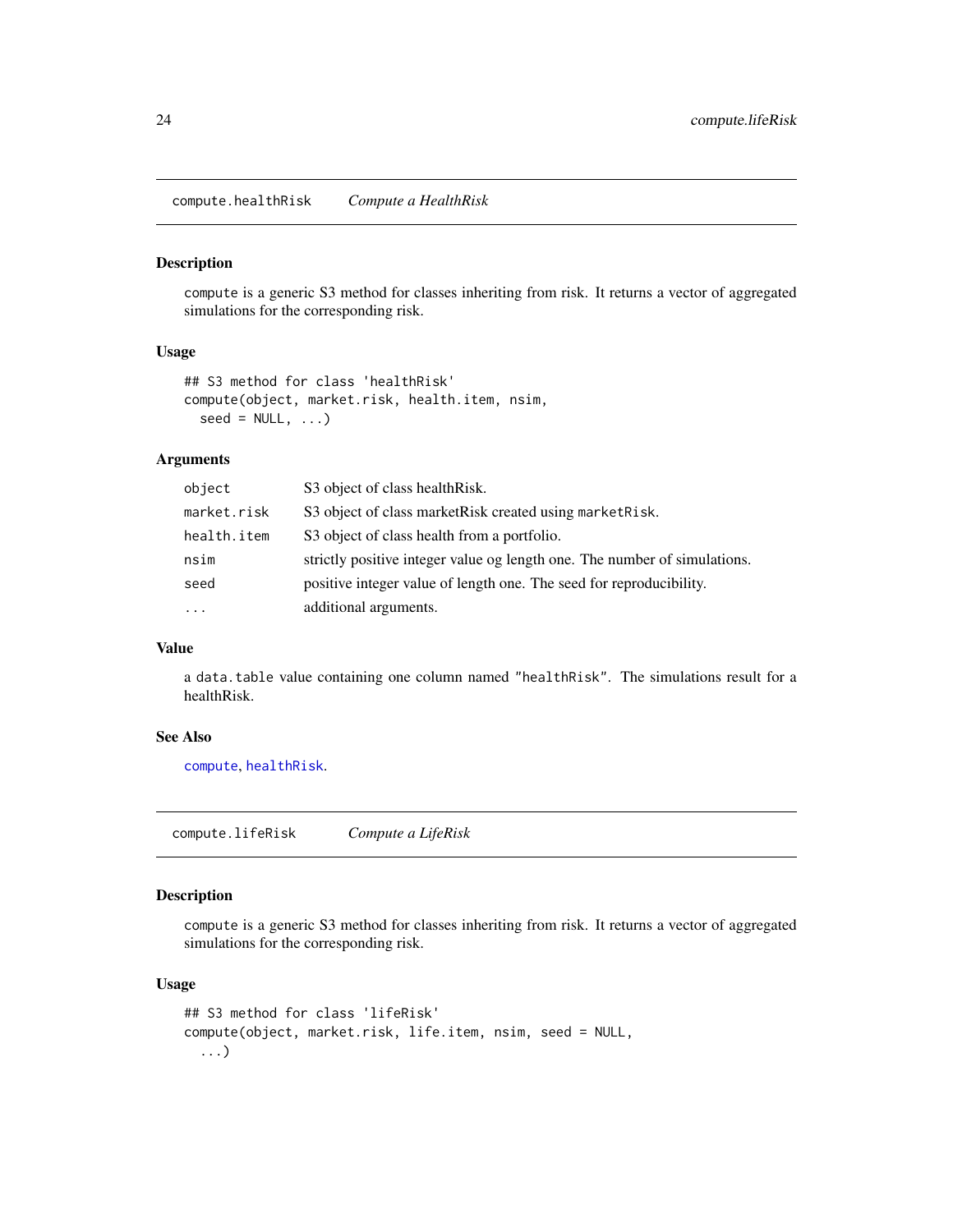## <span id="page-24-0"></span>Arguments

| object      | S3 object of class lifeRisk.                                              |
|-------------|---------------------------------------------------------------------------|
| market.risk | S3 object of class market Risk created using the constructor market Risk. |
| life.item   | S3 object of class life from a portfolio.                                 |
| nsim        | strictly positive integer value of length one. The number of simulations. |
| seed        | positive integer value of length one. The seed for reproducibility.       |
| $\cdot$     | additional arguments.                                                     |

## Value

a data.table value containing one column named "lifeRisk". The simulations result for a lifeRisk.

## See Also

[compute](#page-22-1), [lifeRisk](#page-121-1).

compute.macroEconomicScenarios

*Computing Macro Economic Scenarios*

## Description

Computing Macro Economic Scenarios

## Usage

## S3 method for class 'macroEconomicScenarios' compute(object, market.risk, portfolio, ...)

## Arguments

| object      | an S3 object of class economicScenarios. |
|-------------|------------------------------------------|
| market.risk | an S3 object of class market Risk.       |
| portfolio   | an S3 object of class portfolio.         |
|             | additional arguments.                    |

#### Value

a data.table with the macro economic scenario values.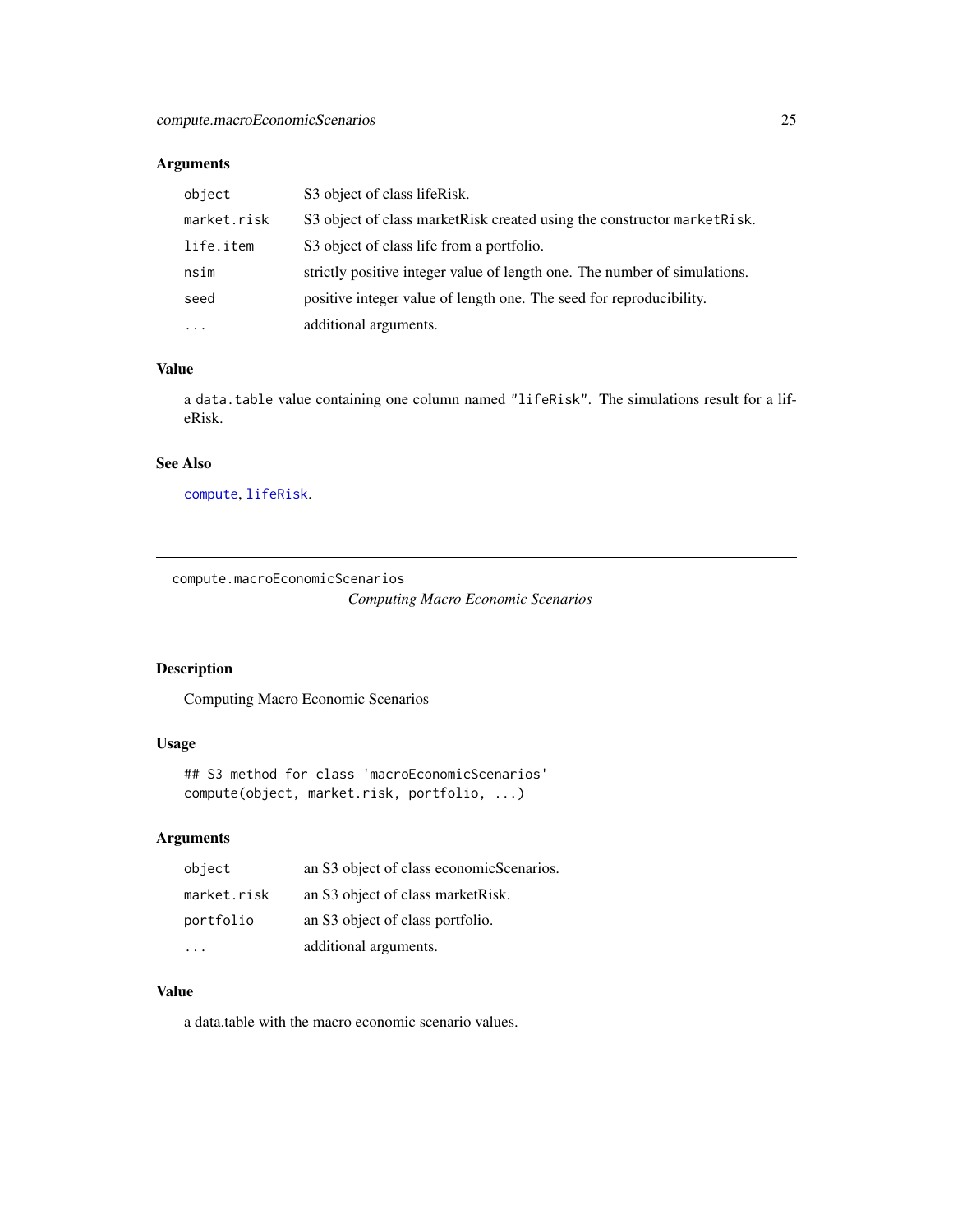<span id="page-25-0"></span>compute.marketRisk *Compute a MarketRisk*

## Description

compute is a generic S3 method for classes inheriting from risk. It returns a vector of aggregated simulations for the corresponding risk.

## Usage

```
## S3 method for class 'marketRisk'
compute(object, market.items, standalones = NULL, nsim,
  seed = NULL, nested.market.computations = F, ...)
```
## Arguments

| object                     | S3 object of class market Risk.                                                                                      |
|----------------------------|----------------------------------------------------------------------------------------------------------------------|
| market.items               | list with elements being object of S3 classes inheriting from market Risk.                                           |
| standalones                | list of possible standalones (default NULL).                                                                         |
| nsim                       | strictly positive integer value of length one. The number of simulations.                                            |
| seed                       | positive integer value of length one. The seed for reproducibility.                                                  |
| nested.market.computations |                                                                                                                      |
|                            | logical value of length one, by default set to FALSE. Should the market items<br>valuations be nested by item types? |
| $\cdots$                   | additional arguments.                                                                                                |

#### Value

a list of numeric values. The simulation results for a marketRisk.

#### See Also

[compute](#page-22-1), [marketRisk](#page-124-1).

compute.nonLifeRisk *Compute a nonLifeRisk*

## Description

compute is a generic S3 method for S3 classes inheriting from risk. It returns a vector of aggregated simulations for the corresponding risk.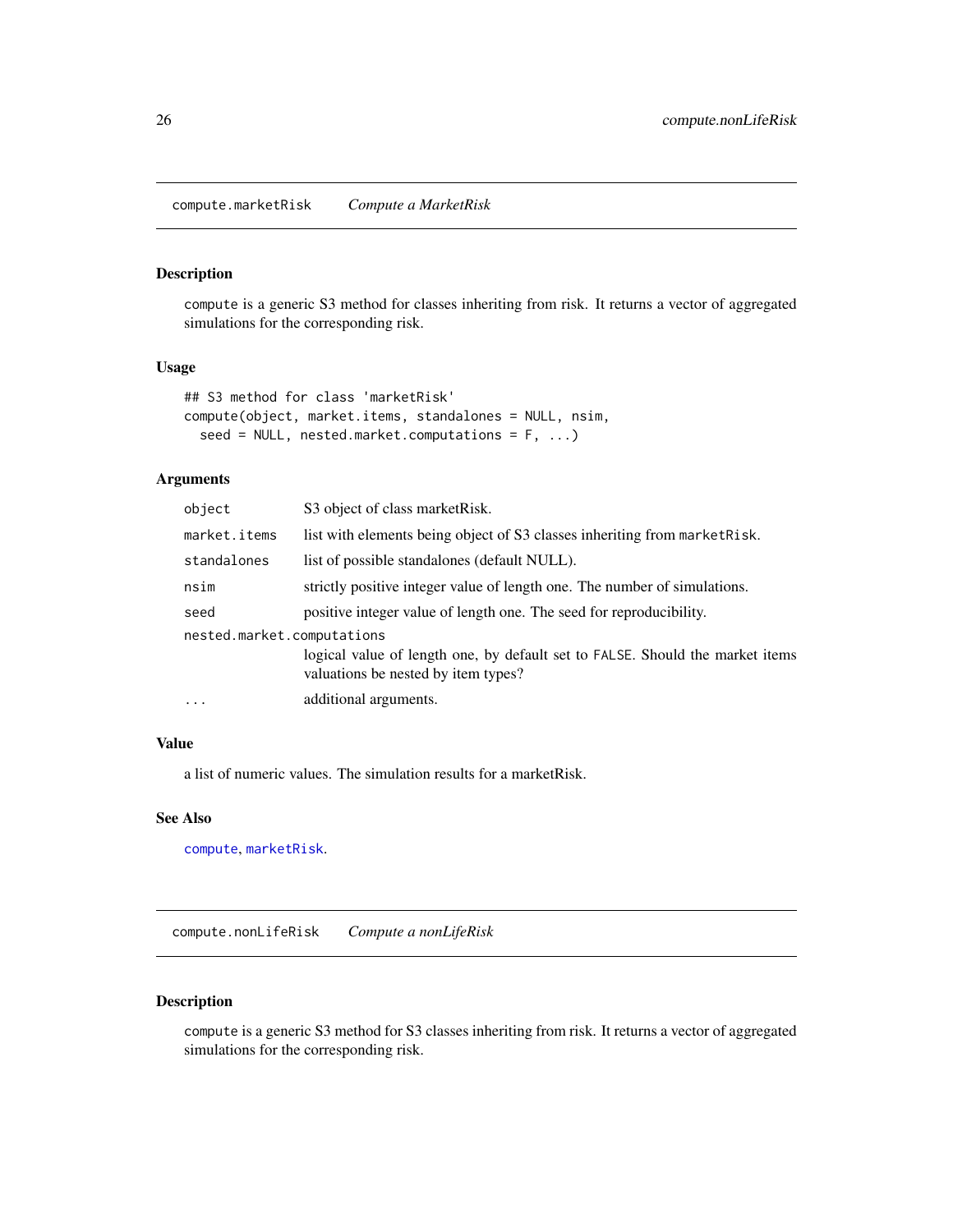## <span id="page-26-0"></span>compute.participationRisk 27

## Usage

```
## S3 method for class 'nonLifeRisk'
compute(object, nsim, seed = NULL, market.risk, ...)
```
#### Arguments

| object      | an S3 object of class nonLifeRisk.                                             |
|-------------|--------------------------------------------------------------------------------|
| nsim        | a strictly positive integer value og length one. The number of simulations.    |
| seed        | a strictly positive integer value of length one. The seed for reproducibility. |
| market.risk | an S3 object of class market Risk created using market Risk.                   |
| $\cdots$    | additional parameters.                                                         |

#### Value

a data.table value containing one column named nonLifeRisk. The simulations result for a nonLifeRisk.

## See Also

[compute](#page-22-1), [nonLifeRisk](#page-128-1).

```
compute.participationRisk
```
*Compute a participationRisk*

#### Description

compute is a generic S3 method for S3 classes inheriting from risk. It returns a vector of aggregated simulations for the corresponding risk.

#### Usage

```
## S3 method for class 'participationRisk'
compute(object, market.risk, participation.item,
 nsim, seed = NULL, ...)
```
#### Arguments

| object             | S3 object of class participation Risk.                                    |
|--------------------|---------------------------------------------------------------------------|
| market.risk        | S3 object of class marketRisk.                                            |
| participation.item |                                                                           |
|                    | S3 object of class participation.                                         |
| nsim               | strictly positive integer value og length one. The number of simulations. |
| seed               | positive integer value of length one. The seed for reproducibility.       |
| $\cdots$           | additional arguments.                                                     |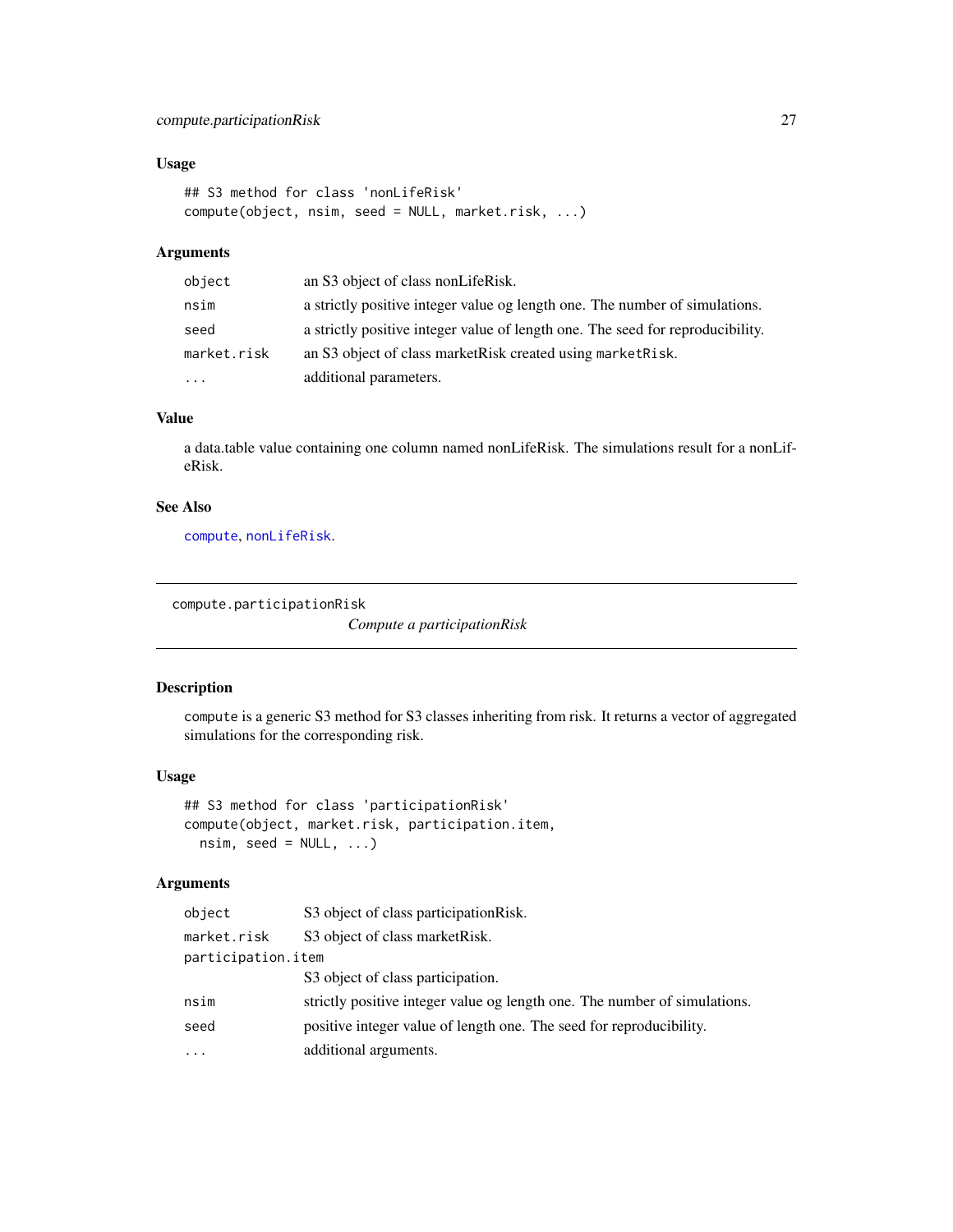## <span id="page-27-0"></span>Value

a data.table value containing one column named participation. The simulations result for a participationRisk.

## See Also

[compute](#page-22-1), [participationRisk](#page-131-1), [participation](#page-130-1).

compute.scenarioRisk *Compute a ScenarioRisk*

## Description

compute is a generic S3 method for classes inheriting from risk. It returns a vector of aggregated simulations for the corresponding risk.

#### Usage

```
## S3 method for class 'scenarioRisk'
compute(object, nsim, seed = NULL, market.risk, ...)
```
#### Arguments

| object      | S3 object of class scenarioRisk.                                          |
|-------------|---------------------------------------------------------------------------|
| nsim        | strictly positive integer value of length one. The number of simulations. |
| seed        | positive integer value of length one. The seed for reproducibility.       |
| market.risk | S3 object of class market Risk created using the constructor market Risk. |
| $\cdots$    | additional arguments.                                                     |

## Value

a data.table value containing one column named "scenarioRisk". The simulations result for a scenarioRisk.

## See Also

[compute](#page-22-1), [scenarioRisk](#page-155-1).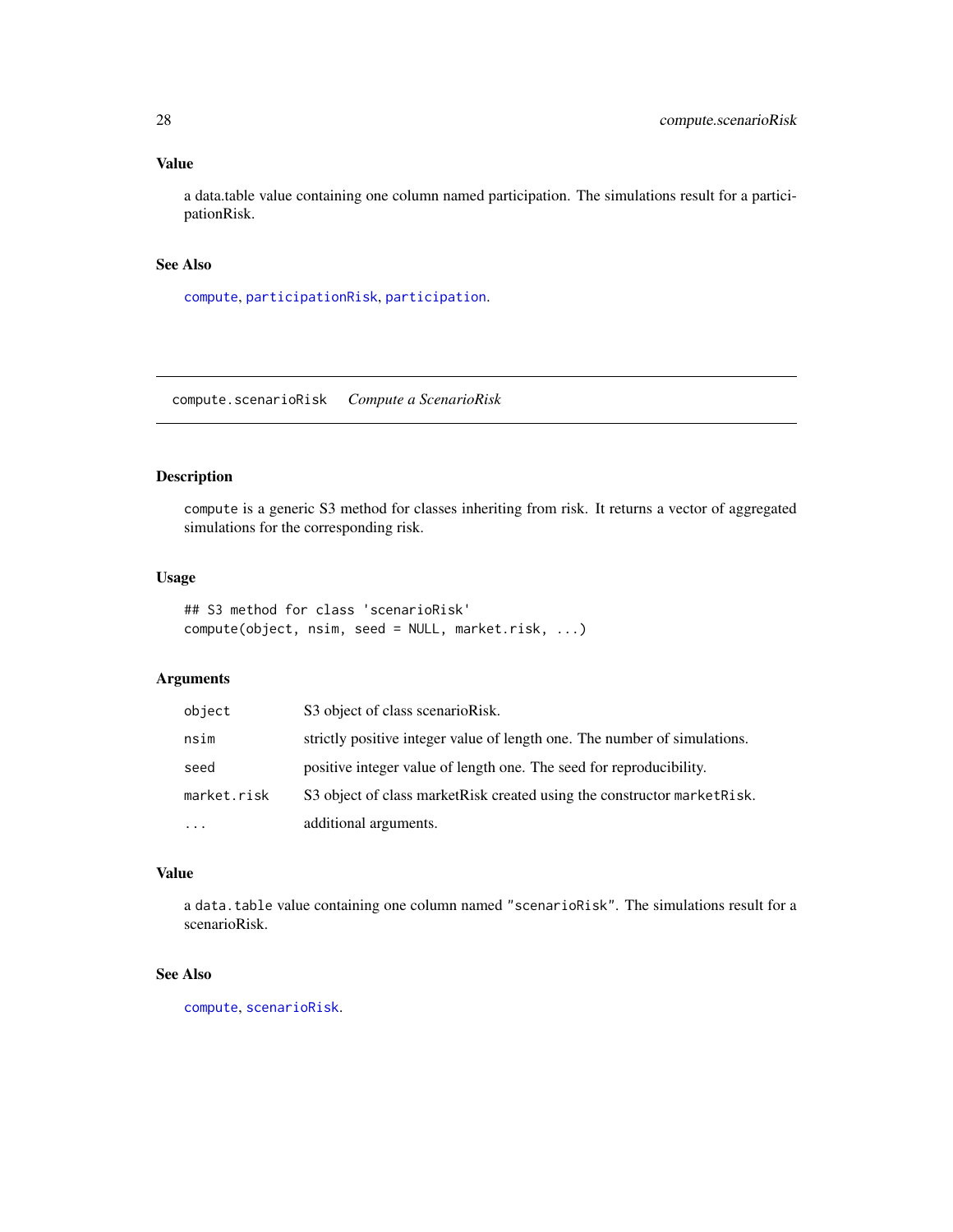## <span id="page-28-0"></span>Description

Compute method for the S3 class sstModel. It allows to compute (via Monte-Carlo simulations) all risks inherent to an insurer portfolio in the context of the Swiss Solvency Test (explanations on the model can be found in the FINMA technical document "SST-Marktrisiko und -Aggregation Technische Beschreibung". The output of is an S3 object of class sstOutput on which SST figures can be computed.

#### Usage

```
## S3 method for class 'sstModel'
compute(object, nsim, seed = NULL,
  nested.market.computations = F, ...)
```
#### Arguments

| object                     | S3 object of class sstModel.                                                                                                     |
|----------------------------|----------------------------------------------------------------------------------------------------------------------------------|
| nsim                       | strictly positive integer value of length one. The number of simulations.                                                        |
| seed                       | positive integer value of length one. The seed for reproducibility.                                                              |
| nested.market.computations |                                                                                                                                  |
|                            | logical value of length one, by default set to FALSE. Should the market items<br>valuations be nested (and saved) by item types? |
| $\ddotsc$                  | additional arguments.                                                                                                            |

#### Value

an S3 object, instance of the class sstOutput.

#### See Also

[compute](#page-22-1), [sstModel](#page-163-1).

| computeConstant | Compute The Normalizing Constant for a log-Normal Random Vari- |
|-----------------|----------------------------------------------------------------|
|                 | able                                                           |

#### Description

This private function allows to compute scaling constants in the valuation formulas.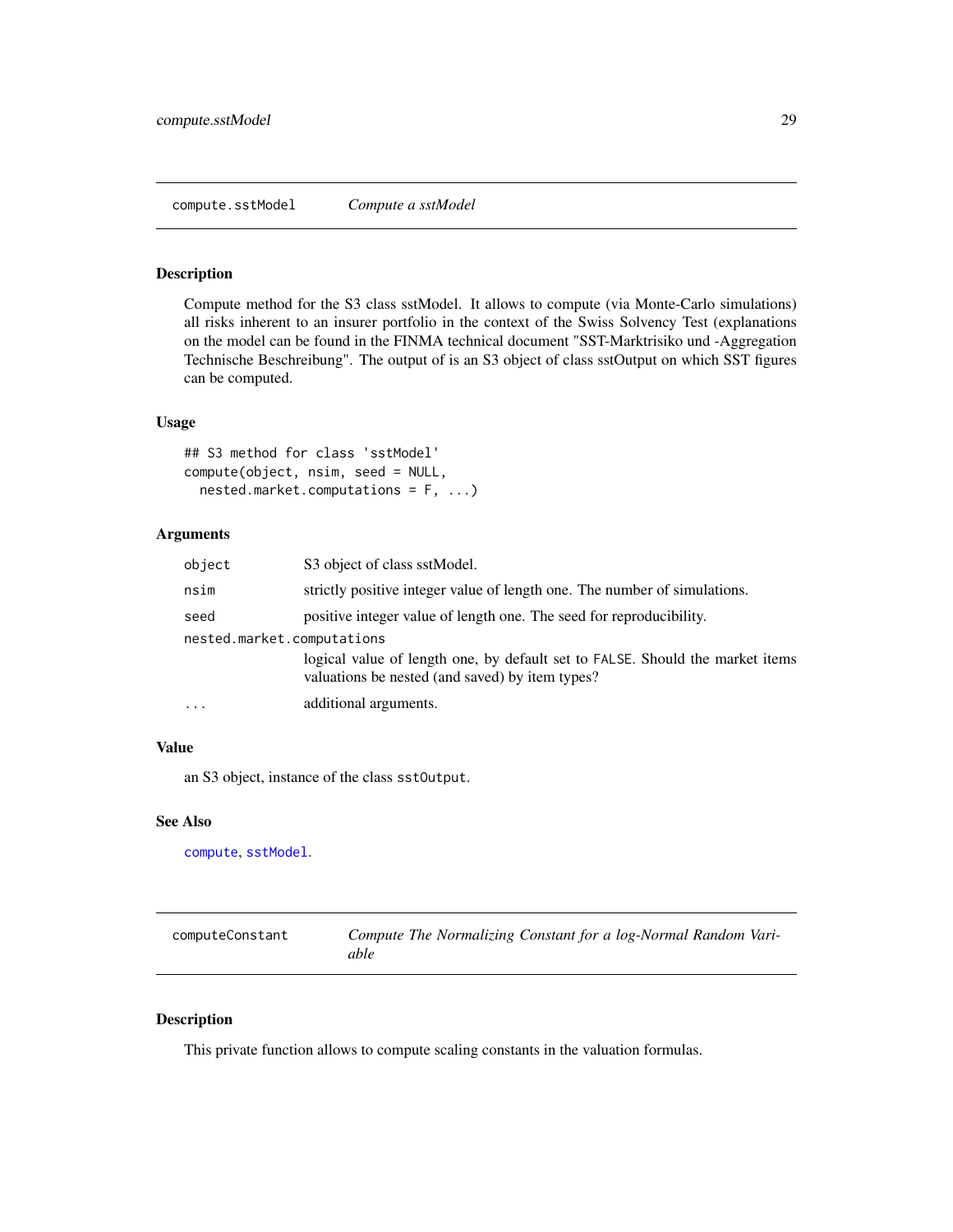#### <span id="page-29-0"></span>Usage

```
computeConstant(id, scale, cov.matrix)
```
#### **Arguments**

| id         | an integer value. The risk-factor ids involved in the valuation formula. |
|------------|--------------------------------------------------------------------------|
| scale      | a numeric value. The scales corresponding to those risk-factors.         |
| cov.matrix | a numeric matrix. The covariance matrix of the risk-factors.             |

#### Value

A numeric value, the scaling constant. This is equal to  $-0.5$  times the variance of the linear combination of the risk-factors provided in the parameters.

conditionalReordering *Conditional Reordering*

#### Description

function to generate ranks that have been simply reordered with a Gaussian copula or conditionally reordered with Gaussian copula stressed scenarios from a base Gaussian copula.

#### Usage

```
conditionalReordering(n, list.correlation.matrix, name,
  scenario.probability = NULL, region.boundaries = NULL,
  region.probability = NULL, keep.realized.scenario = F)
```
#### Arguments

n positive numeric value of length one. The number of ranks to produce (equal to the number of simulations of the model).

#### list.correlation.matrix

list of correlation matrices, the correlation matrix corresponding to the base normal copula should be provided as a named member "base" in the list (and in first position). the rest of the scenarios should be named in the list by a unique identifier that should match the column names of the argument region.boundaries. Please consider that if no scenario correlation matrices are provided, then simple reordering with the "base" correlation matrix is undertaken (note also that in this case, we require scenario.probability, region.boundaries and region.probability to be NULL).

name character value of length between 0 and 4. It should indicate the names of the subset of risks among:

- market
- life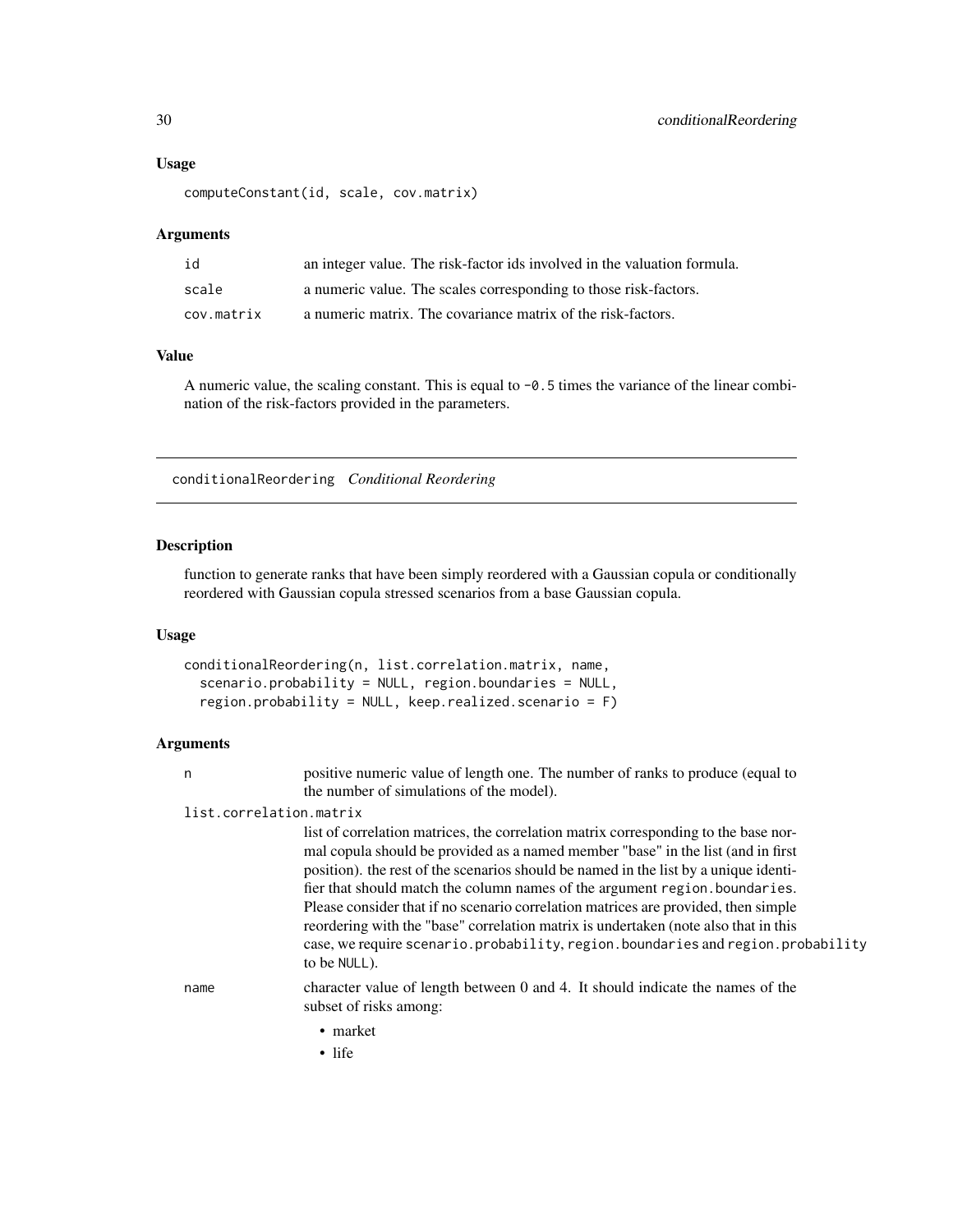#### <span id="page-30-0"></span>containsHealth 31

• health

• nonlife

that are aggregated together with the reordering algorithm. The order of risks in this vector should respect the order defined in the correlation matrices in list.correlation.matrix.

scenario.probability

numeric value giving the scenario probabilities (these probabilities should be provided in the same order as the the order of scenarios in list.correlation.matrix (following the correlation matrix named "base").

region.boundaries

matrix with named columns and rows giving the thresholds for each regions (boundaries of the scenario rectangles). Each line represents a given scenario and each column a given quantity to reorder. The rownames should match the scenario names and the colnames should match the risks respecting the order prescribed in both name and the colnames of each correlation matrix in list.correlation.matrix.

#### region.probability

numeric vector giving the probability under the base Gaussian copula (characterized by the correlation matrix named "base") to hit the scenario regions given by each line in regions.boundary.

#### keep.realized.scenario

logical value. Should we keep the realized scenario for each line?

#### Value

a data.table with the final ranks (between 0 and 1) with which we should reorder the given simulations.

<span id="page-30-1"></span>containsHealth *Checks if the object contains a healthRisk.*

#### Description

S3 generic method to check if the object contains a healthRisk.

#### Usage

```
containsHealth(object, ...)
```
#### Arguments

| object  | an S3 object.          |
|---------|------------------------|
| $\cdot$ | additional parameters. |

#### Value

a logical value.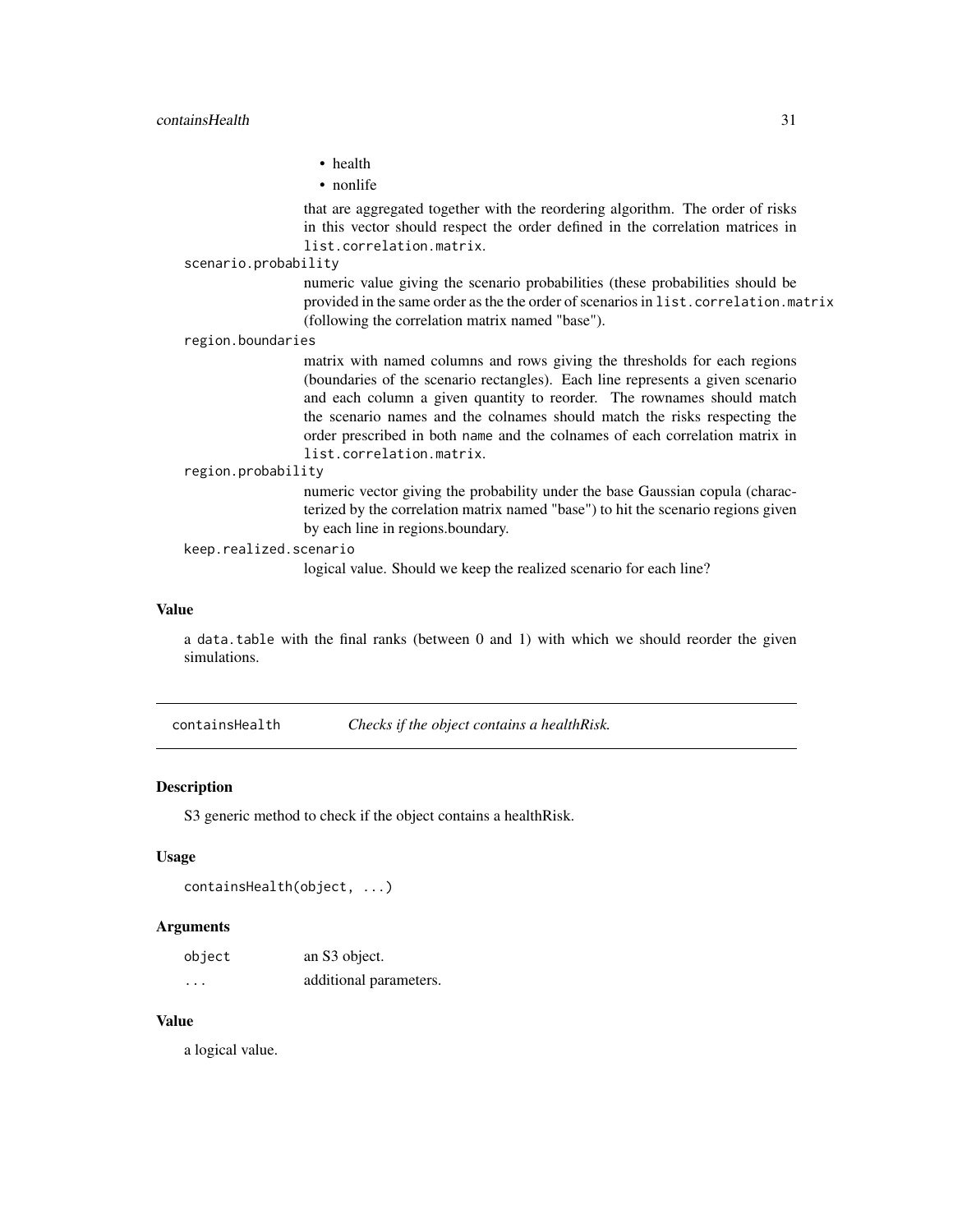## See Also

[containsHealth](#page-30-1).

containsHealth.sstOutput

*containsHealth Helper*

#### Description

S3 generic method to check if the object contains a healthRisk.

#### Usage

## S3 method for class 'sstOutput' containsHealth(object, ...)

#### Arguments

| object   | sstOutput object.     |
|----------|-----------------------|
| $\cdots$ | additional arguments. |

#### Value

a logical value.

#### See Also

[containsHealth](#page-30-1).

<span id="page-31-1"></span>containsInsurance *Checks if the object contains a insuranceRisk.*

#### Description

S3 generic method to check if the object contains a insuranceRisk.

#### Usage

```
containsInsurance(object, ...)
```
## Arguments

| object | an S3 object.          |
|--------|------------------------|
| .      | additional parameters. |

<span id="page-31-0"></span>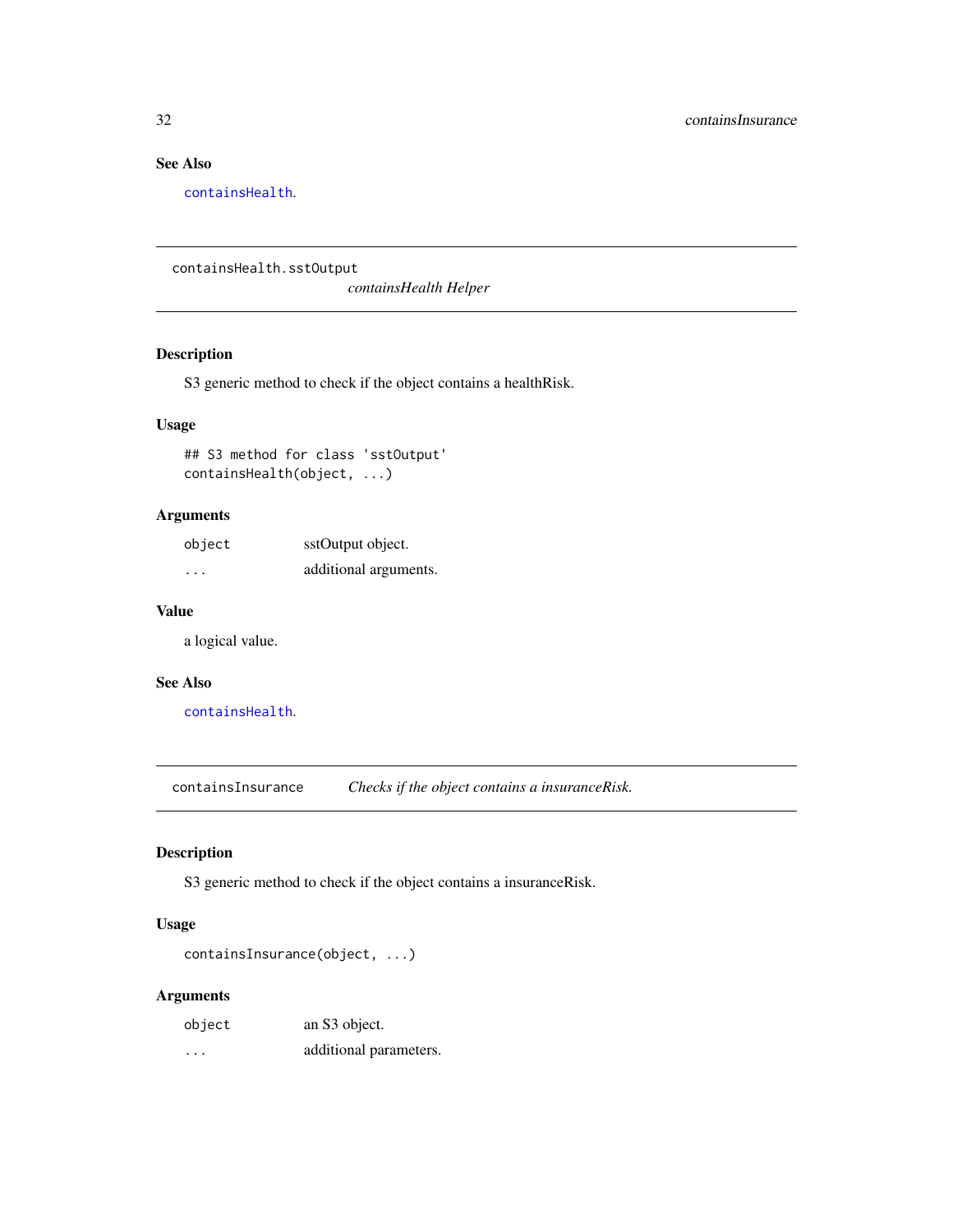## <span id="page-32-0"></span>containsInsurance.sstOutput 33

## Value

a logical value.

## See Also

[containsInsurance](#page-31-1).

containsInsurance.sstOutput

*containsInsurance Helper*

## Description

S3 generic method to check if the object contains a insuranceRisk.

## Usage

## S3 method for class 'sstOutput' containsInsurance(object, ...)

## Arguments

| object   | sstOutput object.     |
|----------|-----------------------|
| $\cdots$ | additional arguments. |

## Value

a logical value.

## See Also

[containsInsurance](#page-31-1).

<span id="page-32-1"></span>

| containsLife | Checks if the object contains a lifeRisk. |
|--------------|-------------------------------------------|
|--------------|-------------------------------------------|

## Description

S3 generic method to check if the object contains a lifeRisk.

```
containsLife(object, ...)
```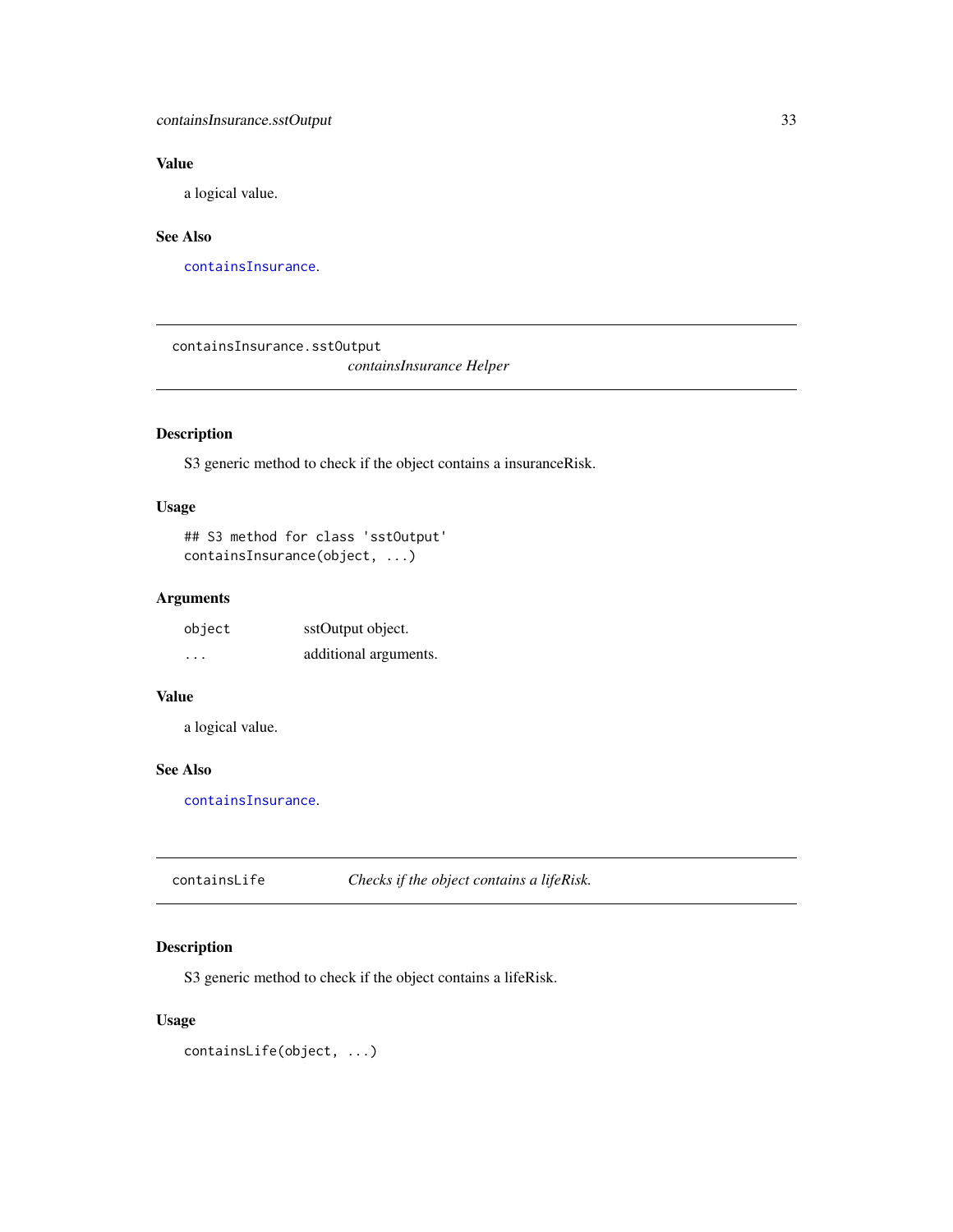## <span id="page-33-0"></span>Arguments

| object  | an S3 object.          |
|---------|------------------------|
| $\cdot$ | additional parameters. |

## Value

a logical value.

## See Also

[containsLife](#page-32-1).

containsLife.sstOutput

*containsLife Helper*

## Description

S3 generic method to check if the object contains a lifeRisk.

#### Usage

```
## S3 method for class 'sstOutput'
containsLife(object, ...)
```
## Arguments

| object | sstOutput object.     |  |
|--------|-----------------------|--|
| .      | additional arguments. |  |

## Value

a logical value.

## See Also

[containsLife](#page-32-1).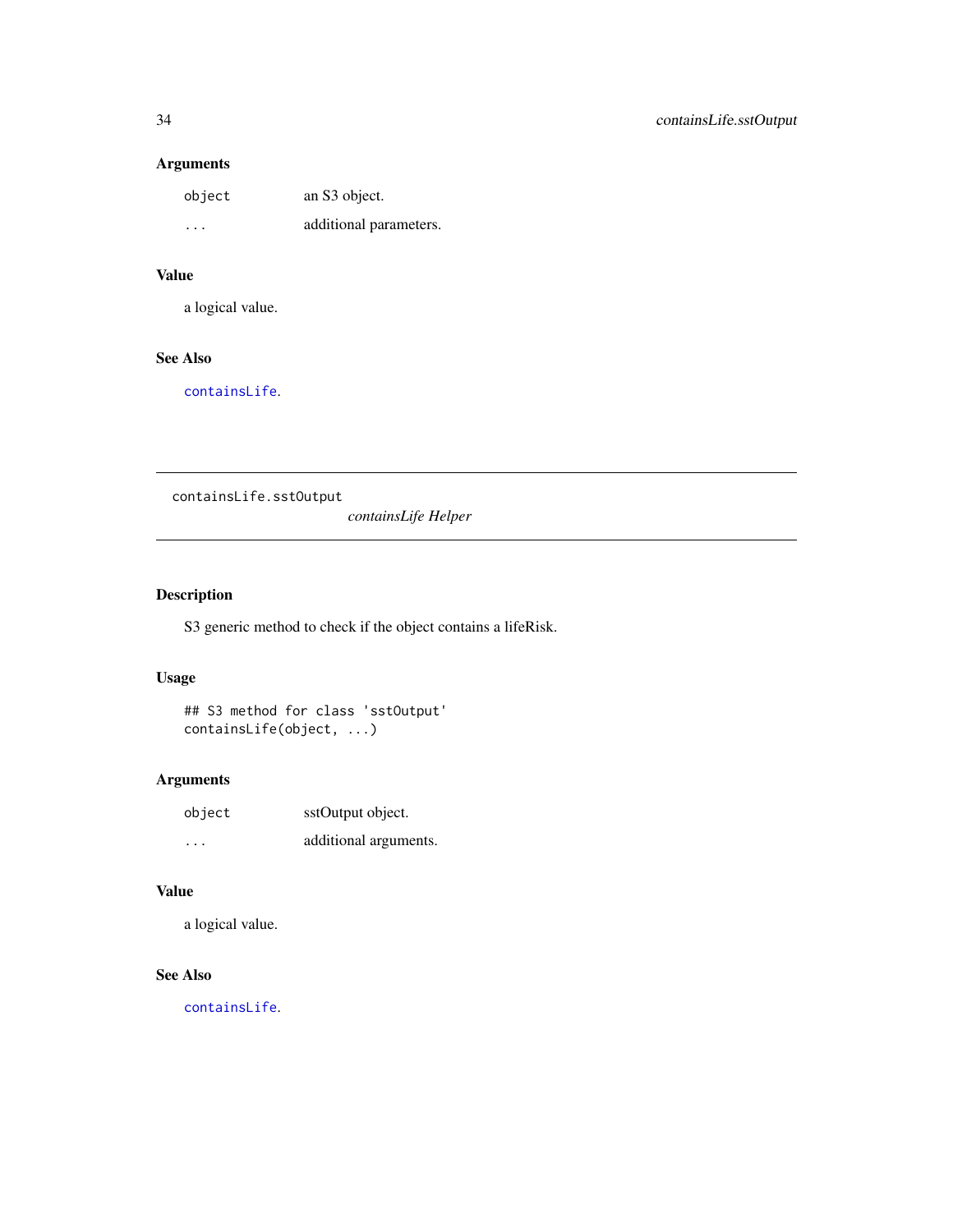<span id="page-34-1"></span><span id="page-34-0"></span>

## Description

S3 generic method to check if the object contains a MarketRisk.

## Usage

```
containsMarket(object, ...)
```
## Arguments

| object | an S3 object.          |
|--------|------------------------|
| .      | additional parameters. |

## Value

a logical value.

#### See Also

[containsMarket](#page-34-1).

containsMarket.sstOutput

*containsMarket Helper*

## Description

S3 generic method to check if the object contains a MarketRisk.

#### Usage

```
## S3 method for class 'sstOutput'
containsMarket(object, ...)
```
#### Arguments

| object  | sstOutput object.     |
|---------|-----------------------|
| $\cdot$ | additional arguments. |

## Value

a logical value.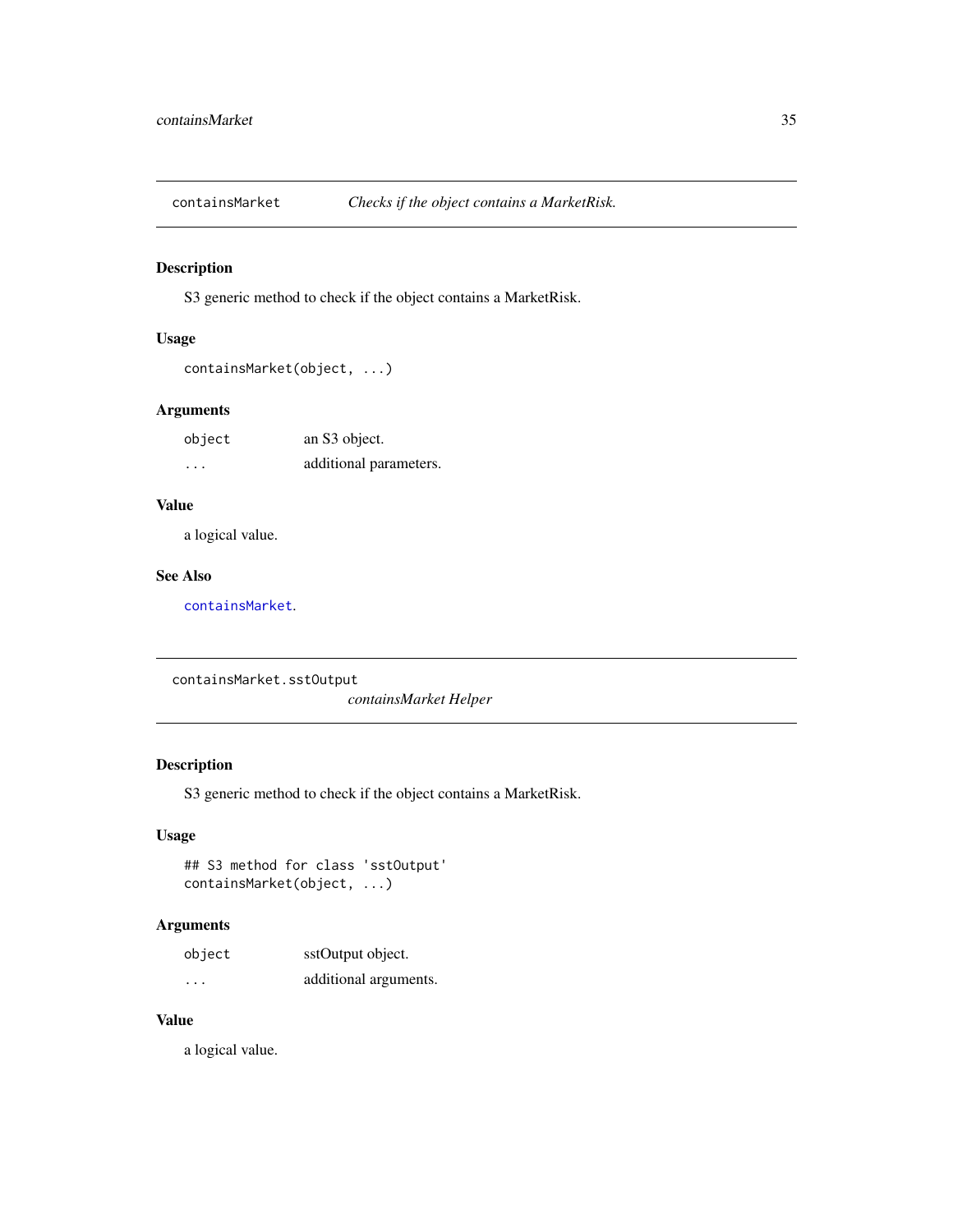## See Also

[containsMarket](#page-34-1).

<span id="page-35-1"></span>containsNonLife *Checks if the object contains nonLifeRisk.*

## Description

S3 generic method to check if the object contains nonLifeRisk.

## Usage

containsNonLife(object, ...)

## Arguments

| object | an S3 object.          |
|--------|------------------------|
| .      | additional parameters. |

#### Value

a logical value.

#### See Also

[containsNonLife](#page-35-1).

containsNonLife.sstOutput

*containsNonLife Helper*

## Description

S3 generic method to check if the object contains nonLifeRisk.

#### Usage

```
## S3 method for class 'sstOutput'
containsNonLife(object, ...)
```
## Arguments

| object | sstOutput object.     |
|--------|-----------------------|
| .      | additional arguments. |

<span id="page-35-0"></span>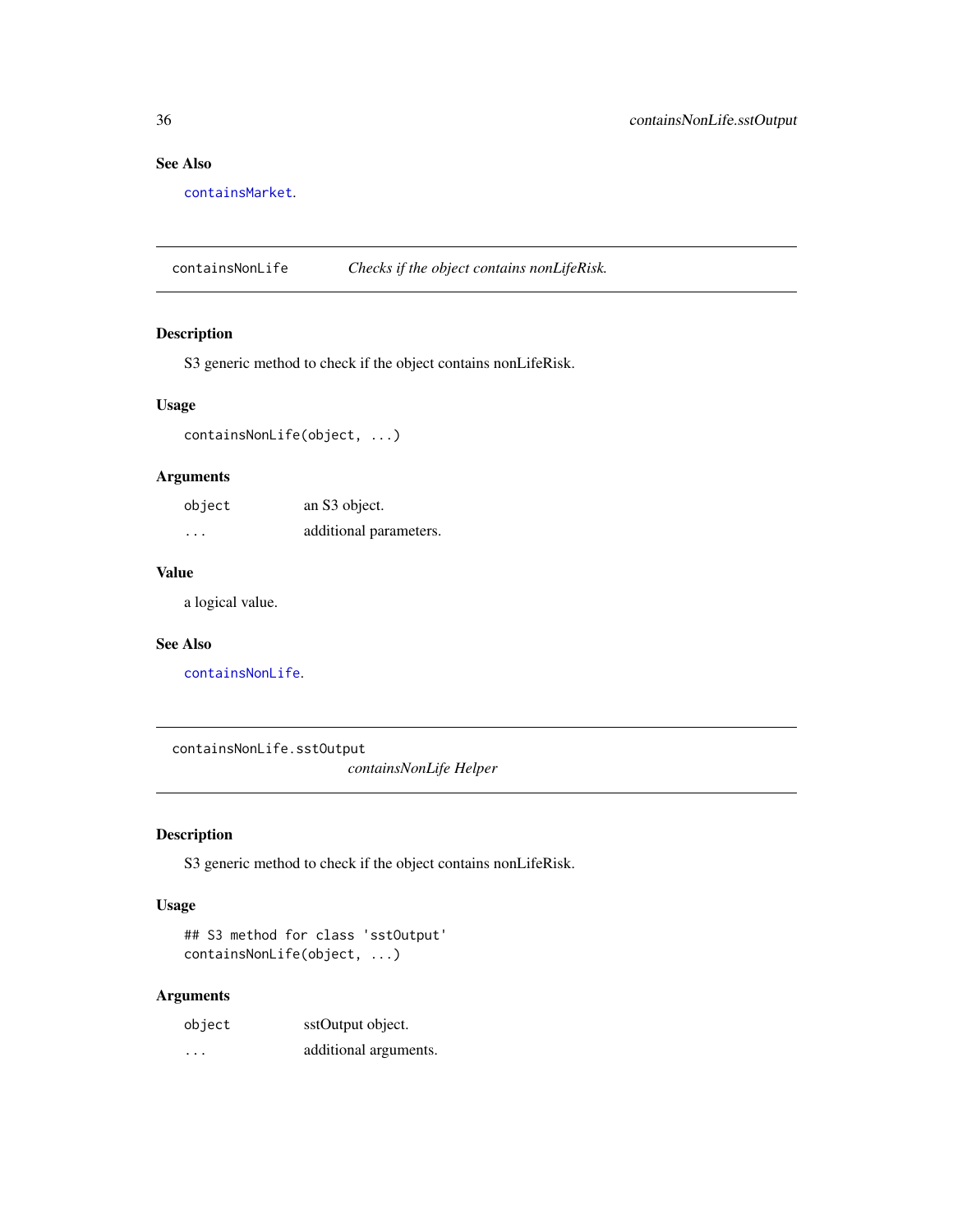# containsParticipation 37

# Value

a logical value.

# See Also

[containsNonLife](#page-35-0).

<span id="page-36-0"></span>containsParticipation *Checks if the object contains participation.*

# Description

S3 generic method to check if the object contains participation.

# Usage

```
containsParticipation(object, ...)
```
# Arguments

| object   | an S3 object.          |
|----------|------------------------|
| $\cdots$ | additional parameters. |

# Value

a logical value.

## See Also

[containsParticipation](#page-36-0).

containsParticipation.sstOutput

*containsParticipation Helper*

# Description

S3 generic method to check if the object contains participation.

# Usage

```
## S3 method for class 'sstOutput'
containsParticipation(object, ...)
```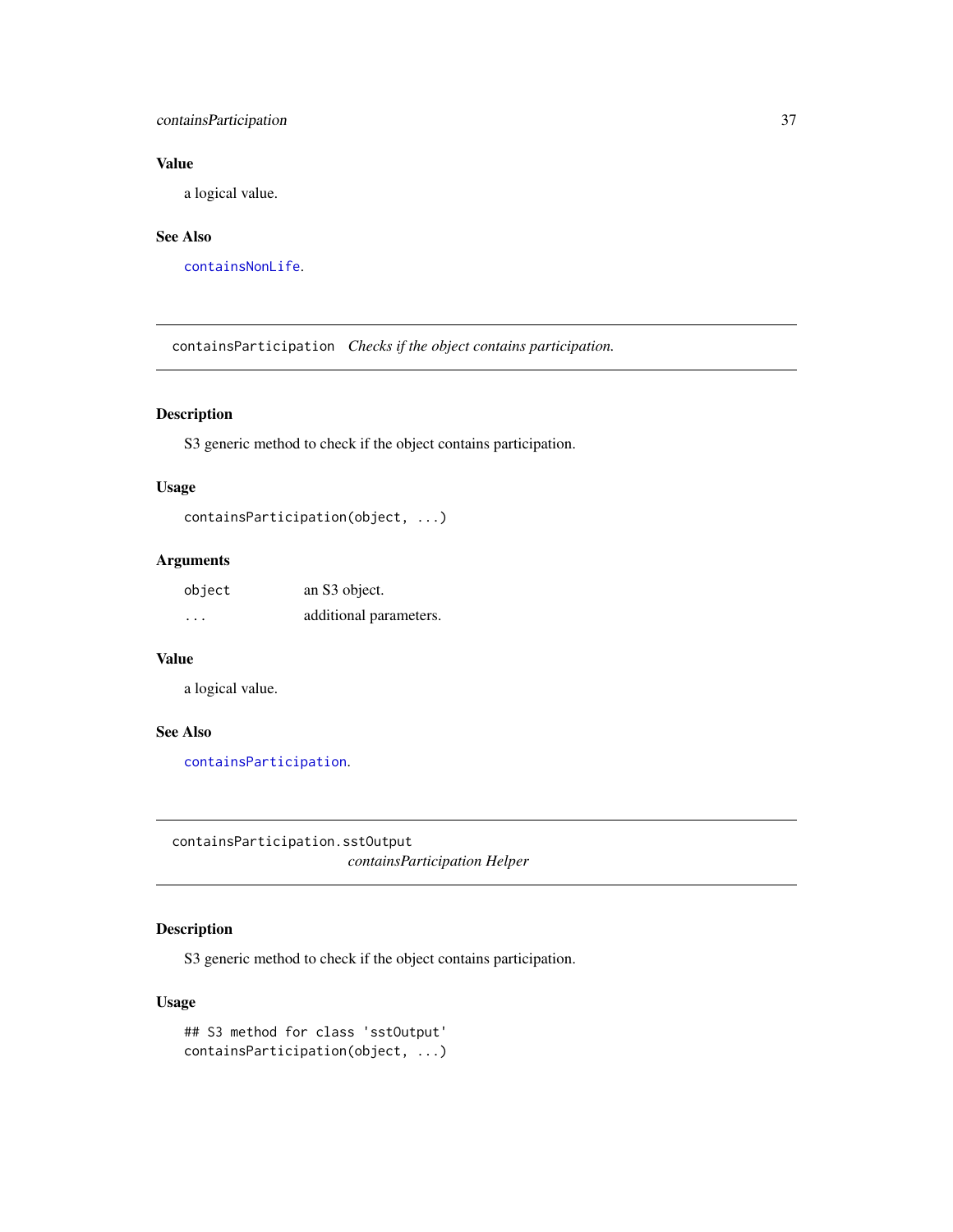| object | sstOutput object.     |
|--------|-----------------------|
| .      | additional arguments. |

# Value

a logical value.

# See Also

[containsParticipation](#page-36-0).

<span id="page-37-0"></span>containsScenario *Checks if the object contains scenario.*

# Description

S3 generic method to check if the object contains scenario.

# Usage

```
containsScenario(object, ...)
```
# Arguments

| object  | an S3 object.          |
|---------|------------------------|
| $\cdot$ | additional parameters. |

# Value

a logical value.

# See Also

[containsScenario](#page-37-0).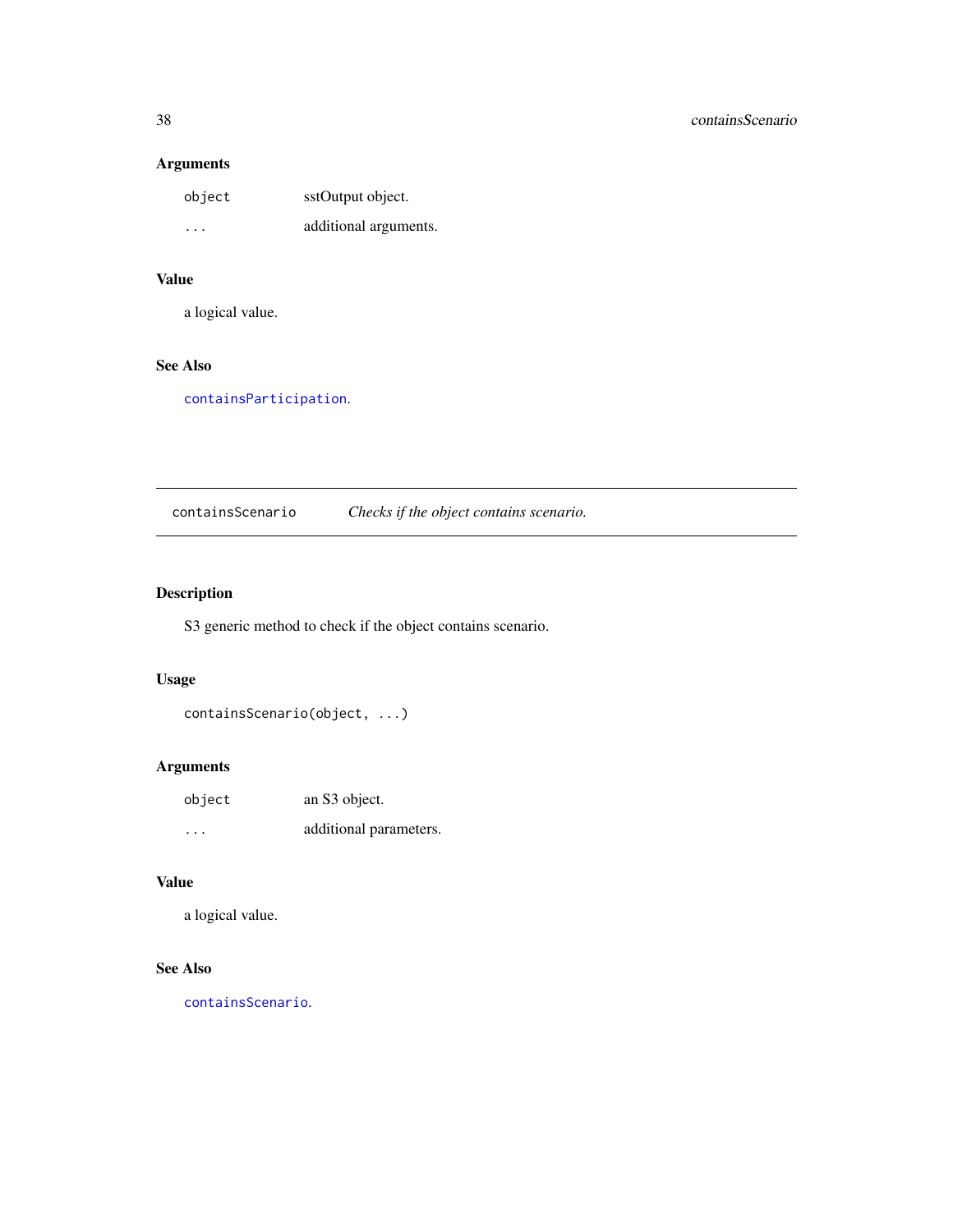containsScenario.sstOutput

*containsScenario Helper*

# Description

S3 generic method to check if the object contains scenario.

# Usage

## S3 method for class 'sstOutput' containsScenario(object, ...)

# Arguments

| object  | sstOutput object.     |
|---------|-----------------------|
| $\cdot$ | additional arguments. |

# Value

a logical value.

#### See Also

[containsScenario](#page-37-0).

<span id="page-38-0"></span>creditRisk *Credit risk*

# Description

S3 generic method to get credit risk.

# Usage

creditRisk(object, ...)

# Arguments

| object   | an S3 object.          |
|----------|------------------------|
| $\cdots$ | additional parameters. |

# Value

a numeric value.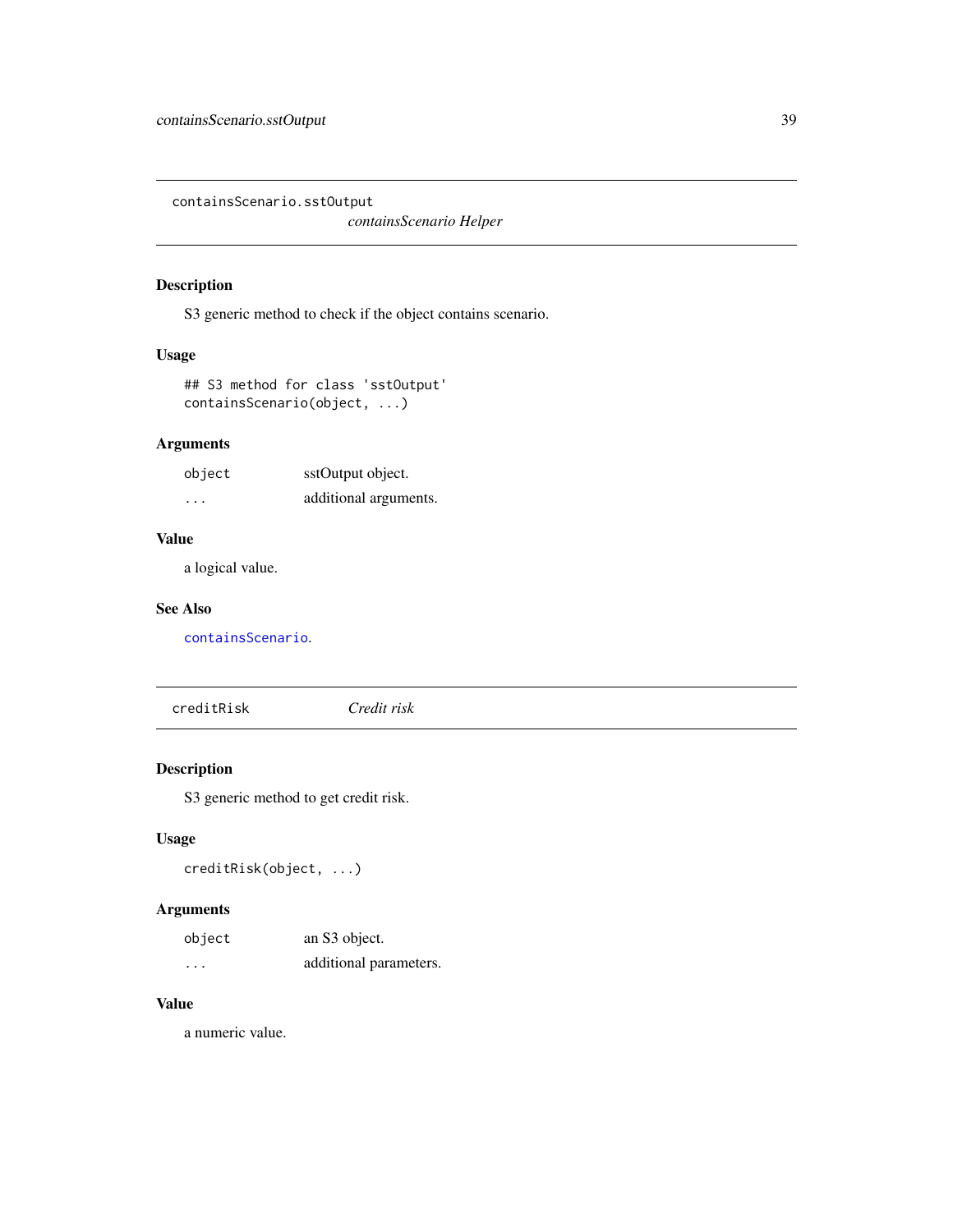creditRisk.sstOutput *Get Credit Risk from sstOutput*

# Description

S3 method to extract the credit risk from an sstOutput.

## Usage

```
## S3 method for class 'sstOutput'
creditRisk(object, ...)
```
# Arguments

| object               | S3 object of class sstOutput. |
|----------------------|-------------------------------|
| $\ddot{\phantom{0}}$ | additional parameters.        |

# Value

a numeric value. The credit risk.

#### See Also

#### [creditRisk](#page-38-0).

currency *Constructing a Currency (FX Exchange Rate Risk Factor)*

#### Description

Constructor for the S3 class currency. It allows to define a currency (fx rate) risk factor. This risk factor refers to the *"Fremdwährungsrisikofaktors"* change  $\Delta RF_{t, FX_j}$  for a certain index j in the all valuation functions at presented in the FINMA document *"SST-Marktrisiko und -Aggregation Technische Beschreibung"*.

# Usage

currency(name, from, to)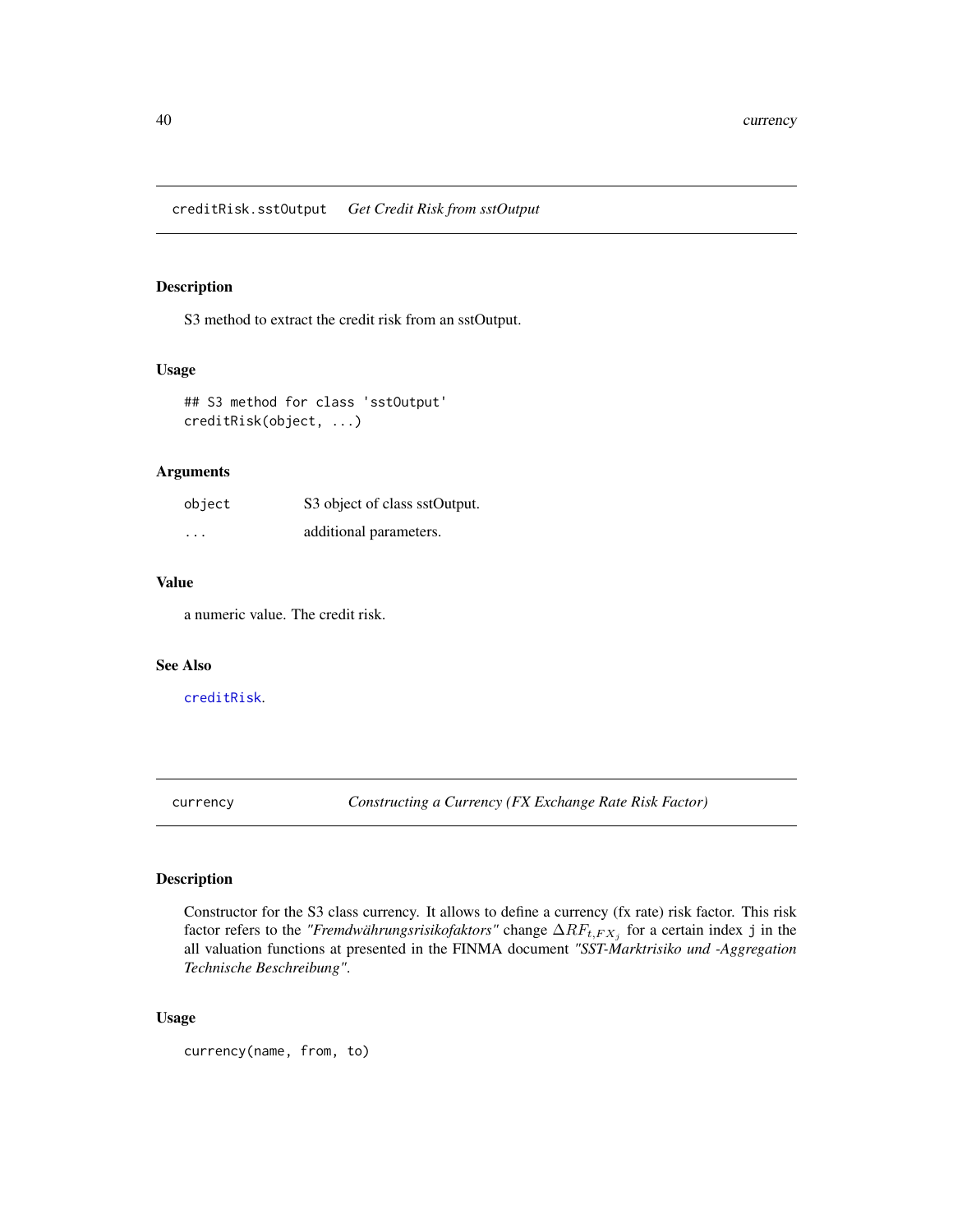# currencyIsIn 41

# Arguments

| name | a character value of length one. This corresponds to the name in the covariance<br>matrix of the market Risk to which the currency risk factor is mapped. This<br>means that the risk factor change $\Delta RF_{t, FX}$ in the FINMA document "SST-<br>Marktrisiko und -Aggregation Technische Beschreibung" will be assumed to be<br>modeled by the underlying normal random variable corresponding to name in<br>the covariance matrix. |
|------|-------------------------------------------------------------------------------------------------------------------------------------------------------------------------------------------------------------------------------------------------------------------------------------------------------------------------------------------------------------------------------------------------------------------------------------------|
| from | a character value of length one. The starting currency corresponding to the FX<br>index j in the FINMA document "SST-Marktrisiko und -Aggregation Technische<br>Beschreibung".                                                                                                                                                                                                                                                            |
| to   | a character value of length one. The arrival currency to which the exchange rate<br>$FX_i$ is mapped.                                                                                                                                                                                                                                                                                                                                     |

# Value

An S3 object, instance of the class currency.

#### Note

Please consider that we do not allow for scaled currency risk factors.

#### Examples

```
# constructing a currency risk factor
# (assuming "EURCHF" exists in marketRisk).
cur <- currency(name = "EURCHF",
               from = "EUR",to = "CHF")
```
<span id="page-40-0"></span>currencyIsIn *Currency in Object?*

# Description

S3 generic to check that the currency is in the object.

# Usage

```
currencyIsIn(object, ...)
```

| object   | an S3 object potentially containing the currency. |
|----------|---------------------------------------------------|
| $\cdots$ | additional parameters.                            |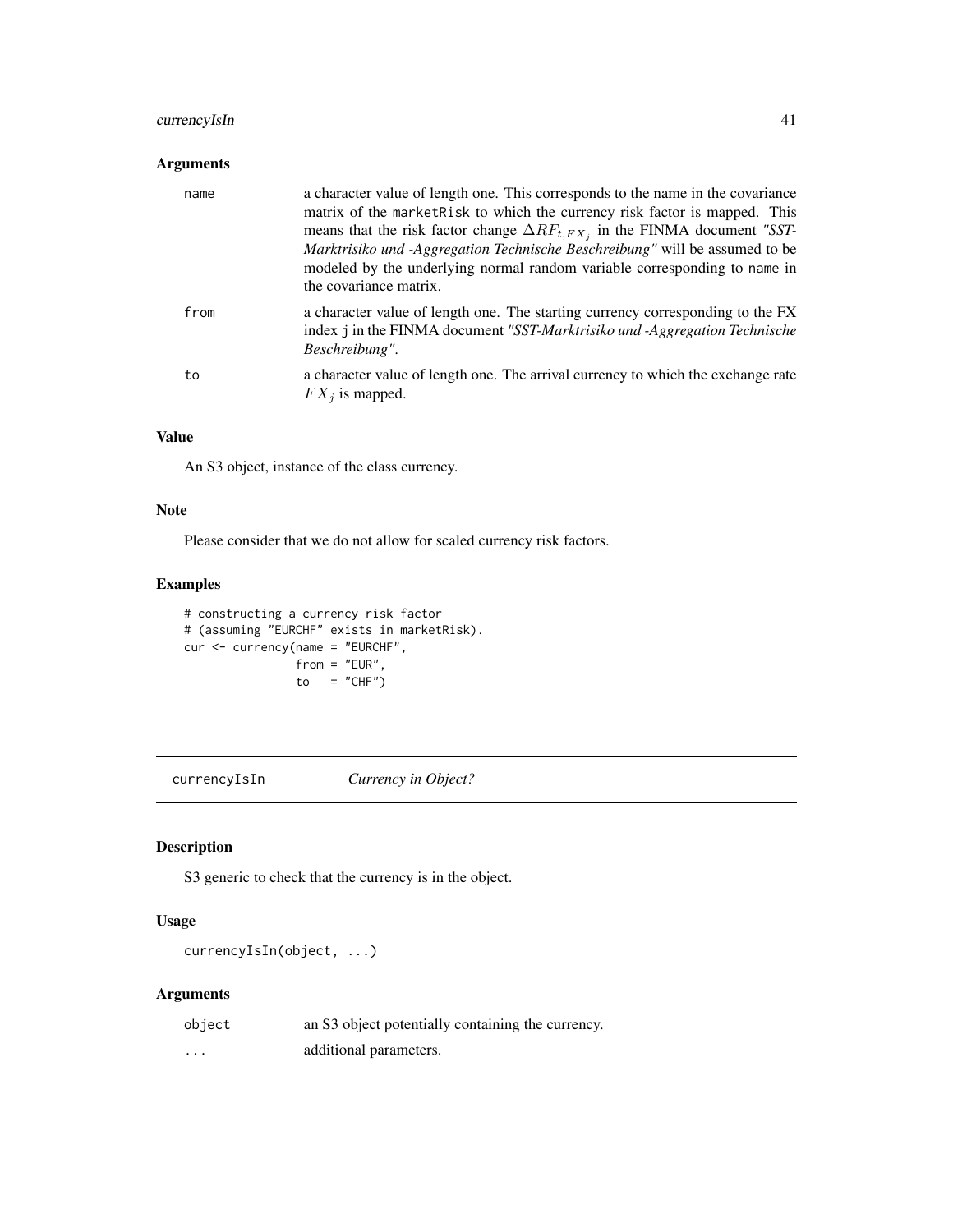# Value

a logical value.

```
currencyIsIn.standalone
```
*Currency in Standalone?*

### Description

S3 generic to check that the currency is in the object.

#### Usage

## S3 method for class 'standalone' currencyIsIn(object, from, to, ...)

# Arguments

| object    | S3 object of class standalone.               |
|-----------|----------------------------------------------|
| from      | a character value of length one. A currency. |
| to        | a character value of length one. A currency. |
| $\cdot$ . | additional arguments.                        |

#### Value

a logical value, is the currency in the standalone?

## See Also

[currencyIsIn](#page-40-0).

<span id="page-41-0"></span>delta *Constructing a Delta-Normal Remainder Term with Respect to MarketRisk*

#### Description

delta Constructor for the S3 class delta. It allows to build for the sensitivities with respect to the market risk-factors of the total positions not modelled by the other marketItem classes used in a delta-normal remainder term presented in the FINMA technical document *"SST-Marktrisiko und -Aggregation Technische Beschreibung"*.

#### Usage

delta(name, currency, sensitivity)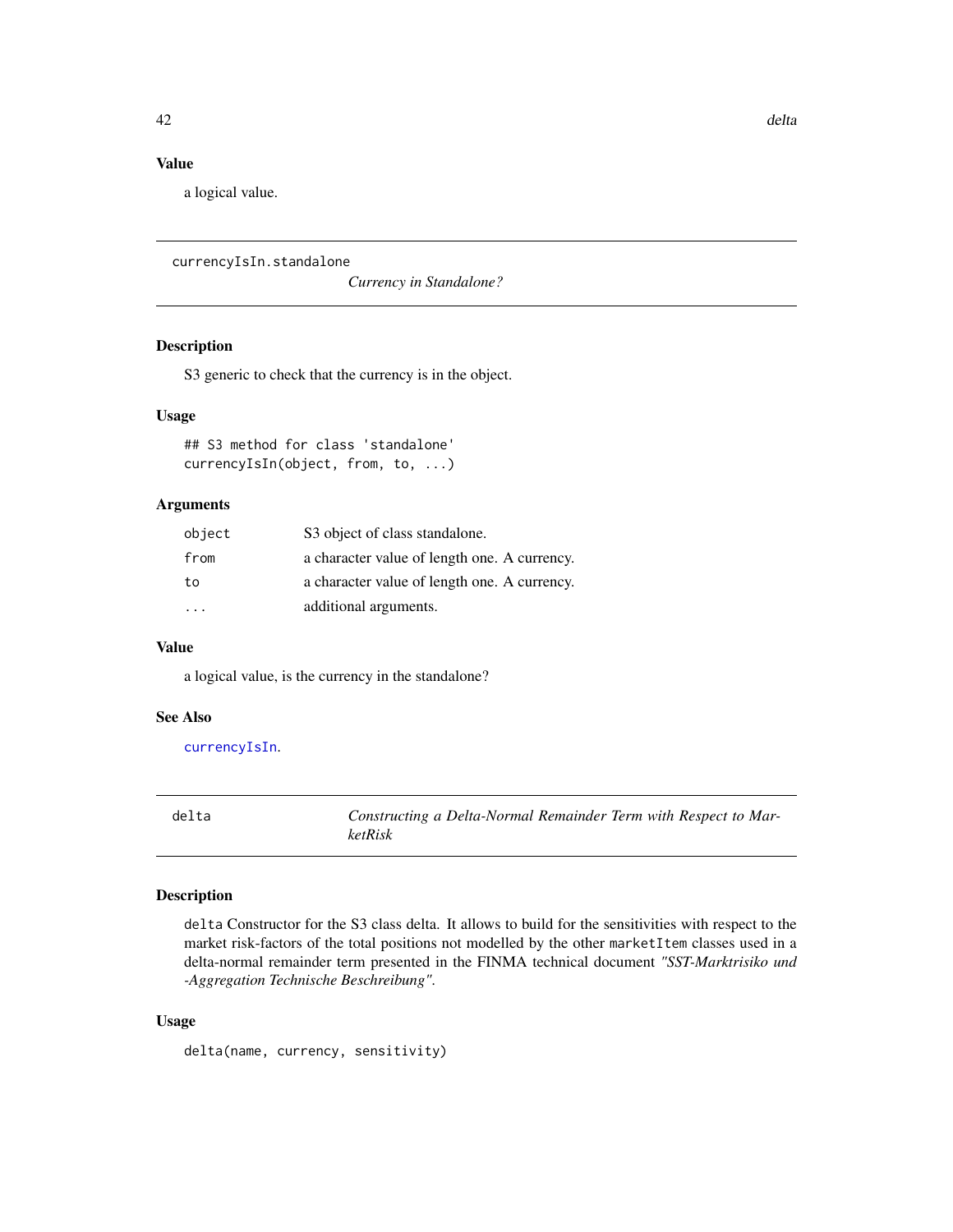#### equity that a set of the contract of the contract of the contract of the contract of the contract of the contract of the contract of the contract of the contract of the contract of the contract of the contract of the contr

#### Arguments

| name        | numeric value. The names of the market base risk factors (the base risk factors<br>defined in marketRisk) with respect to which sensitivities are computed (non-<br>zero). This vector should not contain duplicated names.                                                                                                                                                                                                                             |
|-------------|---------------------------------------------------------------------------------------------------------------------------------------------------------------------------------------------------------------------------------------------------------------------------------------------------------------------------------------------------------------------------------------------------------------------------------------------------------|
| currency    | character value representing currencies in which the sensitivities are expressed.<br>If the currency specified does not match the base currency of the market Risk,<br>the initial fx-rates will be used to convert to the base currency. Nevertheless, it is<br>forced at construction of a portfolio that the sensitivities should be provided<br>in the the portfolio base currency.                                                                 |
| sensitivity | numeric value giving sensitivities for the corresponding market risk-factors pro-<br>vided in name. These quantities explicitely relates to the "Sensitivität" as defined<br>in the FINMA technical document "SST-Marktrisiko und -Aggregation Technis-<br><i>che Beschreibung"</i> , you can refer to this document for their estimation proce-<br>dures. Sensitivities must be expressed in the corresponding currencies, <i>i.e.</i> in<br>currency. |

#### Value

an S3 object, instance of the class delta.

#### Note

All parameters must be of equal length.

# See Also

[summary.delta](#page-171-0), [print.delta](#page-136-0).

# Examples

```
# Creating a new delta.
d \leq - \text{delta}(\text{name} \leq c("equity", "2YCHF", "EURCHF"),currency = c("EUR", "CHF", "EUR"),
           sensitivity = c(100, 150, 130))
```
equity *Constructing an Equity (Risk Factor)*

#### Description

Constructor for the S3 class equity. It allows to define an equity-type risk factor. This risk factor refers to the *"Preisrisikofaktor"* change  $\Delta RF_{t,i}$  for a certain index i in the valuation function for *"Aktiven mit direkt marktabhängigen Preisen"* presented in the FINMA document *"SST-Marktrisiko und -Aggregation Technische Beschreibung"*.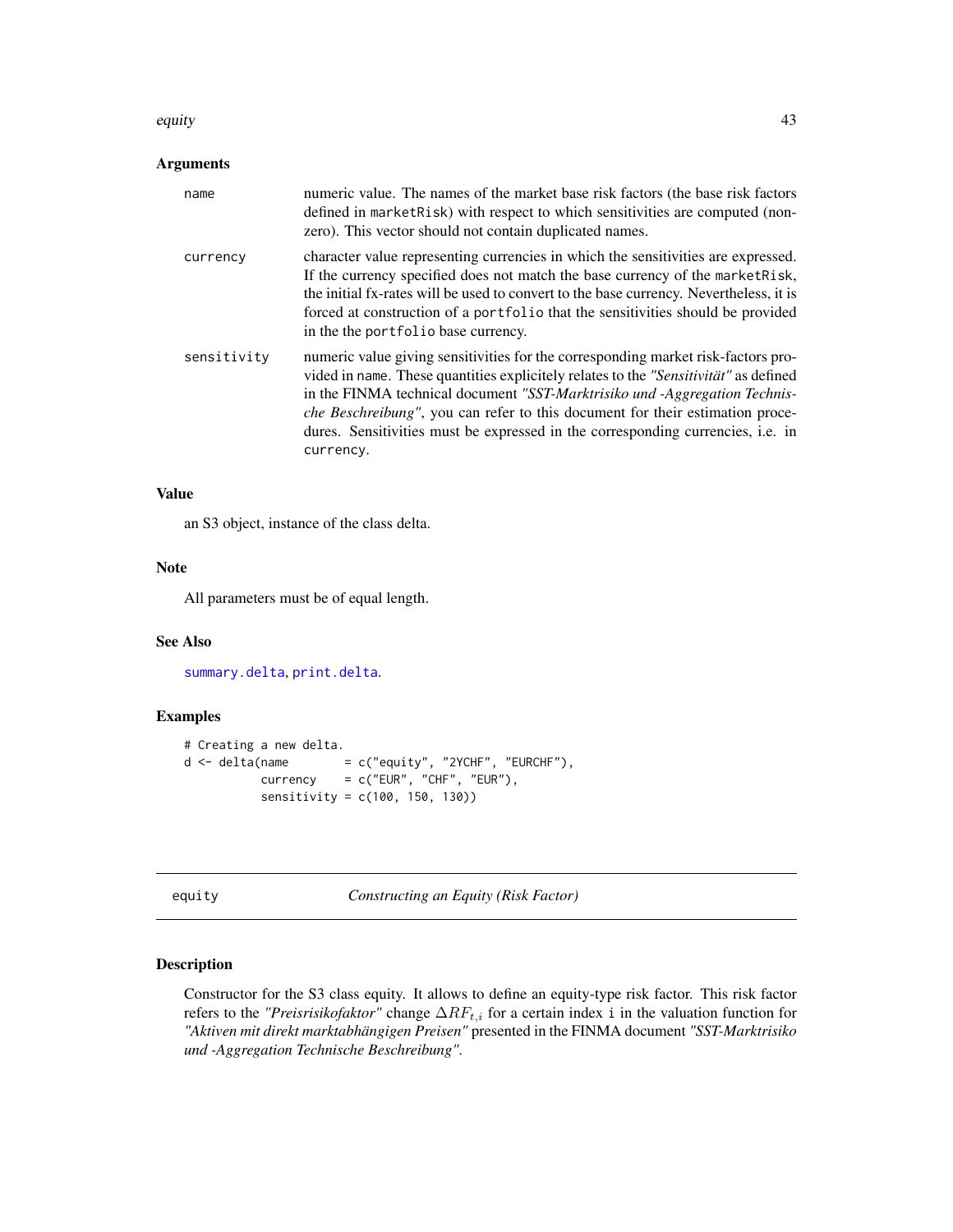# Usage

equity(name, type, currency, scale = NULL)

# Arguments

| name     | a character value of length one. This corresponds to the name in the covariance<br>matrix of the market Risk to which the equity risk factor is mapped. This means<br>that the risk factor change $\Delta RF_{t,i}$ in the FINMA document "SST-Marktrisiko"<br>und -Aggregation Technische Beschreibung" will be assumed to be modeled by<br>the underlying normal random variable corresponding to name in the covariance<br>matrix (potentially scaled by scale if not NULL). |
|----------|---------------------------------------------------------------------------------------------------------------------------------------------------------------------------------------------------------------------------------------------------------------------------------------------------------------------------------------------------------------------------------------------------------------------------------------------------------------------------------|
| type     | a character value of length one. The type of equity. (e.g. "equity", "hedge fund",<br>etc.). This parameter is a unique identifier of the equity risk factor corresponding<br>to the index i introduced above. The following words are reserved and should<br>not be used:                                                                                                                                                                                                      |
|          | • currency                                                                                                                                                                                                                                                                                                                                                                                                                                                                      |
|          | $\cdot$ rate                                                                                                                                                                                                                                                                                                                                                                                                                                                                    |
|          | • pcRate                                                                                                                                                                                                                                                                                                                                                                                                                                                                        |
|          | • spread                                                                                                                                                                                                                                                                                                                                                                                                                                                                        |
| currency | a character value of length one. The currency in which the underlying asset with<br>direct market price ("Aktiv mit direkt marktabhängigen Preisen") is valuated.<br>This refers to the currency corresponding to the index j in the FINMA document<br>"SST-Marktrisiko und -Aggregation Technische Beschreibung".                                                                                                                                                              |
| scale    | a numeric value of length one. If not set NULL, this defines a scaled risk factor<br>equal to scale times the risk factor defined by name in the covariance matrix<br>contained in market Risk. By default its value is scale = $NULL$ .                                                                                                                                                                                                                                        |

# Value

An S3 object, instance of the class equity.

# Examples

```
# constructing a non-scaled equity risk factor
# (assuming "MSCI_CHF" exists in marketRisk).
e <- equity(name = "MSCI_CHF",
           type = "equity",
            currency = "CHF")
# constructing a scaled equity risk factor
# (assuming "MSCI_CHF" exists in marketRisk).
e <- equity(name = "MSCI_CHF",
            type = "equity",
            currency = "CHF",
            scale = 0.5)
```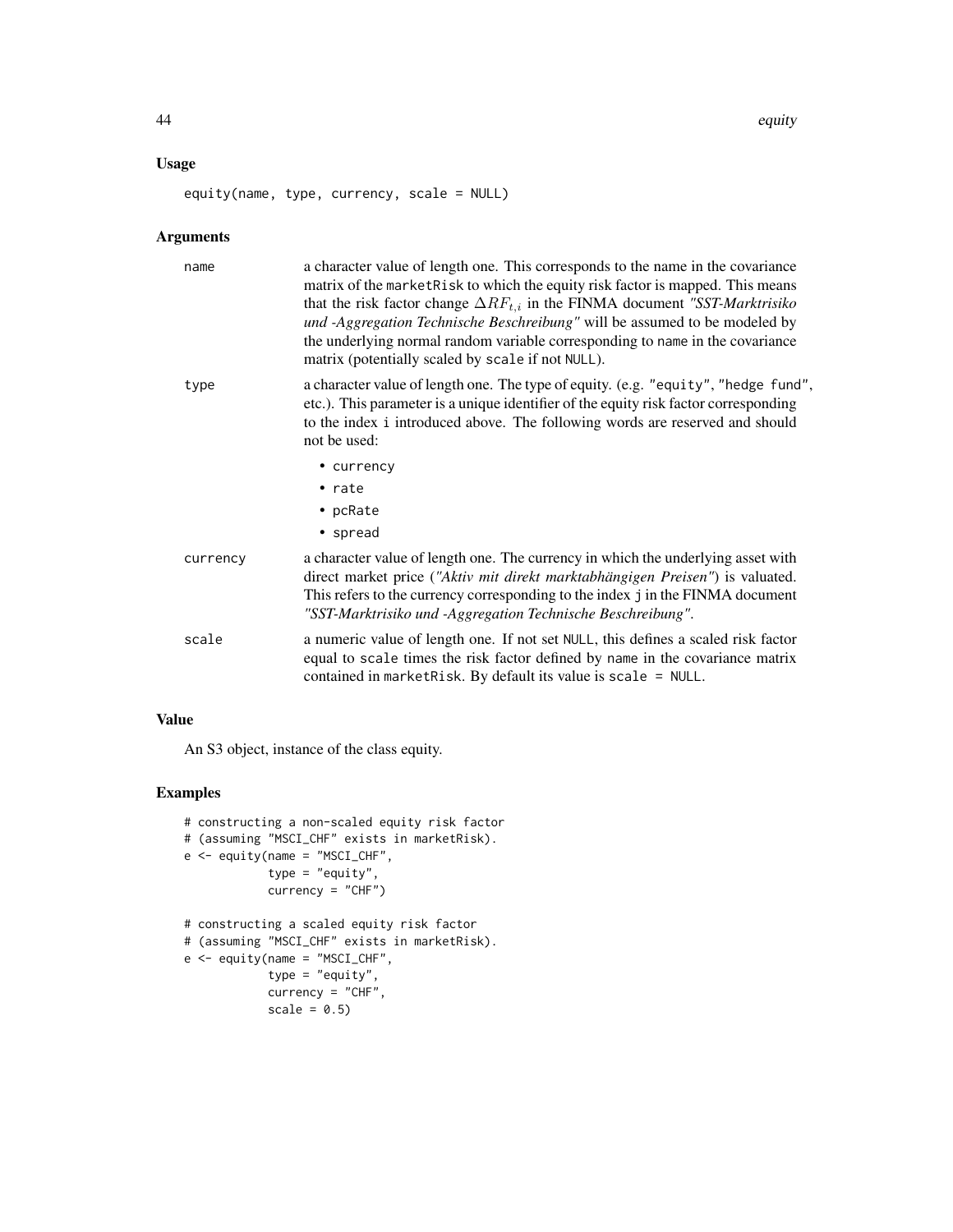<span id="page-44-0"></span>

#### Description

S3 generic to check that the equity is in the object.

# Usage

equityIsIn(object, ...)

# Arguments

| object   | an S3 object potentially containing the equity. |
|----------|-------------------------------------------------|
| $\cdots$ | additional parameters.                          |

# Value

a logical value.

equityIsIn.standalone *Equity in Standalone?*

# Description

S3 generic to check that the equity is in the object.

# Usage

```
## S3 method for class 'standalone'
equityIsIn(object, type, currency, ...)
```
# Arguments

| object                  | S3 object of class standalone.                            |
|-------------------------|-----------------------------------------------------------|
| type                    | character value of length one. The type of an asset.      |
| currency                | character value of length one. The currency of the asset. |
| $\cdot$ $\cdot$ $\cdot$ | additional arguments.                                     |

#### Value

a logical value, is the equity in the standalone?

# See Also

[equityIsIn](#page-44-0), [asset](#page-8-0).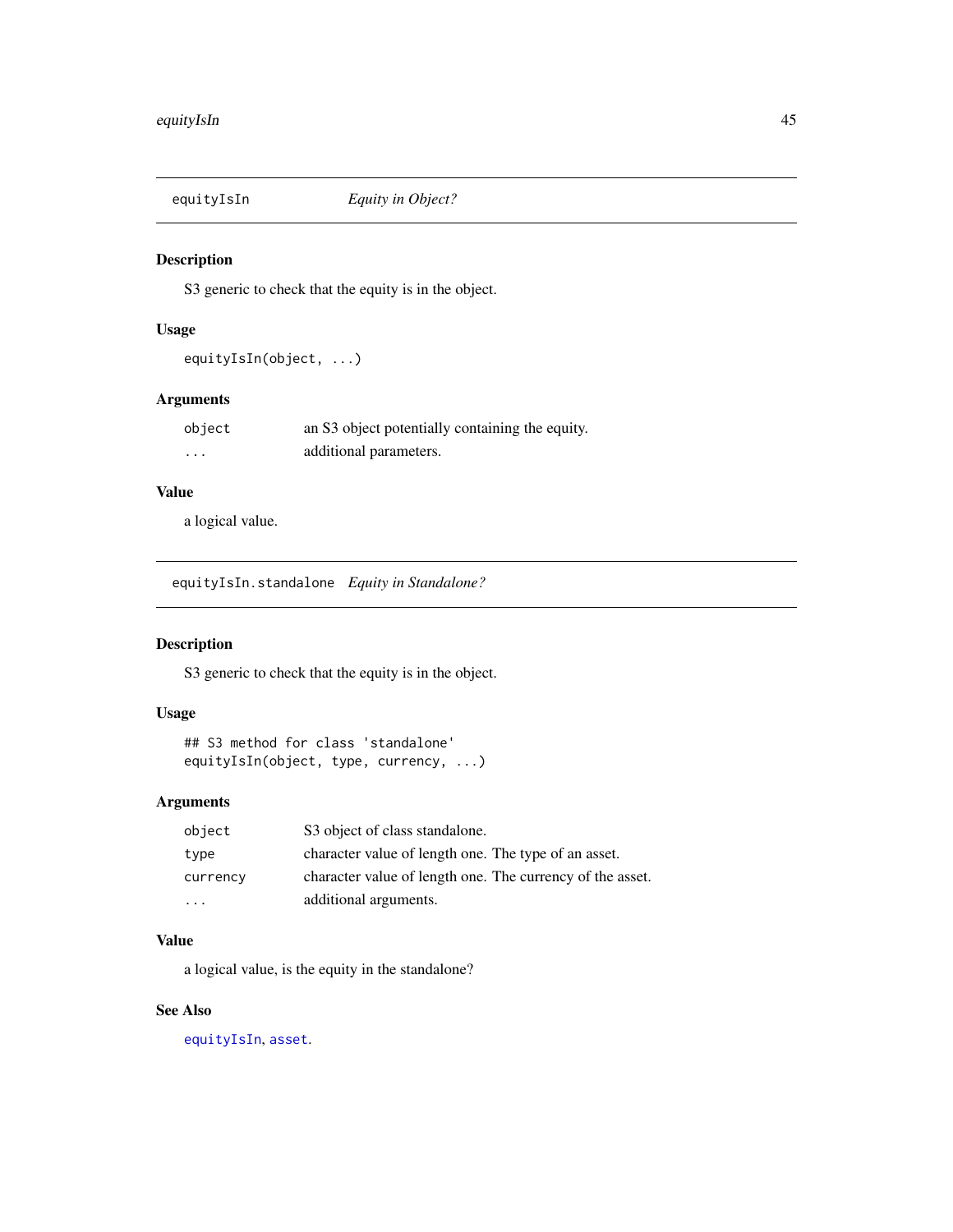<span id="page-45-0"></span>

#### Description

this function is intended to parse the excel template provided by FINMA into an sstModel.

#### Usage

```
excelToSstModel(path, with.log = F)
```
# Arguments

| path     | a character value. A valid path of an input excel workbook. The path can be |
|----------|-----------------------------------------------------------------------------|
|          | relative or not.                                                            |
| with.log | logical value. Should the error/warning-log be returned?                    |

#### Value

an S3 object of class sstModel, built from the input fundamenental data sheets.

# See Also

[sstModel](#page-163-0).

expectedShortfall *Compute the Expected Shortfall*

# Description

function to compute the alpha-Expected Shortfall of a vector.

#### Usage

```
expectedShortfall(x, alpha = 0.01, sup = F, ...)
```

| $\mathsf{x}$ | a numeric vector. The vector from which to compute the expected shortfall.                                                                                                                                                                                                        |
|--------------|-----------------------------------------------------------------------------------------------------------------------------------------------------------------------------------------------------------------------------------------------------------------------------------|
| alpha        | a numeric value. The alpha-Expected Shortfall, must take values between 0 and<br>1. Please note that alpha represents the mass lying below the alpha quantile of<br>x in the case sup = FALSE or the mass lying above the 1-alpha quantile of x in<br>the other case $sup = TRUE$ |
| sup          | a logical value. If TRUE the function returns the upper expected shortfall and<br>otherwise the lower. Default is set to FALSE.                                                                                                                                                   |
| $\cdots$     | additional parameters.                                                                                                                                                                                                                                                            |
|              |                                                                                                                                                                                                                                                                                   |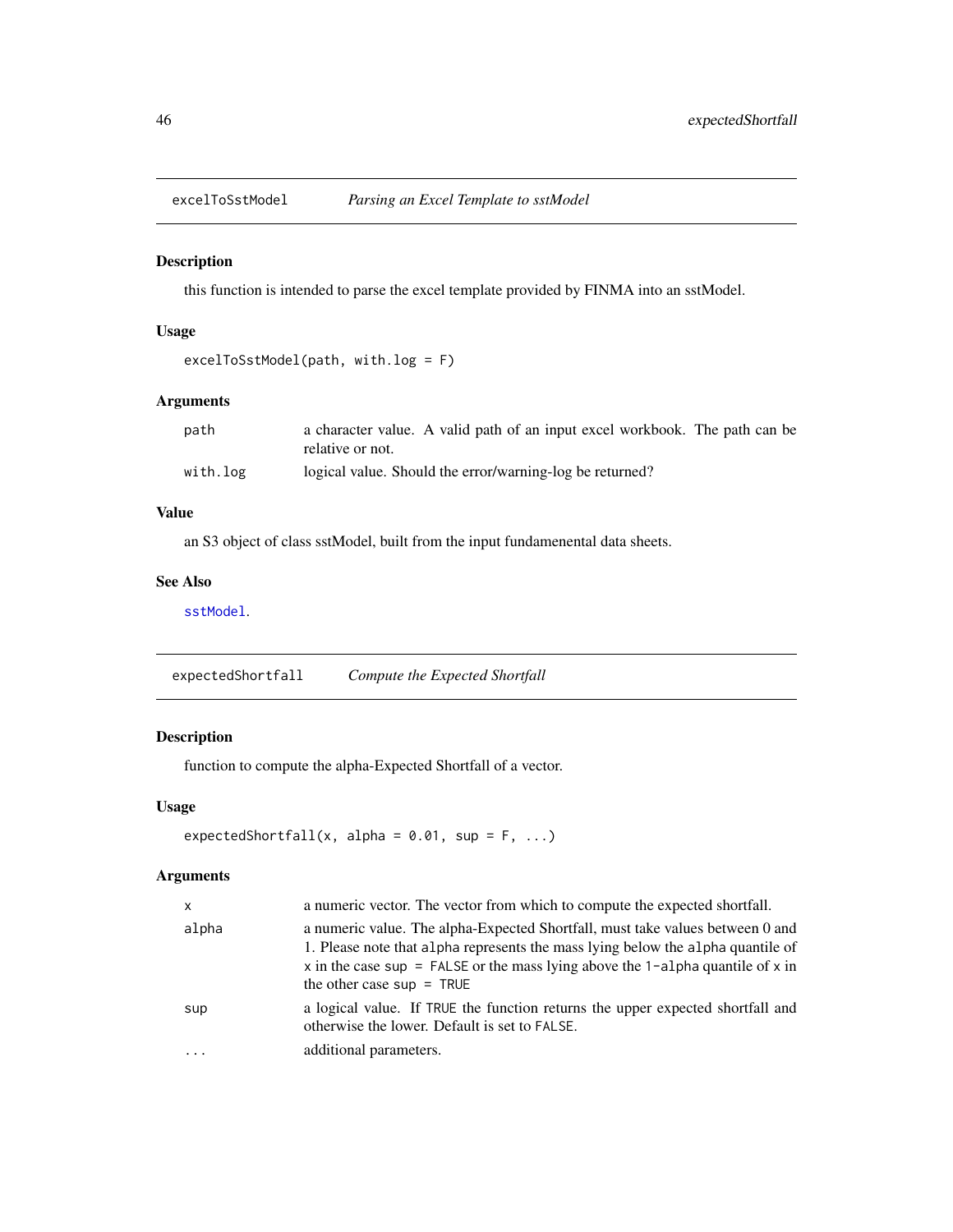#### format.asset 47

# Value

a numeric value. The expected shortfall.

# Note

Please consider that we include the boundary value into the empirical mean estimation.

format.asset *Formating an Asset with Direct Market Price*

# Description

format method for the S3 class asset.

# Usage

## S3 method for class 'asset' format $(x, \ldots)$ 

# Arguments

| x        | S3 object of class asset. |
|----------|---------------------------|
| $\cdots$ | additional arguments.     |

#### Value

a character value.

## See Also

[format](#page-0-0), [asset](#page-8-0).

format.assetForward *Formating an Index-Forward*

# Description

format method for the S3 class assetForward.

# Usage

## S3 method for class 'assetForward' format(x, ...)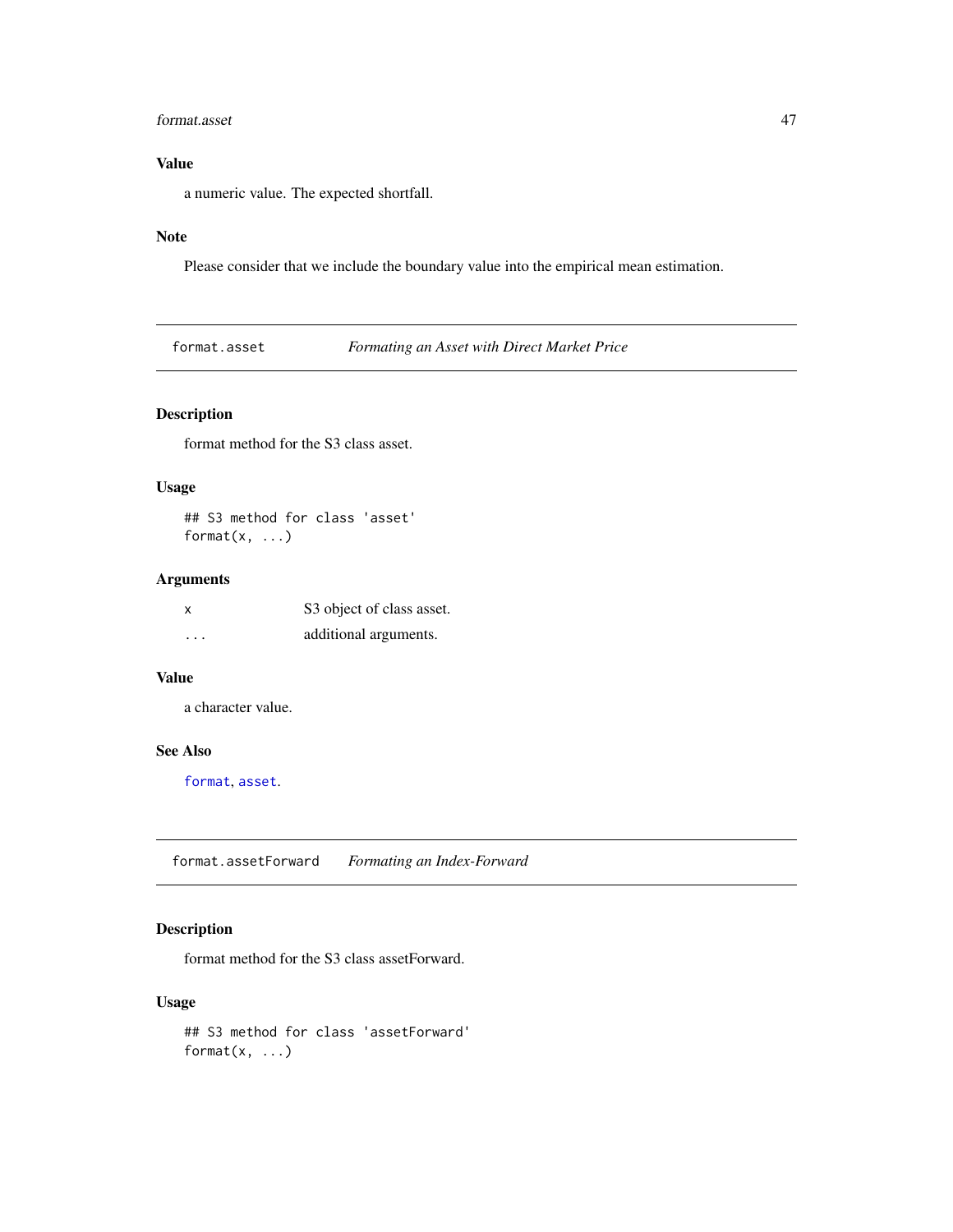| $\boldsymbol{\mathsf{x}}$ | S3 object of class asset Forward. |
|---------------------------|-----------------------------------|
| $\cdot$ $\cdot$ $\cdot$   | additional arguments.             |

# Value

a character value.

# See Also

[format](#page-0-0), [assetForward](#page-9-0).

format.cashflow *Formating a Fixed-Income-Asset*

# Description

Formating a Fixed-Income-Asset

# Usage

## S3 method for class 'cashflow' format $(x, \ldots)$ 

# Arguments

| X | S3 object of class cashflow. |
|---|------------------------------|
| . | additional arguments.        |

# Value

a character value.

# See Also

[format](#page-0-0), [cashflow](#page-11-0)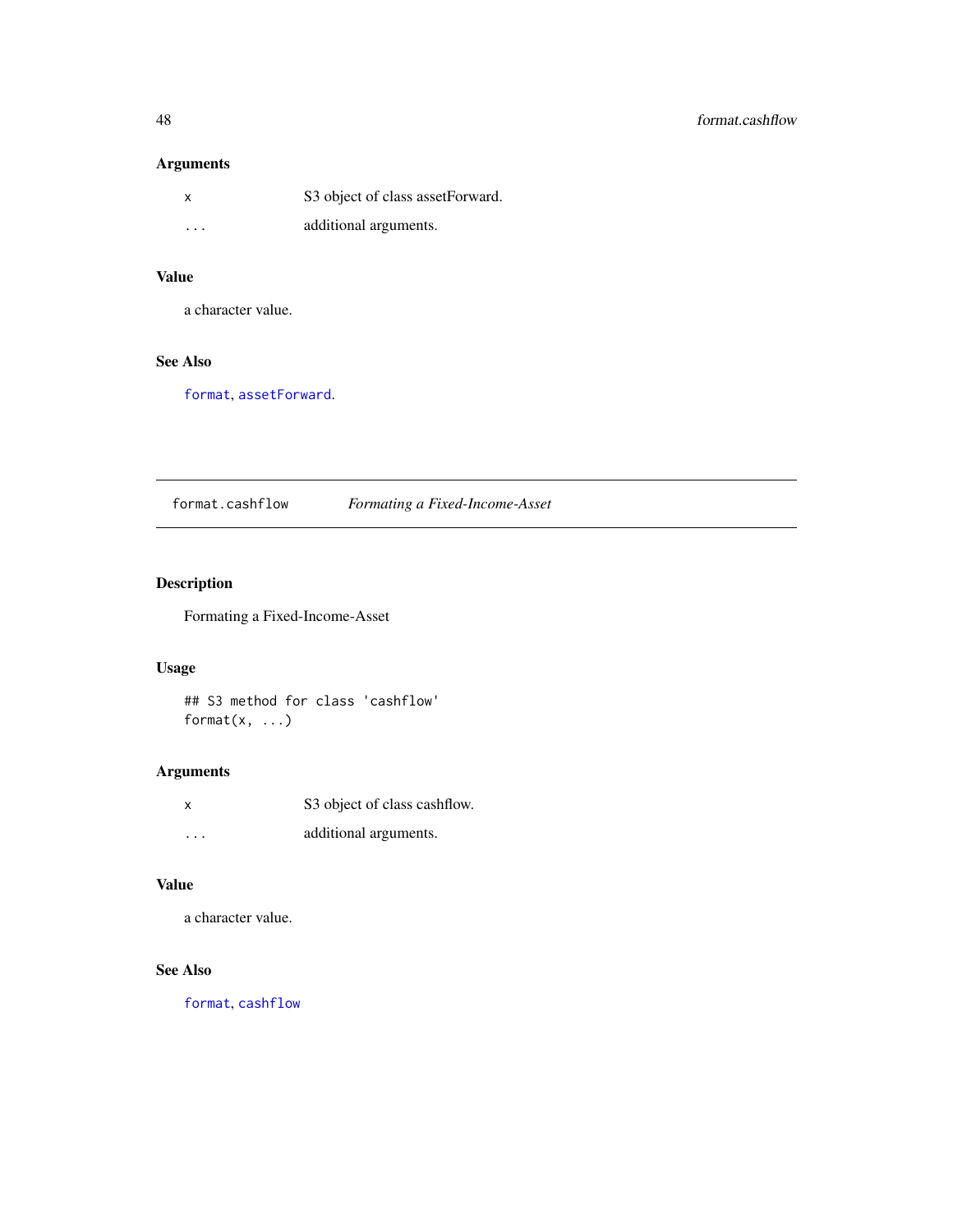# Description

Formating a Delta-Normal Remainder Term

## Usage

## S3 method for class 'delta' format $(x, \ldots)$ 

# Arguments

| x                       | S3 object of class delta. |
|-------------------------|---------------------------|
| $\cdot$ $\cdot$ $\cdot$ | additional arguments.     |

#### Value

a character value.

#### See Also

[format](#page-0-0), [delta](#page-41-0).

format.fxForward *Formating an FX-Forward*

# Description

format method for the S3 class fxForward.

# Usage

## S3 method for class 'fxForward' format(x, ...)

# Arguments

| X        | an S3 object of class fxForward. |
|----------|----------------------------------|
| $\cdots$ | additional parameters.           |

## Value

a character value.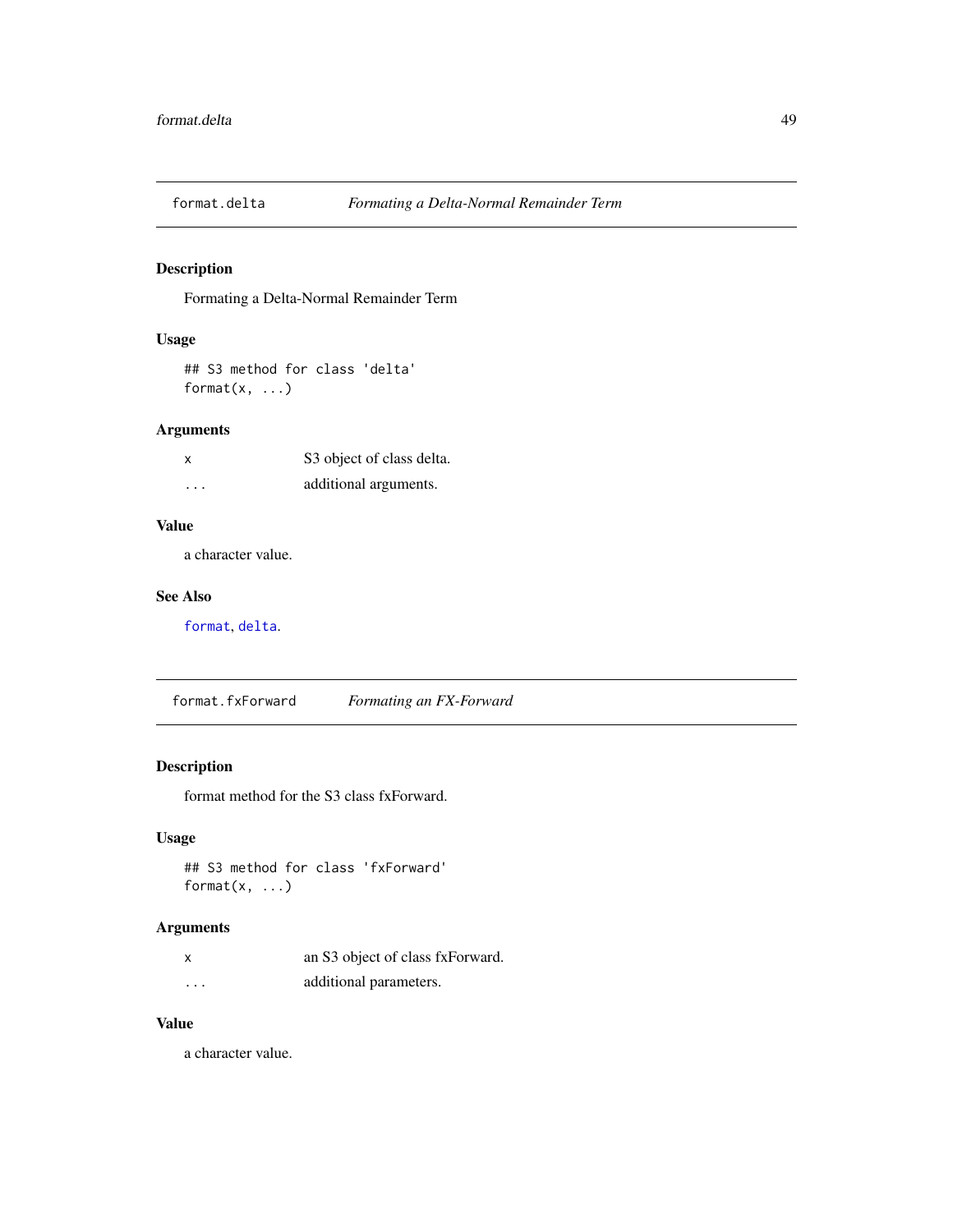# See Also

[format](#page-0-0), [fxForward](#page-58-0).

format.health *Formating a Health Delta-Normal Term*

# Description

Formating a Health Delta-Normal Term

#### Usage

## S3 method for class 'health' format $(x, \ldots)$ 

# Arguments

| X        | S3 object of class health. |
|----------|----------------------------|
| $\cdots$ | additional arguments.      |

# Value

a character value.

# See Also

[format](#page-0-0), [health](#page-95-0).

format.healthRisk *Formating a HealhRisk*

# Description

Formating a HealhRisk

## Usage

## S3 method for class 'healthRisk' format $(x, \ldots)$ 

| x        | S3 object of class health Risk. |
|----------|---------------------------------|
| $\cdots$ | additional arguments.           |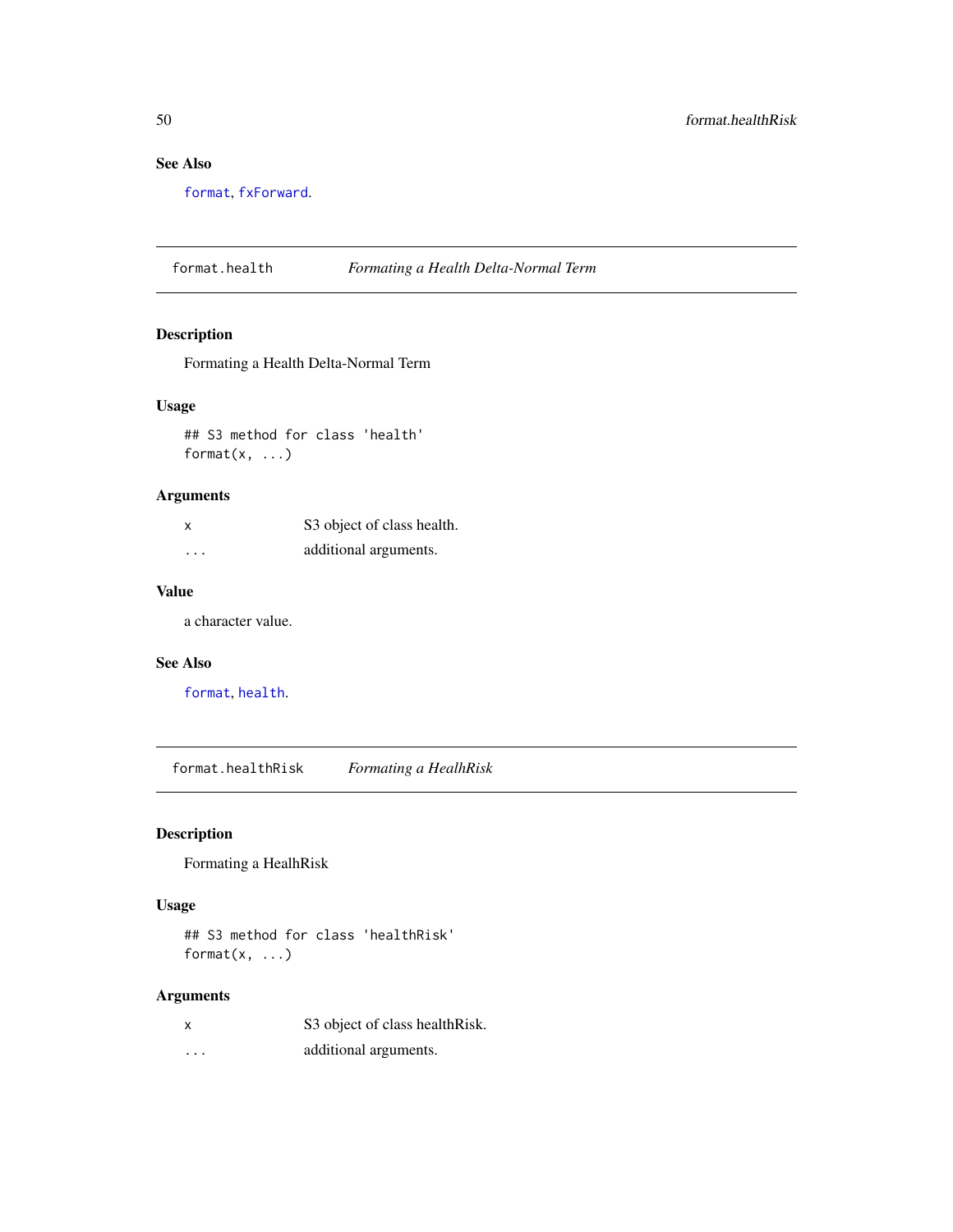# format.liability 51

# Value

a character value.

# See Also

[format](#page-0-0), [healthRisk](#page-96-0).

format.liability *Formating an Insurance Liability*

# Description

Formating an Insurance Liability

# Usage

## S3 method for class 'liability' format $(x, \ldots)$ 

# Arguments

| x        | S3 object of class liability. |
|----------|-------------------------------|
| $\cdots$ | additional arguments.         |

#### Value

a character value.

## See Also

[format](#page-0-0), [liability](#page-119-0).

format.life *Formating a Life Delta-Normal Remainder Term*

# Description

Formating a Life Delta-Normal Remainder Term

## Usage

```
## S3 method for class 'life'
format(x, ...)
```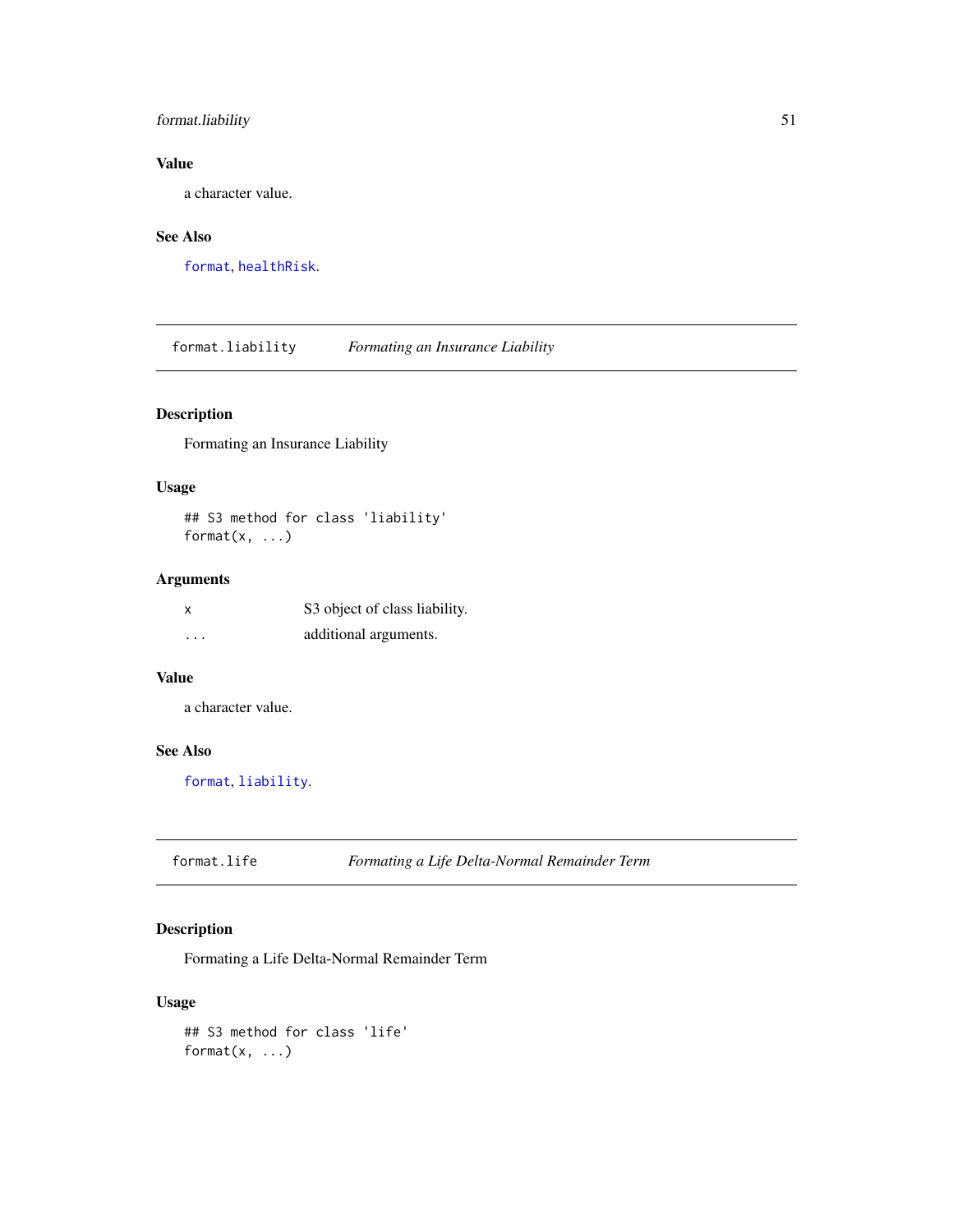| X                       | S3 object of class life. |
|-------------------------|--------------------------|
| $\cdot$ $\cdot$ $\cdot$ | additional arguments.    |

# Value

a character value.

# See Also

[format](#page-0-0), [life](#page-120-0).

format.lifeRisk *Formating a LifeRisk*

# Description

Formating a LifeRisk

# Usage

## S3 method for class 'lifeRisk' format $(x, \ldots)$ 

# Arguments

| x        | an S3 object of class lifeRisk. |
|----------|---------------------------------|
| $\cdots$ | additional arguments.           |

# Value

a character value.

# See Also

[format](#page-0-0), [lifeRisk](#page-121-0).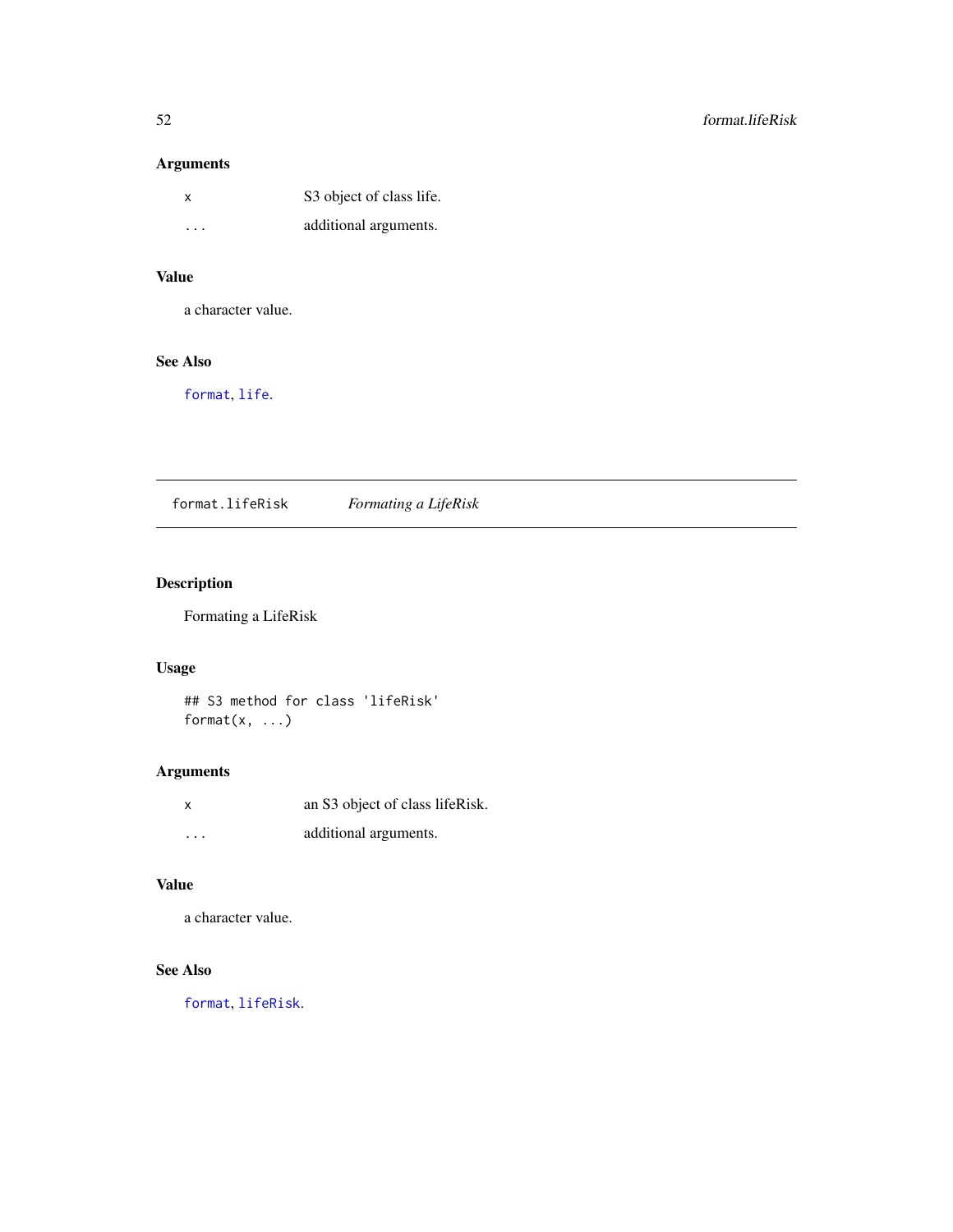format.marketRisk *Formating a marketRisk*

# Description

format method for S3 class marketRisk.

# Usage

```
## S3 method for class 'marketRisk'
format(x, \ldots)
```
# Arguments

| X        | S3 object of class market Risk. |
|----------|---------------------------------|
| $\cdots$ | additional arguments.           |

# Value

a character value.

## See Also

[format](#page-0-0), [marketRisk](#page-124-0).

format.nonLifeRisk *Formating a nonLifeRisk*

# Description

Formating a nonLifeRisk

# Usage

## S3 method for class 'nonLifeRisk' format(x, ...)

# Arguments

|                         | S3 object of class nonLifeRisk. |
|-------------------------|---------------------------------|
| $\cdot$ $\cdot$ $\cdot$ | additional arguments.           |

#### Value

a character value.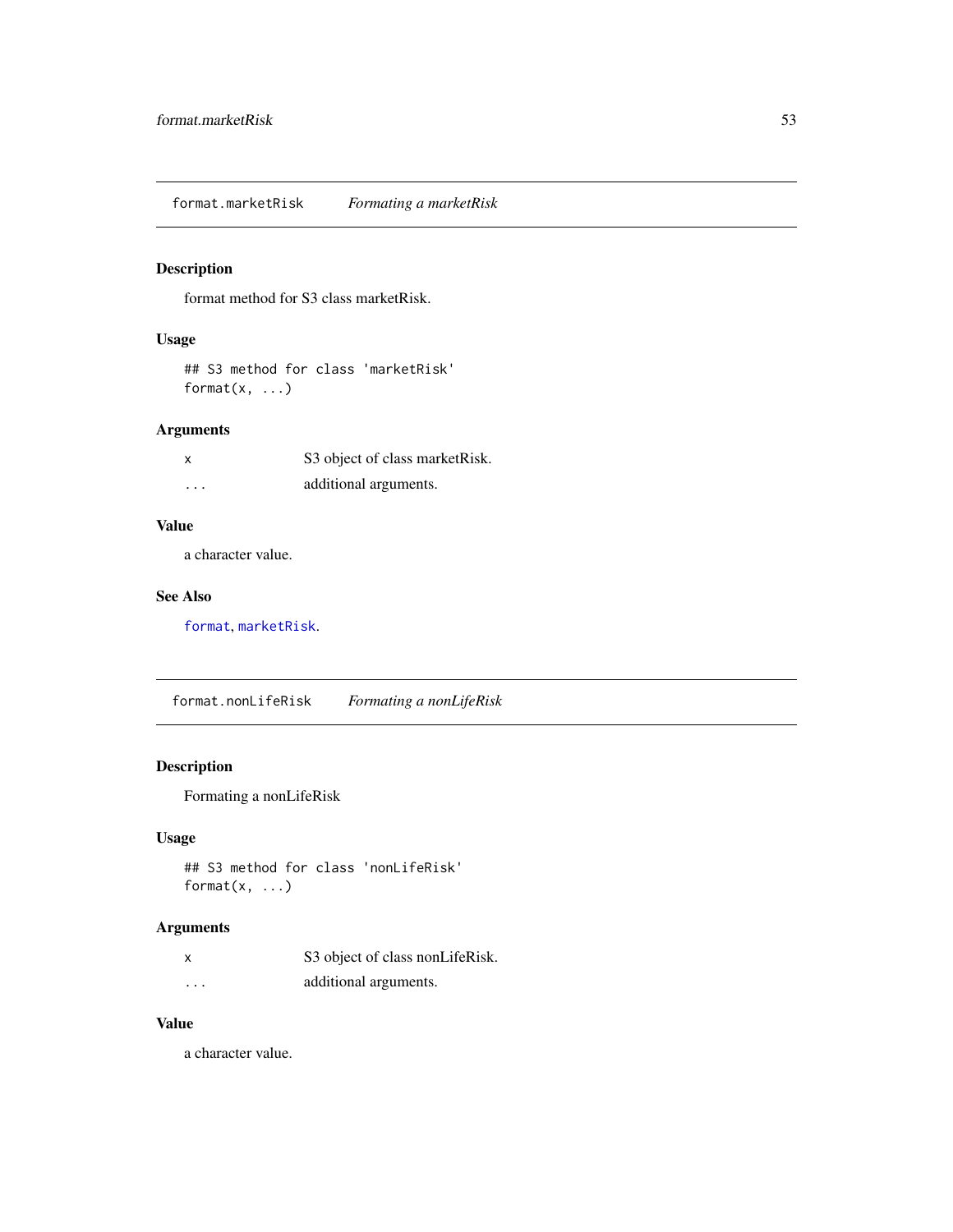# See Also

[format](#page-0-0), [nonLifeRisk](#page-128-0).

format.participation *Formating a Participation*

#### Description

Formating a Participation

#### Usage

## S3 method for class 'participation' format $(x, \ldots)$ 

# Arguments

| X        | S3 object of the class participation. |
|----------|---------------------------------------|
| $\cdots$ | additional arguments.                 |

# Value

a character value.

# See Also

[format](#page-0-0), [participation](#page-130-0).

format.participationRisk

*Formating a ParticipationRisk*

# Description

format method for S3 class participationRisk.

## Usage

```
## S3 method for class 'participationRisk'
format(x, \ldots)
```

| X        | an S3 object of class participation Risk. |
|----------|-------------------------------------------|
| $\cdots$ | additional parameters.                    |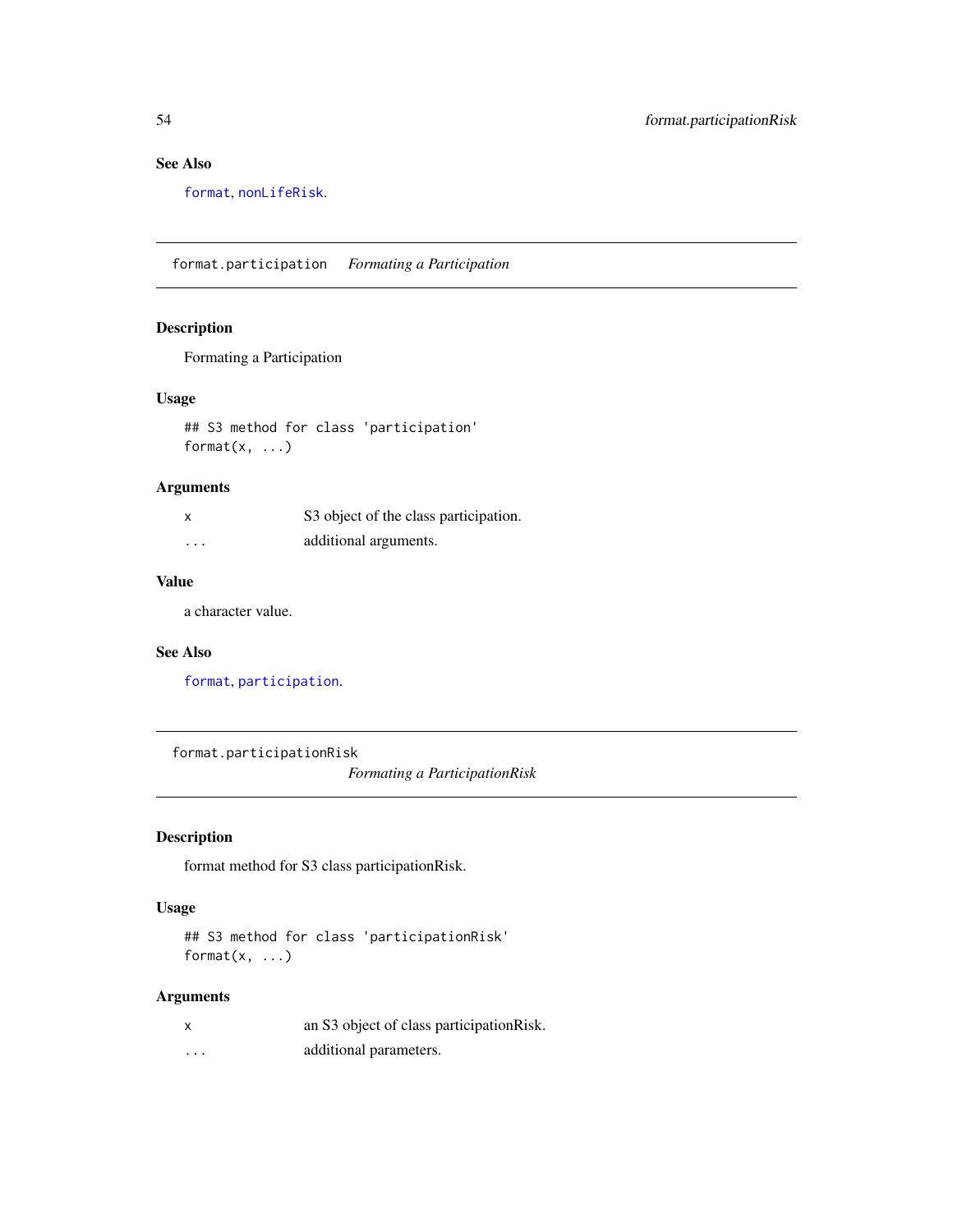# format.portfolio 55

# Value

a character value.

# See Also

[format](#page-0-0), [participationRisk](#page-131-0).

format.portfolio *Formating a Portfolio*

# Description

Formating a Portfolio

# Usage

## S3 method for class 'portfolio' format $(x, \ldots)$ 

# Arguments

| x       | S3 object of class portfolio. |
|---------|-------------------------------|
| $\cdot$ | additional arguments.         |

#### Value

a character value.

## See Also

[format](#page-0-0), [portfolio](#page-132-0).

format.scenarioRisk *Formating a ScenarioRisk*

# Description

Formating a ScenarioRisk

## Usage

```
## S3 method for class 'scenarioRisk'
format(x, ...)
```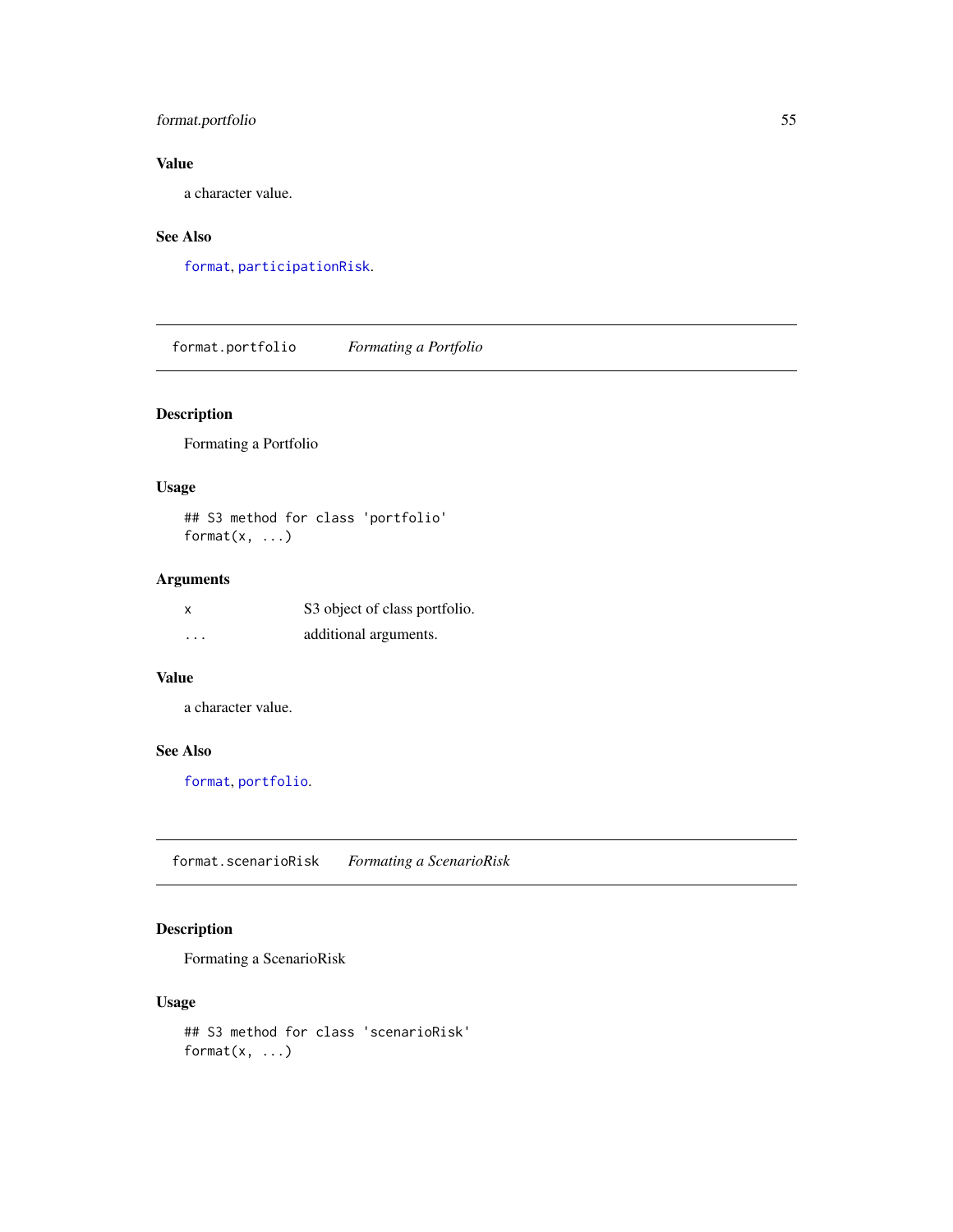| $\boldsymbol{\mathsf{x}}$ | S3 object of class scenarioRisk. |
|---------------------------|----------------------------------|
| $\cdots$                  | additional arguments.            |

# Value

a character value.

# See Also

[format](#page-0-0), [scenarioRisk](#page-155-0).

format.sstModel *Formating a sstModel*

# Description

Formating a sstModel

# Usage

## S3 method for class 'sstModel' format $(x, \ldots)$ 

# Arguments

| x        | S3 object of class sstModel. |
|----------|------------------------------|
| $\cdots$ | additional arguments.        |

# Value

a character value.

# See Also

[format](#page-0-0), [sstModel](#page-163-0).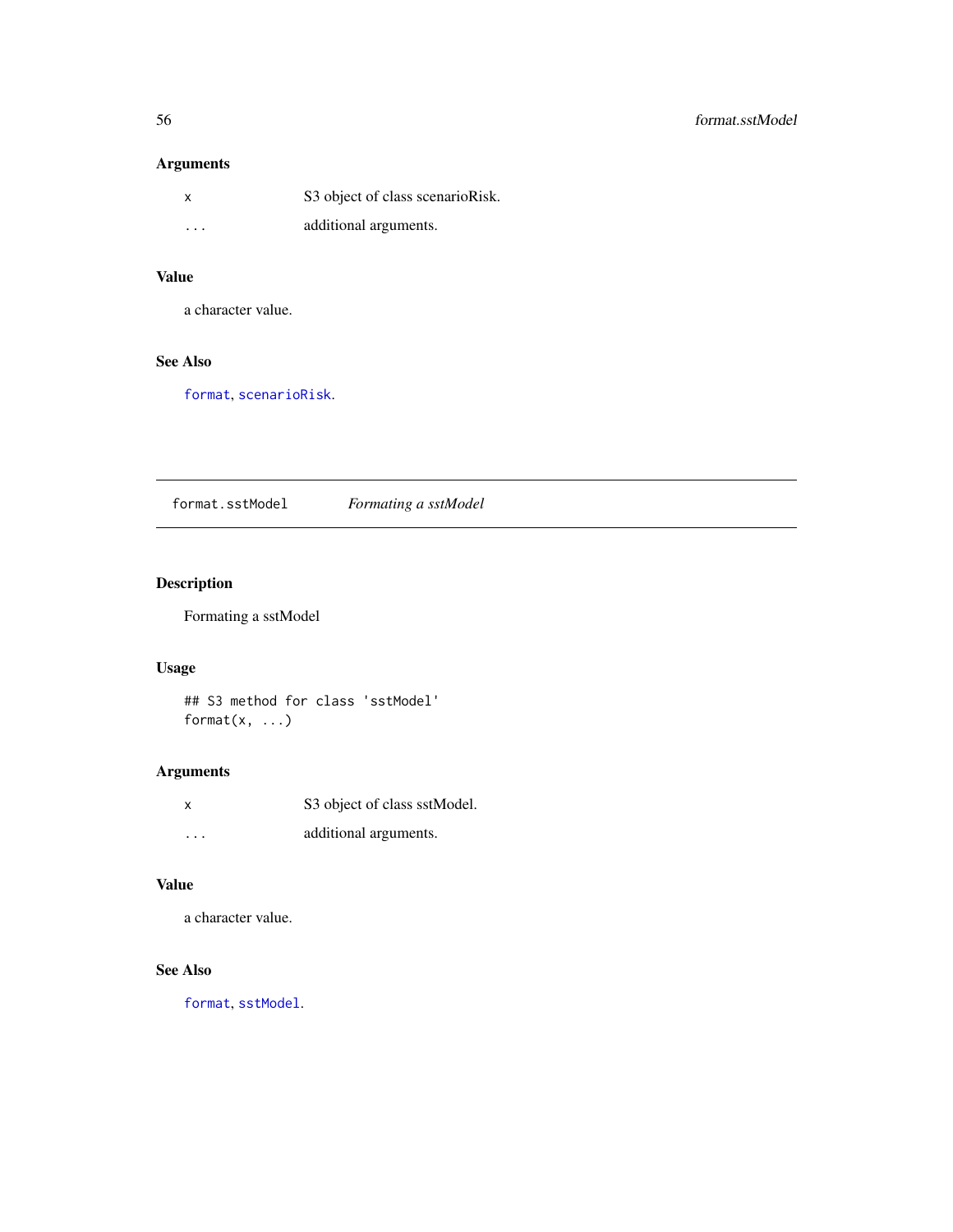format.sstOutput *Formating a sstOutput*

# Description

Formating a sstOutput

# Usage

## S3 method for class 'sstOutput' format $(x, \ldots)$ 

# Arguments

| x       | S3 object of class sstOutput. |
|---------|-------------------------------|
| $\cdot$ | additional arguments.         |

# Value

a character value.

#### See Also

[format](#page-0-0).

format.standalone *Formating a standalone*

# Description

Formating a standalone

# Usage

## S3 method for class 'standalone' format(x, ...)

# Arguments

| X        | S3 object of class standalone. |
|----------|--------------------------------|
| $\cdots$ | additional arguments.          |

## Value

a character value.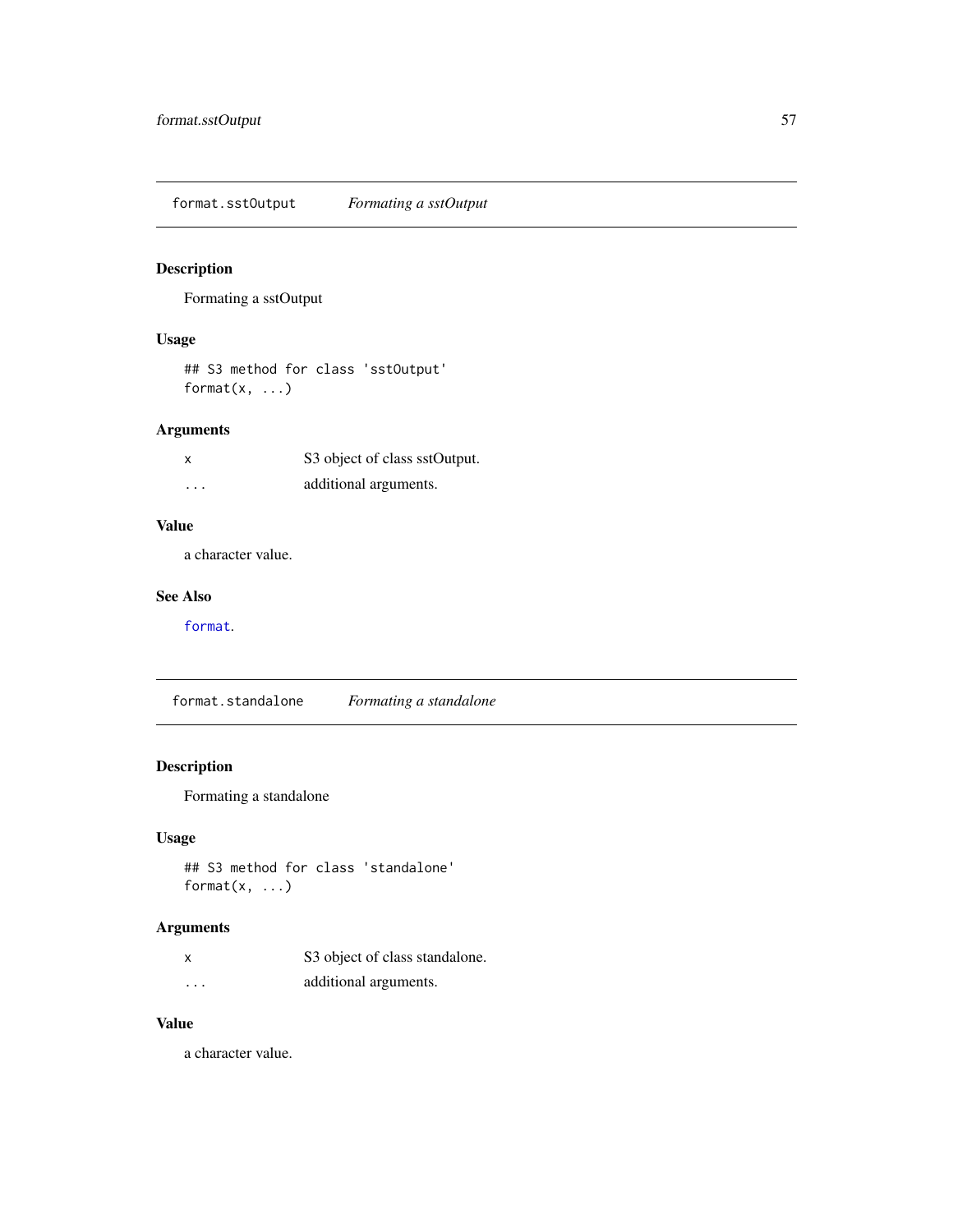# See Also

[format](#page-0-0), [standalone](#page-166-0).

```
format.summary.portfolio
```
*Formating a Summary of Portfolio*

# Description

Formating a Summary of Portfolio

# Usage

## S3 method for class 'summary.portfolio' format $(x, \ldots)$ 

# Arguments

| x | an S3 object of class summary portfolio. |
|---|------------------------------------------|
| . | additional parameters.                   |

# Value

a character value.

#### See Also

[format](#page-0-0)

format.summary.sstModel

*Formating a Summary of sstModel*

# Description

Formating a Summary of sstModel

## Usage

```
## S3 method for class 'summary.sstModel'
format(x, \ldots)
```

| x | an S3 object of class summary.sstModel. |
|---|-----------------------------------------|
| . | additional parameters.                  |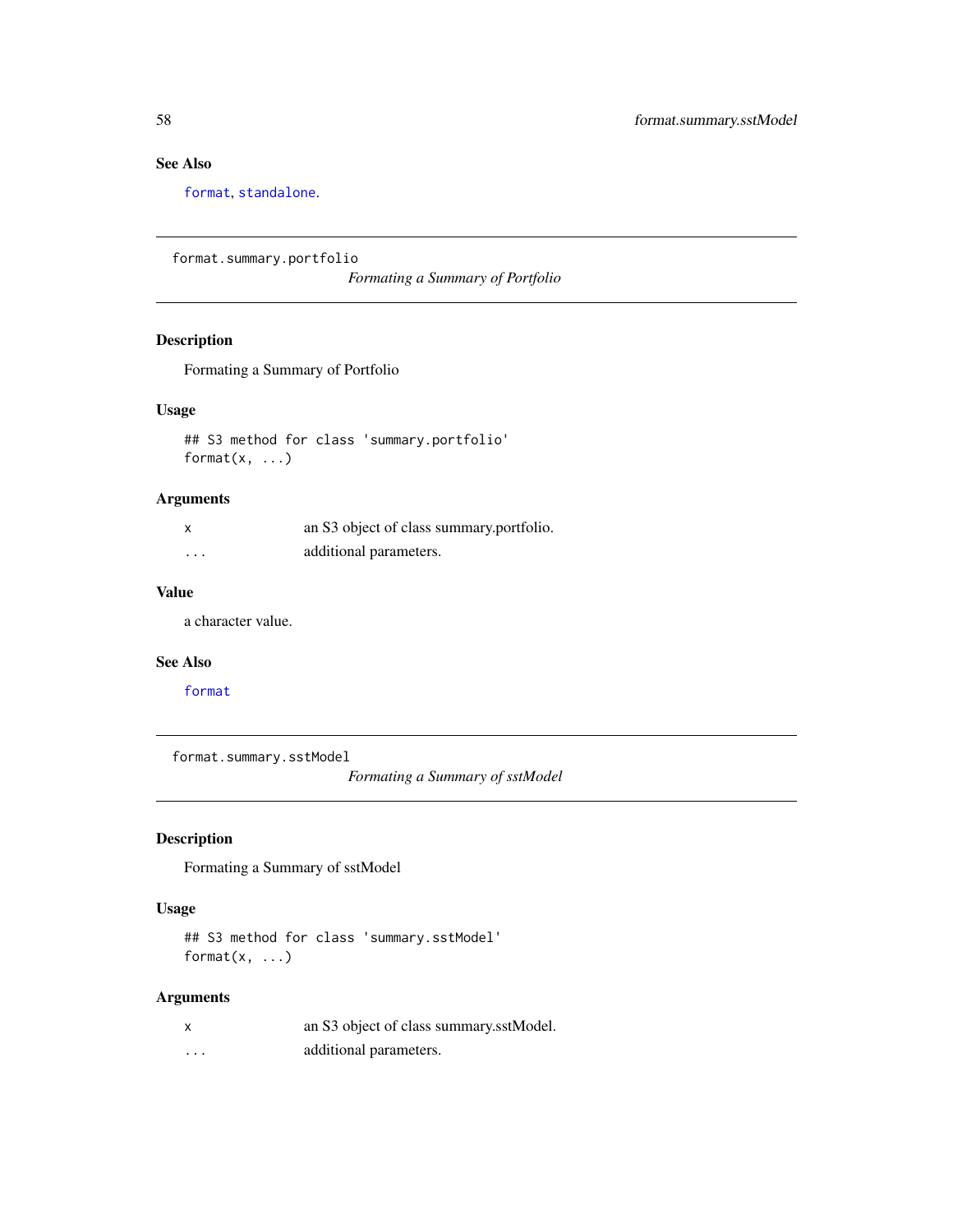# format.summary.sstOutput 59

# Value

a character value.

#### See Also

[format](#page-0-0)

format.summary.sstOutput

*Formating a Summary of sstOutput*

# Description

Formating a Summary of sstOutput

#### Usage

## S3 method for class 'summary.sstOutput' format $(x, \ldots)$ 

# Arguments

| X        | S3 object of class summary.sstOutput. |
|----------|---------------------------------------|
| $\cdots$ | additional arguments.                 |

# Value

a character value.

# See Also

[format](#page-0-0).

<span id="page-58-0"></span>fxForward *Constructing an FX-Forward*

# Description

Constructor for the S3 class fxForward. It allows to build for an fx-forward referred under the name *"FX-Forward"* in the FINMA technical document *"SST-Marktrisiko und -Aggregation Technische Beschreibung"*.

#### Usage

```
fxForward(domestic, foreign, time, nominal, rate, position)
```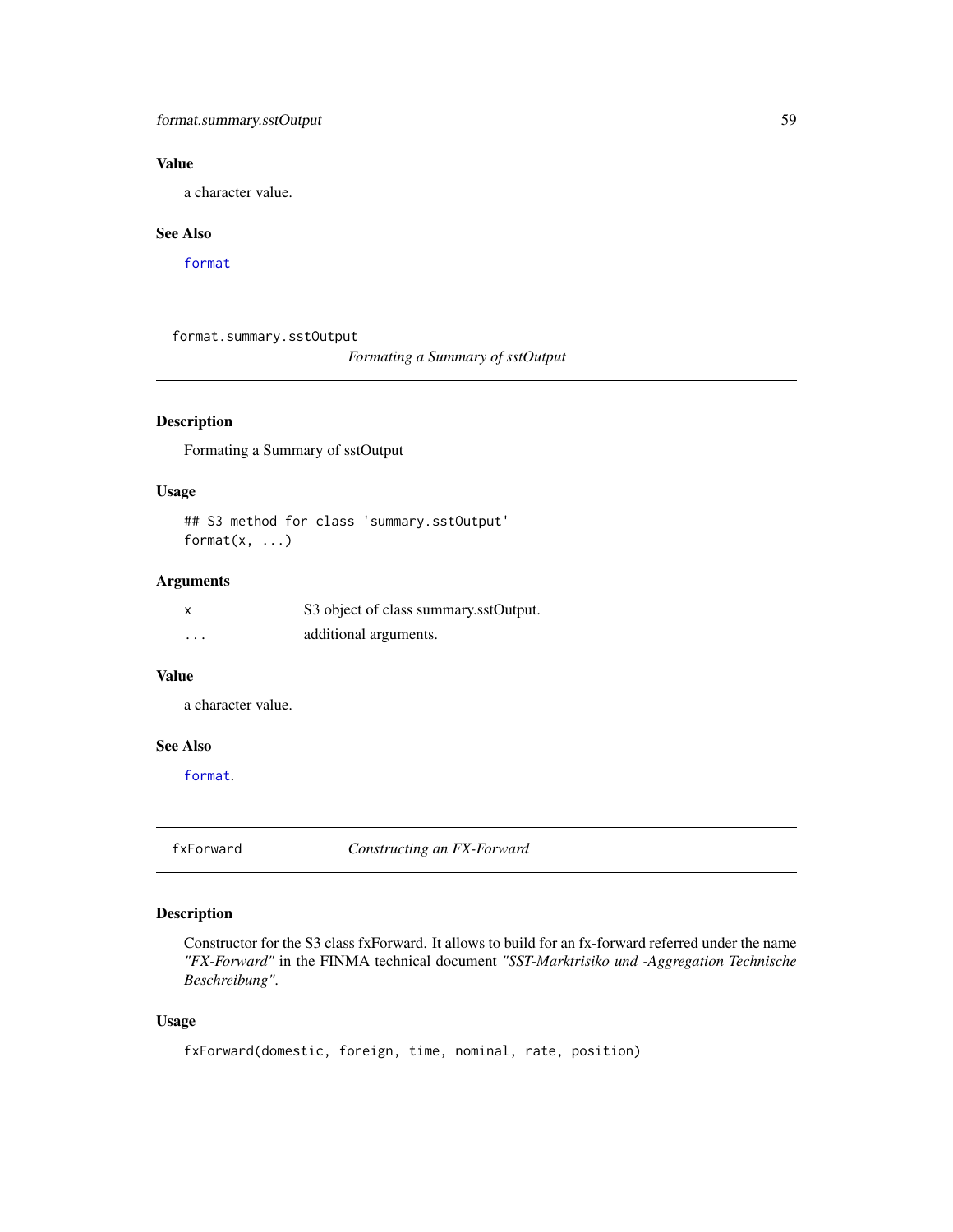| domestic | character value of length one representing the base currency, <i>i.e.</i> the arrival<br>currency from which foreign fx rates are hedged. This parameter relates to<br>the index \$0\$ (base currency) in the FINMA document "SST-Marktrisiko und<br>-Aggregation Technische Beschreibung".                        |
|----------|--------------------------------------------------------------------------------------------------------------------------------------------------------------------------------------------------------------------------------------------------------------------------------------------------------------------|
| foreign  | character value of length one representing the foreign currency, i.e. the currency<br>on which fx rate converting foreign back to domestic is hedged. This parame-<br>ter relates to the fxForward index j (foreign currency) in the FINMA document<br>"SST-Marktrisiko und -Aggregation Technische Beschreibung". |
| time     | stricly positive integer value of length one representing the time-to-maturity<br>from $t = 0$ . This parameter relates to the fxForward variable tau in the FINMA<br>document "SST-Marktrisiko und -Aggregation Technische Beschreibung".                                                                         |
| nominal  | strictly positive numeric value of length one representing the nominal value of<br>the contract expressed in the foreign currency. This parameter relates to the<br>fxForward quantity                                                                                                                             |
|          | $N^j_\tau$                                                                                                                                                                                                                                                                                                         |
|          | in the FINMA document "SST-Marktrisiko und -Aggregation Technische Beschrei-<br>bung".                                                                                                                                                                                                                             |
| rate     | positive numeric value of length one representing the forward fx rate settled<br>in the contract from currency foreign to currency domestic. This parameter<br>relates to the fxForward quantity                                                                                                                   |
|          | $F_{\tau}$                                                                                                                                                                                                                                                                                                         |
|          | in the FINMA document "SST-Marktrisiko und -Aggregation Technische Beschrei-<br>bung".                                                                                                                                                                                                                             |
| position | character value of length one. This can be either "long" or "short" accord-<br>ing to the definition of long and short forwards in the FINMA document "SST-<br>Marktrisiko und -Aggregation Technische Beschreibung".                                                                                              |

# Value

an S3 object, instance of the class fxForward.

# See Also

[summary.fxForward](#page-172-0), [print.fxForward](#page-137-0).

# Examples

```
# Creating new fxForwards.
fx.froward.1 <- fxForward("USD", "EUR", 1, 1000, 1.05, "long")
fx.forward.2 <- fxForward("CHF", "EUR", 10, 500, 1.1, "short")
```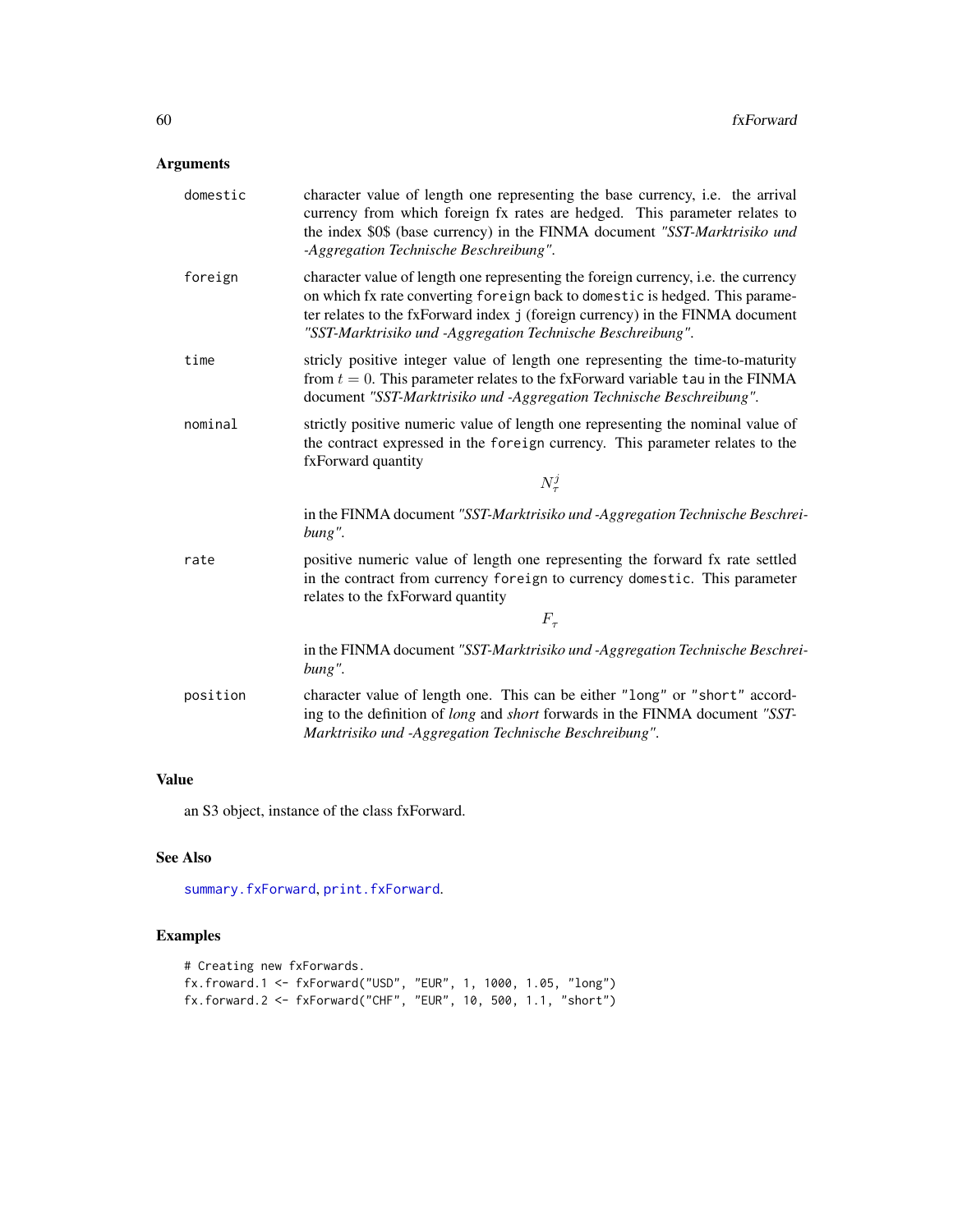# Description

this function transforms an error log into an error message.

# Usage

```
generateError(error.log, warning.log, line.break = "\n ")
```
# Arguments

| error.log   | a data.frame with following fields:                   |
|-------------|-------------------------------------------------------|
|             | • sheet: character, the sheet name.                   |
|             | • row: integer, the row position.                     |
|             | • column: integer, the column position.               |
|             | • message: character, the error message.              |
| warning.log | a data frame similar to error. log.                   |
| line.break  | a character value, separation between error messages. |

## Value

a character value, the corresponding error message.

# See Also

[excelToSstModel](#page-45-0).

generateExpression *Generate an Expression*

# Description

method to generate an expression.

# Usage

generateExpression(object, ...)

| object | an S3 object.         |
|--------|-----------------------|
| .      | additional arguments. |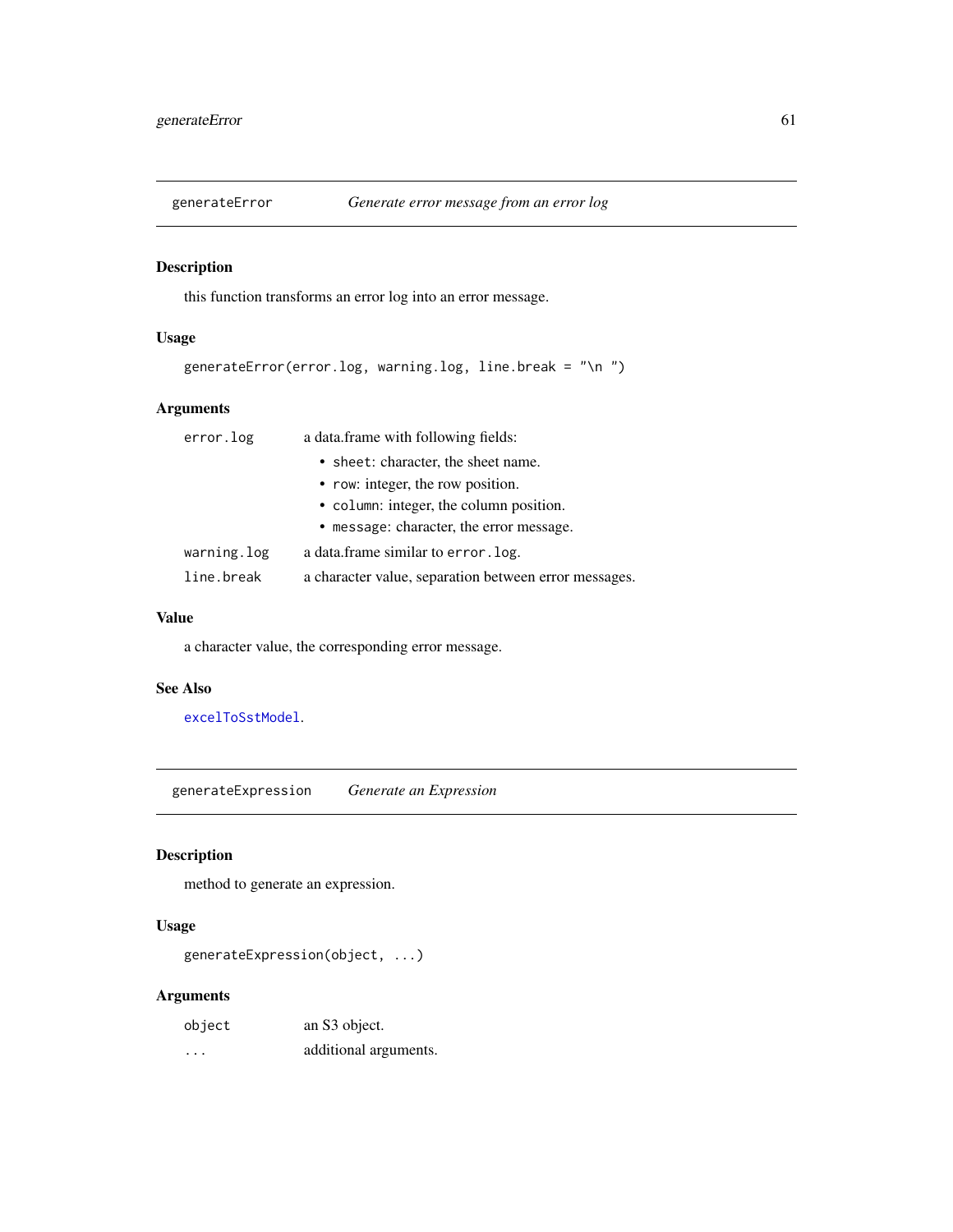### Value

an expression.

#### generateExpression.portfolio

*Generate the Market Valuation Expression for a Portfolio*

# Description

method to generate the market valuation expression for a given portfolio and a given subset of item classes.

#### Usage

```
## S3 method for class 'portfolio'
generateExpression(object, market.item.types, market.risk,
  standalone = NULL, ...)
```
#### Arguments

| object | S3 object of class portfolio. |  |
|--------|-------------------------------|--|
|--------|-------------------------------|--|

market.item.types

character value indicating the item classes for which the market expression should be computed and aggregated, this should be a subset of the following values:

- cashflow
- liability
- assetForward
- fxForward
- delta

you can also provide the value "all", in this case all market item expressions in the portfolio are computed and aggregated.

| market.risk             | S3 object of class market Risk. |
|-------------------------|---------------------------------|
| standalone              | S3 object of class standalone.  |
| $\cdot$ $\cdot$ $\cdot$ | additional arguments.           |

#### Value

a character value, the market expression.

#### Note

Please consider that the expression are centered (mean zero).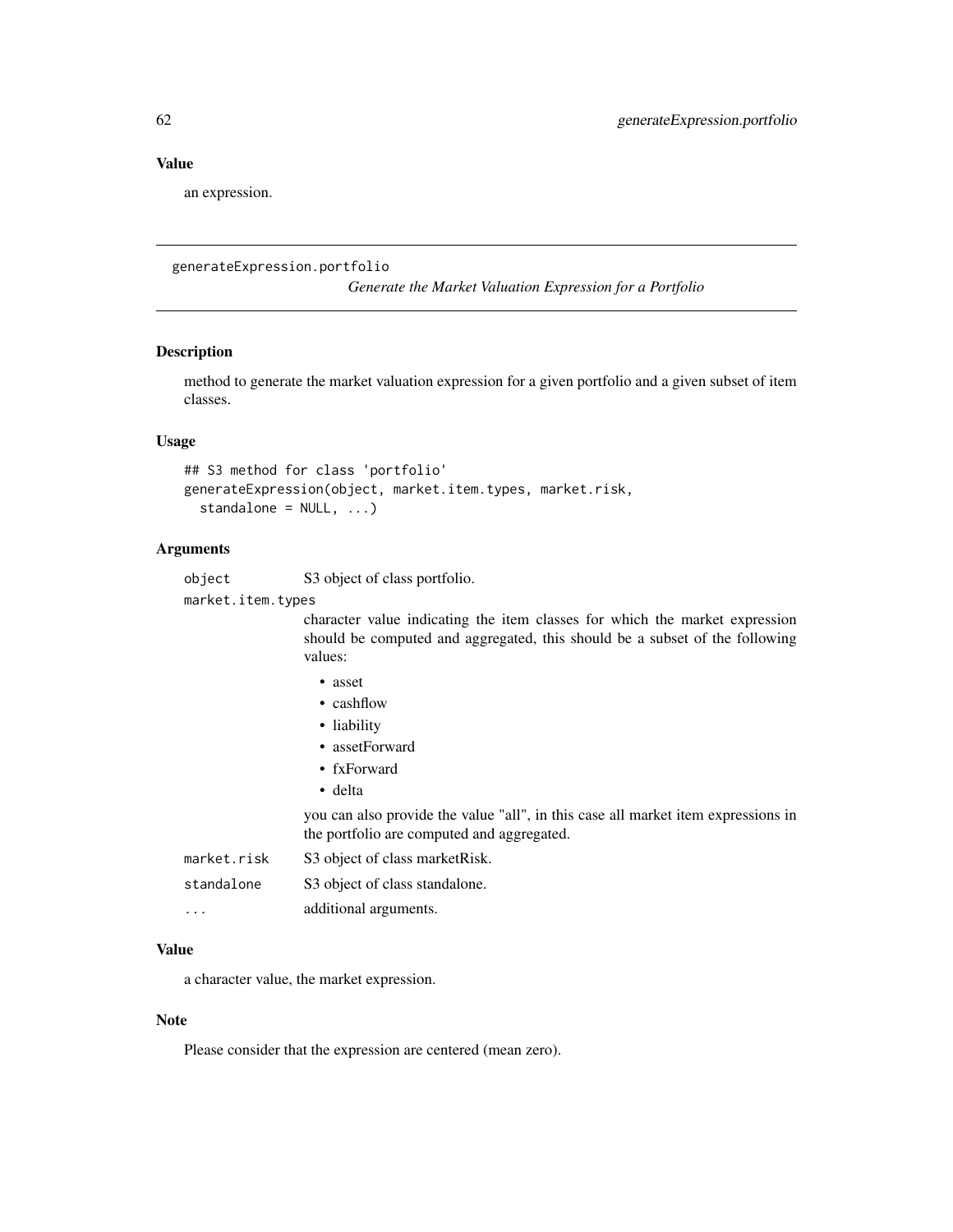# generateFunction 63

# See Also

[portfolio](#page-132-0).

generateFunction *Generate a Function*

# Description

method to generate a function.

#### Usage

generateFunction(object, ...)

# Arguments

| object               | an S3 object.         |
|----------------------|-----------------------|
| $\ddot{\phantom{0}}$ | additional arguments. |

#### Value

a function.

generateFunction.portfolio *Generate the Market Valuation Function for a Portfolio*

# Description

method to generate the market valuation function for a given portfolio and all positions (including participation if any).

# Usage

```
## S3 method for class 'portfolio'
generateFunction(object, market.risk, ...)
```

| object      | S3 object of class portfolio.   |
|-------------|---------------------------------|
| market.risk | S3 object of class market Risk. |
| .           | additional arguments.           |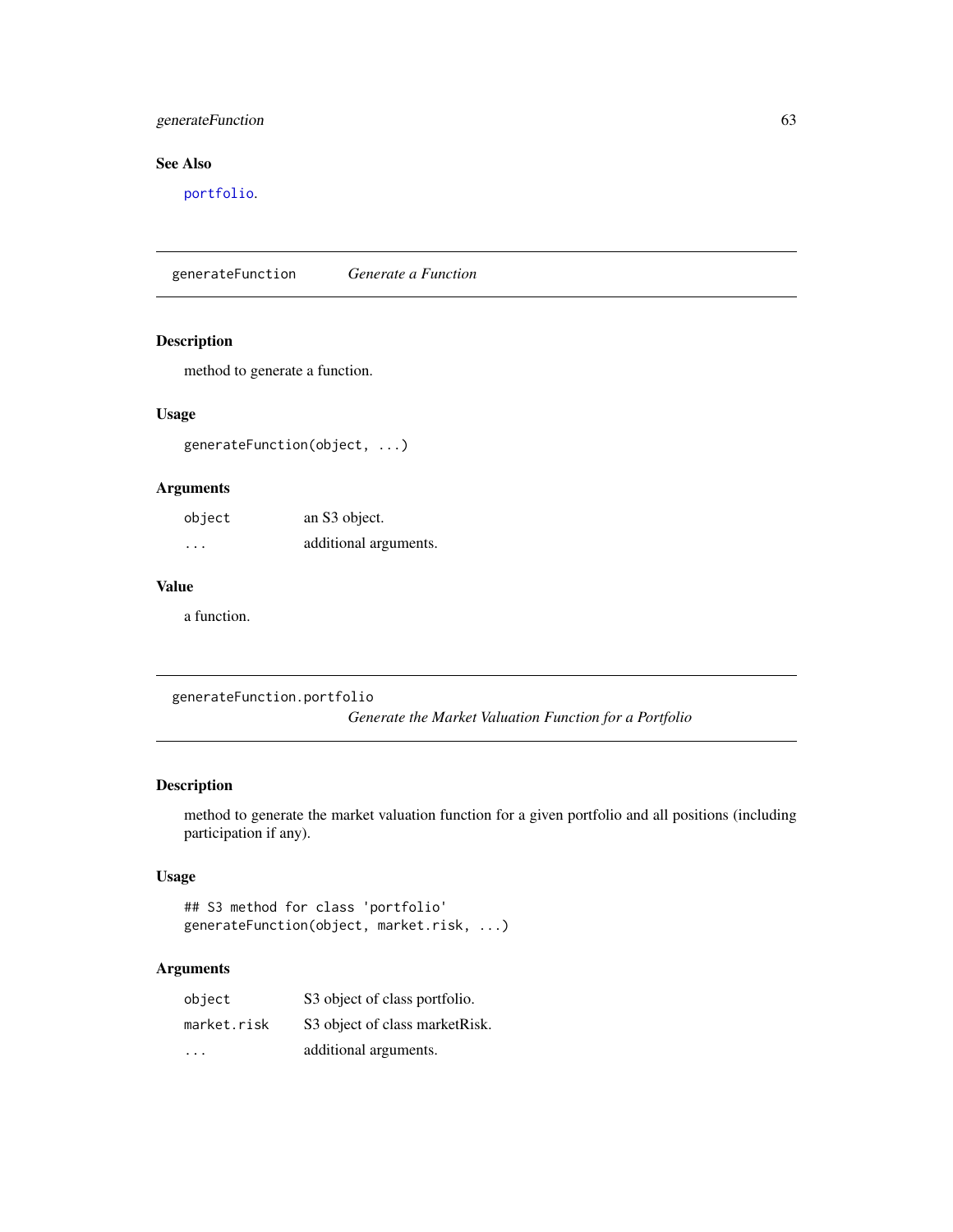a function, the market valuation function with the following parameter:

• x: a matrix of simulation with named columns corresponding exactly to the name of base-risk factors in a marketRisk keeping the same order or an unnamed vector of simulations keeping the same ordering of risk factors as in the covariance matrix defined in marketRisk. Please note that if the portfolio contains a participation, then an additional column (in the case of matrix input) named participation or an additional entry (in the case of vector input) should be provided in the last position.

#### Note

Please note that the valuation functions here are not centered.

#### See Also

[portfolio](#page-132-0).

<span id="page-63-0"></span>getCurrencyId *Get A Currency ID*

#### Description

S3 generic to get a currency id.

#### Usage

```
getCurrencyId(object, ...)
```
# Arguments

| object | an S3 object containg the currency. |
|--------|-------------------------------------|
| .      | additional parameters.              |

# Value

a numeric value.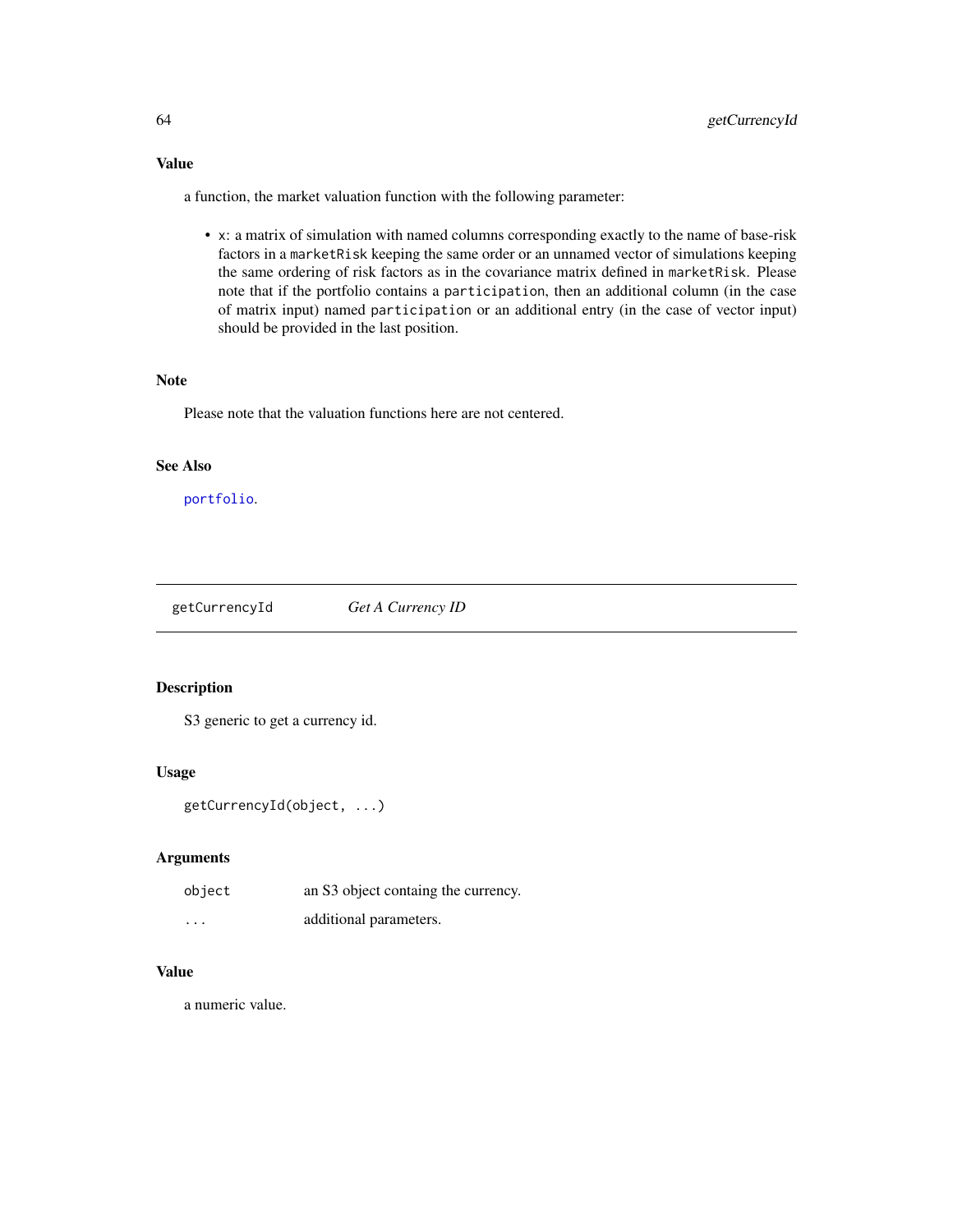getCurrencyId.marketRisk

*Get A Currency ID*

#### Description

S3 generic to get a currency id.

#### Usage

```
## S3 method for class 'marketRisk'
getCurrencyId(object, from, to, ...)
```
# Arguments

| object    | S3 object of class market Risk.                                                        |
|-----------|----------------------------------------------------------------------------------------|
| from      | character value. A well defined type in object.                                        |
| to        | character value. A well defined currency in object for the departure currency<br>from. |
| $\ddotsc$ | additional parameters.                                                                 |

# Value

a numeric value.

## Note

This method is private and does not test validity or coherence of its arguments.

# See Also

[getCurrencyId](#page-63-0).

<span id="page-64-0"></span>getCurrencyName *Get A Currency Name*

# Description

S3 generic to get a currency name.

## Usage

getCurrencyName(object, ...)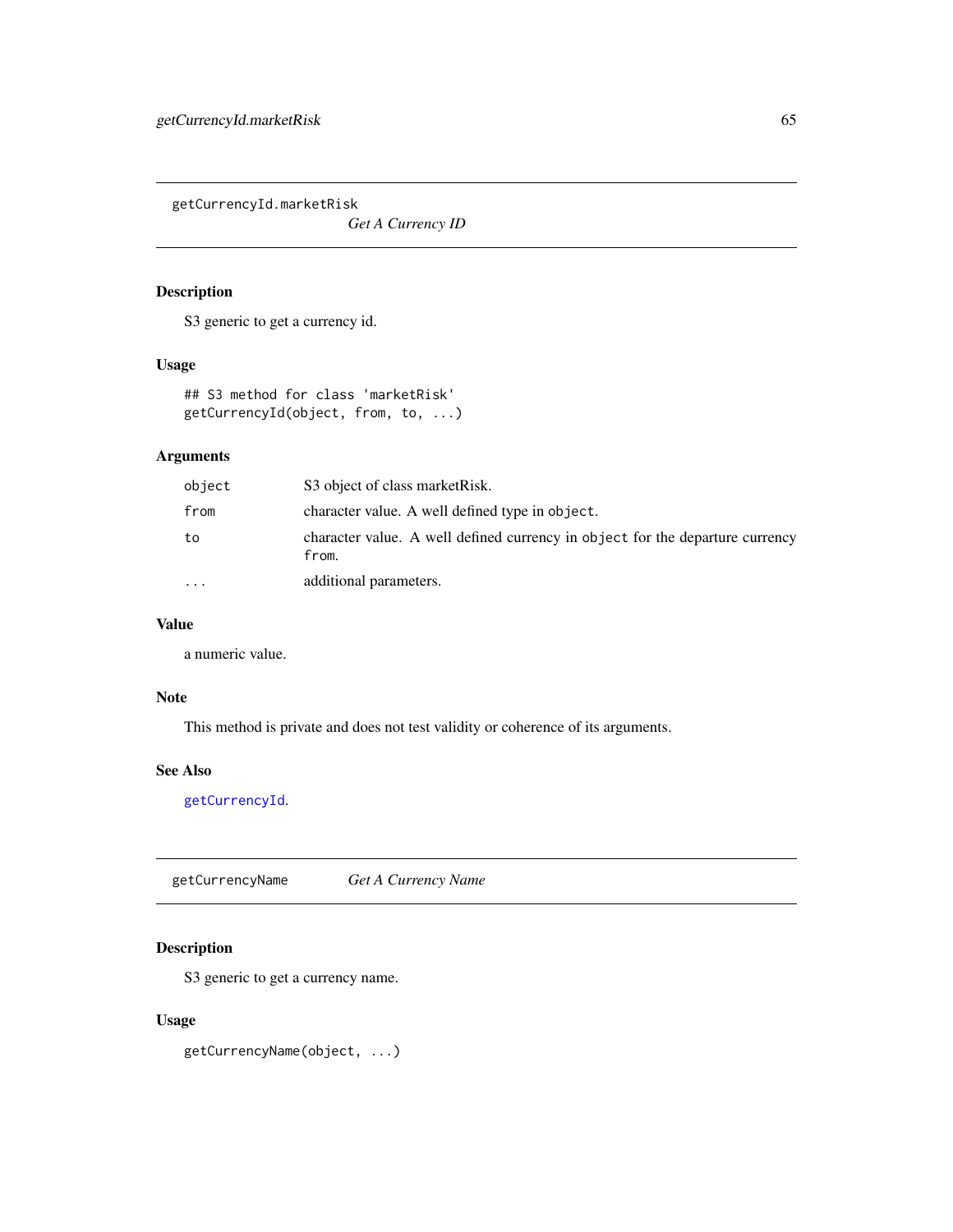| object   | an S3 object containg the currency. |
|----------|-------------------------------------|
| $\cdots$ | additional parameters.              |

# Value

a character value.

getCurrencyName.marketRisk

*Get A Currency Name*

# Description

S3 generic to get a currency name.

#### Usage

## S3 method for class 'marketRisk' getCurrencyName(object, from, to, ...)

# Arguments

| object    | S3 object of class market Risk.                                                        |
|-----------|----------------------------------------------------------------------------------------|
| from      | character value. A well defined type in object.                                        |
| to        | character value. A well defined currency in object for the departure currency<br>from. |
| $\ddotsc$ | additional parameters.                                                                 |

# Value

a character value.

## Note

This method is private and does not test validity or coherence of its arguments.

# See Also

[getCurrencyName](#page-64-0).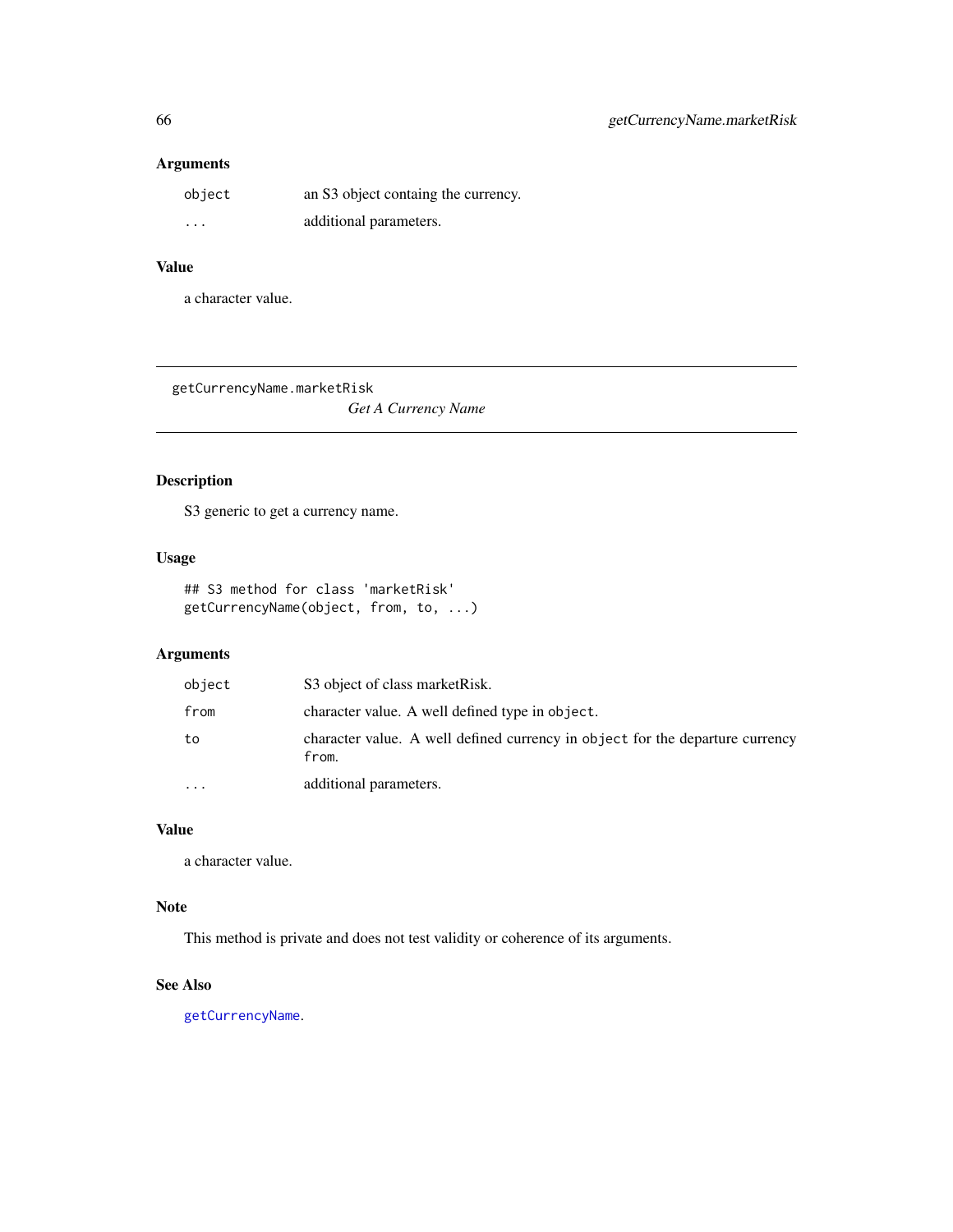<span id="page-66-0"></span>getCurrencyScale *Get A Currency Scale*

# Description

S3 generic to get a currency scale.

# Usage

```
getCurrencyScale(object, ...)
```
# Arguments

| object   | an S3 object containg the currency. |
|----------|-------------------------------------|
| $\cdots$ | additional parameters.              |

# Value

a numeric value.

getCurrencyScale.marketRisk *Get A Currency Scale*

# Description

S3 generic to get a currency scale.

# Usage

```
## S3 method for class 'marketRisk'
getCurrencyScale(object, from, to, ...)
```
# Arguments

| object    | S3 object of class market Risk.                                                        |
|-----------|----------------------------------------------------------------------------------------|
| from      | character value. A well defined type in object.                                        |
| to        | character value. A well defined currency in object for the departure currency<br>from. |
| $\ddotsc$ | additional parameters.                                                                 |

# Value

a numeric value.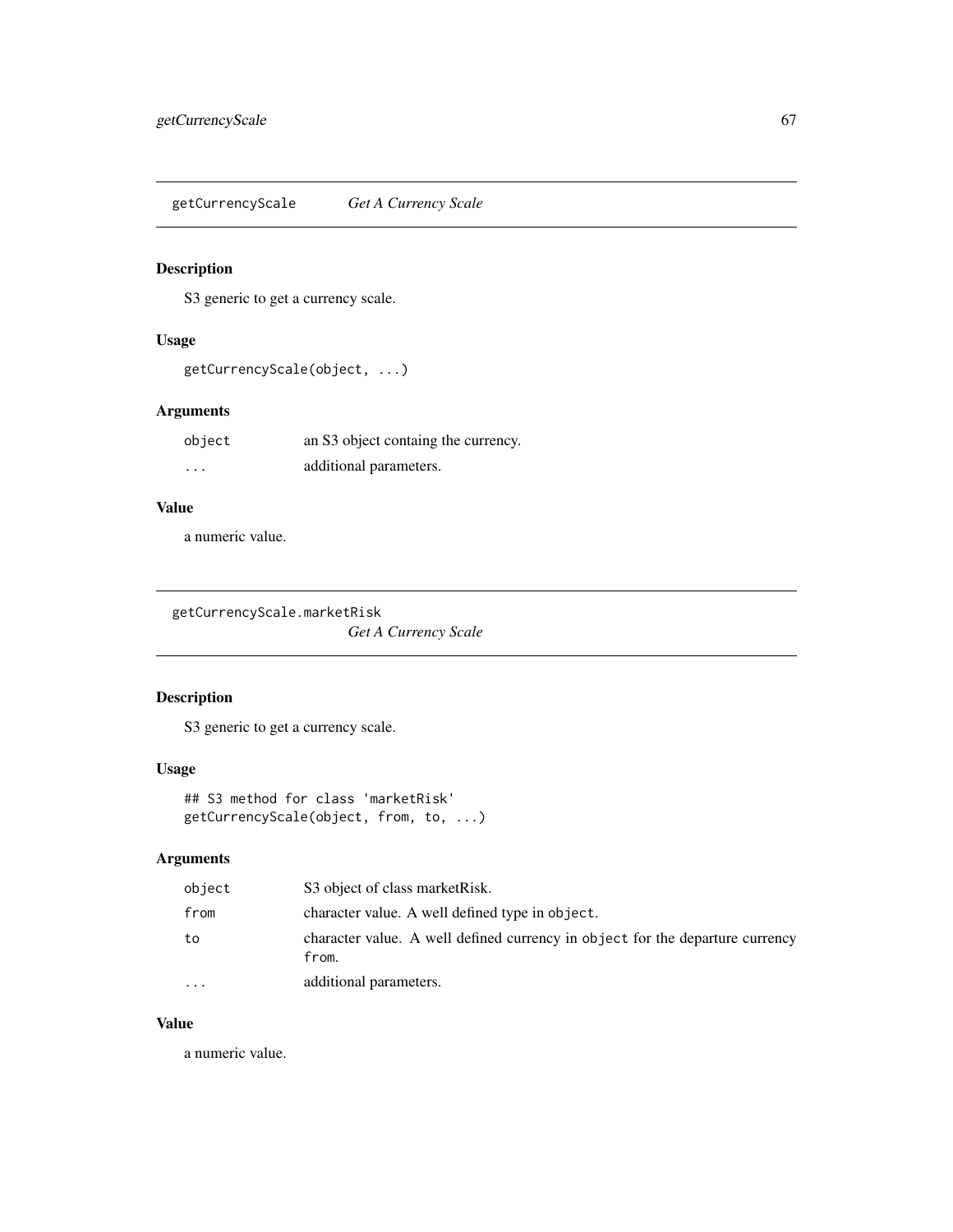# Note

This method is private and does not test validity or coherence of its arguments.

#### See Also

[getCurrencyScale](#page-66-0).

<span id="page-67-0"></span>

| getDeltaId | Get A Delta ID |  |  |
|------------|----------------|--|--|
|------------|----------------|--|--|

# Description

S3 generic to get a delta id.

# Usage

getDeltaId(object, ...)

# Arguments

| object   | an S3 object containg the delta. |
|----------|----------------------------------|
| $\cdots$ | additional parameters.           |

## Value

a numeric value.

getDeltaId.marketRisk *Get A Delta ID*

# Description

S3 generic to get a delta id.

# Usage

```
## S3 method for class 'marketRisk'
getDeltaId(object, name, ...)
```

| object                  | S3 object of class market Risk.                              |
|-------------------------|--------------------------------------------------------------|
| name                    | character value. A well defined risk factor names in object. |
| $\cdot$ $\cdot$ $\cdot$ | additional parameters.                                       |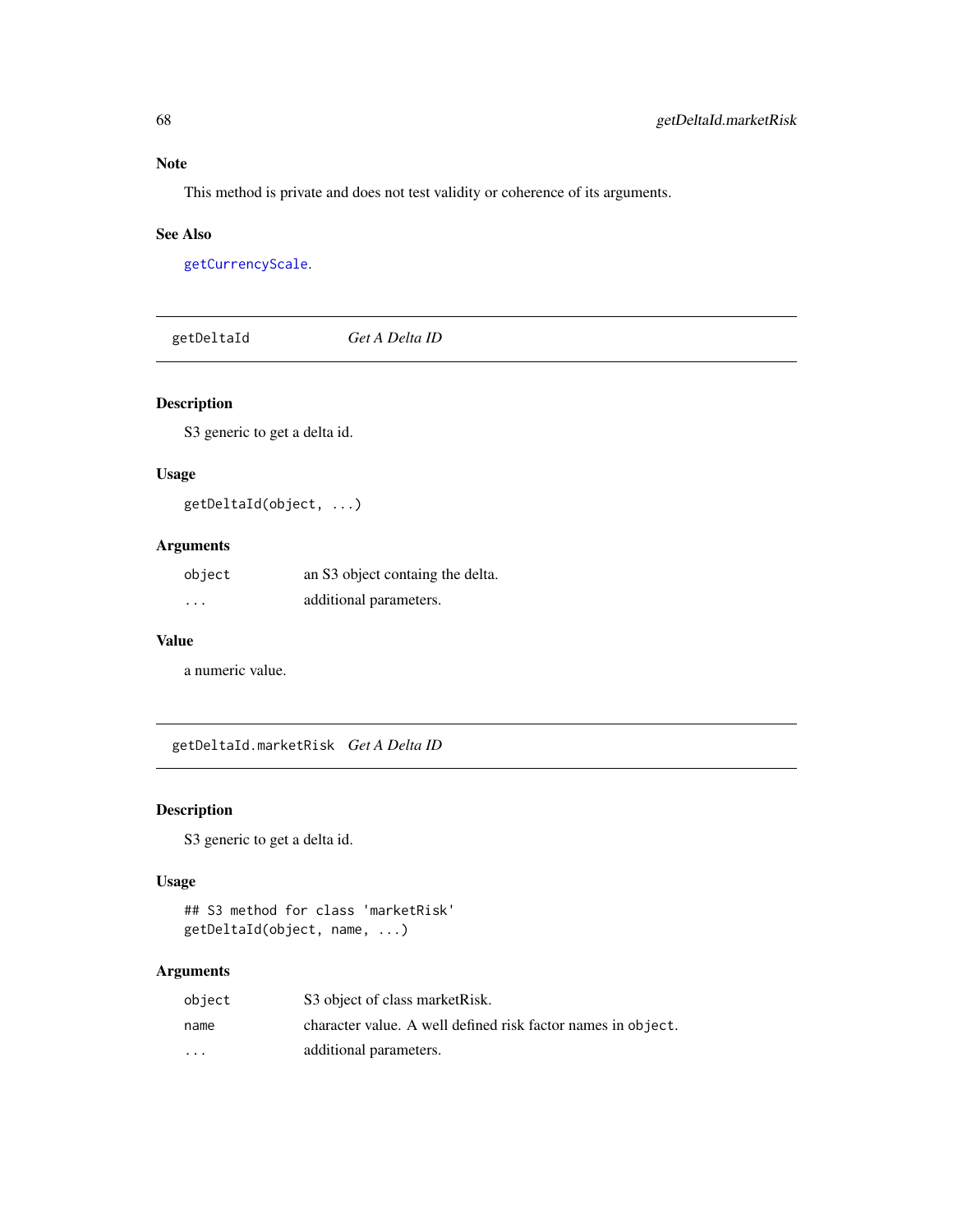#### getDrbc 69

# Value

a numeric value.

# Note

This method is private and does not test validity or coherence of its arguments.

#### See Also

[getDeltaId](#page-67-0).

<span id="page-68-0"></span>getDrbc *Get drbc*

# Description

S3 generic method to get drbc

# Usage

getDrbc(object, with.scenario = F, ...)

# Arguments

| object        | an S3 object.          |
|---------------|------------------------|
| with.scenario | a logical value.       |
| .             | additional parameters. |

#### Value

a numeric value.

getDrbc.sstOutput *Get drbc*

# Description

S3 generic method to get drbc

# Usage

```
## S3 method for class 'sstOutput'
getDrbc(object, with.scenario = F, exp.shortfall = F,
  ...)
```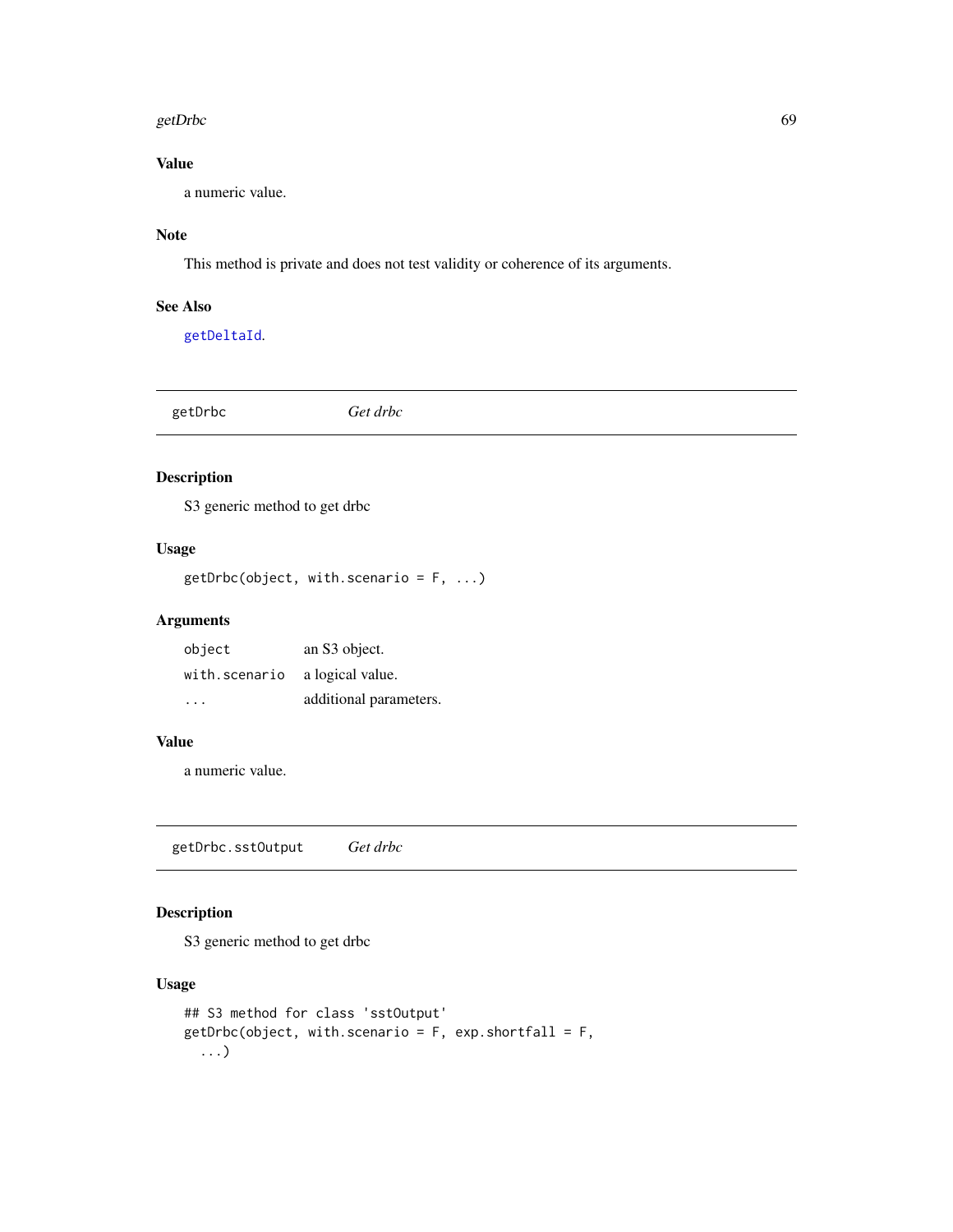| object                       | S3 object of class sstOutput.                                                                      |
|------------------------------|----------------------------------------------------------------------------------------------------|
| with.scenario logical value. |                                                                                                    |
|                              | exp. short fall logical value, by default set to FALSE. Should the expected shortfall be returned? |
| $\cdots$                     | additional arguments.                                                                              |

# Value

a numeric value.

# See Also

[getDrbc](#page-68-0).

<span id="page-69-0"></span>getEquityId *Get An Equity ID*

# Description

S3 generic to get an equity id.

# Usage

```
getEquityId(object, ...)
```
# Arguments

| object   | an S3 object containg the equity. |
|----------|-----------------------------------|
| $\cdots$ | additional parameters.            |

# Value

a numeric value.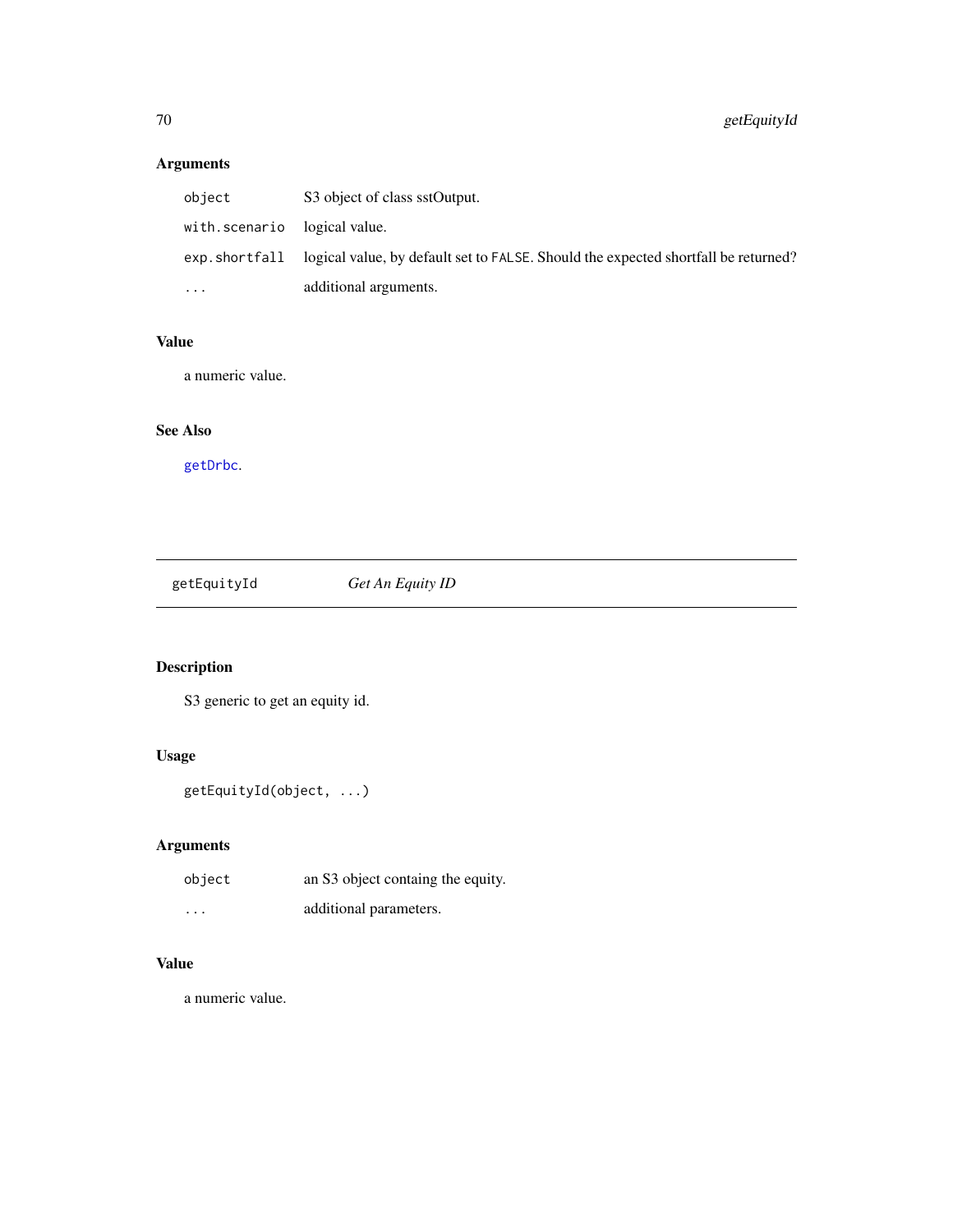getEquityId.marketRisk

*Get An Equity ID*

# Description

S3 generic to get an equity id.

## Usage

```
## S3 method for class 'marketRisk'
getEquityId(object, type, currency, ...)
```
# Arguments

| object   | S3 object of class market Risk.                                       |
|----------|-----------------------------------------------------------------------|
| type     | character value. A well defined type in object.                       |
| currency | character value. A well defined currency in object for the type type. |
| $\cdots$ | additional parameters.                                                |

#### Value

a numeric value.

# Note

This method is private and does not test validity or coherence of its arguments.

# See Also

[getEquityId](#page-69-0).

<span id="page-70-0"></span>getEquityName *Get An Equity Name*

# Description

S3 generic to get an equity name.

#### Usage

getEquityName(object, ...)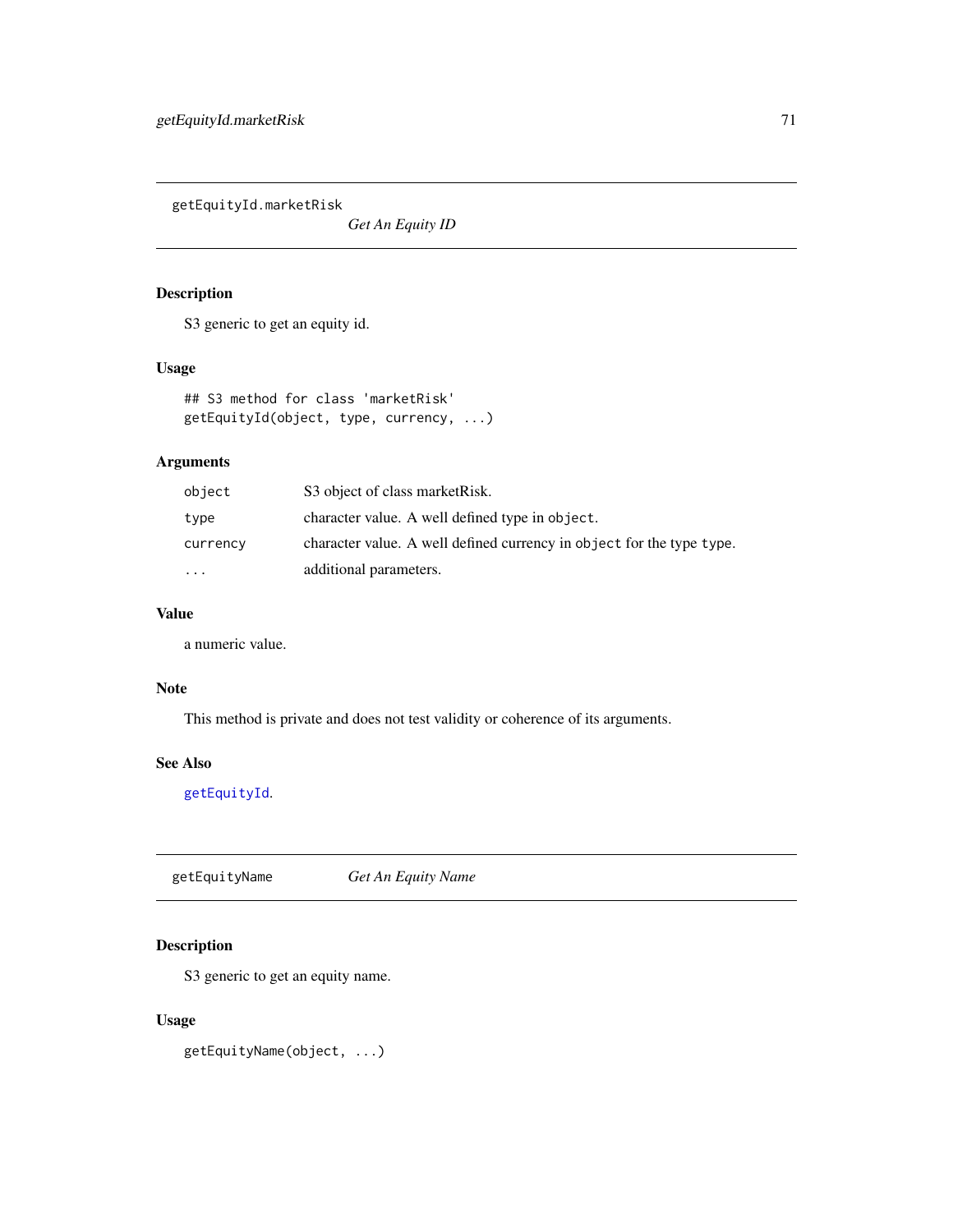| object   | an S3 object containg the equity. |
|----------|-----------------------------------|
| $\cdots$ | additional parameters.            |

# Value

a character value.

getEquityName.marketRisk

*Get An Equity Name*

# Description

S3 generic to get an equity name.

#### Usage

```
## S3 method for class 'marketRisk'
getEquityName(object, type, currency, ...)
```
# Arguments

| object                  | S3 object of class market Risk.                                     |
|-------------------------|---------------------------------------------------------------------|
| type                    | character value. A well defined type in object.                     |
| currency                | character value, well deifned currency in object for the type type. |
| $\cdot$ $\cdot$ $\cdot$ | additional parameters.                                              |

# Value

a character value.

# Note

This method is private and does not test validity or coherence of its arguments.

## See Also

[getEquityName](#page-70-0).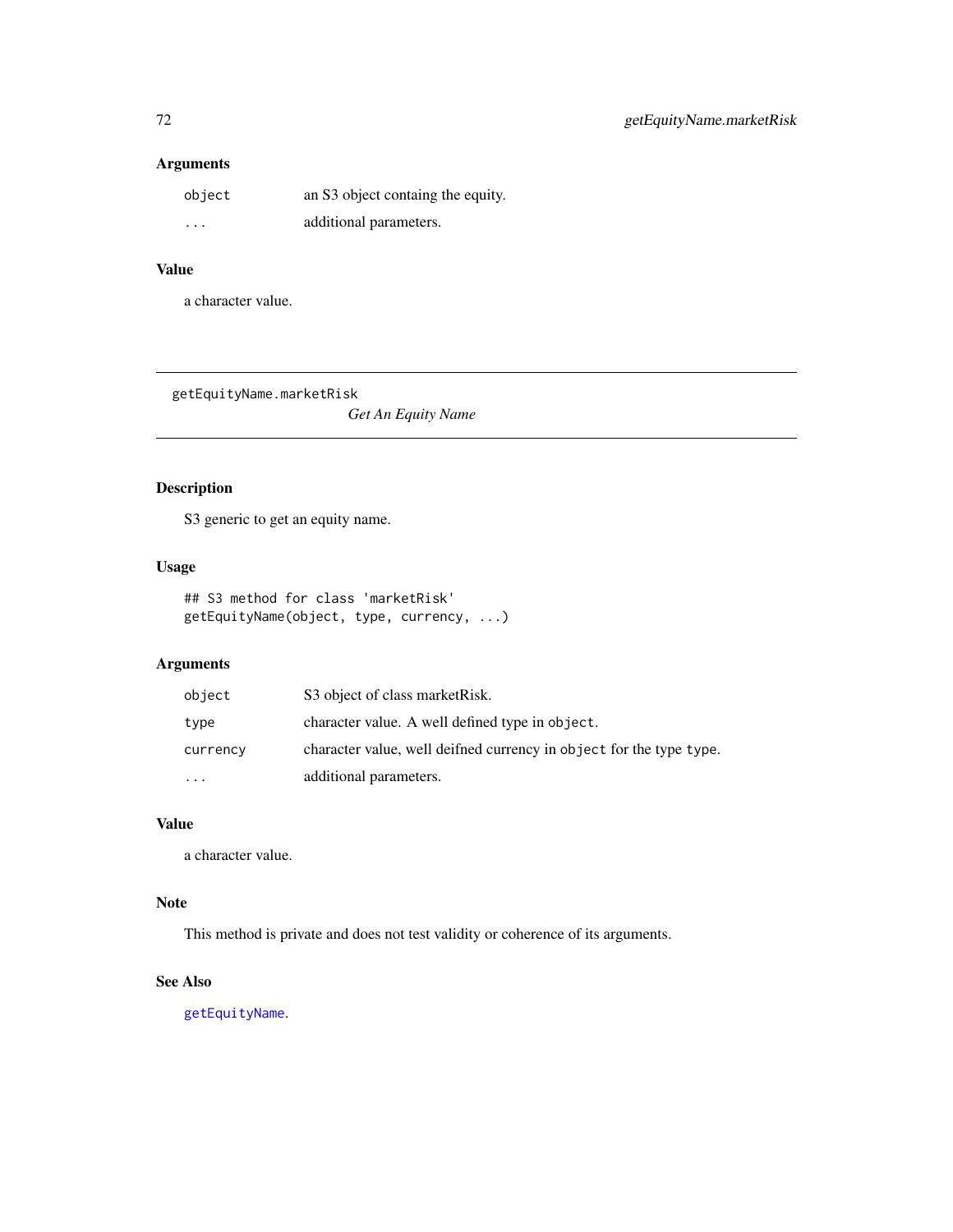<span id="page-72-0"></span>getEquityScale *Get An Equity Scale*

## Description

S3 generic to get an equity Scale.

# Usage

getEquityScale(object, ...)

## Arguments

| object   | an S3 object containg the equity. |
|----------|-----------------------------------|
| $\cdots$ | additional parameters.            |

## Value

a numeric value.

getEquityScale.marketRisk

*Get An Equity Scale*

# Description

S3 generic to get an equity Scale.

## Usage

```
## S3 method for class 'marketRisk'
getEquityScale(object, type, currency, ...)
```
## Arguments

| object    | S3 object of class market Risk.                                       |
|-----------|-----------------------------------------------------------------------|
| type      | character value. A well defined type in object.                       |
| currency  | character value. A well defined currency in object for the type type. |
| $\ddotsc$ | additional parameters.                                                |

## Value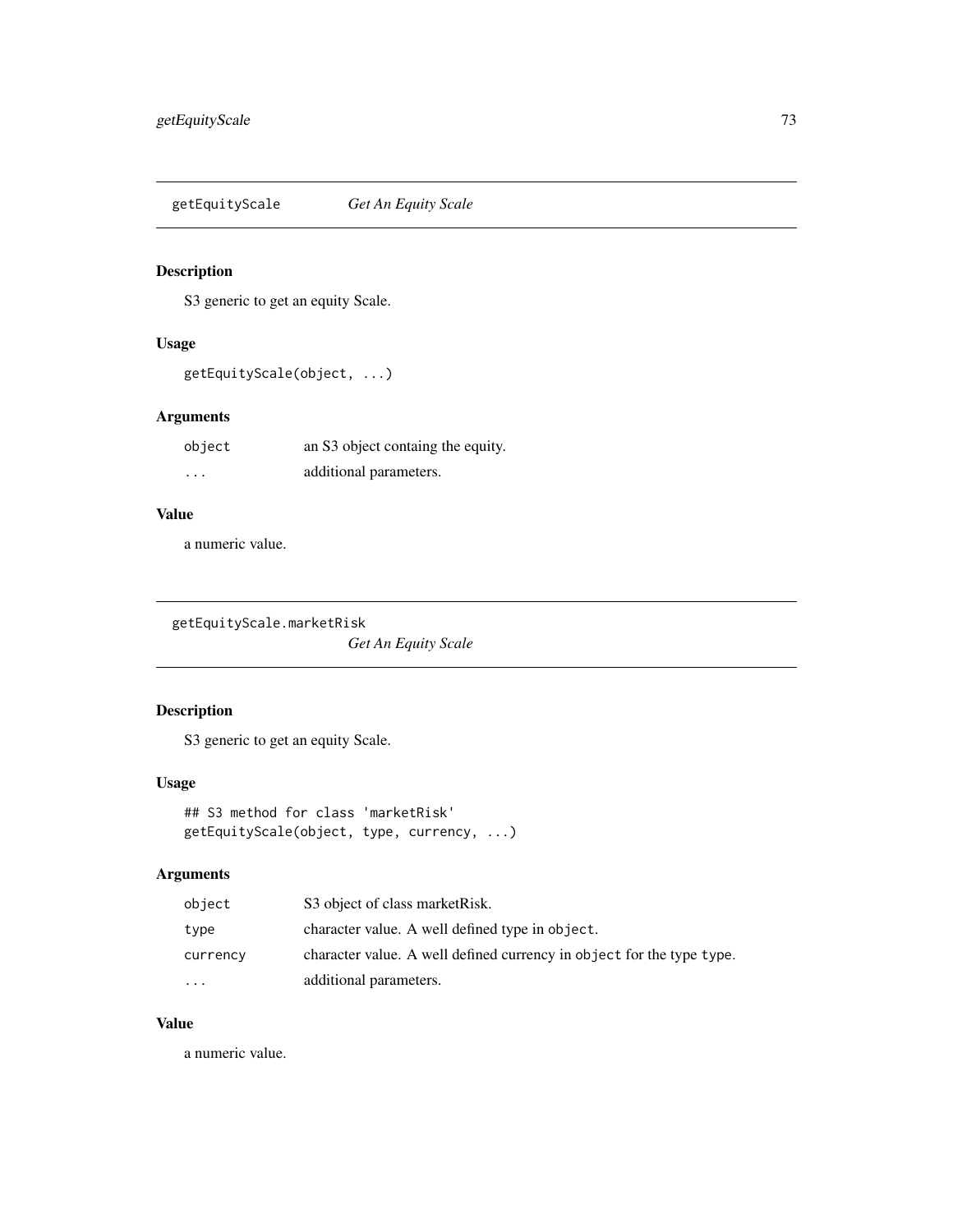Note

This method is private and does not test validity or coherence of its arguments.

#### See Also

[getEquityScale](#page-72-0).

getHealthId *Get A Health Item ID*

## Description

S3 generic to get a health item id.

#### Usage

```
getHealthId(object, ...)
```
## Arguments

| object | an S3 object containg the health item. |
|--------|----------------------------------------|
| .      | additional parameters.                 |

#### Value

a numeric value.

getHealthQuantile *Get A Health Item Quantile*

# Description

S3 generic to get a health item quantile.

#### Usage

```
getHealthQuantile(object, ...)
```
## Arguments

| object   | an S3 object containg the health item. |
|----------|----------------------------------------|
| $\cdots$ | additional parameters.                 |

## Value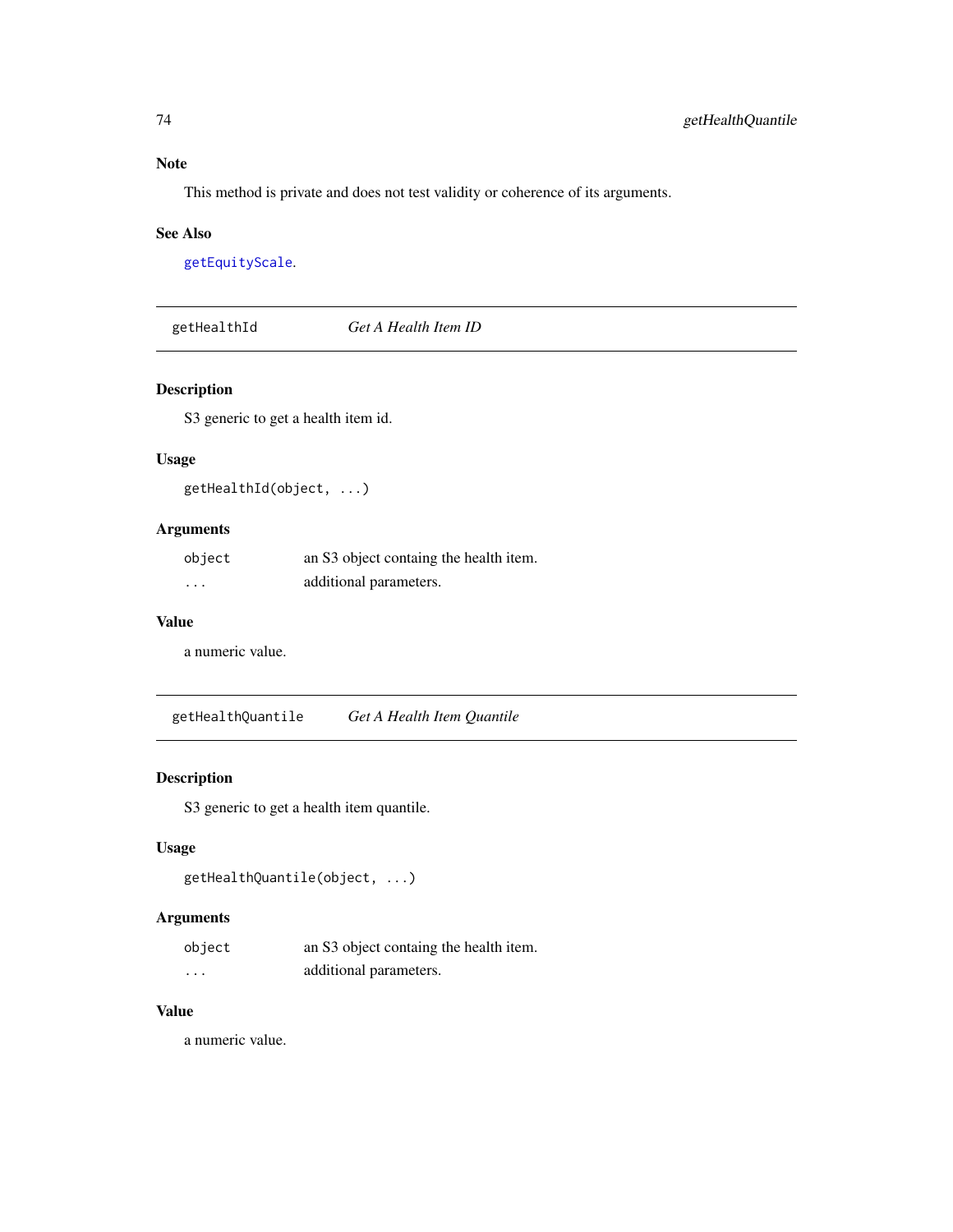getHealthRisk *Get Health Risk*

## Description

S3 generic method to get health insurance risk.

### Usage

```
getHealthRisk(object, ...)
```
## Arguments

| object | an S3 object.          |
|--------|------------------------|
| .      | additional parameters. |

## Value

a numeric value.

getHealthRisk.sstOutput

*Get Health Insurance Risk*

## Description

S3 generic method to get health insurance risk.

## Usage

```
## S3 method for class 'sstOutput'
getHealthRisk(object, exp.shortfall = F, ...)
```
## Arguments

| object                  | S3 object of class sstOutput.                                                                     |
|-------------------------|---------------------------------------------------------------------------------------------------|
|                         | exp. shortfall logical value, by default set to FALSE. Should the expected shortfall be returned? |
| $\cdot$ $\cdot$ $\cdot$ | additional arguments.                                                                             |

## Value

a numeric value.

## See Also

[getInsuranceRisk](#page-77-0).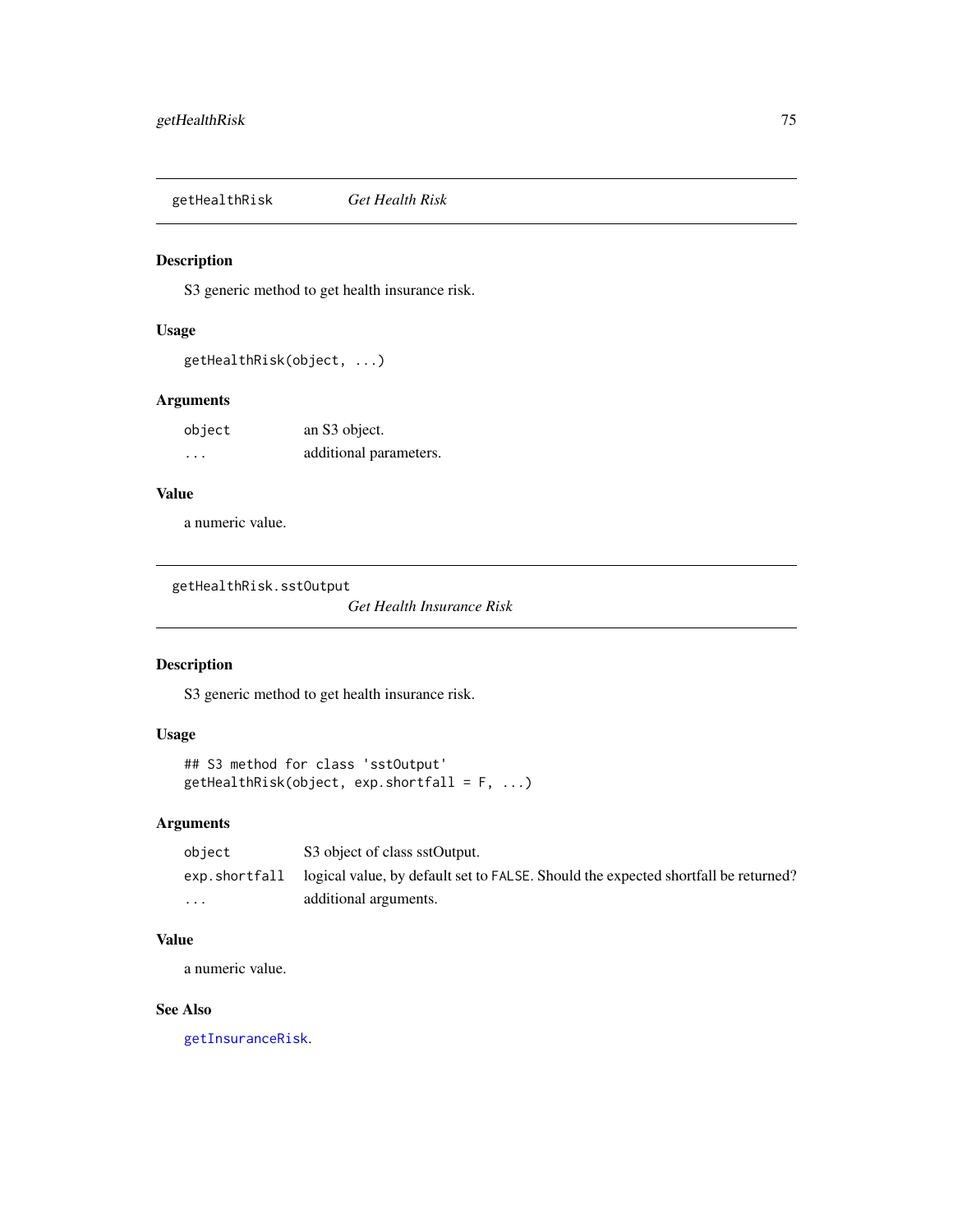<span id="page-75-0"></span>getInitialFX *Get An Initial FX*

## Description

S3 generic to get initial fx.

## Usage

getInitialFX(object, ...)

## Arguments

| object | an S3 object containg initial fx. |
|--------|-----------------------------------|
| .      | additional parameters.            |

## Value

a numeric value.

getInitialFX.marketRisk

*Get An Initial FX*

# Description

S3 generic to get initial fx.

## Usage

```
## S3 method for class 'marketRisk'
getInitialFX(object, from, to, ...)
```
# Arguments

| object | S3 object of class market Risk.                             |
|--------|-------------------------------------------------------------|
| from   | character value. A well-defined currency defined in object. |
| to     | character value. A well-defined currency defined in object. |
|        | additional parameters.                                      |

#### Value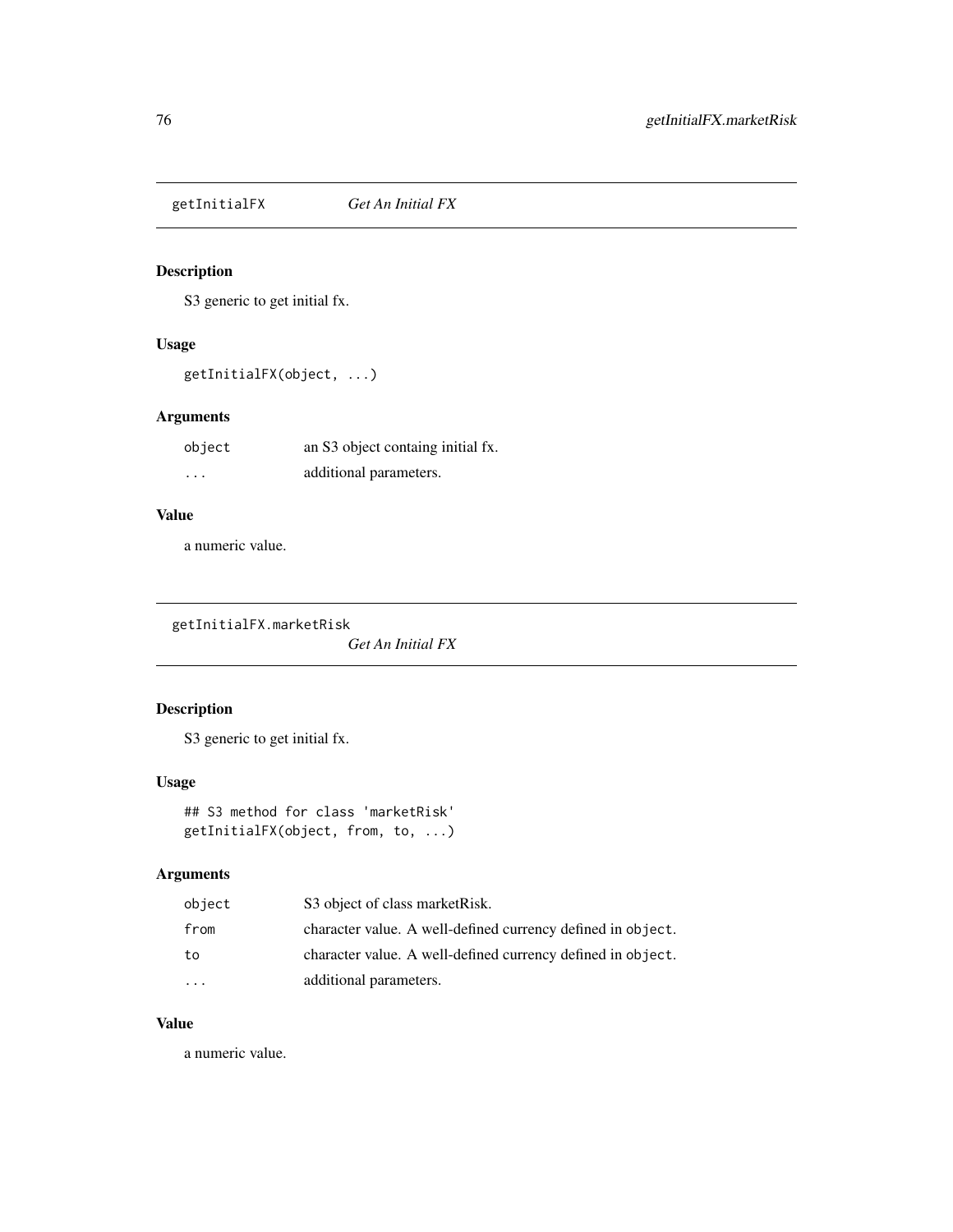## getInitialRate 77

## Note

This method is private and does not test validity or coherence of its arguments.

#### See Also

[getInitialFX](#page-75-0).

<span id="page-76-0"></span>getInitialRate *Get An Initial Rate*

## Description

S3 generic to get initial rate.

### Usage

getInitialRate(object, ...)

## Arguments

| object | an S3 object containg initial rate. |
|--------|-------------------------------------|
| .      | additional parameters.              |

#### Value

a numeric value.

getInitialRate.marketRisk

*Get An Initial Rate*

## Description

S3 generic to get initial rate.

### Usage

```
## S3 method for class 'marketRisk'
getInitialRate(object, time, currency, ...)
```

| object   | object of class market Risk.                               |
|----------|------------------------------------------------------------|
| time     | integer value. A well defined time in object for currency. |
| currency | character value. A well defined currency in object.        |
| $\cdot$  | additional parameters.                                     |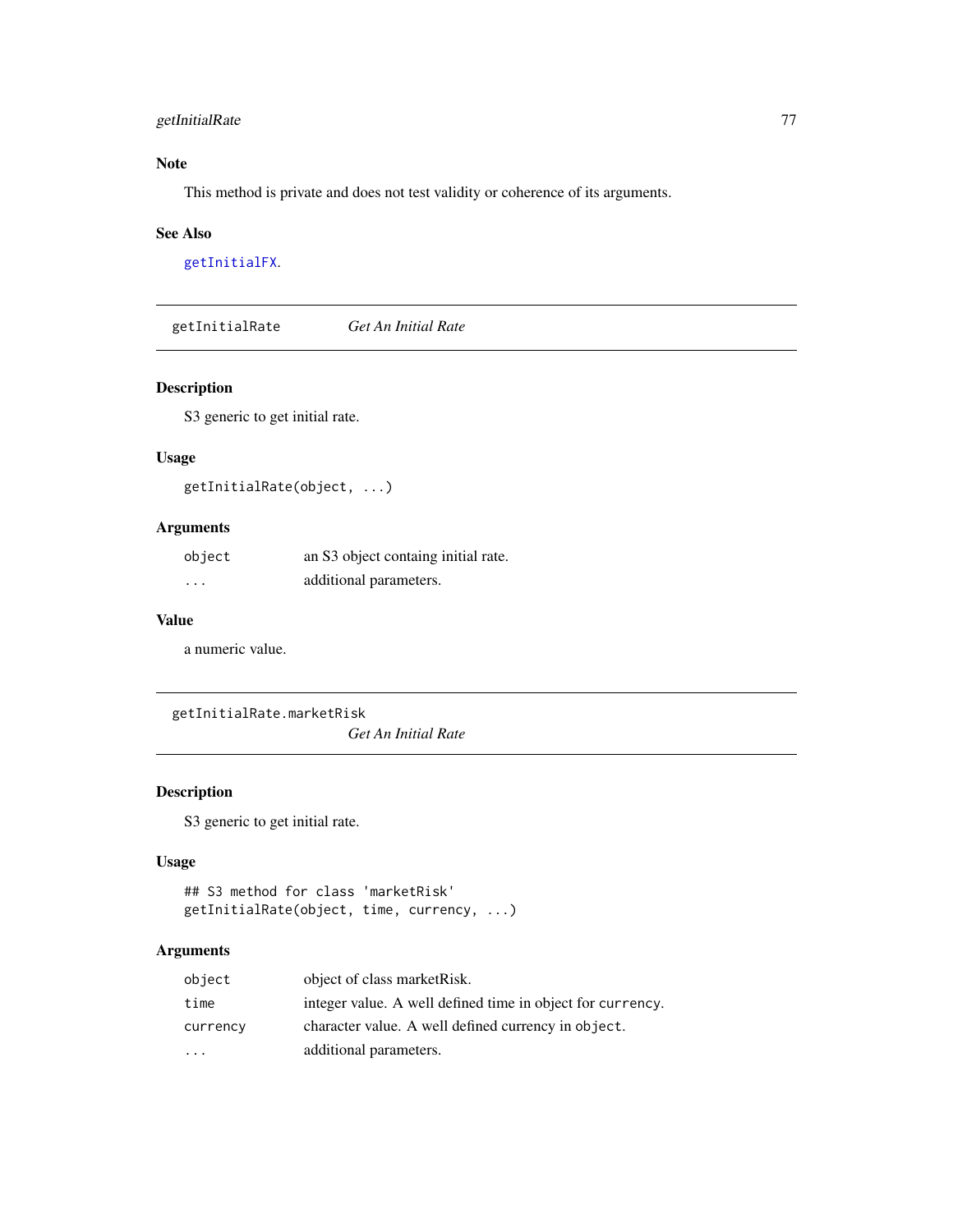a numeric value.

## Note

This method is private and does not test validity or coherence of its arguments.

## See Also

[getInitialRate](#page-76-0).

getInitialSpread *Get An Initial Spread*

## Description

S3 generic to get initial spread.

### Usage

getInitialSpread(object, ...)

## Arguments

| object | an S3 object containg initial spread. |
|--------|---------------------------------------|
| .      | additional parameters.                |

# Value

a numeric value.

<span id="page-77-0"></span>getInsuranceRisk *Get Insurance Risk*

# Description

S3 generic method to get insurance risk.

### Usage

getInsuranceRisk(object, ...)

| object | an S3 object.          |
|--------|------------------------|
| .      | additional parameters. |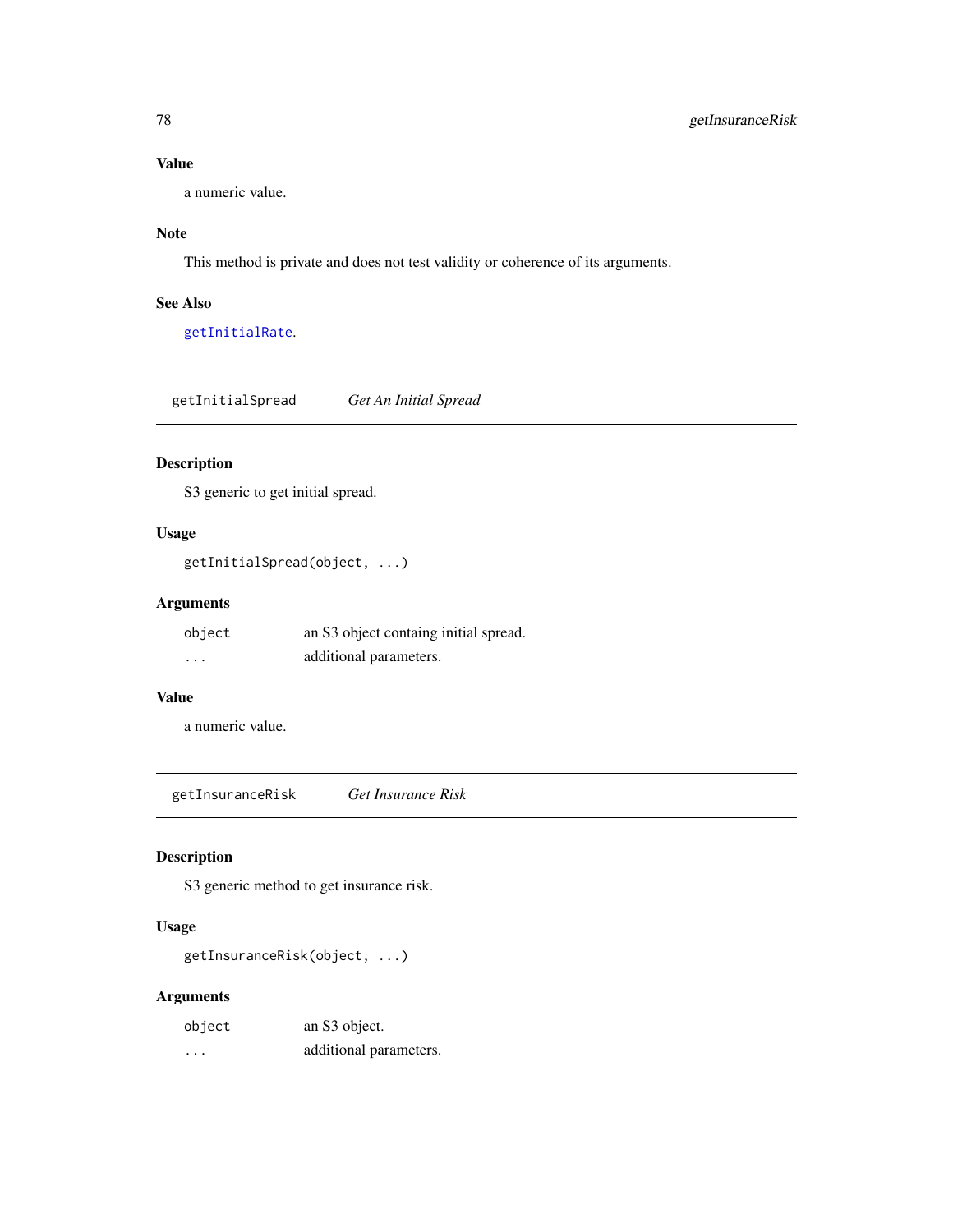a numeric value.

getInsuranceRisk.sstOutput

*Get Insurance Risk*

## Description

S3 generic method to get insurance risk.

#### Usage

```
## S3 method for class 'sstOutput'
getInsuranceRisk(object, exp.shortfall = F, ...)
```
## Arguments

| object                  | S3 object of class sstOutput.                                                      |
|-------------------------|------------------------------------------------------------------------------------|
| exp.shortfall           | logical value, by default set to FALSE. Should the expected shortfall be returned? |
| $\cdot$ $\cdot$ $\cdot$ | additional arguments.                                                              |

#### Value

a numeric value.

## See Also

[getInsuranceRisk](#page-77-0).

<span id="page-78-0"></span>getLifeId *Get A Life Item ID*

# Description

S3 generic to get a life item id.

# Usage

getLifeId(object, ...)

| object   | an S3 object containg the life item. |
|----------|--------------------------------------|
| $\cdots$ | additional parameters.               |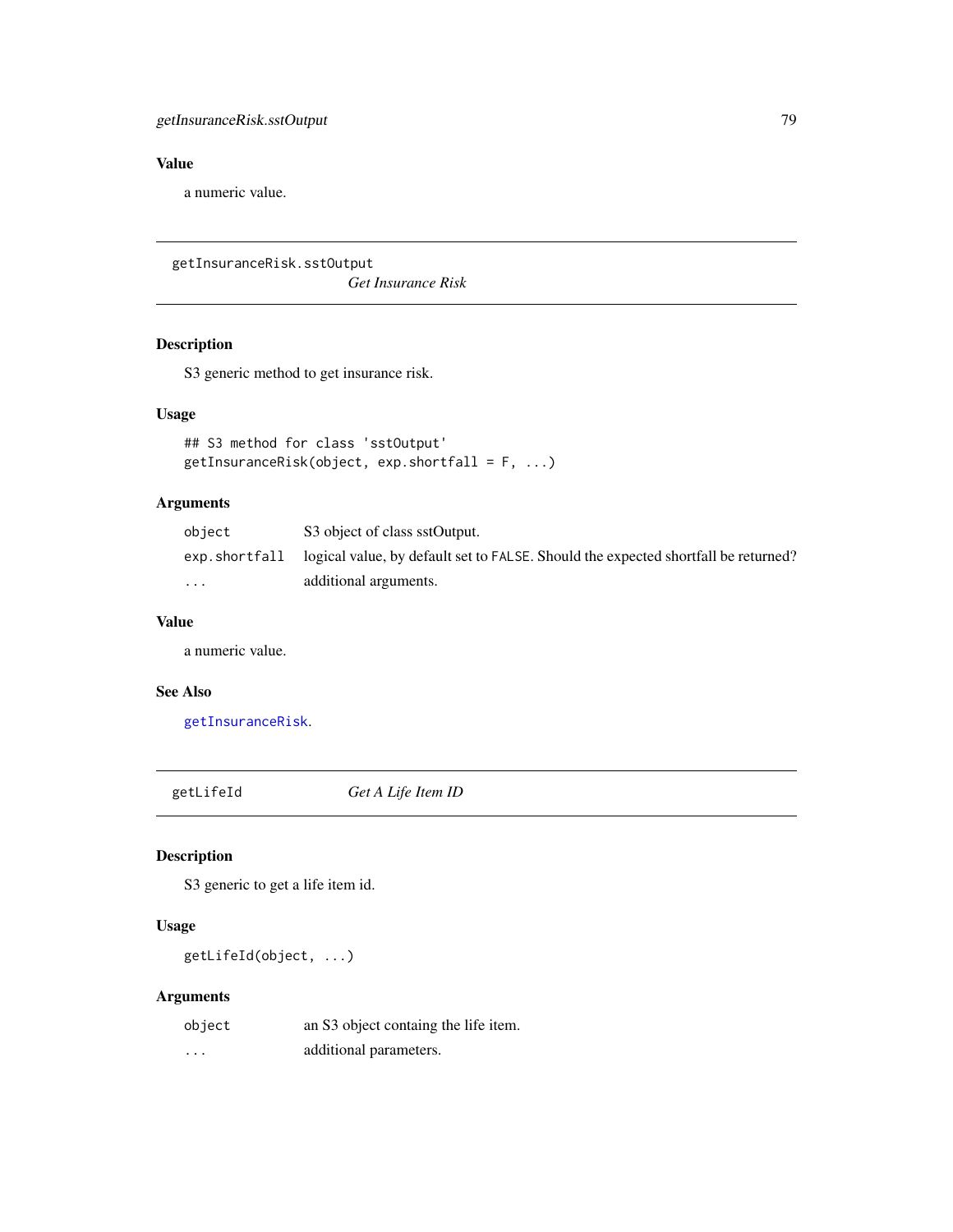a numeric value.

getLifeId.lifeRisk *Get LifeRisk ID*

## Description

This method is private and does not test validity or coherence of its arguments.

## Usage

## S3 method for class 'lifeRisk' getLifeId(object, name, ...)

# Arguments

| object  | an S3 object of class lifeRisk.                                |
|---------|----------------------------------------------------------------|
| name    | a character value. A well defined risk factor names in object. |
| $\cdot$ | additional arguments.                                          |

## Value

a numeric value.

#### See Also

[getLifeId](#page-78-0), [lifeRisk](#page-121-0).

<span id="page-79-0"></span>getLifeQuantile *Get A Life Item Quantile*

## Description

S3 generic to get a life item quantile.

## Usage

```
getLifeQuantile(object, ...)
```
### Arguments

| object   | an S3 object containg the life item. |
|----------|--------------------------------------|
| $\cdots$ | additional parameters.               |

## Value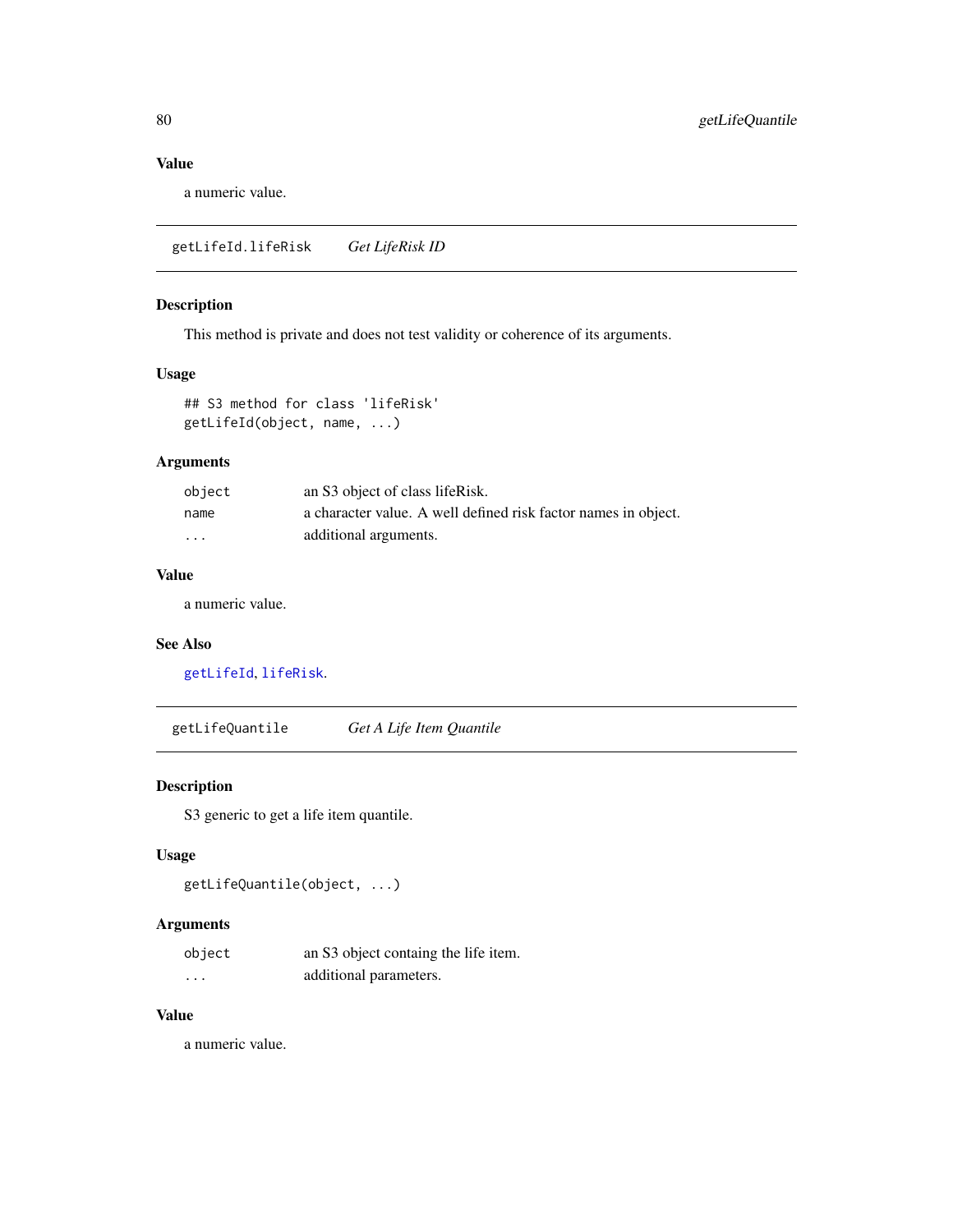getLifeQuantile.lifeRisk

*Get LifeRisk Quantiles*

# Description

This method is private and does not test validity or coherence of its arguments.

# Usage

```
## S3 method for class 'lifeRisk'
getLifeQuantile(object, name, ...)
```
## Arguments

| object | an S3 object of class lifeRisk.                                |
|--------|----------------------------------------------------------------|
| name   | a character value. A well defined risk factor names in object. |
| .      | additional arguments.                                          |

## Value

a numeric value.

#### See Also

[getLifeQuantile](#page-79-0), [lifeRisk](#page-121-0).

getLifeRisk *Get Life Risk*

## Description

S3 generic method to get life insurance risk.

### Usage

getLifeRisk(object, ...)

## Arguments

| object   | an S3 object.          |
|----------|------------------------|
| $\cdots$ | additional parameters. |

# Value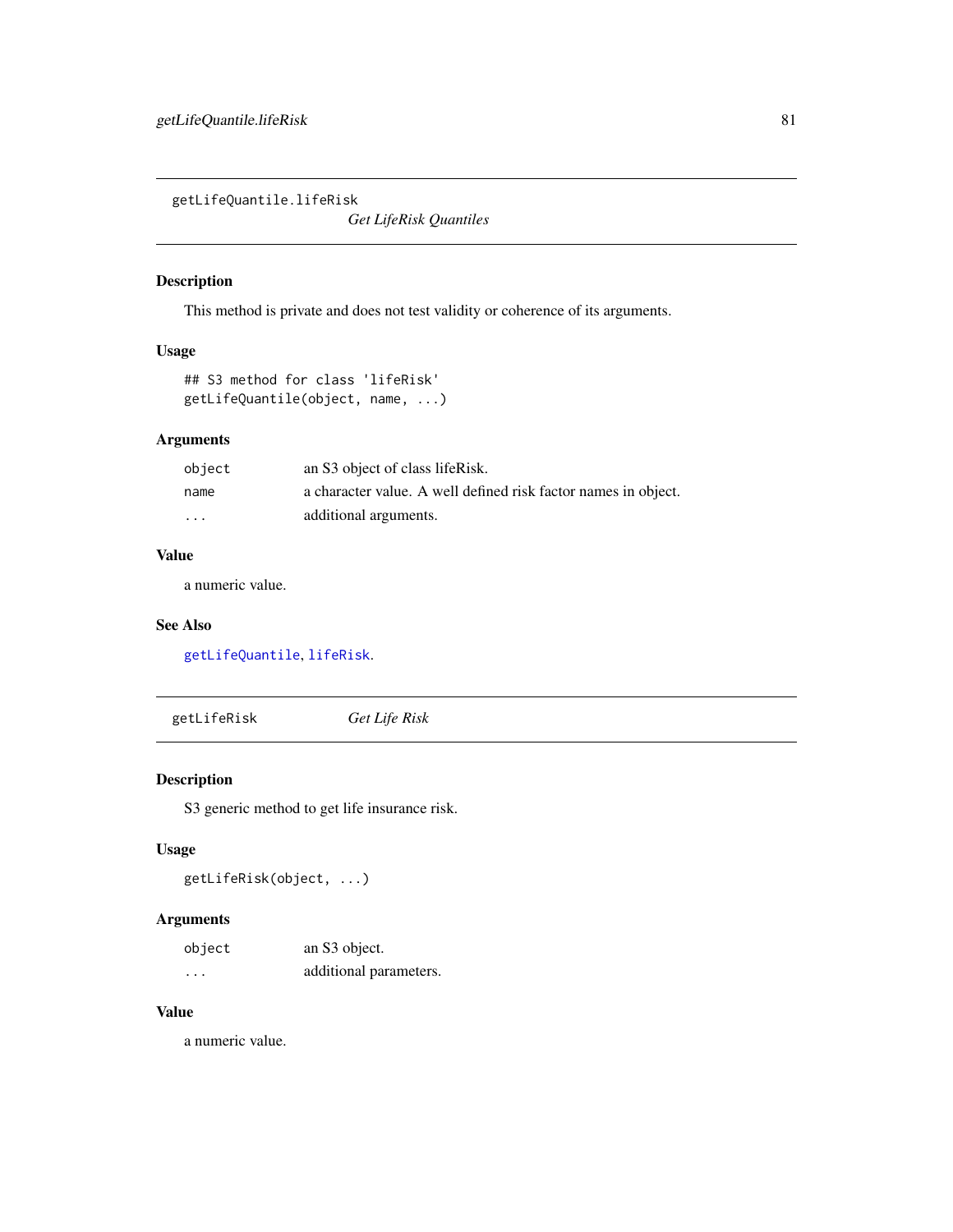getLifeRisk.sstOutput *Get Life Insurance Risk*

## Description

S3 generic method to get life insurance risk.

### Usage

```
## S3 method for class 'sstOutput'
getLifeRisk(object, exp.shortfall = F, ...)
```
## Arguments

| object        | S3 object of class sstOutput.                                                      |
|---------------|------------------------------------------------------------------------------------|
| exp.shortfall | logical value, by default set to FALSE. Should the expected shortfall be returned? |
| $\cdot$       | additional arguments.                                                              |

### Value

a numeric value.

### See Also

[getInsuranceRisk](#page-77-0).

<span id="page-81-0"></span>getMappingTime *Get A Time Mapping*

## Description

S3 generic to get a time mapping.

## Usage

```
getMappingTime(object, ...)
```
# Arguments

| object | an S3 object containg a time mapping. |
|--------|---------------------------------------|
| .      | additional parameters.                |

## Value

a character value.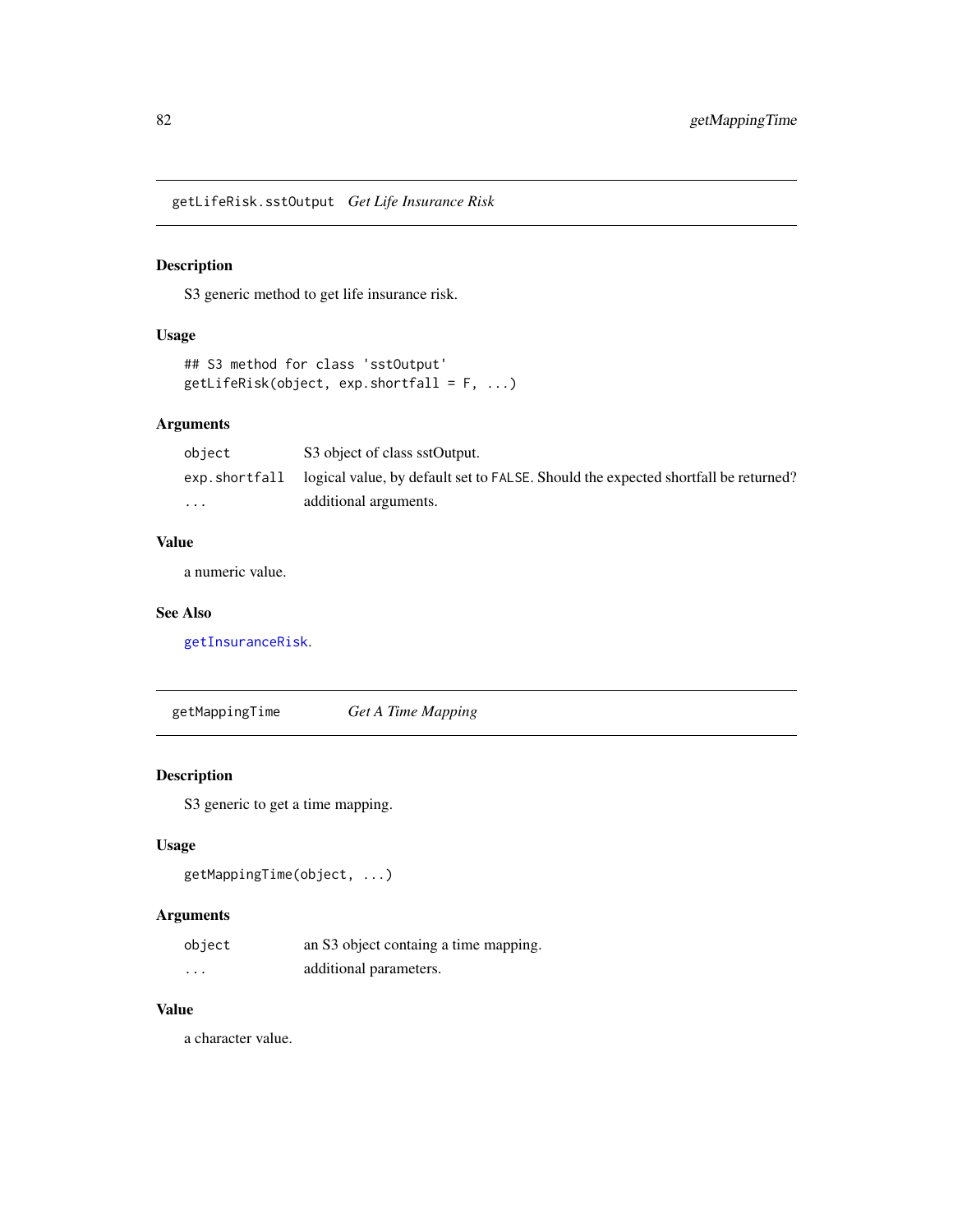getMappingTime.marketRisk

*Get A Time Mapping*

### Description

S3 generic to get a time mapping.

#### Usage

## S3 method for class 'marketRisk' getMappingTime(object, time, ...)

### Arguments

| object                  | S3 object of class market Risk.               |
|-------------------------|-----------------------------------------------|
| time                    | integer value. A well defined time in object. |
| $\cdot$ $\cdot$ $\cdot$ | additional parameters.                        |

### Value

a numeric value.

#### Note

This method is private and does not test validity or coherence of its arguments.

## See Also

[getMappingTime](#page-81-0).

getMarketParticipationRisk

*Get Aggregated Market Risk and Participation*

## Description

S3 generic method to get aggregated market risk and participation.

### Usage

getMarketParticipationRisk(object, ...)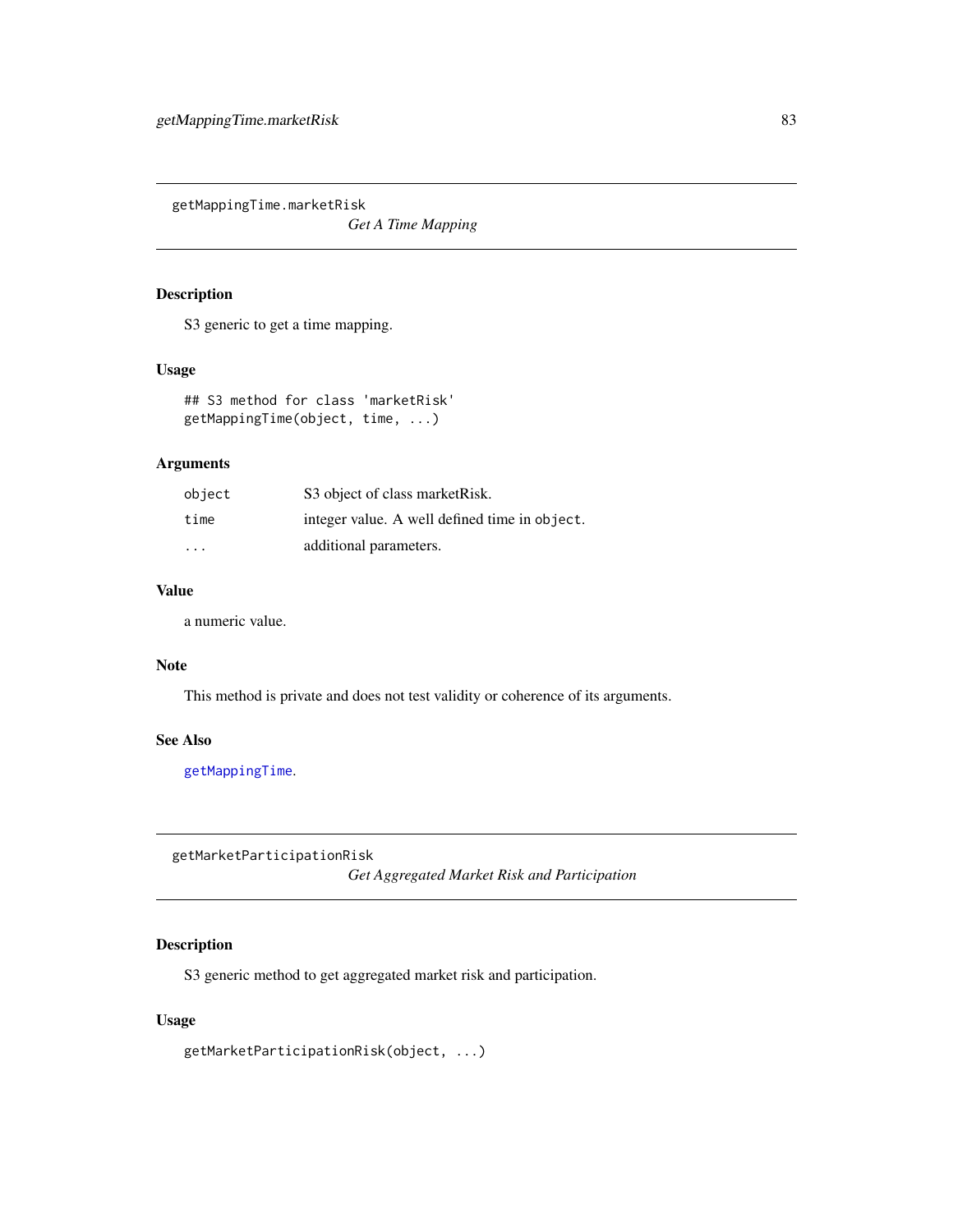## Arguments

| object | an S3 object.          |
|--------|------------------------|
| .      | additional parameters. |

#### Value

a numeric value.

getMarketParticipationRisk.sstOutput *Get Aggregated Market and Participation Risk*

## Description

S3 generic method to get aggregated market risk and participation.

## Usage

```
## S3 method for class 'sstOutput'
getMarketParticipationRisk(object, exp.shortfall = F, ...)
```
## Arguments

| obiect  | S3 object of class sstOutput.                                                                      |
|---------|----------------------------------------------------------------------------------------------------|
|         | exp. short fall logical value, by default set to FALSE. Should the expected shortfall be returned? |
| $\cdot$ | additional arguments.                                                                              |

#### Value

a numeric value.

# See Also

[getMarketRisk](#page-84-0).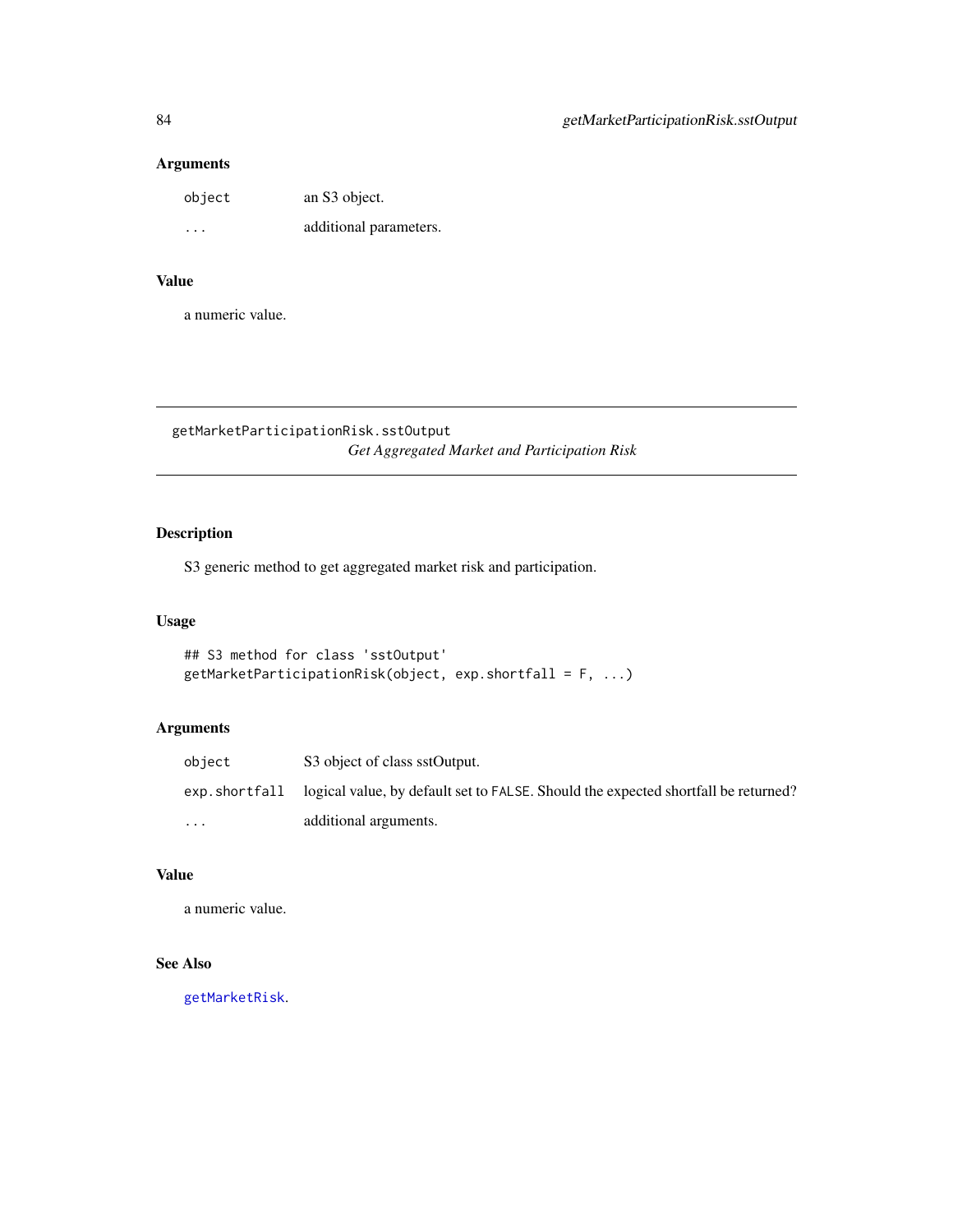<span id="page-84-0"></span>getMarketRisk *Get Market Risk*

## Description

S3 generic method to get market risk.

### Usage

getMarketRisk(object, ...)

## Arguments

| object | an S3 object.          |
|--------|------------------------|
| .      | additional parameters. |

## Value

a numeric value.

getMarketRisk.sstOutput

*Get Market Risk*

# Description

S3 generic method to get market risk.

## Usage

```
## S3 method for class 'sstOutput'
getMarketRisk(object, exp.shortfall = F, ...)
```
## Arguments

| object                  | S3 object of class sstOutput.                                                                     |
|-------------------------|---------------------------------------------------------------------------------------------------|
|                         | exp. shortfall logical value, by default set to FALSE. Should the expected shortfall be returned? |
| $\cdot$ $\cdot$ $\cdot$ | additional arguments.                                                                             |

## Value

a numeric value.

## See Also

[getMarketRisk](#page-84-0).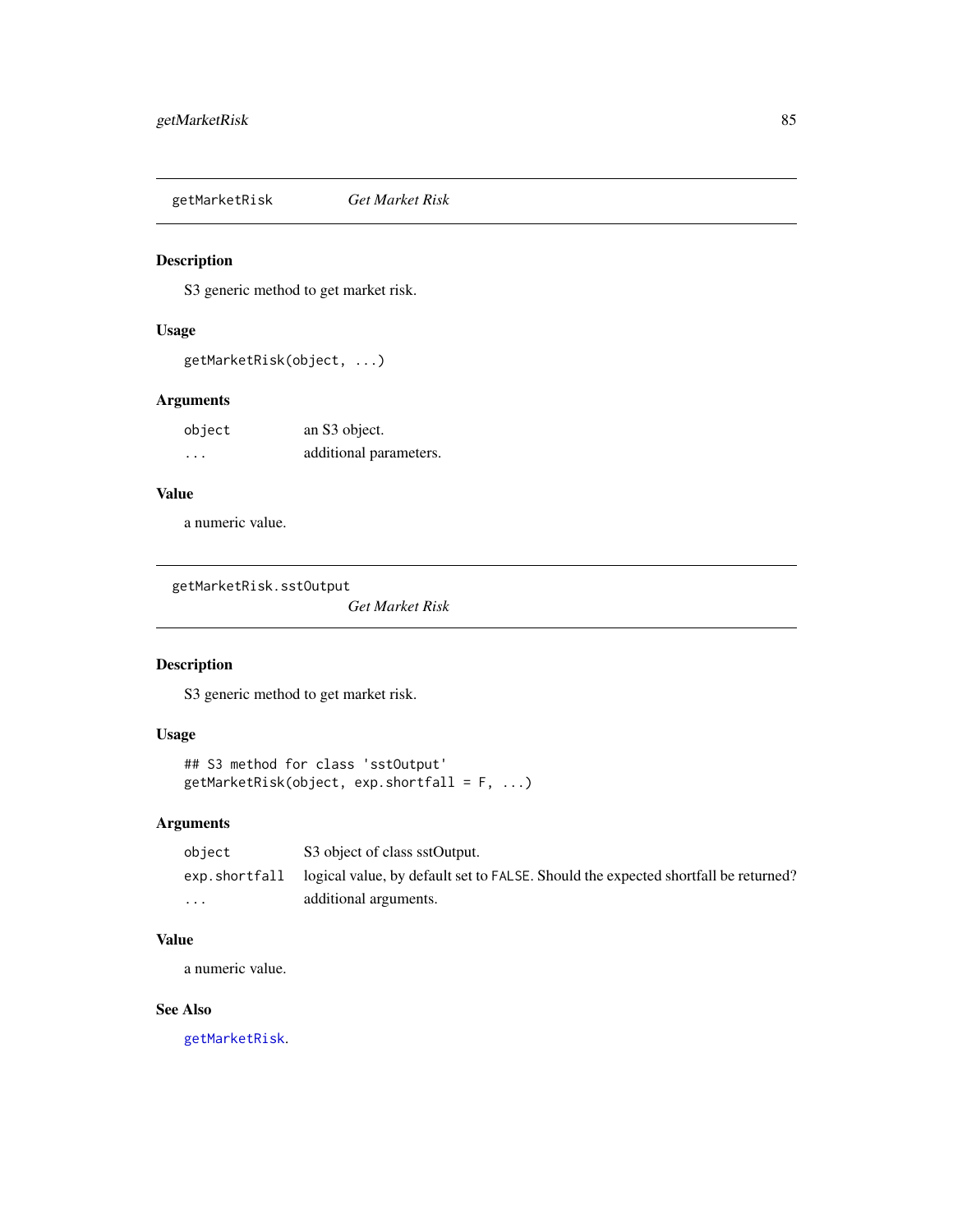getNonLifeRisk *Get nonLife Risk*

### Description

S3 generic method to get non-life insurance risk.

## Usage

```
getNonLifeRisk(object, ...)
```
## Arguments

| object | an S3 object.          |
|--------|------------------------|
| .      | additional parameters. |

## Value

a numeric value.

getNonLifeRisk.sstOutput

*Get Non Life Insurance Risk*

## Description

S3 generic method to get non life insurance risk.

## Usage

```
## S3 method for class 'sstOutput'
getNonLifeRisk(object, exp.shortfall = F, ...)
```
### Arguments

| object                  | S3 object of class sstOutput.                                                                     |
|-------------------------|---------------------------------------------------------------------------------------------------|
|                         | exp. shortfall logical value, by default set to FALSE. Should the expected shortfall be returned? |
| $\cdot$ $\cdot$ $\cdot$ | additional arguments.                                                                             |

## Value

a numeric value.

## See Also

[getInsuranceRisk](#page-77-0).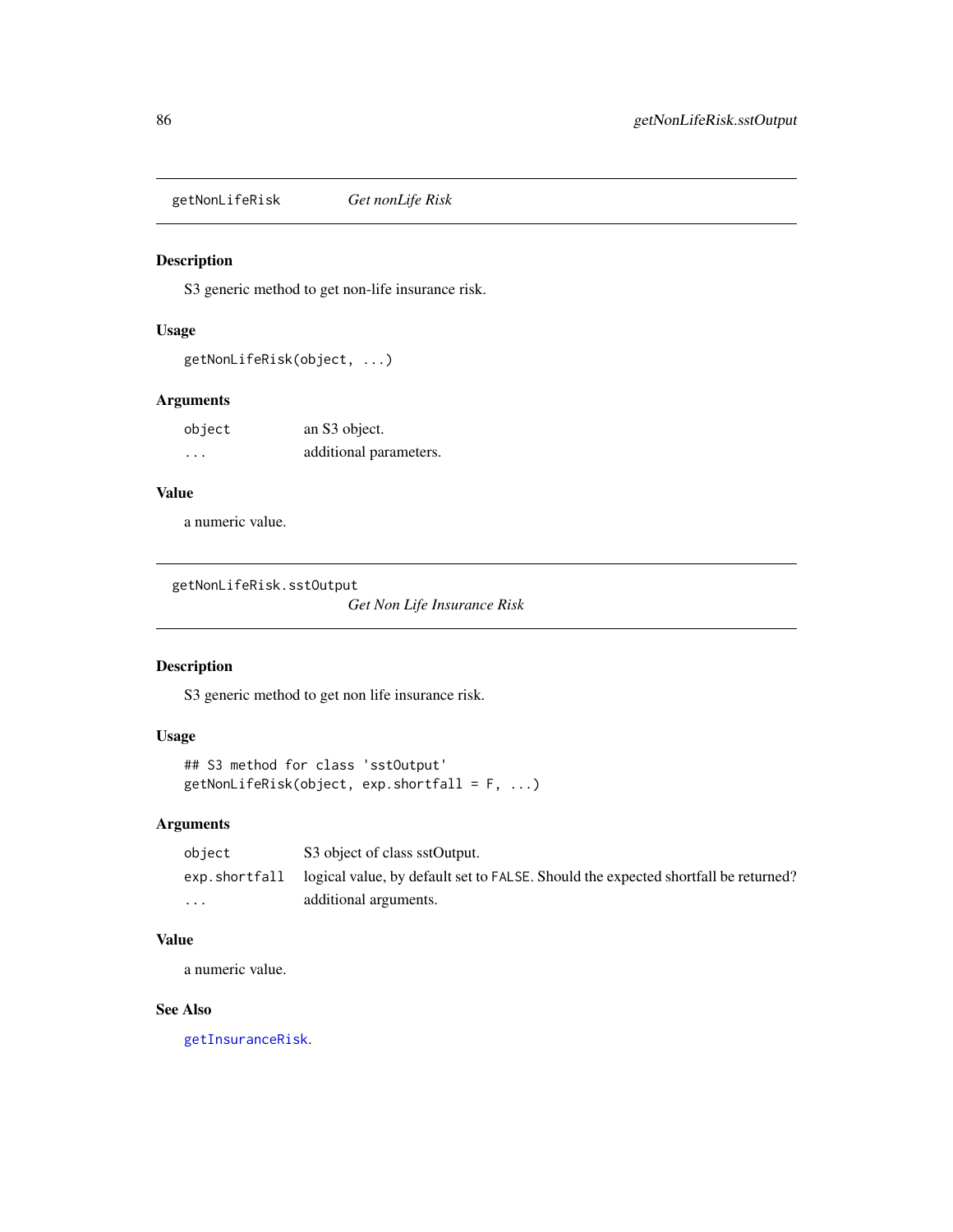getParticipation *Get Participation*

### Description

S3 generic method to get participation.

#### Usage

```
getParticipation(object, ...)
```
## Arguments

| object | an S3 object.          |
|--------|------------------------|
| .      | additional parameters. |

## Value

a numeric value.

getParticipation.sstOutput

*Get Participation*

## Description

S3 generic method to get participation.

# Usage

```
## S3 method for class 'sstOutput'
getPartition(object, exp.shortfall = F, ...)
```
### Arguments

| object                  | S3 object of class sstOutput.                                                                     |
|-------------------------|---------------------------------------------------------------------------------------------------|
|                         | exp. shortfall logical value, by default set to FALSE. Should the expected shortfall be returned? |
| $\cdot$ $\cdot$ $\cdot$ | additional arguments.                                                                             |

### Value

a numeric value.

## See Also

[getScenarioRisk](#page-90-0).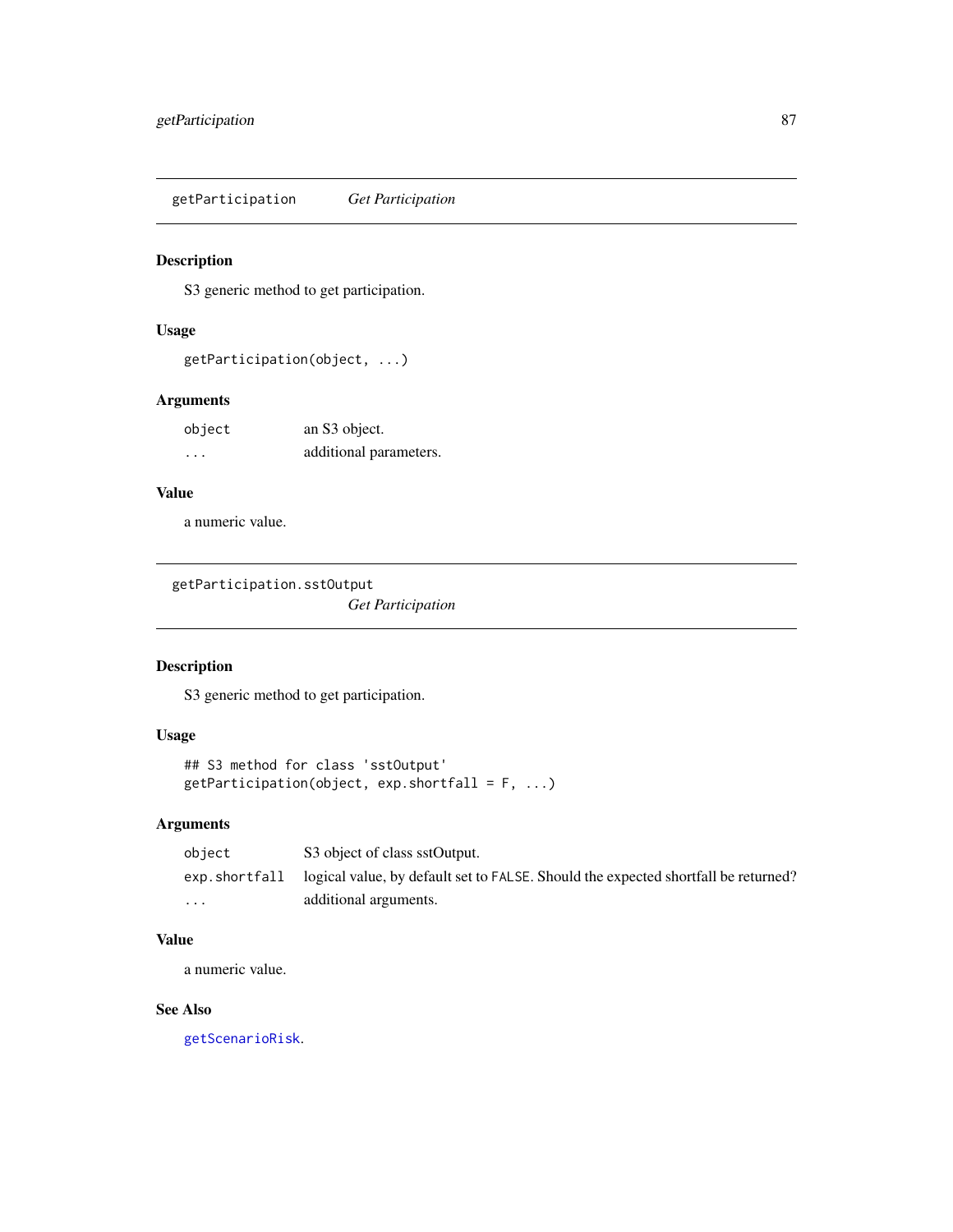<span id="page-87-0"></span>

S3 generic to get a rate id.

## Usage

getRateId(object, ...)

## Arguments

| object   | an S3 object containg the rate. |
|----------|---------------------------------|
| $\cdots$ | additional parameters.          |

## Value

a numeric value.

getRateId.marketRisk *Get A Rate ID*

## Description

S3 generic to get a rate id.

## Usage

## S3 method for class 'marketRisk' getRateId(object, currency, horizon, ...)

# Arguments

| object    | S3 object of class market Risk.                                                           |
|-----------|-------------------------------------------------------------------------------------------|
| currency  | character value. A well defined currency in object.                                       |
| horizon   | character value. A well defined horizon in object for the departure currency<br>currency. |
| $\ddotsc$ | additional parameters.                                                                    |

### Value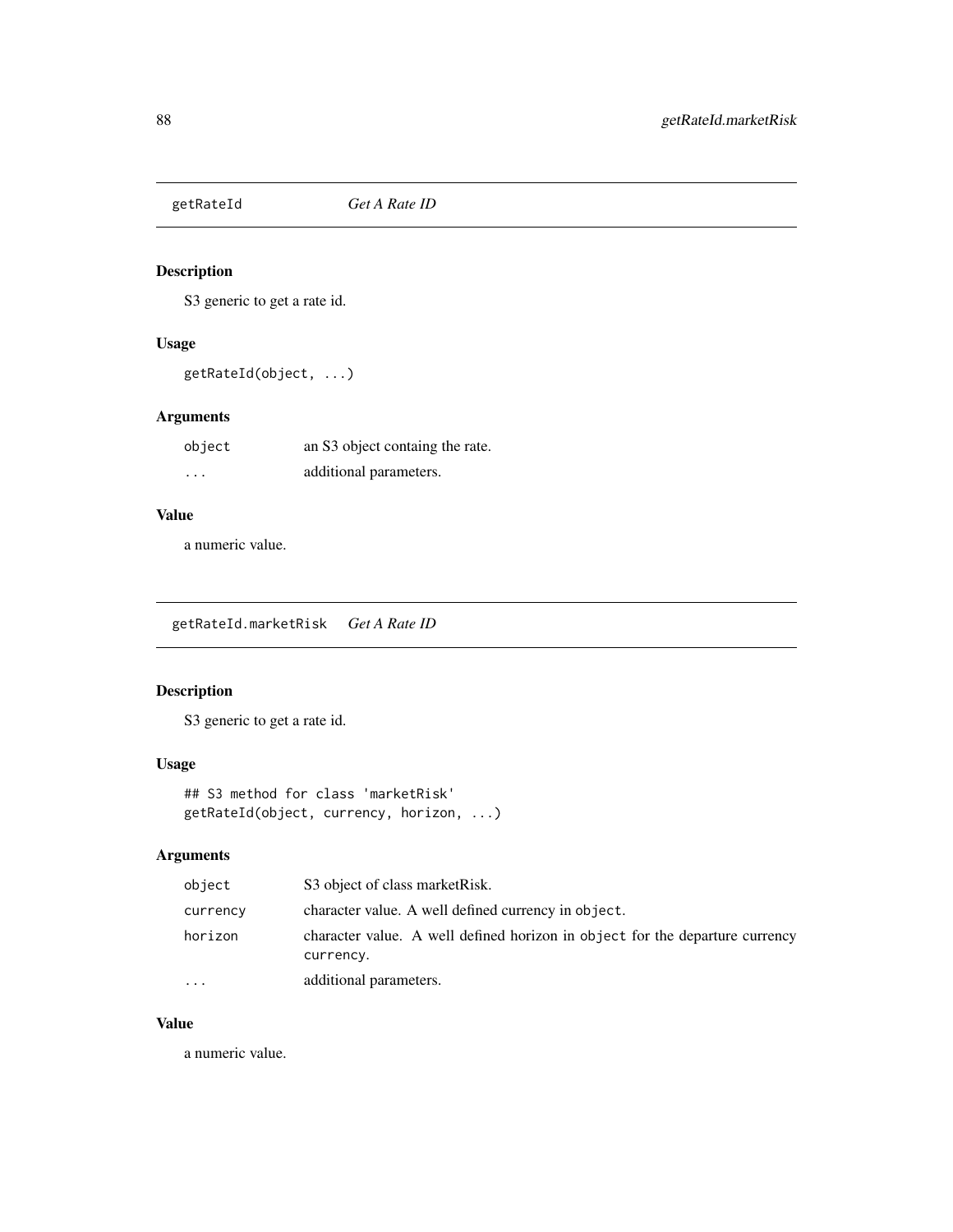## getRateName 89

## Note

This method is private and does not test validity or coherence of its arguments.

#### See Also

[getRateId](#page-87-0).

<span id="page-88-0"></span>getRateName *Get A Rate Name*

## Description

S3 generic to get a rate name.

## Usage

getRateName(object, ...)

## Arguments

| object   | an S3 object containg the rate. |
|----------|---------------------------------|
| $\cdots$ | additional parameters.          |

#### Value

a character value.

getRateName.marketRisk

*Get A Rate Name*

## Description

S3 generic to get a rate name.

### Usage

```
## S3 method for class 'marketRisk'
getRateName(object, currency, horizon, ...)
```

| object    | S3 object of class market Risk.                                              |
|-----------|------------------------------------------------------------------------------|
| currency  | character value. A well defined currency in object.                          |
| horizon   | character value. A well defined horizon in object for the departure currency |
| $\ddotsc$ | currency.<br>additional parameters.                                          |
|           |                                                                              |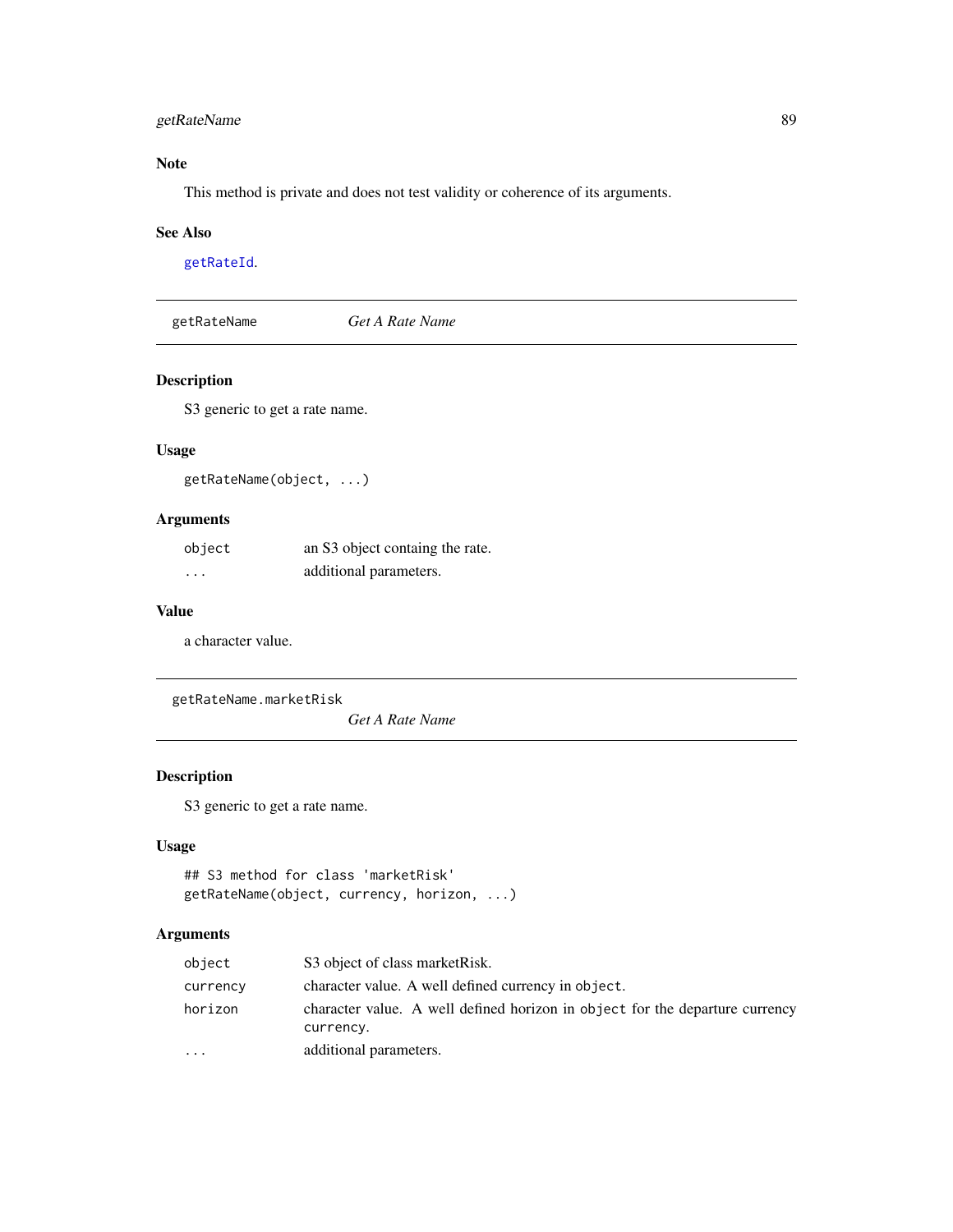a character value.

## Note

This method is private and does not test validity or coherence of its arguments.

## See Also

[getRateName](#page-88-0).

<span id="page-89-0"></span>getRateScale *Get A Rate Scale*

## Description

S3 generic to get a rate scale.

### Usage

getRateScale(object, ...)

## Arguments

| object   | an S3 object containg the rate. |
|----------|---------------------------------|
| $\cdots$ | additional parameters.          |

### Value

a numeric value.

getRateScale.marketRisk

*Get A Rate Scale*

## Description

S3 generic to get a rate scale.

## Usage

## S3 method for class 'marketRisk' getRateScale(object, currency, horizon, ...)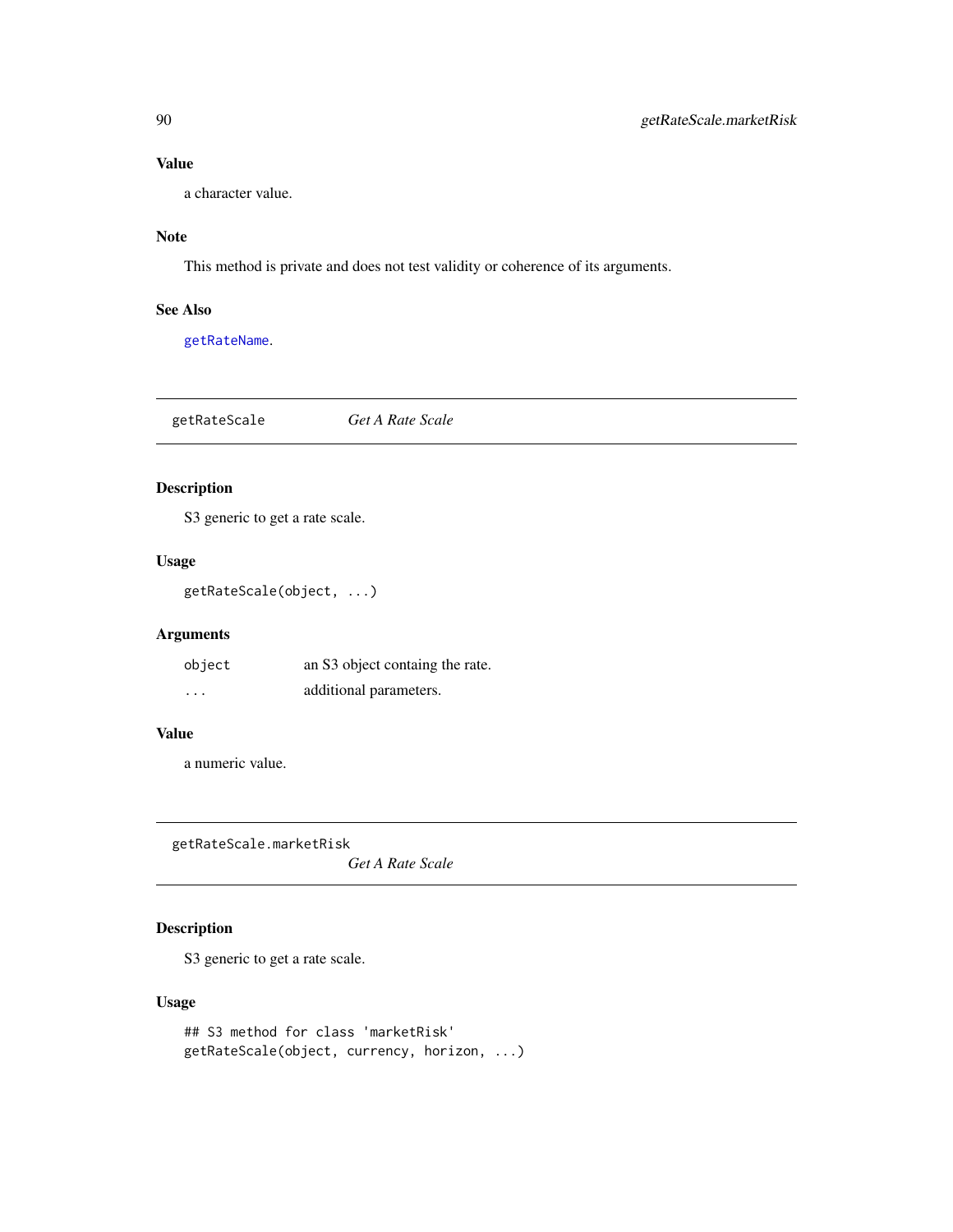# getScenarioRisk 91

## Arguments

| object    | S3 object of class market Risk.                                                           |
|-----------|-------------------------------------------------------------------------------------------|
| currency  | character value. A well defined currency in object.                                       |
| horizon   | character value. A well defined horizon in object for the departure currency<br>currency. |
| $\ddotsc$ | additional parameters.                                                                    |

## Value

a numeric value.

## Note

This method is private and does not test validity or coherence of its arguments.

# See Also

[getRateScale](#page-89-0).

<span id="page-90-0"></span>getScenarioRisk *Get Scenario Risk*

# Description

S3 generic method to get scenario risk.

## Usage

getScenarioRisk(object, ...)

# Arguments

| object   | an S3 object.          |
|----------|------------------------|
| $\cdots$ | additional parameters. |

### Value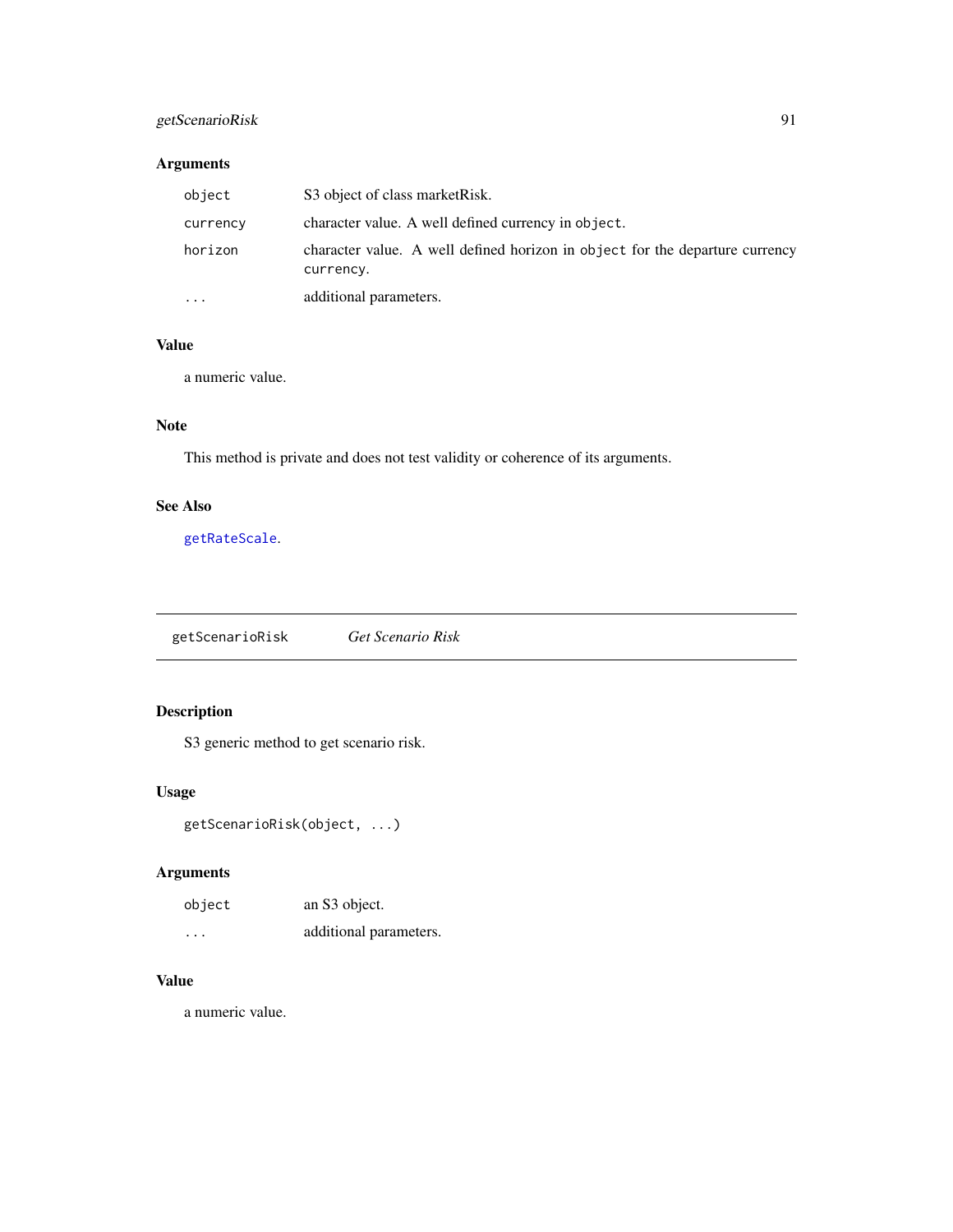getScenarioRisk.sstOutput

*Get Scenario Risk*

# Description

S3 generic method to get scenario risk.

## Usage

## S3 method for class 'sstOutput' getScenarioRisk(object, ...)

## Arguments

| object   | S3 object of class sstOutput. |
|----------|-------------------------------|
| $\cdots$ | additional arguments.         |

#### Value

a numeric value.

## See Also

[getScenarioRisk](#page-90-0).

<span id="page-91-0"></span>getSpreadId *Get A Spread ID*

## Description

S3 generic to get a spread id.

# Usage

getSpreadId(object, ...)

# Arguments

| object   | an S3 object containg the spread. |
|----------|-----------------------------------|
| $\cdots$ | additional parameters.            |

## Value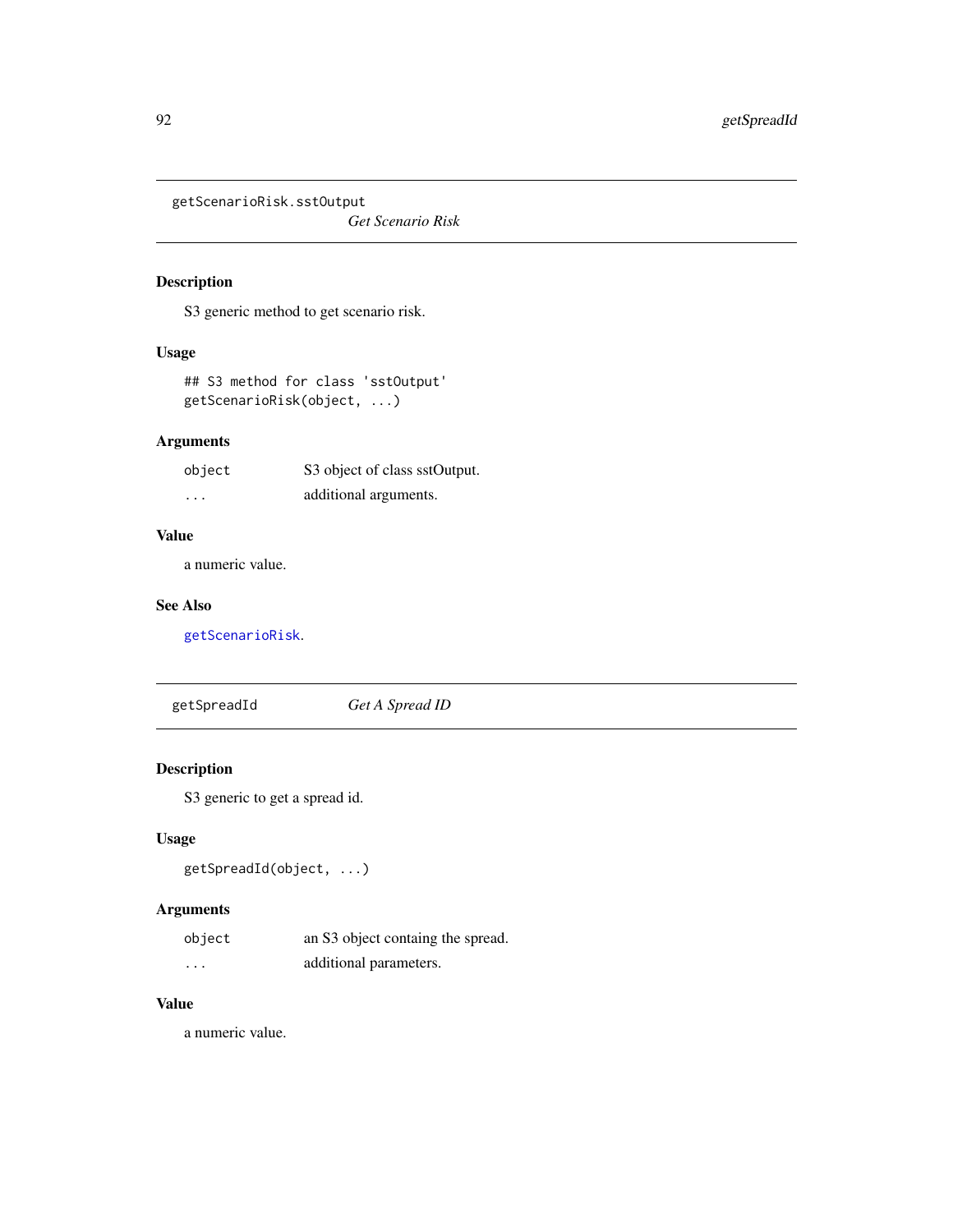getSpreadId.marketRisk

*Get A Spread ID*

## Description

S3 generic to get a spread id.

### Usage

```
## S3 method for class 'marketRisk'
getSpreadId(object, currency, rating, ...)
```
# Arguments

| object   | an S3 object of class market Risk.                                            |
|----------|-------------------------------------------------------------------------------|
| currency | a character value. A well defined currency in object.                         |
| rating   | a character value. A well defined rating in object for the currency currency. |
| .        | additional parameters.                                                        |

## Value

a numeric value.

## Note

This method is private and does not test validity or coherence of its arguments.

## See Also

[getSpreadId](#page-91-0).

<span id="page-92-0"></span>getSpreadName *Get A Spread Name*

## Description

S3 generic to get a spread name.

#### Usage

getSpreadName(object, ...)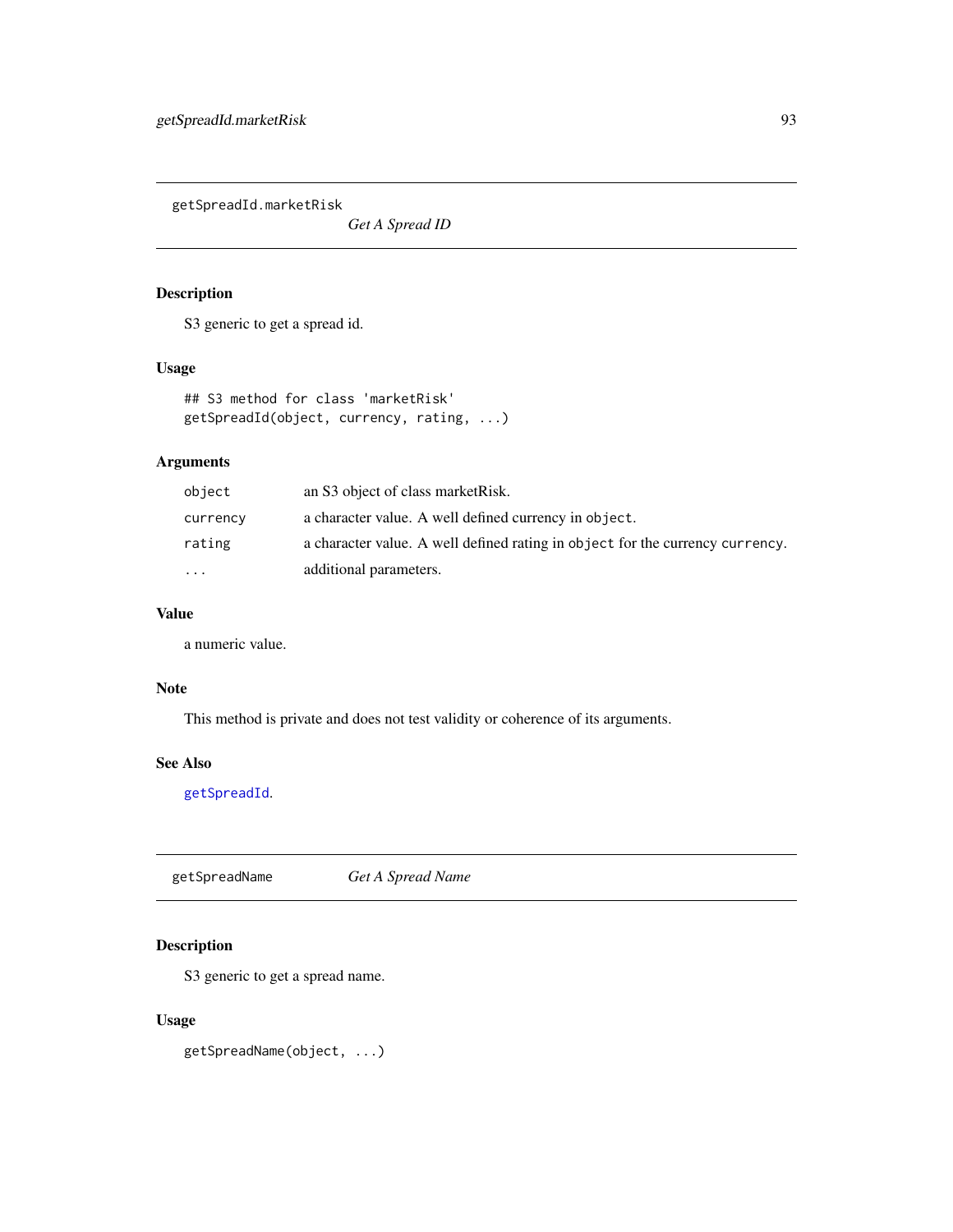## Arguments

| object  | an S3 object containg the spread. |
|---------|-----------------------------------|
| $\cdot$ | additional parameters.            |

# Value

a character value.

getSpreadName.marketRisk

*Get A Spread Name*

# Description

S3 generic to get a spread name.

### Usage

## S3 method for class 'marketRisk' getSpreadName(object, currency, rating, ...)

## Arguments

| object   | an S3 object of class market Risk.                                            |
|----------|-------------------------------------------------------------------------------|
| currency | a character value. A well defined currency in object.                         |
| rating   | a character value. A well defined rating in object for the currency currency. |
| $\cdots$ | additional parameters.                                                        |

## Value

a character value.

## Note

This method is private and does not test validity or coherence of its arguments.

### See Also

[getSpreadName](#page-92-0).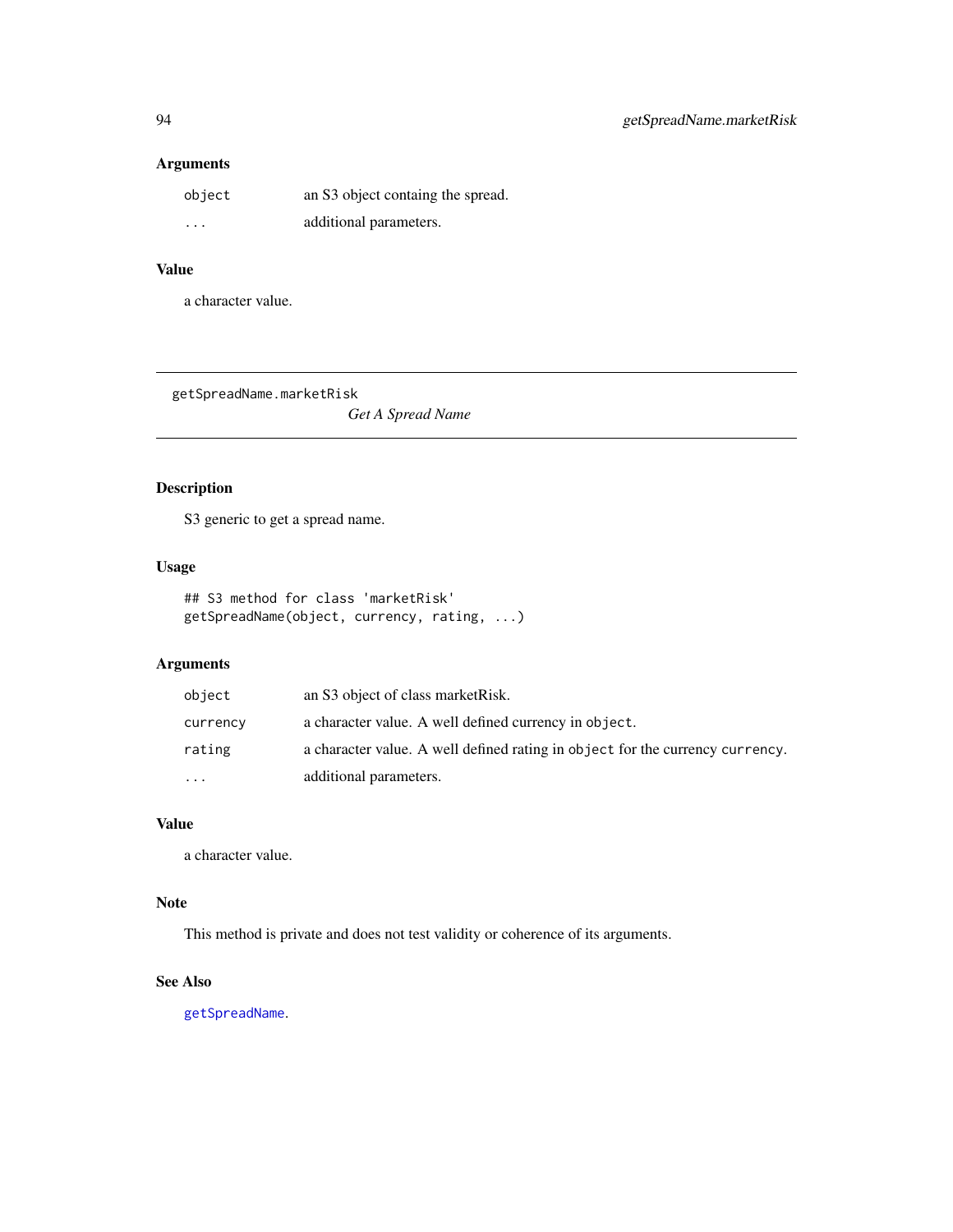<span id="page-94-0"></span>getSpreadScale *Get A Spread Scale*

## Description

S3 generic to get a spread scale.

# Usage

getSpreadScale(object, ...)

## Arguments

| object   | an S3 object containg the spread. |
|----------|-----------------------------------|
| $\cdots$ | additional parameters.            |

## Value

a numeric value.

getSpreadScale.marketRisk

*Get A Spread Scale*

# Description

S3 generic to get a spread scale.

## Usage

```
## S3 method for class 'marketRisk'
getSpreadScale(object, currency, rating, ...)
```
## Arguments

| object    | S3 object of class market Risk.                                             |
|-----------|-----------------------------------------------------------------------------|
| currency  | character value. A well defined currency in object.                         |
| rating    | character value. A well defined rating in object for the currency currency. |
| $\ddotsc$ | additional parameters.                                                      |

## Value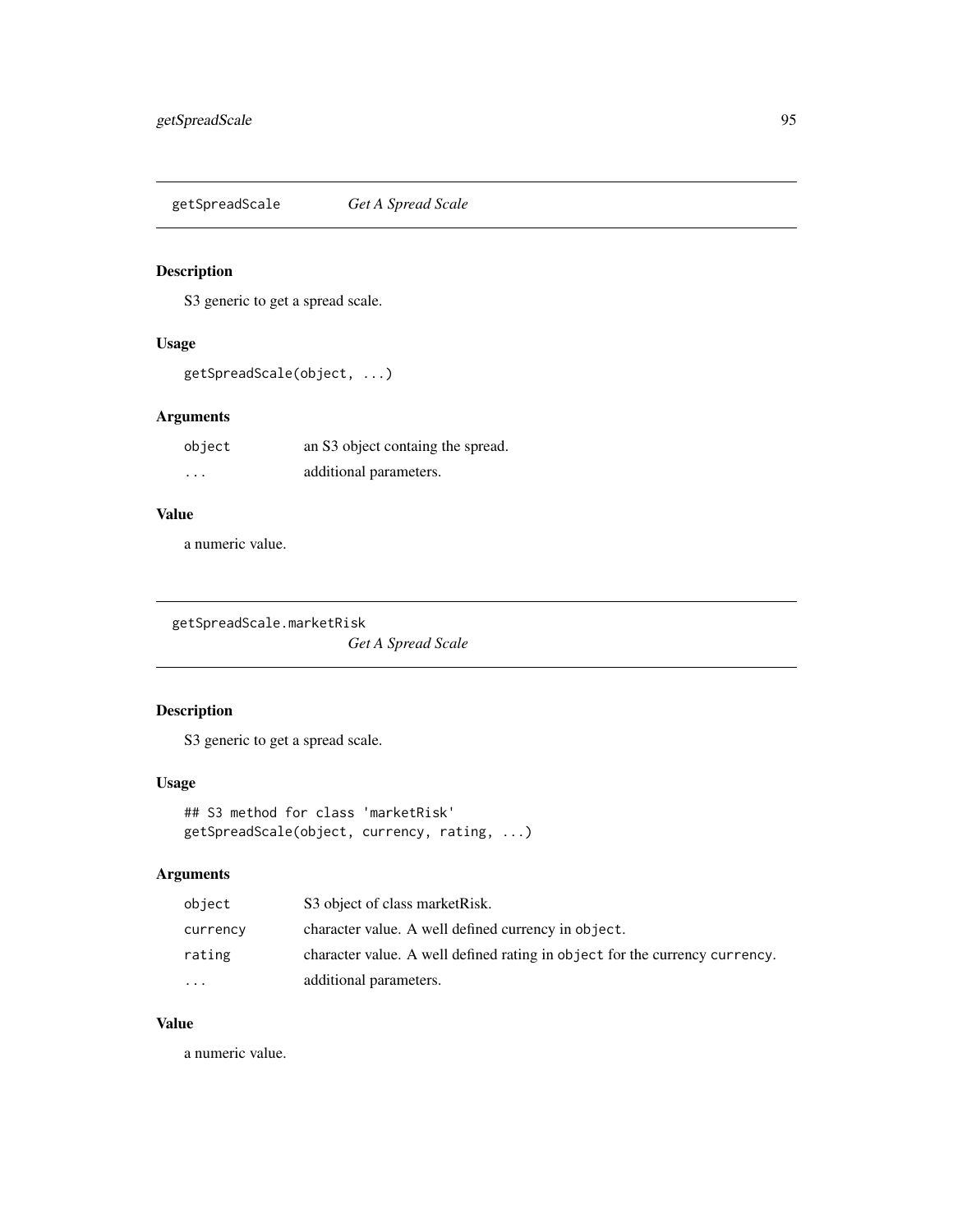## Note

This method is private and does not test validity or coherence of its arguments.

#### See Also

[getSpreadScale](#page-94-0).

<span id="page-95-0"></span>health *Constructing a Health Delta-Normal Term with Respect to healthRisk*

## Description

health is the constructor for the S3 class health. It allows to build for the sensitivities (understood as volatilities) for health insurance risks.

## Usage

health(name, currency, sensitivity)

## Arguments

| name        | character value. the names of the health risk factors. Note that no duplicated<br>names should appear.                                                                                                                                                                                                                                                                                                                                                                                           |
|-------------|--------------------------------------------------------------------------------------------------------------------------------------------------------------------------------------------------------------------------------------------------------------------------------------------------------------------------------------------------------------------------------------------------------------------------------------------------------------------------------------------------|
| currency    | character value. The currencies in which sensitivity are expressed.                                                                                                                                                                                                                                                                                                                                                                                                                              |
| sensitivity | positive numeric value. The sensitivities with respect for the corresponding risk-<br>factors. Sensitivities must be expressed in the corresponding currency in the<br>column currency. Nevertheless, it is forced at construction of a portfolio<br>that the sensitivities should be provided in the portfolio base currency. Please<br>note that the sensitivities are understood as volatilities for the the corresponding<br>risks, we thus force the sensitivities to be strictly positive. |

### Value

An S3 object, instance of the class health.

#### Note

All parameters must be of equal length.

### See Also

[summary.health](#page-173-0), [print.health](#page-138-0).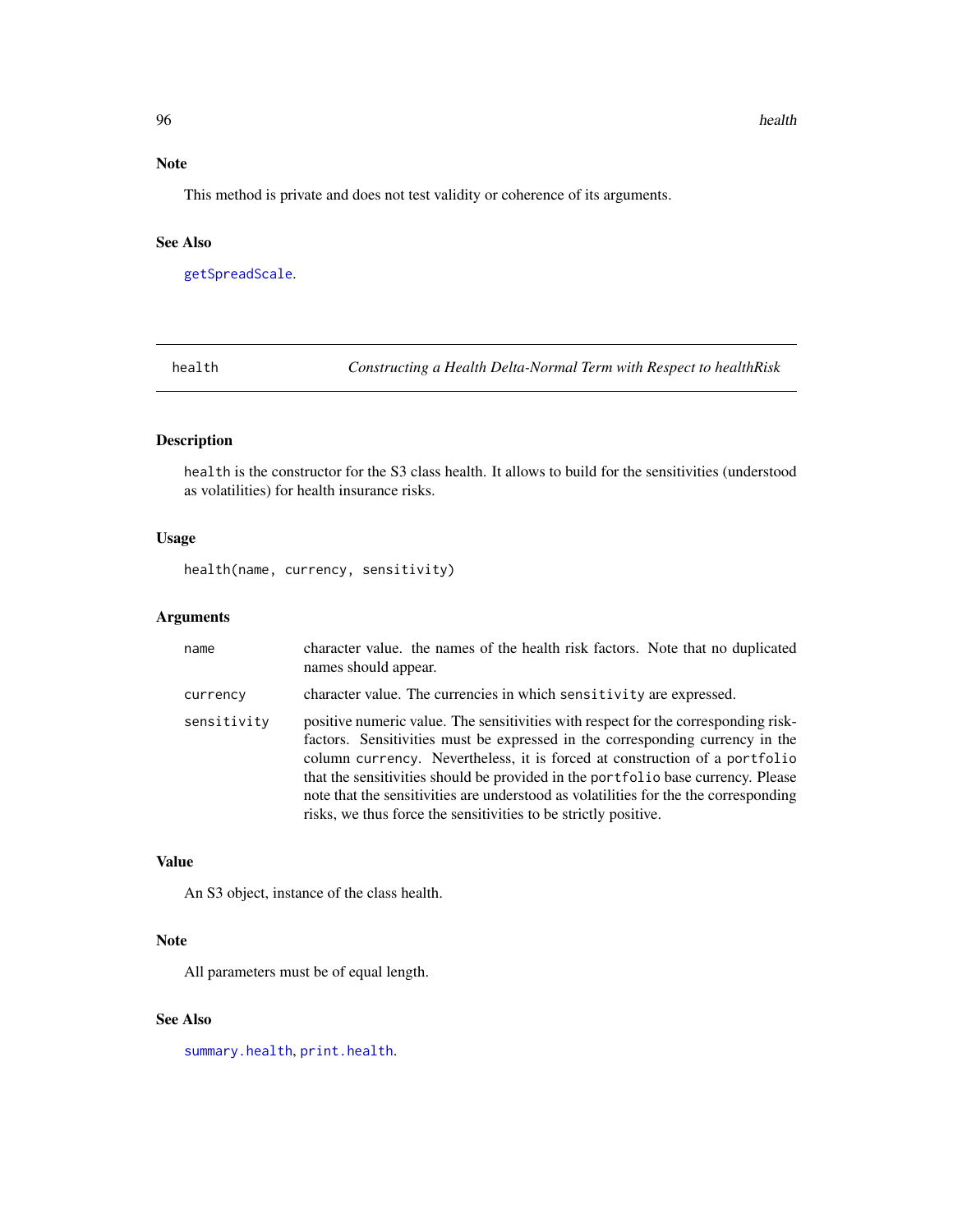#### healthRisk 97

#### Examples

```
# Creating a new health.
health1 <- health(name = c("pandemy", "longetivity", "storno"),
                 \text{currency} = c("EUR", "CHF", "EUR"),sensitivity = c(100, 150, 130))
```
<span id="page-96-0"></span>

healthRisk *Constructing a HealthRisk*

#### Description

healthRisk is the constructor for the S3 class healthRisk. It allows to build for health insurance risks parameters.

#### Usage

healthRisk(corr.mat)

### Arguments

corr.mat matrix of numeric values. It must be a valid correlation matrix. This matrix must have names, i.e. attributes colnames and rownames indicating the names of the corresponding health insurance risk factors.

#### Value

an S3 object, instance of the class healthRisk.

#### See Also

[summary.healthRisk](#page-173-1), [print.healthRisk](#page-139-0), [compute.healthRisk](#page-23-0).

#### Examples

# Creating new healthRisks.

```
corr.mat <- diag(rep(1, 2))
colnames(corr.mat) <- c("invalidity", "longetivity")
rownames(corr.mat) <- colnames(corr.mat)
healthRisk1 <- healthRisk(corr.mat = corr.mat)
```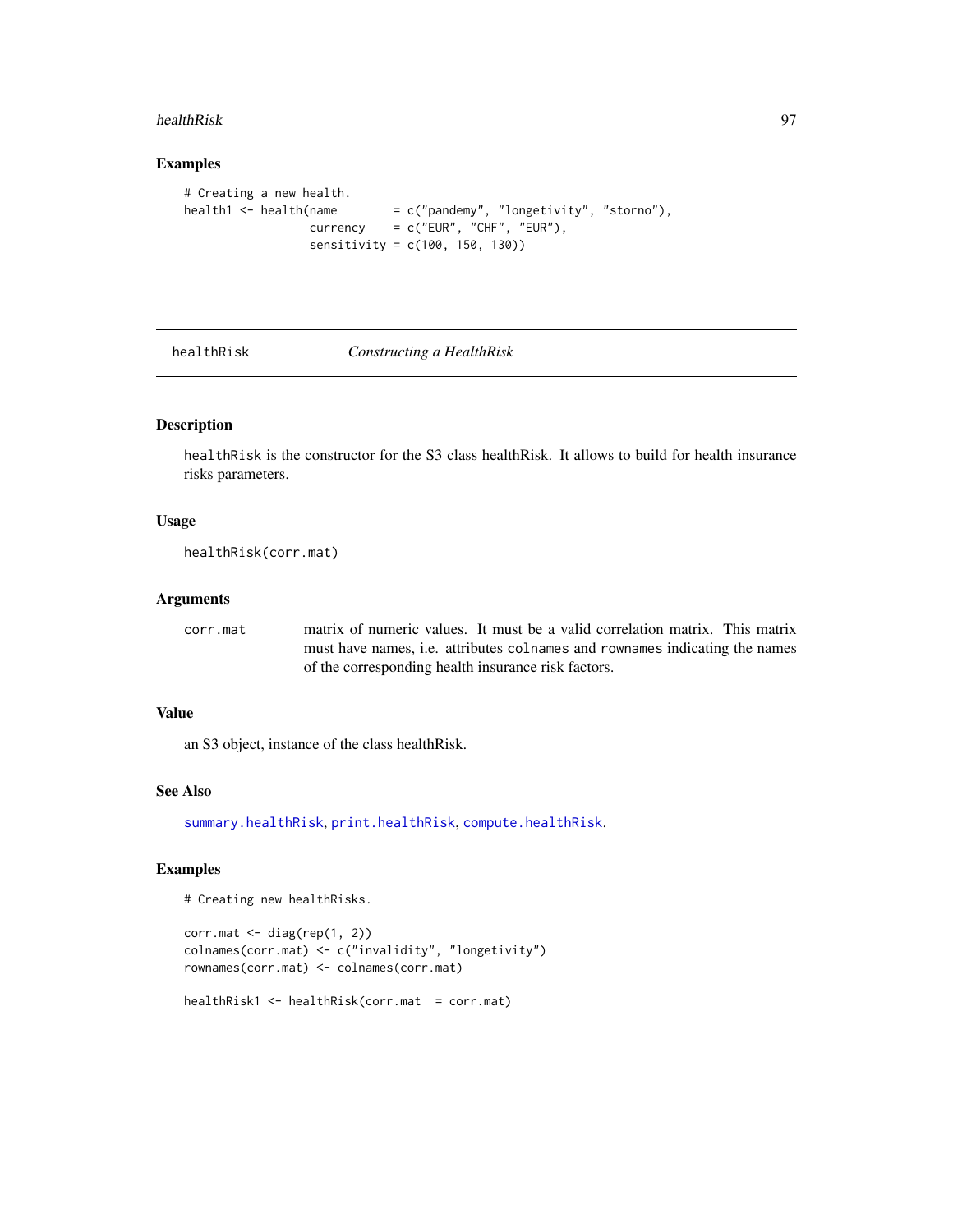Constructor for initial FX values.

## Usage

initialFX(from, to, fx)

## Arguments

| from | character value, the currencies. |
|------|----------------------------------|
| to   | character value, the currencies. |
| fx   | numeric value, the fx rates.     |

#### Value

a data.frame with option stringsAsFactors = FALSE.

#### See Also

[marketRisk](#page-124-0).

initialRate *Constructing Initial Interest Rates*

# Description

Constructor for initial Initial Rates values.

## Usage

```
initialRate(time, currency, rate)
```
# Arguments

| time     | integer value, the times to maturity. |
|----------|---------------------------------------|
| currency | character value, the currencies.      |
| rate     | numeric value, the interest rates.    |

## Value

a data.frame with option stringsAsFactors = FALSE.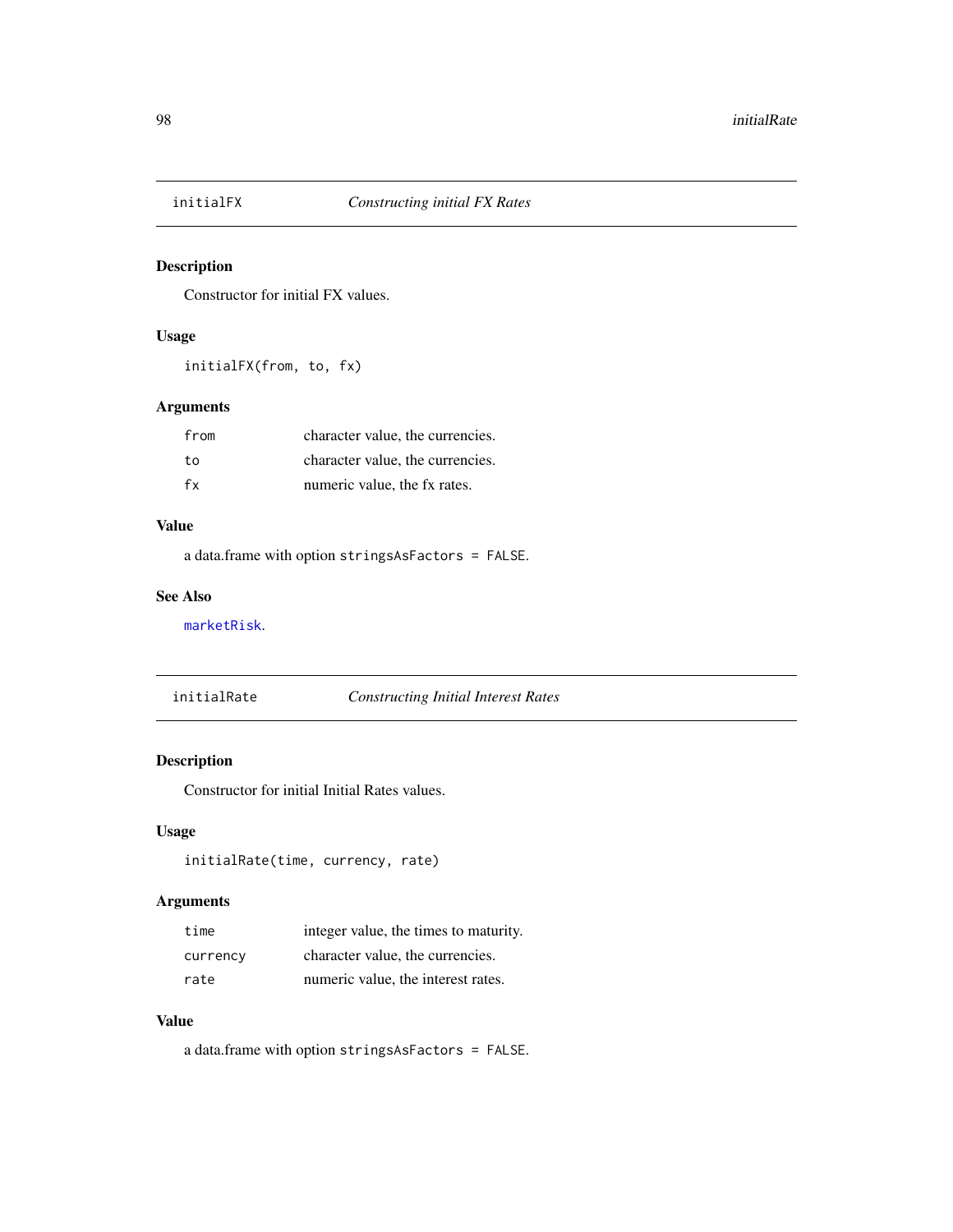# initialSpread 99

## See Also

[marketRisk](#page-124-0).

initialSpread *Compute Initial Spread*

#### Description

compute initial spread of a bond from its market value.

#### Usage

```
initialSpread(market.value, times, coupons, risk.free, ...)
```
#### Arguments

| market.value | a numeric value, the total market value for the bond.                                 |
|--------------|---------------------------------------------------------------------------------------|
| times        | a numeric vector, the times of the coupons.                                           |
| coupons      | a numeric vector, the corresponding coupon cash flows.                                |
| risk.free    | a numeric vector, the corresponding risk-free rates with continuous compound-<br>ing. |
| .            | additional parameters to be passed to newton Raphson.                                 |

## Value

a numeric value, the corresponding spread.

intToGroups *Ordered Vector of Integers to List of consecutive integers*

## Description

this helper function helps to group consecutive integers in a sequence of integers.

#### Usage

```
intToGroups(x)
```
### Arguments

x a vector of integers.

## Value

a list of integer vectors.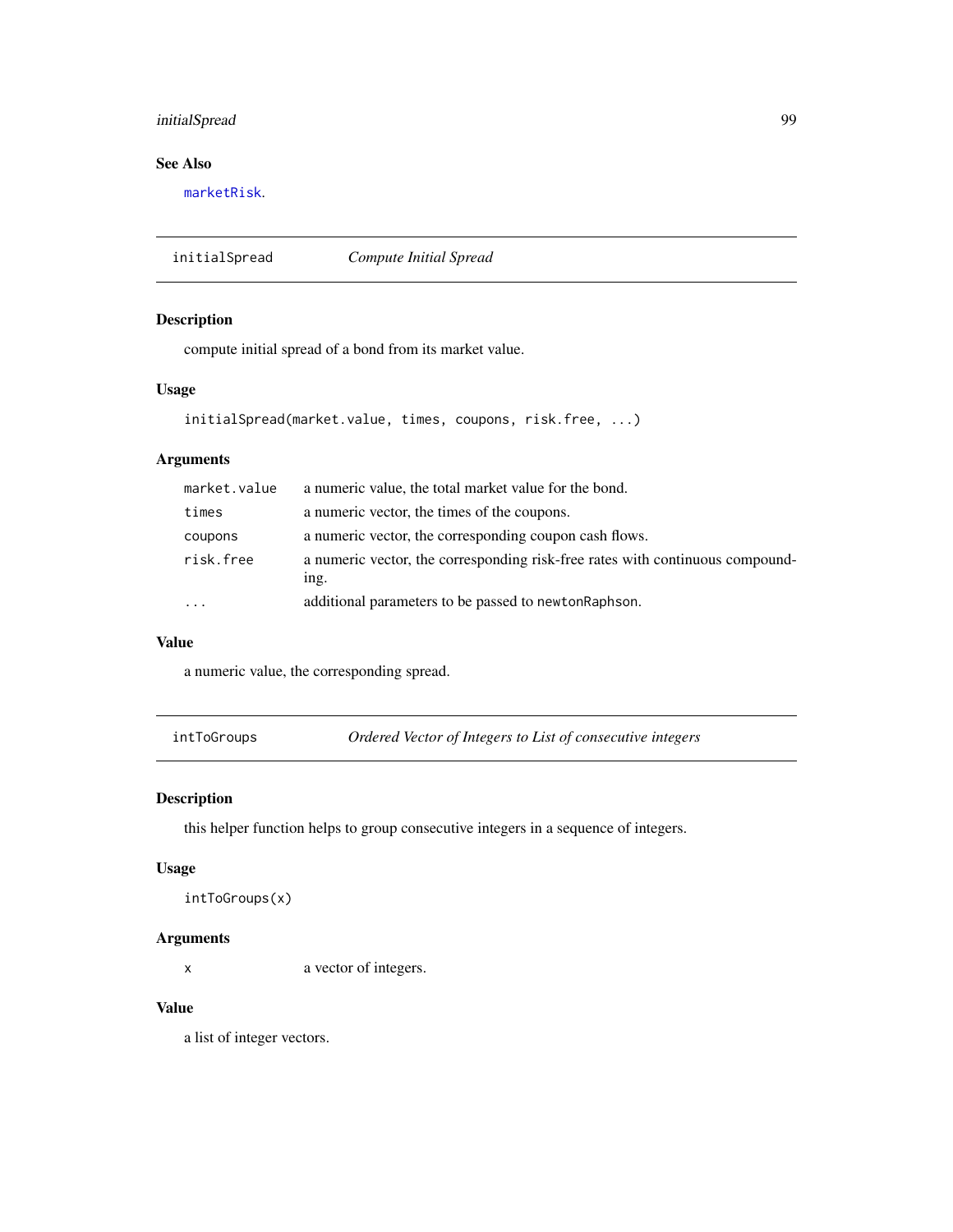Functions to test inheritance relationships.

## Usage

```
is.asset(x)
```
#### Arguments

x an S3 object.

#### Value

a logical value which indicates membership of class asset.

### See Also

[asset](#page-8-0).

is.assetForward *Assess Class Membership (assetForward S3 class)*

# Description

Functions to test inheritance relationships.

### Usage

is.assetForward(x)

## Arguments

x an S3 object.

# Value

a logical value which indicates membership of class assetForward.

## See Also

[assetForward](#page-9-0)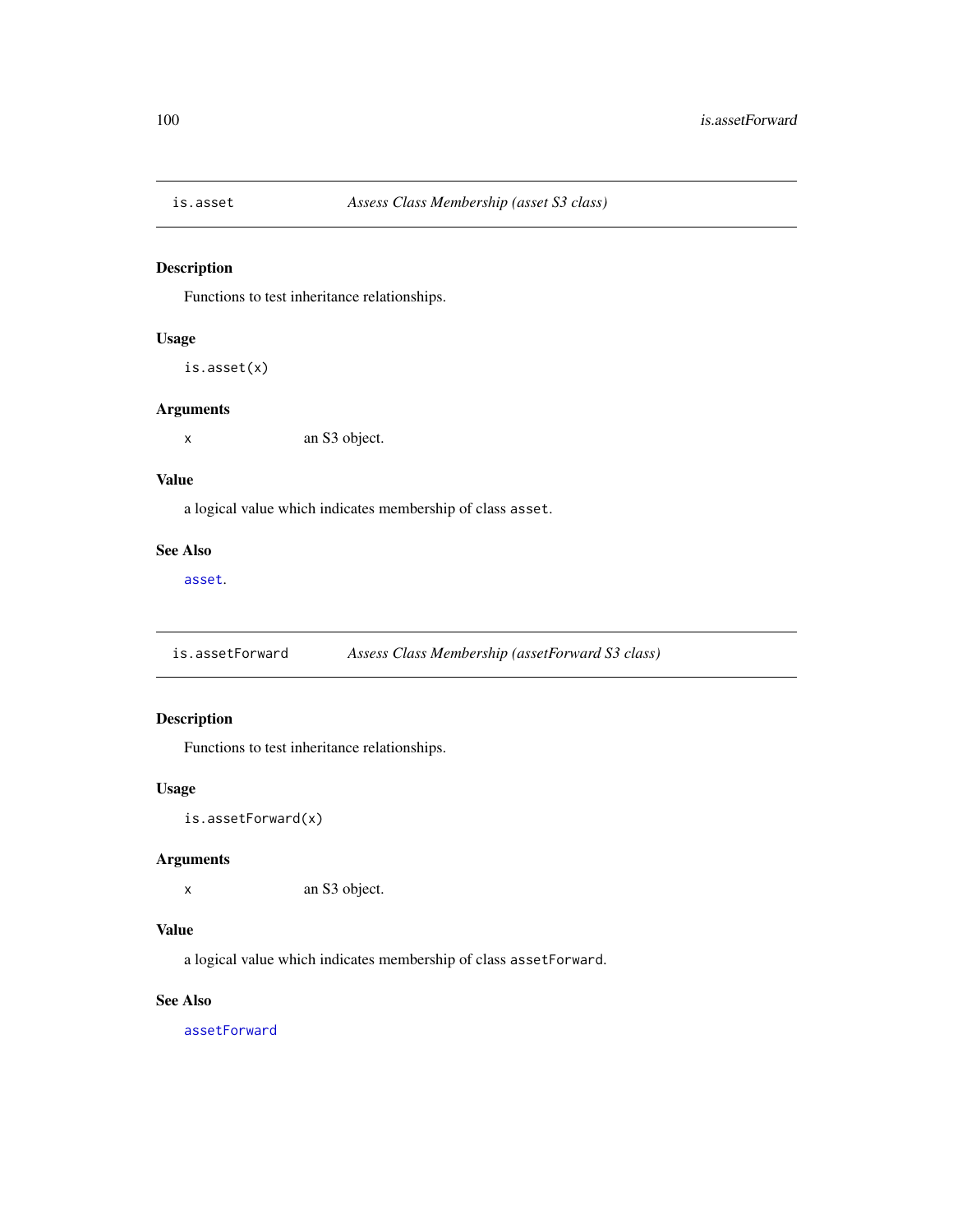Functions to test inheritance relationships.

#### Usage

```
is.cashflow(x)
```
#### Arguments

x an S3 object.

## Value

a logical value which indicates membership of class cashflow.

#### See Also

[cashflow](#page-11-0).

is.currency *Assess Class Membership (currency S3 class)*

## Description

Functions to test inheritance relationships.

### Usage

is.currency(x)

## Arguments

x an S3 object.

## Value

a logical value which indicates membership of class currency.

## See Also

[is.riskFactor](#page-112-0).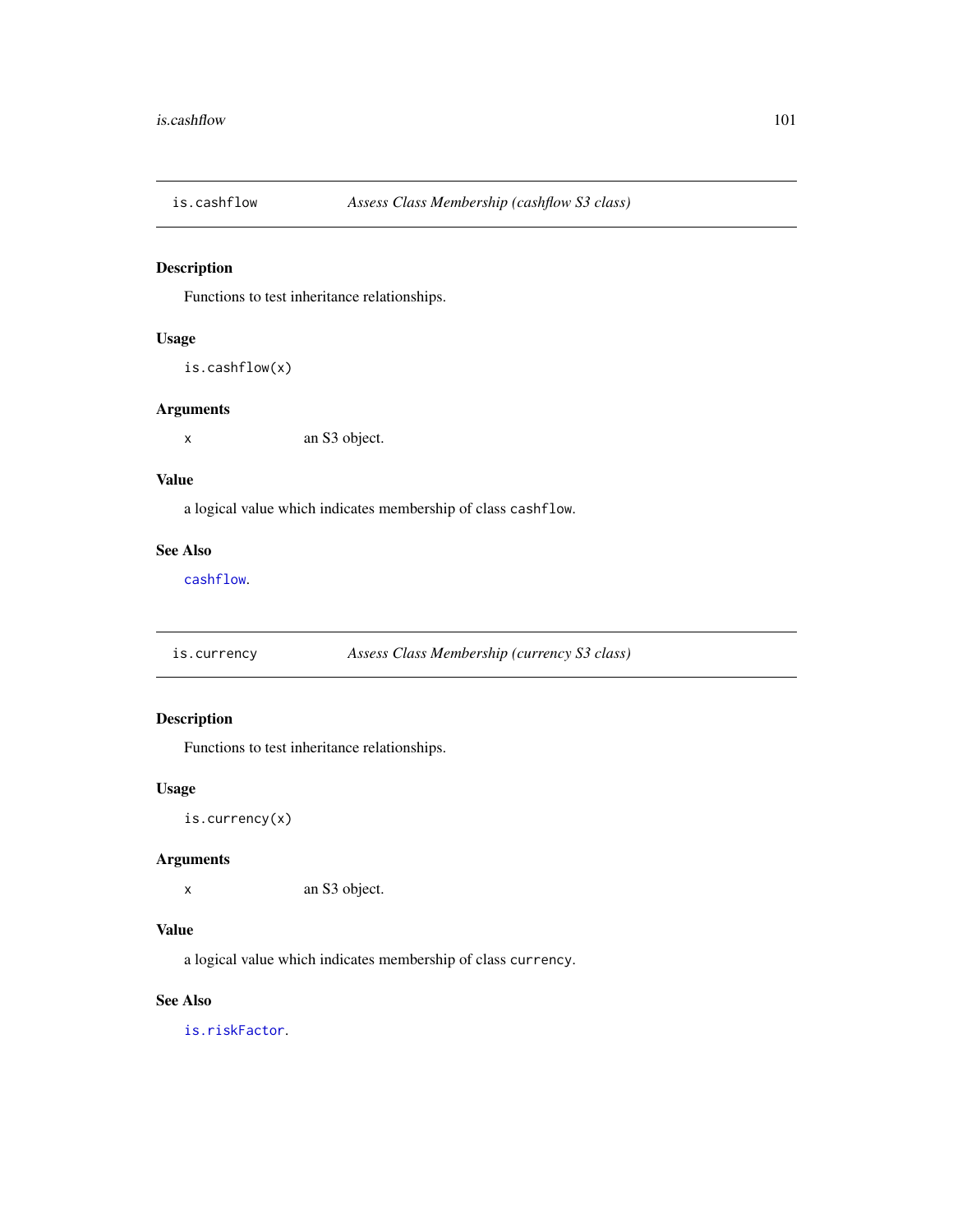Functions to test inheritance relationships.

## Usage

is.delta(x)

#### Arguments

x an S3 object.

### Value

a logical value which indicates membership of class delta.

### See Also

[delta](#page-41-0).

is.equity *Assess Class Membership (equity S3 class)*

# Description

Functions to test inheritance relationships.

## Usage

is.equity(x)

## Arguments

x an S3 object.

# Value

a logical value which indicates membership of class equity.

## See Also

[is.riskFactor](#page-112-0).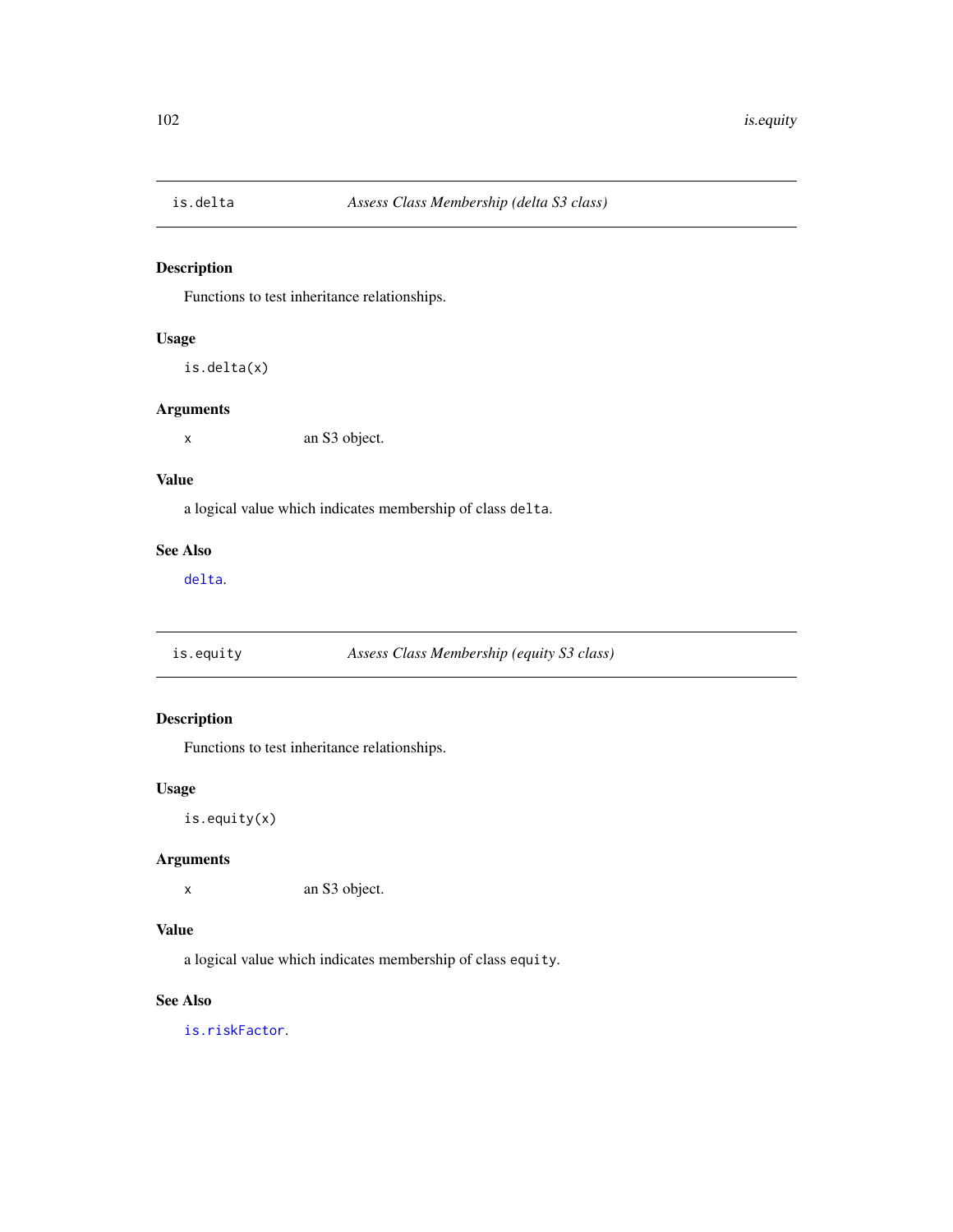Functions to test inheritance relationships.

#### Usage

```
is.fxForward(x)
```
### Arguments

x an S3 object.

## Value

a logical value which indicates membership of class fxForward.

### See Also

[fxForward](#page-58-0).

is.health *Assess Class Membership (health S3 class)*

# Description

Functions to test inheritance relationships.

## Usage

is.health(x)

## Arguments

x an S3 object.

# Value

a logical value which indicates membership of class health.

## See Also

[health](#page-95-0).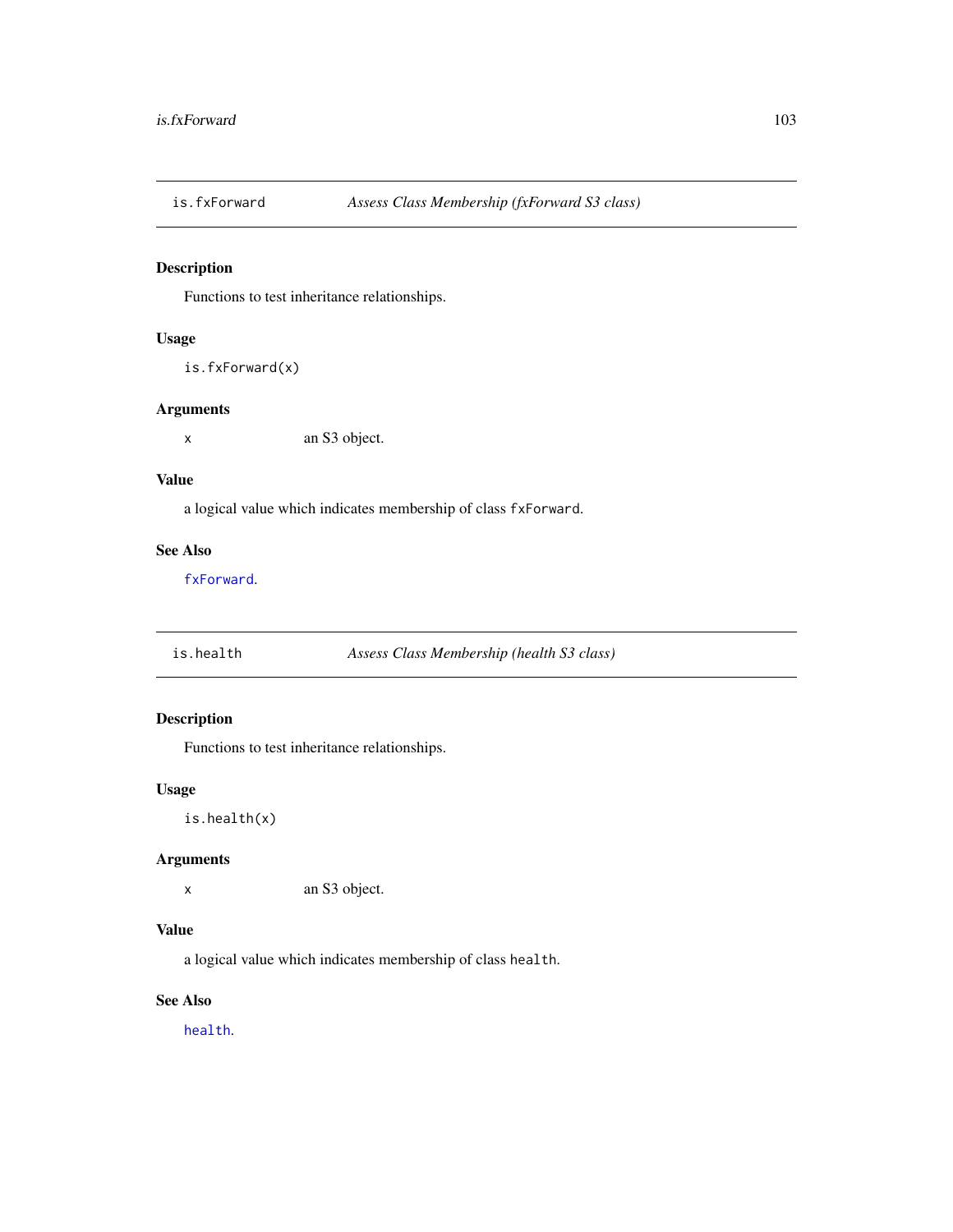Functions to test inheritance relationships.

# Usage

```
is.healthRisk(x)
```
#### Arguments

x an S3 object.

## Value

a logical value which indicates membership of class healthRisk.

# See Also

[healthRisk](#page-96-0).

is.insuranceItem *Assess Class Membership (insuranceItem S3 class)*

# Description

Functions to test inheritance relationships.

## Usage

is.insuranceItem(x)

## Arguments

x an S3 object.

# Value

a logical value which indicates membership of class insuranceItem.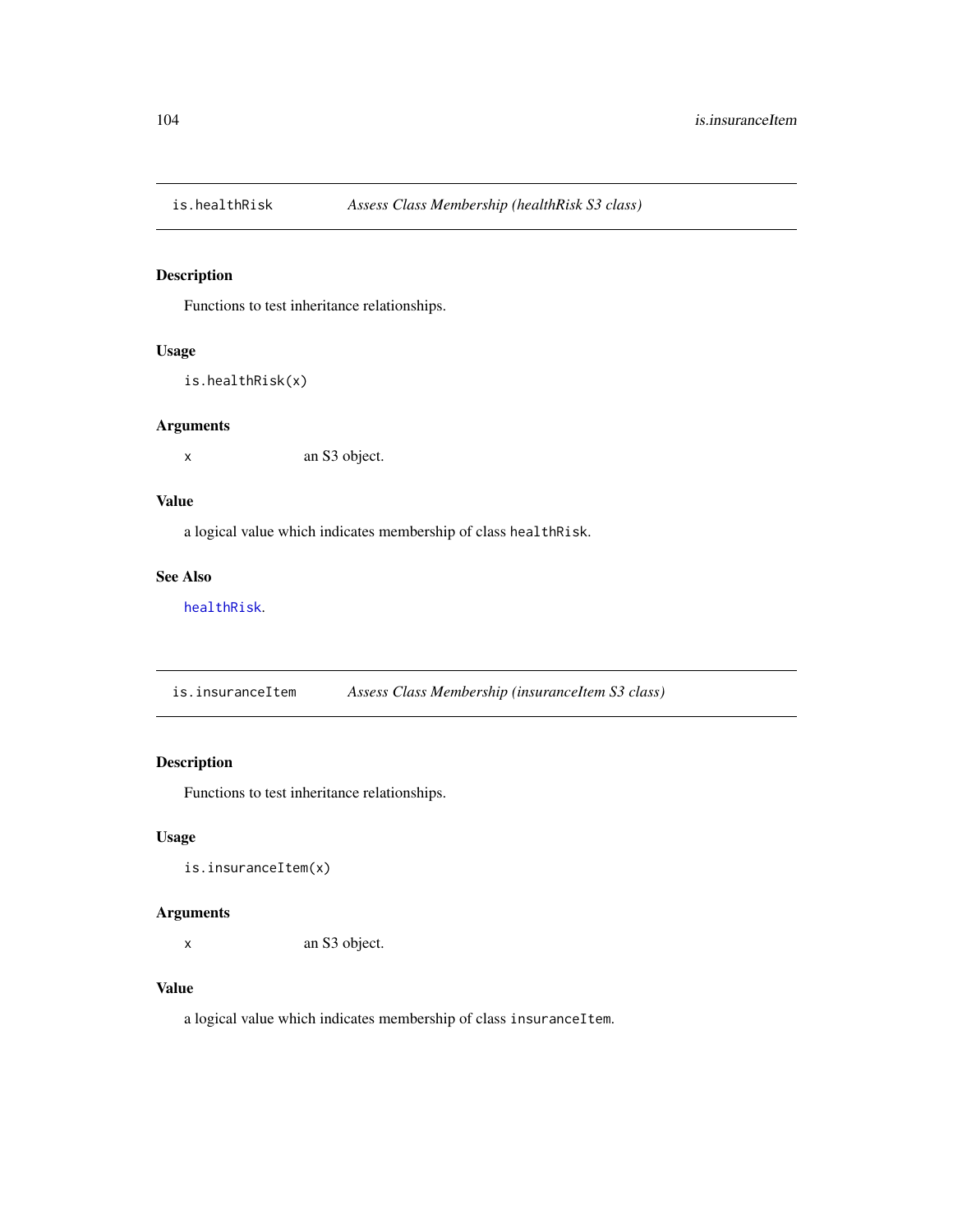is.insuranceRisk *Assess Class Membership (insuranceRisk S3 class)*

# Description

Functions to test inheritance relationships.

#### Usage

```
is.insuranceRisk(x)
```
#### Arguments

x an S3 object.

#### Value

a logical value which indicates membership of class insuranceRisk.

is.item *Assess Class Membership (item S3 class)*

# Description

Function to test inheritance relationships.

#### Usage

is.item(x)

## Arguments

x an S3 object.

### Value

a logical value which indicates membership of class item.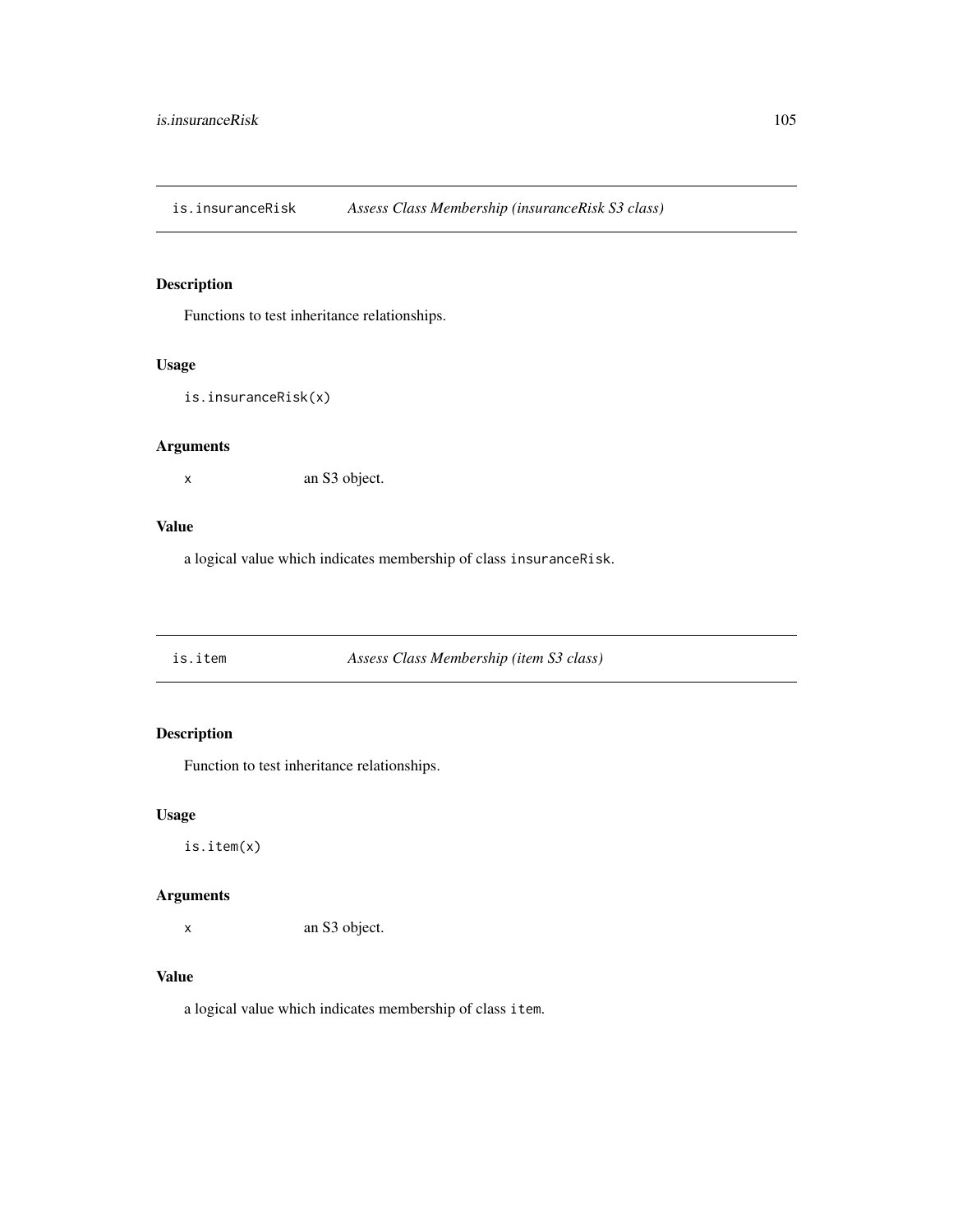Functions to test inheritance relationships.

## Usage

is.liability(x)

### Arguments

x an S3 object.

#### Value

a logical value which indicates membership of class liability.

#### See Also

[liability](#page-119-0)

is.life *Assess Class Membership (life S3 class)*

## Description

Functions to test inheritance relationships.

## Usage

is.life(x)

## Arguments

x an S3 object.

# Value

a logical value which indicates membership of class life.

## See Also

[life](#page-120-0).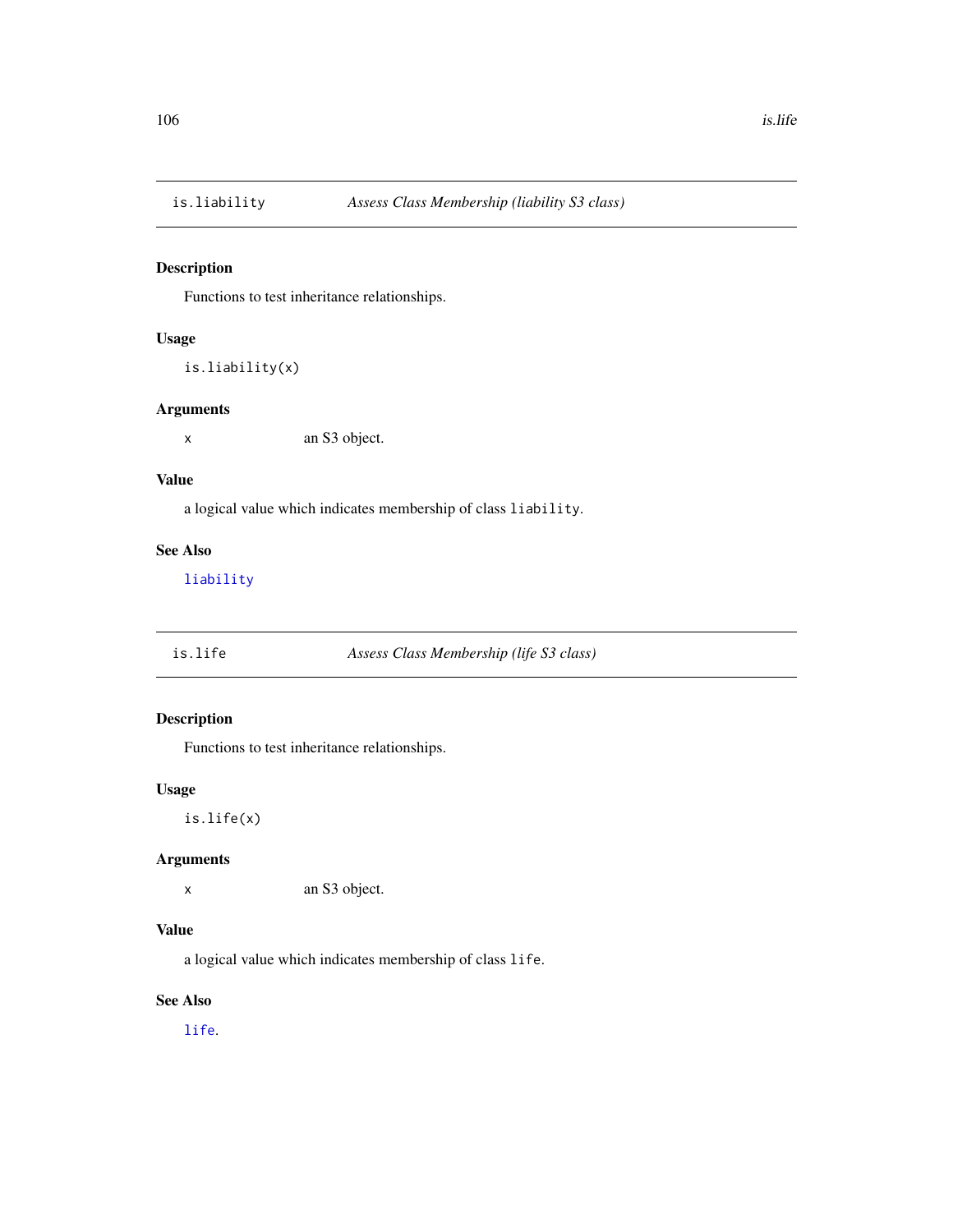Functions to test inheritance relationships.

#### Usage

is.lifeRisk(x)

### Arguments

x an S3 object.

#### Value

a logical value which indicates membership of class lifeRisk.

## See Also

[lifeRisk](#page-121-0).

is.macroEconomicScenarios

*Assess Class Membership (macroEconomicScenarios S3 class)*

# Description

Functions to test inheritance relationships.

## Usage

is.macroEconomicScenarios(x)

## Arguments

x an S3 object.

## Value

a logical value which indicates membership of class macroEconomicScenarios.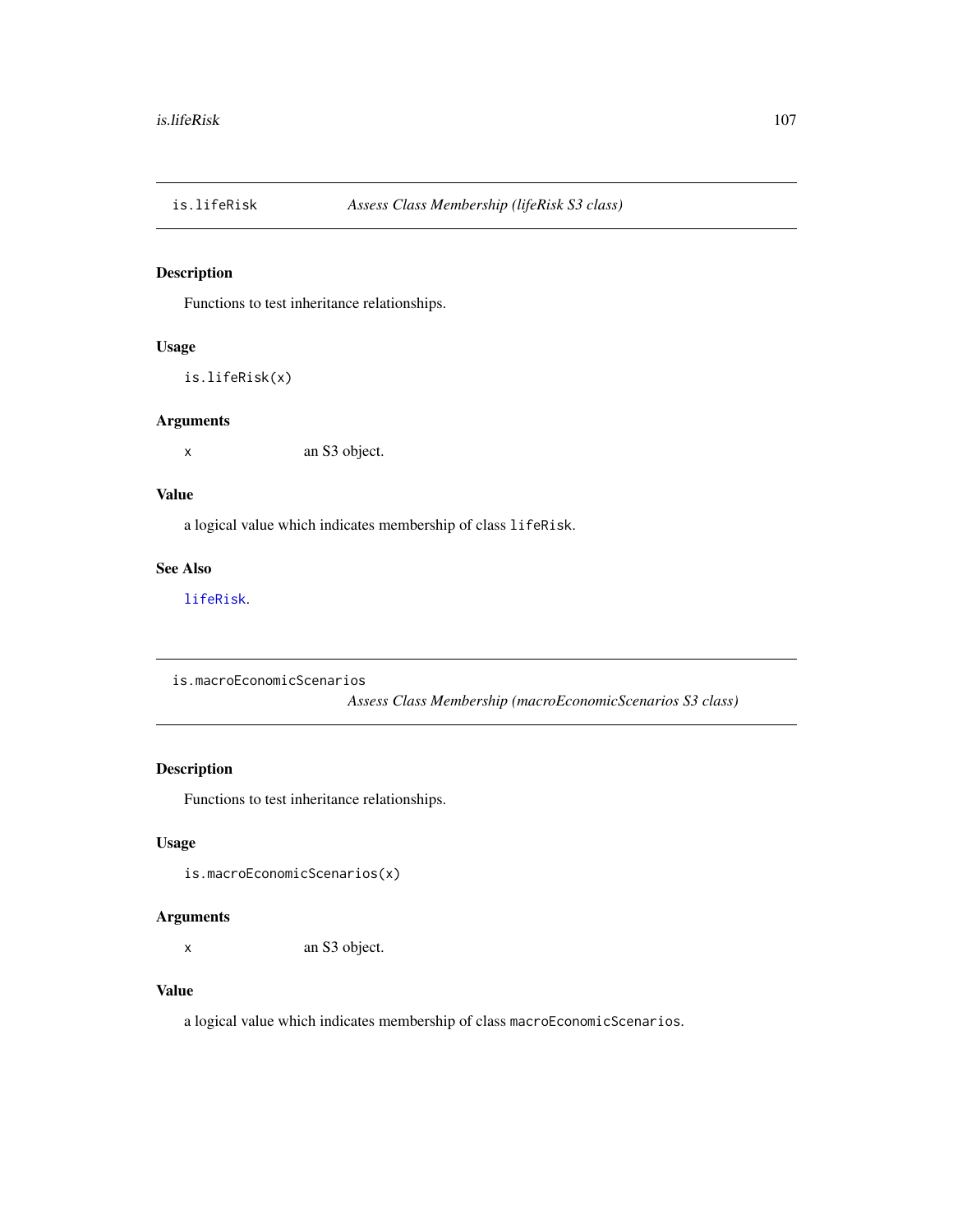Functions to test inheritance relationships.

# Usage

```
is.mappingTable(x)
```
## Arguments

x an S3 object.

## Value

a logical value which indicates membership of class mappingTable.

### See Also

[currency](#page-39-0), [rate](#page-150-0), [spread](#page-161-0), [equity](#page-42-0), [pcRate](#page-131-0).

is.marketItem *Assess Class Membership (marketItem S3 class)*

# Description

Function to test inheritance relationships.

## Usage

```
is.marketItem(x)
```
## Arguments

x an S3 object.

# Value

a logical value which indicates membership of class marketItem.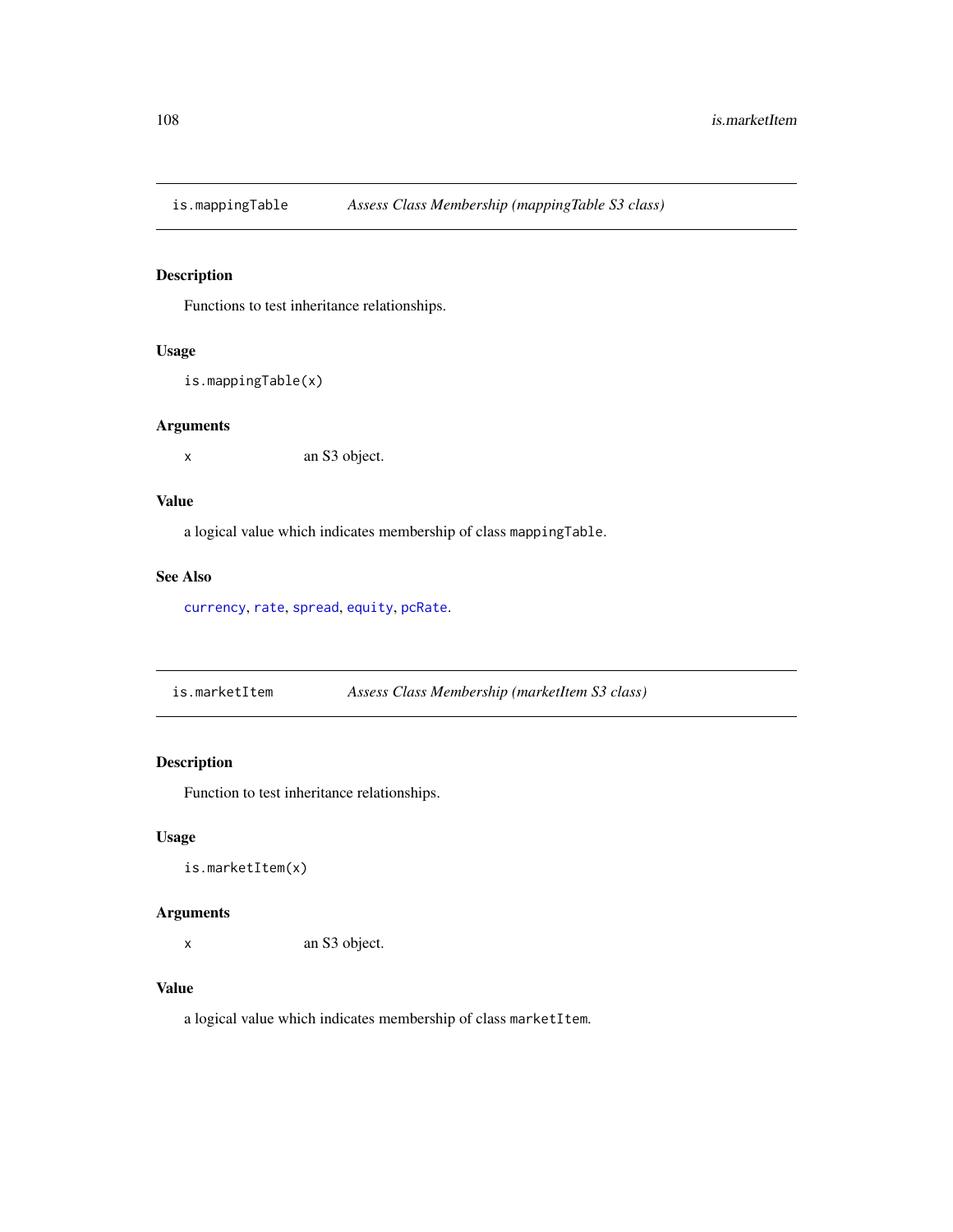Functions to test inheritance relationships.

## Usage

```
is.marketRisk(x)
```
#### Arguments

x an S3 object.

#### Value

a logical value which indicates membership of class marketRisk.

#### See Also

[marketRisk](#page-124-0).

is.nonLifeRisk *Assess Class Membership (nonLifeRisk S3 class)*

# Description

Functions to test inheritance relationships.

#### Usage

is.nonLifeRisk(x)

## Arguments

x an S3 object.

#### Value

a logical value which indicates membership of class nonLifeRisk.

# See Also

[nonLifeRisk](#page-128-0).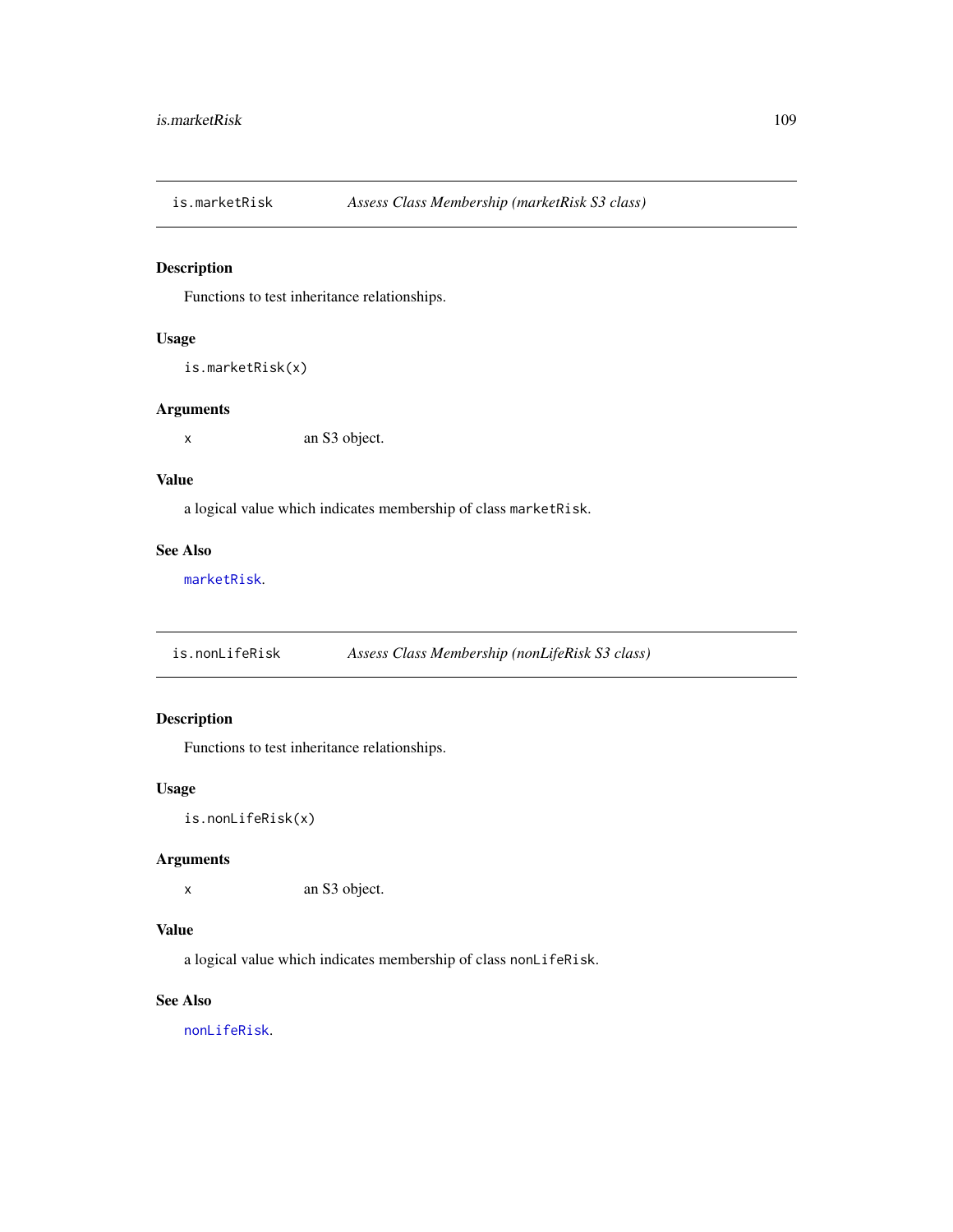is.participation *Assess Class Membership (participation S3 class)*

#### Description

Functions to test inheritance relationships.

# Usage

```
is.participation(x)
```
#### Arguments

x an S3 object.

# Value

a logical value which indicates membership of class participation.

#### See Also

[participation](#page-130-0).

is.participationRisk *Assess Class Membership (standalone S3 class)*

# Description

Functions to test inheritance relationships.

## Usage

is.participationRisk(x)

## Arguments

x an S3 object.

# Value

a logical value which indicates membership of class participationRisk.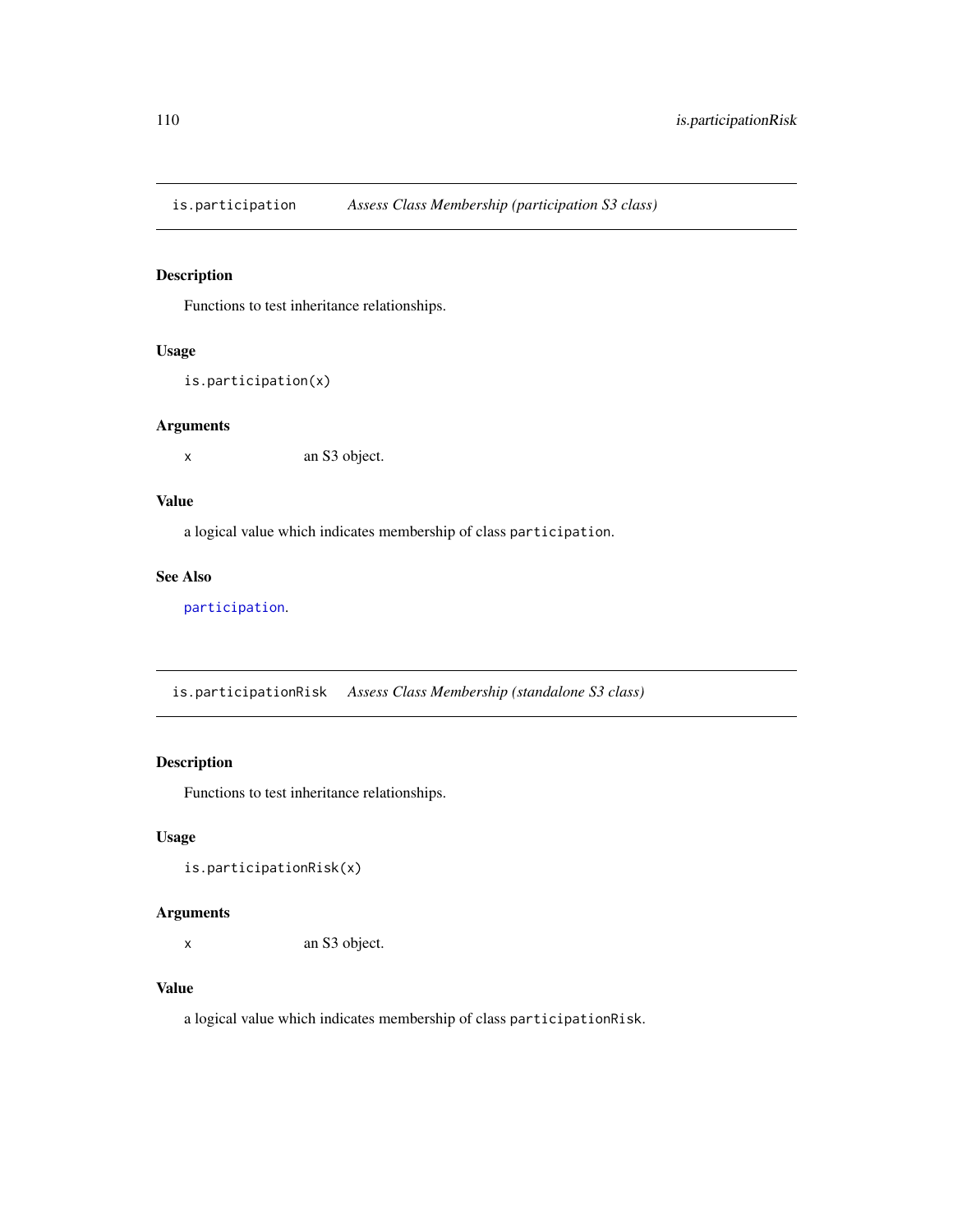Functions to test inheritance relationships.

## Usage

```
is.pcRate(x)
```
#### Arguments

x an S3 object.

# Value

a logical value which indicates membership of class pcRate.

# See Also

[is.riskFactor](#page-112-0).

is.portfolio *Assess Class Membership (portfolio S3 class)*

# Description

Functions to test inheritance relationships.

## Usage

is.portfolio(x)

## Arguments

x an S3 object.

# Value

a logical value which indicates membership of class portfolio.

#### See Also

[portfolio](#page-132-0).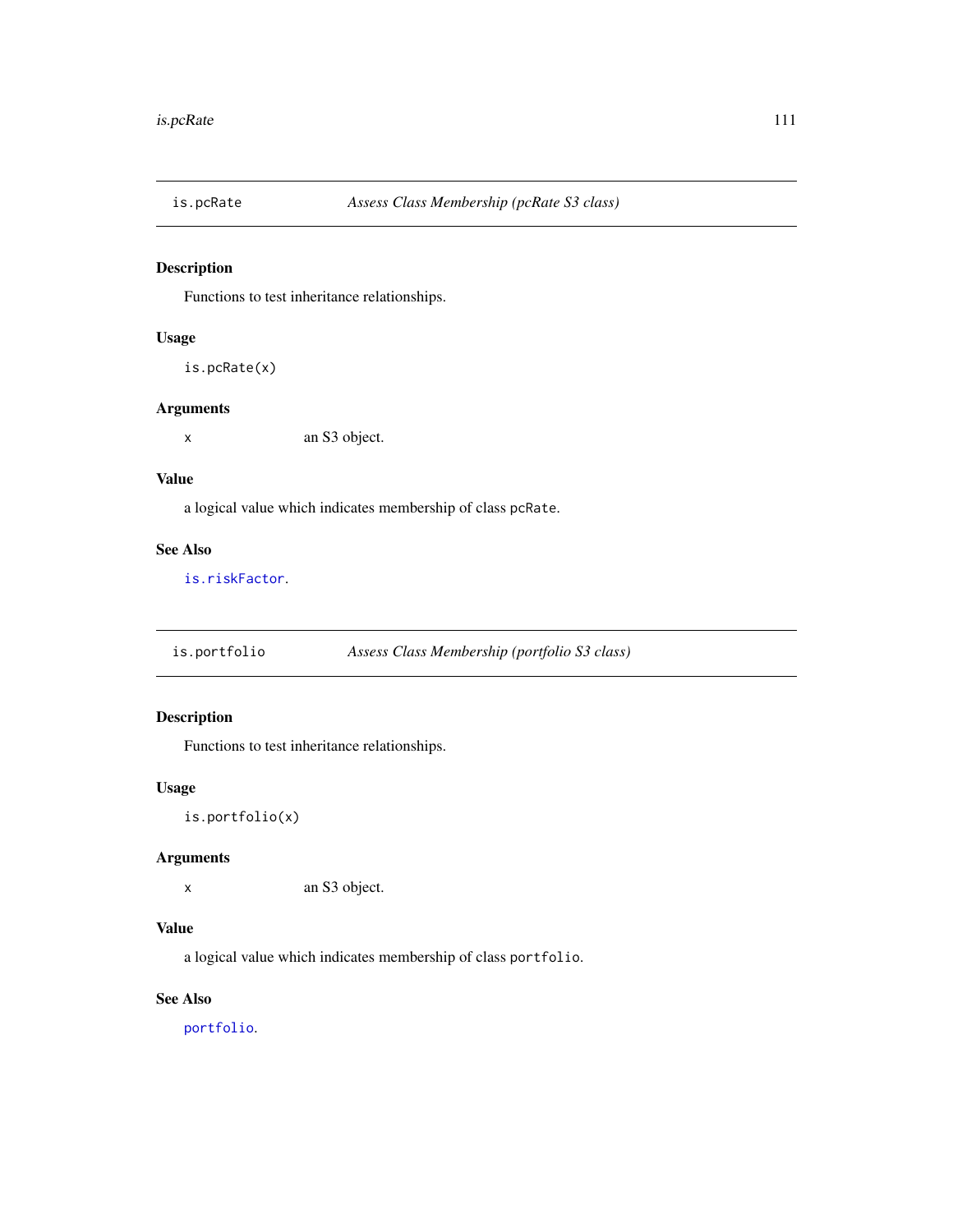Functions to test inheritance relationships.

# Usage

is.rate(x)

## Arguments

x an S3 object.

#### Value

a logical value which indicates membership of class rate.

# See Also

[is.riskFactor](#page-112-0).

is.risk *Assess Class Membership (risk S3 class)*

# Description

Functions to test inheritance relationships.

#### Usage

is.risk(x)

## Arguments

x an S3 object.

# Value

a logical value which indicates membership of class risk.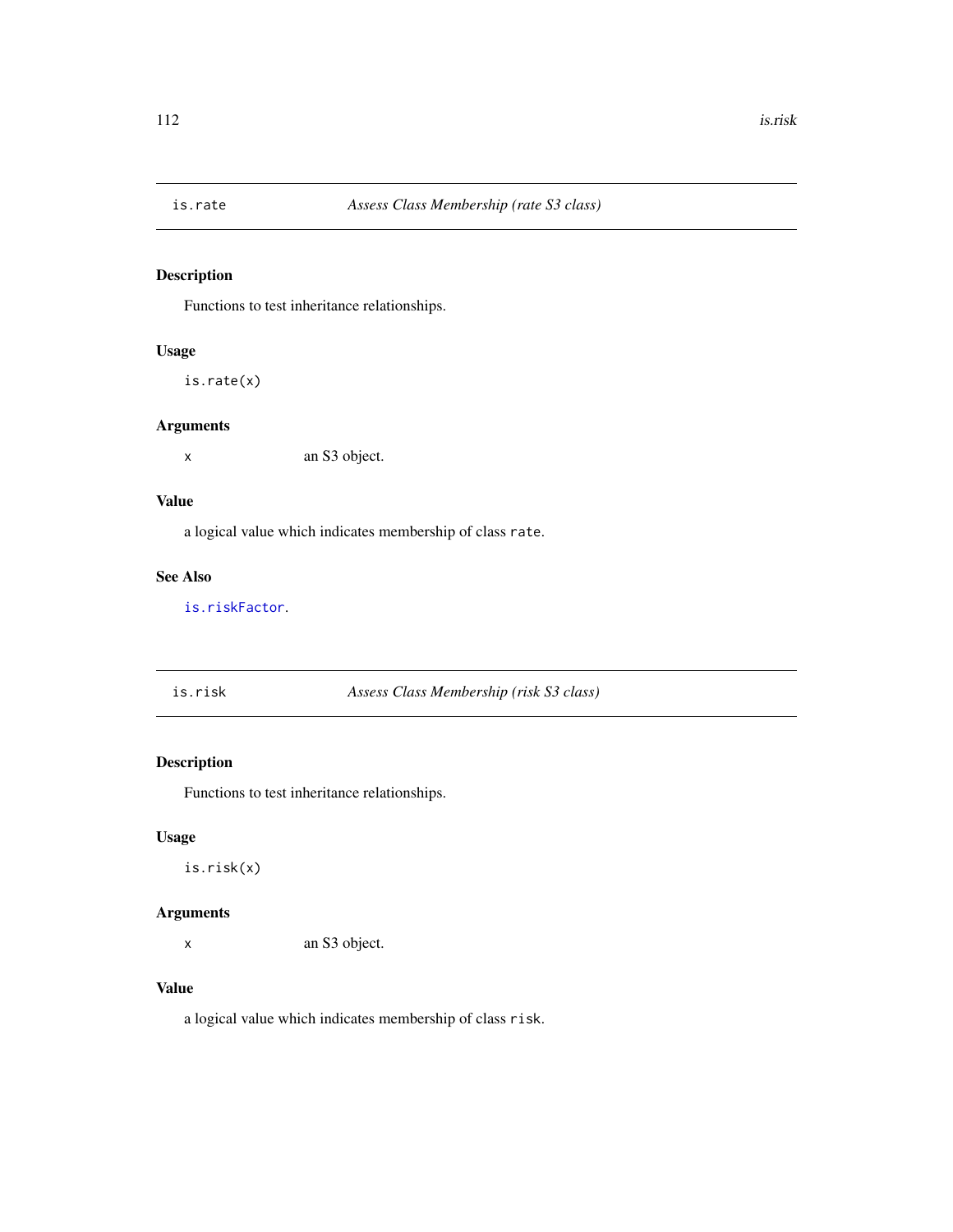<span id="page-112-0"></span>

Functions to test inheritance relationships.

## Usage

```
is.riskFactor(x)
```
#### Arguments

x an S3 object.

#### Value

a logical value which indicates membership of class riskFactor.

#### See Also

[currency](#page-39-0), [rate](#page-150-0), [spread](#page-161-0), [equity](#page-42-0), [pcRate](#page-131-0).

is.scenarioRisk *Assess Class Membership (scenerioRisk S3 class)*

# Description

Functions to test inheritance relationships.

#### Usage

is.scenarioRisk(x)

## Arguments

x an S3 object.

#### Value

a logical value which indicates membership of class scenerioRisk.

# See Also

[scenarioRisk](#page-155-0).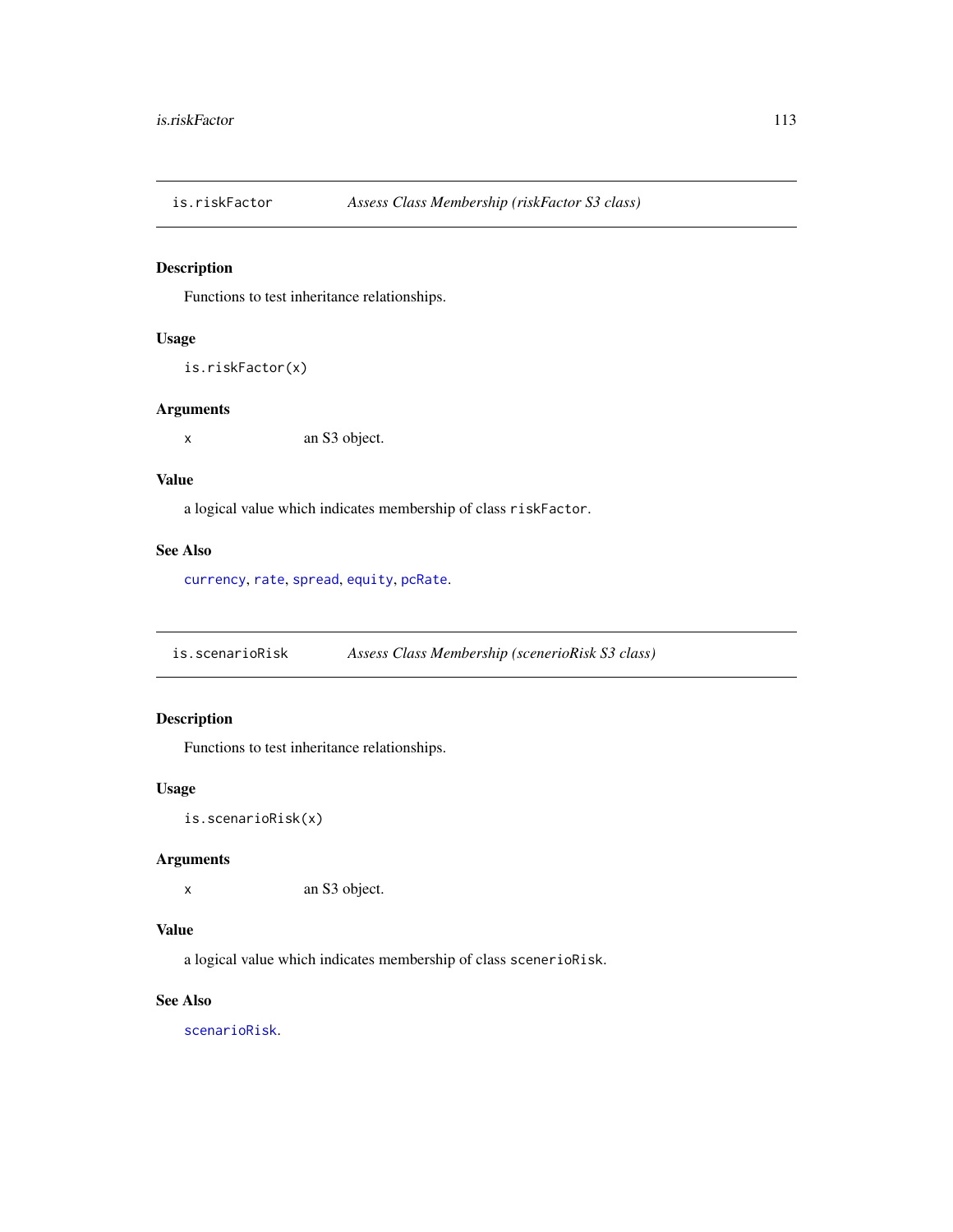Functions to test inheritance relationships.

## Usage

```
is.spread(x)
```
#### Arguments

x an S3 object.

#### Value

a logical value which indicates membership of class spread.

#### See Also

[is.riskFactor](#page-112-0).

is.sstModel *Assess Class Membership (sstModel S3 class)*

# Description

Functions to test inheritance relationships.

#### Usage

is.sstModel(x)

## Arguments

x an S3 object.

# Value

a logical value which indicates membership of class sstModel.

# See Also

[sstModel](#page-163-0).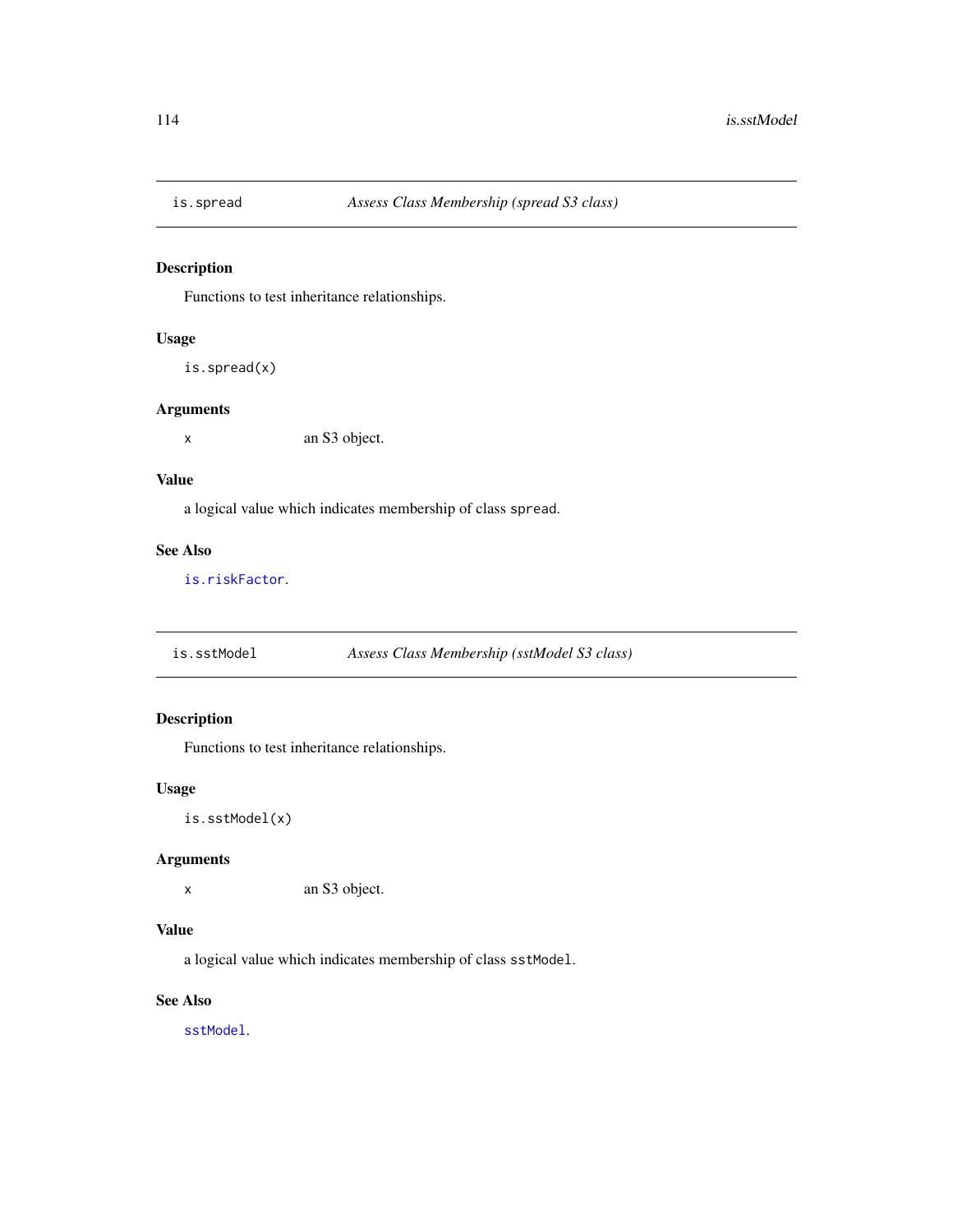Functions to test inheritance relationships.

# Usage

```
is.sstOutput(x)
```
## Arguments

x an S3 object.

## Value

a logical value which indicates membership of class sstOutput.

is.standalone *Assess Class Membership (standalone S3 class)*

#### Description

Functions to test inheritance relationships.

## Usage

```
is.standalone(x)
```
## Arguments

x an S3 object.

# Value

a logical value which indicates membership of class standalone.

#### See Also

[currency](#page-39-0), [rate](#page-150-0), [spread](#page-161-0), [equity](#page-42-0), [pcRate](#page-131-0).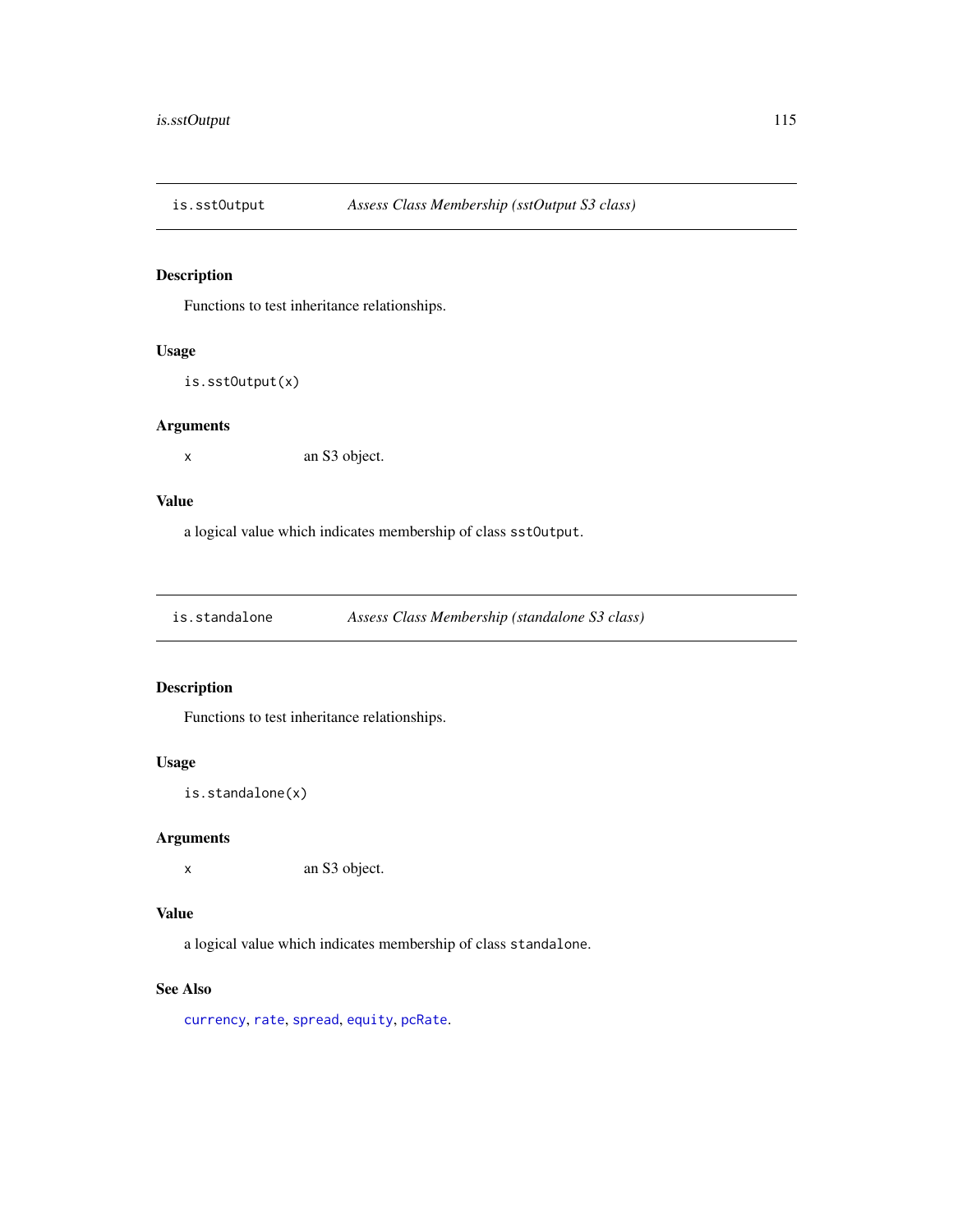itemListToExpression *Item List to Valuation Expression Helper*

#### Description

helper function to convert a list of market.items to an aggregated valuation expression.

## Usage

```
itemListToExpression(item.list, market.item.types, market.risk,
 standalone = NULL)
```
## Arguments

| item.list         | a list of marketItem S3 objects.                               |
|-------------------|----------------------------------------------------------------|
| market.item.types |                                                                |
|                   | a character value representing a subset of market tem classes. |
| market.risk       | a market Risk S3 object.                                       |
| standalone        | an S3 object of class standalone.                              |

#### Value

a character value representing the aggregated valuation expression.

itemListToFunction *Item List to Valuation Function Helper*

#### Description

helper function to convert a list of market.items to an aggregated valuation function.

#### Usage

```
itemListToFunction(item.list, market.item.types, market.risk,
 with.constant = F)
```
#### Arguments

| item.list         | a list of marketItem S3 objects.                                              |
|-------------------|-------------------------------------------------------------------------------|
| market.item.types |                                                                               |
|                   | a character value representing a subset of market tem classes.                |
| market.risk       | a marketRisk S3 object.                                                       |
|                   | with constant a logical value. Should the expression be with constant or not? |

## Value

a function representing the aggregated valuation function.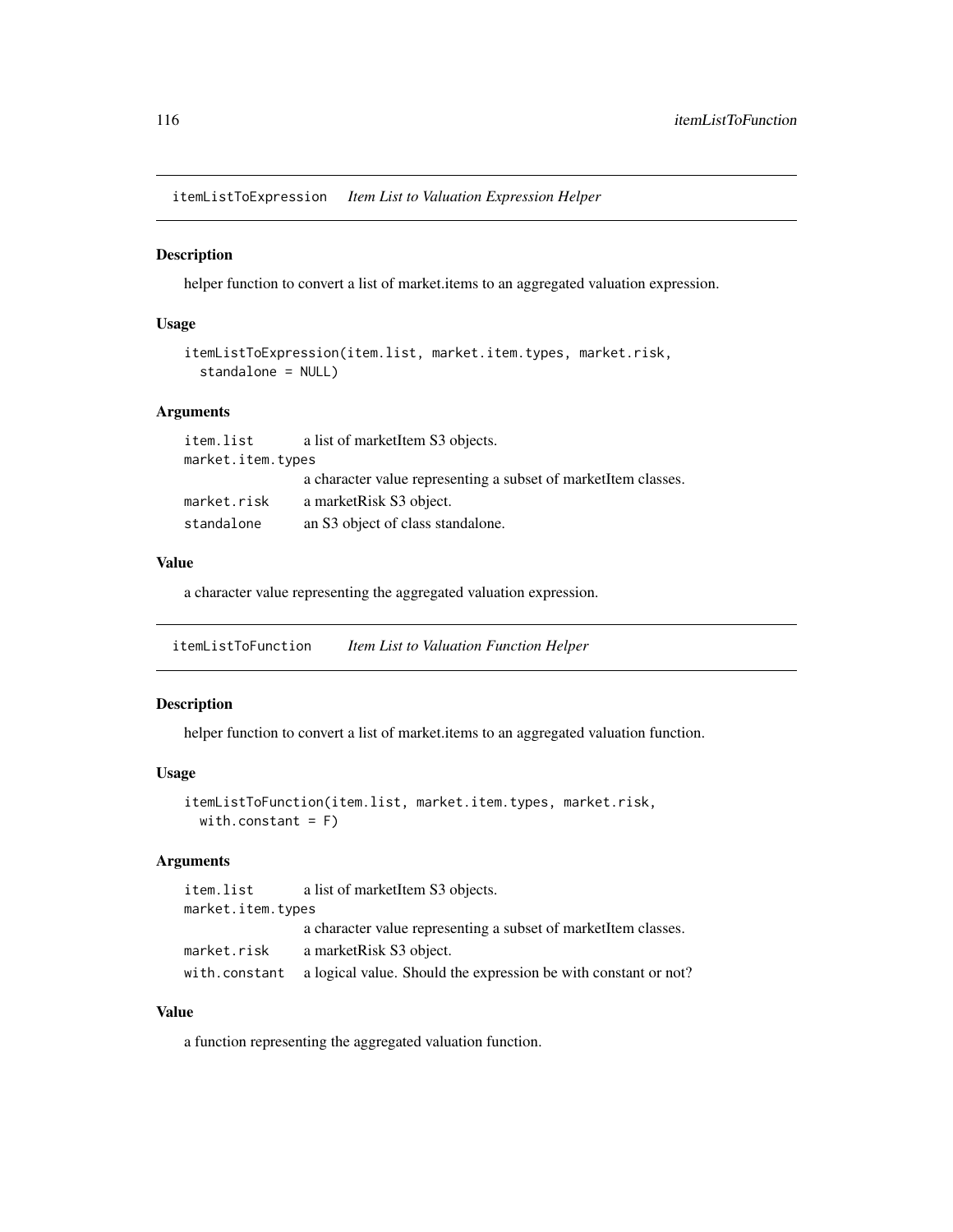keywordToTable *Extract a table from the excel template*

# Description

this function extracts tables from the excel input workbook.

## Usage

```
keywordToTable(path, keyword, mapping.tables, keep = NULL, colNames = NULL)
```
# Arguments

| path     | a character value. A valid path of an input excel workbook. The path can be<br>relative or not. |
|----------|-------------------------------------------------------------------------------------------------|
| keyword  | a character value. A valid keyword corresponding to a table.                                    |
|          | mapping. tables a data.frame with following fields:                                             |
|          | • keyword: character, list of keywords.                                                         |
|          | • name: character, sheet names corresponding to the keywords.                                   |
|          | • startRow: integer, starting row number corresponding to position in the<br>excel sheet.       |
|          | • startCol: integer, starting column number corresponding to position in<br>the excel sheet.    |
|          | • endCo1: integer, ending column number corresponding to position in the<br>excel sheet.        |
| keep     | integer vector, which columns should be kept or removed from startCol: endCol.                  |
| colNames | character vector, the colnames to be given to the parsed table.                                 |

# Value

the corresponding table.

#### See Also

[excelToSstModel](#page-45-0).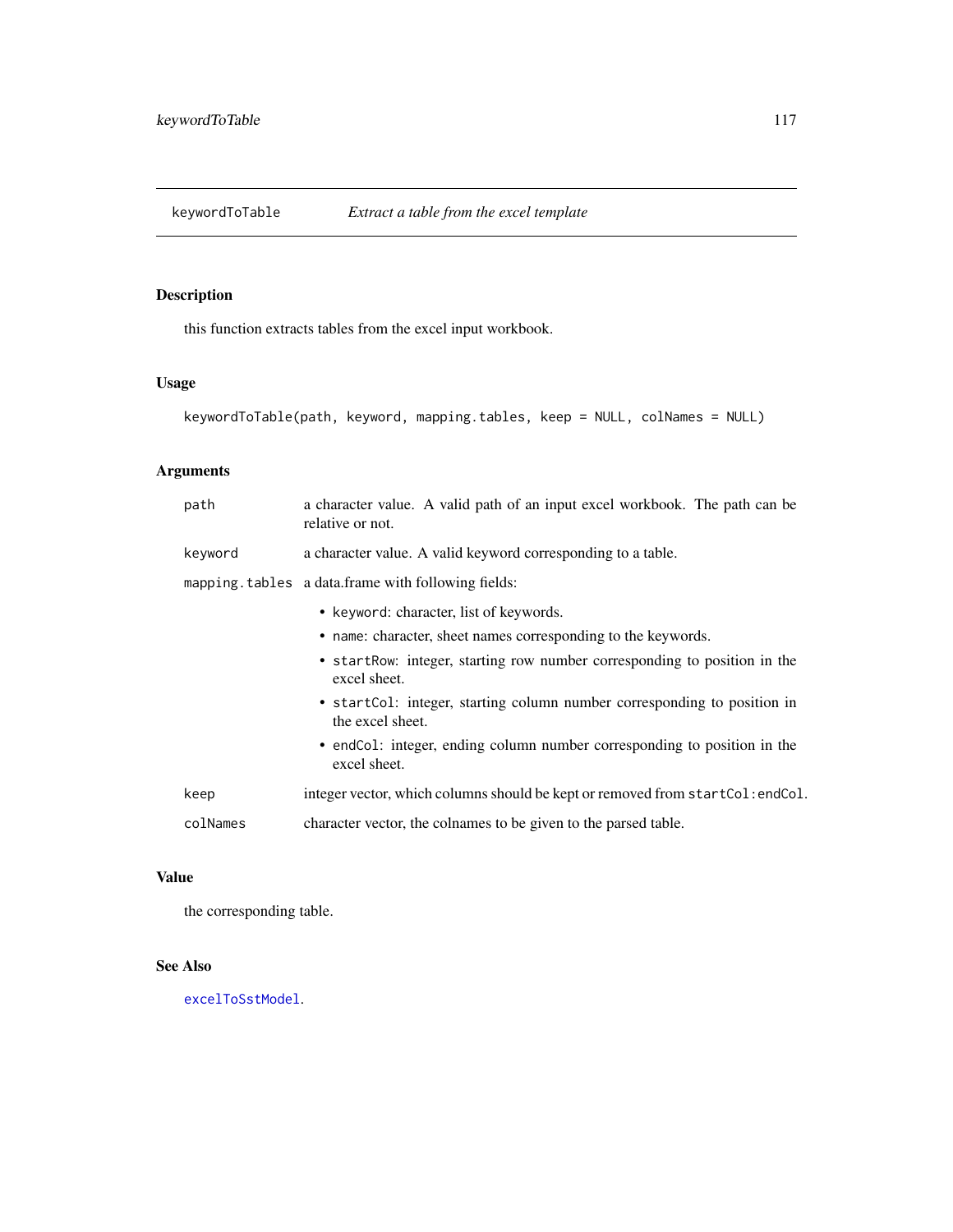```
keywordToTransposedTable
```
*Extract a table from the excel template*

#### Description

this function extracts transposed tables from the excel input workbook.

#### Usage

```
keywordToTransposedTable(path, keyword, mapping.tables, colNames = NULL)
```
## Arguments

| path     | a character value. A valid path of an input excel workbook. The path can be<br>relative or not.                                                                                                                                                                                                       |  |
|----------|-------------------------------------------------------------------------------------------------------------------------------------------------------------------------------------------------------------------------------------------------------------------------------------------------------|--|
| keyword  | a character value. A valid keyword corresponding to a table.                                                                                                                                                                                                                                          |  |
|          | mapping tables a data frame with following fields:                                                                                                                                                                                                                                                    |  |
|          | • keyword: character, list of keywords.<br>• name: character, sheet names corresponding to the keywords.<br>• startRow: integer, starting row number corresponding to position in the<br>excel sheet.<br>• startCol: integer, starting column number corresponding to position in<br>the excel sheet. |  |
| colNames | character vector, the colnames to be given to the parsed table.                                                                                                                                                                                                                                       |  |

#### Value

the corresponding table.

## See Also

[excelToSstModel](#page-45-0).

keywordToValue *Extract a value from the excel template*

## Description

this function extracts single values from the excel input workbook.

#### Usage

keywordToValue(path, keyword, mapping.values)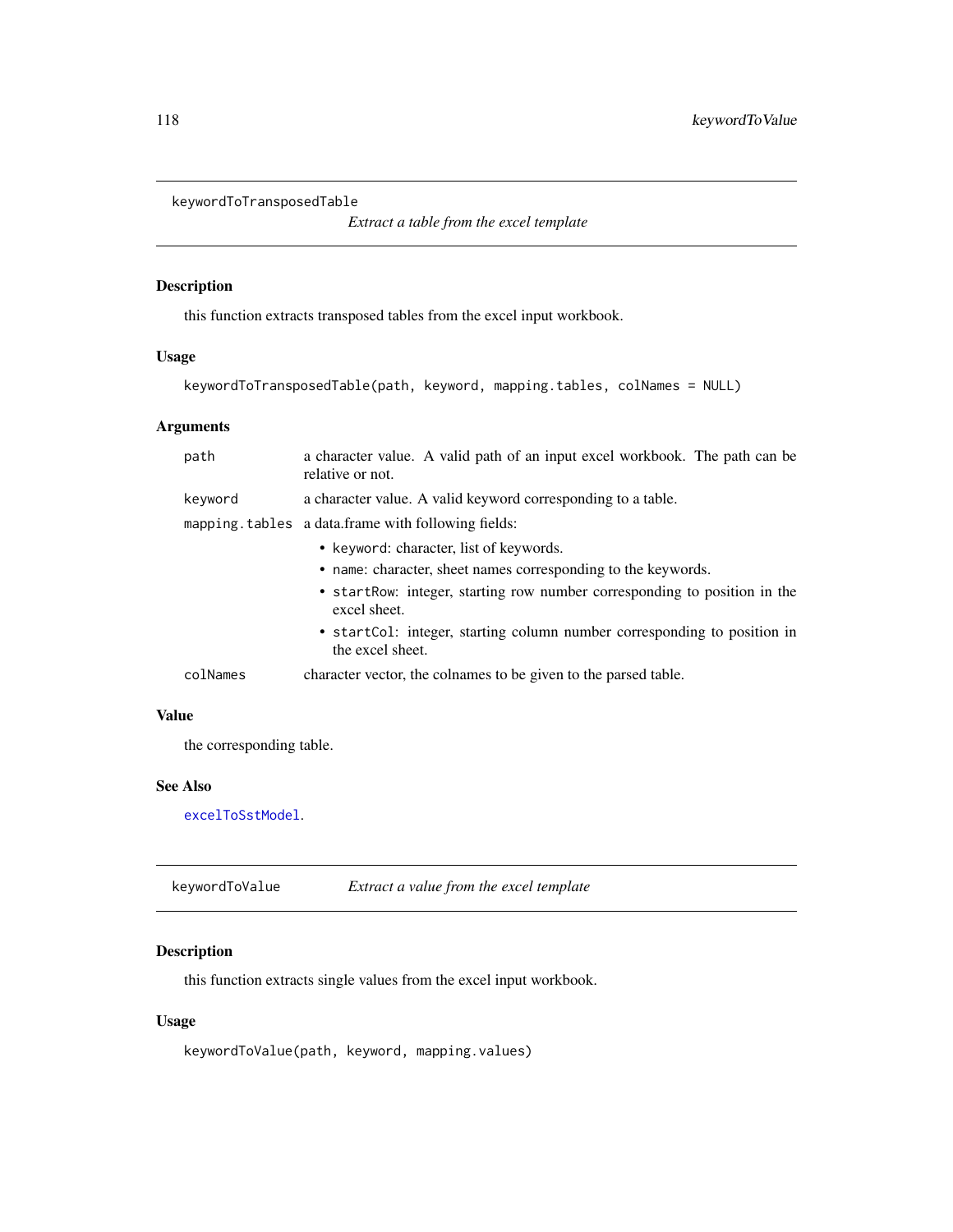# launchDashboard 119

# Arguments

| path    | a character value. A valid path of an input excel workbook. The path can be<br>relative or not. |
|---------|-------------------------------------------------------------------------------------------------|
| keyword | a character value. A valid keyword corresponding to a cell.                                     |
|         | mapping. values a data.frame with three columns:                                                |
|         | • keyword: character, list of keywords.                                                         |
|         | • name: character, sheet names corresponding to the keywords.                                   |
|         | • row: integer, row number corresponding to position in the excel sheet.                        |

• col: integer, column number corresponding to position in the excel sheet.

# Value

the value of the corresponding cell.

#### See Also

[excelToSstModel](#page-45-0).

launchDashboard *Launching The Dashboard In A Browser*

# Description

This function launch an interative dashboard for SST computations.

# Usage

```
launchDashboard()
```
## Value

None (intended for side-effects)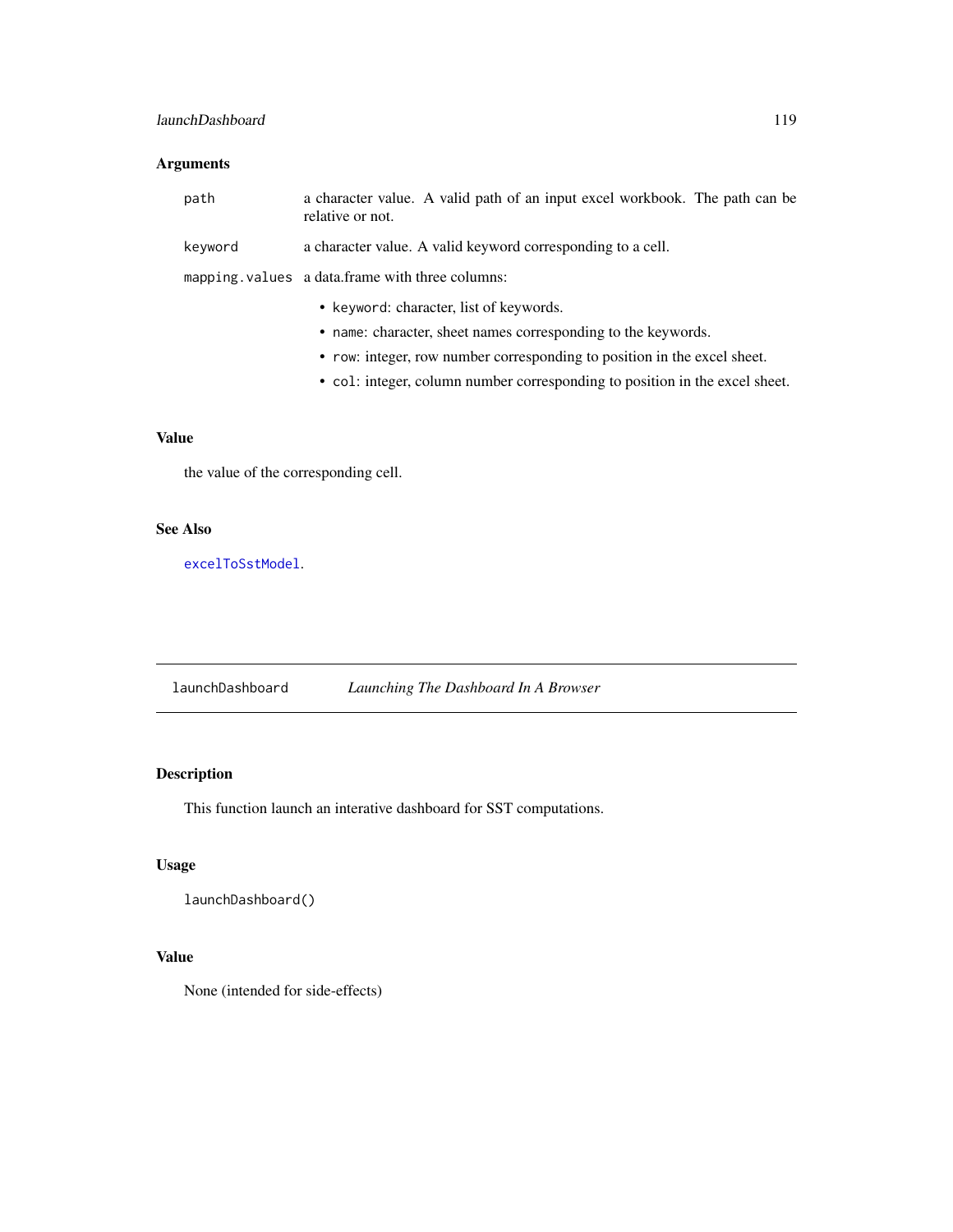<span id="page-119-0"></span>

Constructor for the S3 class liability. It allows to build for an insurance liability referred under the name *"Versicherungsverpflichtungen"* in the FINMA technical document *"SST-Marktrisiko und -Aggregation Technische Beschreibung"*.

#### Usage

liability(time, currency, value)

#### Arguments

| time     | stricly positive integer value of length one representing the time-to-maturity.<br>This parameter relates to the "Restlaufzeit" liability variable tau in the FINMA<br>document "SST-Marktrisiko und -Aggregation Technische Beschreibung".                                                                                                                                                 |
|----------|---------------------------------------------------------------------------------------------------------------------------------------------------------------------------------------------------------------------------------------------------------------------------------------------------------------------------------------------------------------------------------------------|
| currency | character value of length one representing the currency in which the fixed-<br>income-asset is labeled. This parameter relates to the "Fremdwährungsrisiko-<br><i>faktor</i> " index j in the FINMA document "SST-Marktrisiko und -Aggregation<br>Technische Beschreibung".                                                                                                                 |
| value    | non-zero numeric value of length one representing the "Certainty-Equivalent-<br><i>Versicherungsverpflichtung-Cashflows"</i> as referred in the FINMA document "SST-<br>Marktrisiko und -Aggregation Technische Beschreibung". at time time. This<br>must be expressed in the same currency as currency. If value is negative, then<br>the liability is interpreted as a positive cashflow. |

#### Value

an S3 object, instance of the class liability.

# See Also

[summary.liability](#page-174-0), [print.liability](#page-140-0).

```
# Creating new liabilities.
liability1 <- liability(1, "USD", 1000)
liability2 <- liability(2, "EUR", 2000)
```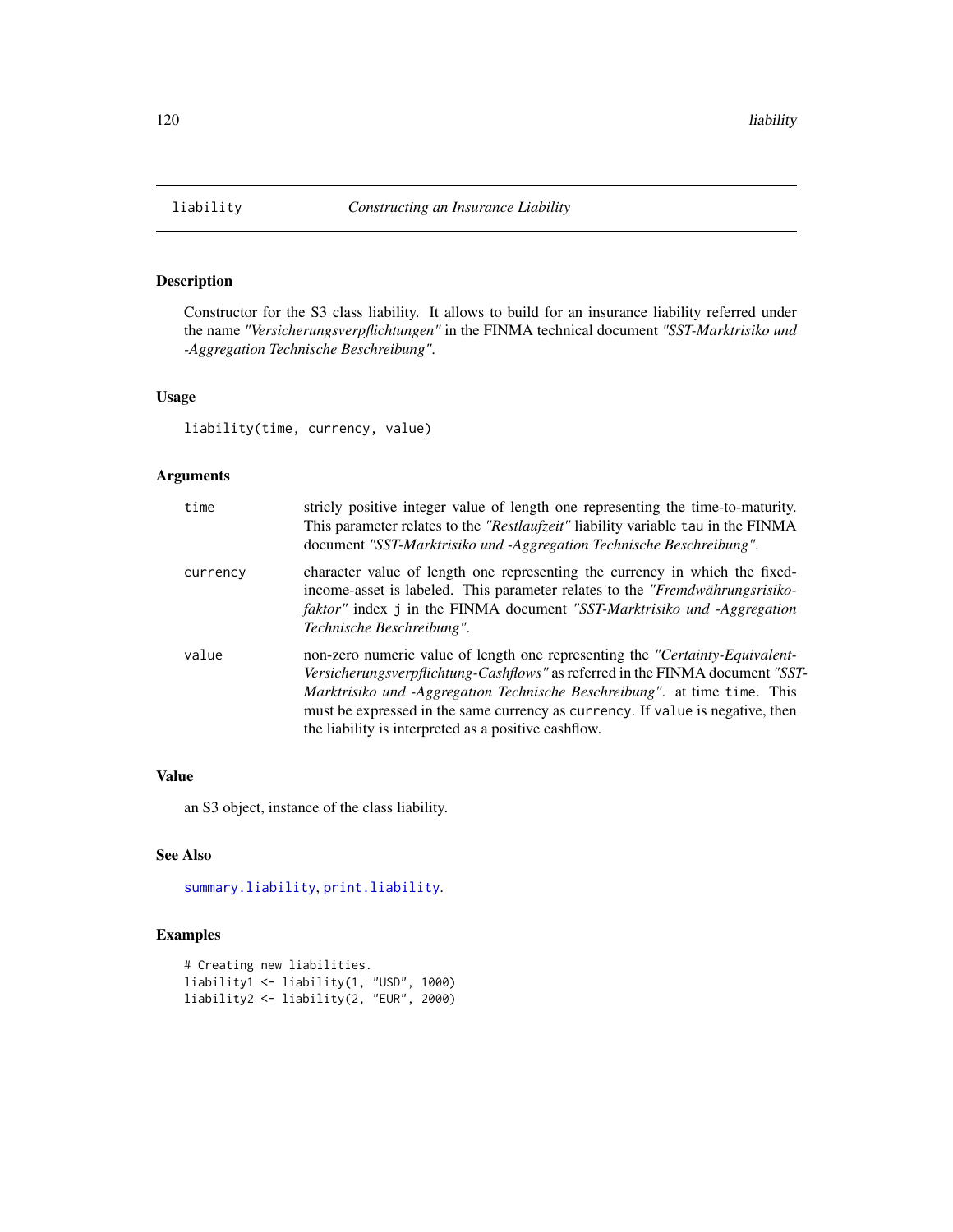<span id="page-120-0"></span>life *Constructing a Life Delta-Normal Remainder Term with Respect to lifeRisk*

## Description

Constructor for the S3 class life. It allows to build for the sensitivities with respect to the life risk factors of the total positions not modeled by the other marketItems.

#### Usage

life(name, currency, sensitivity)

## Arguments

| name        | character value. The names of the life risk-factors (the life risk factors defined<br>in lifeRisk) with respect to which sensitivities are computed (non-zero). This<br>vector should not contain duplicated names.                                                                                                                                                                 |
|-------------|-------------------------------------------------------------------------------------------------------------------------------------------------------------------------------------------------------------------------------------------------------------------------------------------------------------------------------------------------------------------------------------|
| currency    | character value representing currencies in which the sensitivities are expressed.<br>If the currency specified does not match the base currency of the market Risk,<br>the initial fx-rates will be used to convert to the base currency. Nevertheless, it is<br>forced at construction of a portfolio that the sensitivities should be provided<br>in the portfolio base currency. |
| sensitivity | numeric value giving the sensitivities (understood as quantiles) for the corre-<br>sponding life risk-factors provided in name. Please consult the help page of<br>lifeRisk for more information on the meaning of these senstivities. Sensitivi-<br>ties must be expressed in the corresponding currencies in currency.                                                            |

# Value

an S3 object, instance of the class life.

#### Note

All parameters must be of equal length.

#### See Also

[summary.life](#page-175-0), [print.life](#page-140-1).

```
# Creating a new health.<br>life1 <- life(name
                                 = c("pandemy", "longetivity", "storno"),
               \text{currency} = c("EUR", "CHF", "EUR"),sensitivity = c(100, 150, 130))
```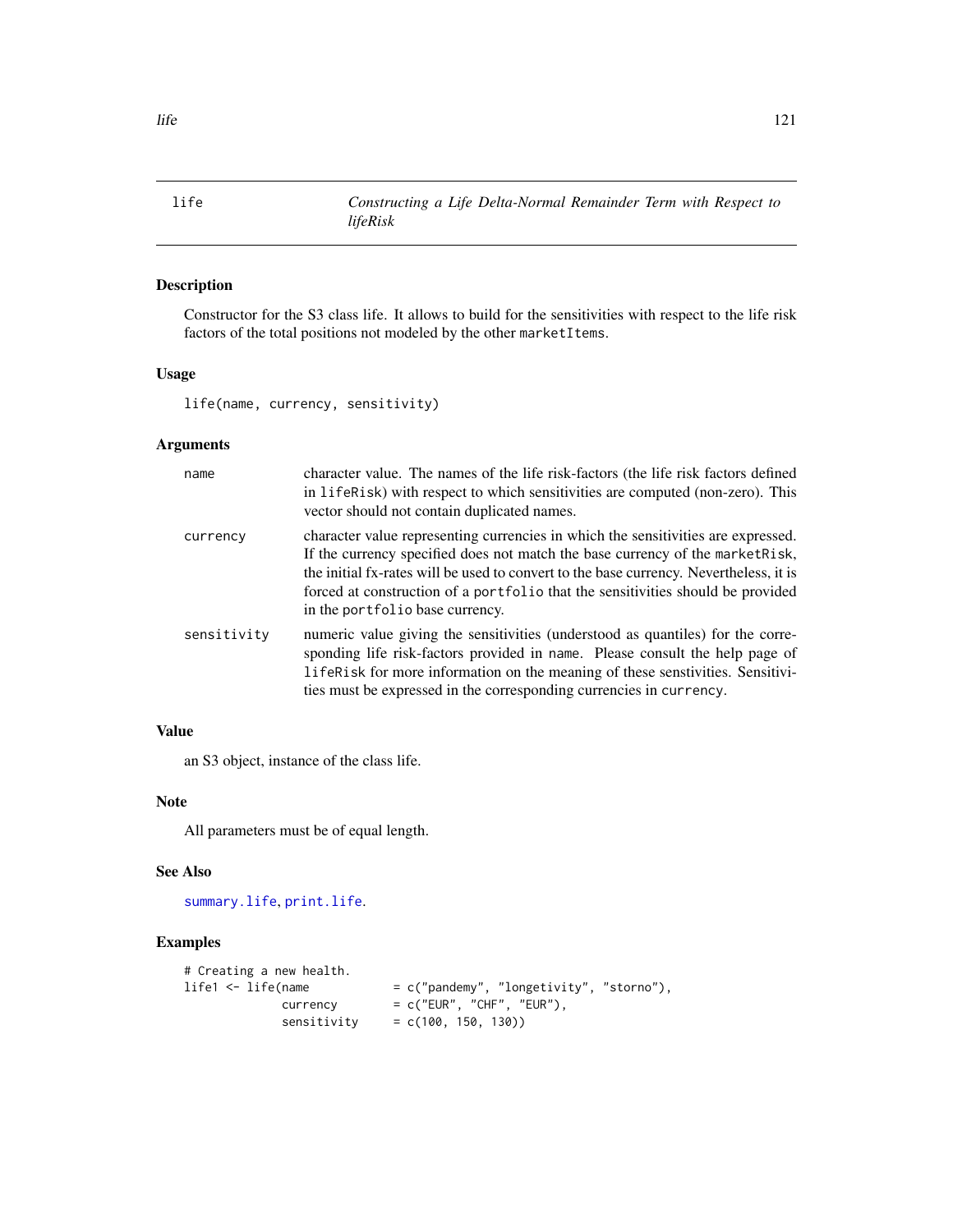<span id="page-121-0"></span>

lifeRisk is the constructor for the S3 class lifeRisk. It allows to build for life insurance risks parameters.

#### Usage

```
lifeRisk(corr.mat, quantile)
```
## Arguments

| corr.mat | matrix of numeric values. This must be a valid correlation matrix and should<br>have names, <i>i.e.</i> attributes colnames and rownames indicating the names of the<br>corresponding life insurance risk-factors. |
|----------|--------------------------------------------------------------------------------------------------------------------------------------------------------------------------------------------------------------------|
| quantile | positive numeric value smaller than one representing the probabilities at which<br>the life sensitivities will be interpreted as (1-quantile)-quantiles.                                                           |

# Value

an S3 object, instance of the class lifeRisk.

#### See Also

[summary.lifeRisk](#page-176-0), [print.lifeRisk](#page-141-0), [simulate.lifeRisk](#page-157-0), [compute.lifeRisk](#page-23-0).

```
# Creating new lifeRisks.
```

```
corr.math < - diag(rep(1, 2))colnames(corr.mat) <- c("invalidity", "longetivity")
rownames(corr.mat) <- colnames(corr.mat)
```

```
lifeRisk1 <- lifeRisk(corr.mat = corr.mat,
                     quantile = c(0.995, 0.995))
```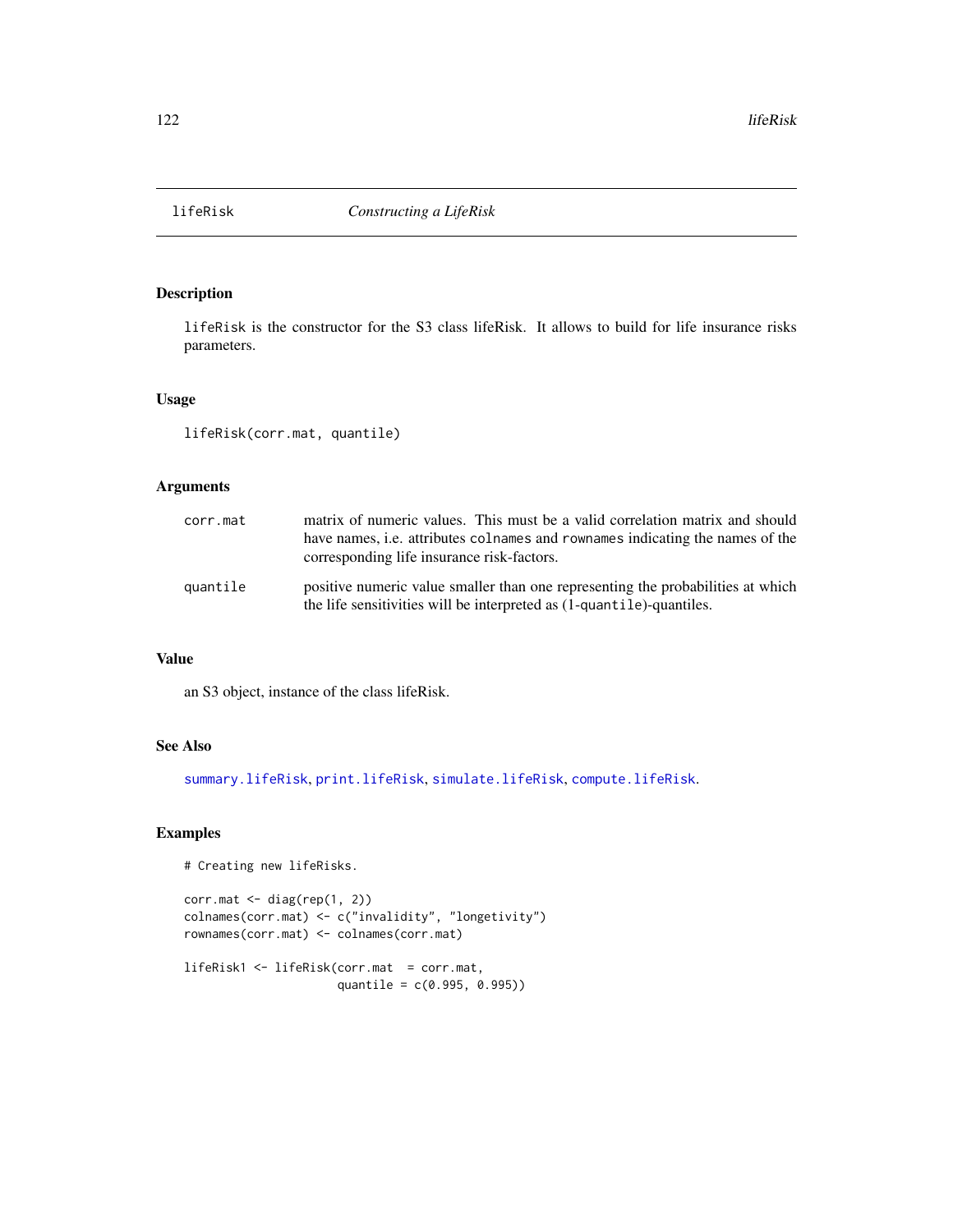logNormalExpression *Log-Normal Expression Helper*

#### Description

This private function creates a log-normal expression.

#### Usage

logNormalExpression(object, market.risk, standalone)

#### Arguments

| object      | a S3 object of class item.'       |
|-------------|-----------------------------------|
| market.risk | a S3 object of class market Risk. |
| standalone  | a S3 object of class standalone.  |

#### Value

a character value.

macroEconomicScenarios

*Constructing Macro Economic Scenarios*

#### Description

macroEconomicScenario is an S3 method to construct macro economic scenarios, i.e. constrained values taken by the market risk-factors and potentially participation.

#### Usage

macroEconomicScenarios(macro.economic.scenario.table)

#### Arguments

```
macro.economic.scenario.table
```
a numeric matrix with named columns and rows. Each row represents a different economic scenario and each column is associated to a risk-factor appearing in a marketRisk (or a participation contained in the portfolio). The rownames of the matrix should indicate the names of the economic scenarios and the columns names should exactly match the names of the base risk-factors defined in a a marketRisk (respecting the order). In addition, if the underlying portfolio also contains a participation, an additional column named "participation" should be included in this table as the last column.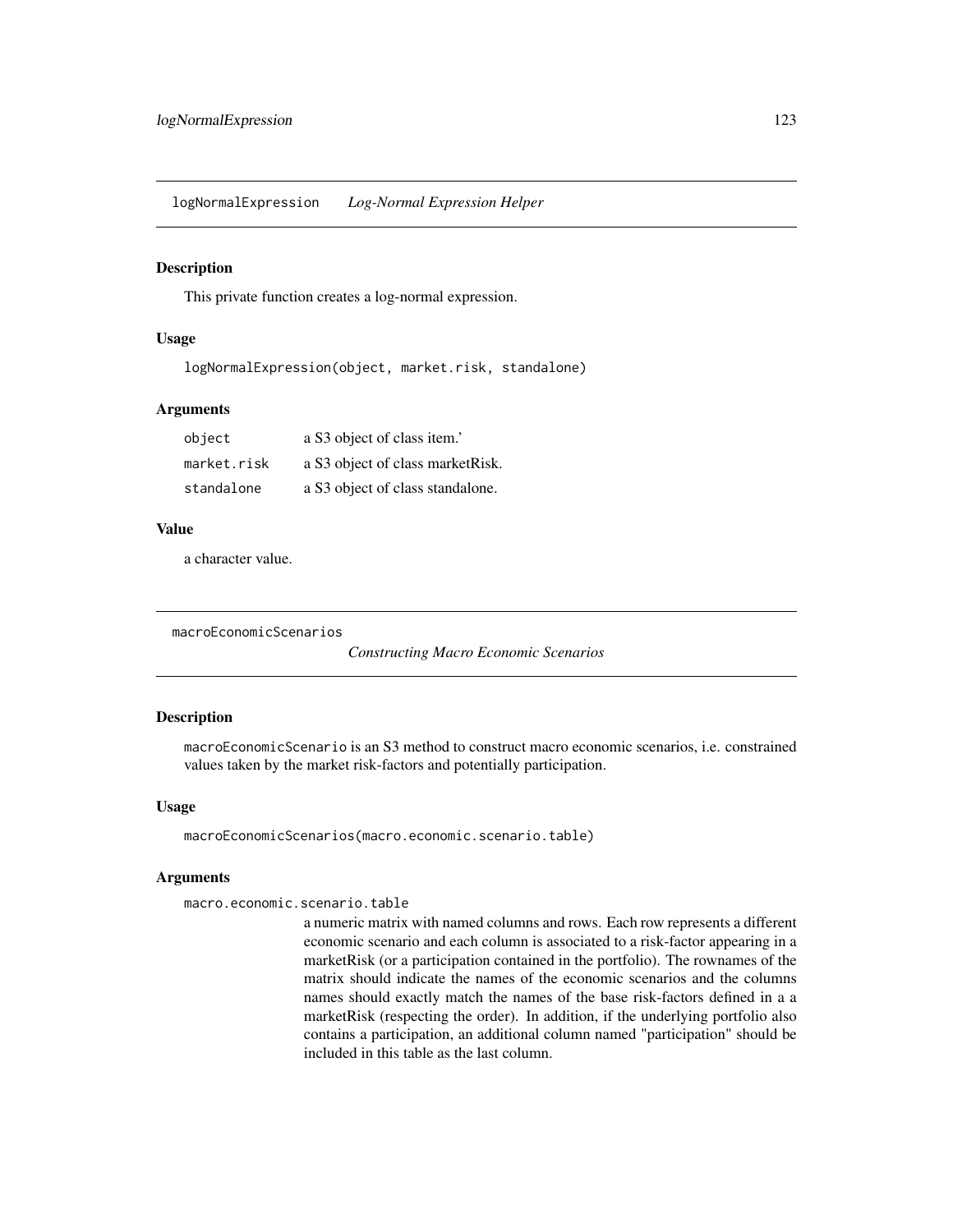#### Value

an S3 object of class macroEconomicScenarios.

<span id="page-123-0"></span>mappingTable *Constructing a Mapping Table*

#### Description

mappinTable is the constructor for the S3 class mappingTable. It allows to define the market risk factors.

#### Usage

```
mappingTable(..., list.arg = F)
```
#### Arguments

... riskFactor objects. Please note that no risk factor name can be chosen among the following reserved words (in that case it would trigger an error):

- marketRisk
- lifeRisk
- healthRisk
- nonLifeRisk
- scenarioRisk
- participationRisk
- participation
- marketParticipationRisk
- asset
- cashflow
- liability
- assetForward
- fxForward
- delta

list.arg a logical value, by default set to FALSE. It allows to use ... argument to pass a list of objects of class riskFactor.

#### Value

An S3 object, instance of the class mappingTable.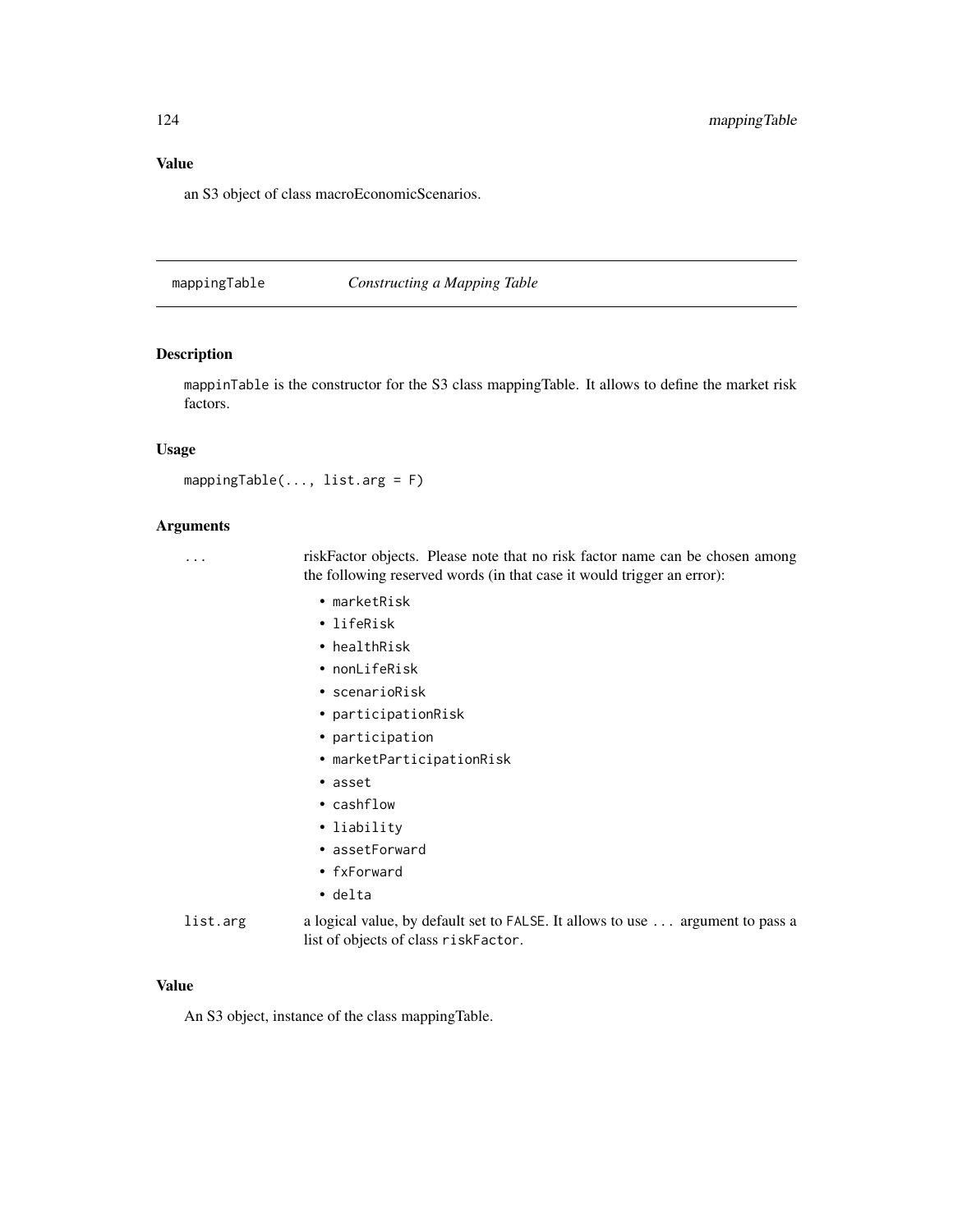<span id="page-124-1"></span>

Constructing Time Mappings

#### Usage

mappingTime(time, mapping)

## Arguments

| time    | integer value, the time to maturities. |
|---------|----------------------------------------|
| mapping | character value, the mapping.          |

## Value

a data.frame with option stringsAsFactors = FALSE.

#### See Also

[marketRisk](#page-124-0).

<span id="page-124-0"></span>marketRisk *Constructing a MarketRisk*

#### Description

marketRisk is the constructor for the S3 class marketRisk. It allows to build for market risk parameters.

#### Usage

```
marketRisk(cov.mat, mapping.table, initial.values, mapping.time, base.currency)
```
#### Arguments

cov.mat numeric matrix. The covariance matrix of the market risk-factors. This matrix must have names, i.e. attributes colnames and rownames indicating the names of the corresponding narket risk-factors, please note that *"participation"* is a reserved name and should not be used. This matrix should also have an attribute named "base.currency" indicating to which currency the fx rates are mapped in the covariance matrix (use the function  $attr()$ ).

mapping.table S3 object created using the constructor mappingTable.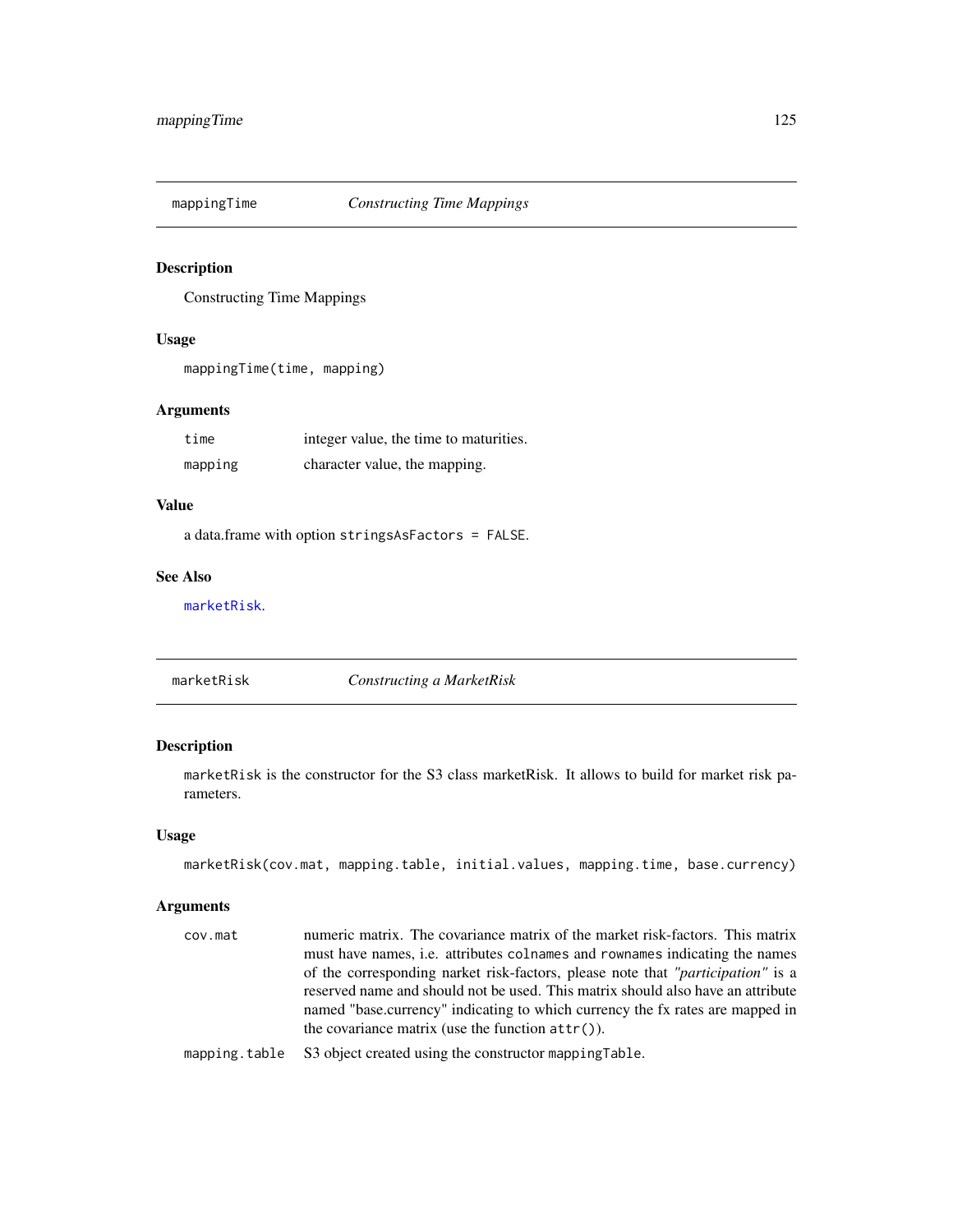initial.values list with the following elements:

- initial.fx: a data.frame with following columns and parameters:
	- from: a character value. The starting currencies.
	- to: a character value. The arrival currencies.
	- fx: a numeric value. The exchange rates from the starting currencies to the arrival currencies.
- initial.rate: a data.frame with following columns and parameters:
	- time: an integer value. The terms for the interests.
	- currency: a character value. The currencies for the interest rates.
	- rate: a numeric value. The interest rates.

Please note that you can directly use the constructors [initialFX](#page-97-0) and [initialRate](#page-97-1) to provide these parameters. to provide this parameter.

mapping.time a data.frame with following columns and parameters:

- time-to-maturity: an integer value. The times to maturities.
- mapping: character value. The mapping.
- stringsAsFactors = FALSE.

Please note that you can directly use the constructor [mappingTime](#page-124-1) to provide this parameter.

base.currency a character value of length one, the base currency of the marketRisk.

#### Value

S3 object, instance of the class marketRisk.

#### See Also

[mappingTable](#page-123-0).

<span id="page-125-0"></span>marketValueMargin *Compute the Market Value Margin (MVM)*

#### **Description**

S3 generic method to compute the market value margin.

#### Usage

```
marketValueMargin(object, ...)
```
#### Arguments

| object   | an S3 object.          |
|----------|------------------------|
| $\cdots$ | additional parameters. |

#### Value

a numeric value.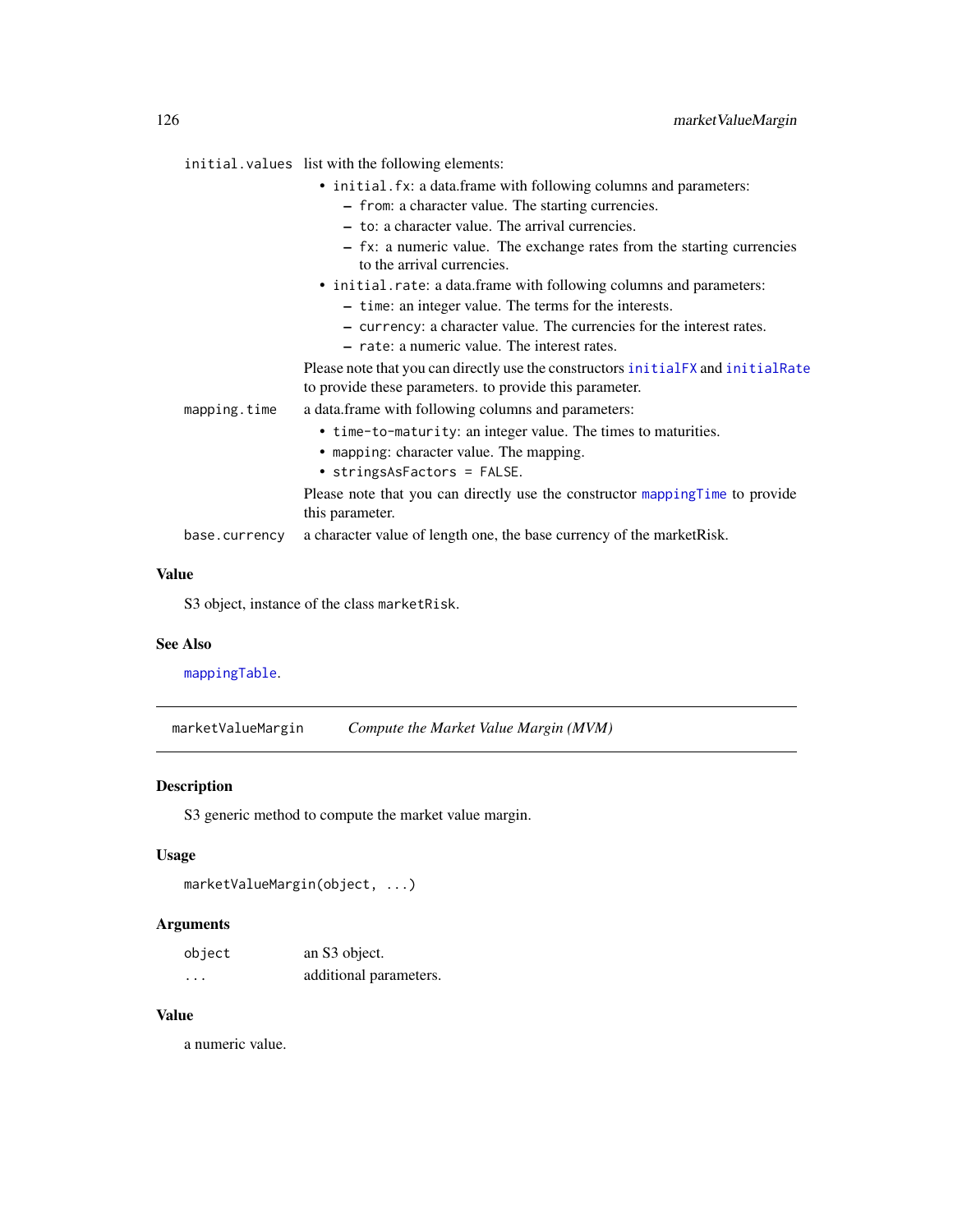marketValueMargin.sstOutput

*Compute the Market Value Margin (MVM)*

# Description

S3 generic method to compute the market value margin (MVM).

#### Usage

```
## S3 method for class 'sstOutput'
marketValueMargin(object, nhmr = NULL, ...)
```
## Arguments

| object   | S3 object of class sstOutput.                                                                                                                                                                                                                               |
|----------|-------------------------------------------------------------------------------------------------------------------------------------------------------------------------------------------------------------------------------------------------------------|
| nhmr     | numeric value of length one. The factor for non-headgeable market risk in<br>market value margin computations. Default to NULL, in this case the sstOut-<br>put must contain this parameter. This parameter overrides nhm in objects of<br>class sstoutput. |
| $\cdots$ | aditional parameters to be passed on to expected Shortfall.                                                                                                                                                                                                 |

#### Value

a numeric value of length one. The market value margin (MVM).

#### See Also

[marketValueMargin](#page-125-0).

mvmLife *MVM life computation*

# Description

compute MVM life.

#### Usage

mvmLife(cashflow.table, rates, cov.mat, coc)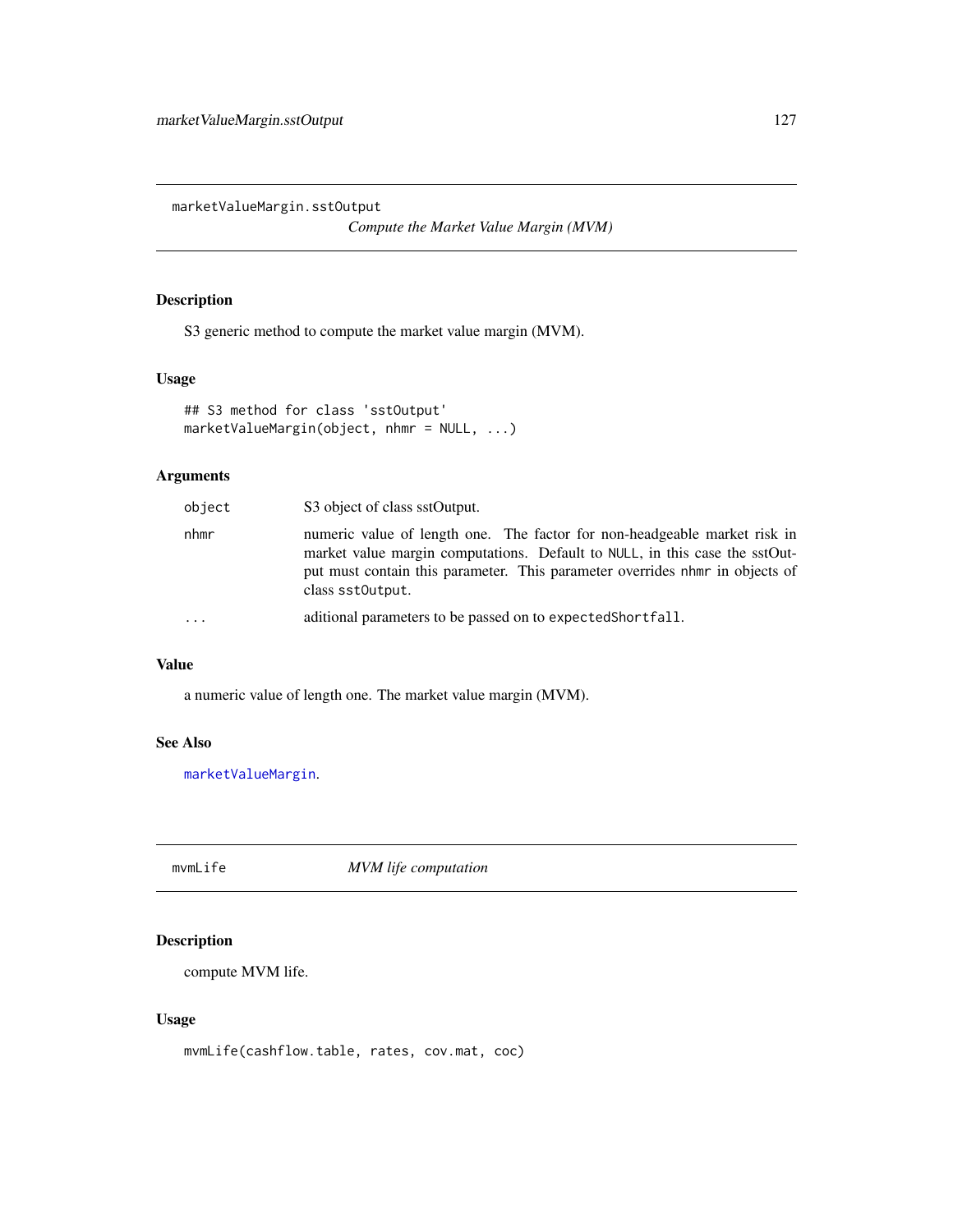# Arguments

| cashflow.table a data.table. |                                                                                                                                                         |
|------------------------------|---------------------------------------------------------------------------------------------------------------------------------------------------------|
| rates                        | a numeric vector of rates, with continuous compounding. These should start for<br>time to maturity 1 and go until $1 +$ last cashflow time to maturity. |
| cov.mat                      | covariance matrix of life risks.                                                                                                                        |
| COC.                         | a numeric value. The cost of capital.                                                                                                                   |

## Value

a numeric value, the life MVM.

## na.rm *Remove Missing Values*

## Description

na.rm removes all missing values from a vector.

#### Usage

na.rm(x)

# Arguments

x an atomic vector.

#### Value

an atomic vector without NA values.

newtonRaphson *Find roots using Newton-Raphson algorithm*

# Description

find root of a function using the Newton Raphson algorithm.

# Usage

```
newtonRaphson(f, df, start = 0, atol = 1e-04, rtol = 1e-04,maxit = 10000, ...
```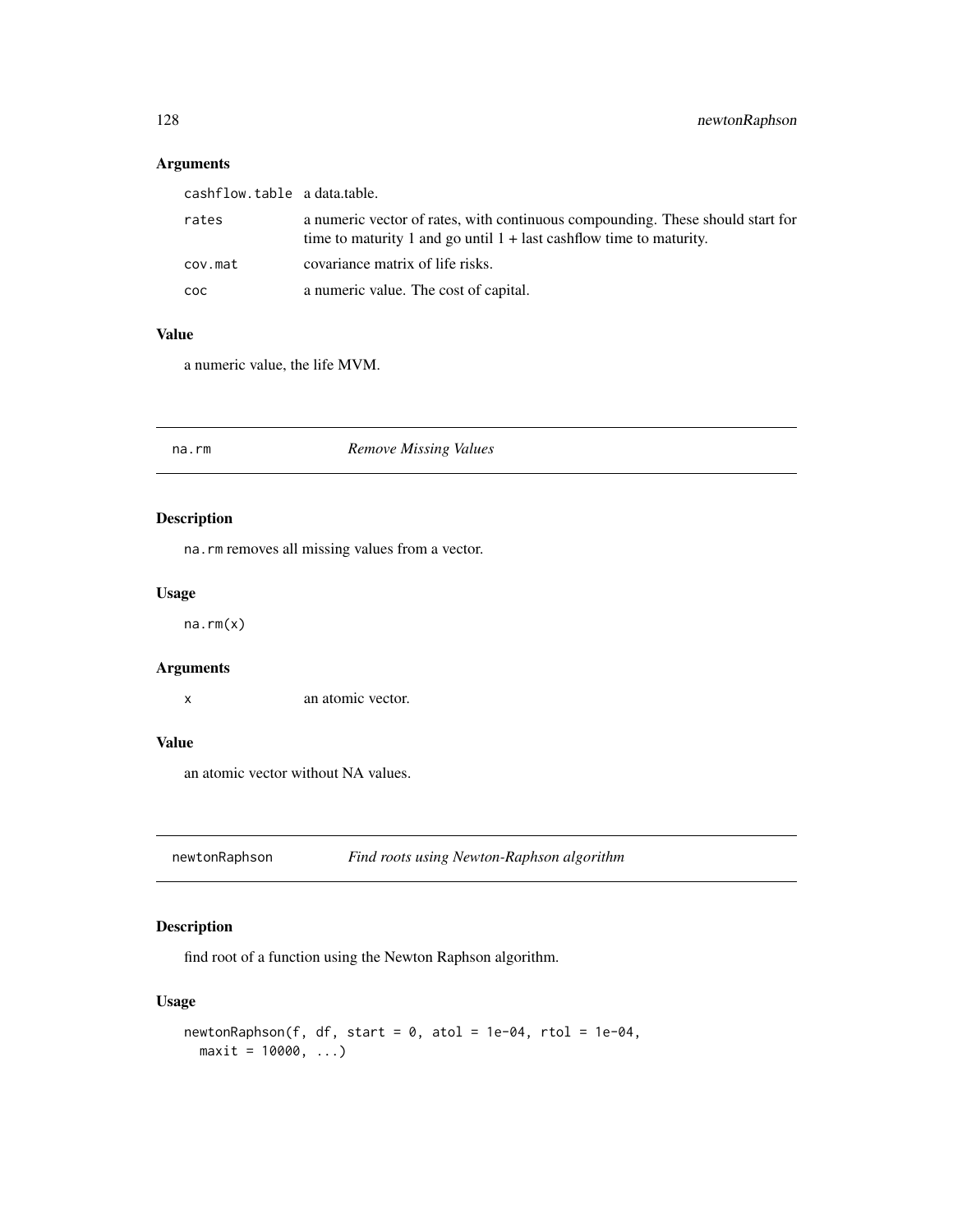# nonLifeRisk 129

# Arguments

|       | a numeric valued function from a single numeric argument.               |
|-------|-------------------------------------------------------------------------|
| df    | the derivative of 'f'.                                                  |
| start | numerical value. The initial position for the Newton Raphson iteration. |
| atol  | numeric value. The absolute tolerence for finding a root.               |
| rtol  | numeric value. The relative tolerence for finding a root.               |
| maxit | an integer value. The maximal number of iterations.                     |
|       | additional parameters to be passed to 'f'.                              |

# Value

a numeric value, the root.

<span id="page-128-0"></span>nonLifeRisk *Constructing a nonLifeRisk*

## Description

nonLifeRisk is the constructor for the S3 class nonLifeRisk. It allows to build for non-life insurance risks simulations.

## Usage

nonLifeRisk(type, param, currency)

## Arguments

| type  | a character value of length one indicating the type of simulation used, it can be<br>one of the following option:                                                                                                                 |
|-------|-----------------------------------------------------------------------------------------------------------------------------------------------------------------------------------------------------------------------------------|
|       | • "simulations": simulations for non-life risk are directly provided.                                                                                                                                                             |
|       | • "log-normal": simulations for non-life risk are assumed to come from<br>log-normal random variables.                                                                                                                            |
|       | • "cdf": simulations from non-life risk are simulated from an input cumula-<br>tive distribution function.                                                                                                                        |
| param | a list of length one or two depending on the type chosen. The structure of the<br>list is conditional on the type of nonLifeRisk:                                                                                                 |
|       | if type $=$ "simulations", then param should be a named list with one element:                                                                                                                                                    |
|       | • simulations: numeric value representing the input simulations. If the<br>number of input simulations are bigger or equal to the number of required<br>simulations, then inputs are subsampled. In the other, bootstrap is used. |
|       | if type $=$ "log-normal", then param should be a named list with two elements:                                                                                                                                                    |
|       | • mu: numeric value of length one giving the drift of the log-normal variable.                                                                                                                                                    |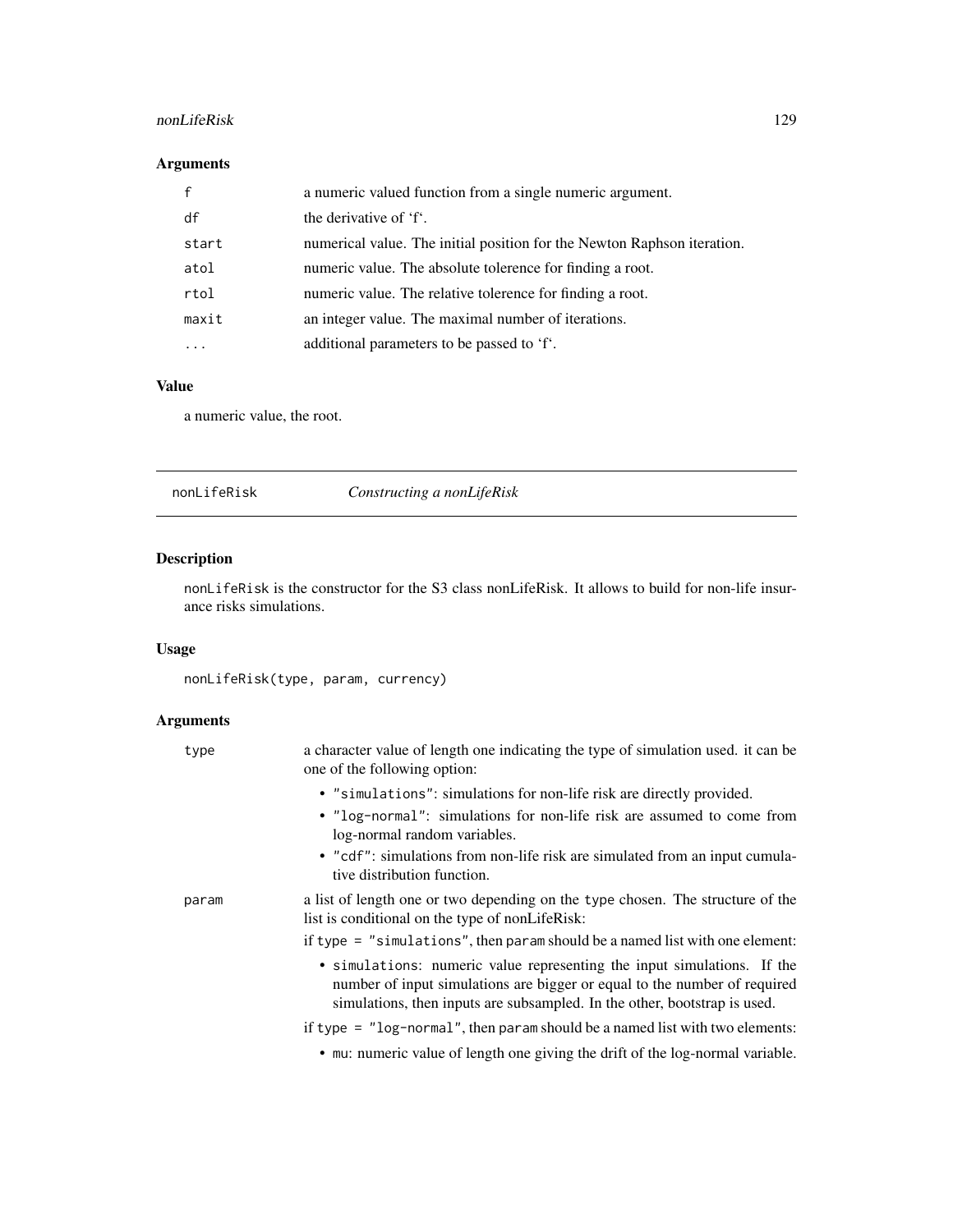• sigma: strictly positive numeric value of length one giving the volatility of the log-normal variable.

if type = "cdf" then param should be a named list with one element:

- cdf: a data.frame with two columns named x and cdf, where the column x contains the numeric values that represents the possible discrete values of the CDF and cdf the cumulative distribution function evaluated at these possible values. Please note that we require the user to provide both columns in an increasing order. We additionally require the user to provide a value for  $cdf = 1$  in order to know all the jumps possibly taken, since the cdf is right-continous. Morever please consider that we interpret the CDF as a piece-wise right-continuous step function.
- currency a character value. representing the currency in which the simulations are expressed. Please note that currency is restricted to be the same as the marketRisk used in conjunction.

#### Value

an S3 object, instance of the class nonLifeRisk.

#### Note

In case of log-normal simulations, a warning is triggered if the parameters seem to be not reasonable and could eventually yield non-finite simulations.

#### See Also

[summary.nonLifeRisk](#page-177-0), [print.nonLifeRisk](#page-143-0), [simulate.nonLifeRisk](#page-158-0), [compute.nonLifeRisk](#page-25-0).

```
# Creating new nonLifeRisks.
nonLife1 <- nonLifeRisk(type = "simulations",
                       param = list(simulations = stats::rnorm(100)),
                       currency = "CHF")
nonLife2 <- nonLifeRisk(type = "log-normal",
                       param = list(mu = 1, sigma = 2),currency = "CHF")
nonLife3 <- nonLifeRisk(type = "cdf",
                       param = list(cdf = data.frame(x = c(0,1,2,3),
                                                    cdf = c(0.3, 0.7, 0.9, 1)),
                       currency = "CHF")
```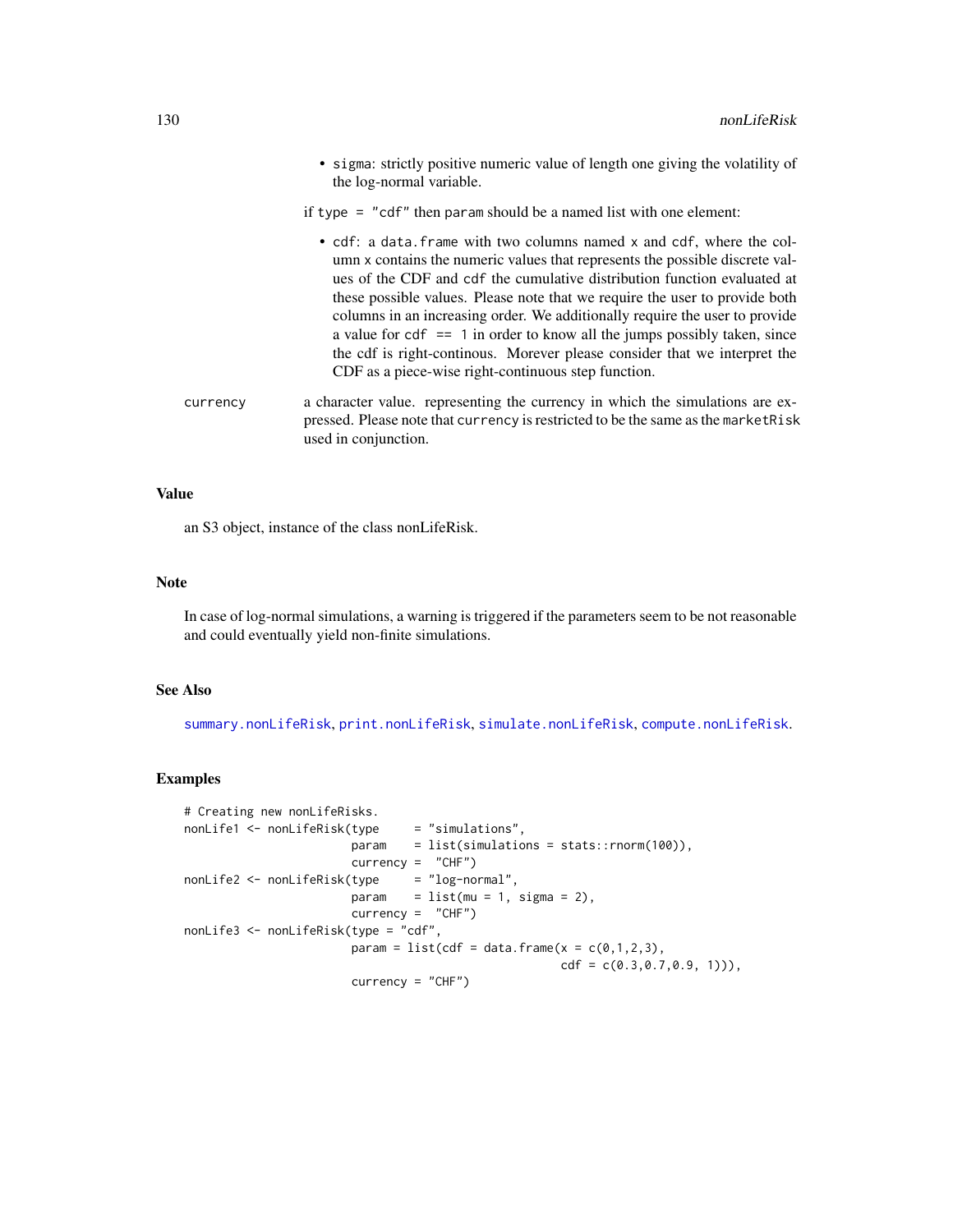<span id="page-130-0"></span>

participation is the constructor for the S3 class participation. It allows to build for a participation position.

#### Usage

participation(currency, value)

## Arguments

| currency | character value of length one. The currency in which the participation is ex-<br>pressed.                                               |
|----------|-----------------------------------------------------------------------------------------------------------------------------------------|
| value    | positive numeric value of length one. The total value of the participation. This<br>must be expressed in the same currency as currency. |

#### Value

an S3 object, instance of the class participation.

# Note

Please note that combined with a portfolio, the participation should be provided in the base currency.

#### See Also

[summary.participation](#page-178-0), [print.participation](#page-144-0).

```
# Creating new participations.
participation1 <- participation("USD", 1000)
participation2 <- participation("EUR", 2000)
```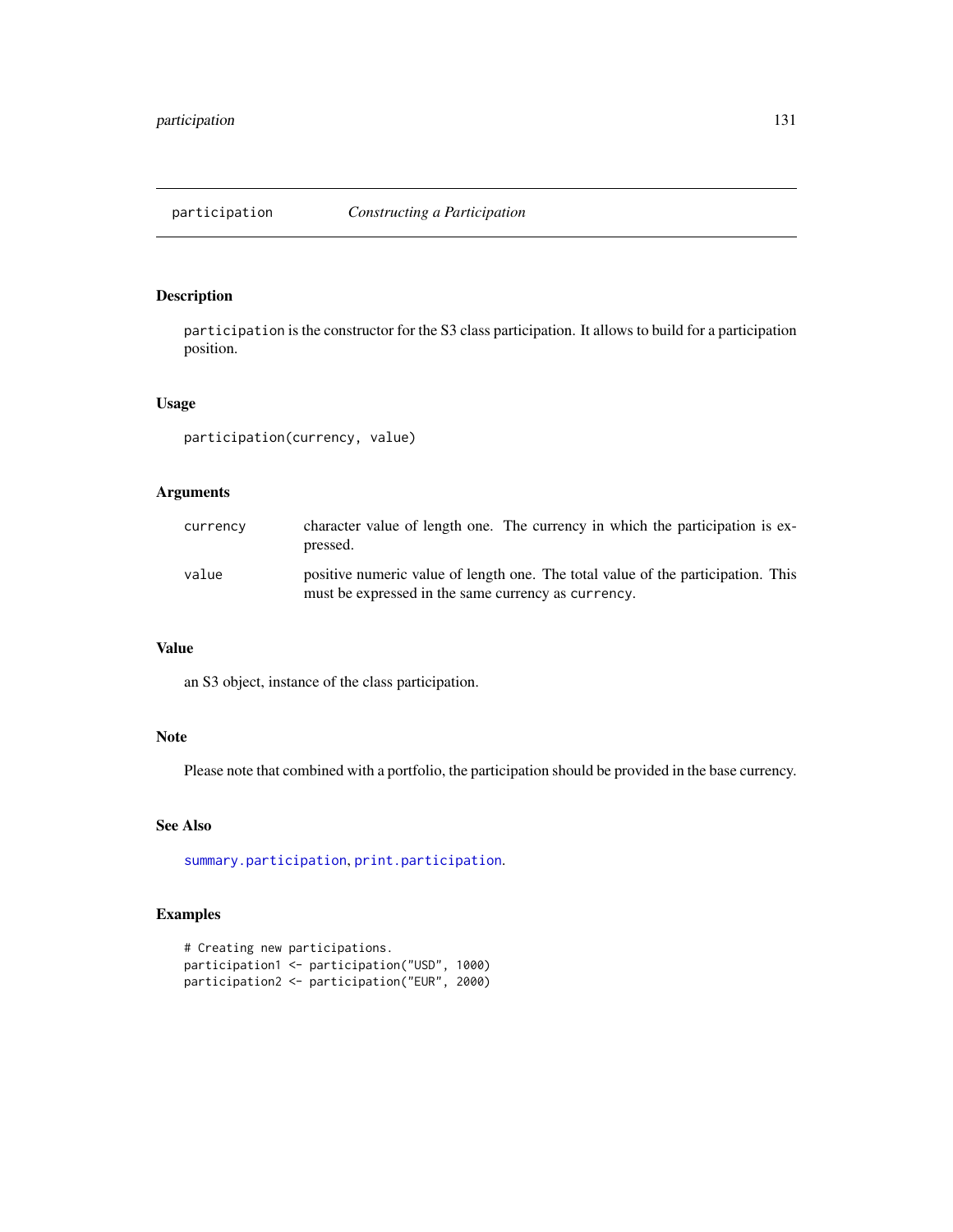participationRisk *Constructing a participationRisk*

#### Description

participationRisk is the constructor for the S3 class participationRisk. It allows to build for participation risk parameters.

#### Usage

```
participationRisk(volatility)
```
#### Arguments

volatility positive numeric value of length one.

#### Value

An S3 object, instance of the class participationRisk.

#### See Also

[summary.participationRisk](#page-179-0), [print.participationRisk](#page-144-1), [compute.participationRisk](#page-26-0).

#### Examples

# Creating a new participationRisk. pr <- participationRisk(volatility = 0.5)

<span id="page-131-0"></span>pcRate *Constructing a Principal Component Rate (Risk Factor)*

## Description

Constructor for the S3 class pcRate. It allows to define a principal component of rate curves risk factor. This risk factor refers to a principal component in the decomposition of the *"stetigen Zins"* change  $\Delta R_j(t, i_\tau)$  for a certain horizon index  $i_\tau$  and a certain currency j in the valuation function for *"Fixed-Income-Assets und Versicherungsverpflichtungen"* presented in the FINMA document *"SST-Marktrisiko und -Aggregation Technische Beschreibung"*.

#### Usage

pcRate(name, currency, scale = NULL)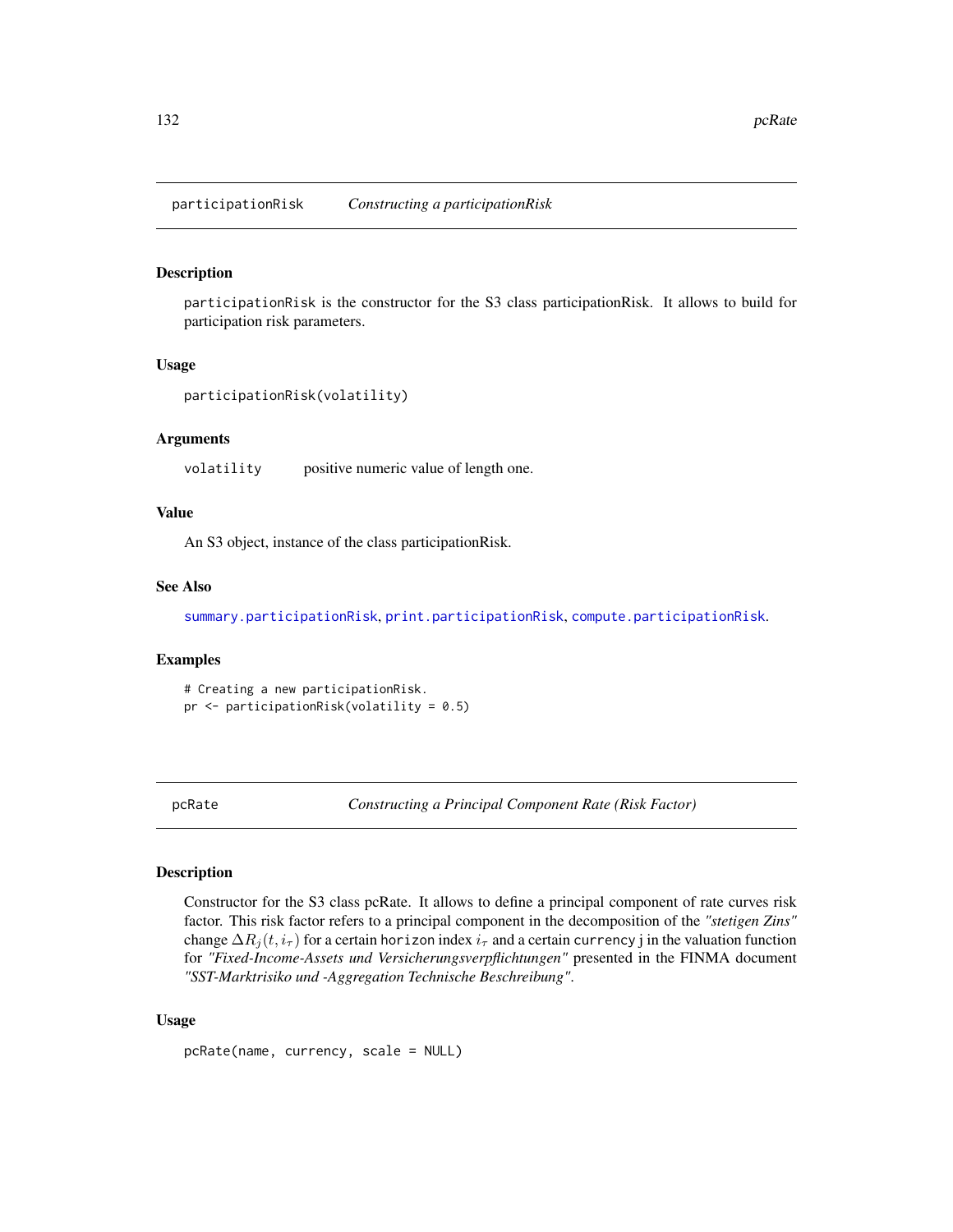#### portfolio 133

#### Arguments

| name     | a character value of length one. This corresponds to the name in the covariance<br>matrix of the market Risk to which the principal component rate risk factor is<br>mapped. This means that the principal component change will be assumed to<br>be modeled by the underlying normal random variable corresponding to name in<br>the covariance matrix (potentially scaled by scale if not NULL). |
|----------|----------------------------------------------------------------------------------------------------------------------------------------------------------------------------------------------------------------------------------------------------------------------------------------------------------------------------------------------------------------------------------------------------|
| currency | a character value of length one. The currency in which the underlying rate<br>is modelling. This refers to the currency corresponding to the index j in the<br>FINMA document "SST-Marktrisiko und -Aggregation Technische Beschreibung".                                                                                                                                                          |
| scale    | a numeric value of length one. If not set NULL, this defines a scaled risk factor<br>equal to scale times the risk factor defined by name in the covariance matrix<br>contained in market Risk. By default its value is scale $=$ NULL.                                                                                                                                                            |

#### Value

An S3 object, instance of the class pcRate.

#### Examples

```
# constructing a principal component rate risk factor
# (assuming "2Y_CHF" exists in marketRisk).
p <- pcRate(name = "pcRate_EUR_1", currency = "EUR")
```
<span id="page-132-0"></span>

| portfolio | Constructing a SST Portfolio |
|-----------|------------------------------|
|           |                              |

## Description

Constructor for the S3 class portfolio. It allows to build for a sst portfolio containing financial items (market items), insurance items (life and health) as well as a participation.

#### Usage

```
portfolio(market.items = NULL, participation.item = NULL,
  life.item = NULL, health.item = NULL, base.currency, portfolio.parameters)
```
#### Arguments

market.items a list of marketItem S3 objects created using the constructors (see the corresponding help pages for more information):

- asset
- cashflow
- liability
- assetForward
- fxForward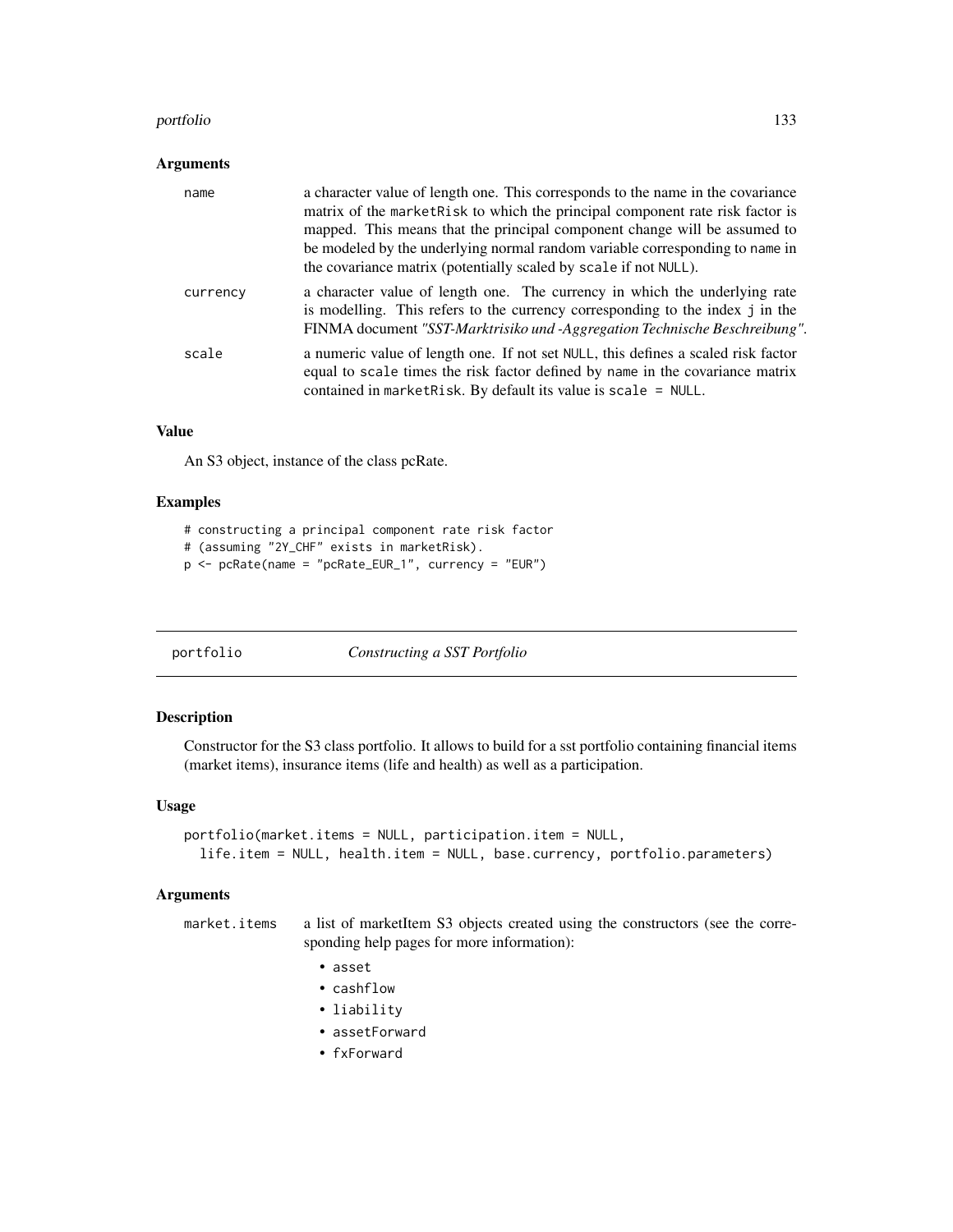#### • delta

Please refer to the note Section for extra-information.

participation.item

a participation S3 object created using the constructor participation. This should be expressed in the same currency as base.currency.

- life.item a life S3 object created using the constructor life. The life sensitivities be expressed in the same currency as base.currency.
- health.item a health S3 object created using the constructor health. The health sensitivities be expressed in the same currency as base.currency.
- base.currency a character value representing the base currency in which the holder of the portfolio reports its results.

portfolio.parameters

a list of parameters specific to the portfolio (understood in currency base.currency) with entries:

- mvm: market value margin information (MVM), this should be a named list with three numeric fields of length one:
	- mvm.life: the market value margin for life;
	- mvm.health: the market value margin for health;
	- mvm.nonlife: the market value margin for non-life.
- rtkr: risk-bearing capital (RBC) at time 0 run-off, this should be a numeric value of length one.
- rtkg: risk-bearing capital (RBC) at time 0 on-going concern, this should be a numeric value of length one.
- credit.risk the credit risk value, this should be a numeric value of length one.
- expected.insurance.result expected insurance result, this should be a numeric value of length one.
- expected.financial.result expected financial result, this should be a numeric value of length one.
- correction.term correction term, this should be a numeric value of length one.

#### **Note**

In order to create an sstModel, the portfolio should contain at least one marketItem. Additionally, we do not allow for a portfolio containing a participation without any marketItem.

#### See Also

```
summary.portfolio, print.portfolio, asset, cashflow, liability, fxForward, assetForward,
delta, participation, life, nonLifeRisk, health, scenarioRisk.
```

```
# Creating a portofolio.
asset1 <- asset("equity", "USD", 1000)
```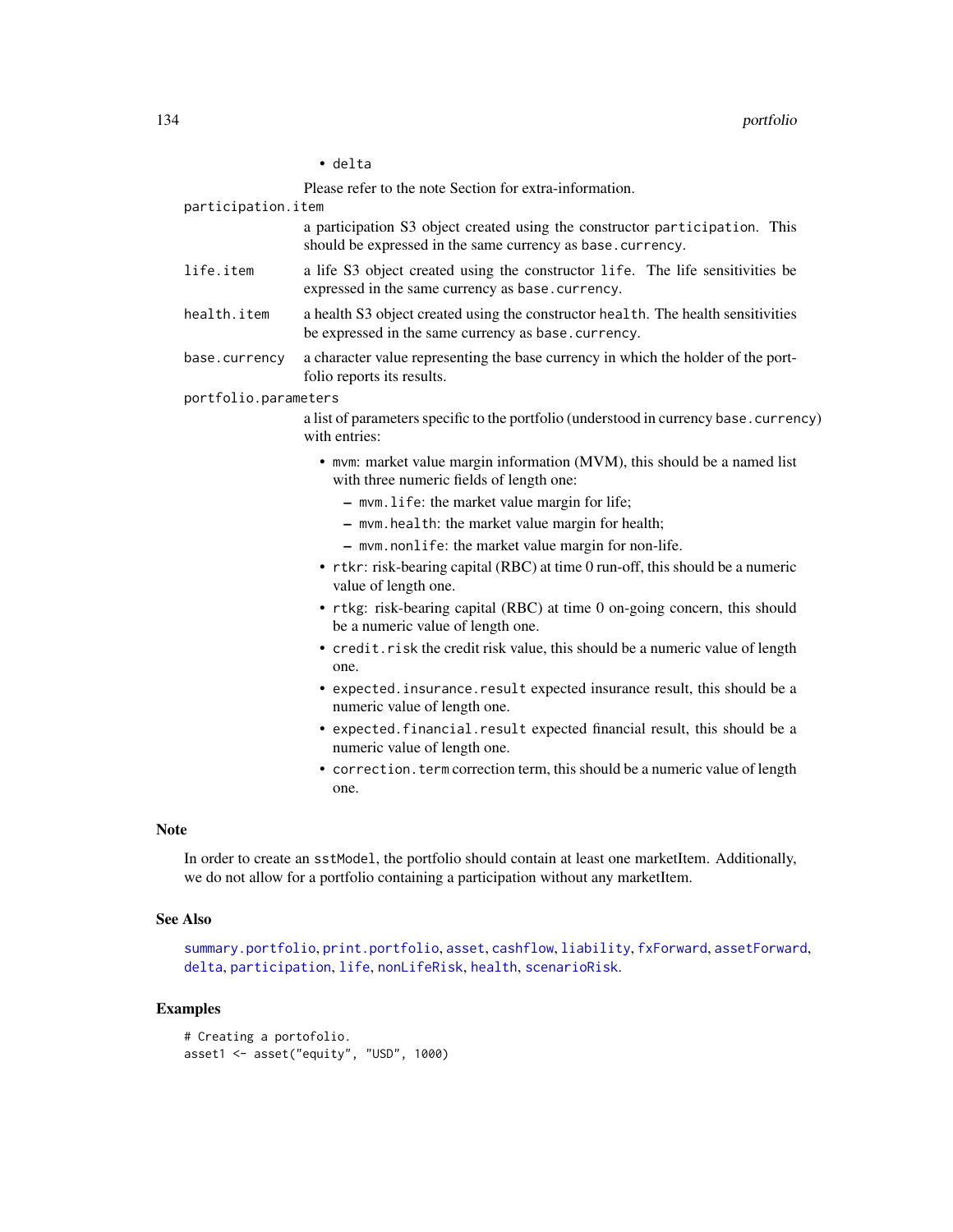#### print.asset 135

```
asset2 <- asset("hedge fund", "EUR", 2000)
lifel \leftarrow life(name = c("pandemy", "longetivity", "storno"),currency = c("CHF", "CHF", "CHF"),
             sensitivity = c(-100, -150, -130))
health1 <- health(name = c("pandemy", "longetivity", "storno"),\text{currency} = c("CHF", "CHF", "CHF"),sensitivity = c(100, 150, 130))
participation1 <- participation("CHF", 1000)
# valid portfolio parameters
  valid.param \leq 1ist(mvm = list(mvm.life = 2, mvm.health = 4, mvm.nonlife = 3),
                      rtkr = 0,
                      rtkg = \theta,
                      correction.term = 2,
                      credit.risk = 3,
                      expected.insurance.result = 10^6,
                      expected.financial.result = 10^5)
pf <- portfolio(market.items = list(asset1, asset2),
               participation.item = participation1,
               life.item = life1,health.item = health1,base.currency = "CHF",
               portfolio.parameters = valid.param)
```
print.asset *Printing an Asset with Direct Market Price*

#### Description

print method for the S3 class asset.

#### Usage

## S3 method for class 'asset'  $print(x, \ldots)$ 

#### Arguments

| x | S3 object of class asset. |
|---|---------------------------|
| . | additional arguments.     |

#### Value

None (invisible NULL).

#### See Also

[print](#page-0-0), [asset](#page-8-0).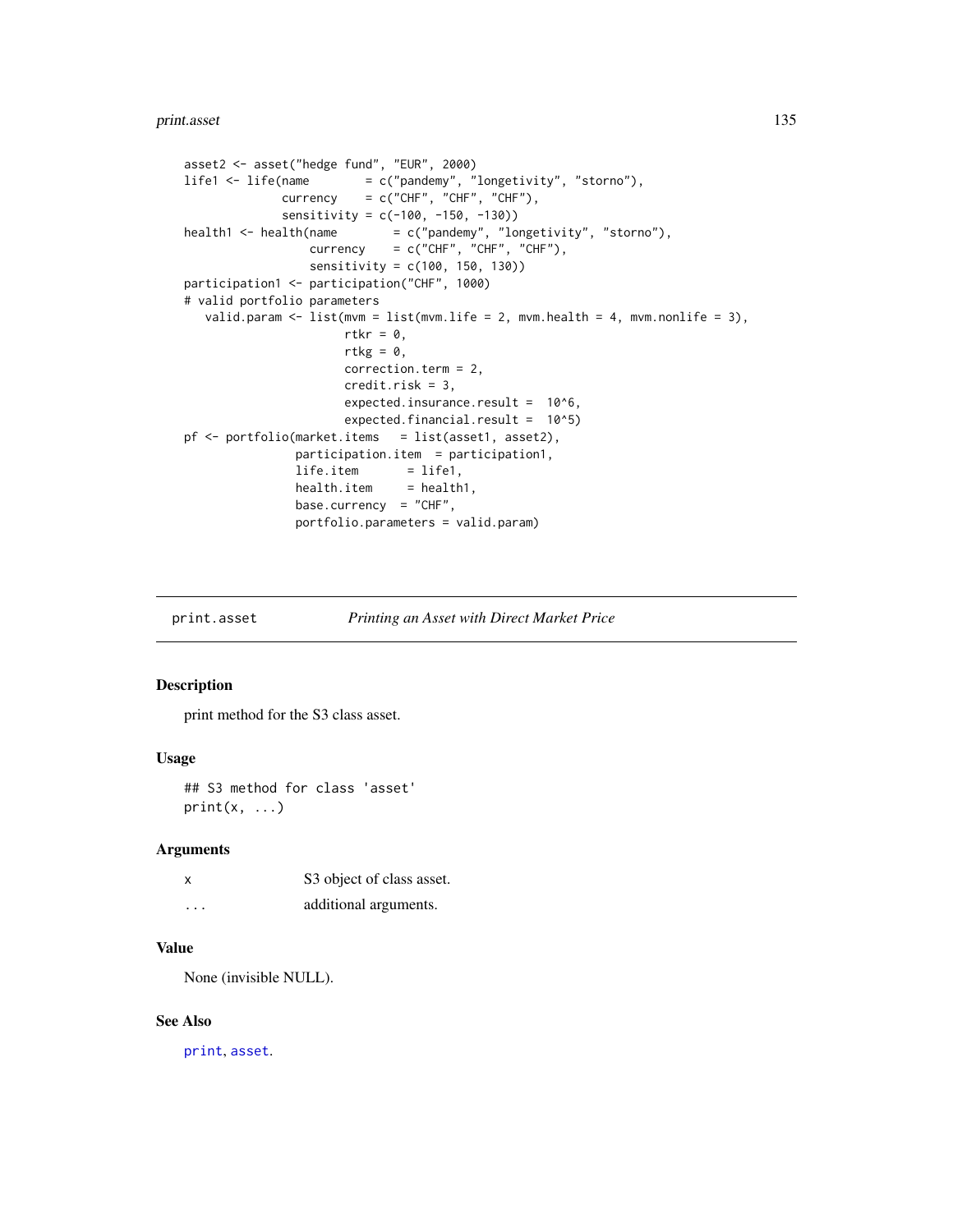# Examples

```
#' # Creating an asset.
a <- asset("equity", "USD", 1000)
# printing the asset.
print(a)
```
print.assetForward *Printing an Index-Forward*

# Description

print method for the S3 class assetForward.

# Usage

## S3 method for class 'assetForward'  $print(x, \ldots)$ 

## Arguments

| x        | S3 object of class assetForward. |
|----------|----------------------------------|
| $\cdots$ | additional arguments.            |

#### Value

None (invisible NULL).

#### See Also

[print](#page-0-0), [assetForward](#page-9-0).

```
# Creating an assetForward.
af <- assetForward("equity", "EUR", 1, 1000, 1200, "long")
# printing the assetForward.
print(af)
```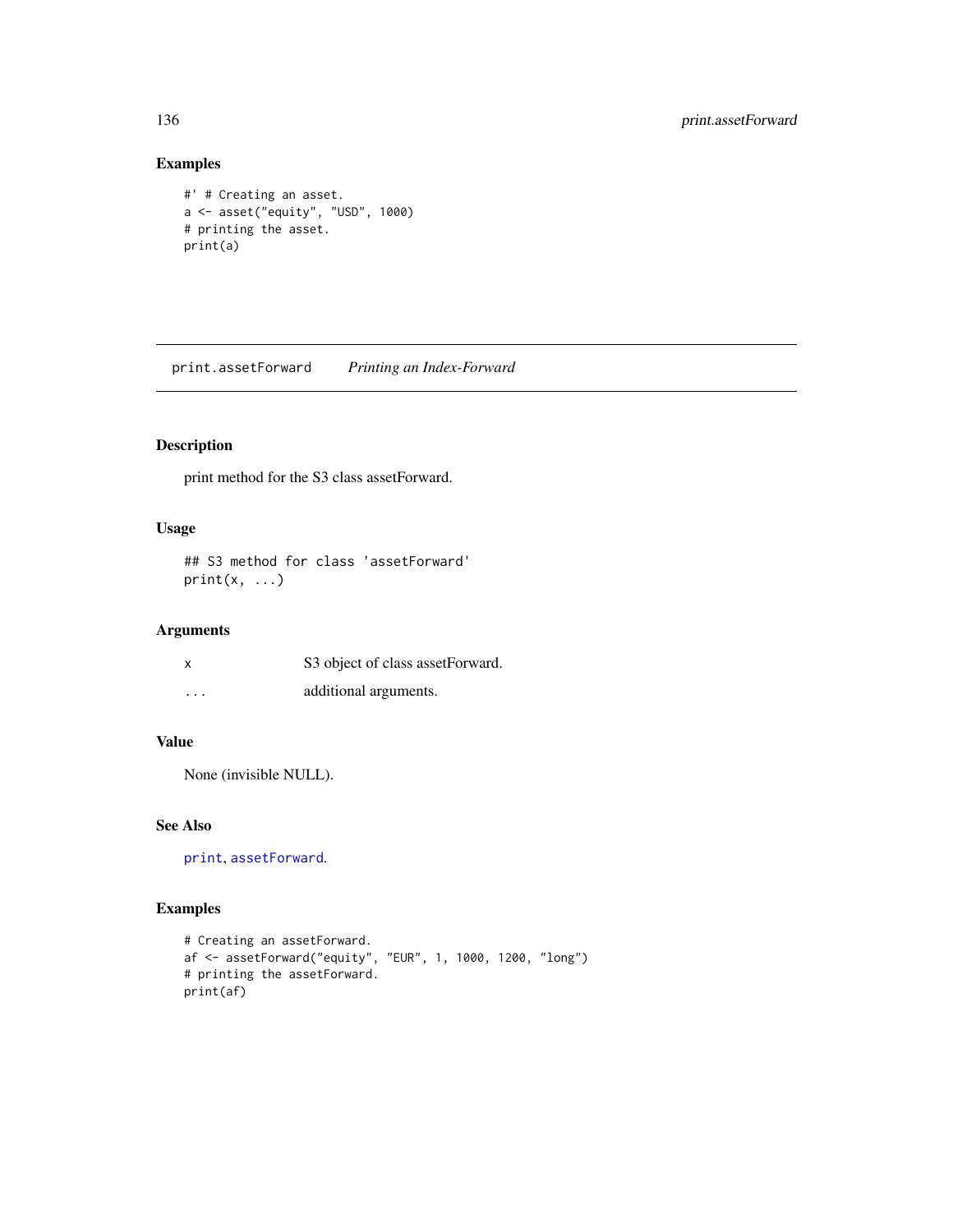print.cashflow *Printing a Fixed-Income-Asset*

## Description

print method for the S3 class cashflow.

#### Usage

## S3 method for class 'cashflow'  $print(x, \ldots)$ 

#### Arguments

| x        | S3 object of class cashflow. |
|----------|------------------------------|
| $\cdots$ | additional arguments.        |

#### Value

None (invisible NULL).

#### See Also

[print](#page-0-0), [cashflow](#page-11-0)

## Examples

```
# Creating a cashflow.
ca <- cashflow(1L, "USD", "AAA", 0.5, 1000)
# printing the cashflow.
print(ca)
```

```
print.delta Printing a Delta-Normal Remainder Term
```
## Description

print method for S3 class delta.

#### Usage

```
## S3 method for class 'delta'
print(x, \ldots)
```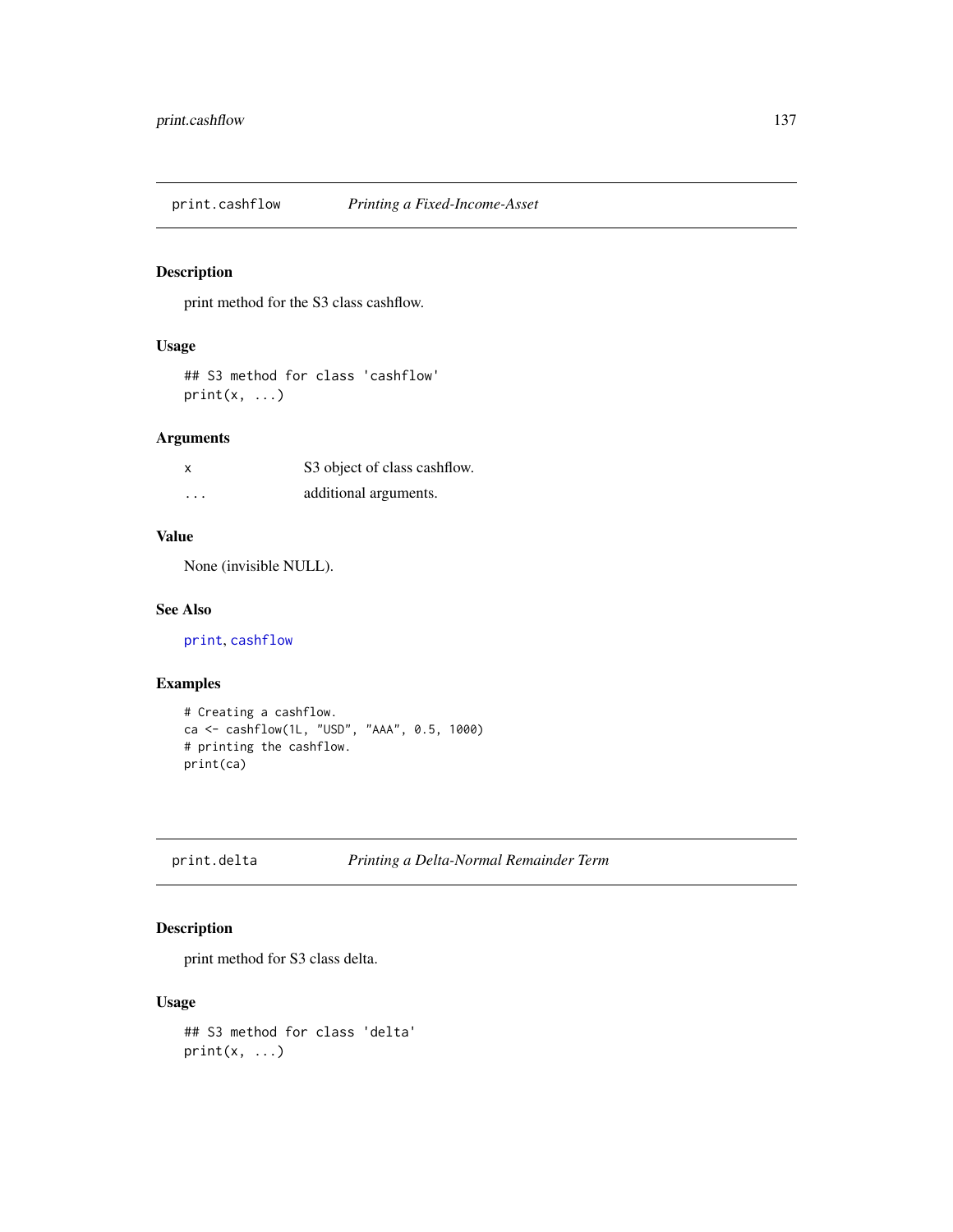#### Arguments

| x       | an S3 object of class delta. |
|---------|------------------------------|
| $\cdot$ | additional parameters.       |

#### Value

None (invisible NULL).

# See Also

[print](#page-0-0), [delta](#page-41-0).

# Examples

```
# Creating a new delta.
delta1 <- delta(name = c("equity", "2YCHF", "EURCHF"),currency = c("EUR", "CHF", "EUR"),
               sensitivity = c(100, 150, 130))
# printing the delta.
print(delta1)
```
print.fxForward *Printing an FX-Forward*

## Description

print method for the S3 class fxForward.

# Usage

## S3 method for class 'fxForward'  $print(x, \ldots)$ 

## Arguments

| x        | S3 object of class fxForward. |
|----------|-------------------------------|
| $\cdots$ | additional arguments.         |

#### Value

None (invisible NULL).

#### See Also

[print](#page-0-0), [fxForward](#page-58-0).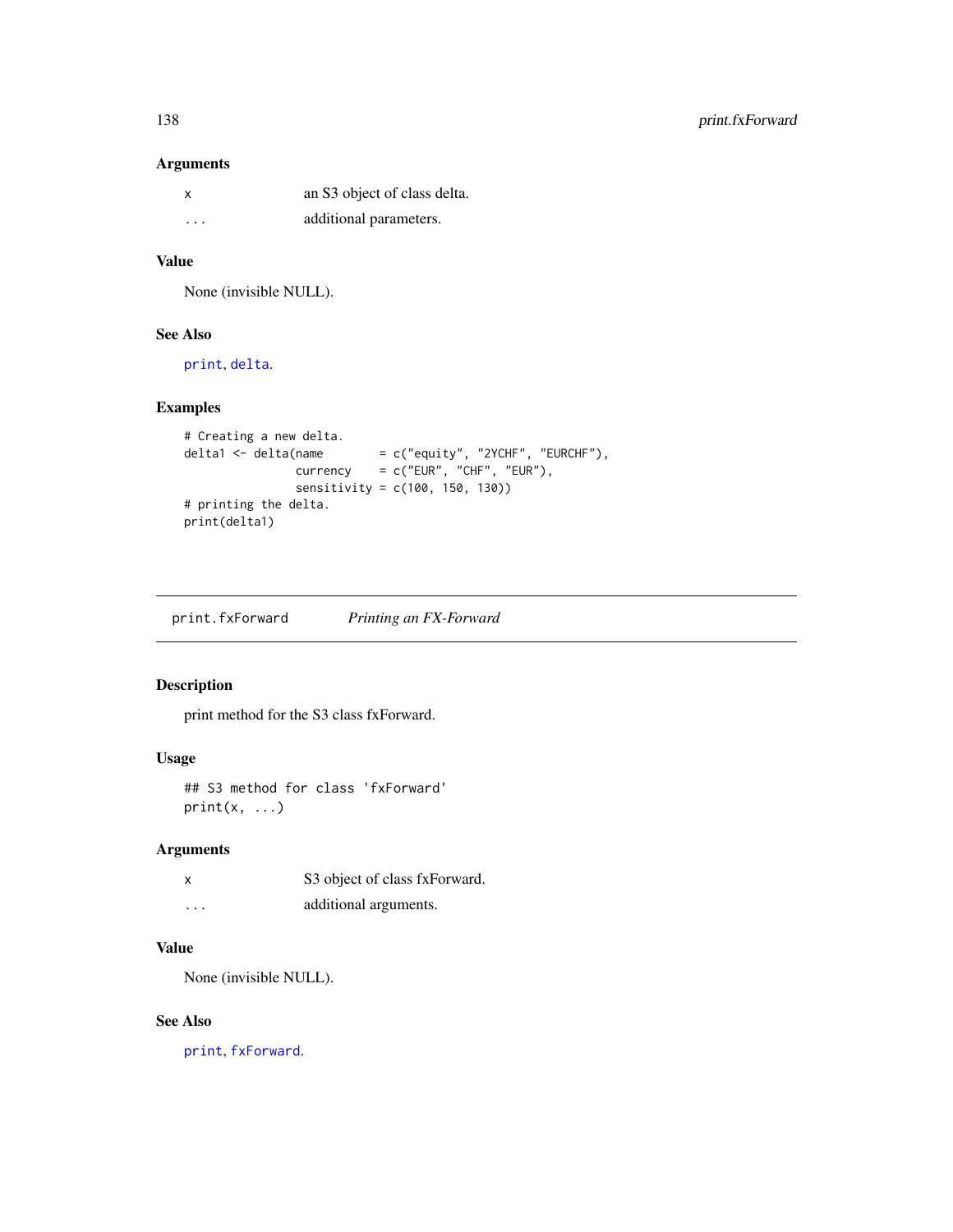## print.health 139

#### Examples

```
# Creating an fx forward.
fxf <- fxForward("USD", "EUR", 1, 1000, 1.05, "long")
# printing the fx forward.
print(fxf)
```
print.health *Printing a Health Delta-Normal Term*

# Description

print method for the S3 class health.

#### Usage

```
## S3 method for class 'health'
print(x, \ldots)
```
## Arguments

| X        | S3 object of class health. |
|----------|----------------------------|
| $\cdots$ | additional arguments.      |

# Value

None (invisible NULL).

#### See Also

[print](#page-0-0), [health](#page-95-0).

```
# Creating a new health item.
health1 <- health(name = c("pandemy", "longetivity", "storno"),
                 currency = c("EUR", "CHF", "EUR"),
                 sensitivity = c(100, 150, 130))
# printing the health item.
health1
```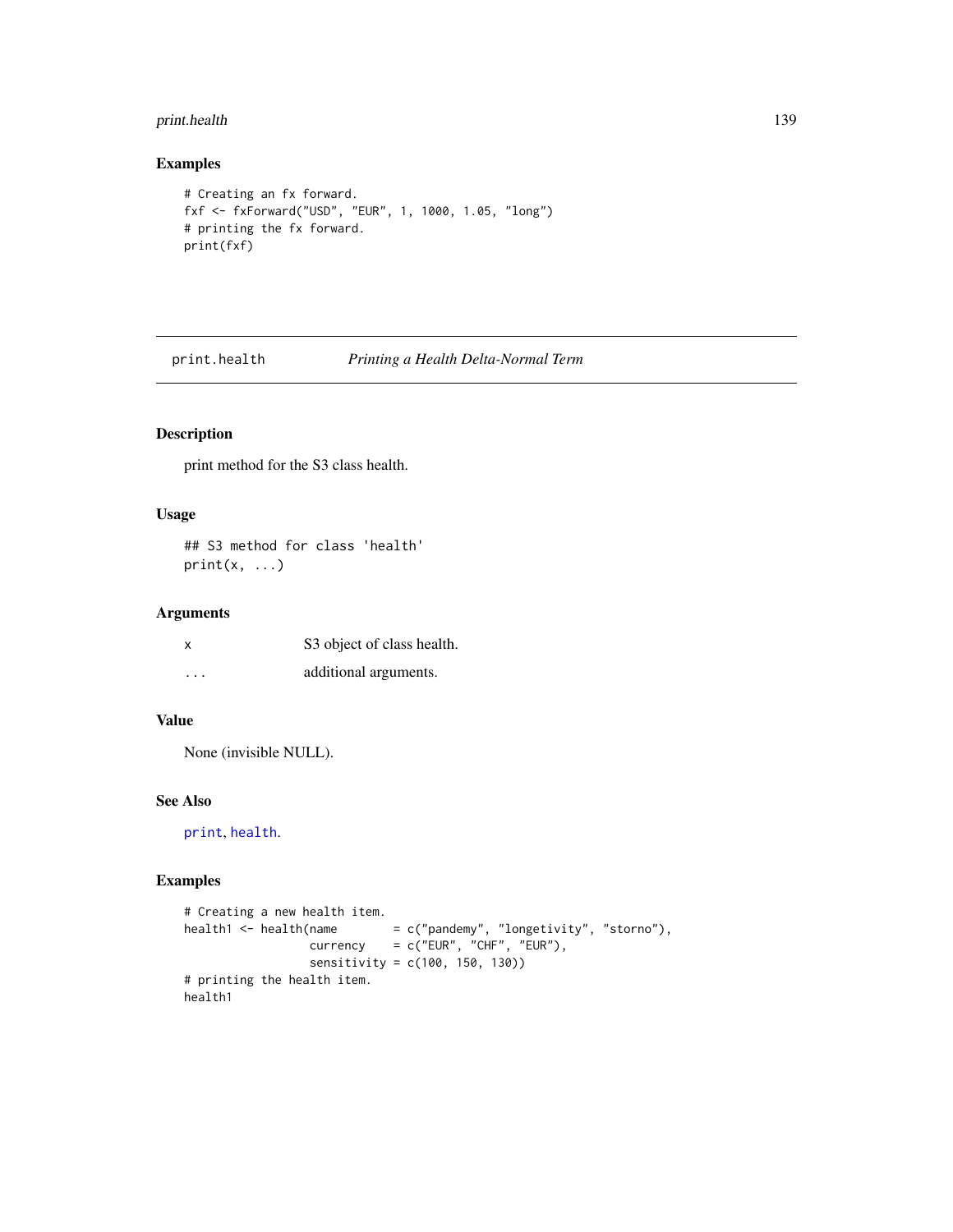print.healthRisk *Printing a HealthRisk*

#### Description

print method for the S3 class healthRisk.

## Usage

## S3 method for class 'healthRisk'  $print(x, \ldots)$ 

## Arguments

| $\boldsymbol{\mathsf{x}}$ | S3 object of class healthRisk. |
|---------------------------|--------------------------------|
| $\cdots$                  | additional arguments.          |

#### Value

None (invisible NULL).

#### See Also

[print](#page-0-0), [healthRisk](#page-96-0).

#### Examples

# Creating a new healthRisk.

```
corr.mat <- diag(rep(1, 2))
colnames(corr.mat) <- c("invalidity", "longetivity")
rownames(corr.mat) <- colnames(corr.mat)
```
healthRisk1 <- healthRisk(corr.mat = corr.mat) # printing the healthRisk. print(healthRisk1)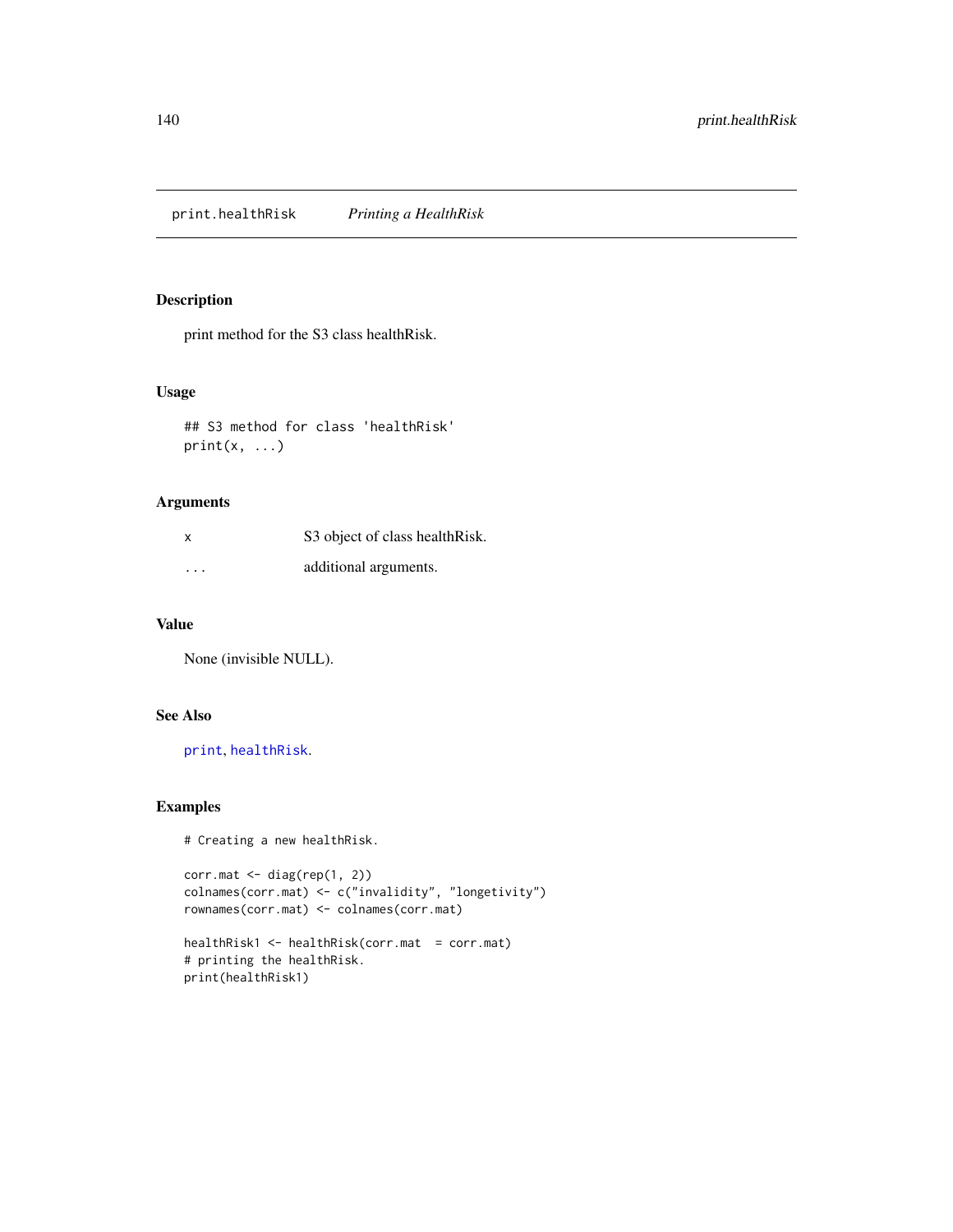<span id="page-140-0"></span>print.liability *Printing an Insurance Liability*

## Description

print method for the S3 class liability.

#### Usage

## S3 method for class 'liability'  $print(x, \ldots)$ 

#### Arguments

| X        | an S3 object of class liability. |
|----------|----------------------------------|
| $\cdots$ | additional arguments.            |

#### Value

None (invisible NULL).

#### See Also

[print](#page-0-0), [liability](#page-119-0).

## Examples

```
# Creating a liability.
liab <- liability(1, "USD", 1000)
# printing the liability.
print(liab)
```
<span id="page-140-1"></span>

#### Description

print method for S3 class life.

# Usage

```
## S3 method for class 'life'
print(x, \ldots)
```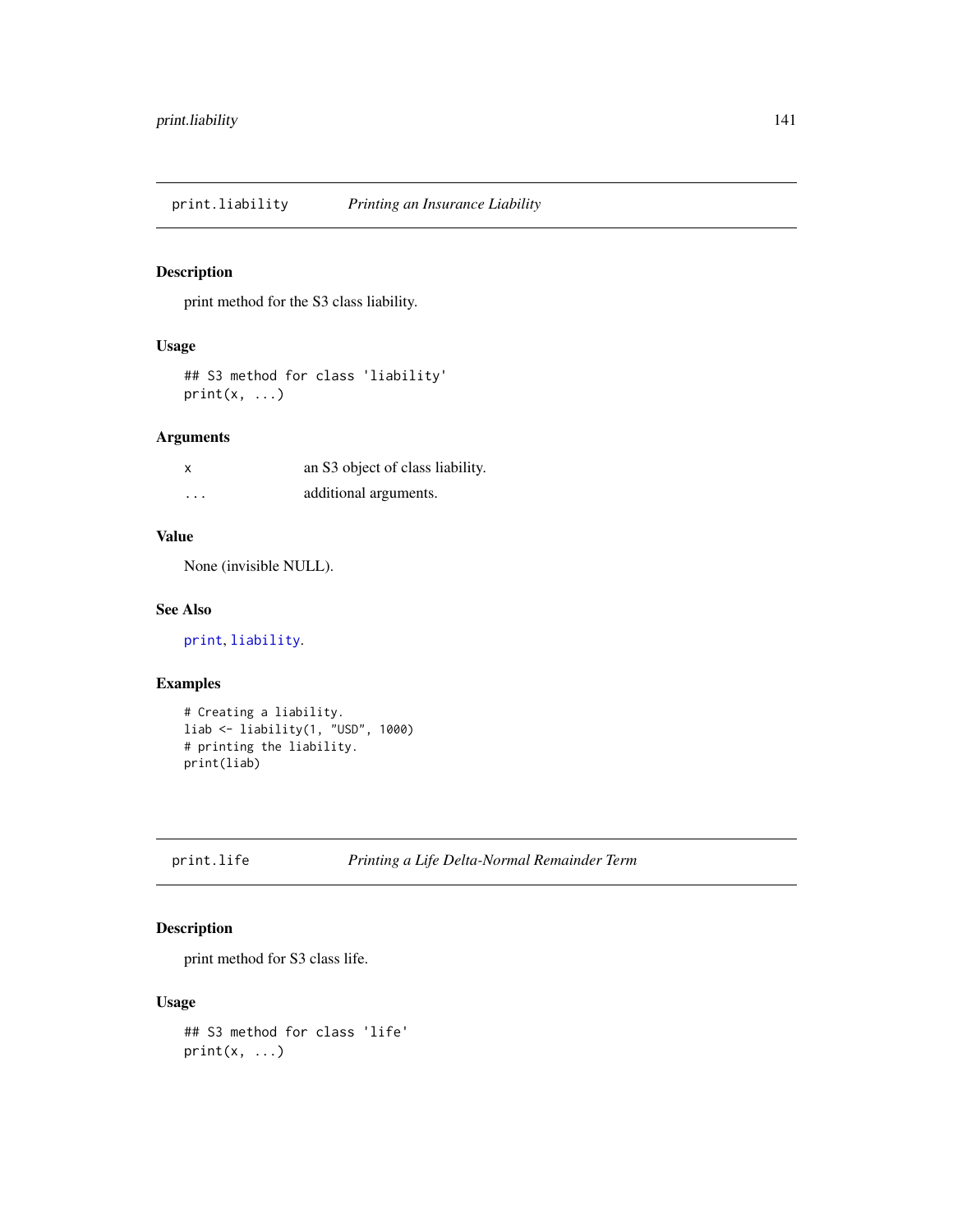#### Arguments

| X       | an S3 object of class life. |
|---------|-----------------------------|
| $\cdot$ | additional parameters.      |

#### Value

None (invisible NULL).

# See Also

[print](#page-0-0), [life](#page-120-0).

## Examples

```
# Creating a new health item.
life1 <- life(name = c("pandemy", "longetivity", "storno"),
             currency = c("EUR", "CHF", "EUR"),
             sensitivity = c(100, 150, 130))
# printing the health item.
life1
```
<span id="page-141-0"></span>print.lifeRisk *Printing a LifeRisk*

#### Description

print method for the S3 class lifeRisk.

## Usage

## S3 method for class 'lifeRisk'  $print(x, \ldots)$ 

## Arguments

| x        | an S3 object of class lifeRisk. |
|----------|---------------------------------|
| $\cdots$ | additional arguments.           |

#### Value

None (invisible NULL).

# See Also

[print](#page-0-0), [lifeRisk](#page-121-0).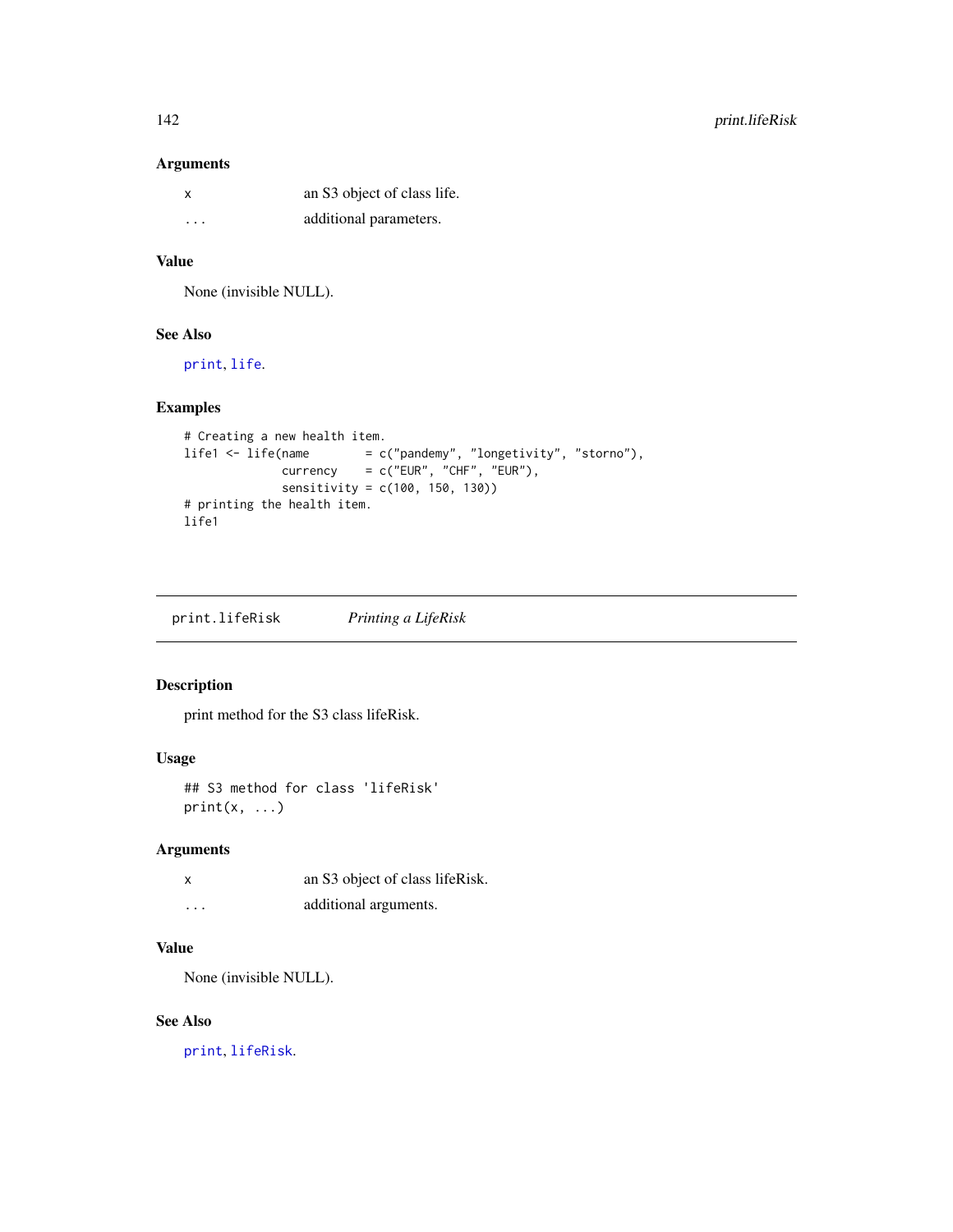## print.marketRisk 143

## Examples

```
# Creating a new lifeRisk.
corr.mat <- diag(rep(1, 2))
colnames(corr.mat) <- c("invalidity", "longetivity")
rownames(corr.mat) <- colnames(corr.mat)
lifeRisk1 <- lifeRisk(corr.mat = corr.mat,
                     quantile = c(0.995, 0.995))
# printing the lifeRisk.
print(lifeRisk1)
```
print.marketRisk *Printing a marketRisk*

# Description

print method for the S3 class marketRisk.

#### Usage

## S3 method for class 'marketRisk'  $print(x, \ldots)$ 

#### Arguments

|          | S3 object of class market Risk. |
|----------|---------------------------------|
| $\cdots$ | additional arguments.           |

## Value

None (invisible NULL).

# See Also

[print](#page-0-0), [marketRisk](#page-124-0).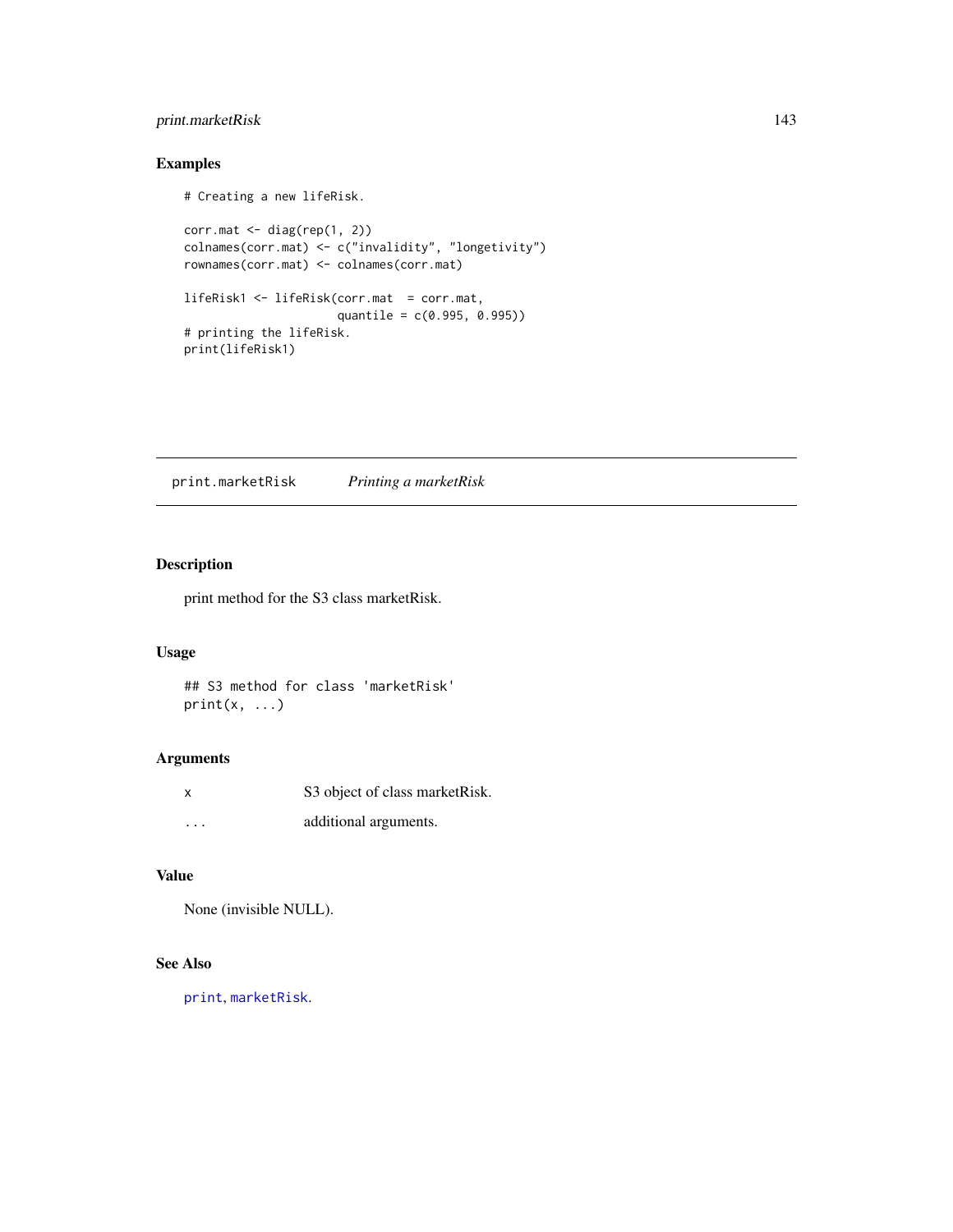<span id="page-143-0"></span>print.nonLifeRisk *Printing a nonLifeRisk*

#### Description

print method for the S3 class nonLifeRisk.

## Usage

## S3 method for class 'nonLifeRisk'  $print(x, \ldots)$ 

#### Arguments

| x        | an S3 object of class nonLifeRisk. |
|----------|------------------------------------|
| $\cdots$ | additional arguments.              |

## Value

None (invisible NULL).

#### See Also

[print](#page-0-0), [nonLifeRisk](#page-128-0).

```
# Creating a new nonLifeRisk.
nonLife1 <- nonLifeRisk(type = "simulations",
                       param = list(simulations = stats::rnorm(100)),
                       currency = "CHF")
# printing the nonLifeRisk.
print(nonLife1)
# Creating a new nonLifeRisk.
nonLife2 <- nonLifeRisk(type = "log-normal",
                       param = list(mu = 1, sigma = 2),currency = "CHF")# printing the nonLifeRisk.
print(nonLife2)
# Creating a new nonLifeRisk.
nonLife3 <- nonLifeRisk(type = "cdf",
                       param = list(cdf = data.frame(x = c(0,1,2,3),
                                                     cdf = c(0.3, 0.7, 0.9, 1)),
                       currency = "CHF")
# printing the nonLifeRisk.
print(nonLife3)
```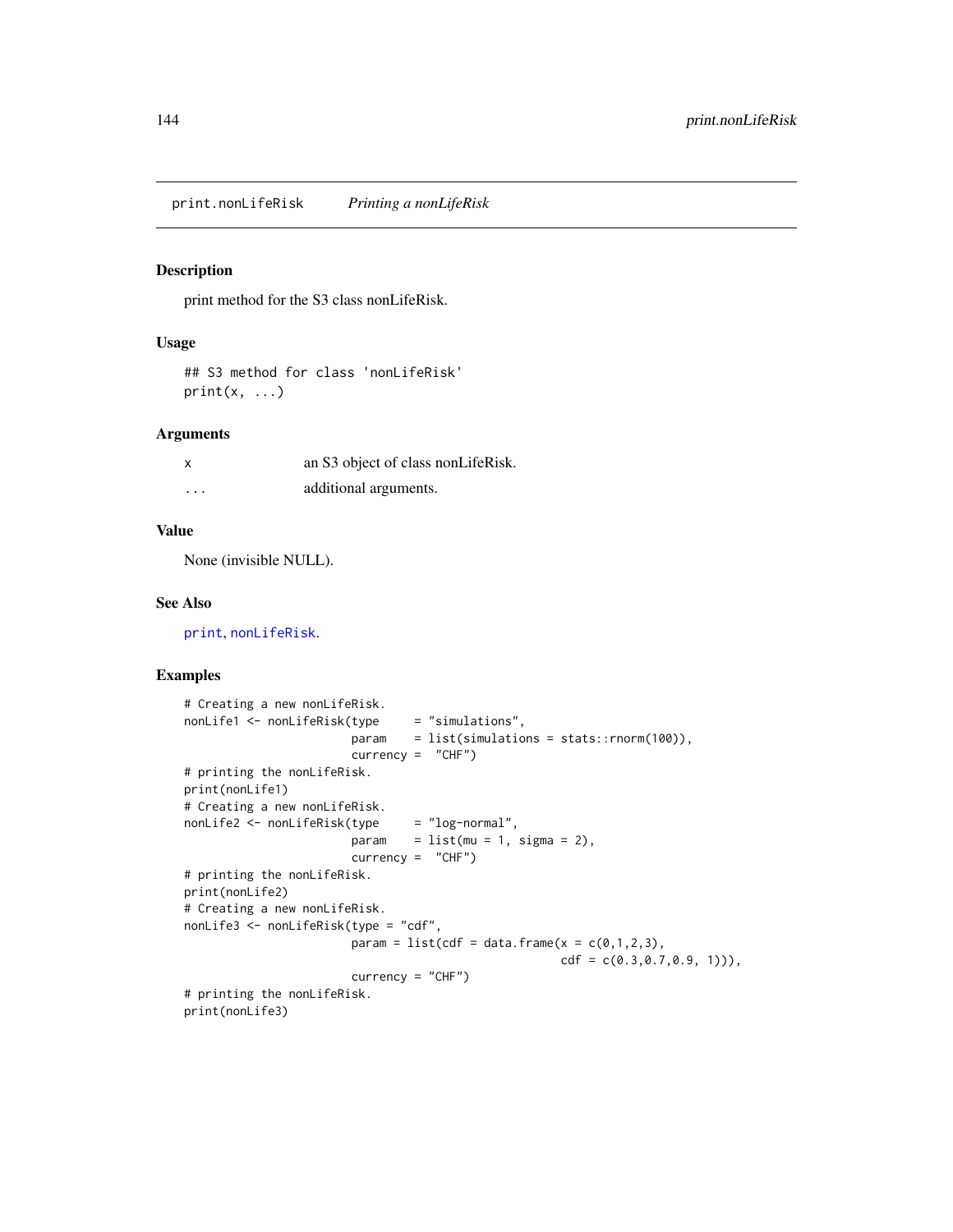## Description

print method for the S3 class participation.

## Usage

## S3 method for class 'participation'  $print(x, \ldots)$ 

## Arguments

| x        | S3 object of class participation. |
|----------|-----------------------------------|
| $\cdots$ | additional arguments.             |

## Value

None (invisible NULL).

## See Also

[print](#page-0-0), [participation](#page-130-0).

## Examples

```
# Creating a new participation.
participation1 <- participation("USD", 1000)
# printing the participation
participation1
```
print.participationRisk

*Printing a participationRisk*

## Description

print method for S3 class participationRisk.

```
## S3 method for class 'participationRisk'
print(x, \ldots)
```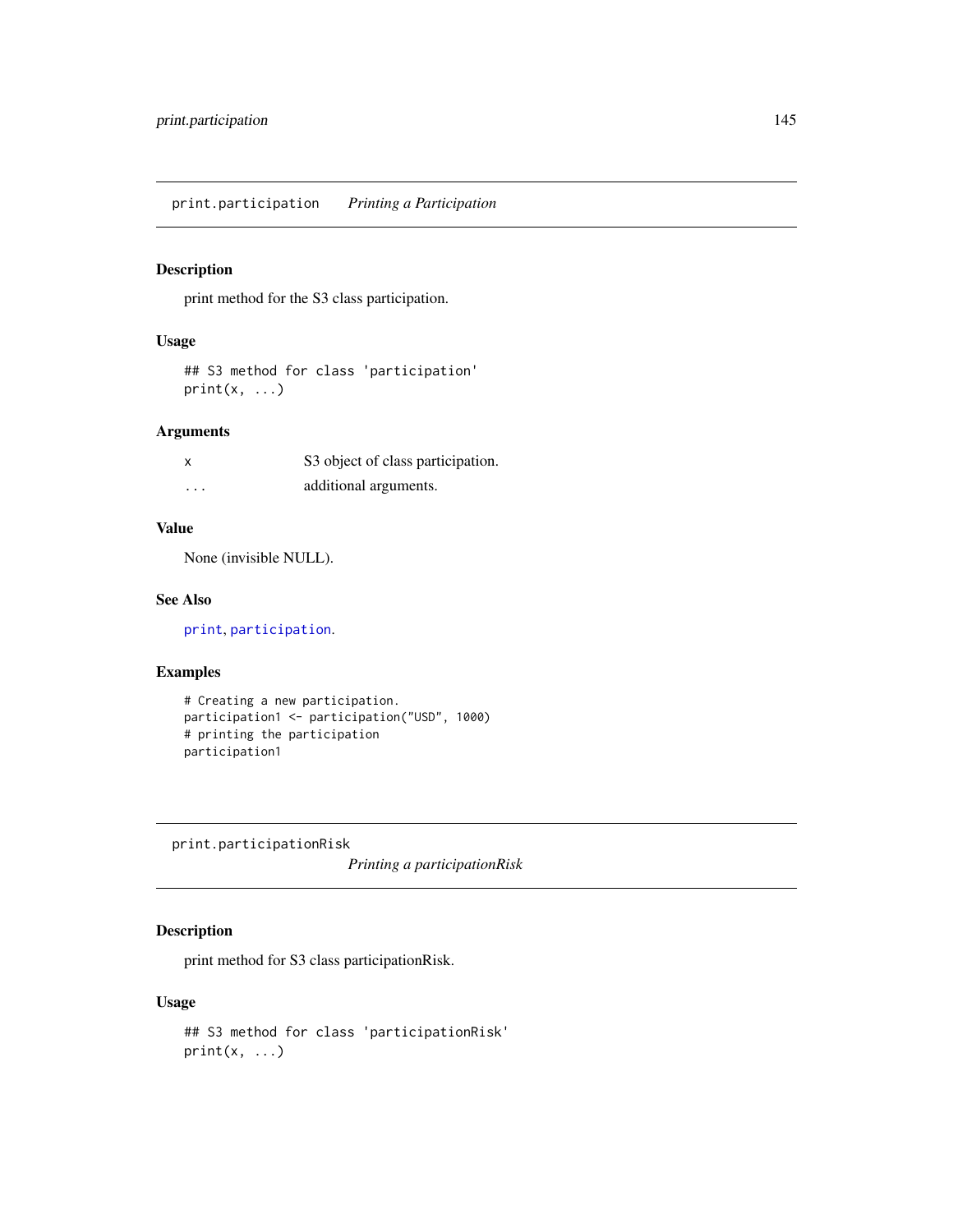## Arguments

|                         | an S3 object of class participation Risk. |
|-------------------------|-------------------------------------------|
| $\cdot$ $\cdot$ $\cdot$ | additional parameters.                    |

# Value

None (invisible NULL).

# See Also

[print](#page-0-0), [participationRisk](#page-131-0).

## Examples

```
# Creating a new participationRisk.
pr <- participationRisk(volatility = 0.5)
# printing the participationRisk.
pr
```
print.portfolio *Printing a Portfolio*

#### Description

print method for the S3 class portfolio.

## Usage

```
## S3 method for class 'portfolio'
print(x, \ldots)
```
## Arguments

|          | S3 object of class portfolio. |
|----------|-------------------------------|
| $\cdots$ | additional arguments.         |

## Value

None (invisible NULL).

# See Also

[print](#page-0-0), [participation](#page-130-0).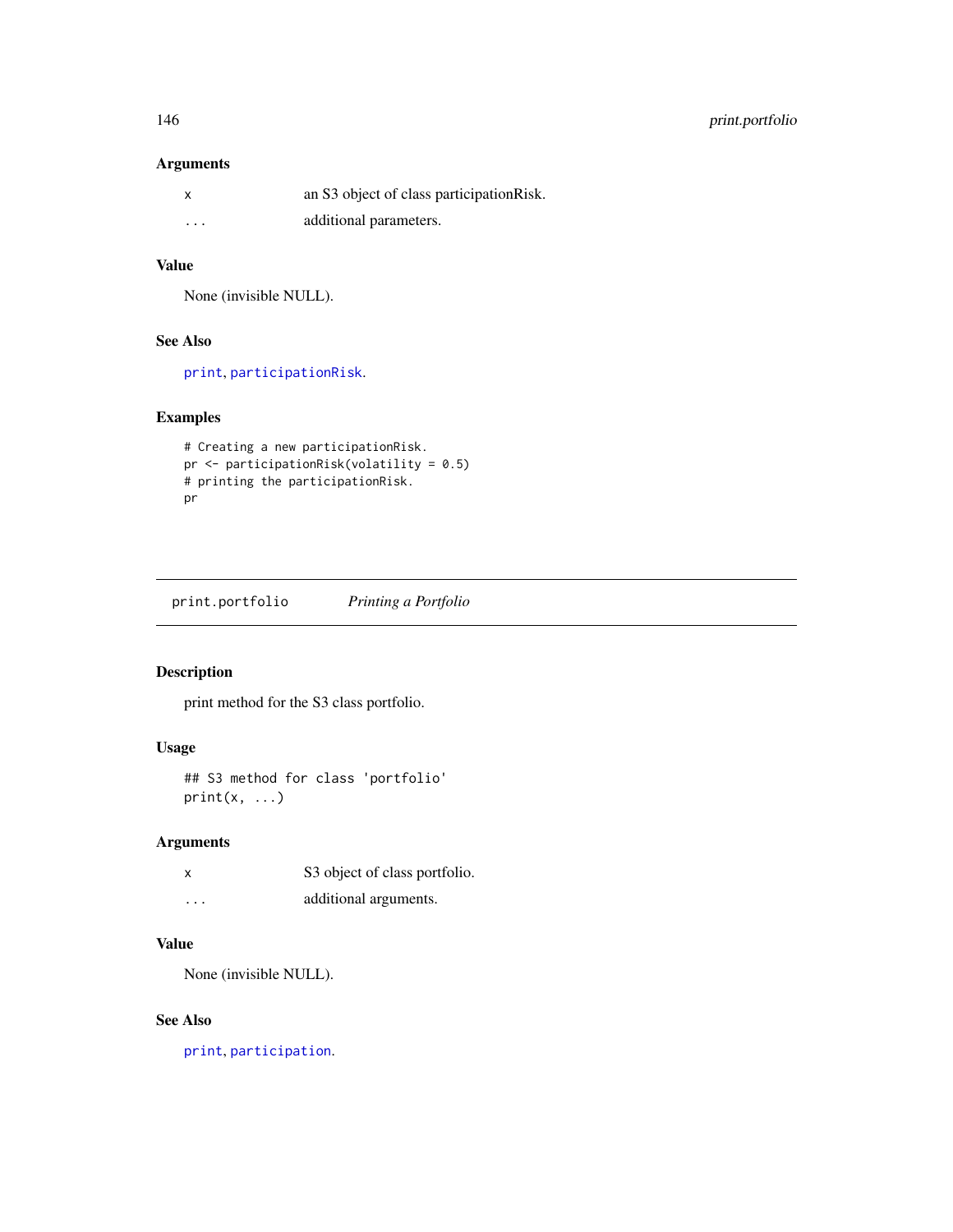## print.scenarioRisk 147

#### Examples

```
# Creating a new portfolio.
asset1 <- asset("equity", "USD", 1000)
asset2 <- asset("hedge fund", "EUR", 2000)
life1 <- life(name = c("pandemy", "longetivity", "storno"),
             \text{currency} = c("CHF", "CHF", "CHF"),sensitivity = c(100, 150, 130))
health1 <- health(name = c("pandemy", "longetivity", "strom"),
                 currency = c("CHF", "CHF", "CHF"),
                 sensitivity = c(100, 150, 130))
participation1 <- participation("CHF", 1000)
  valid.param \leq 1ist(mvm = list(mvm.life = 2, mvm.health = 4, mvm.nonlife = 3),
                      rtkr = \theta,
                      rtkg = 0,
                      correction.term = 2,
                      credit.risk = 3,
                      expected.insurance.result = 10^6,
                      expected.financial.result = 10^5)
pf \leftarrow portfolio(marker.items = list(asset1, asset2),participation.item = participation1,
               life.item = life1,health.item = health1,
               base.currency = "CHF",
               portfolio.parameters = valid.param)
# printing the portfolio
print(pf)
```
<span id="page-146-0"></span>print.scenarioRisk *Printing a ScenarioRisk*

## Description

print method for the S3 class scenarioRisk.

#### Usage

```
## S3 method for class 'scenarioRisk'
print(x, \ldots)
```
#### Arguments

|          | S3 object of class scenarioRisk. |
|----------|----------------------------------|
| $\cdots$ | additional arguments.            |

## Value

None (invisible NULL).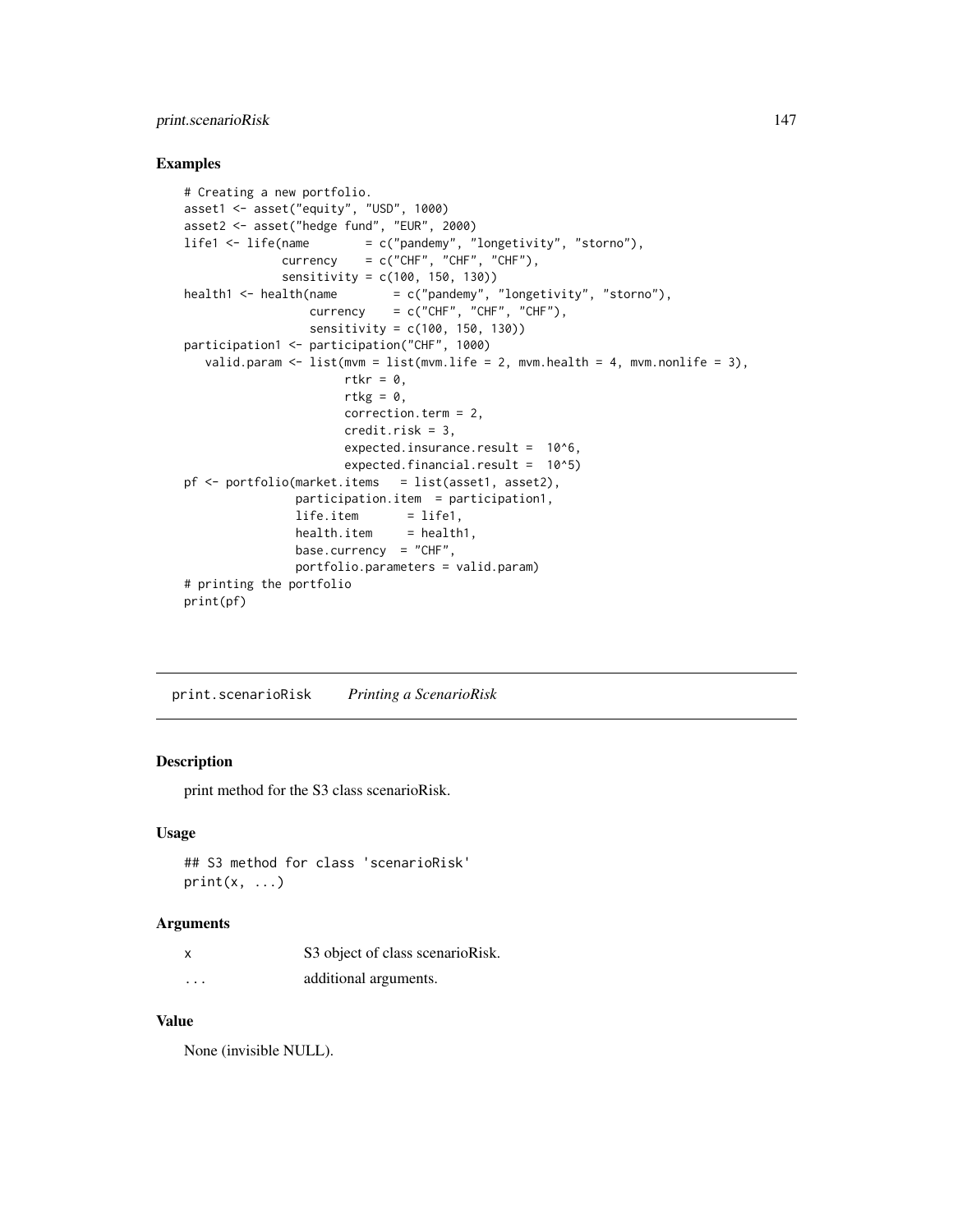# See Also

[print](#page-0-0), [scenarioRisk](#page-155-0).

## Examples

```
# Creating a new scenarioRisk.
scenarios <- scenarioRisk(name = c("earthquake",
                                         "real estate crash"),
                        probability = c(0.001, 0.01),\text{currency} = c("CHF", "CHF"),effect = c(-1000, -10000))# printing the scenarioRisk.
print(scenarios)
```
<span id="page-147-0"></span>print.sstModel *Printing a sstModel*

## Description

print method for the S3 class sstModel.

#### Usage

## S3 method for class 'sstModel'  $print(x, \ldots)$ 

#### Arguments

| x        | S3 object of class sstModel. |
|----------|------------------------------|
| $\cdots$ | additional arguments.        |

### Value

None (invisible NULL).

## See Also

[print](#page-0-0), [sstModel](#page-163-0).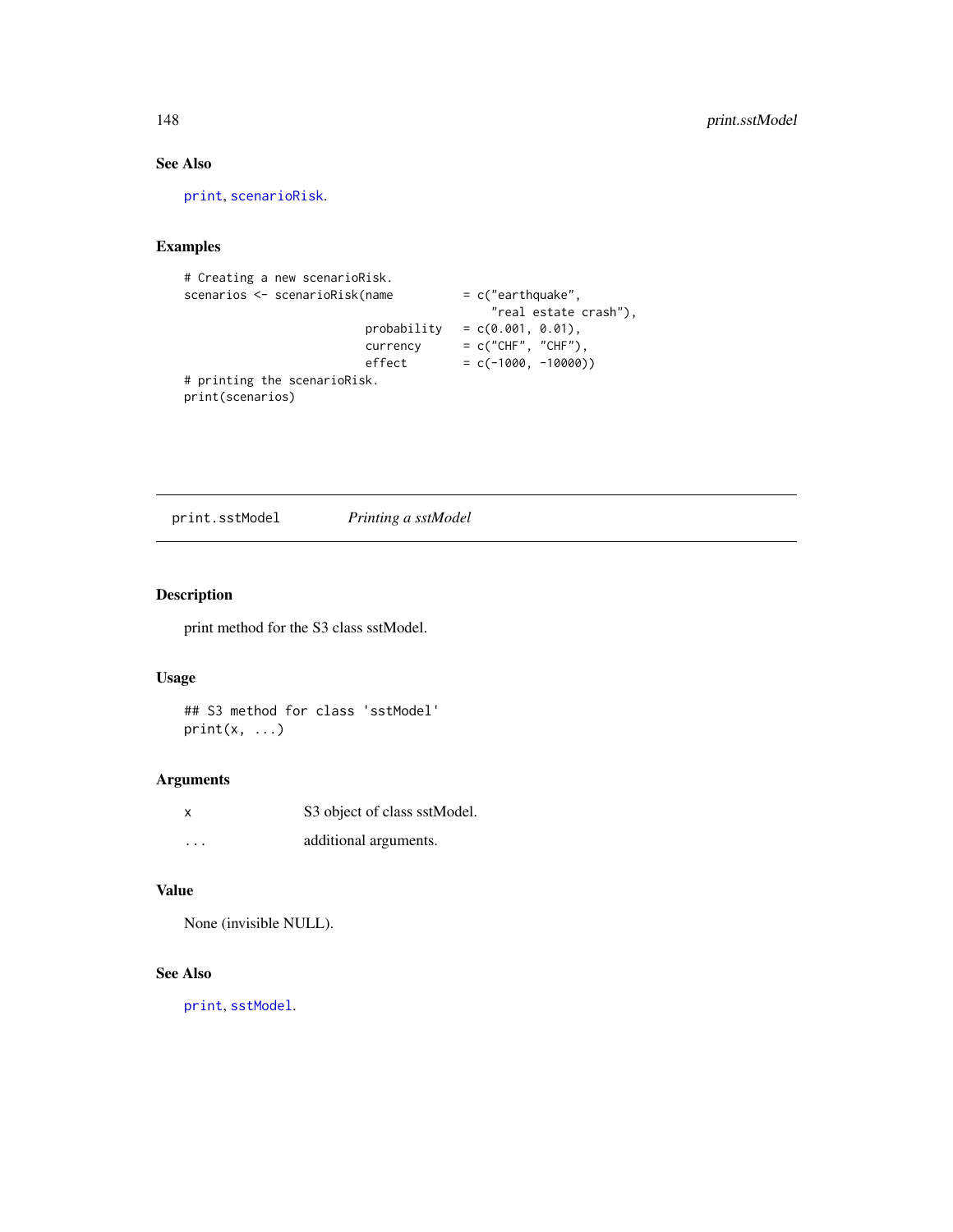print.sstOutput *Printing a sstOutput*

## Description

print method for S3 class sstOutput.

## Usage

```
## S3 method for class 'sstOutput'
print(x, \ldots)
```
## Arguments

| x        | S3 object of class sstOutput. |
|----------|-------------------------------|
| $\cdots$ | additional arguments.         |

# Value

None (invisible NULL).

#### See Also

[print](#page-0-0).

<span id="page-148-0"></span>print.standalone *Printing a standalone*

## Description

print method for the S3 class standalone.

## Usage

## S3 method for class 'standalone'  $print(x, \ldots)$ 

## Arguments

| x                       | S3 object of class standalone. |
|-------------------------|--------------------------------|
| $\cdot$ $\cdot$ $\cdot$ | additional arguments.          |

#### Value

None (invisible NULL).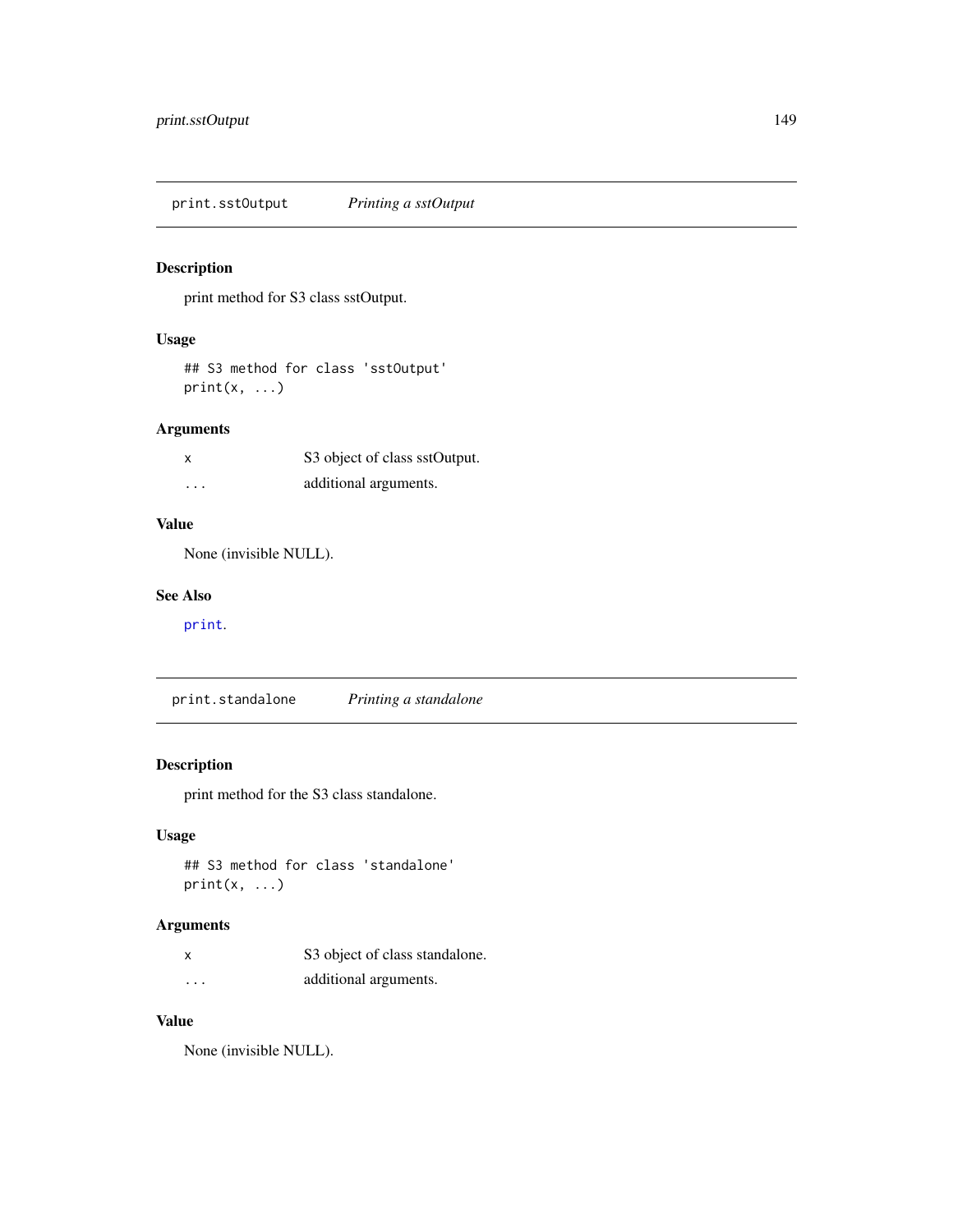# See Also

[print](#page-0-0), [standalone](#page-166-0).

```
print.summary.portfolio
```
*Printing a Summary of Portfolio*

### Description

print method for S3 class summary.portfolio.

## Usage

## S3 method for class 'summary.portfolio'  $print(x, \ldots)$ 

## Arguments

| x | an S3 object of class summary portfolio. |
|---|------------------------------------------|
| . | additional parameters.                   |

## Value

None (invisible NULL).

### See Also

[print](#page-0-0)

print.summary.sstModel

*Printing a Summary of sstModel*

# Description

print method for S3 class summary.sstModel.

### Usage

```
## S3 method for class 'summary.sstModel'
print(x, \ldots)
```
## Arguments

| x | an S3 object of class summary.sstModel. |
|---|-----------------------------------------|
| . | additional parameters.                  |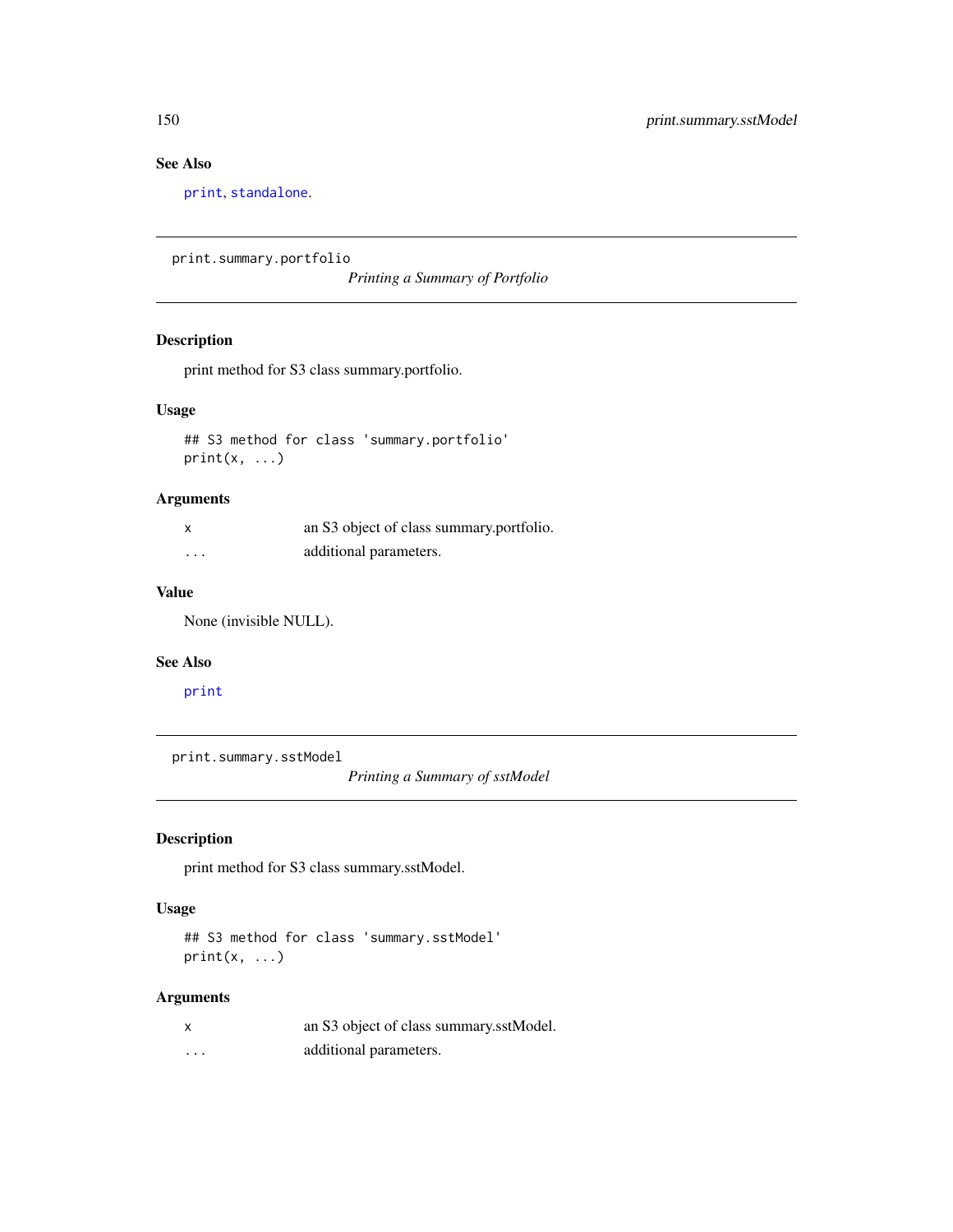None (invisible NULL).

#### See Also

[print](#page-0-0)

print.summary.sstOutput

*Printing a Summary of sstOutput*

## Description

print method for S3 class summary.sstOutput.

#### Usage

## S3 method for class 'summary.sstOutput'  $print(x, \ldots)$ 

#### Arguments

| X        | S3 object of class summary.sstOutput. |
|----------|---------------------------------------|
| $\cdots$ | additional arguments.                 |

#### Value

None (invisible NULL).

### See Also

[print](#page-0-0).

rate *Constructing a Rate (Risk Factor)*

#### Description

Constructor for the S3 class rate. It allows to define a rate-type risk factor. This risk factor refers to the *"stetigen Zins"* change  $\Delta R_i(t, i_\tau)$  for a certain horizon index  $i_\tau$  and a certain currency j in the valuation function for *"Fixed-Income-Assets und Versicherungsverpflichtungen"* presented in the FINMA document *"SST-Marktrisiko und -Aggregation Technische Beschreibung"*.

```
rate(name, currency, horizon, scale = NULL)
```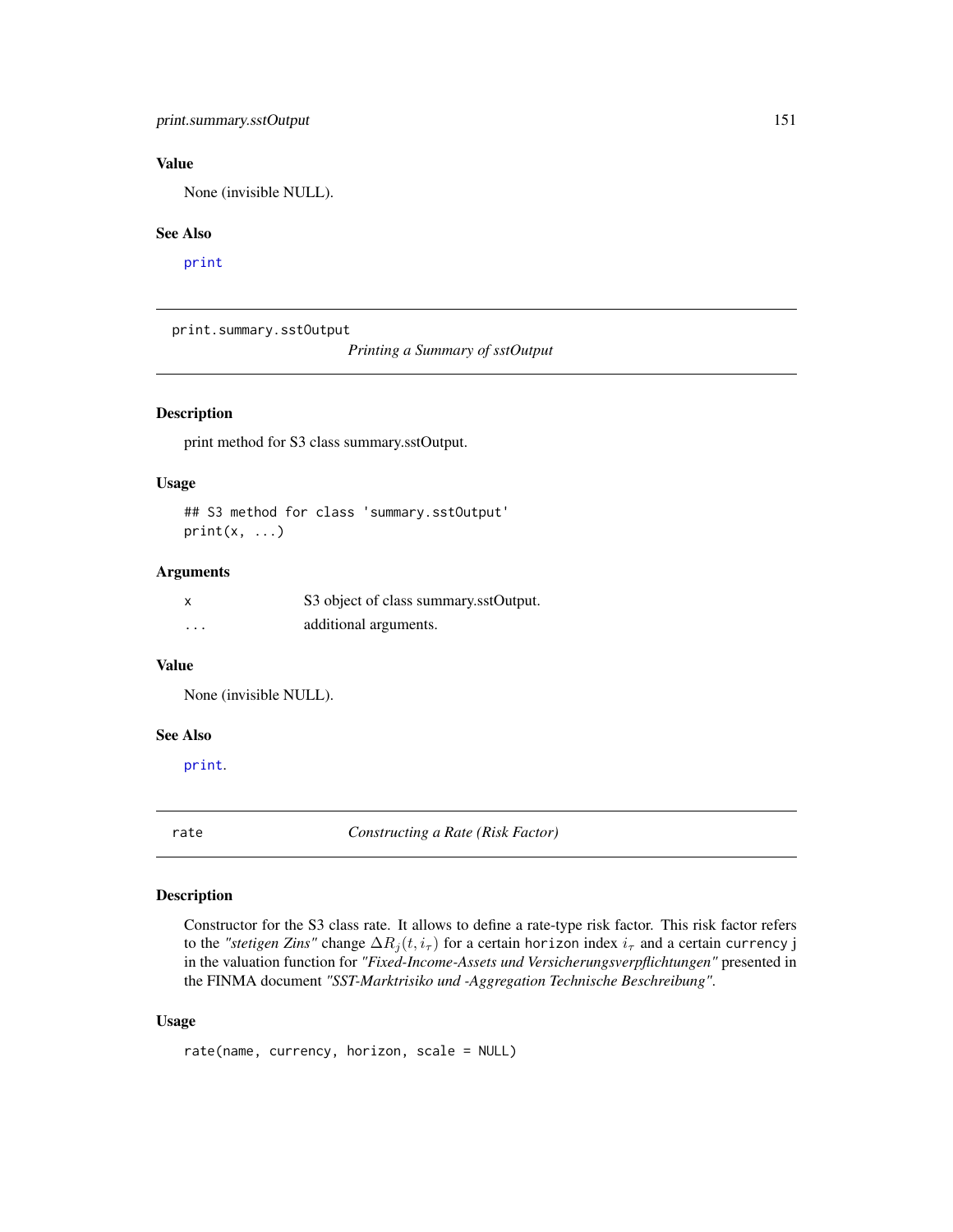| a character value. If the length is one, this corresponds to the name in the co-<br>variance matrix of the marketRisk to which the rate risk factor is mapped. This<br>means that the risk factor change $\Delta R_i(t, \tau)$ in the FINMA document "SST-<br>Marktrisiko und -Aggregation Technische Beschreibung" (version 31.1.2018)<br>will be assumed to be modeled by the underlying normal random variable cor-<br>responding to name in the covariance matrix (potentially scaled by scale if not<br>NULL). If the length is strictly greater than one, this corresponds to multiple<br>names in the covariance matrix of the market Risk to which the rate risk factor<br>is mapped in the case of principal component modeling. This means that the<br>risk factor change $\Delta R_i(t, \tau)$ in the FINMA document "SST-Marktrisiko und<br>-Aggregation Technische Beschreibung" will be assumed to be modeled by a<br>linear combination (with coefficients scale) of normal random variable corre-<br>sponding to the multiple names name in the covariance matrix. Please refer to<br>the note section to have more information. |
|--------------------------------------------------------------------------------------------------------------------------------------------------------------------------------------------------------------------------------------------------------------------------------------------------------------------------------------------------------------------------------------------------------------------------------------------------------------------------------------------------------------------------------------------------------------------------------------------------------------------------------------------------------------------------------------------------------------------------------------------------------------------------------------------------------------------------------------------------------------------------------------------------------------------------------------------------------------------------------------------------------------------------------------------------------------------------------------------------------------------------------------------------|
| a character value of length one. The currency in which the underlying "Fixed-<br>Income-Assets oder Versicherungsverpflichtungen" is valuated. This refers to<br>the currency corresponding to the index j in the FINMA document "SST-Marktrisiko<br>und -Aggregation Technische Beschreibung".                                                                                                                                                                                                                                                                                                                                                                                                                                                                                                                                                                                                                                                                                                                                                                                                                                                  |
| a character value of length one. The time-to-maturity (projected on the time<br>mapping). This refers to the index $i\tau$ in the FINMA document "SST-Marktrisiko"<br>und -Aggregation Technische Beschreibung".                                                                                                                                                                                                                                                                                                                                                                                                                                                                                                                                                                                                                                                                                                                                                                                                                                                                                                                                 |
| a numeric value of length one. If not set NULL, this defines a scaled risk factor<br>equal to scale times the risk factor defined by name in the covariance matrix<br>contained in marketRisk. By default its value is scale = $NULL$ . In the case<br>of principal component modeling (i.e. name of length strictly greater than one)<br>this parameter should be provided as a numeric values of the same length as<br>name corresponding to the <i>loadings</i> in the principal component decomposition.<br>Please consider that these loadings should be contained in the Euclidean disk,<br>i.e. the sum of there squared value should be below 1, if not a warning will be<br>triggered.                                                                                                                                                                                                                                                                                                                                                                                                                                                  |
|                                                                                                                                                                                                                                                                                                                                                                                                                                                                                                                                                                                                                                                                                                                                                                                                                                                                                                                                                                                                                                                                                                                                                  |

An S3 object, instance of the class rate.

#### Note

In the case that principal component modeling of rate curves is chosen, all risk factors named in name should be scaled, otherwise an error will be triggered.

```
# constructing a non-scaled rate risk factor
# (assuming "2Y_CHF" exists in marketRisk).
r <- rate(name = "2Y_CHF",
         currency = "CHF",
         horizon = "k")
```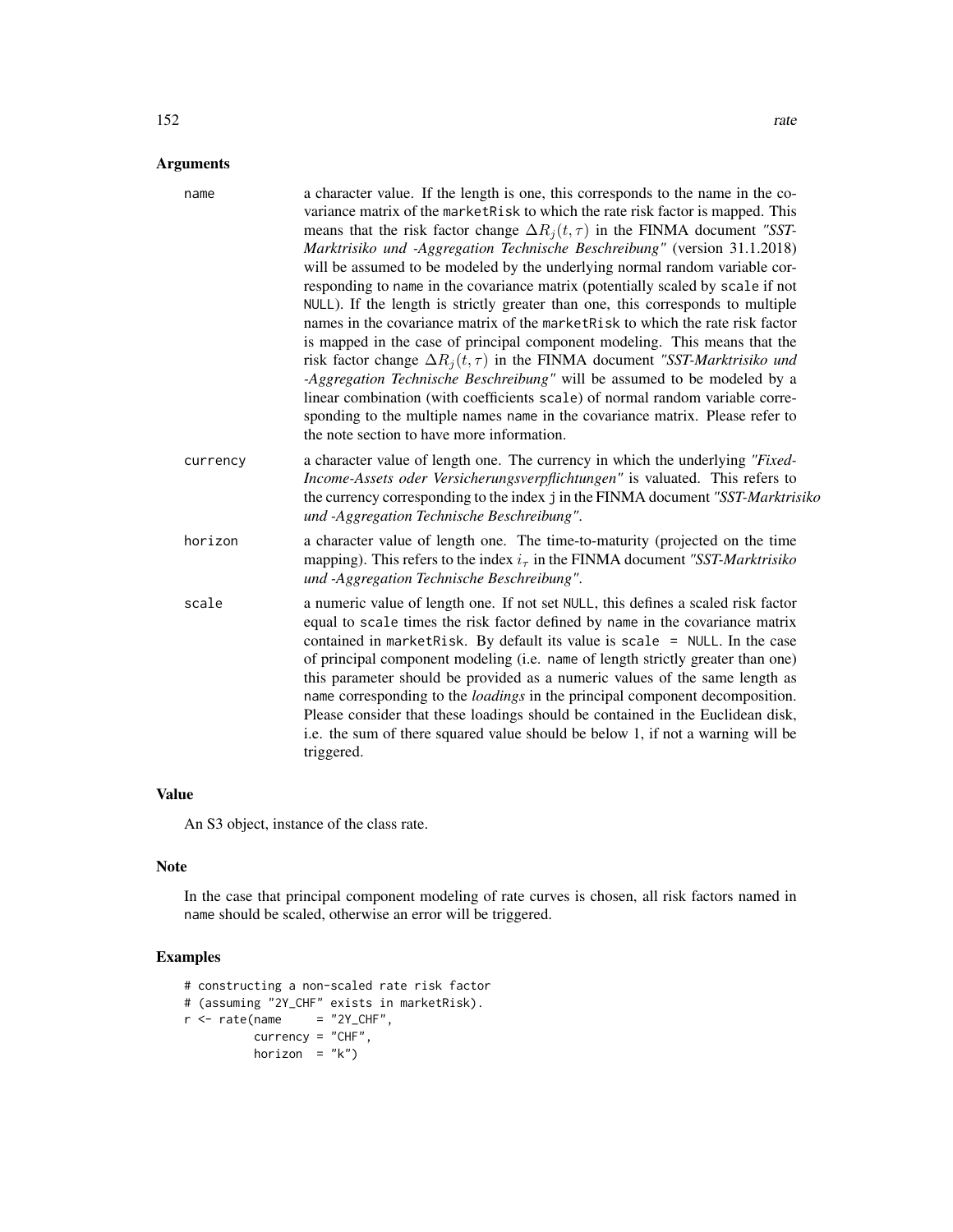#### rateIsIn 153

```
# constructing a scaled rate risk factor
# (assuming "2Y_CHF" exists in marketRisk).
r <- rate(name = "2Y_CHF",
         currency = "CHF",
         horizon = "k",scale = 0.5)
# constructing a rate risk factor from principal component
r <- rate(name = c("pcRate_EUR_1",
                       "pcRate_EUR_2",
                       "pcRate_EUR_3"),
          currency = "EUR",
          horizon = "k",scale = c(0.3, -0.2, sqrt(1-(0.3^2)-((-0.2)^2))))
```
<span id="page-152-0"></span>rateIsIn *Rate in Object?*

## Description

S3 generic to check that the rate is in the object.

#### Usage

```
rateIsIn(object, ...)
```
## Arguments

| object   | an S3 object potentially containing the rate. |
|----------|-----------------------------------------------|
| $\cdots$ | additional parameters.                        |

#### Value

a logical value.

rateIsIn.standalone *Rate in standalone?*

## Description

S3 generic to check that the rate is in the object.

```
## S3 method for class 'standalone'
rateIsIn(object, currency, horizon, ...)
```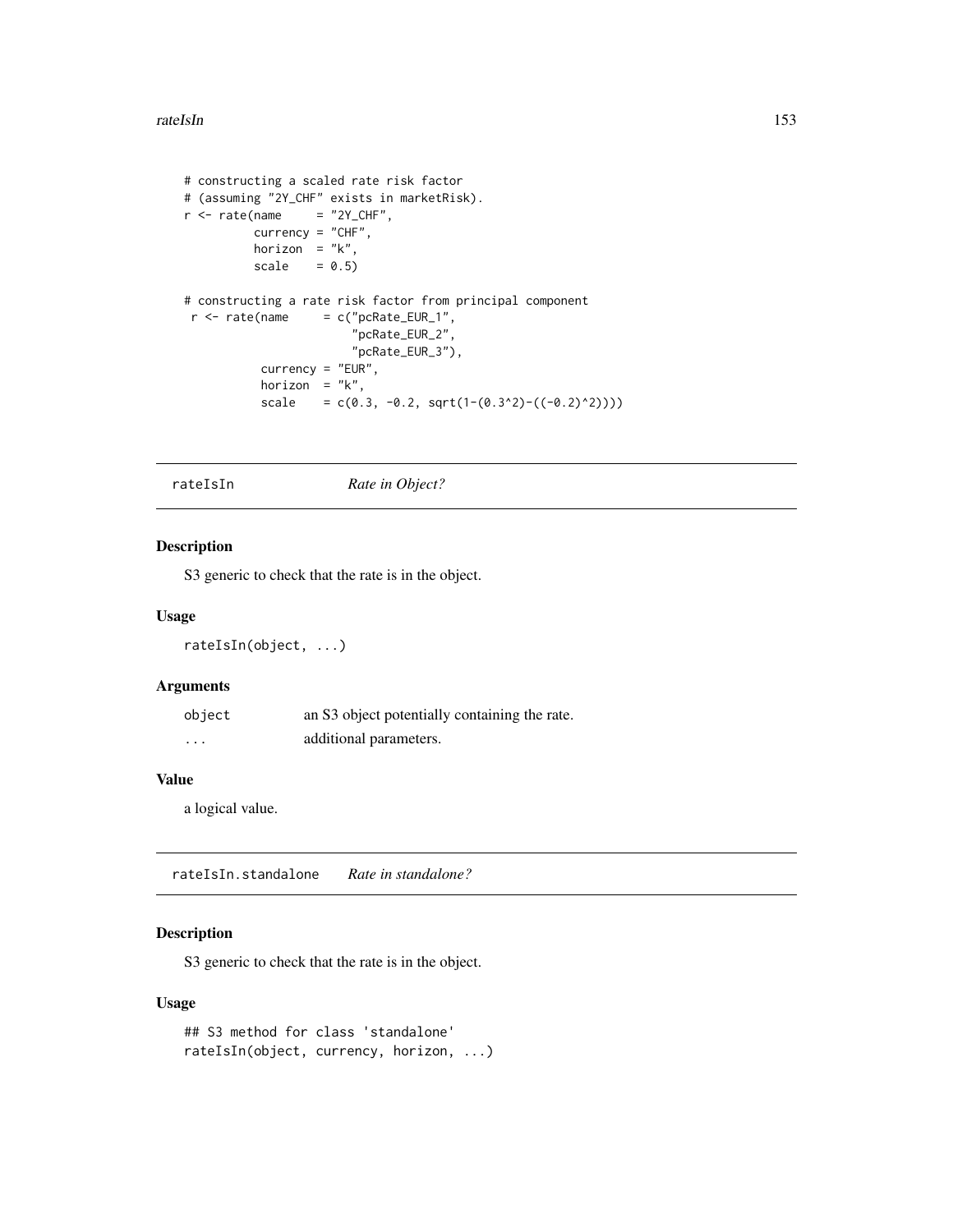# Arguments

| object   | S3 object of class standalone. |
|----------|--------------------------------|
| currency | character value. A currency.   |
| horizon  | character value. An horizon.   |
|          | additional arguments.          |

## Value

a logical value, is the rate in the standalone?

# See Also

[rateIsIn](#page-152-0).

removePerfectCorr *Remove Perfectly Correlated Variables*

# Description

remove perfectly correlated variables from a matrix

## Usage

```
removePerfectCorr(mat)
```
# Arguments

mat a numeric matrix

## Value

a sub matrix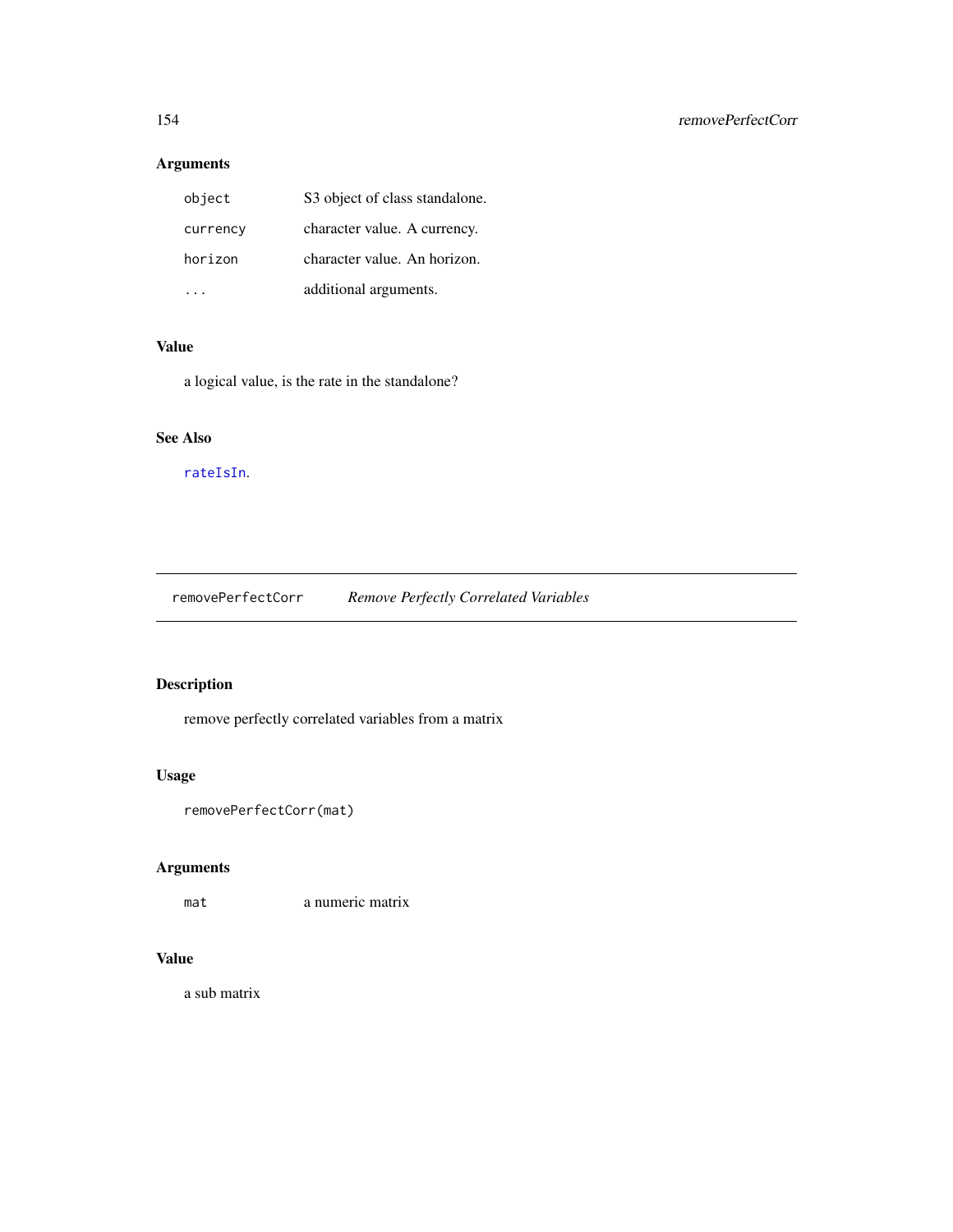<span id="page-154-0"></span>

## Description

S3 generic method to compute the risk capital.

#### Usage

```
riskCapital(object, ...)
```
## Arguments

| object | an S3 object.          |
|--------|------------------------|
| .      | additional parameters. |

## Value

a numeric value.

riskCapital.sstOutput *Compute the Risk Capital (RC)*

## Description

S3 generic method to compute the risk capital (RC).

## Usage

```
## S3 method for class 'sstOutput'
riskCapital(object, with.scenario = F, ...)
```
# Arguments

| object        | S3 object of class sstOutput.                                                               |
|---------------|---------------------------------------------------------------------------------------------|
| with.scenario | logical value of length one. Should the risk capital be compute with scenario<br>risk also? |
| $\cdots$      | additional parameters to be passed on to expected Shortfall.                                |

## Value

a numeric value. The risk capital (RC).

### See Also

[riskCapital](#page-154-0).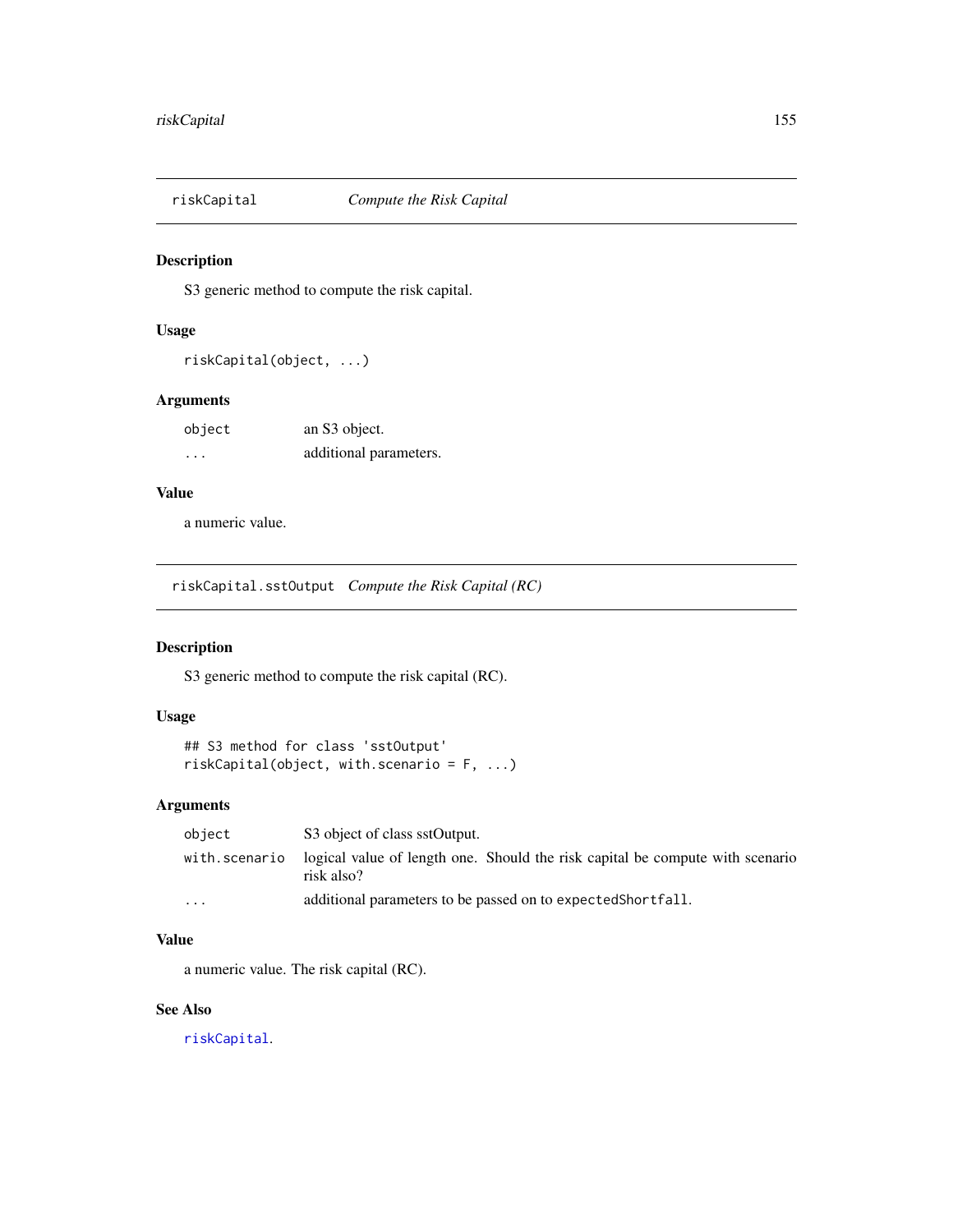riskFactorToExpression

*RiskFactor To Expression Helper*

## Description

This private function creates an expression from a risk-factor.

## Usage

riskFactorToExpression(risk.factor)

# Arguments

risk.factor a riskFactor object.

### Value

a character value.

<span id="page-155-0"></span>scenarioRisk *Constructing a scenarioRisk*

## Description

scenarioRisk is the constructor for the S3 class scenarioRisk. It allows to build for scenarios (stress-tests).

#### Usage

```
scenarioRisk(name, probability, currency, effect)
```
## Arguments

| name        | character value. The names of the scenarios. This should not contain duplicated<br>names.                                                                           |
|-------------|---------------------------------------------------------------------------------------------------------------------------------------------------------------------|
| probability | numeric value. The probability of the respective scenarios. Probabilities must<br>take values between 0 and 1, i.e. must be in $(0, 1)$ .                           |
| currency    | character value. The currencies in which the effect are expressed. Please note<br>that currency is restricted to be the same as the base currency of a market Risk. |
| effect      | numeric value. The effects associated with each scenario on the risk-bearing-<br>capital (RBC). This must be expressed in the same currency as currency.            |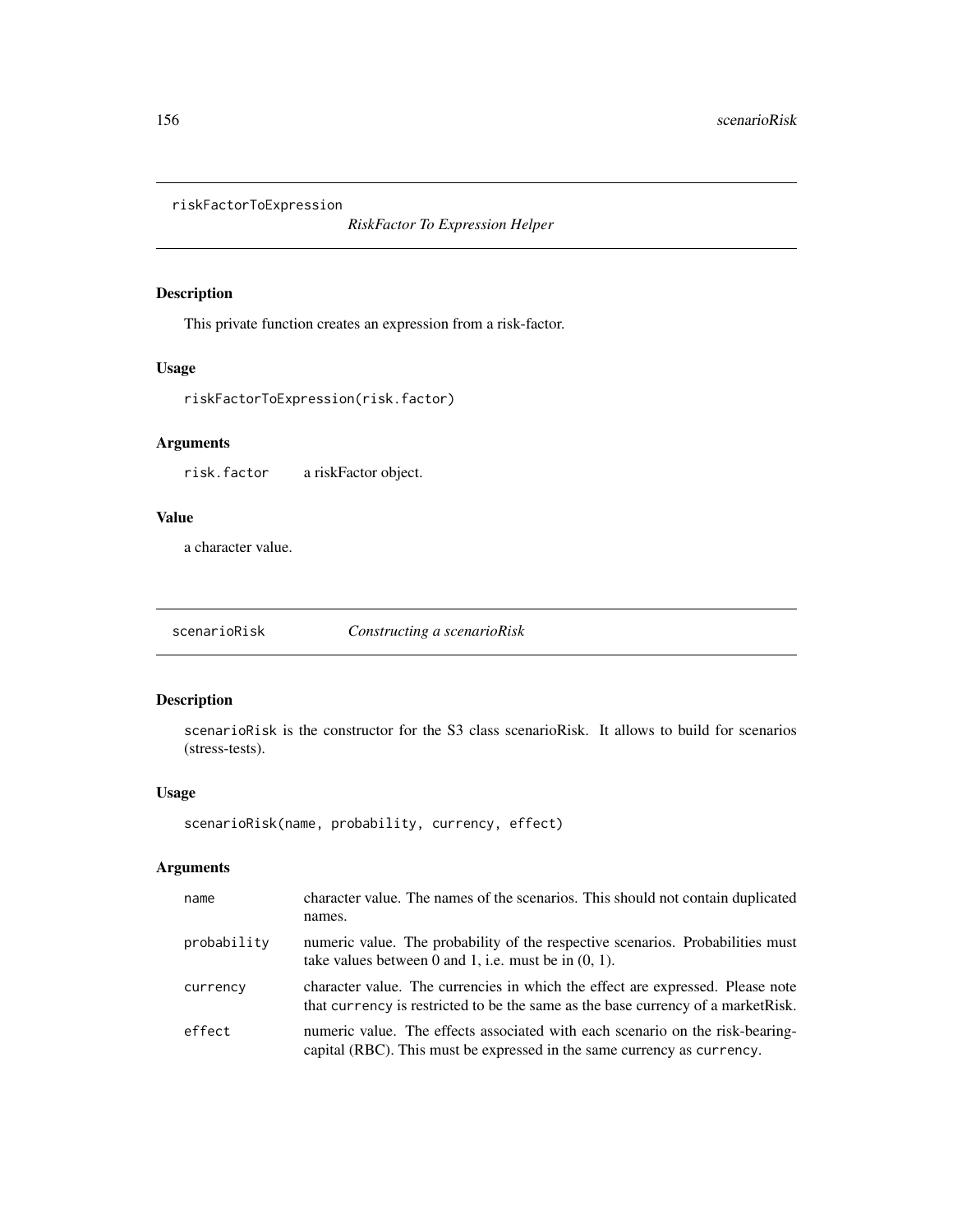An S3 object, instance of the class scenarioRisk.

#### Note

All parameters must be of equal length.

## See Also

[summary.scenarioRisk](#page-181-0), [print.scenarioRisk](#page-146-0), [simulate.scenarioRisk](#page-159-0), [compute.scenarioRisk](#page-27-0).

## Examples

```
# Creating new scenarioRisk.
scenarios <- scenarioRisk(name = c("earthquake",
                                        "real estate crash"),
                         probability = c(0.001, 0.01),
                         \text{currency} = c("CHF", "CHF"),effect = c(1000, 10000))
```
simulate.healthRisk *Simulate from a HealthRisk*

## Description

simulate is a generic S3 method for classes inheriting from risk. It returns a vector of risk-factor simulations for the corresponding risk.

#### Usage

```
## S3 method for class 'healthRisk'
simulate(object, nsim, seed = NULL, ...)
```
#### Arguments

| object   | S3 object of class health Risk.                                           |
|----------|---------------------------------------------------------------------------|
| nsim     | strictly positive integer value og length one. The number of simulations. |
| seed     | positive integer value of length one. The seed for reproducibility.       |
| $\cdots$ | additional asrgument to be passed to rnorm.                               |

## Value

a numeric value, the base simulations.

## See Also

[simulate](#page-0-0), [healthRisk](#page-96-0).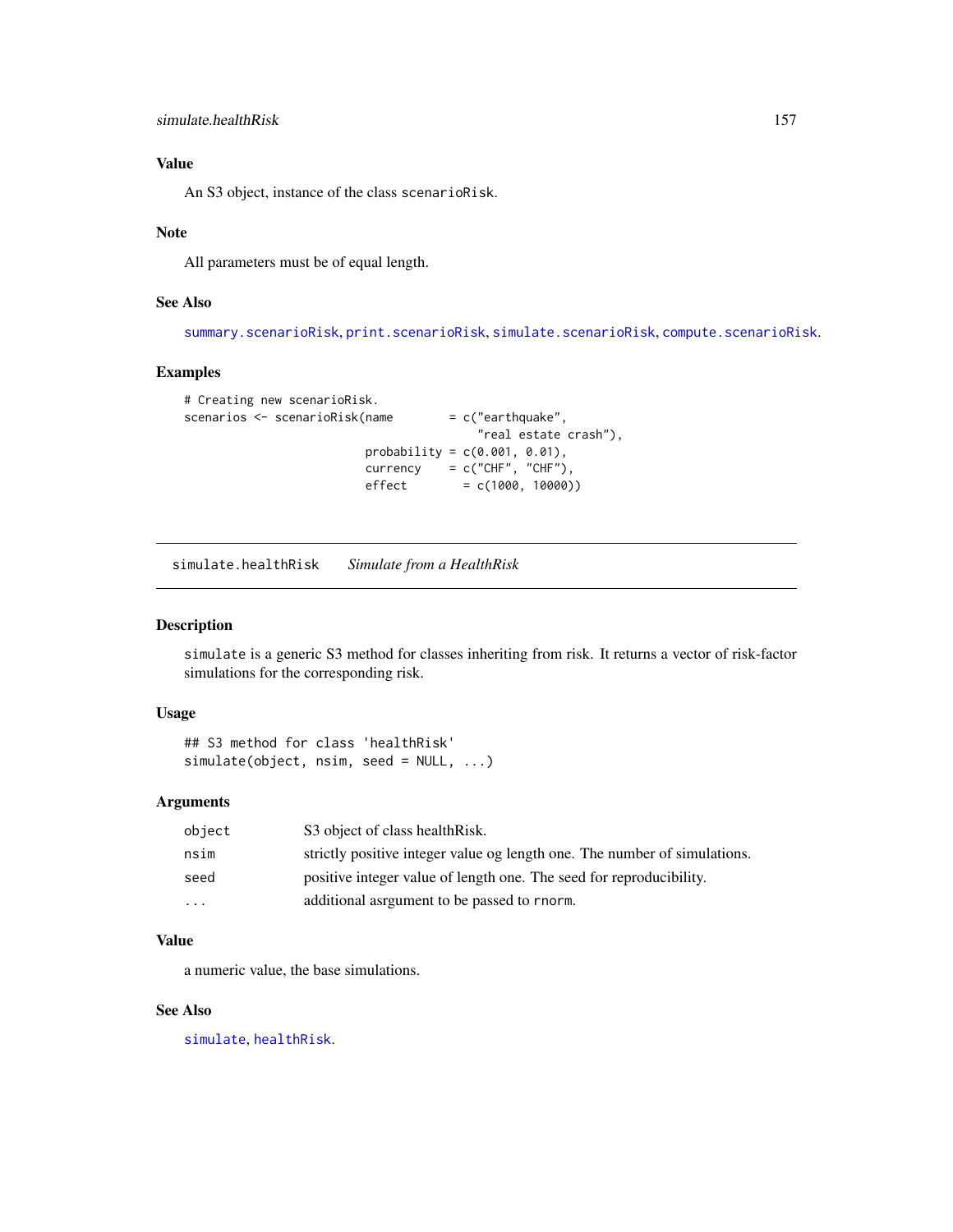## Description

simulate is a generic S3 method for classes inheriting from risk. It returns a vector of risk-factor simulations for the corresponding risk.

#### Usage

```
## S3 method for class 'lifeRisk'
simulate(object, nsim, seed = NULL, ...)
```
## Arguments

| object   | S3 object of class lifeRisk.                                              |
|----------|---------------------------------------------------------------------------|
| nsim     | strictly positive integer value of length one. The number of simulations. |
| seed     | positive integer value of length one. The seed for reproducibility.       |
| $\cdots$ | additional arguments to be passed to rnorm.                               |

#### Value

a numeric value, the base simulations.

## See Also

[simulate](#page-0-0), [lifeRisk](#page-121-0).

simulate.marketRisk *Simulate from a MarketRisk*

## Description

simulate is a generic S3 method for classes inheriting from risk. It returns a vector of risk-factor simulations for the corresponding risk.

```
## S3 method for class 'marketRisk'
simulate(object, nsim, seed = NULL, DT = FALSE, ...)
```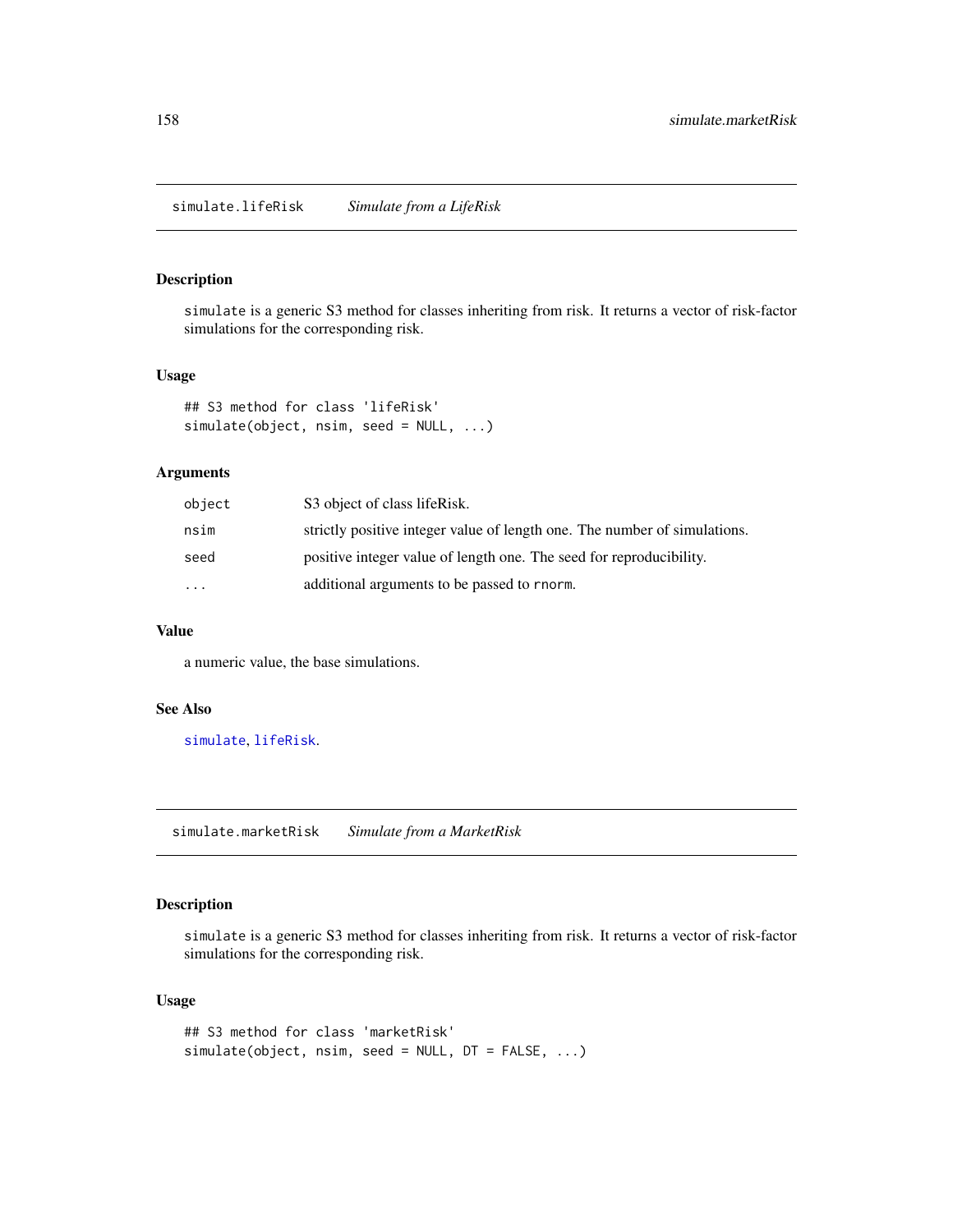# Arguments

| object   | object of class market Risk.                                              |
|----------|---------------------------------------------------------------------------|
| nsim     | strictly positive integer value of length one. The number of simulations. |
| seed     | positive integer value of length one. The seed for reproducibility.       |
| DT       | a boolean value, should we cast the simulation matrix in a data.table?    |
| $\cdots$ | additional arguments.                                                     |

## Value

a matrix or data.table of base simulations.

#### See Also

[simulate](#page-0-0), [marketRisk](#page-124-0).

simulate.nonLifeRisk *Simulate from a nonLifeRisk*

## Description

simulate is a generic S3 method for S3 classes inheriting from risk. It returns a vector of risk-factor simulations for the corresponding risk.

### Usage

```
## S3 method for class 'nonLifeRisk'
simulate(object, nsim, seed = NULL, ...)
```
#### Arguments

| object   | an S3 object of class nonLifeRisk.                                          |
|----------|-----------------------------------------------------------------------------|
| nsim     | a strictly positive integer value of length one. The number of simulations. |
| seed     | a positive integer value of length one. The seed for reproducibility.       |
| $\cdots$ | additional parameters.                                                      |

## Value

a numeric value. The base simulations.

## See Also

[simulate](#page-0-0), [nonLifeRisk](#page-128-0).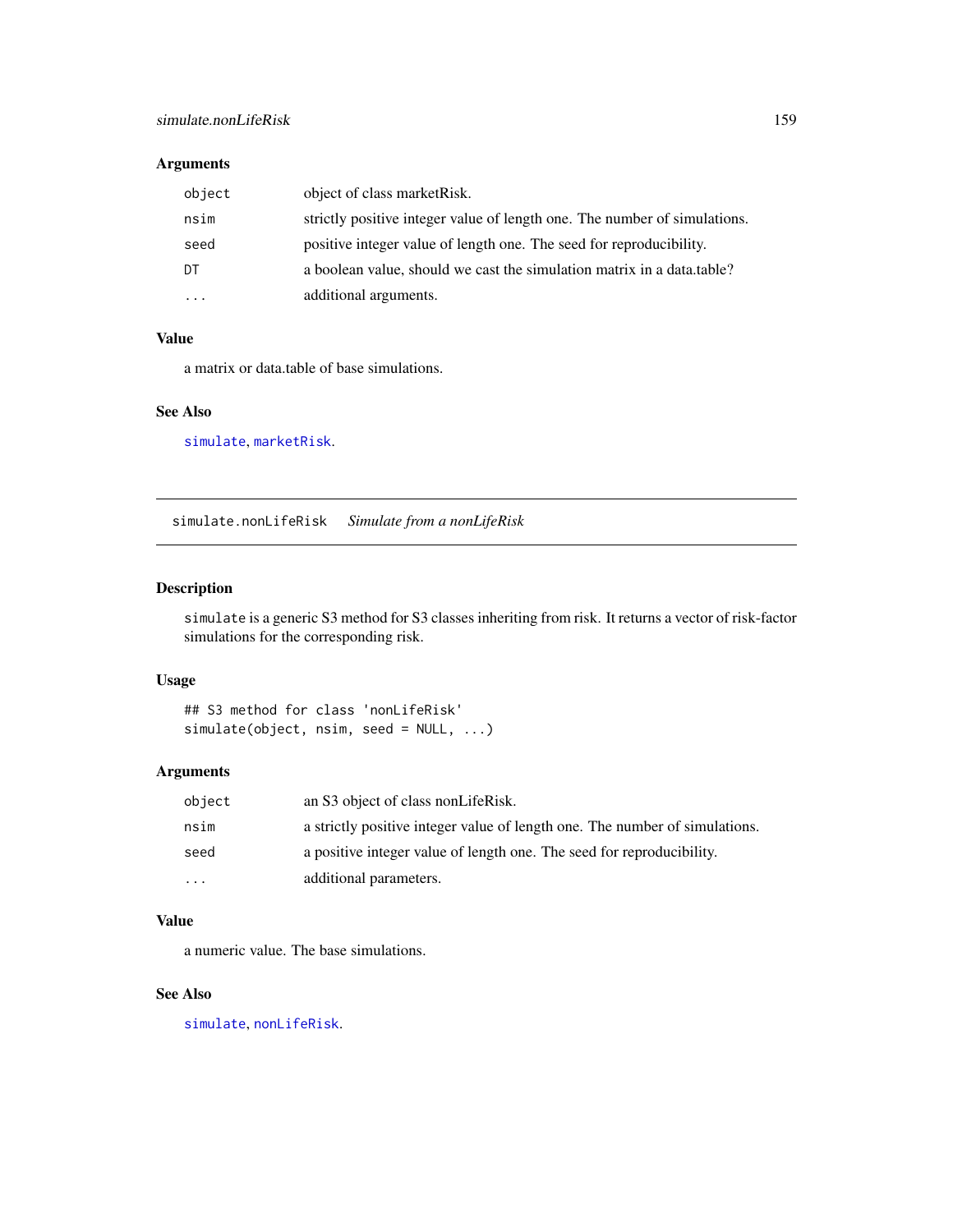simulate.participationRisk

*Simulate from a participationRisk*

## Description

simulate is a generic S3 method for classes inheriting from risk. It returns a vector of risk-factor simulations for the corresponding risk.

### Usage

```
## S3 method for class 'participationRisk'
simulate(object, nsim, seed = NULL, ...)
```
## Arguments

| object    | S3 object of class participation Risk.                                    |
|-----------|---------------------------------------------------------------------------|
| nsim      | strictly positive integer value og length one. The number of simulations. |
| seed      | positive integer value of length one. The seed for reproducibility.       |
| $\ddotsc$ | additional arguments.                                                     |

### Value

a numeric value. The base simulations.

### See Also

[simulate](#page-0-0), [participationRisk](#page-131-0), [participation](#page-130-0).

<span id="page-159-0"></span>simulate.scenarioRisk *Simulate from a ScenarioRisk*

## Description

simulate is a generic S3 method for classes inheriting from risk. It returns a vector of risk-factor simulations for the corresponding risk.

```
## S3 method for class 'scenarioRisk'
simulate(object, nsim, seed = NULL, market.risk, ...)
```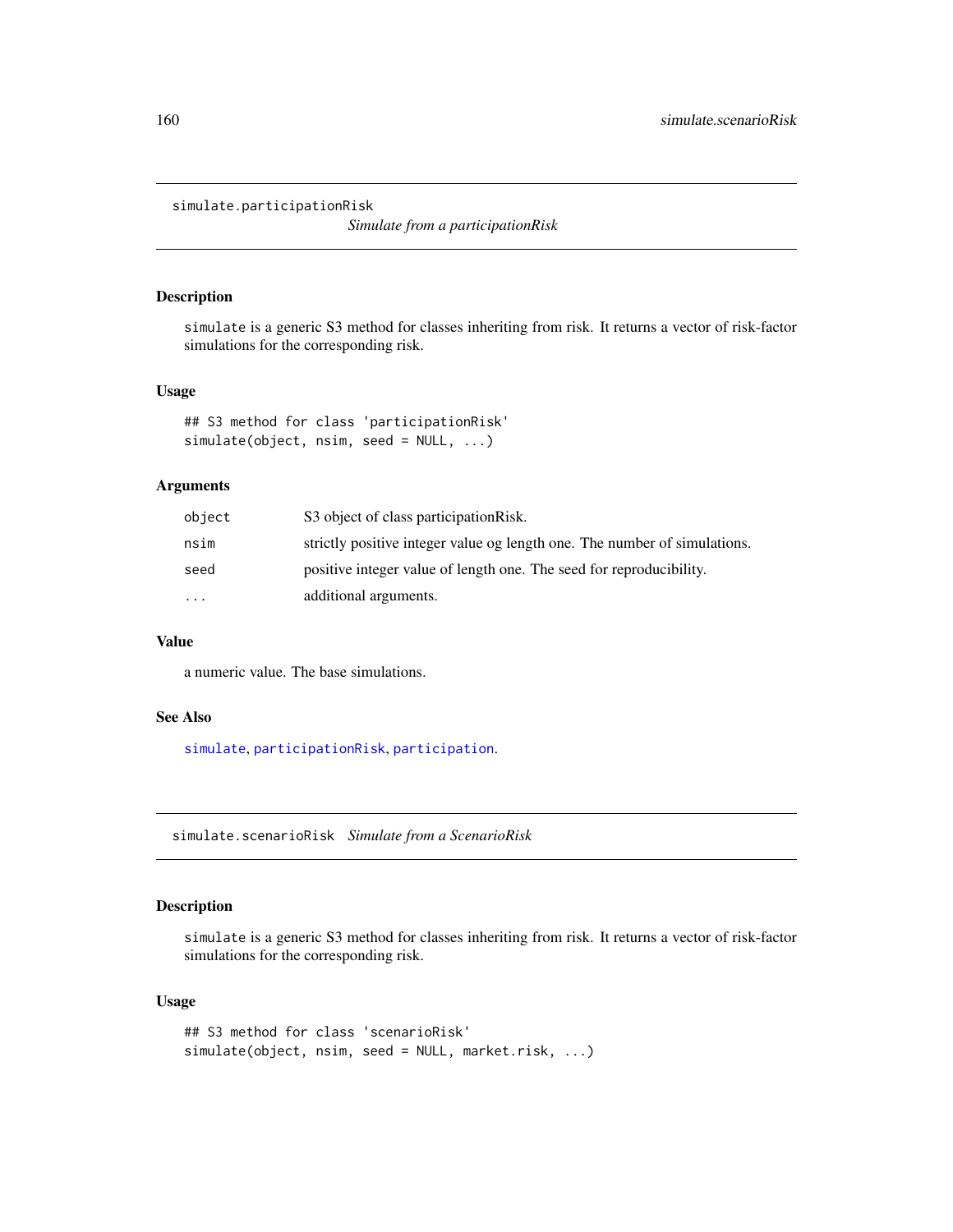# splitComma 161

## Arguments

| object      | S3 object of class scenarioRisk.                                          |
|-------------|---------------------------------------------------------------------------|
| nsim        | strictly positive integer value of length one. The number of simulations. |
| seed        | positive integer value of length one. The seed for reproducibility.       |
| market.risk | S3 object of class market Risk created using the constructor market Risk. |
| $\cdots$    | additional arguments.                                                     |

#### Value

a numeric value, the base simulations.

# See Also

[simulate](#page-0-0), [scenarioRisk](#page-155-0).

splitComma *Split Characters*

# Description

```
split characters by presence of ','.
```
# Usage

splitComma(x, rm.spaces = T)

# Arguments

|           | a character vector.                                                    |
|-----------|------------------------------------------------------------------------|
| rm.spaces | a logical value, should the spaces before and after commas be deleted? |

## Value

a character vector.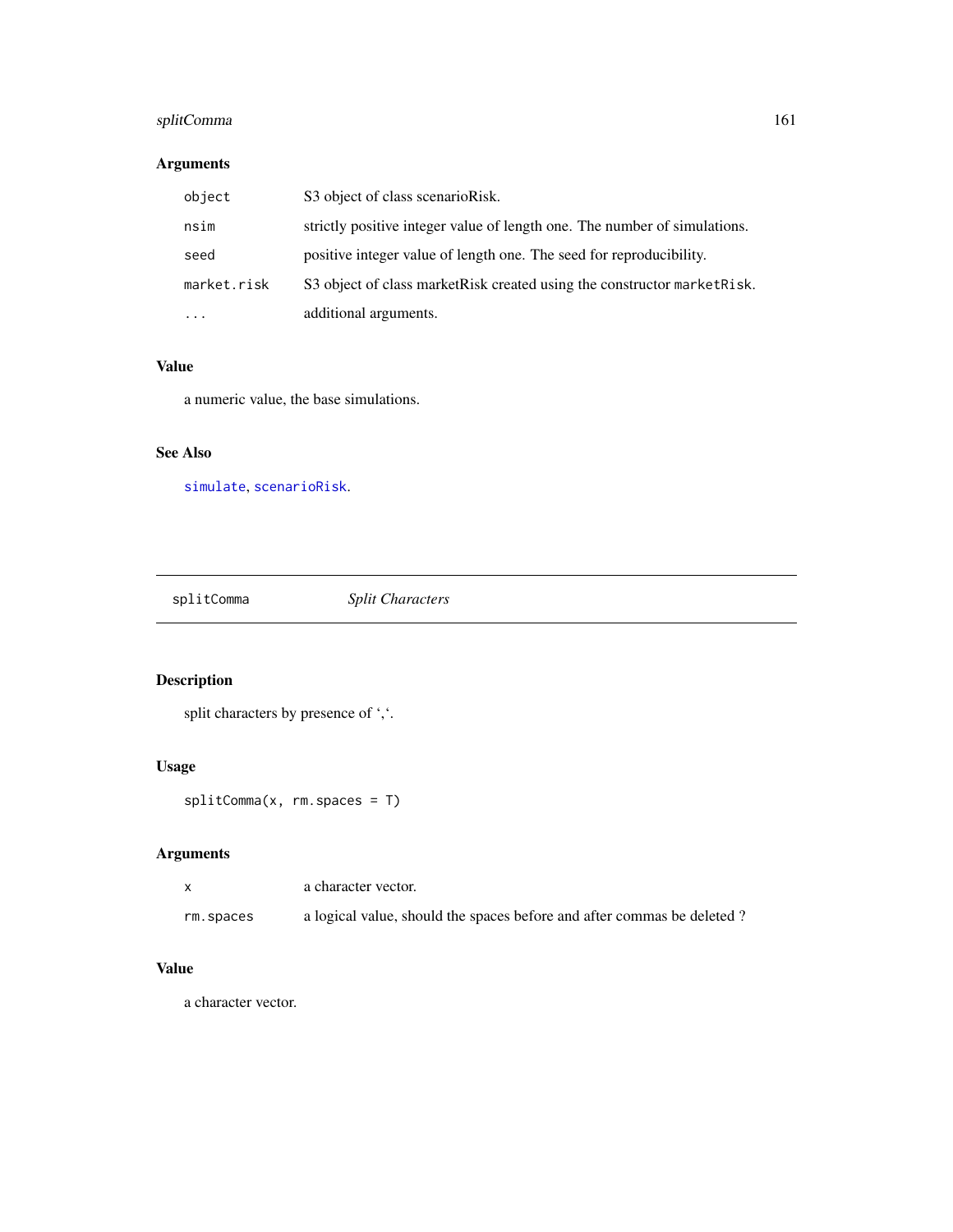## Description

Constructor for the S3 class spread. It allows to define a spread-type risk factor. This risk factor refers to the *"Modell-Spread"* change ∆S(1, j, r) for a certain index rating r and a certain currency j in the valuation function for *"Fixed-Income-Assets und Versicherungsverpflichtungen"* at page 6 in the FINMA document *"SST-Marktrisiko und -Aggregation Technische Beschreibung"*.

## Usage

spread(name, currency, rating, scale = NULL)

#### Arguments

| name     | a character value of length one. This corresponds to the name in the covari-<br>ance matrix of the market Risk to which the spread risk factor is mapped. This<br>means that the risk factor change $\Delta S(1, j, r)$ in the FINMA document "SST-<br>Marktrisiko und -Aggregation Technische Beschreibung" will be assumed to be<br>modeled by the underlying normal random variable corresponding to name in<br>the covariance matrix (potentially scaled by scale if not NULL). |
|----------|-------------------------------------------------------------------------------------------------------------------------------------------------------------------------------------------------------------------------------------------------------------------------------------------------------------------------------------------------------------------------------------------------------------------------------------------------------------------------------------|
| currency | a character value of length one. The currency in which the underlying "Fixed-<br>Income-Assets oder Versicherungsverpflichtungen" is valuated. This refers to<br>the currency corresponding to the index j in the FINMA document "SST-Marktrisiko<br>und -Aggregation Technische Beschreibung" (version 31.1.2018).                                                                                                                                                                 |
| rating   | a character value of length one. The corresponding rating of the spread refering<br>to the index r at in the FINMA document "SST-Marktrisiko und -Aggregation<br>Technische Beschreibung".                                                                                                                                                                                                                                                                                          |
| scale    | a numeric value of length one. If not set NULL, this defines a scaled risk factor<br>equal to scale times the risk factor defined by name in the covariance matrix<br>contained in marketRisk. By default its value is scale = $NULL$ .                                                                                                                                                                                                                                             |

### Value

An S3 object, instance of the class spread.

```
# constructing a non-scaled spread risk factor
# (assuming "AA_EUR_Spread" exists in marketRisk).
e \le - spread(name = "AA_EUR_Spread",
           rating = "AA",
           currency = "EUR")
# constructing a scaled spread risk factor
# (assuming "AA_EUR_Spread" exists in marketRisk).
```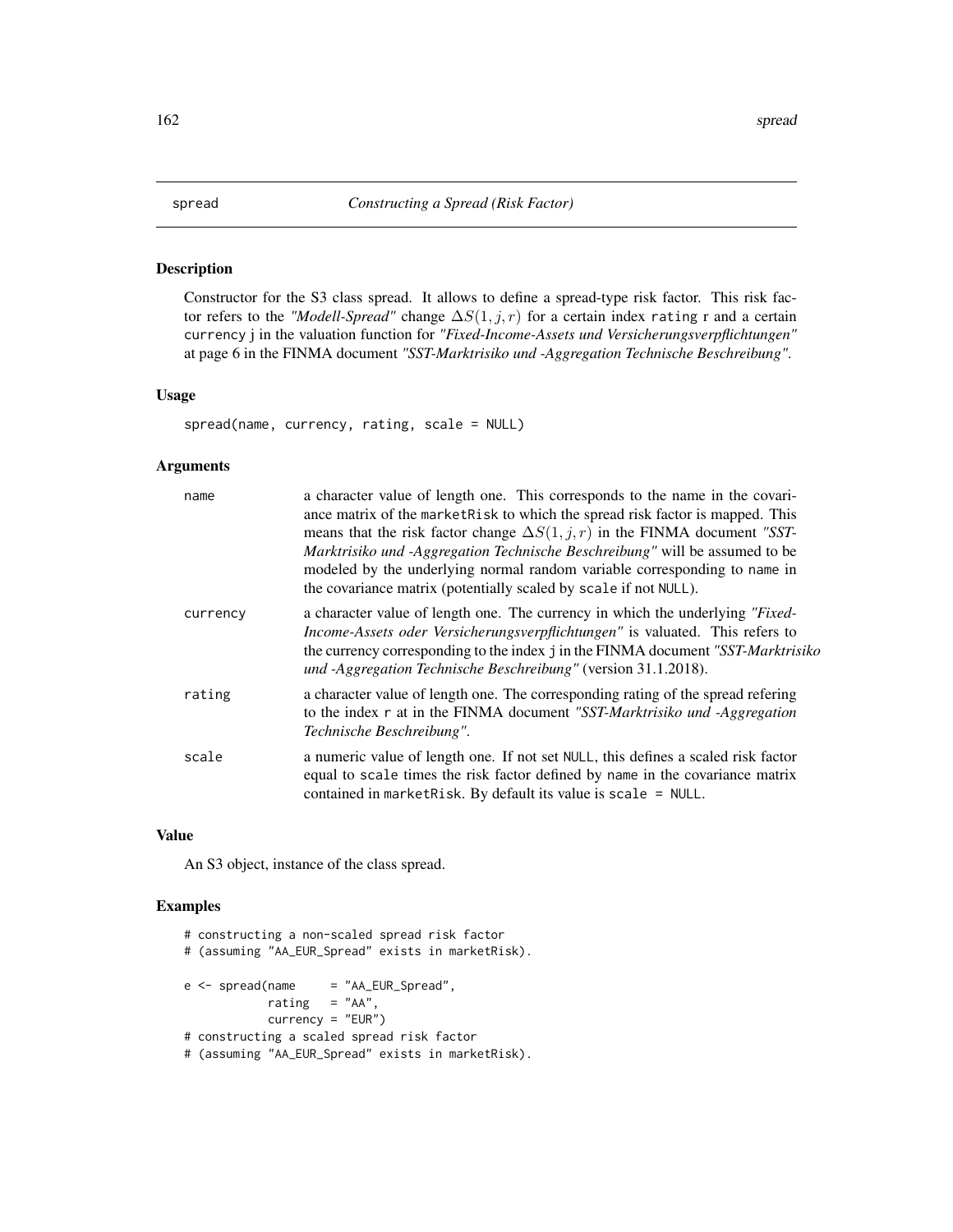## spreadIsIn 163

```
e <- spread(name = "AA_EUR_Spread",
           rating = "AA",
          currency = "EUR",
          scale = 0.5)
```
<span id="page-162-0"></span>spreadIsIn *Spread in Object?*

## Description

S3 generic to check that the spread is in the object.

## Usage

spreadIsIn(object, ...)

## Arguments

| object   | an S3 object potentially containing the spread. |
|----------|-------------------------------------------------|
| $\cdots$ | additional parameters.                          |

### Value

a logical value.

spreadIsIn.standalone *Spread in Standalone?*

# Description

S3 generic to check that the spread is in the object.

## Usage

```
## S3 method for class 'standalone'
spreadIsIn(object, currency, rating, ...)
```
## Arguments

| object   | S3 object of class standalone.                        |
|----------|-------------------------------------------------------|
| currency | character value. A currency.                          |
| rating   | character value. The rating associated to the spread. |
|          | additional arguments.                                 |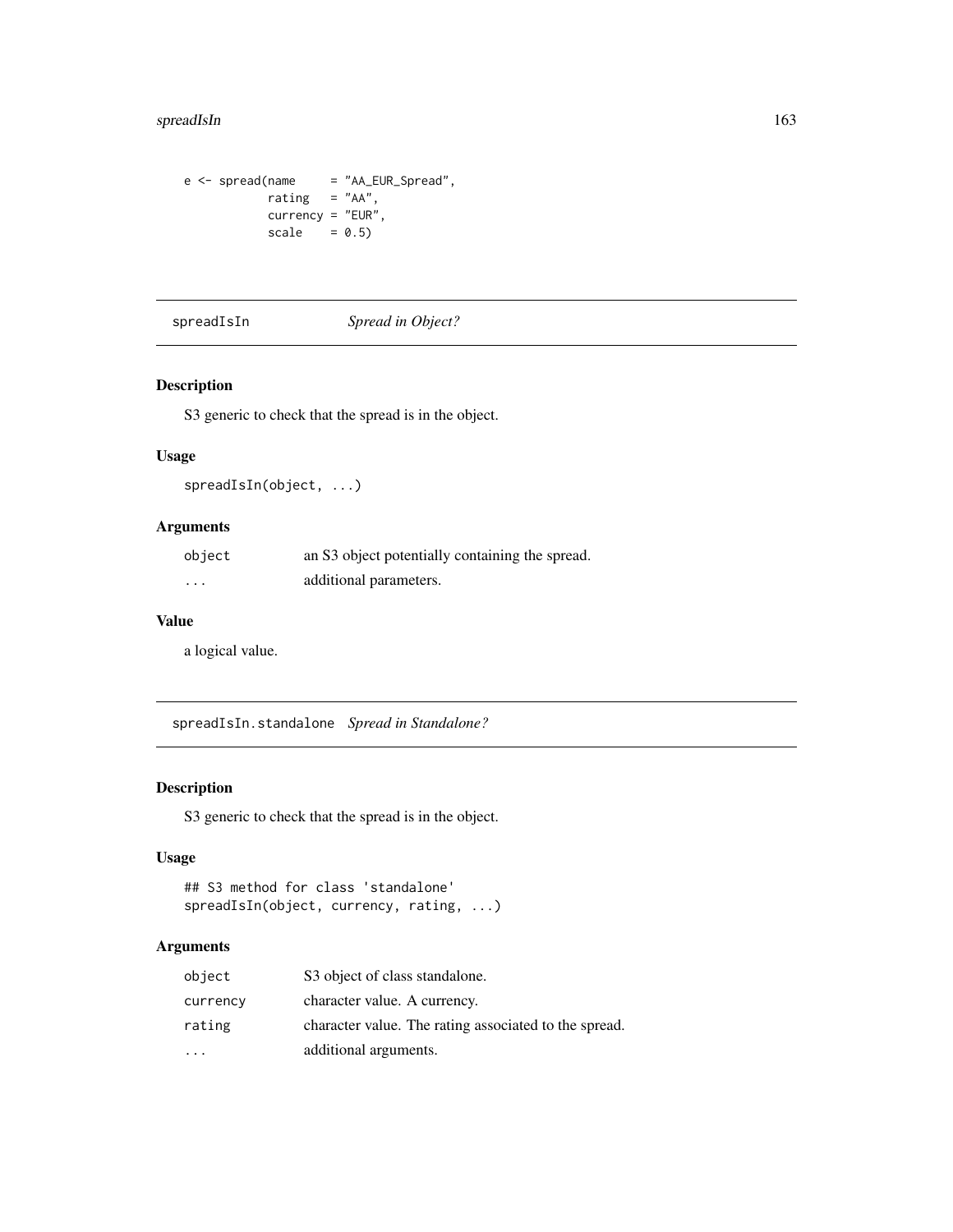a logical value, is the spread in the standalone?

### See Also

[spreadIsIn](#page-162-0).

<span id="page-163-0"></span>sstModel *Constructing an sstModel*

## Description

Constructor for the S3 class sstModel (main class of the package). It allows to build for a Swiss Solvency Test Model (SST model aggregating risk information with a portfolio description).

#### Usage

```
sstModel(portfolio, market.risk, life.risk = NULL, health.risk = NULL,
 nonlife.risk = NULL, scenario.risk = NULL, participation.risk = NULL,
 macro.economic.scenarios = NULL, nhmr = NULL, reordering.parameters,
 standalones = NULL)
```
## Arguments

| portfolio                | a portfolio S3 object.                                                                                                                                                    |  |
|--------------------------|---------------------------------------------------------------------------------------------------------------------------------------------------------------------------|--|
| market.risk              | a marketRisk S3 object.                                                                                                                                                   |  |
| life.risk                | a lifeRisk S3 object. This can be NULL in case no lifeRisk is considered.                                                                                                 |  |
| health.risk              | a health Risk S3 object. This can be NULL in case no health Risk is considered.                                                                                           |  |
| nonlife.risk             | a nonLifeRisk S3 object. This can be NULL in case no nonLifeRisk is considered.                                                                                           |  |
| scenario.risk            | a scenarioRisk S3 object. This can be NULL in case no scenarioRisk is consid-<br>ered.                                                                                    |  |
| participation.risk       |                                                                                                                                                                           |  |
|                          | a participation Risk S3 object. This can be NULL in case no participation Risk is<br>considered.                                                                          |  |
| macro.economic.scenarios |                                                                                                                                                                           |  |
|                          | a macroEconomicScenarios S3 object. This should be compatible with the port-<br>folio and the market Risk, please consult?macroEconomicScenarios for more<br>information. |  |
| nhmr                     | NULL or numeric value of length one and in $[0, 1]$ . The factor for non-headgeable<br>market risk for market value margin computation.                                   |  |
| reordering.parameters    |                                                                                                                                                                           |  |
|                          | list of reordering information containing the following fields                                                                                                            |  |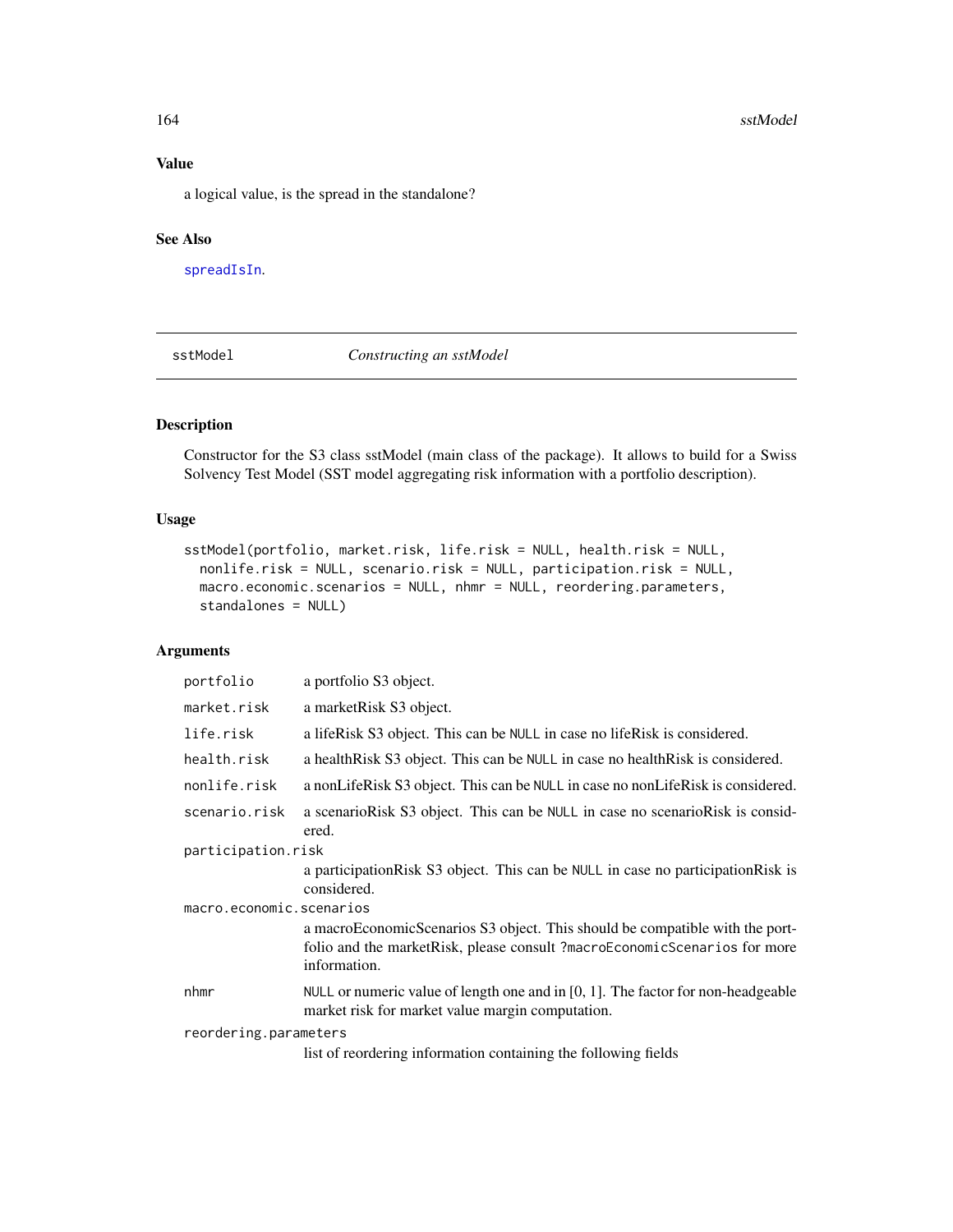|             | • list.correlation.matrix: list of correlation matrices. The list should<br>contain at least one correlation matrix named "base" (in first position) rep-<br>resenting the base correlation from which ranks are simulated (with the as-<br>sociated Gaussian copula). If no additional correlation matrix is provided, a<br>simple Gaussian reordering is applied. If additional named correlation ma-<br>trices are provided then conditional reordering with stressed Gaussian copu-<br>las is applied. The names of the extra correlation matrices correspond to the<br>names of the stressed-scenarios. In any case the rownames and colnames of<br>the correlation matrices should be c("market", "life", "health", "nonlife").<br>• region.boundaries: matrix with colnames corresponding to the risks (re-<br>specting the prescribed order) c("market", "life", "health", "nonlife")<br>and rownames to the scenarios names (the names of the extra correlation<br>matrices provided in the list list.correlation.matrix). This should be<br>NULL in the case of a simple Gaussian reordering (i.e. list. correlation. matrix<br>contains only a single element named "base").<br>• region.probability a numeric value of probabilities (one for each extra<br>scenario) giving the probability that the base Gaussian copula (represented<br>by the correlation matrix named "base" in list.correlation.matrix)<br>takes its values within the extreme regions (rectangles). This should be<br>NULL in case of a simple Gaussian reordering.<br>• scenario.probability a numeric value of probabilities (one for each ex-<br>tra scenario) giving the probabilities of each scenario. This should be NULL<br>in the case of a simple Gaussian reordering. |
|-------------|---------------------------------------------------------------------------------------------------------------------------------------------------------------------------------------------------------------------------------------------------------------------------------------------------------------------------------------------------------------------------------------------------------------------------------------------------------------------------------------------------------------------------------------------------------------------------------------------------------------------------------------------------------------------------------------------------------------------------------------------------------------------------------------------------------------------------------------------------------------------------------------------------------------------------------------------------------------------------------------------------------------------------------------------------------------------------------------------------------------------------------------------------------------------------------------------------------------------------------------------------------------------------------------------------------------------------------------------------------------------------------------------------------------------------------------------------------------------------------------------------------------------------------------------------------------------------------------------------------------------------------------------------------------------------------------------------------------------------------------------------------------------|
| standalones | a list of standalone S3 objects. Please note that names of standalones should not<br>appear in base market risk factors names in market.risk.                                                                                                                                                                                                                                                                                                                                                                                                                                                                                                                                                                                                                                                                                                                                                                                                                                                                                                                                                                                                                                                                                                                                                                                                                                                                                                                                                                                                                                                                                                                                                                                                                       |

an S3 object, instance of the class sstModel.

#### Note

portfolio and market.risk should have the same base currency. Moreover, all risks should be consistent between them and the portfolio should be consistent with all risks. Note also that more information on the reordering can be found in the help page of the function [conditionalReordering](#page-29-0).

### See Also

[summary.sstModel](#page-182-0), [print.sstModel](#page-147-0).

sstModel\_check *Run checks of the packages libraries to check for potential issues.*

## Description

Procedure that checks the user libraries for any package that can have an influence on the sstModel package running, checks if any of these package are built under different versions of R, and asks the user to update threatening packages.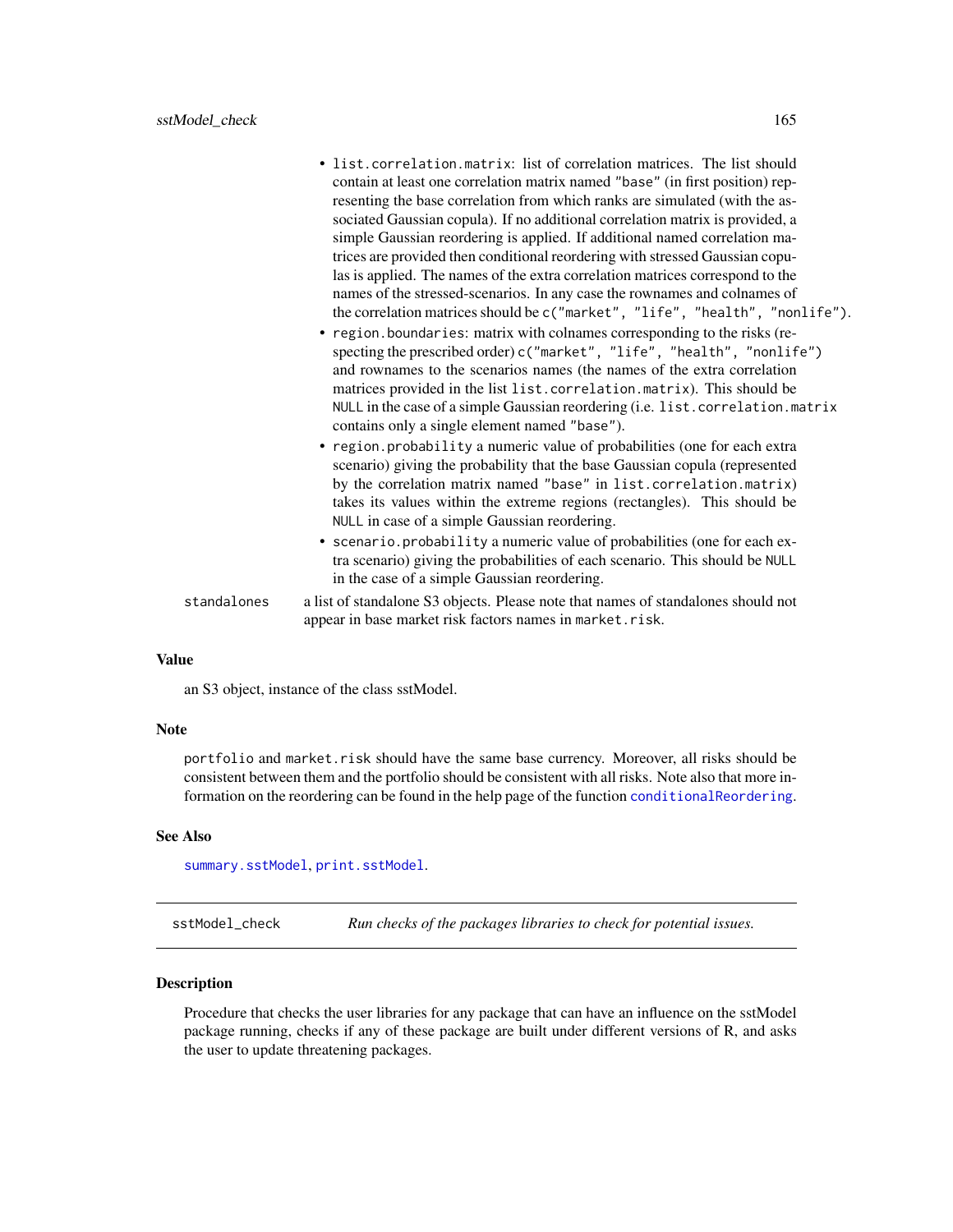166 sstRatio

### Usage

sstModel\_check()

# Value

A character vector containing all the packages' names.

sstModel\_news *Display sstModel R-package News File*

# Description

display the NEWS.md file to obtain information about new features implemented in the packages, code optimizations, changes of API, bug fixes, etc...

## Usage

sstModel\_news()

<span id="page-165-0"></span>sstRatio *Compute the Swiss Solvency Test (SST) Ratio*

## Description

S3 generic method to compute the sst ratio.

## Usage

sstRatio(object, ...)

## Arguments

| object | an S3 object.         |
|--------|-----------------------|
| .      | additional parameters |

## Value

a numeric value.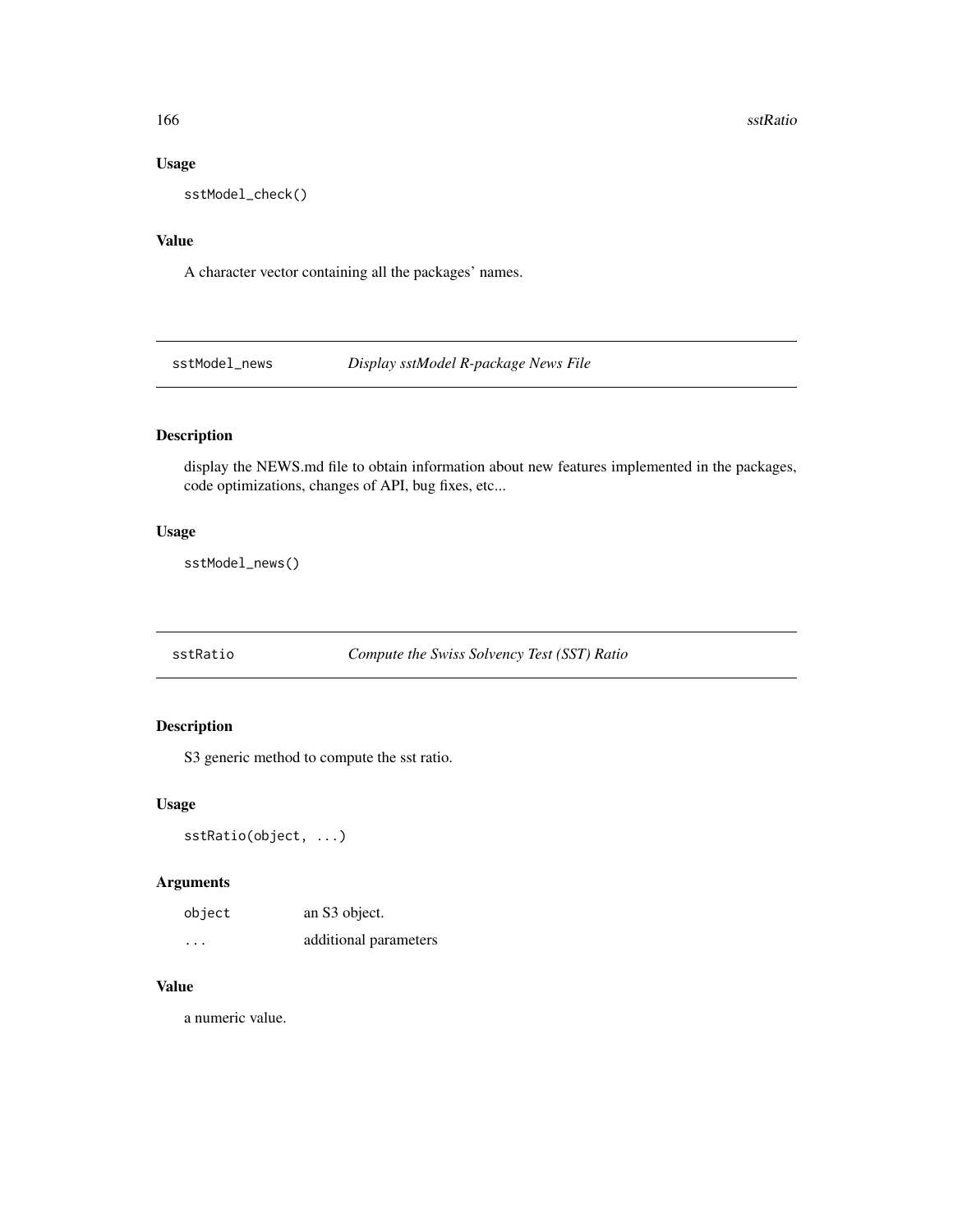sstRatio.sstOutput *Compute the Swiss Solvency Test (SST) Ratio*

## Description

S3 generic method to compute the sst ratio.

#### Usage

```
## S3 method for class 'sstOutput'
sstRatio(object, with.scenario = F, ...)
```
## Arguments

| object                  | S3 object of class sstOutput.                                                                 |
|-------------------------|-----------------------------------------------------------------------------------------------|
| with.scenario           | logical value of length one. Should the target capital be compute with scenario<br>risk also? |
| $\cdot$ $\cdot$ $\cdot$ | additional parameters to be passed on to market Value Margin and risk Capital.                |

#### Value

a numeric value. The Swiss Solvency Test Ratio.

## See Also

[sstRatio](#page-165-0).

<span id="page-166-0"></span>standalone *Constructing a Standalone Market Risk*

## Description

standalone Constructor for the S3 class standalone. A *standalone market risk* corresponds to a sub-model for market risk where only a subset of all market RiskFactors in a marketRisk is considered.

```
standalone(name, ..., list.arg = F)
```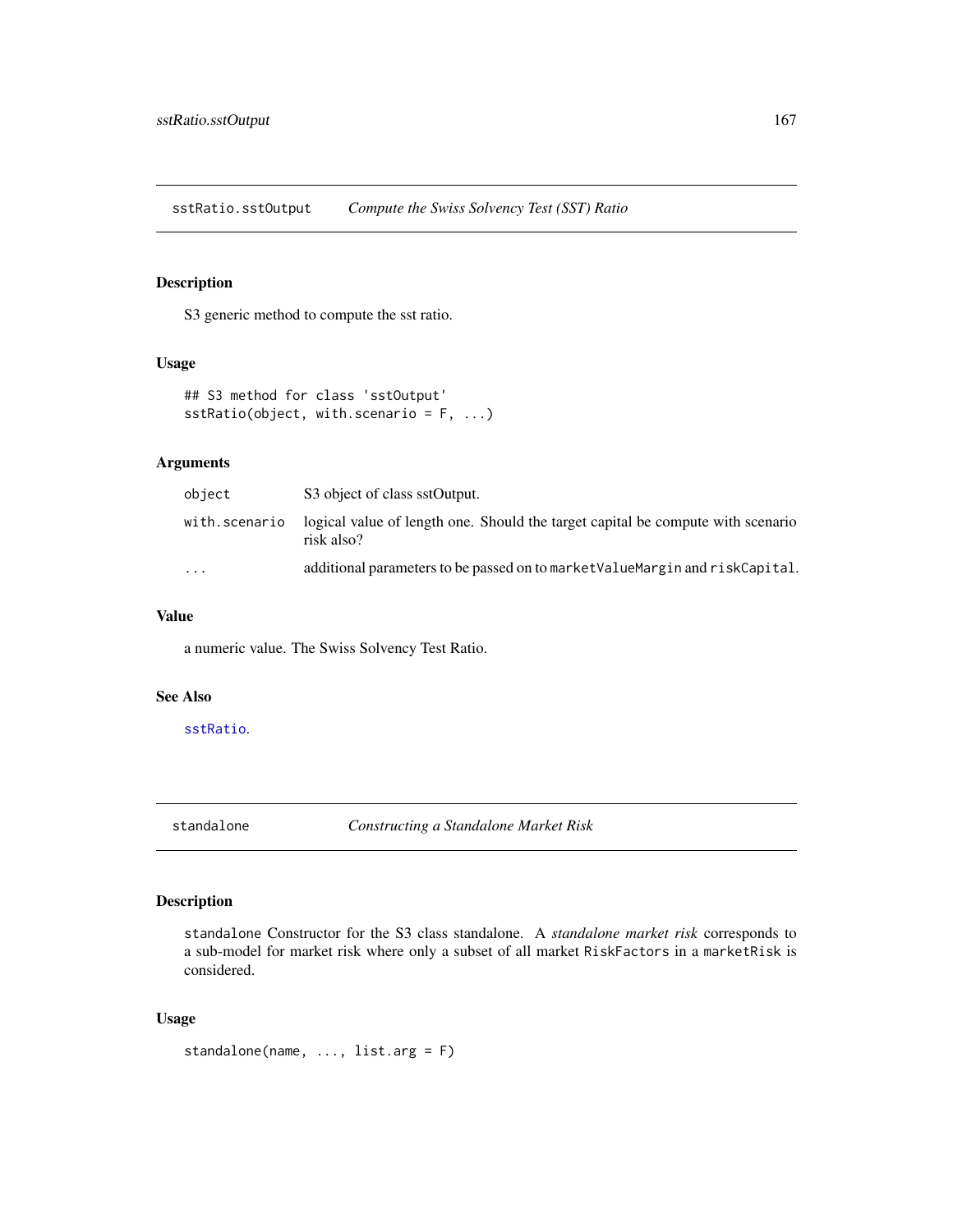## Arguments

| name     | character value of length one representing the name of the standalone market                                                         |
|----------|--------------------------------------------------------------------------------------------------------------------------------------|
|          | risk. Please refer to the note Section to see which names cannot be used because                                                     |
|          | there are reserved names for the model. Using such a name would trigger an                                                           |
|          | error at the standalone construction.                                                                                                |
| $\ddots$ | S3 objects of class riskFactor.                                                                                                      |
| list.arg | logical value of length one, by default set to FALSE. It allows to use  argu-<br>ment to pass a list of objects of class riskFactor. |

#### Value

a S3 object, instance of the class standalone.

#### Note

The following names are reserved for the model and cannot be used to name a standalone:

- marketRisk
- lifeRisk
- healthRisk
- nonLifeRisk
- scenarioRisk
- participationRisk
- participation
- marketParticipationRisk
- asset
- cashflow
- liability
- assetForward
- fxForward
- delta

#### See Also

[summary.standalone](#page-183-0), [print.standalone](#page-148-0).

```
# Creating a new standalone.
standalone1 <- standalone(name = "CHF rates",
                         rate(name = "2YCHF", currency = "CHF", horizon = "k"),
                          rate(name = "10YCHF", currency = "CHF", horizon = "m"),
                          rate(name = "10YCHF", currency = "CHF", horizon = "1",
                          scale = 0.75)
```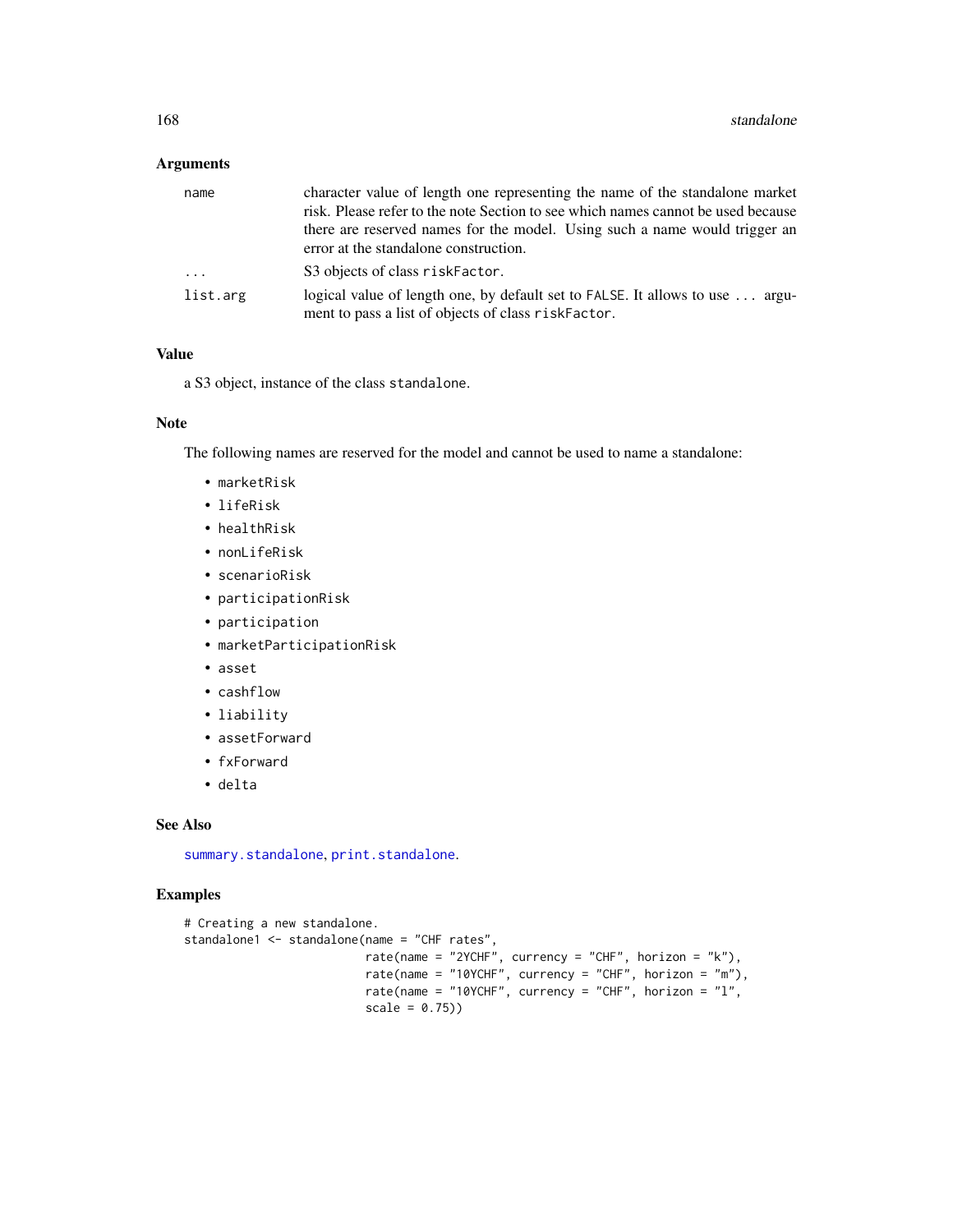standaloneExpectedShortfall

*Compute expected shortfall for standalone risk by reference*

## Description

S3 generic method to compute expected shortfall of a standalone risk.

#### Usage

standaloneExpectedShortfall(object, ...)

## Arguments

| object                  | an S3 object of class sstOutput.                    |
|-------------------------|-----------------------------------------------------|
| $\cdot$ $\cdot$ $\cdot$ | additional parameters passed to expected Shortfall. |

## Value

a numeric value, the expected shortfall.

## See Also

[getDrbc](#page-68-0)

standaloneExpectedShortfall.sstOutput *Compute expected shortfall for standalone risk by reference*

## Description

S3 generic method to compute expected shortfall of a standalone risk.

#### Usage

```
## S3 method for class 'sstOutput'
standaloneExpectedShortfall(object, col.name, ...)
```
### Arguments

| object   | S3 object of class sstOutput.                                                  |
|----------|--------------------------------------------------------------------------------|
| col.name | name of the column in object \$simulations to get the expected shortfall from. |
| $\cdots$ | additional arguments passed to expected Short fall.                            |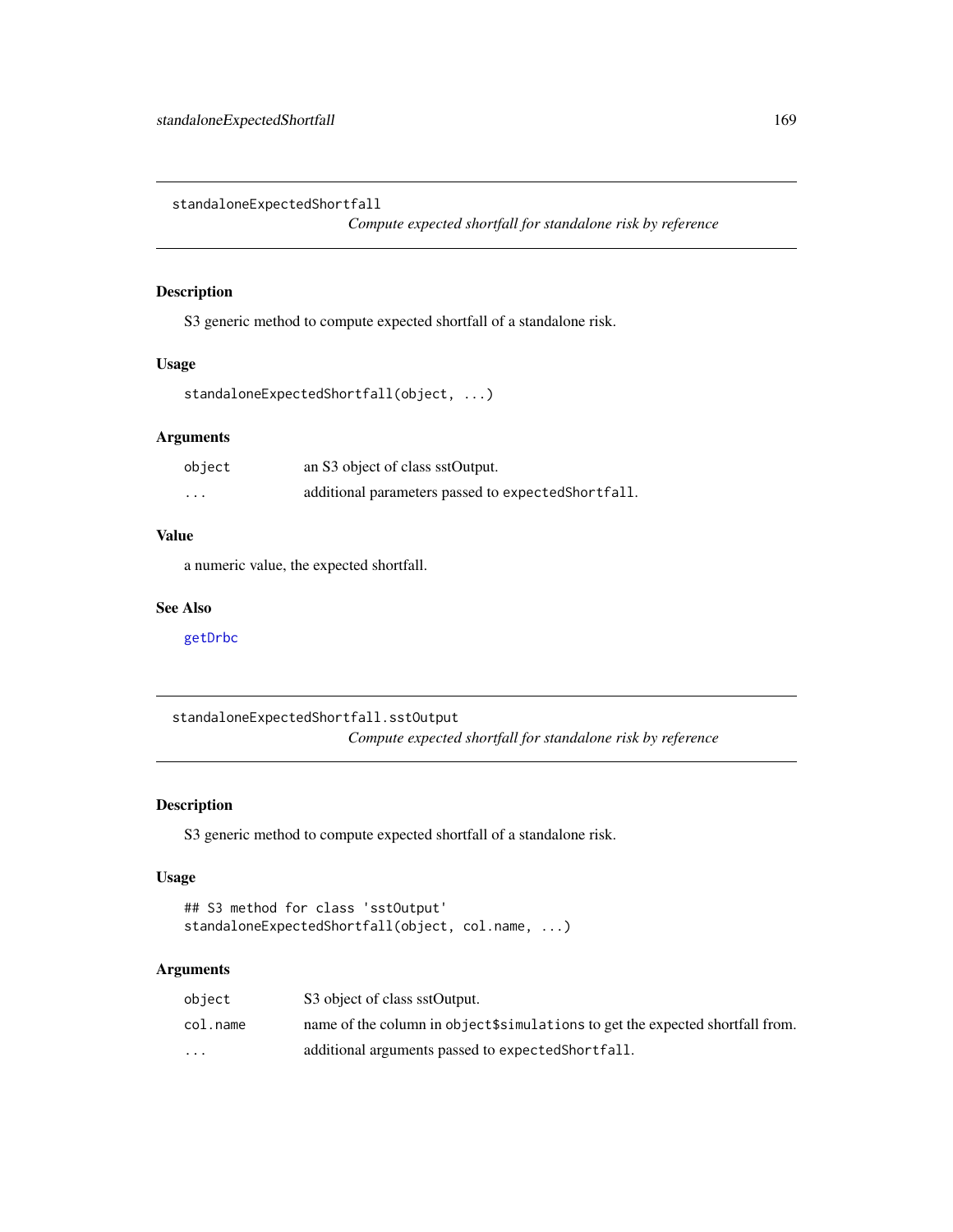a numeric value, the expected shortfall.

### See Also

[getDrbc](#page-68-0).

summary.asset *Summarizing an Asset with Direct Market Price*

## Description

summary method for the S3 class asset.

## Usage

```
## S3 method for class 'asset'
summary(object, ...)
```
## Arguments

| object                  | S3 object of class asset. |
|-------------------------|---------------------------|
| $\cdot$ $\cdot$ $\cdot$ | additional arguments.     |

#### Value

an S3 object, instance of class c("summaryDefault", "table").

#### See Also

[summary](#page-0-0), [asset](#page-8-0).

```
# Creating an asset.
a <- asset("equity", "USD", 1000)
# summarizing the asset.
summary(a)
```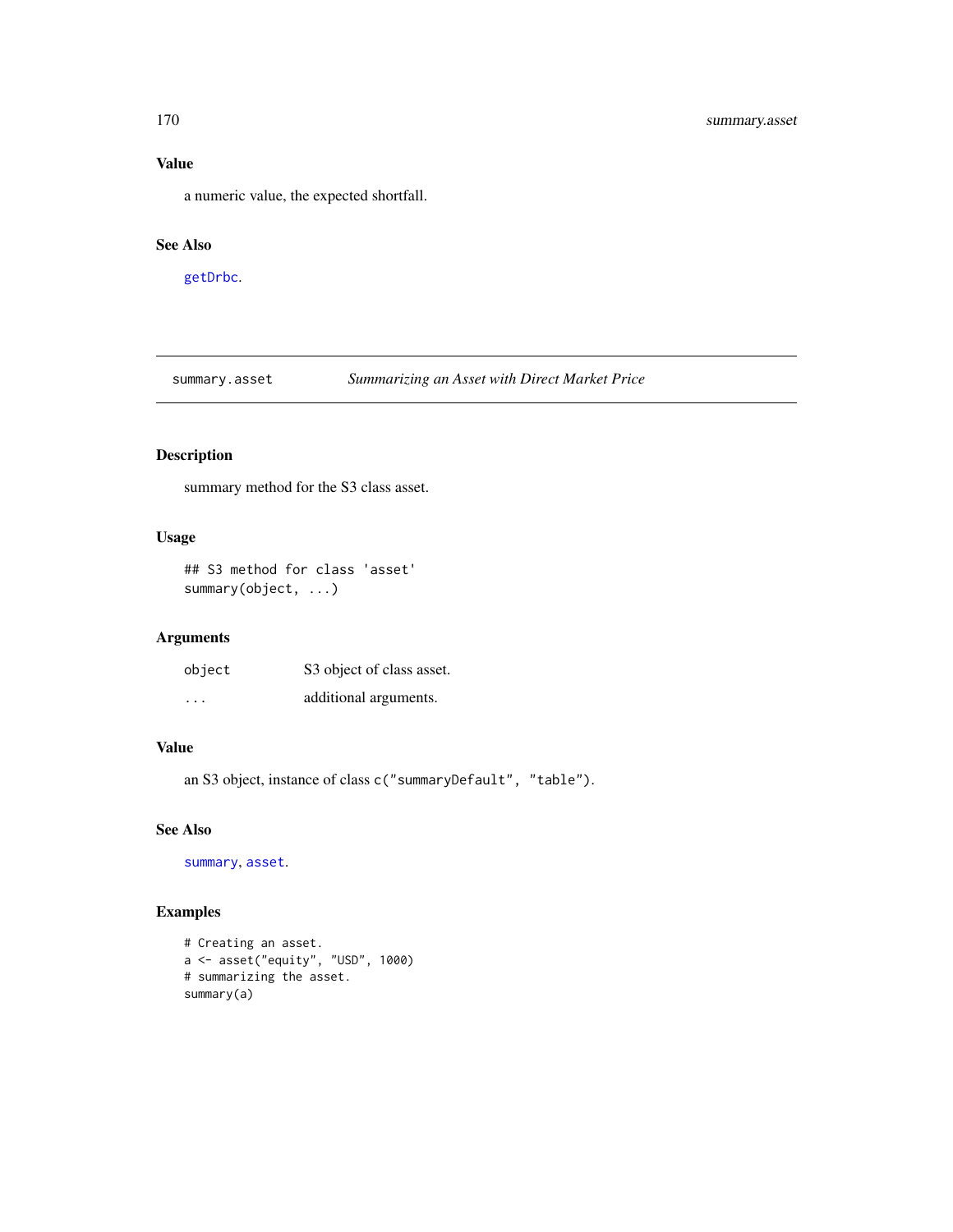summary.assetForward *Summarizing an Index-Forward*

## Description

summary method for the S3 class assetForward.

## Usage

## S3 method for class 'assetForward' summary(object, ...)

## Arguments

| object   | S3 object of class assetForward.                     |
|----------|------------------------------------------------------|
| $\cdots$ | additional arguments affecting the summary produced. |

#### Value

S3 object, instance of class c("summaryDefault", "table").

## See Also

[summary](#page-0-0), [assetForward](#page-9-0).

## Examples

```
# Creating an asset forward.
af <- assetForward("equity", "EUR", 1, 1000, 1200, "long")
# summarizing the asset forward.
summary(af)
```
summary.cashflow *Summarizing a Fixed-Income-Asset*

## Description

summary method for the S3 class cashflow.

```
## S3 method for class 'cashflow'
summary(object, ...)
```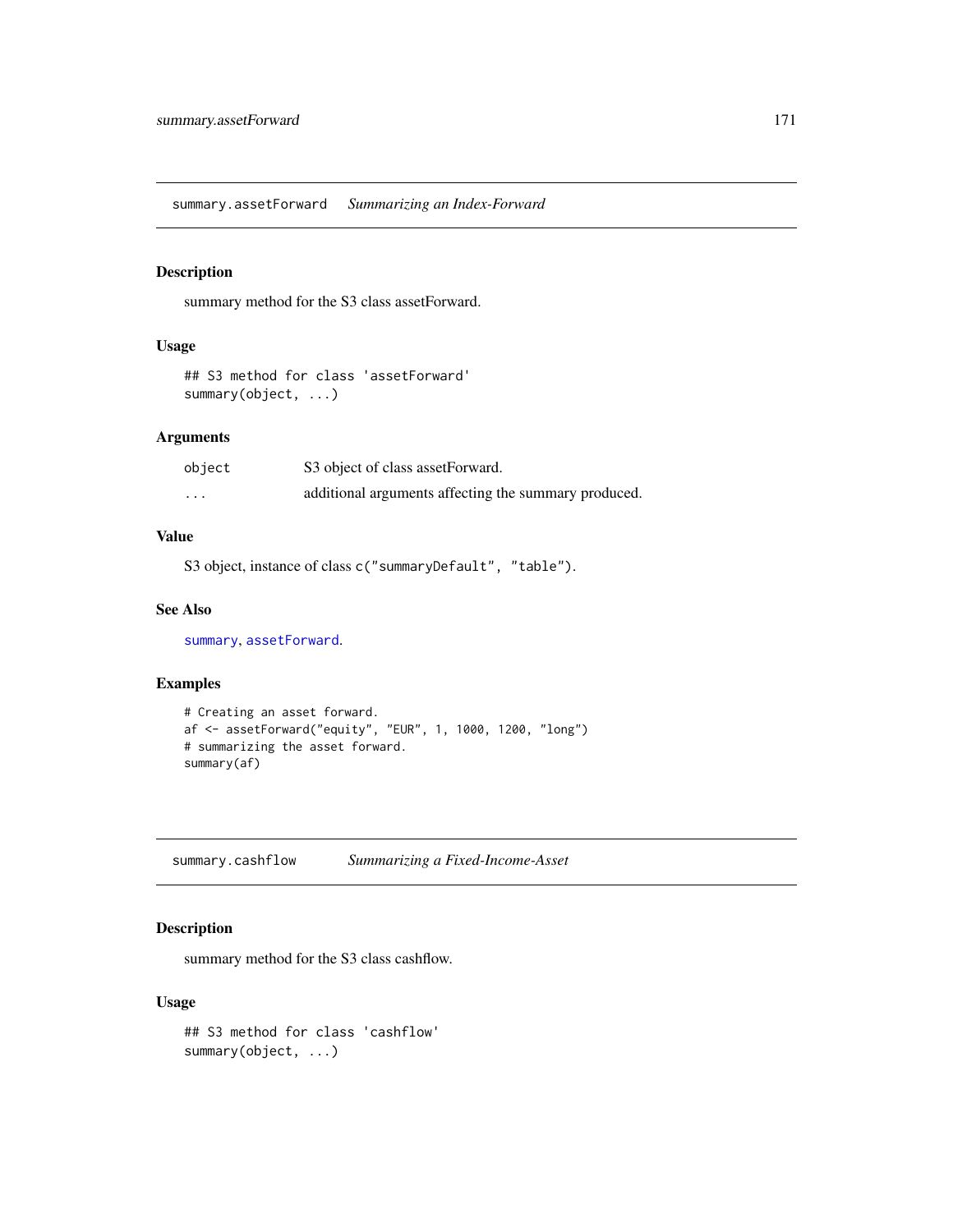#### Arguments

| object  | S3 object of class cashflow.                         |
|---------|------------------------------------------------------|
| $\cdot$ | additional arguments affecting the summary produced. |

# Value

an S3 object, instance of class c("summaryDefault", "table").

### See Also

[summary](#page-0-0), [cashflow](#page-11-0)

## Examples

```
# Creating a cashflow.
ca <- cashflow(1L, "USD", "AAA", 0.1, 1000)
# summarizing the cashflow.
summary(ca)
```
summary.delta *Summarizing a Delta-Normal Remainder Term*

#### Description

summary method for S3 class delta.

#### Usage

```
## S3 method for class 'delta'
summary(object, ...)
```
## Arguments

| object   | S3 object of class delta.                            |
|----------|------------------------------------------------------|
| $\cdots$ | additional arguments affecting the summary produced. |

## Value

an S3 object,instance of class c("summaryDefault", "table").

## See Also

[summary](#page-0-0), [delta](#page-41-0).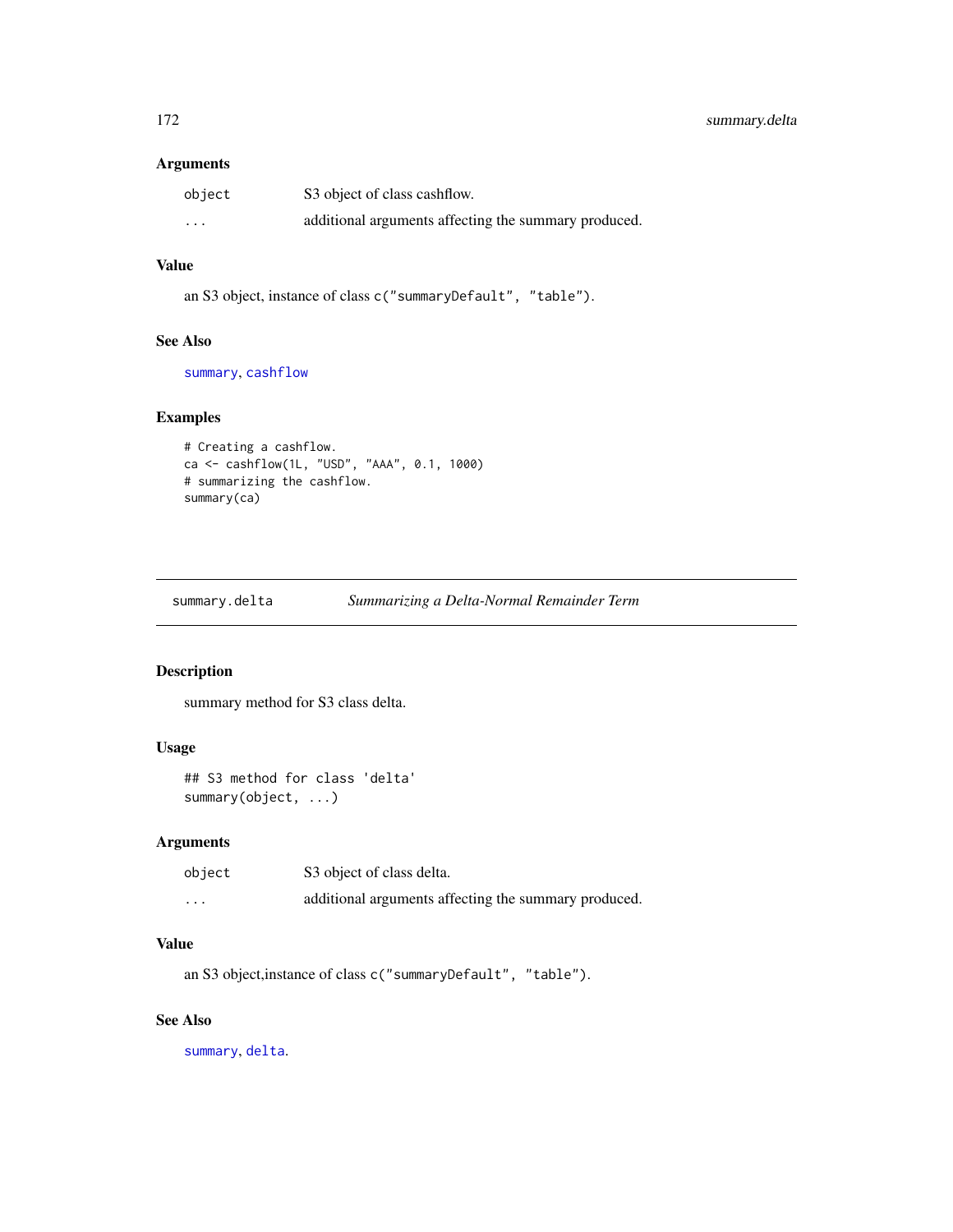## summary.fxForward 173

## Examples

```
# Creating a new delta.
delta1 <- delta(name = c("equity", "2YCHF", "EURCHF"),\text{currency} = \text{c}("EUR", "CHF", "EUR"),sensitivity = c(100, 150, 130))
# summarizing the delta.
summary(delta1)
```
summary.fxForward *Summarizing an FX-Forward*

# Description

summary method for the S3 class fxForward.

## Usage

## S3 method for class 'fxForward' summary(object, ...)

## Arguments

| object   | S3 object of class fxForward.                        |
|----------|------------------------------------------------------|
| $\cdots$ | additional arguments affecting the summary produced. |

## Value

```
an S3 object, instance of class c("summaryDefault", "table").
```
## See Also

[summary](#page-0-0), [fxForward](#page-58-0).

```
# Creating an fx forward.
fxf <- fxForward("USD", "EUR", 1, 1000, 1.05, "long")
# summarizing the fx forward.
summary(fxf)
```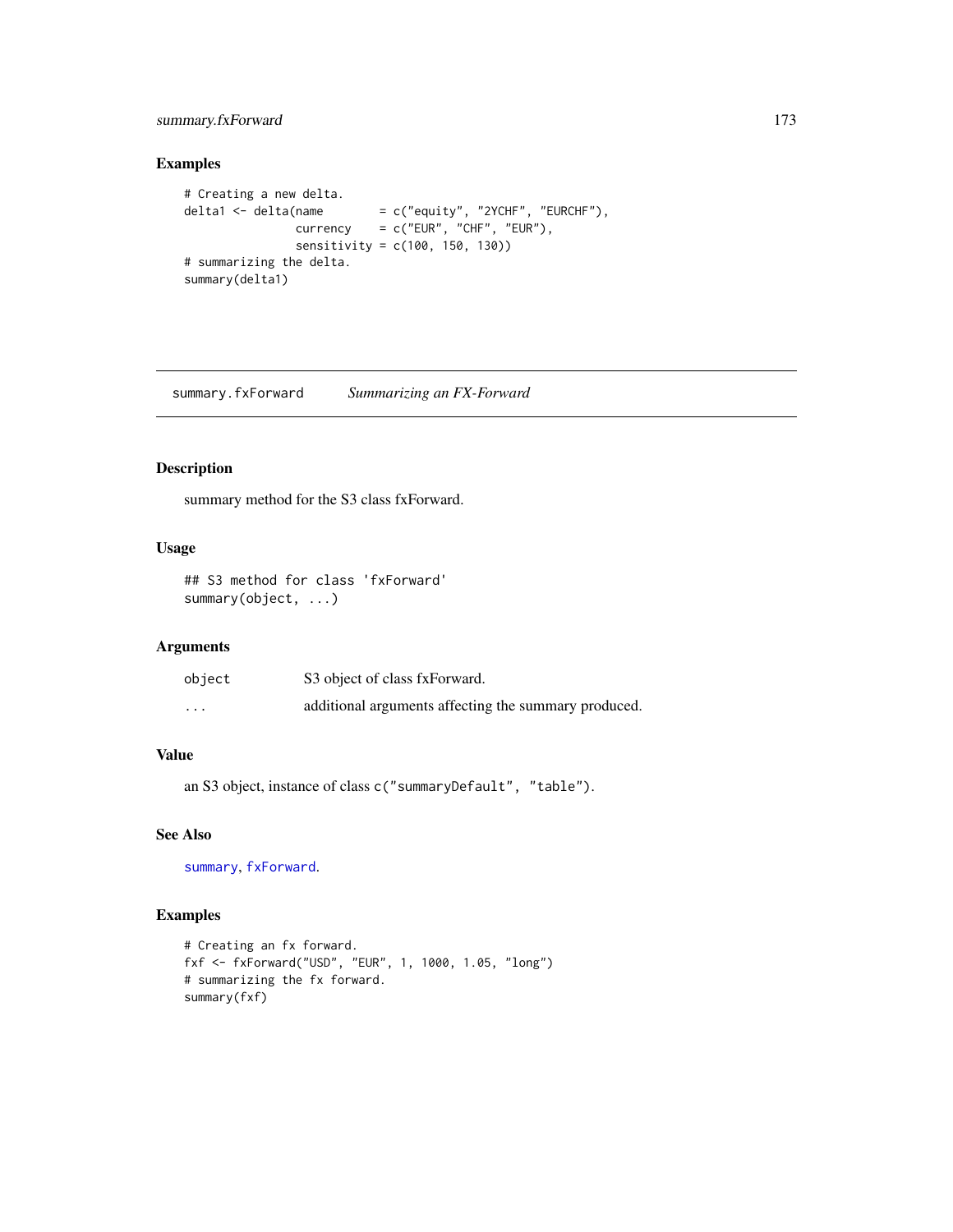### Description

summary method for the S3 class health.

#### Usage

```
## S3 method for class 'health'
summary(object, ...)
```
## Arguments

| object | 3 S3 object of class health.                         |
|--------|------------------------------------------------------|
| .      | additional arguments affecting the summary produced. |

## Value

an S3 object, instance of class c("summaryDefault", "table").

#### See Also

[summary](#page-0-0), [health](#page-95-0).

## Examples

```
# Creating a new health item.
health1 <- health(name = c("pandemy", "longetivity", "storno"),\text{currency} = c("EUR", "CHF", "EUR"),sensitivity = c(100, 150, 130))
# summarizing the health item.
summary(health1)
```
summary.healthRisk *Summarizing a HealthRisk*

## Description

summary method for the S3 class healthRisk.

```
## S3 method for class 'healthRisk'
summary(object, ...)
```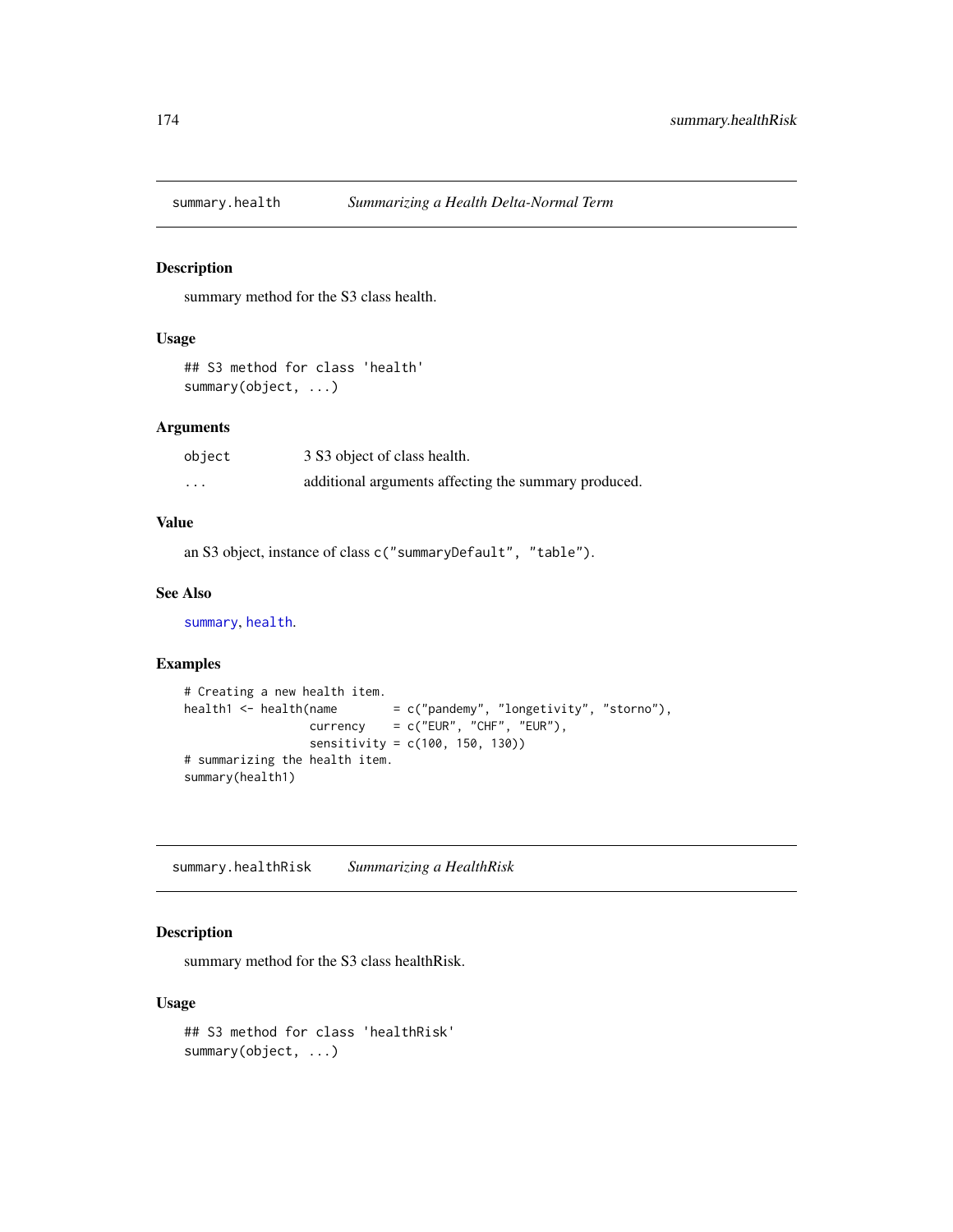### Arguments

| object                  | S3 object of class healthRisk. |
|-------------------------|--------------------------------|
| $\cdot$ $\cdot$ $\cdot$ | additional arguments.          |

## Value

```
an S3 object, instance of class c("summaryDefault", "table").
```
## See Also

[summary](#page-0-0), [healthRisk](#page-96-0).

#### Examples

# Creating a new healthRisk.

```
corr.mat <- diag(rep(1, 2))
colnames(corr.mat) <- c("invalidity", "longetivity")
rownames(corr.mat) <- colnames(corr.mat)
healthRisk1 <- healthRisk(corr.mat = corr.mat)
# summarizing the healthRisk.
```

```
summary(healthRisk1)
```
summary.liability *Summarizing an Insurance Liability*

## Description

summary method for the S3 class liability.

#### Usage

```
## S3 method for class 'liability'
summary(object, ...)
```
#### Arguments

| object   | S3 object of class liability.                        |
|----------|------------------------------------------------------|
| $\cdots$ | additional arguments affecting the summary produced. |

## Value

an S3 object, instance of class c("summaryDefault", "table").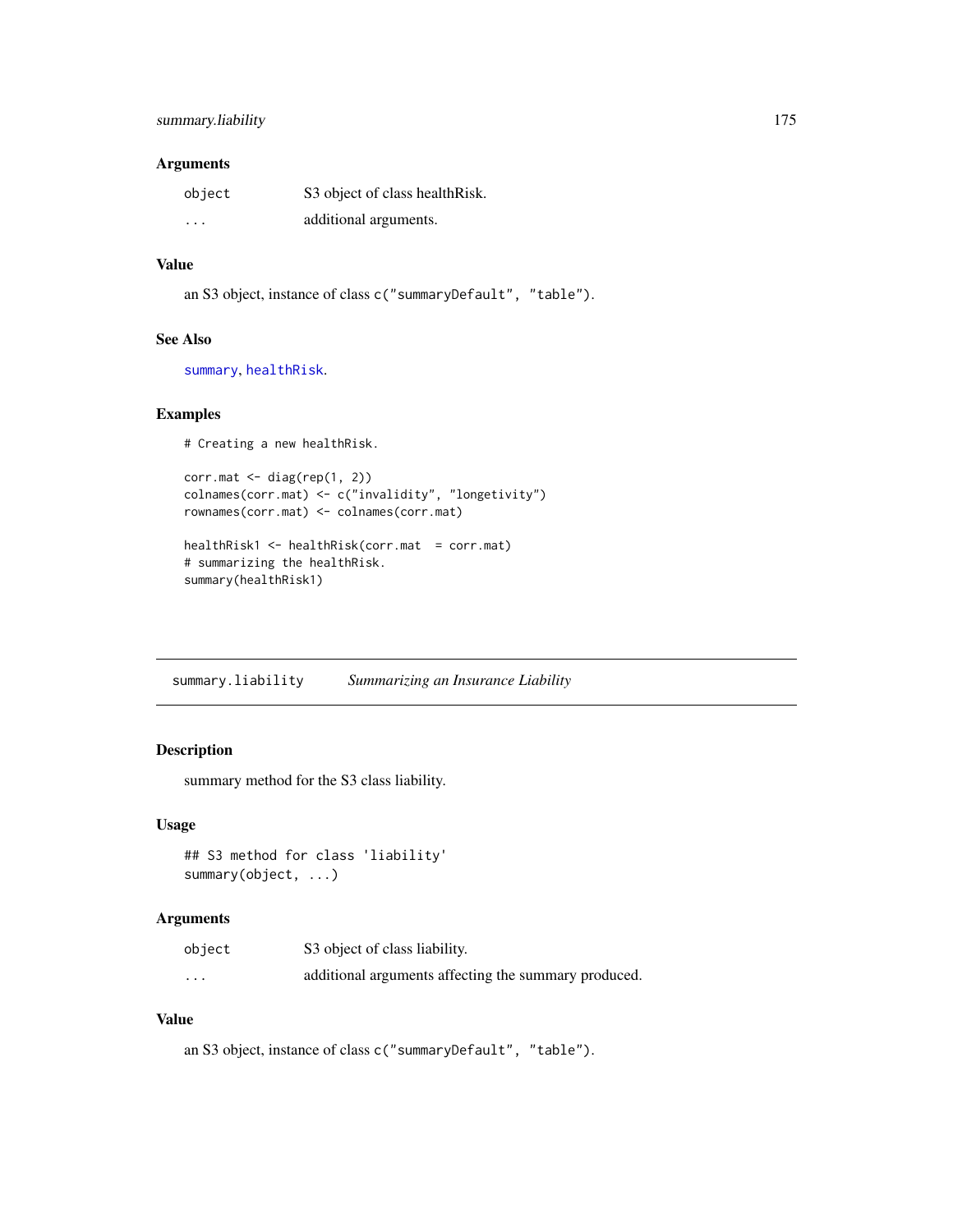## See Also

[summary](#page-0-0), [liability](#page-119-0).

## Examples

```
# Creating a liability.
liab <- liability(1, "USD", 1000)
# summarizing the liability.
summary(liab)
```
summary.life *Summarizing a Life Delta-Normal Remainder Term*

## Description

summary method for the S3 class life.

## Usage

```
## S3 method for class 'life'
summary(object, ...)
```
#### Arguments

| object   | S3 object of class life.                             |
|----------|------------------------------------------------------|
| $\cdots$ | additional arguments affecting the summary produced. |

#### Value

an S3 object, instance of class c("summaryDefault", "table").

## See Also

[summary](#page-0-0), [life](#page-120-0)

```
# Creating a new life item.
life1 <- life(name = c("pandemy", "longetivity", "storno"),
               currency = c("EUR", "CHF", "EUR"),
               sensitivity = c(100, 150, 130))
# summarizing the life item.
summary(life1)
```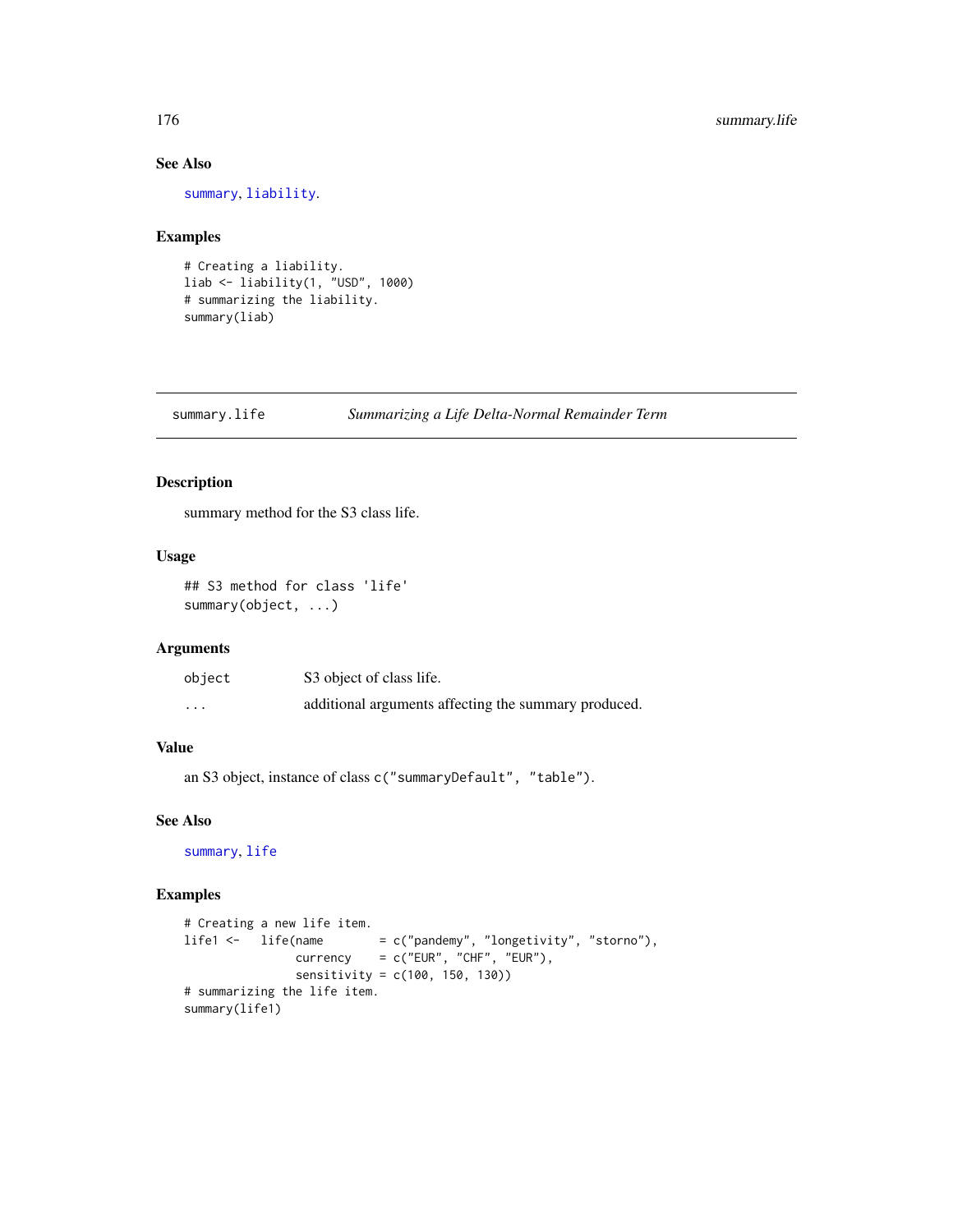## Description

summary method for the S3 class lifeRisk.

#### Usage

```
## S3 method for class 'lifeRisk'
summary(object, ...)
```
## Arguments

| object                  | S3 object of class lifeRisk. |
|-------------------------|------------------------------|
| $\cdot$ $\cdot$ $\cdot$ | additional arguments.        |

#### Value

an S3 object, instance of class c("summaryDefault", "table").

## See Also

[summary](#page-0-0), [lifeRisk](#page-121-0).

```
# Creating a new lifeRisk.
```

```
corr.math < - diag(rep(1, 2))colnames(corr.mat) <- c("invalidity", "longetivity")
rownames(corr.mat) <- colnames(corr.mat)
```

```
lifeRisk1 <- lifeRisk(corr.mat = corr.mat,
                     quantile = c(0.995, 0.995))
# summarizing the lifeRisk.
summary(lifeRisk1)
```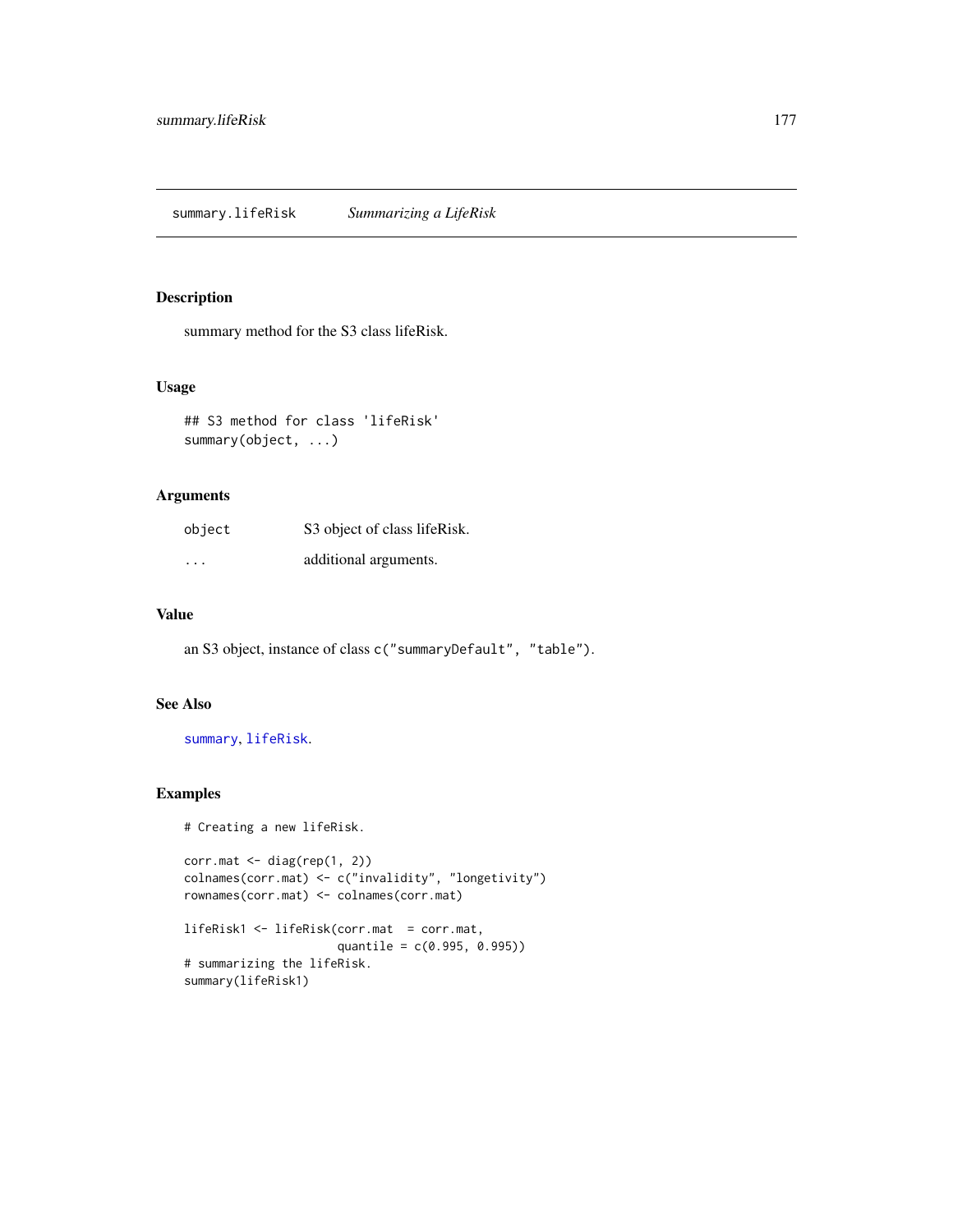## Description

summary method for S3 class marketRisk.

## Usage

```
## S3 method for class 'marketRisk'
summary(object, ...)
```
# Arguments

| object                  | S3 object of class market Risk.                      |
|-------------------------|------------------------------------------------------|
| $\cdot$ $\cdot$ $\cdot$ | additional arguments affecting the summary produced. |

#### Value

a table with names:

- base risk-factors: the number of base risk-factors in the marketRisk.
- scaled risk-factors: the number of scaled risk-factors in the marketRisk.
- base currency: the base currency.

# See Also

[summary](#page-0-0), [marketRisk](#page-124-0).

summary.nonLifeRisk *Summarizing a nonLifeRisk*

## Description

summary method for the S3 class nonLifeRisk.

## Usage

```
## S3 method for class 'nonLifeRisk'
summary(object, ...)
```
## Arguments

| object | S3 object of class lifeRisk.                         |
|--------|------------------------------------------------------|
| .      | additional arguments affecting the summary produced. |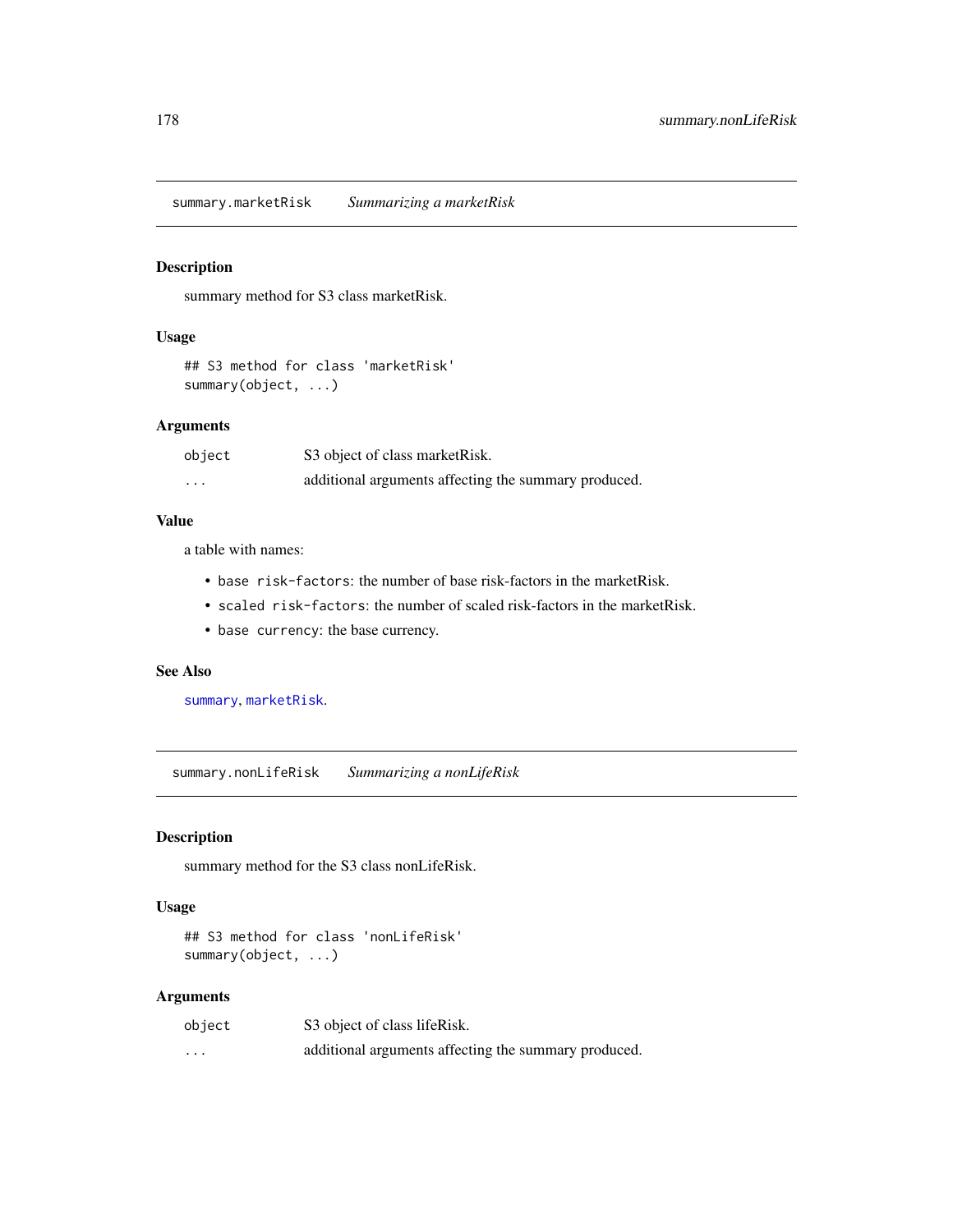an S3 object, instance of class c("summaryDefault", "table").

## See Also

[summary](#page-0-0), [nonLifeRisk](#page-128-0).

### Examples

```
# Creating a new nonLifeRisk.
nonLife1 <- nonLifeRisk(type = "simulations",
                       param = list(simulations = stats::rnorm(100)),
                       currency = "CHF")
# summarizing the nonLifeRisk.
summary(nonLife1)
# Creating a new nonLifeRisk.
nonLife2 <- nonLifeRisk(type = "log-normal",
                       param = list(mu = 1, sigma = 2),currency = "CHF")
# summarizing the nonLifeRisk.
summary(nonLife2)
# Creating a new nonLifeRisk.
nonLife3 <- nonLifeRisk(type = "cdf",
                       param = list(cd = data-frame(x = c(0,1,2,3)),
                                                     cdf = c(0.3, 0.7, 0.9, 1)),
                       currence = "CHF")# summarizing the nonLifeRisk.
summary(nonLife3)
```
summary.participation *Summarizing a Participation*

## Description

summary method for the S3 class participation.

#### Usage

```
## S3 method for class 'participation'
summary(object, ...)
```
#### Arguments

| object | S3 object of class participation. |
|--------|-----------------------------------|
| .      | additional arguments.             |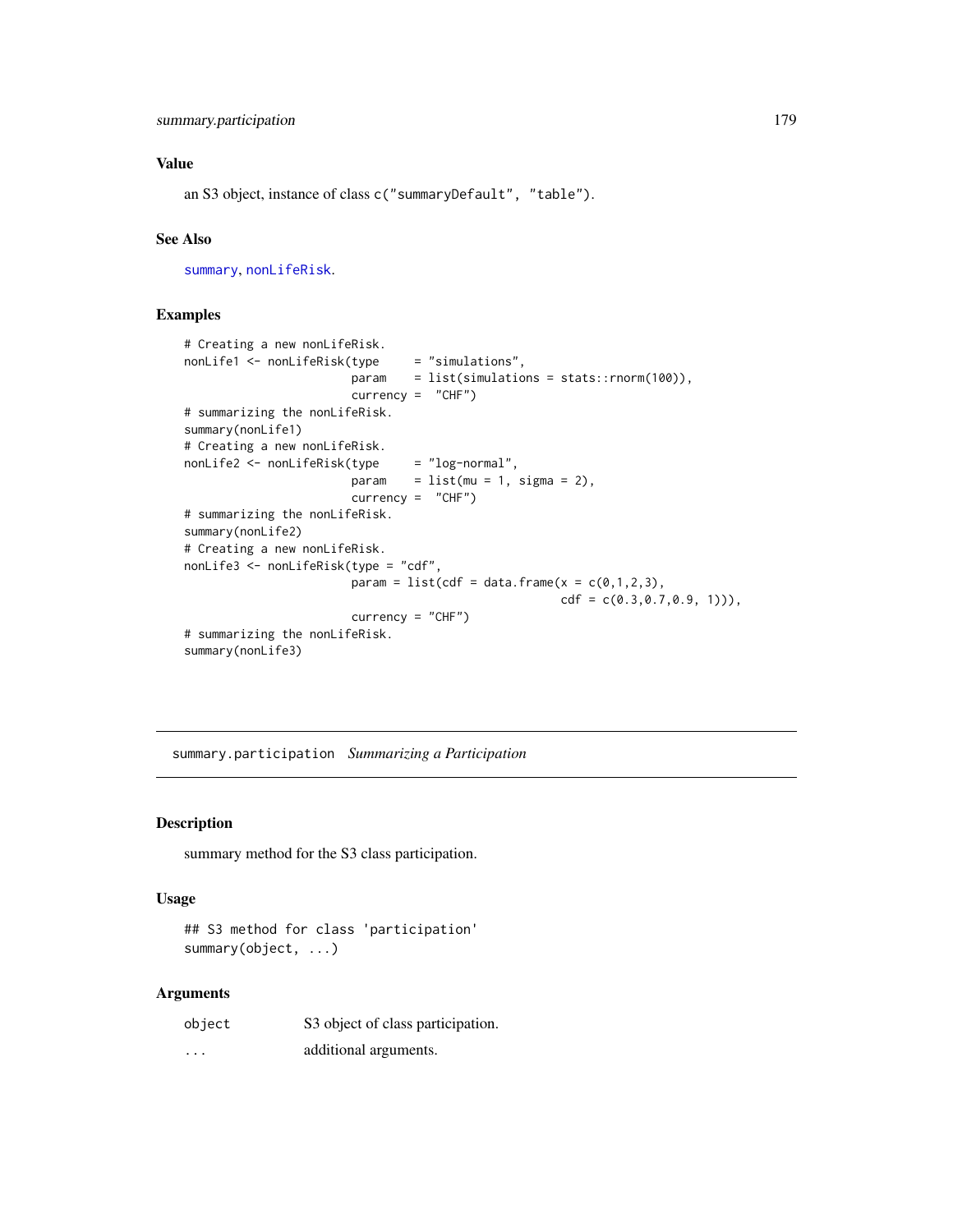an S3 object, instance of class c("summaryDefault", "table").

#### See Also

[summary](#page-0-0), [participation](#page-130-0).

#### Examples

```
# Creating a new participation.
participation1 <- participation("USD", 1000)
# summarizing the participation
summary(participation1)
```
summary.participationRisk

*Summarizing a participationRisk*

## Description

summary method for the S3 class participationRisk.

#### Usage

```
## S3 method for class 'participationRisk'
summary(object, ...)
```
#### Arguments

| object   | S3 object of class participation Risk. |
|----------|----------------------------------------|
| $\cdots$ | additional arguments.                  |

## Value

an S3 object, instance of class c("summaryDefault", "table").

#### See Also

[summary](#page-0-0), [participationRisk](#page-131-0).

```
# Creating a new participationRisk.
pr <- participationRisk(volatility = 0.5)
# summarizing the participationRisk.
summary(pr)
```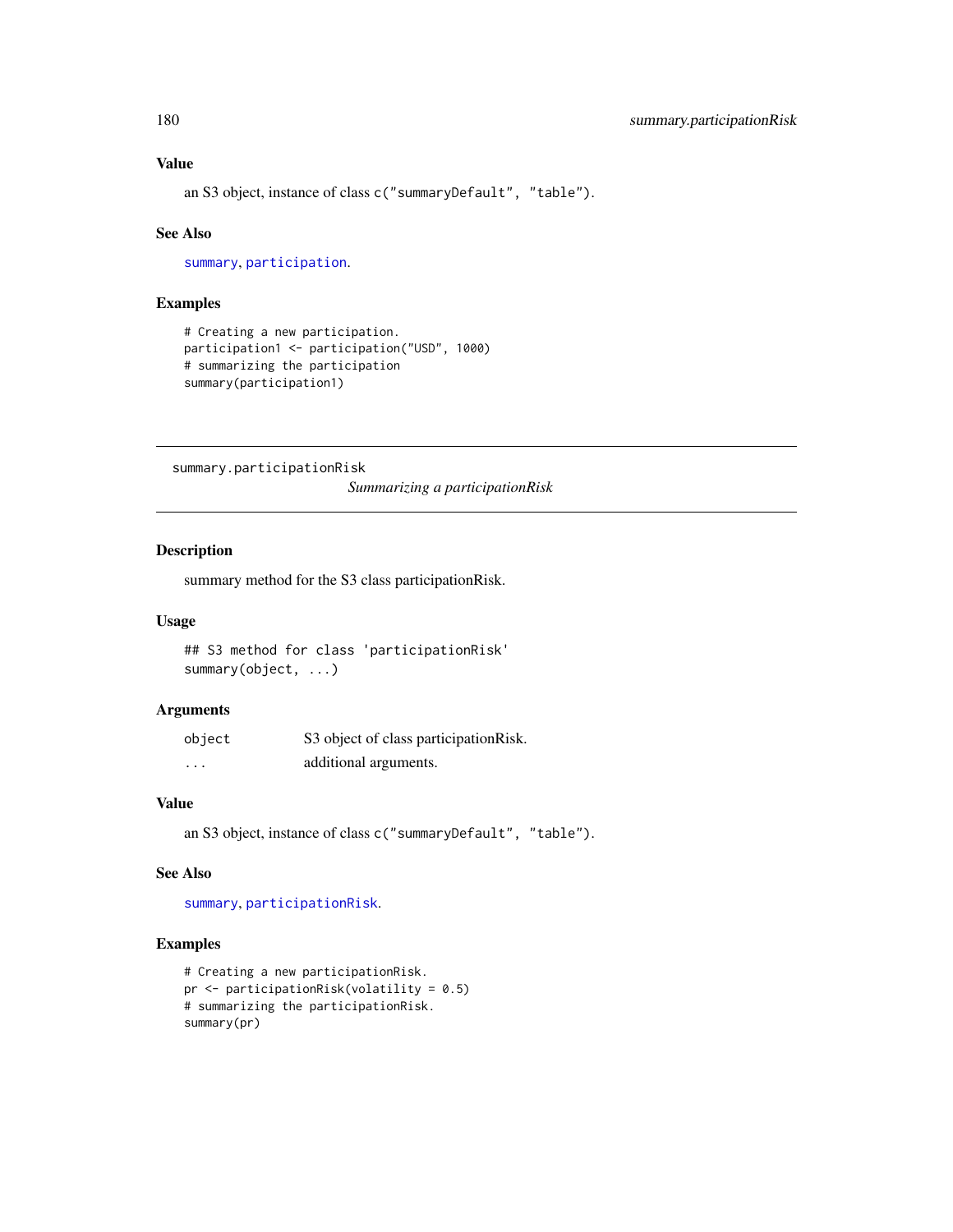#### <span id="page-180-0"></span>Description

summary method for the S3 class portfolio.

#### Usage

```
## S3 method for class 'portfolio'
summary(object, ...)
```
#### **Arguments**

| object   | S3 object of class portfolio. |
|----------|-------------------------------|
| $\cdots$ | additional arguments.         |

#### Value

an S3 object, instance of class summary.portfolio.

#### See Also

[summary](#page-0-0), [lifeRisk](#page-121-0).

## Examples

```
# Creating a new portfolio.
asset1 <- asset("equity", "USD", 1000)
asset2 <- asset("hedge fund", "EUR", 2000)
life1 <- life(name = c("pandemy", "longetivity", "storno"),
             currency = c("CHF", "CHF", "CHF"),
             sensitivity = c(-100, -150, -130))
health1 <- health(name = c("pandemy", "longetivity", "storno"),
                 \text{currency} = c("CHF", "CHF", "CHF"),sensitivity = c(100, 150, 130))
participation1 <- participation("CHF", 1000)
  valid.param \leq 1ist(mvm = list(mvm.life = 2, mvm.health = 4, mvm.nonlife = 3),
                      rtkr = \theta,
                      rtkg = 0,
                      correction.term = 2,
                      credit.risk = 3,
                      expected.insurance.result = 10^6,
                      expected.financial.result = 10^5)
pf <- portfolio(market.items = list(asset1, asset2),
               participation.item = participation1,
               life.item = life1,
               health.item = health1,
               base.currency = "CHF",
```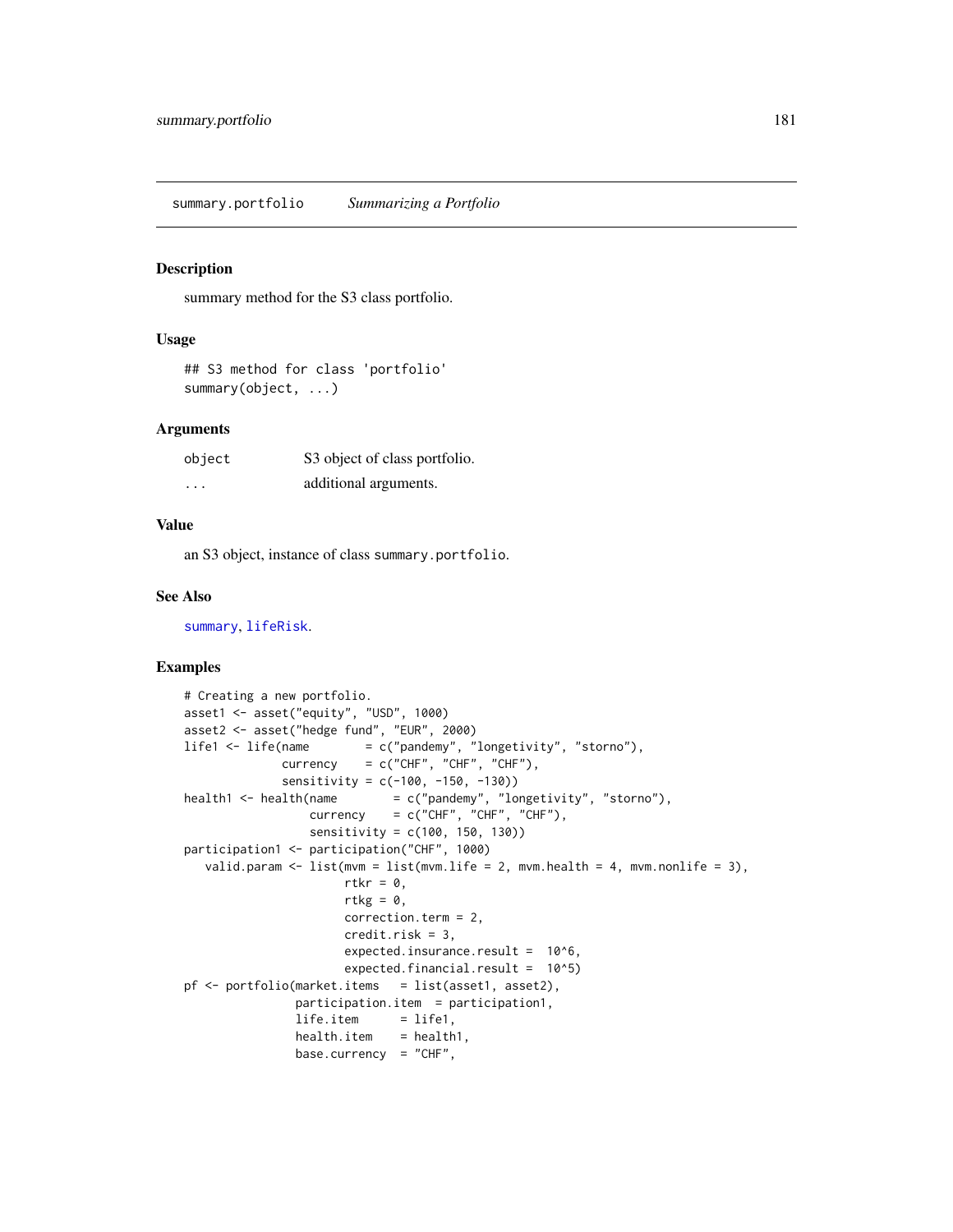```
portfolio.parameters = valid.param)
# summarizing the portfolio
summary(pf)
```
summary.scenarioRisk *Summarizing a ScenarioRisk*

#### Description

summary method for the S3 class scenarioRisk.

## Usage

## S3 method for class 'scenarioRisk' summary(object, ...)

## Arguments

| object               | S3 object of class scenarioRisk. |
|----------------------|----------------------------------|
| $\ddot{\phantom{0}}$ | additional arguments.            |

#### Value

an S3 object, instance of class c("summaryDefault", "table").

## See Also

[summary](#page-0-0), [scenarioRisk](#page-155-0).

## Examples

```
# Creating a new scenarioRisk.
scenarios <- scenarioRisk(name = c("earthquake",
                                         "real estate crash"),
                        probability = c(0.001, 0.01),\text{currency} = c("CHF", "CHF"),effect = c(1000, 10000))# summarizing the scenarioRisk.
summary(scenarios)
```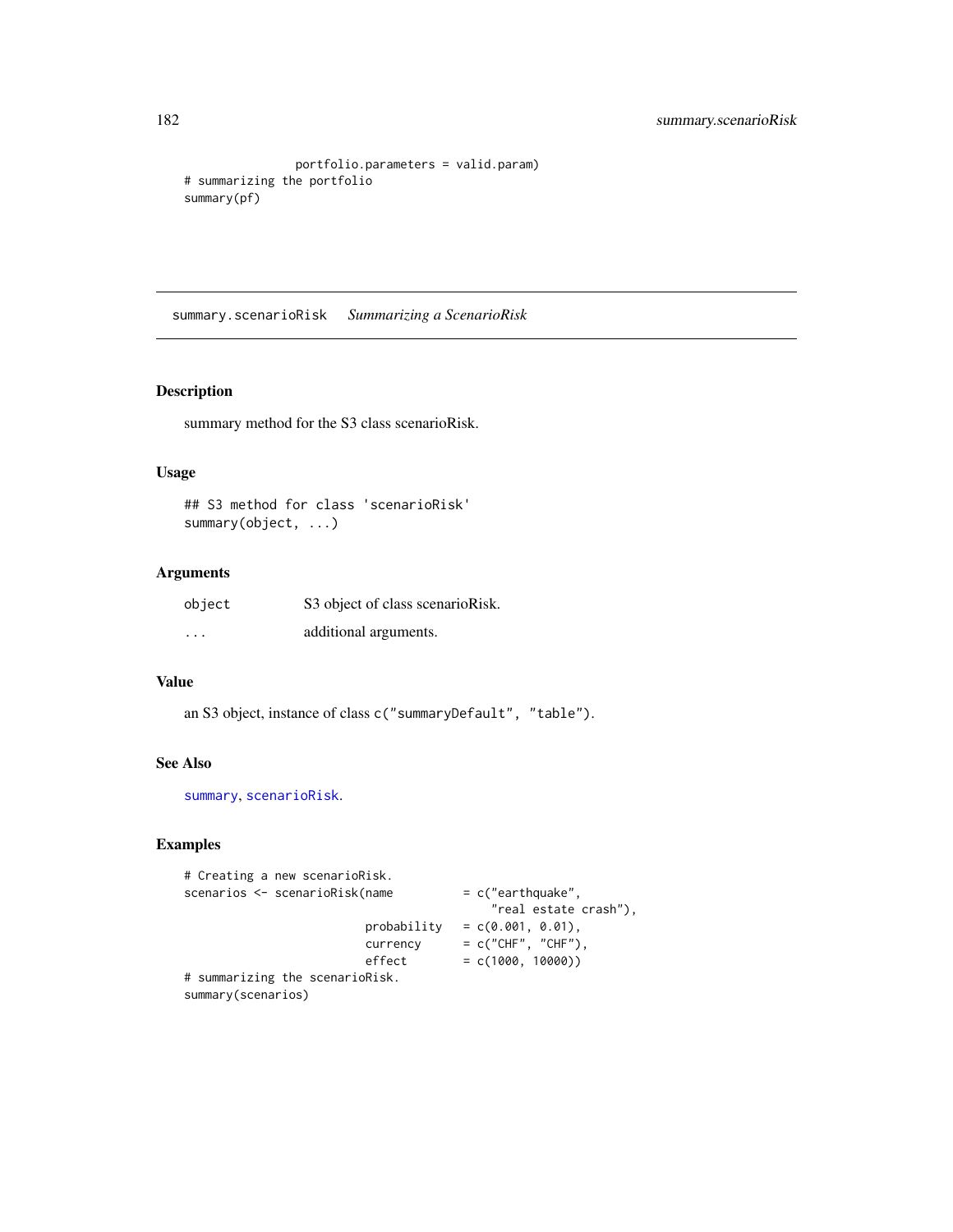<span id="page-182-0"></span>summary.sstModel *Summarizing an sstModel*

## Description

summary method for the S3 sstModel.

## Usage

## S3 method for class 'sstModel' summary(object, ...)

## Arguments

| object  | S3 object of class sstModel.                         |
|---------|------------------------------------------------------|
| $\cdot$ | additional arguments affecting the summary produced. |

## Value

an S3 object, instance of class summary.sstModel.

## See Also

[summary](#page-0-0), [sstModel](#page-163-0).

summary.sstOutput *Summarizing a sstOutput*

## Description

summary method for S3 class sstOutput.

## Usage

```
## S3 method for class 'sstOutput'
summary(object, ...)
```
## Arguments

| object | S3 object of class sstOutput.                                                                                                                                                                                                                                                           |
|--------|-----------------------------------------------------------------------------------------------------------------------------------------------------------------------------------------------------------------------------------------------------------------------------------------|
| .      | additional arguments to be passed to market ValueMargin, riskCapital, targetCapital,<br>sstRatio, expectedShortfall. It allows to modify parameters nhm for mar-<br>ket value margin computations, alpha and sup for all expected shortfall com-<br>putations with expected Short fall. |
|        |                                                                                                                                                                                                                                                                                         |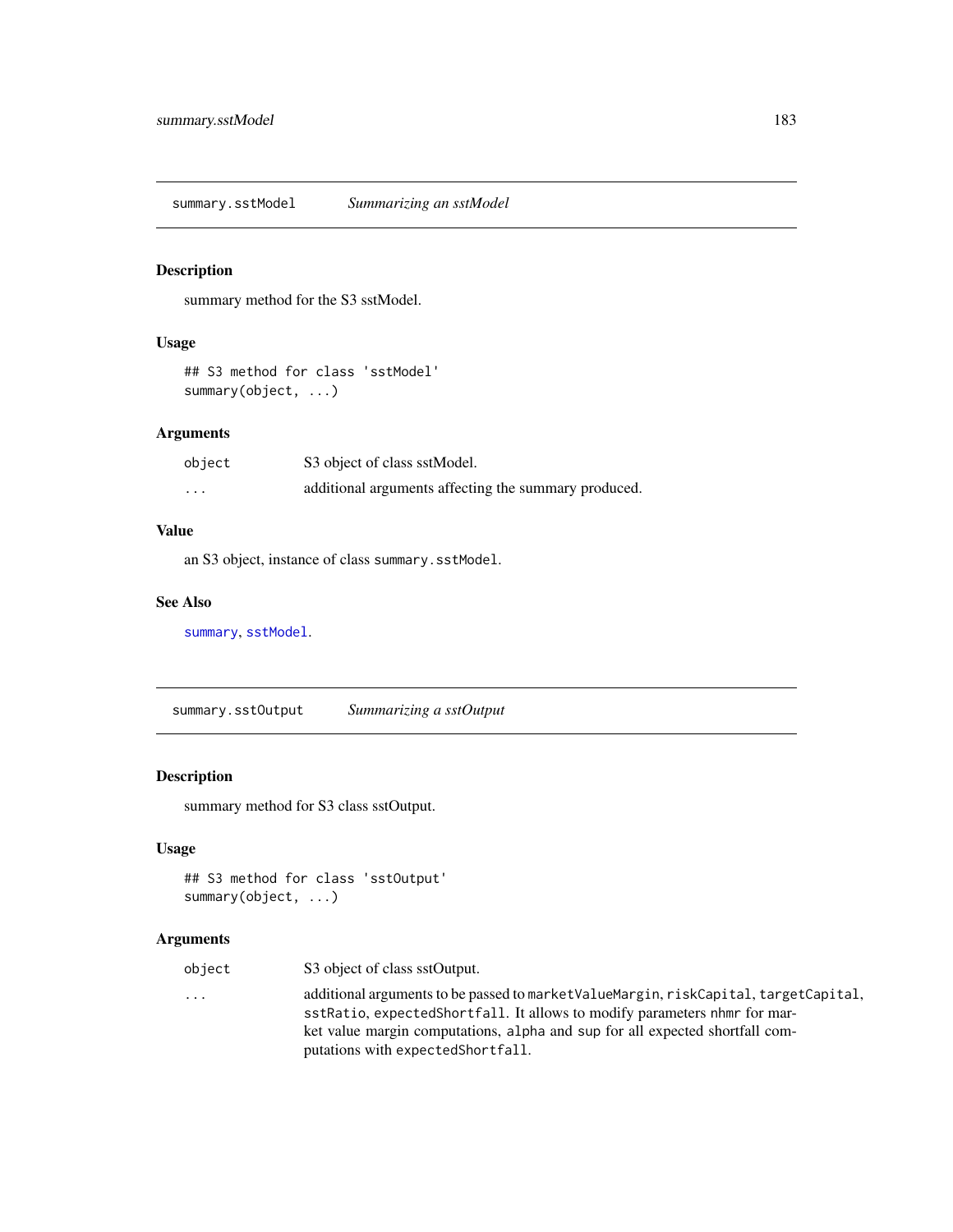## Value

an S3 object, instance of class c("summaryDefault", "table").

## See Also

[summary](#page-0-0).

summary.standalone *Summarizing a standalone*

## Description

summary method for the S3 class standalone.

#### Usage

## S3 method for class 'standalone' summary(object, ...)

## Arguments

| object   | S3 object of class standalone.                       |
|----------|------------------------------------------------------|
| $\cdots$ | additional arguments affecting the summary produced. |

#### Value

a table with names:

- name: the number of base risk-factors in the marketRisk.
- number of risk-factors: the number of risk-factors in the standalone.

## See Also

[summary](#page-0-0), [marketRisk](#page-124-0).

<span id="page-183-0"></span>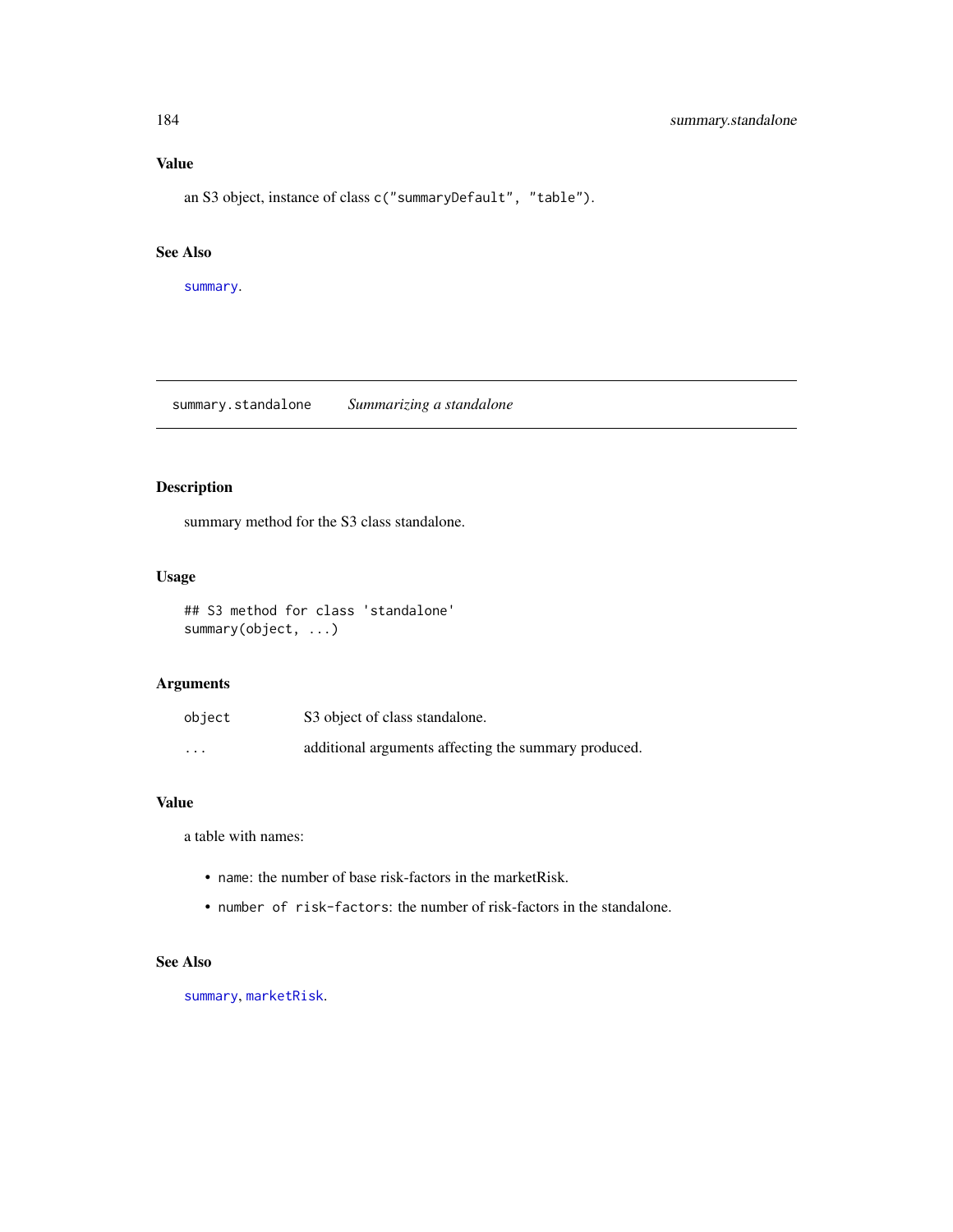<span id="page-184-0"></span>tableToAssetForward *Parsing a table to a list of assetForward*

## Description

internal helper for parsing.

#### Usage

tableToAssetForward(table)

## Arguments

table a data.frame.

## Value

a list of object of class assetForward.

#### See Also

[assetForward](#page-9-0).

tableToAssets *Parsing a table to a list of asset*

## Description

internal helper for parsing.

## Usage

tableToAssets(table)

## Arguments

table a data.frame.

## Value

a list of object of class asset.

## See Also

[asset](#page-8-0).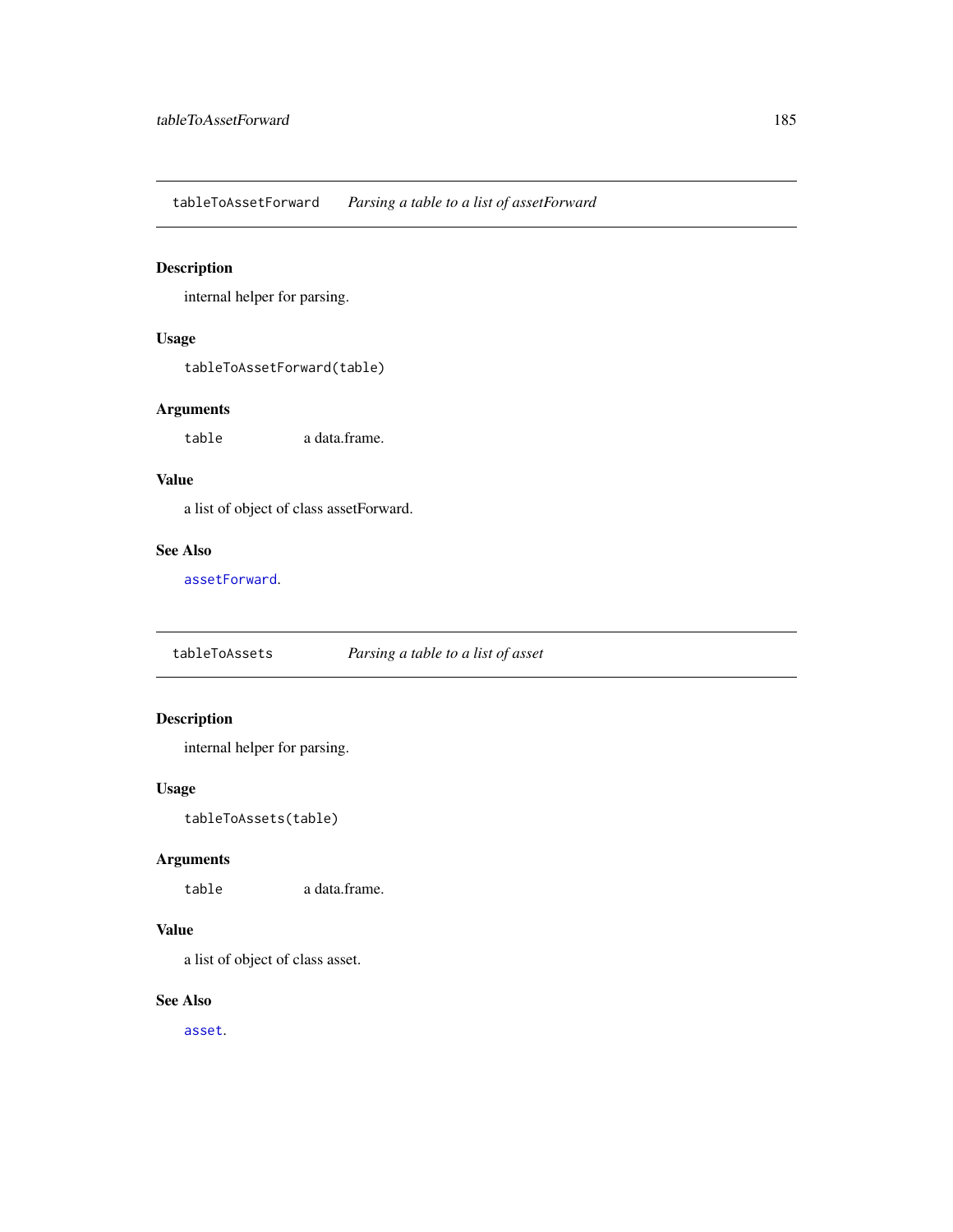<span id="page-185-0"></span>

## Description

internal helper for parsing.

## Usage

tableToCashflow(table)

## Arguments

table a data.frame.

## Value

a list of object of class liability.

#### See Also

[cashflow](#page-11-0).

tableToFxForward *Parsing a table to a list of fxForward*

## Description

internal helper for parsing.

## Usage

tableToFxForward(table)

## Arguments

table a data.frame.

## Value

a list of object of class assetForward.

## See Also

[fxForward](#page-58-0).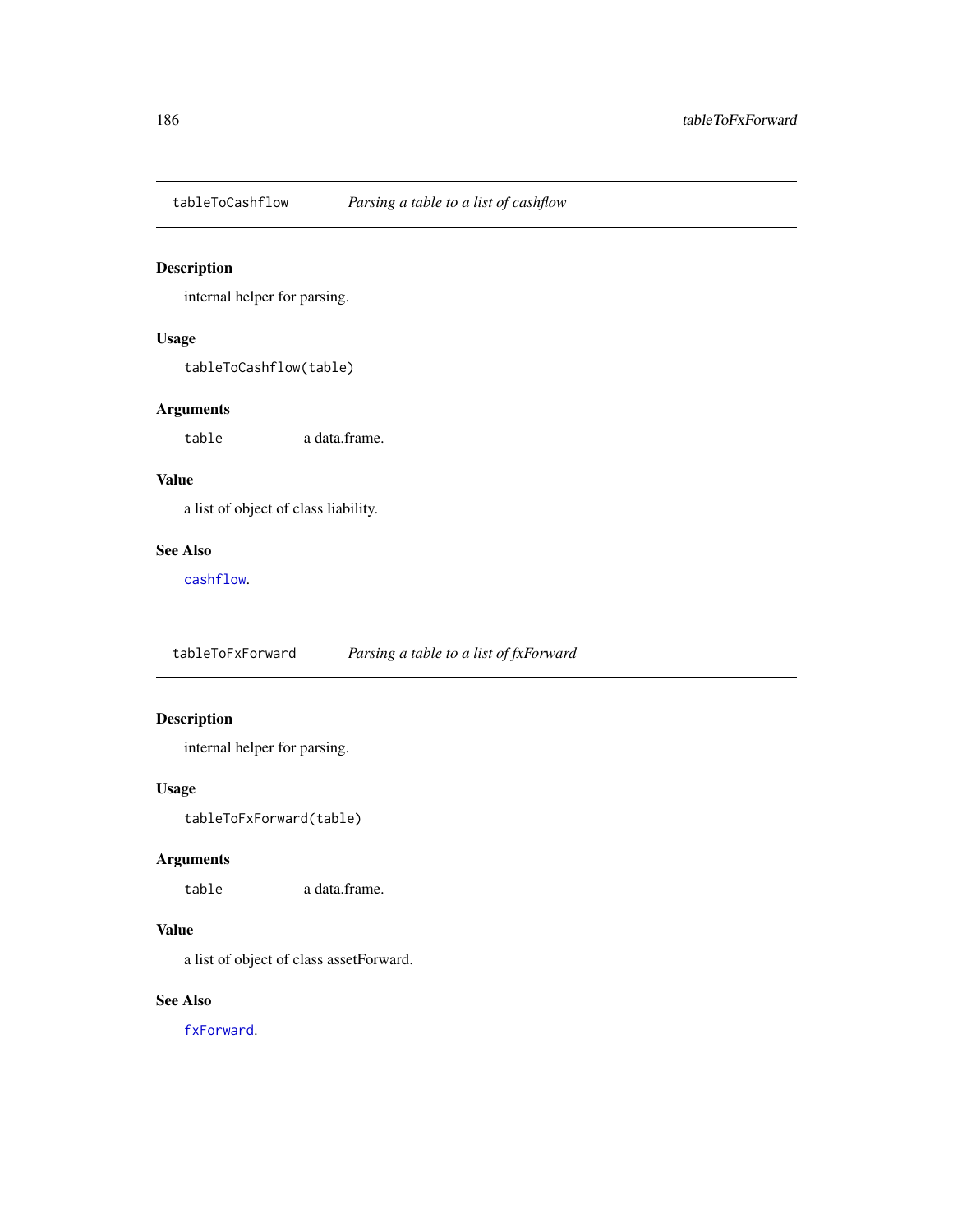<span id="page-186-1"></span>tableToLiability *Parsing a table to a list of liability*

## Description

internal helper for parsing.

## Usage

tableToLiability(table)

## Arguments

table a data.frame.

## Value

a list of object of class liability.

#### See Also

[liability](#page-119-0).

<span id="page-186-0"></span>targetCapital *Target Capital*

## Description

targetCapital is a generic S3 method for S3 classes from which target capital can be provided.

## Usage

```
targetCapital(object, ...)
```
## Arguments

| object | an S3 object from which to obtain the target capital. |
|--------|-------------------------------------------------------|
| .      | additional parameters.                                |

## Value

information about target capital.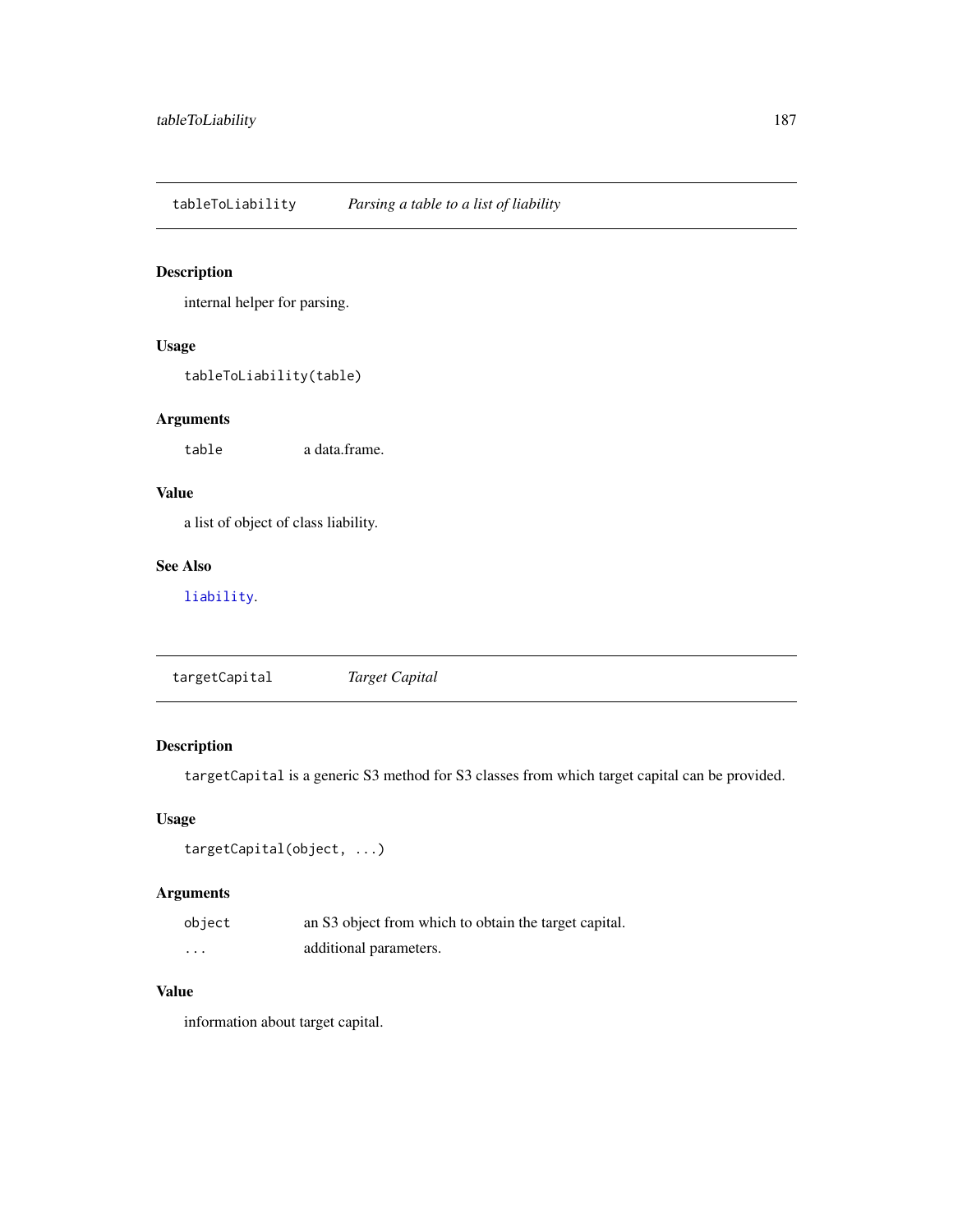<span id="page-187-0"></span>targetCapital.sstOutput

*Compute the Target Capital (TC)*

#### Description

targetCapital is a generic S3 method for S3 classes from which target capital can be provided.

## Usage

```
## S3 method for class 'sstOutput'
targetCapital(object, with.scenario = F, ...)
```
## Arguments

| object                  | S3 object of class sstOutput.                                                                 |
|-------------------------|-----------------------------------------------------------------------------------------------|
| with.scenario           | logical value of length one. Should the target capital be compute with scenario<br>risk also? |
| $\cdot$ $\cdot$ $\cdot$ | additional parameters to be passed on to market ValueMargin and riskCapital.                  |

## Value

a numeric value. The target Capital (TC).

#### See Also

[targetCapital](#page-186-0).

translate *translate*

#### Description

translate is a generic S3 method for translating variable names to understandable sentences.

## Usage

```
translate(object, ...)
```
## Arguments

| object | an S3 object to translate the fields. |
|--------|---------------------------------------|
| .      | additional parameters.                |

## Value

a character vector.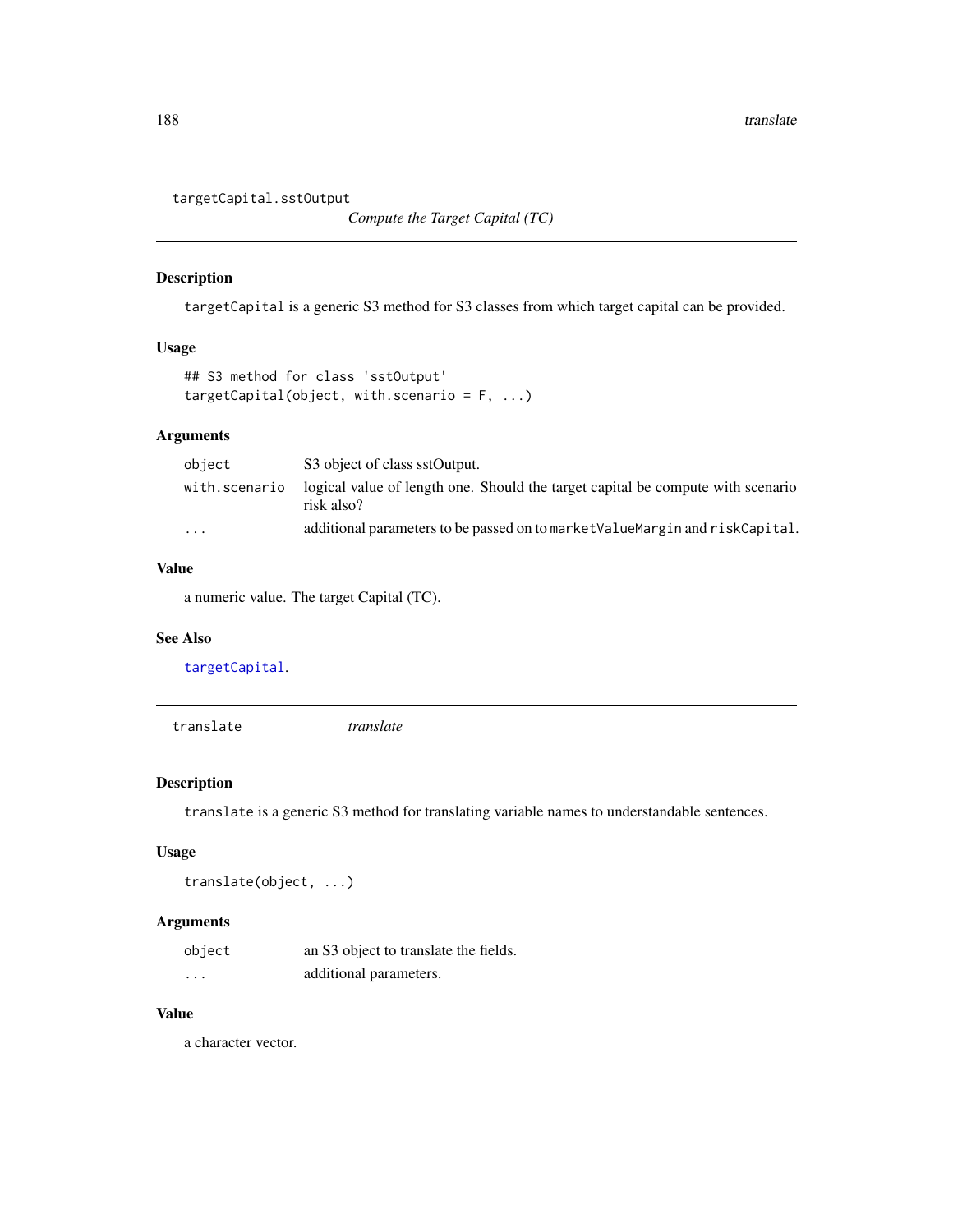<span id="page-188-1"></span>translate.sstOutput *Translation of Fields of sstOutput*

#### Description

translate S3 method for sstOutput. This method allow to translate code-related naming convention to human-understandable names.

## Usage

```
## S3 method for class 'sstOutput'
translate(object, ...)
```
## Arguments

| object   | S3 object of class sstOutput. |
|----------|-------------------------------|
| $\cdots$ | additional arguments.         |

## Value

a named character vector. The values correspond to the columns of object and the names to their translation to humanly readable titles.

## See Also

[summary](#page-0-0).

<span id="page-188-0"></span>valExpression *Valuation Expression*

## Description

valExpression is a generic S3 method for S3 classes inheriting from item. It returns the valuation expression.

#### Usage

```
valExpression(object, ...)
```
## Arguments

| object | an S3 object from which to construct a valuation expression. |
|--------|--------------------------------------------------------------|
| .      | additional parameters.                                       |

#### Value

a character value.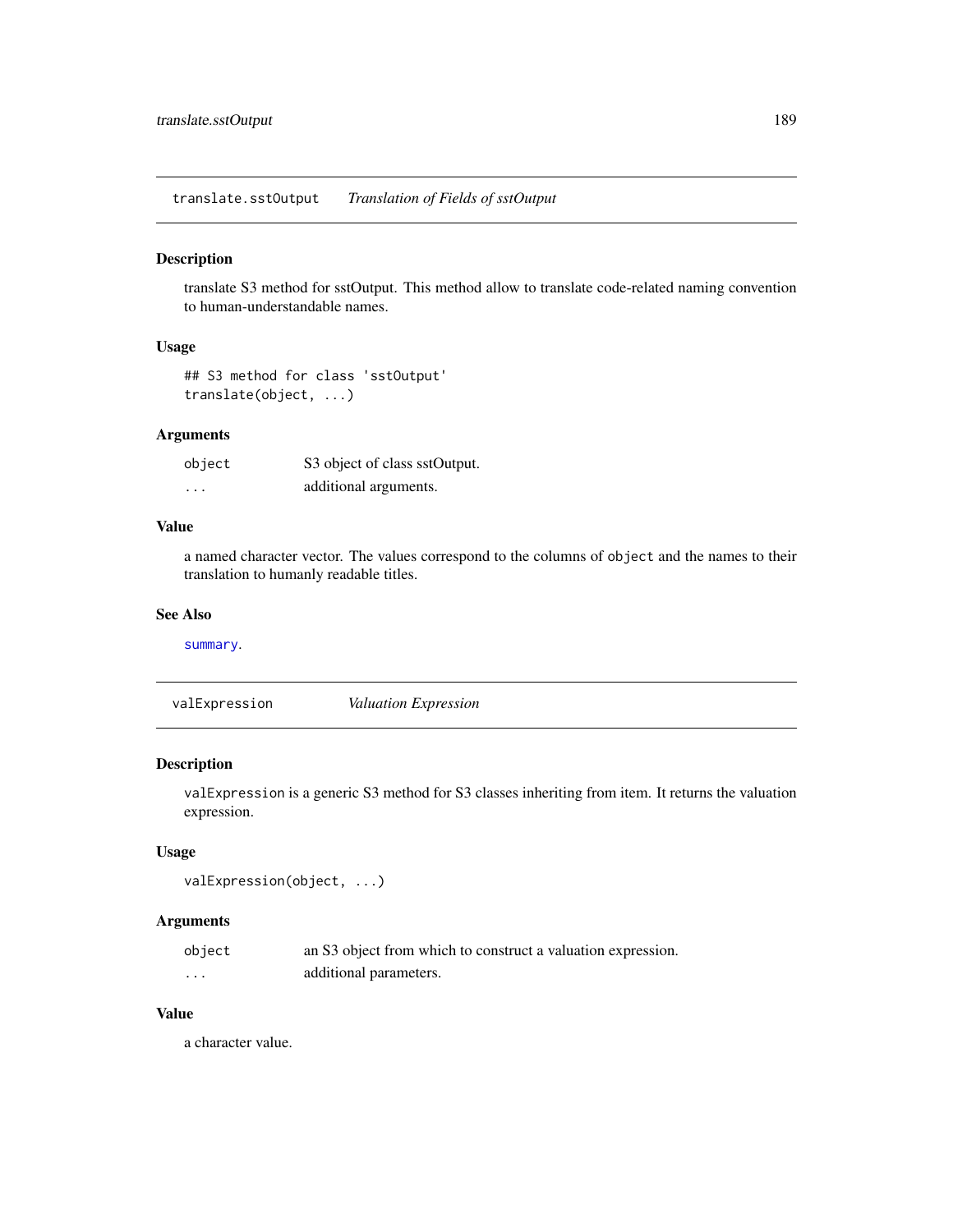<span id="page-189-0"></span>valExpression.asset *Building the Valuation Expression for Asset with Direct Market Price*

## Description

valExpression is a generic S3 method for classes inheriting from item. It returns the valuation expression.

## Usage

```
## S3 method for class 'asset'
valExpression(object, market.risk, standalone = NULL, ...)
```
#### Arguments

| object      | S3 object of class asset.       |
|-------------|---------------------------------|
| market.risk | S3 object of class market Risk. |
| standalone  | S3 object of class standalone.  |
|             | additional arguments.           |

## Value

character value of length one, the expression representing the valuation of the asset position.

#### See Also

[valExpression](#page-188-0), [asset](#page-8-0), [marketRisk](#page-124-0), [standalone](#page-166-0).

valExpression.assetForward

*Building the Valuation Expression for an Index-Forward*

## Description

valExpression is a generic S3 method for classes inheriting from item. It returns the valuation expression.

```
## S3 method for class 'assetForward'
valExpression(object, market.risk, standalone = NULL,
  ...)
```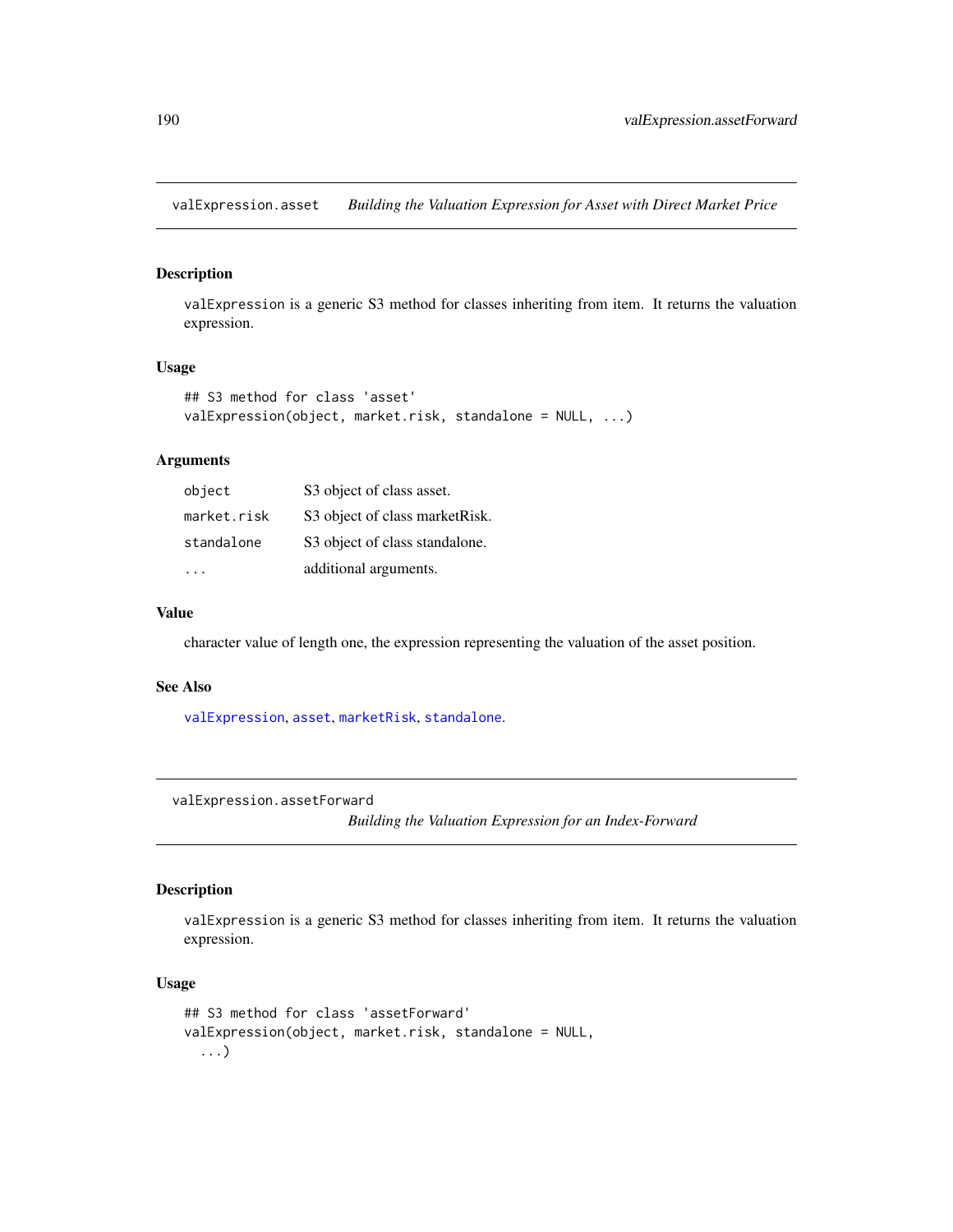## <span id="page-190-0"></span>Arguments

| object      | S3 object of class asset Forward.                         |
|-------------|-----------------------------------------------------------|
| market.risk | S3 object of class market Risk created using market Risk. |
| standalone  | S3 object of class standalone.                            |
| $\ddotsc$   | additional arguments.                                     |

#### Value

a character value. The expression representing the valuation of the index-forward position.

#### See Also

[valExpression](#page-188-0), [assetForward](#page-9-0).

valExpression.cashflow

*Building the Valuation Expression for a Fixed-Income-Asset*

#### Description

valExpression is a generic S3 method for classes inheriting from item. It returns the valuation expression.

#### Usage

```
## S3 method for class 'cashflow'
valExpression(object, market.risk, standalone = NULL, ...)
```
## Arguments

| object      | S3 object of class cashflow.                              |
|-------------|-----------------------------------------------------------|
| market.risk | S3 object of class market Risk created using market Risk. |
| standalone  | S3 object of class standalone.                            |
|             | additional arguments.                                     |

#### Value

a character value. The expression representing the valuation of the cashflow position.

## See Also

[valExpression](#page-188-0), [cashflow](#page-11-0), [marketRisk](#page-124-0), [standalone](#page-166-0).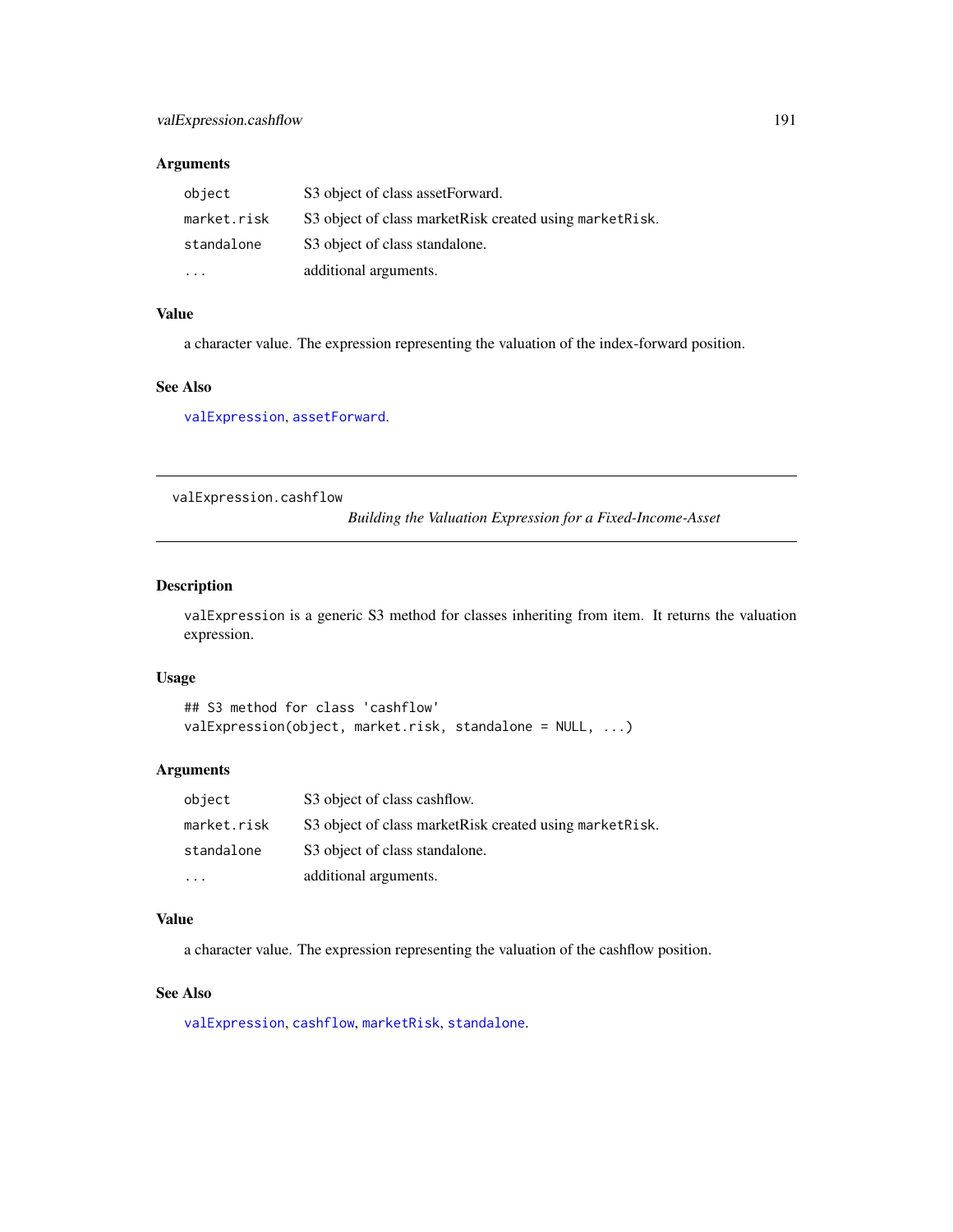<span id="page-191-0"></span>valExpression.delta *Building the Valuation Expression for a Market Delta-Normal Remainder Term*

## Description

valExpression is a generic S3 method for classes inheriting from item. It returns the valuation expression.

## Usage

```
## S3 method for class 'delta'
valExpression(object, market.risk, standalone = NULL, ...)
```
#### Arguments

| object      | S3 object of class delta.                                 |
|-------------|-----------------------------------------------------------|
| market.risk | S3 object of class market Risk created using market Risk. |
| standalone  | S3 object of class standalone.                            |
| $\cdot$     | additional arguments.                                     |

#### Value

a character value. The expression representing the valuation of the delta remainder term.

#### See Also

[valExpression](#page-188-0), [delta](#page-41-0).

valExpression.fxForward

*Building the Valuation Expression for a FX-Forward Position*

## Description

valExpression is a generic S3 method for classes inheriting from item. It returns the valuation expression.

```
## S3 method for class 'fxForward'
valExpression(object, market.risk, standalone = NULL, ...)
```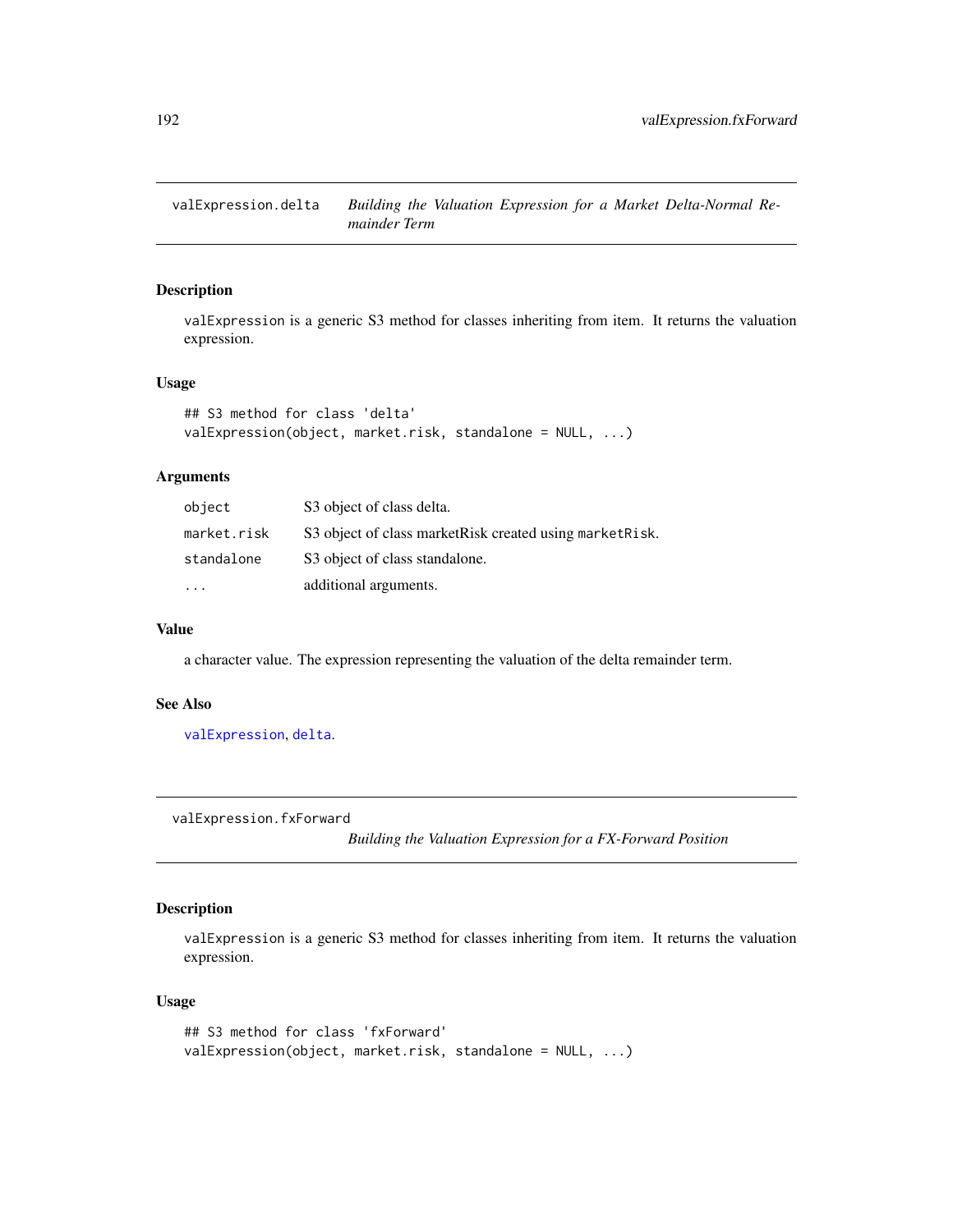#### <span id="page-192-0"></span>Arguments

| object      | S3 object of class fxForward.                             |
|-------------|-----------------------------------------------------------|
| market.risk | S3 object of class market Risk created using market Risk. |
| standalone  | S3 object of class standalone.                            |
|             | additional arguments.                                     |

#### Value

a character value. The expression representing the valuation of the fx forward position.

#### See Also

[valExpression](#page-188-0), [fxForward](#page-58-0).

valExpression.health *Building the Valuation Expression for a Health Item*

## Description

valExpression is a generic S3 method for classes inheriting from item. It returns the valuation expression.

#### Usage

```
## S3 method for class 'health'
valExpression(object, market.risk, health.risk, ...)
```
#### Arguments

| object                  | S3 object of class health.                                                |
|-------------------------|---------------------------------------------------------------------------|
| market.risk             | S3 object of class market Risk created using the constructor market Risk. |
| health.risk             | S3 object of class health Risk created using the constructor health Risk. |
| $\cdot$ $\cdot$ $\cdot$ | additional arguments.                                                     |

#### Value

a character value. The expression representing the valuation of the health item.

#### See Also

[valExpression](#page-188-0), [health](#page-95-0).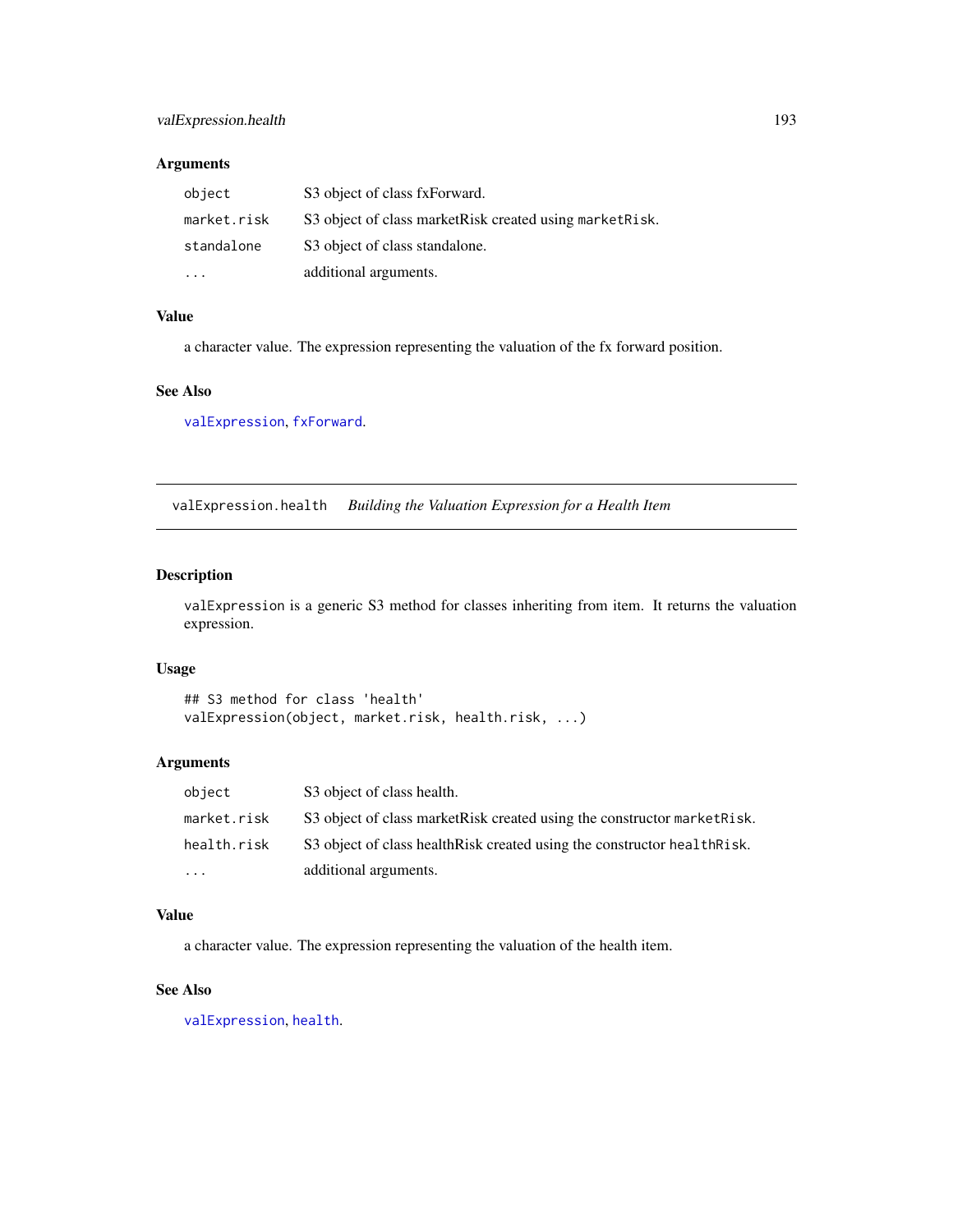```
valExpression.liability
```
*Building the Valuation Expression for an Insurance Liability*

## Description

valExpression is a generic S3 method for S3 classes inheriting from item. It returns the valuation expression.

## Usage

```
## S3 method for class 'liability'
valExpression(object, market.risk, standalone = NULL, ...)
```
## Arguments

| object      | S3 object of class liability.                                             |
|-------------|---------------------------------------------------------------------------|
| market.risk | S3 object of class market Risk created using the constructor market Risk. |
| standalone  | S3 object of class standalone.                                            |
| $\cdots$    | additional arguments.                                                     |

#### Value

a character value. The expression representing the valuation of the liability position.

#### See Also

[valExpression](#page-188-0), [liability](#page-119-0), [marketRisk](#page-124-0), [standalone](#page-166-0).

valExpression.life *Building the Valuation Expression for a Life Item*

## Description

valExpression is a generic S3 method for classes inheriting from item. It returns the valuation expression.

```
## S3 method for class 'life'
valExpression(object, market.risk, life.risk, ...)
```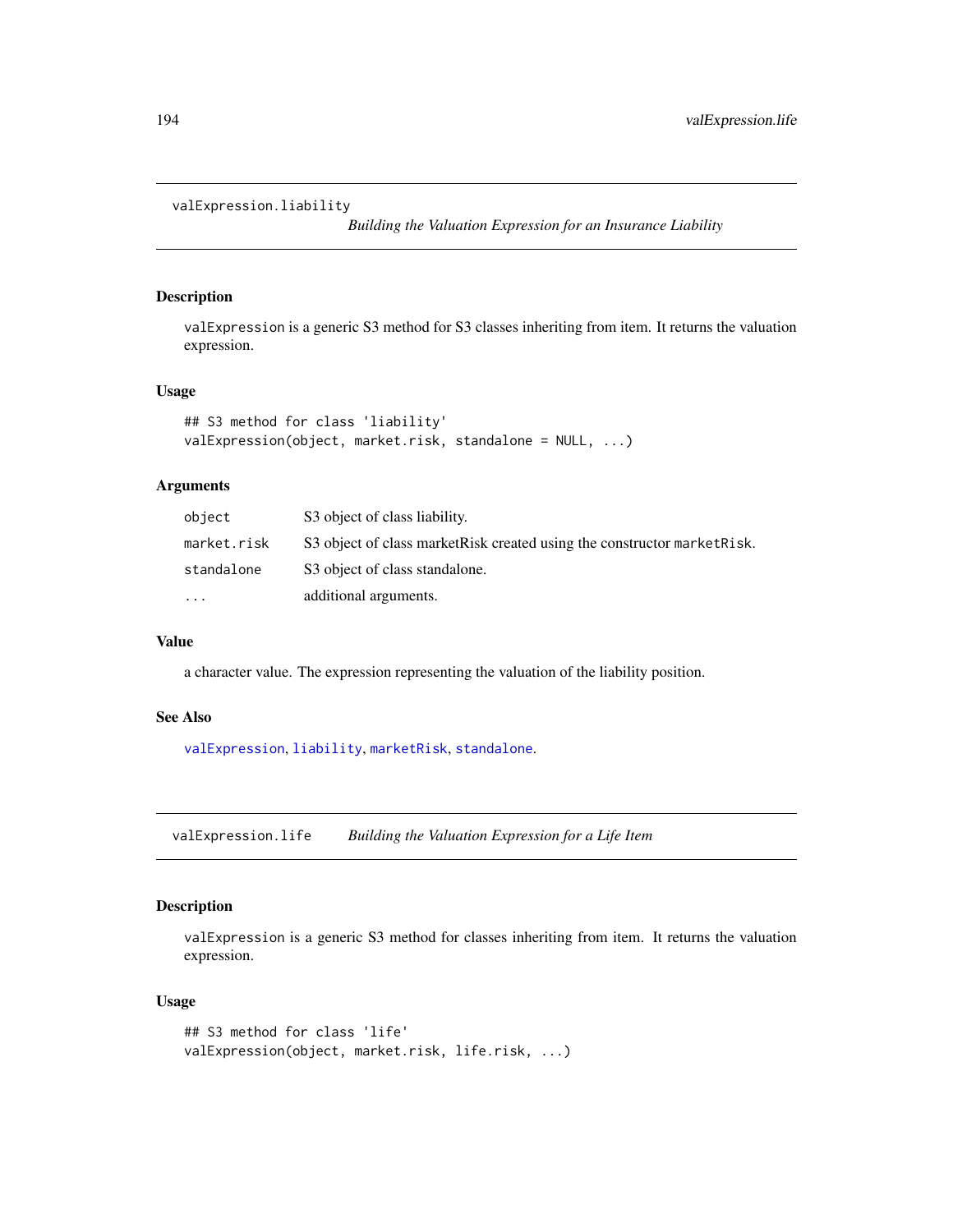#### <span id="page-194-1"></span>valFunction 2005 and 2006 and 2006 and 2006 and 2006 and 2006 and 2006 and 2006 and 2006 and 2006 and 2006 and 2006 and 2006 and 2006 and 2006 and 2006 and 2006 and 2006 and 2006 and 2006 and 2006 and 2006 and 2006 and 200

## Arguments

| object      | S3 object of class life.                                  |
|-------------|-----------------------------------------------------------|
| market.risk | S3 object of class market Risk created using market Risk. |
| life.risk   | S3 bject of class lifeRisk created using lifeRisk.        |
|             | additional arguments.                                     |

## Value

a character value. The expression representing the valuation of the life item.

## See Also

[valExpression](#page-188-0), [life](#page-120-0).

<span id="page-194-0"></span>valFunction *Valuation Function*

## Description

valFunction is a generic S3 method for S3 classes inheriting from item. It returns the valuation function.

## Usage

```
valFunction(object, ...)
```
## Arguments

| object   | an S3 object from which to construct a valuation function. |
|----------|------------------------------------------------------------|
| $\cdots$ | additional parameters.                                     |

## Value

a function.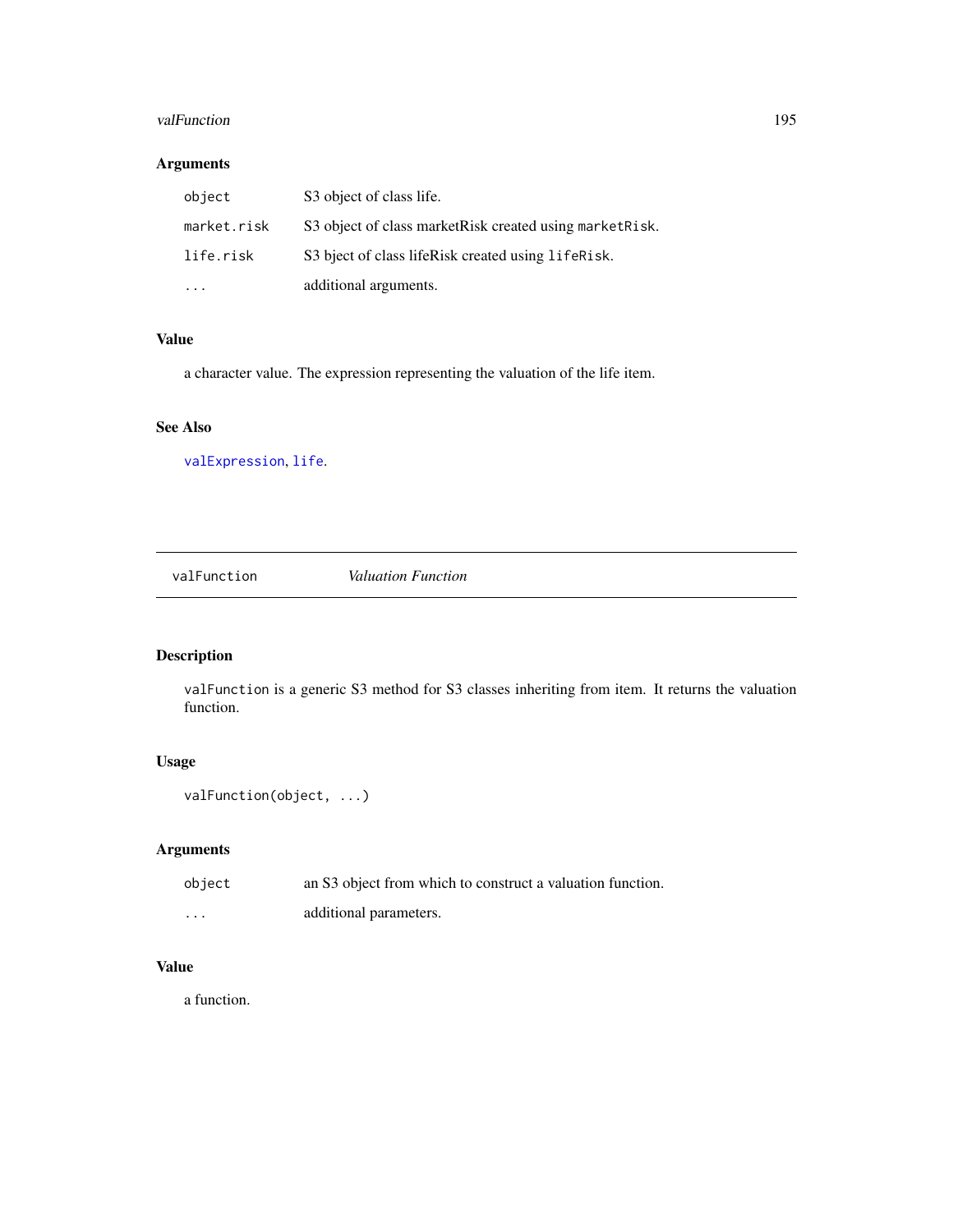## <span id="page-195-0"></span>Description

valFunction is a generic S3 method for classes inheriting from item. This method returns the valuation function of an asset with direct market price called *"Aktiven mit direkt marktabhängigen Preisen"* in the FINMA technical document *"SST-Standardmodell Versicherungsmodell: Zielkapital"* (version 31.1.2018).

#### Usage

```
## S3 method for class 'asset'
valFunction(object, market.risk, with.constant = T, ...)
```
#### **Arguments**

| object        | S3 object of class asset.                                                                |
|---------------|------------------------------------------------------------------------------------------|
| market.risk   | S3 object of class market Risk created using the constructor market Risk.                |
| with.constant | a logical value, should the expression be with constant (mean zero variation) or<br>not? |
| $\ddotsc$     | additional arguments.                                                                    |

#### Value

a function with one argument:

• x: a matrix of simulations (numeric values) with named columns corresponding exactly to the name of base risk-factors in marketRisk keeping the same order, or an unnamed vector of simulations (numeric values) keeping the same ordering of base risk-factors as in marketRisk.

#### Note

the function returns the one-year profit variation (with mean zero or not depending on with.constant).

## See Also

[valFunction](#page-194-0), [asset](#page-8-0), [marketRisk](#page-124-0).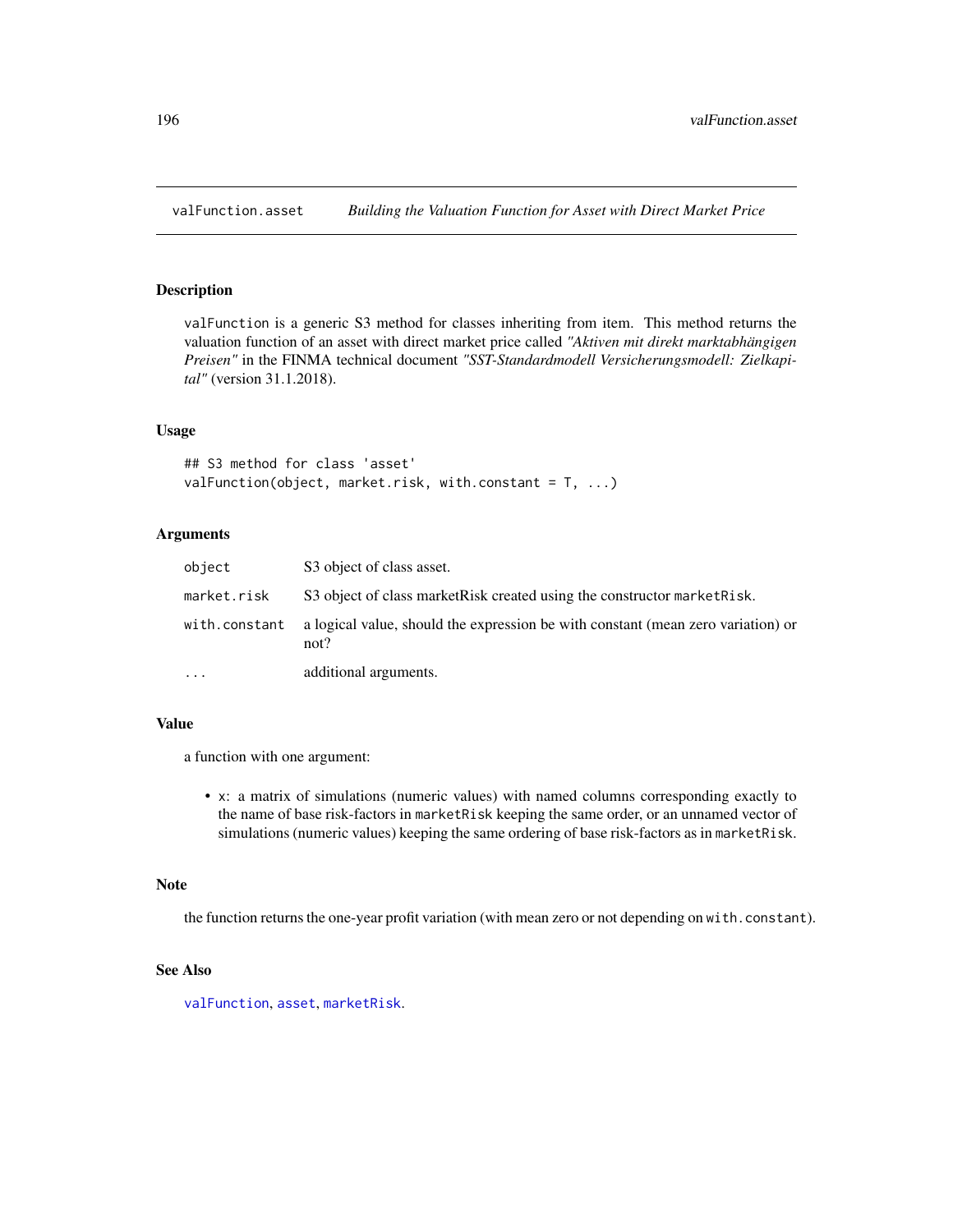<span id="page-196-0"></span>valFunction.assetForward

*Building the Valuation Function for an Index-Forward*

## Description

valFunction is a generic S3 method for classes inheriting from item. It returns the valuation function.

#### Usage

```
## S3 method for class 'assetForward'
valFunction(object, market.risk, with.constant = T,
  ...)
```
## Arguments

| object        | S3 object of class assetForward.                                |
|---------------|-----------------------------------------------------------------|
| market.risk   | S3 object of class market Risk created using market Risk.       |
| with.constant | a logical value, should the expression be with constant or not? |
| $\ddotsc$     | additional arguments.                                           |

#### Value

a function with one argument:

• x: a matrix of simulations (numeric values) with named columns corresponding exactly to the name of base risk-factors in marketRisk keeping the same order, or an unnamed vector of simulations (numeric values) keeping the same ordering of base risk-factors as in marketRisk.

#### See Also

[valFunction](#page-194-0), [assetForward](#page-9-0).

valFunction.cashflow *Building the Valuation Function for a Fixed-Income-Asset*

#### Description

valFunction is a generic S3 method for classes inheriting from item. It returns the valuation function.

```
## S3 method for class 'cashflow'
valFunction(object, market.risk, with.constant = T, ...)
```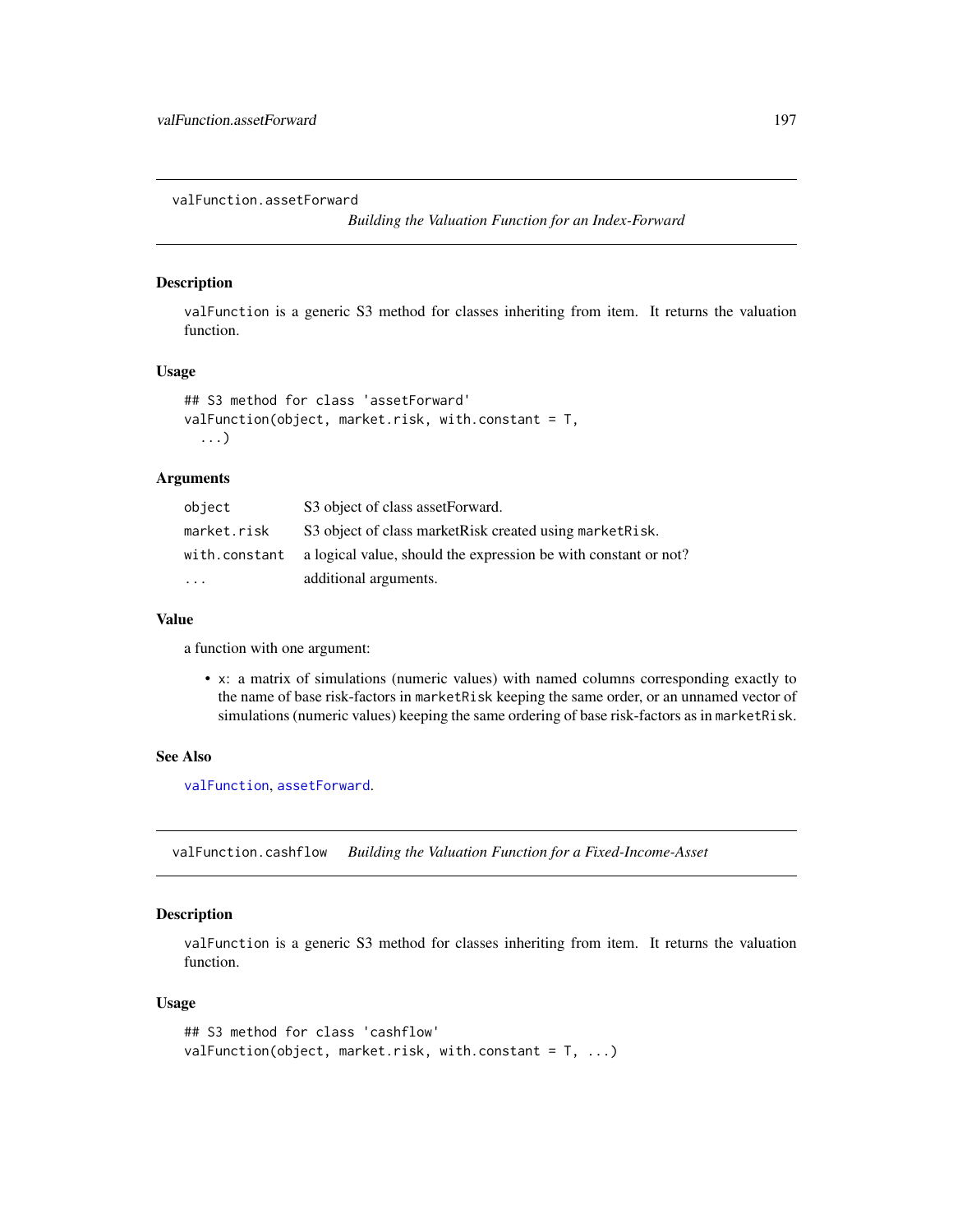#### <span id="page-197-0"></span>**Arguments**

| object        | S3 object of class cashflow.                                    |
|---------------|-----------------------------------------------------------------|
| market.risk   | S3 object of class market Risk created using market Risk.       |
| with.constant | a logical value, should the expression be with constant or not? |
| $\cdot$       | additional arguments.                                           |

#### Value

a function with one argument:

• x: a matrix of simulations (numeric values) with named columns corresponding exactly to the name of base risk-factors in marketRisk keeping the same order, or an unnamed vector of simulations (numeric values) keeping the same ordering of base risk-factors as in marketRisk.

#### See Also

[valFunction](#page-194-0), [cashflow](#page-11-0), [marketRisk](#page-124-0).

valFunction.delta *Building the Valuation Function for a Market Delta-Normal Remainder Term*

#### Description

valFunction is a generic S3 method for classes inheriting from item. It returns the valuation function.

#### Usage

```
## S3 method for class 'delta'
valFunction(object, market.risk, ...)
```
#### Arguments

| object      | S3 object of class delta.                                 |
|-------------|-----------------------------------------------------------|
| market.risk | S3 object of class market Risk created using market Risk. |
| $\cdots$    | additional arguments.                                     |

#### Value

a function with arguments:

• x: a matrix of simulations (numeric values) with named columns corresponding exactly to the name of base risk-factors in marketRisk keeping the same order, or an unnamed vector of simulations (numeric values) keeping the same ordering of base risk-factors as in marketRisk.

#### See Also

[valFunction](#page-194-0), [delta](#page-41-0).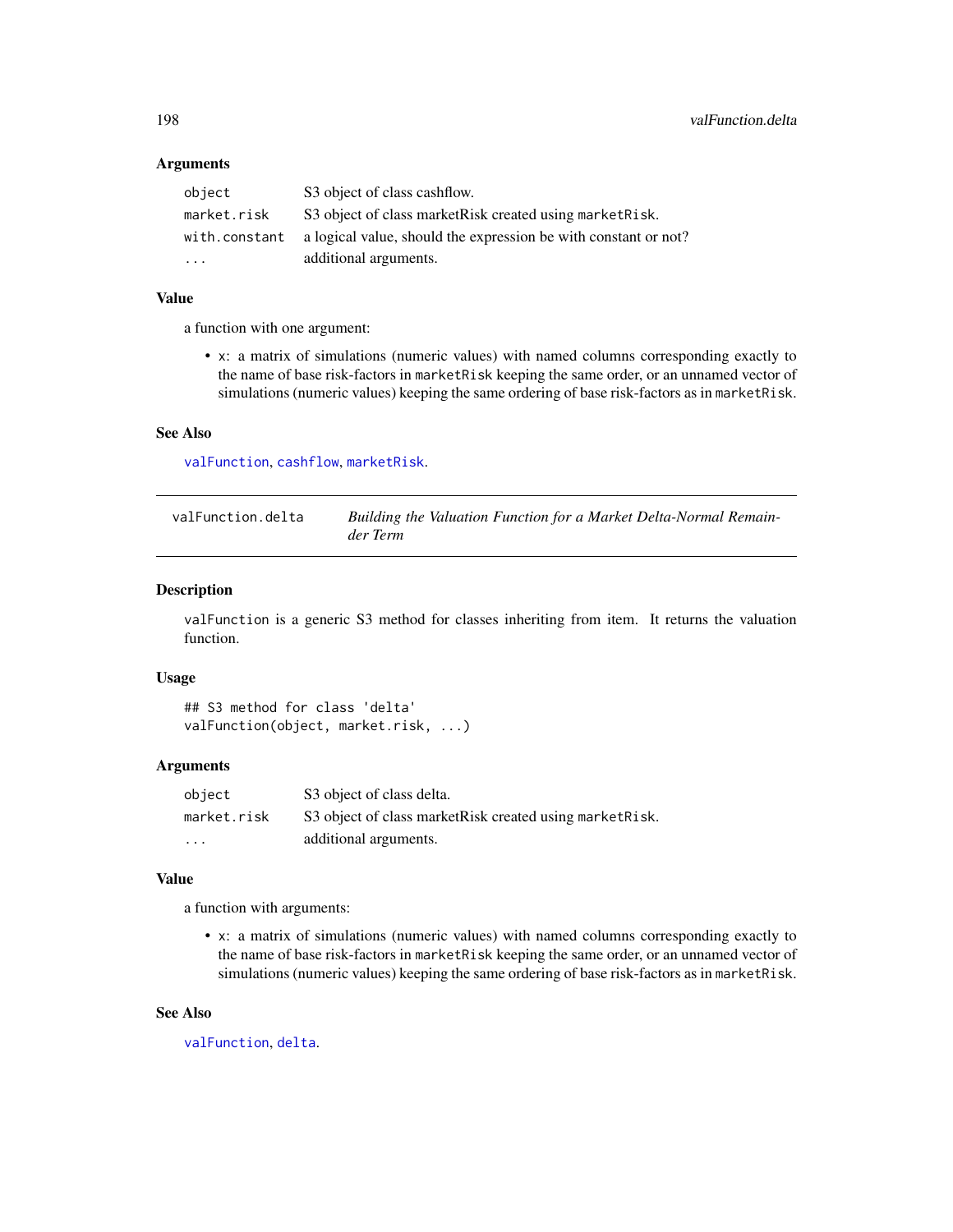<span id="page-198-0"></span>valFunction.fxForward *Building the Valuation Function for a FX-Forward*

#### Description

valFunction is a generic S3 method for classes inheriting from item. It returns the valuation function.

## Usage

```
## S3 method for class 'fxForward'
valFunction(object, market.risk, with.constant = T, ...)
```
## Arguments

| object        | S3 object of class fxForward.                                   |
|---------------|-----------------------------------------------------------------|
| market.risk   | S3 object of class market Risk created using market Risk.       |
| with.constant | a logical value, should the expression be with constant or not? |
| $\cdot$       | additional arguments.                                           |

#### Value

a function with one argument:

• x: a matrix of simulations (numeric values) with named columns corresponding exactly to the name of base risk-factors in marketRisk keeping the same order, or an unnamed vector of simulations (numeric values) keeping the same ordering of base risk-factors as in marketRisk.

#### See Also

[valFunction](#page-194-0), [fxForward](#page-58-0).

valFunction.liability *Building the Valuation Function for an Insurance Liability Valuation*

#### Description

valFunction is a generic S3 method for classes inheriting from item. It returns the valuation function.

```
## S3 method for class 'liability'
valFunction(object, market.risk, with.constant = T, ...)
```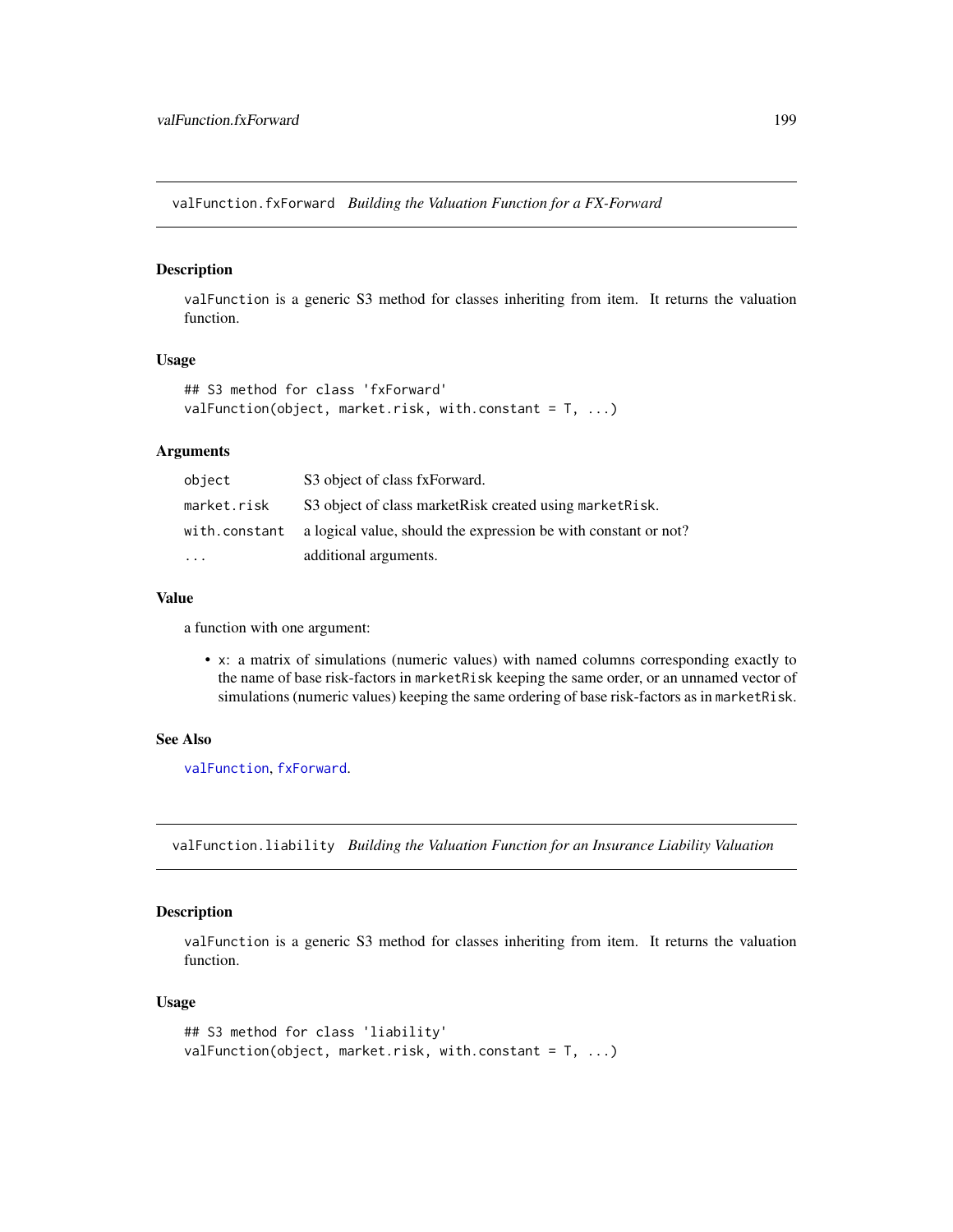<span id="page-199-1"></span>200 valInfo values and the contract of the contract of the contract of the contract of the contract of the contract of the contract of the contract of the contract of the contract of the contract of the contract of the con

#### Arguments

| object        | S3 object of class liability.                                   |
|---------------|-----------------------------------------------------------------|
| market.risk   | S3 object of class market Risk created using market Risk.       |
| with.constant | a logical value, should the expression be with constant or not? |
| $\ddotsc$     | additional arguments.                                           |

## Value

a function with one argument:

• x: a matrix of simulations (numeric values) with named columns corresponding exactly to the name of base risk-factors in marketRisk keeping the same order, or an unnamed vector of simulations (numeric values) keeping the same ordering of base risk-factors as in marketRisk.

## See Also

[valFunction](#page-194-0), [liability](#page-119-0).

<span id="page-199-0"></span>valInfo *Providing Valuation Information*

## Description

valInfo is a generic S3 method for S3 classes inheriting from item. It returns sufficient information for the creation of the valuation function of the item.

## Usage

```
valInfo(object, ...)
```
## Arguments

| object                  | an S3 object from which to extract information. |
|-------------------------|-------------------------------------------------|
| $\cdot$ $\cdot$ $\cdot$ | additional parameters.                          |

## Value

a list.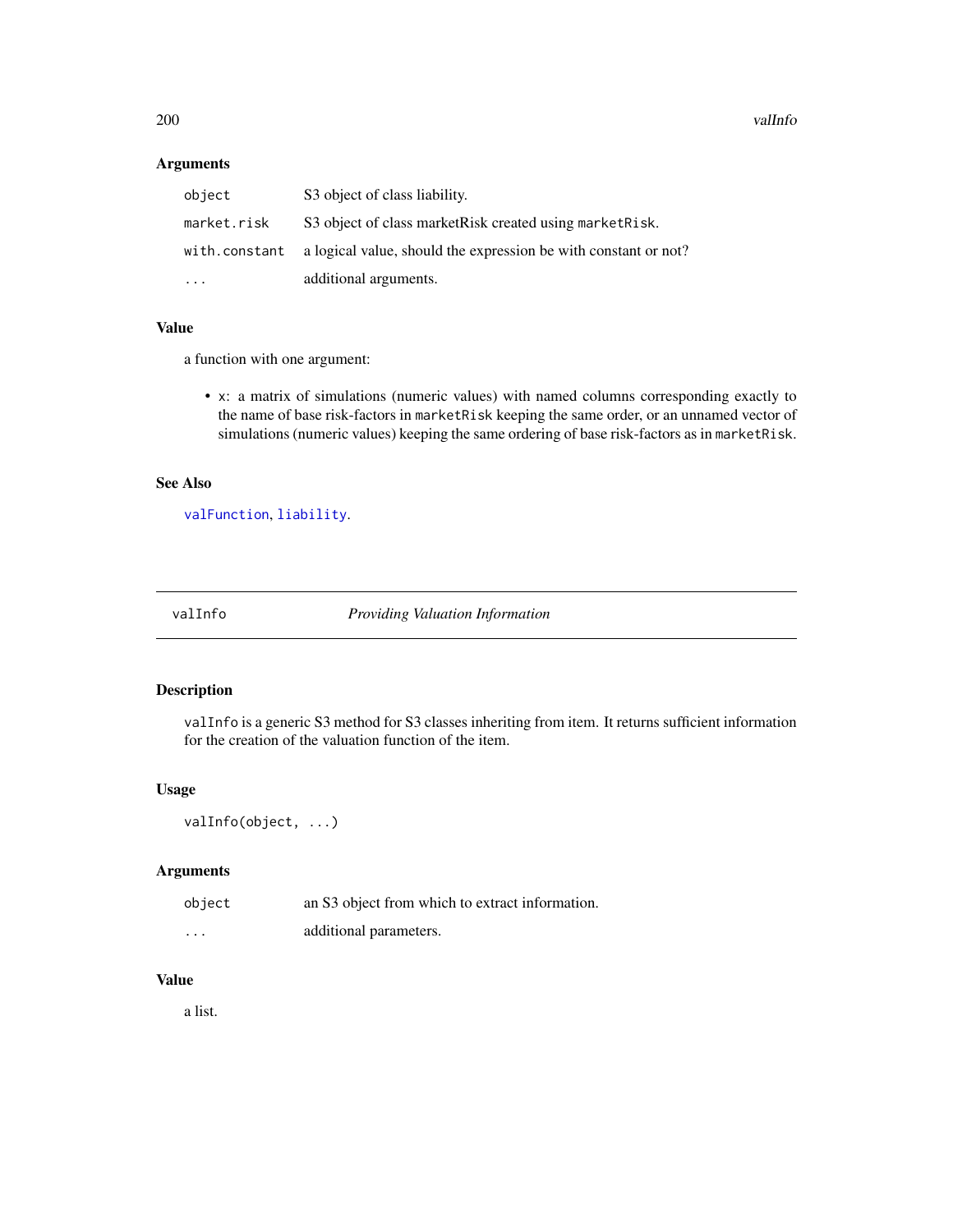<span id="page-200-0"></span>

#### Description

valInfo is a generic S3 method for classes inheriting from item. It returns sufficient information for the creation of the valuation function of an item.

#### Usage

```
## S3 method for class 'asset'
valInfo(object, market.risk, standalone = NULL, ...)
```
#### Arguments

| object      | S3 object of class asset.                                                 |
|-------------|---------------------------------------------------------------------------|
| market.risk | S3 object of class market Risk created using the constructor market Risk. |
| standalone  | S3 object of class standalone.                                            |
| $\ddotsc$   | additional arguments.                                                     |

#### Value

a list with the following elements:

- exposure: numeric value of length one representing the exposure in the underlying asset.
- constant: numeric value of length one representing the constant centering the log-normal expression.
- risk.factor: a data.frame with columns:
	- name: character value representing the names of the base risk-factors.
	- id: integer value representing the positions of the base risk-factors in the covariance matrix in marketRisk.
	- scale: numeric value representing the scaling coefficients associated to the base riskfactors.

#### See Also

[valInfo](#page-199-0), [asset](#page-8-0), [marketRisk](#page-124-0), [standalone](#page-166-0).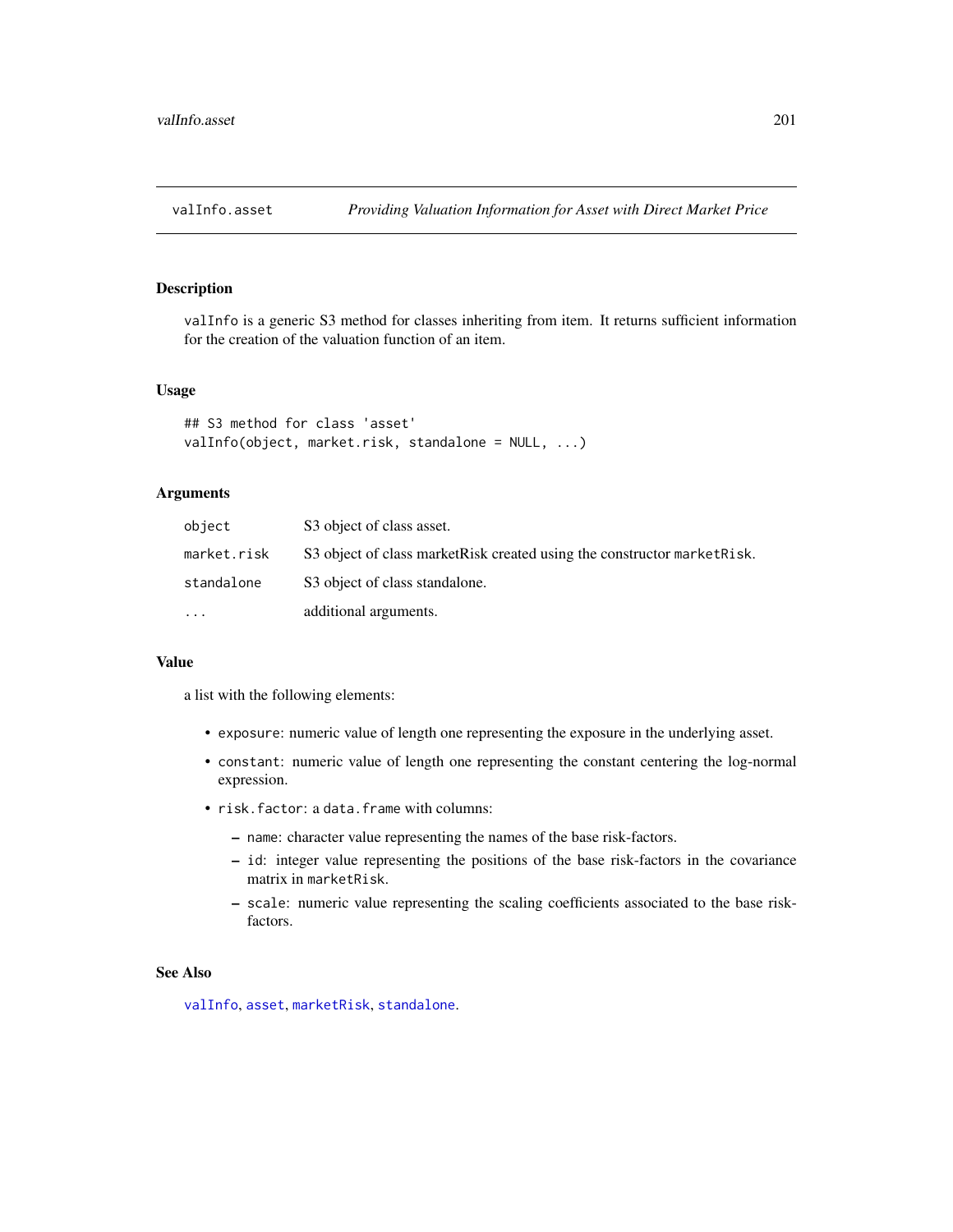<span id="page-201-0"></span>valInfo.assetForward *Providing Information for Index-Forward Valuation from a marketRisk*

#### Description

valInfo is a generic S3 method for classes inheriting from item. It returns sufficient information for the creation of the valuation function of the item.

#### Usage

```
## S3 method for class 'assetForward'
valInfo(object, market.risk, standalone = NULL, ...)
```
## Arguments

| object      | S3 object of class assetForward.                                          |
|-------------|---------------------------------------------------------------------------|
| market.risk | S3 object of class market Risk created using the constructor market Risk. |
| standalone  | S3 object of class standalone.                                            |
| $\ddotsc$   | additional arguments.                                                     |

#### Value

A list with the following elements:

- asset.term: an asset item. The underlying asset term in the forward contract.
- liability.term: a liability item. The liability term representing the forward contract cashflow.

## See Also

[valInfo](#page-199-0), [assetForward](#page-9-0), [marketRisk](#page-124-0).

| valInfo.cashflow | Providing Information for Fixed-Income-Asset Valuation from a mar- |
|------------------|--------------------------------------------------------------------|
|                  | <i>ketRisk</i>                                                     |

## Description

valInfo is a generic S3 method for classes inheriting from item. It returns sufficient information for the creation of the valuation function of the item.

```
## S3 method for class 'cashflow'
valInfo(object, market.risk, standalone = NULL, ...)
```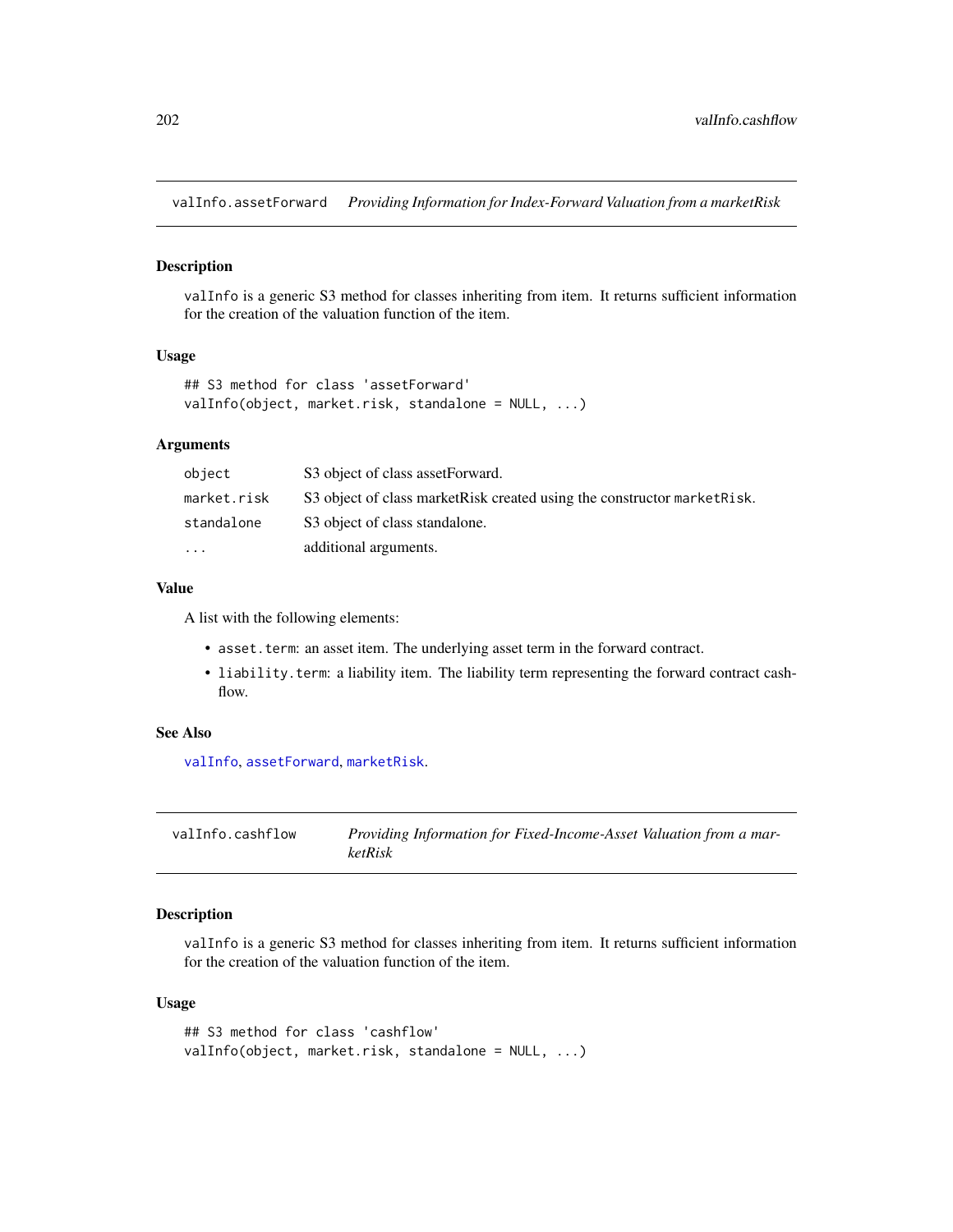#### <span id="page-202-0"></span>valInfo.delta 203

#### Arguments

| object                  | S3 object of class cashflow.                              |
|-------------------------|-----------------------------------------------------------|
| market.risk             | S3 object of class market Risk created using market Risk. |
| standalone              | S3 object of class standalone.                            |
| $\cdot$ $\cdot$ $\cdot$ | additional arguments.                                     |

#### Value

A list with the following elements:

- exposure: a numeric value of length one representing the nominal value of the cashflow.
- constant: a numeric value of length one representing the constant centering the log-normal expression.
- risk.factor: a data.frame with columns:
	- name: a character value representing the names of the base risk-factors.
	- id: an integer value representing the position of the base risk-factors in the covariance matrix contained in marketRisk.
	- scale: a numeric value. The scales associated to the base risk factors.

#### See Also

[valInfo](#page-199-0), [cashflow](#page-11-0), [marketRisk](#page-124-0), [standalone](#page-166-0).

| valInfo.delta | Providing Information for Market Delta-Normal Remainder Term Val- |
|---------------|-------------------------------------------------------------------|
|               | uation from a marketRisk                                          |

#### Description

valInfo is a generic S3 method for classes inheriting from item. It returns sufficient information for the creation of the valuation function of the item.

#### Usage

```
## S3 method for class 'delta'
valInfo(object, market.risk, standalone = NULL, ...)
```
#### Arguments

| object      | S3 object of class delta.                                 |
|-------------|-----------------------------------------------------------|
| market.risk | S3 object of class market Risk created using market Risk. |
| standalone  | S3 object of class standalone.                            |
|             | additional arguments.                                     |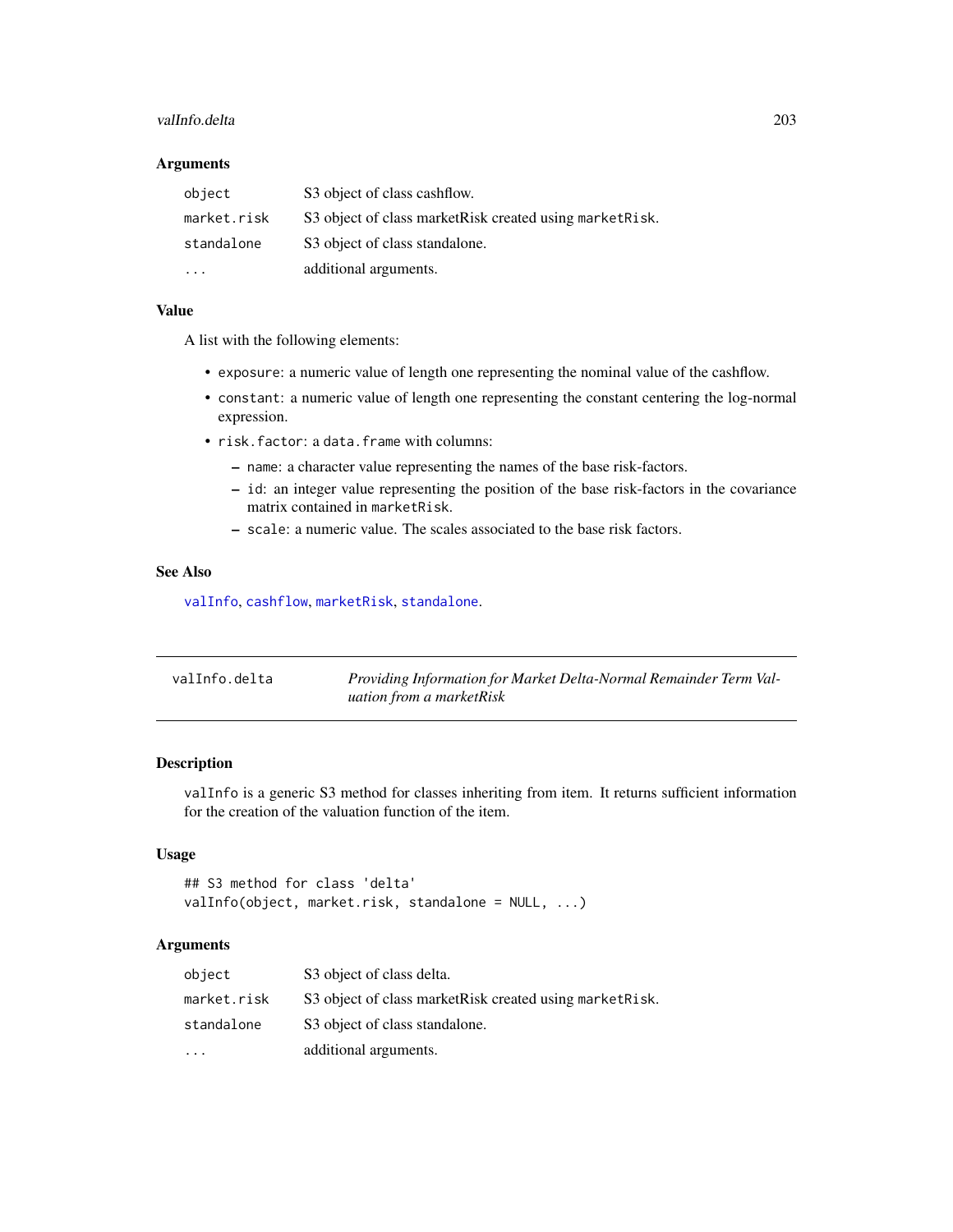## <span id="page-203-0"></span>Value

A list with the following elements:

- sensitivity: a numeric value. The sensitivities (in base currency) with respect to the base risk factors stored in risk.factor, the second element of the list.
- risk.factor: a data.frame with columns:
	- name: a character value. The names of the base risk factors.
	- id: an integer value. The position of the base risk factors in the covariance matrix in marketRisk.
	- scale: a numeric value. The scales associated to the base risk factors.

## See Also

[valInfo](#page-199-0), [delta](#page-41-0), [marketRisk](#page-124-0).

valInfo.fxForward *Providing Information for FX-Forward Valuation from a marketRisk*

#### Description

valInfo is a generic S3 method for classes inheriting from item. It returns sufficient information for the creation of the valuation function of the item.

#### Usage

## S3 method for class 'fxForward' valInfo(object, market.risk, standalone = NULL, ...)

#### Arguments

| object      | S3 object of class fxForward.                             |
|-------------|-----------------------------------------------------------|
| market.risk | S3 object of class market Risk created using market Risk. |
| standalone  | S3 object of class standalone.                            |
|             | additional arguments.                                     |

#### Value

A list with the following elements:

- floating.term: a liability item. The liability term containing the fx rate risk.
- fixed.term: a liability item. The liability term containing the fixed exchange rate.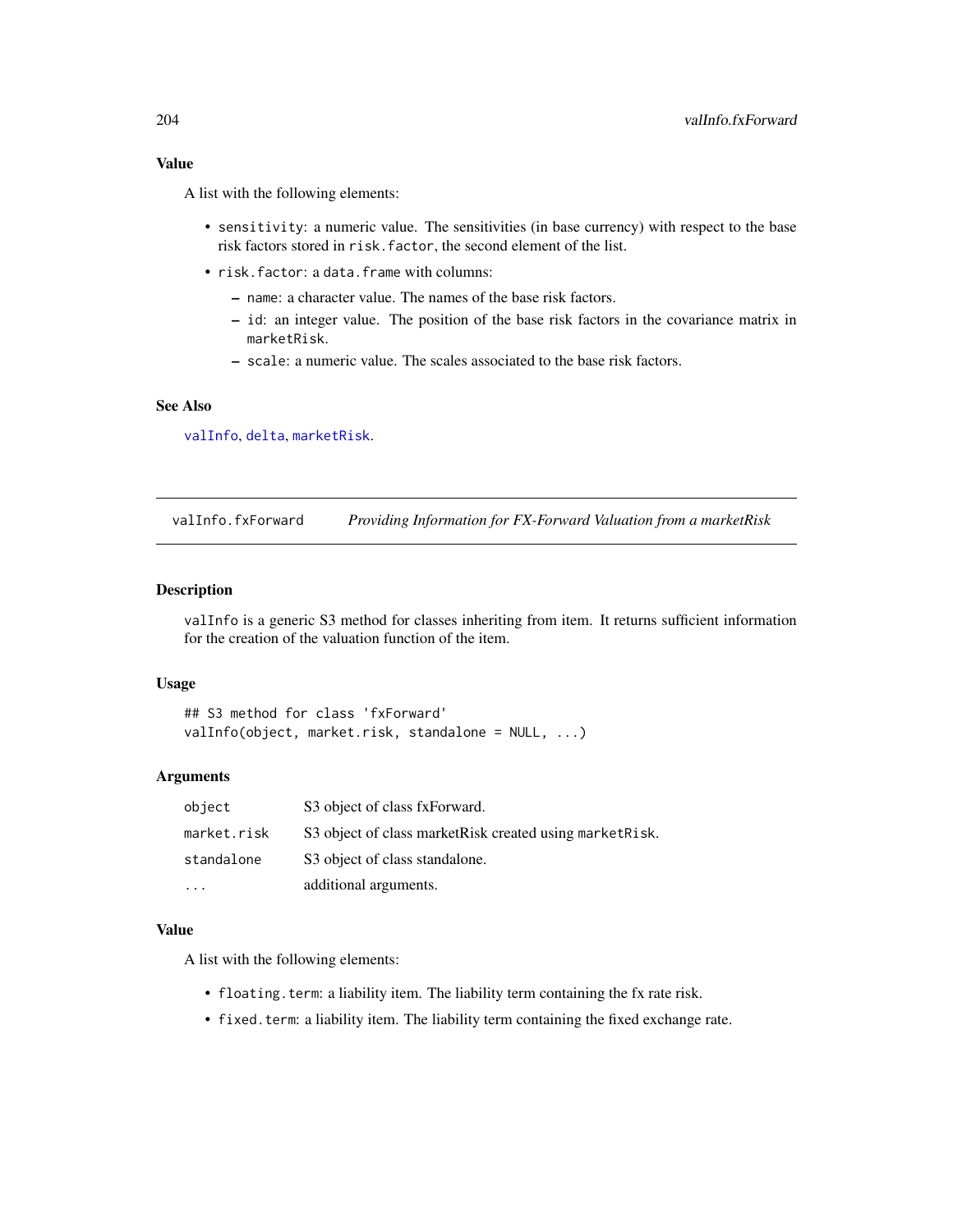<span id="page-204-0"></span>

## Description

valInfo is a generic S3 method for classes inheriting from item. It returns sufficient information for the creation of the valuation function of the item.

#### Usage

```
## S3 method for class 'health'
valInfo(object, market.risk, health.risk, total.vola = T,
  ...)
```
#### Arguments

| object      | S3 object of class health.                                                                                        |
|-------------|-------------------------------------------------------------------------------------------------------------------|
| market.risk | S3 object of class market Risk created using the constructor market Risk.                                         |
| health.risk | S3 object of class health Risk created using the constructor health Risk.                                         |
| total.vola  | a logical value, by default set to TRUE. Should we return the total volatility?<br>(otherwise the sensitivities). |
| $\cdots$    | additional arguments.                                                                                             |
|             |                                                                                                                   |

#### Value

a numeric value: the agggregated volatility if total.vola = TRUE. Otherwise the named vector of volatilities for each health insurance risk factor.

valInfo.liability *Providing Information for Insurance Liability Valuation from a marketRisk*

## Description

valInfo is a generic S3 method for classes inheriting from item. It returns sufficient information for the creation of the valuation function of the item.

```
## S3 method for class 'liability'
valInfo(object, market.risk, standalone = NULL, ...)
```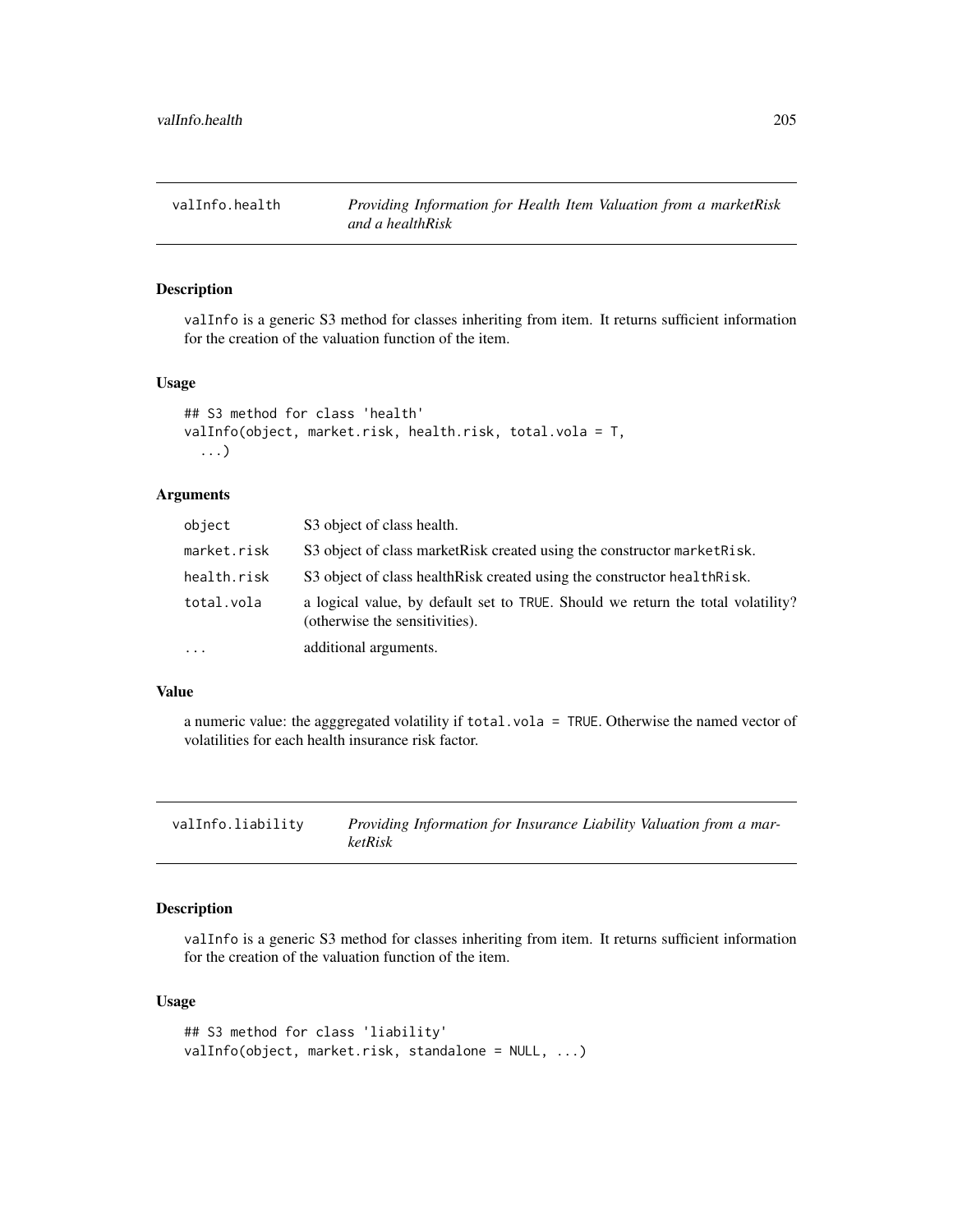## Arguments

| object      | S3 object of class liability.                                             |
|-------------|---------------------------------------------------------------------------|
| market.risk | S3 object of class market Risk created using the constructor market Risk. |
| standalone  | S3 object of class standalone.                                            |
| $\cdots$    | additional arguments.                                                     |

#### Value

A list with the following elements:

- exposure: numeric value of length one. The nominal value of the liability.
- constant: numeric value of length one. The constant centering the log-normal expression.
- risk.factor: a data.frame with columns:
	- name: character value. The names of the base risk factors.
	- id: integer value. The position of the base risk factors in the covariance matrix in marketRisk.
	- scale: numeric value. The scales associated to the base risk factors.

#### See Also

[valInfo](#page-199-0), [liability](#page-119-0), [marketRisk](#page-124-0), [standalone](#page-166-0).

| valInfo.life | Providing Information for Life Item Valuation from a marketRisk and |
|--------------|---------------------------------------------------------------------|
|              | a lifeRisk                                                          |

## Description

valInfo is a generic S3 method for classes inheriting from item. It returns sufficient information for the creation of the valuation function of the item. It returns the volatilities for life risk-factor by transforming the value-at-risk sensitivities provided in the life constructor.

#### Usage

```
## S3 method for class 'life'
valInfo(object, market.risk, life.risk, total.vola = T, ...)
```
## Arguments

| object      | S3 object of class life.                                                  |
|-------------|---------------------------------------------------------------------------|
| market.risk | S3 object of class market Risk created using the constructor market Risk. |
| life.risk   | S3 object of class lifeRisk created using lifeRisk.                       |
| total.vola  | a logical value, by default set to TRUE.                                  |
| $\cdots$    | additional arguments.                                                     |

<span id="page-205-0"></span>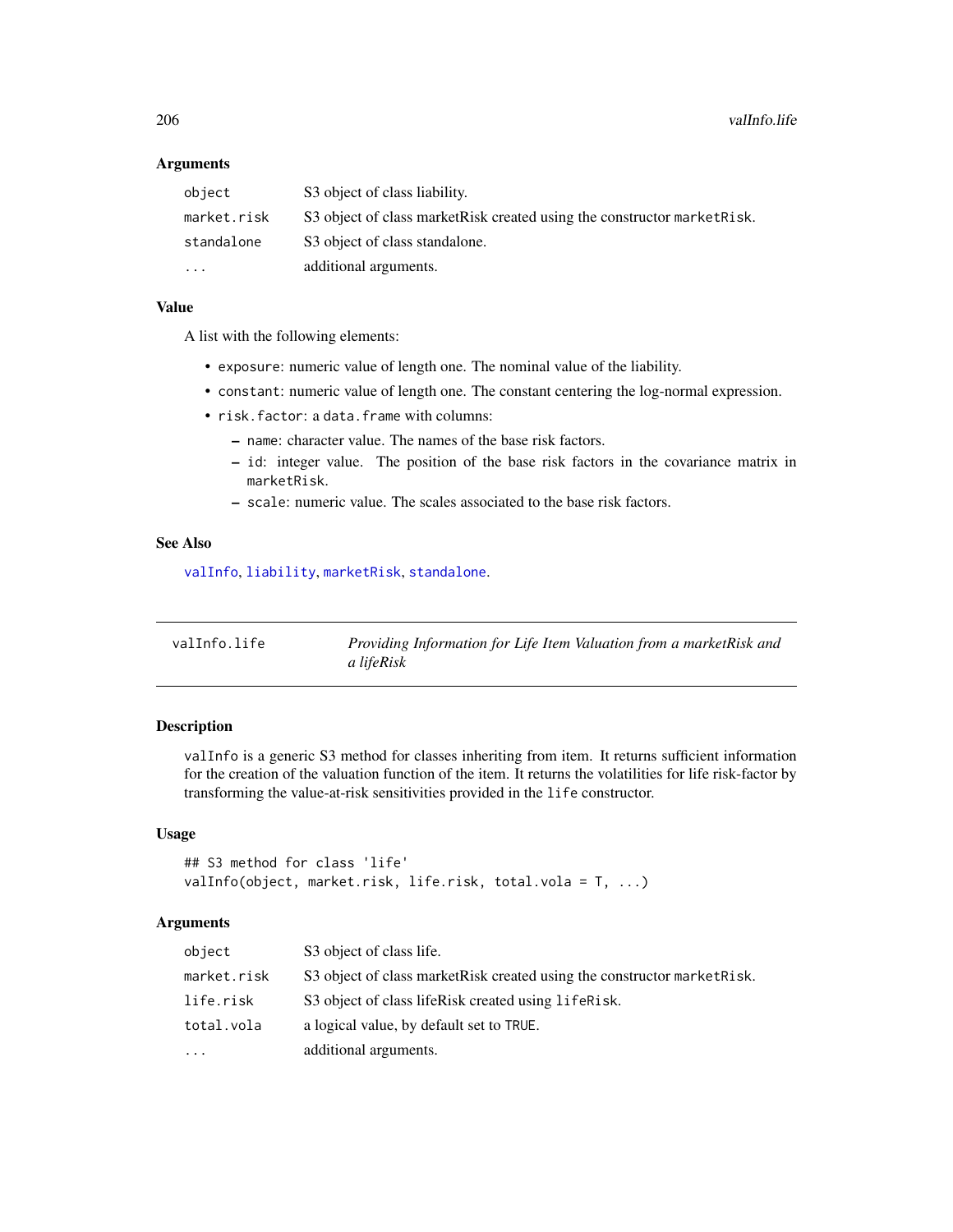#### <span id="page-206-0"></span>valueAtRisk 207

## Value

a numeric value: the agggregated volatility if total.vola = TRUE. Otherwise the named vector of volatilities for each life insurance risk factor.

valueAtRisk *Compute the Value-at-Risk*

## Description

function to compute the alpha-Value-at-Risk of a vector.

## Usage

valueAtRisk $(x,$  alpha = 0.005)

#### Arguments

| a numeric vector. The vector from which to compute the value-at-risk.<br>$\mathbf{x}$                                                                                                     |  |
|-------------------------------------------------------------------------------------------------------------------------------------------------------------------------------------------|--|
| numeric value, the alpha-Value-at-Risk, must take values between 0 and 1. Please<br>alpha<br>note that we consider value-at-risk here to be equivalent to the alpha-quantiles<br>of $x$ . |  |

#### Value

a numeric value. The value-at-risk.

```
volaToExpectedShortfall
```
*Transform normal volatility in expected shortfall*

#### Description

function to compute expected shortfall from volatility for normal random variables.

#### Usage

```
volaToExpectedShortfall(x, alpha = 0.01, sup = F, ...)
```
## Arguments

| X     | a numeric vector of positive volatilities.                                                                                      |
|-------|---------------------------------------------------------------------------------------------------------------------------------|
| alpha | a numeric value. The alpha-Expected Shortfall, must take values between 0 and                                                   |
| sup   | a logical value. If TRUE the function returns the upper expected shortfall and<br>otherwise the lower. Default is set to FALSE. |
|       | additional parameters.                                                                                                          |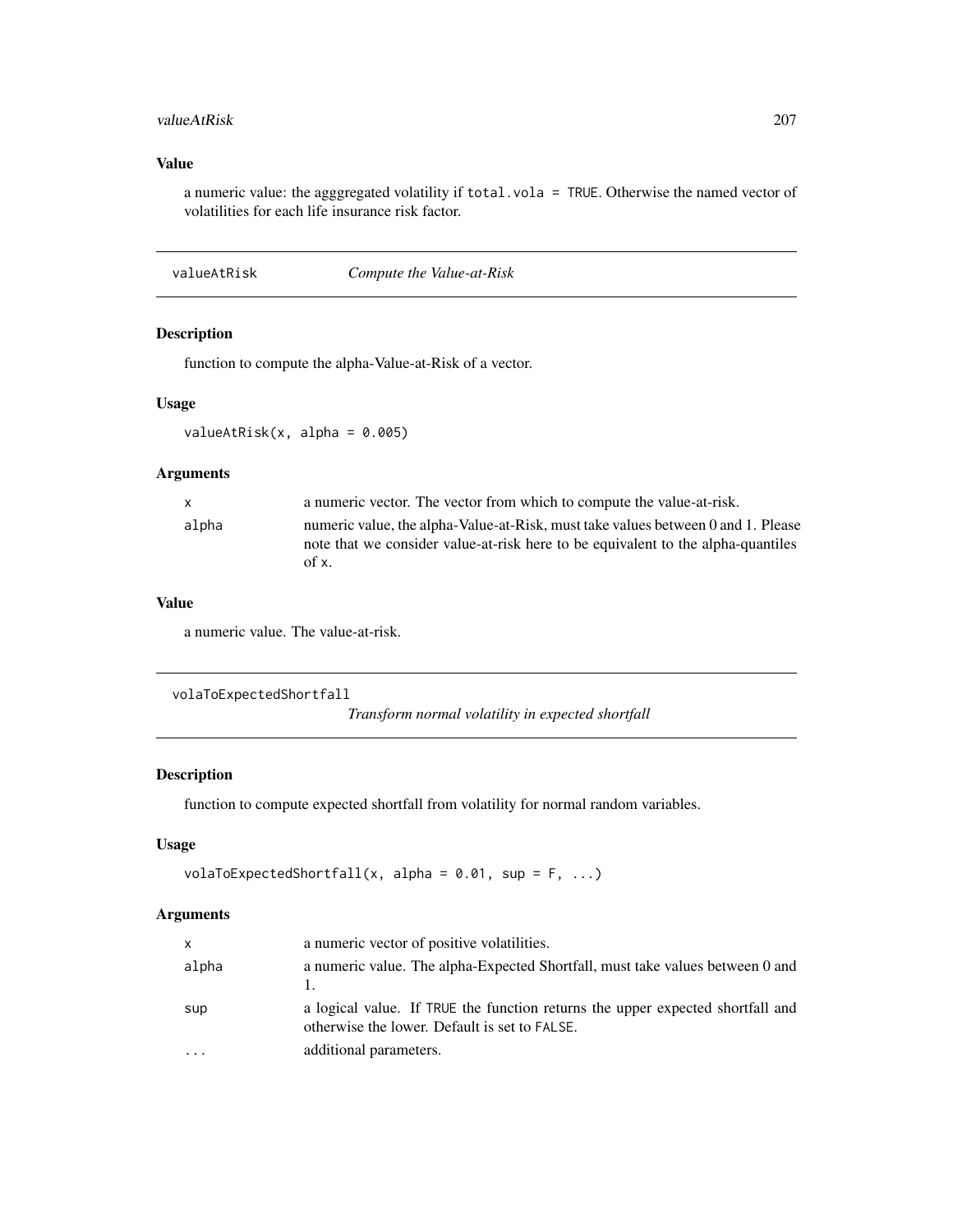## <span id="page-207-0"></span>Value

a numeric vector, the expected shortfalls.

write.sstOutput *Writing a sstOutput into a fundamental data sheet*

## Description

write an sstOutput in a .xlsx file.

## Usage

```
write.sstOutput(object, path, keep = NULL, new.names = NULL, ...)
```
## Arguments

| object    | S3 object of class sstOuput.                                                                                                                                            |
|-----------|-------------------------------------------------------------------------------------------------------------------------------------------------------------------------|
| path      | the complete path to the created .xlsx file.                                                                                                                            |
| keep      | character value, by default set to NULL. The names of the columns of the field<br>\$simulations of the sstOutput to save additionally to the fundamental data<br>sheet. |
| new.names | character value, replacement names for the columns to keep.                                                                                                             |
| $\cdot$   | additional arguments to be passed on to summary.sst0utput.                                                                                                              |

## Value

None (only used for side-effects).

#### Note

This function is an interface that writes the output of summary.sstOutput into an excel file.

#### See Also

[summary](#page-0-0).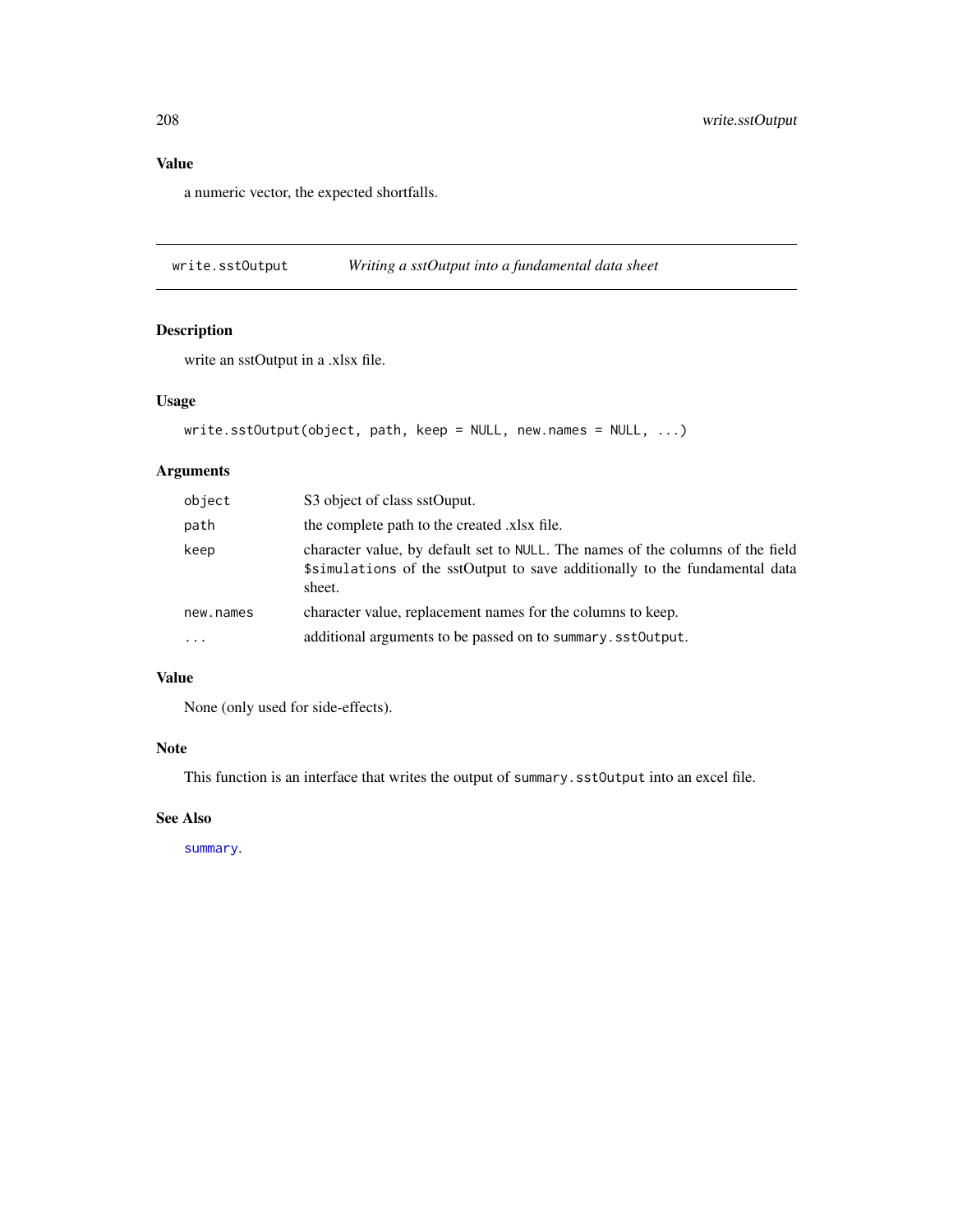# **Index**

aggregateRisks, [9](#page-8-1) asset, [9,](#page-8-1) *[15](#page-14-0)*, *[45](#page-44-0)*, *[47](#page-46-0)*, *[100](#page-99-0)*, *[134,](#page-133-0) [135](#page-134-0)*, *[170](#page-169-0)*, *[185](#page-184-0)*, *[190](#page-189-0)*, *[196](#page-195-0)*, *[201](#page-200-0)* assetForward, [10,](#page-9-1) *[48](#page-47-0)*, *[100](#page-99-0)*, *[134](#page-133-0)*, *[136](#page-135-0)*, *[171](#page-170-0)*, *[185](#page-184-0)*, *[191](#page-190-0)*, *[197](#page-196-0)*, *[202](#page-201-0)* cashflow, [12,](#page-11-1) *[16](#page-15-0)*, *[48](#page-47-0)*, *[101](#page-100-0)*, *[134](#page-133-0)*, *[137](#page-136-0)*, *[172](#page-171-0)*, *[186](#page-185-0)*, *[191](#page-190-0)*, *[198](#page-197-0)*, *[203](#page-202-0)* changeBaseCurrency, [13](#page-12-0) check, [14,](#page-13-0) *[15](#page-14-0)[–19](#page-18-0)*, *[21](#page-20-0)[–23](#page-22-0)* check.asset, [14](#page-13-0) check.assetForward, [15](#page-14-0) check.cashflow, [16](#page-15-0) check.delta, [16](#page-15-0) check.fxForward, [17](#page-16-0) check.health, [18](#page-17-0) check.liability, [18](#page-17-0) check.life, [19](#page-18-0) check.macroEconomicScenarios, [20](#page-19-0) check.nonLifeRisk, [20](#page-19-0) check.participation, [21](#page-20-0) check.scenarioRisk, [22](#page-21-0) check.standalone, [22](#page-21-0) compute, [23,](#page-22-0) *[24](#page-23-0)[–29](#page-28-0)* compute.healthRisk, [24,](#page-23-0) *[97](#page-96-0)* compute.lifeRisk, [24,](#page-23-0) *[122](#page-121-1)* compute.macroEconomicScenarios, [25](#page-24-0) compute.marketRisk, [26](#page-25-0) compute.nonLifeRisk, [26,](#page-25-0) *[130](#page-129-0)* compute.participationRisk, [27,](#page-26-0) *[132](#page-131-0)* compute.scenarioRisk, [28,](#page-27-0) *[157](#page-156-0)* compute.sstModel, [29](#page-28-0) computeConstant, [29](#page-28-0) conditionalReordering, [30,](#page-29-0) *[165](#page-164-0)* containsHealth, [31,](#page-30-0) *[32](#page-31-0)* containsHealth.sstOutput, [32](#page-31-0) containsInsurance, [32,](#page-31-0) *[33](#page-32-0)* containsInsurance.sstOutput, [33](#page-32-0) containsLife, [33,](#page-32-0) *[34](#page-33-0)* containsLife.sstOutput, [34](#page-33-0)

containsMarket, *[35](#page-34-0)*, [35,](#page-34-0) *[36](#page-35-0)* containsMarket.sstOutput, [35](#page-34-0) containsNonLife, *[36](#page-35-0)*, [36,](#page-35-0) *[37](#page-36-0)* containsNonLife.sstOutput, [36](#page-35-0) containsParticipation, *[37](#page-36-0)*, [37,](#page-36-0) *[38](#page-37-0)* containsParticipation.sstOutput, [37](#page-36-0) containsScenario, *[38](#page-37-0)*, [38,](#page-37-0) *[39](#page-38-0)* containsScenario.sstOutput, [39](#page-38-0) creditRisk, [39,](#page-38-0) *[40](#page-39-0)* creditRisk.sstOutput, [40](#page-39-0) currency, [40,](#page-39-0) *[108](#page-107-0)*, *[113](#page-112-0)*, *[115](#page-114-0)* currencyIsIn, [41,](#page-40-0) *[42](#page-41-1)* currencyIsIn.standalone, [42](#page-41-1) delta, *[17](#page-16-0)*, [42,](#page-41-1) *[49](#page-48-0)*, *[102](#page-101-0)*, *[134](#page-133-0)*, *[138](#page-137-0)*, *[172](#page-171-0)*, *[192](#page-191-0)*, *[198](#page-197-0)*, *[204](#page-203-0)* equity, [43,](#page-42-0) *[108](#page-107-0)*, *[113](#page-112-0)*, *[115](#page-114-0)* equityIsIn, *[45](#page-44-0)*, [45](#page-44-0) equityIsIn.standalone, [45](#page-44-0) excelToSstModel, [46,](#page-45-0) *[61](#page-60-0)*, *[117](#page-116-0)[–119](#page-118-0)* expectedShortfall, [46](#page-45-0) format, *[47](#page-46-0)[–59](#page-58-1)* format.asset, [47](#page-46-0) format.assetForward, [47](#page-46-0) format.cashflow, [48](#page-47-0) format.delta, [49](#page-48-0) format.fxForward, [49](#page-48-0) format.health, [50](#page-49-0) format.healthRisk, [50](#page-49-0) format.liability, [51](#page-50-0) format.life, [51](#page-50-0) format.lifeRisk, [52](#page-51-0) format.marketRisk, [53](#page-52-0) format.nonLifeRisk, [53](#page-52-0)

format.participation, [54](#page-53-0) format.participationRisk, [54](#page-53-0)

format.portfolio, [55](#page-54-0) format.scenarioRisk, [55](#page-54-0)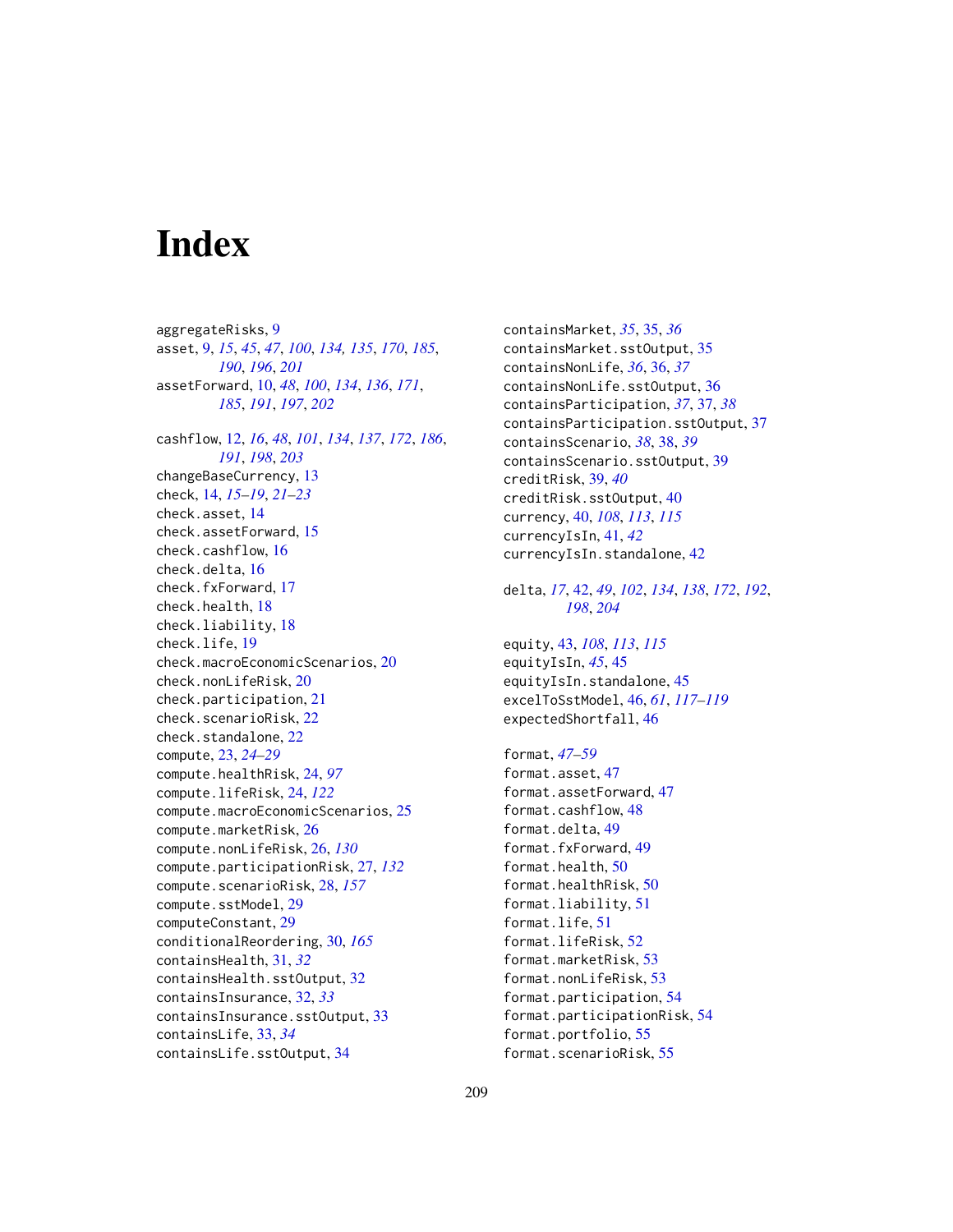format.sstModel, [56](#page-55-0) format.sstOutput, [57](#page-56-0) format.standalone, [57](#page-56-0) format.summary.portfolio, [58](#page-57-0) format.summary.sstModel, [58](#page-57-0) format.summary.sstOutput, [59](#page-58-1) fxForward, *[50](#page-49-0)*, [59,](#page-58-1) *[103](#page-102-0)*, *[134](#page-133-0)*, *[138](#page-137-0)*, *[173](#page-172-0)*, *[186](#page-185-0)*, *[193](#page-192-0)*, *[199](#page-198-0)*

generateError, [61](#page-60-0) generateExpression, [61](#page-60-0) generateExpression.portfolio, [62](#page-61-0) generateFunction, [63](#page-62-0) generateFunction.portfolio, [63](#page-62-0) getCurrencyId, [64,](#page-63-0) *[65](#page-64-0)* getCurrencyId.marketRisk, [65](#page-64-0) getCurrencyName, [65,](#page-64-0) *[66](#page-65-0)* getCurrencyName.marketRisk, [66](#page-65-0) getCurrencyScale, [67,](#page-66-0) *[68](#page-67-0)* getCurrencyScale.marketRisk, [67](#page-66-0) getDeltaId, [68,](#page-67-0) *[69](#page-68-0)* getDeltaId.marketRisk, [68](#page-67-0) getDrbc, [69,](#page-68-0) *[70](#page-69-0)*, *[169,](#page-168-0) [170](#page-169-0)* getDrbc.sstOutput, [69](#page-68-0) getEquityId, [70,](#page-69-0) *[71](#page-70-0)* getEquityId.marketRisk, [71](#page-70-0) getEquityName, [71,](#page-70-0) *[72](#page-71-0)* getEquityName.marketRisk, [72](#page-71-0) getEquityScale, [73,](#page-72-0) *[74](#page-73-0)* getEquityScale.marketRisk, [73](#page-72-0) getHealthId, [74](#page-73-0) getHealthQuantile, [74](#page-73-0) getHealthRisk, [75](#page-74-0) getHealthRisk.sstOutput, [75](#page-74-0) getInitialFX, [76,](#page-75-0) *[77](#page-76-0)* getInitialFX.marketRisk, [76](#page-75-0) getInitialRate, [77,](#page-76-0) *[78](#page-77-0)* getInitialRate.marketRisk, [77](#page-76-0) getInitialSpread, [78](#page-77-0) getInsuranceRisk, *[75](#page-74-0)*, [78,](#page-77-0) *[79](#page-78-0)*, *[82](#page-81-0)*, *[86](#page-85-0)* getInsuranceRisk.sstOutput, [79](#page-78-0) getLifeId, [79,](#page-78-0) *[80](#page-79-0)* getLifeId.lifeRisk, [80](#page-79-0) getLifeQuantile, [80,](#page-79-0) *[81](#page-80-0)* getLifeQuantile.lifeRisk, [81](#page-80-0) getLifeRisk, [81](#page-80-0) getLifeRisk.sstOutput, [82](#page-81-0) getMappingTime, [82,](#page-81-0) *[83](#page-82-0)* getMappingTime.marketRisk, [83](#page-82-0)

getMarketParticipationRisk, [83](#page-82-0) getMarketParticipationRisk.sstOutput, [84](#page-83-0) getMarketRisk, *[84,](#page-83-0) [85](#page-84-0)*, [85](#page-84-0) getMarketRisk.sstOutput, [85](#page-84-0) getNonLifeRisk, [86](#page-85-0) getNonLifeRisk.sstOutput, [86](#page-85-0) getParticipation, [87](#page-86-0) getParticipation.sstOutput, [87](#page-86-0) getRateId, [88,](#page-87-0) *[89](#page-88-0)* getRateId.marketRisk, [88](#page-87-0) getRateName, [89,](#page-88-0) *[90](#page-89-0)* getRateName.marketRisk, [89](#page-88-0) getRateScale, [90,](#page-89-0) *[91](#page-90-0)* getRateScale.marketRisk, [90](#page-89-0) getScenarioRisk, *[87](#page-86-0)*, [91,](#page-90-0) *[92](#page-91-0)* getScenarioRisk.sstOutput, [92](#page-91-0) getSpreadId, [92,](#page-91-0) *[93](#page-92-0)* getSpreadId.marketRisk, [93](#page-92-0) getSpreadName, [93,](#page-92-0) *[94](#page-93-0)* getSpreadName.marketRisk, [94](#page-93-0) getSpreadScale, [95,](#page-94-0) *[96](#page-95-1)* getSpreadScale.marketRisk, [95](#page-94-0) health, *[18](#page-17-0)*, *[50](#page-49-0)*, [96,](#page-95-1) *[103](#page-102-0)*, *[134](#page-133-0)*, *[139](#page-138-0)*, *[174](#page-173-0)*, *[193](#page-192-0)* healthRisk, *[24](#page-23-0)*, *[51](#page-50-0)*, [97,](#page-96-0) *[104](#page-103-0)*, *[140](#page-139-0)*, *[157](#page-156-0)*, *[175](#page-174-0)* initialFX, [98,](#page-97-0) *[126](#page-125-0)* initialRate, [98,](#page-97-0) *[126](#page-125-0)* initialSpread, [99](#page-98-0) intToGroups, [99](#page-98-0) is.asset, [100](#page-99-0) is.assetForward, [100](#page-99-0) is.cashflow, [101](#page-100-0) is.currency, [101](#page-100-0)

is.delta, [102](#page-101-0) is.equity, [102](#page-101-0) is.fxForward, [103](#page-102-0) is.health, [103](#page-102-0) is.healthRisk, [104](#page-103-0) is.insuranceItem, [104](#page-103-0) is.insuranceRisk, [105](#page-104-0) is.item, [105](#page-104-0) is.liability, [106](#page-105-0) is.life, [106](#page-105-0) is.lifeRisk, [107](#page-106-0) is.macroEconomicScenarios, [107](#page-106-0) is.mappingTable, [108](#page-107-0)

is.marketItem, [108](#page-107-0)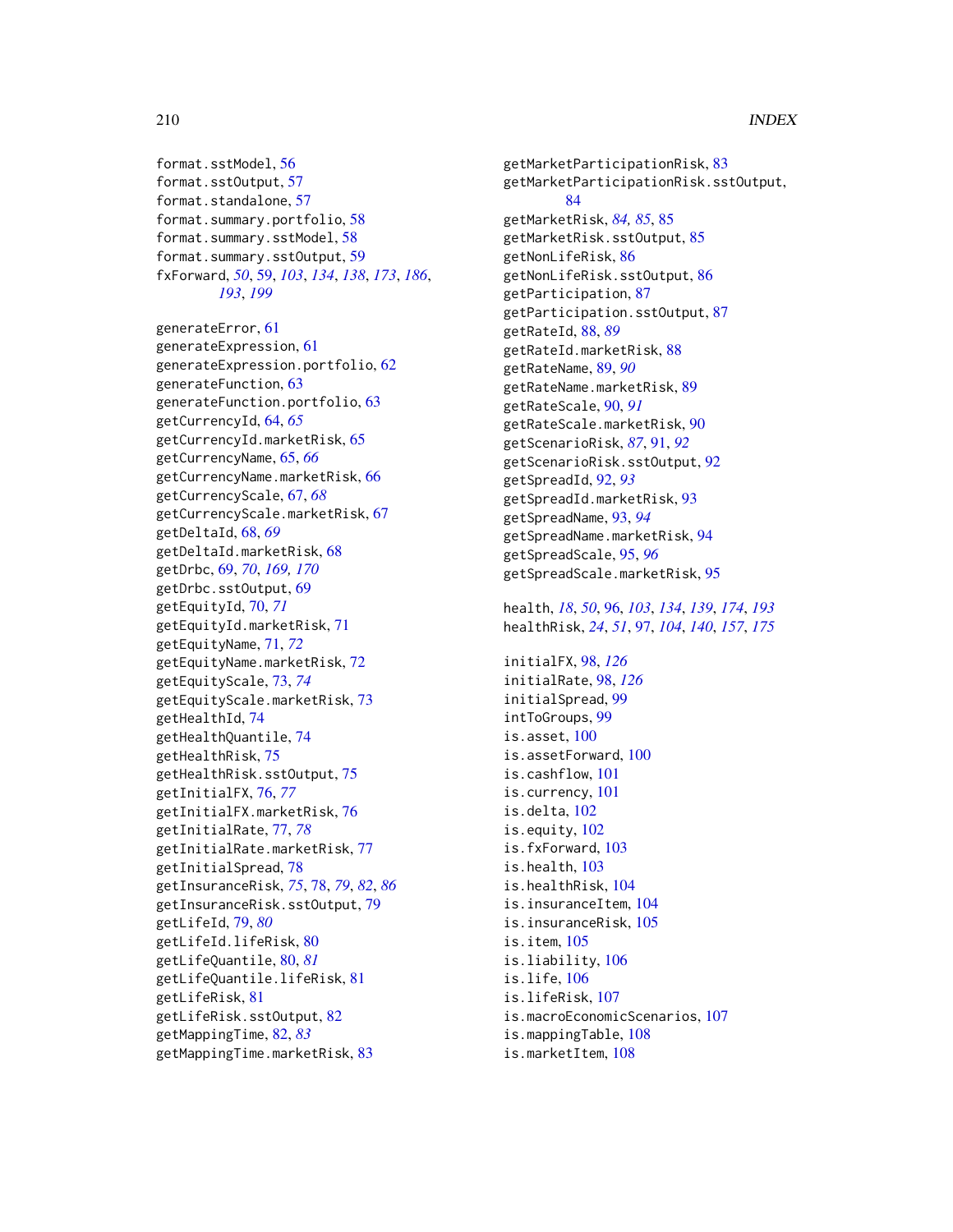#### INDEX 211

```
is.marketRisk, 109
is.nonLifeRisk, 109
is.participation, 110
is.participationRisk, 110
is.pcRate, 111
is.portfolio, 111
is.rate, 112
is.risk, 112
is.riskFactor, 101, 102, 111, 112, 113, 114
is.scenarioRisk, 113
is.spread, 114
is.sstModel, 114
is.sstOutput, 115
is.standalone, 115
itemListToExpression, 116
itemListToFunction, 116
```
keywordToTable, [117](#page-116-0) keywordToTransposedTable, [118](#page-117-0) keywordToValue, [118](#page-117-0)

launchDashboard, [119](#page-118-0) liability, *[19](#page-18-0)*, *[51](#page-50-0)*, *[106](#page-105-0)*, [120,](#page-119-1) *[134](#page-133-0)*, *[141](#page-140-0)*, *[176](#page-175-0)*, *[187](#page-186-1)*, *[194](#page-193-0)*, *[200](#page-199-1)*, *[206](#page-205-0)* life, *[19](#page-18-0)*, *[52](#page-51-0)*, *[106](#page-105-0)*, [121,](#page-120-1) *[134](#page-133-0)*, *[142](#page-141-0)*, *[176](#page-175-0)*, *[195](#page-194-1)* lifeRisk, *[25](#page-24-0)*, *[52](#page-51-0)*, *[80,](#page-79-0) [81](#page-80-0)*, *[107](#page-106-0)*, [122,](#page-121-1) *[142](#page-141-0)*, *[158](#page-157-0)*, *[177](#page-176-0)*, *[181](#page-180-0)* logNormalExpression, [123](#page-122-0)

macroEconomicScenarios, [123](#page-122-0) mappingTable, [124,](#page-123-0) *[126](#page-125-0)* mappingTime, [125,](#page-124-1) *[126](#page-125-0)* marketRisk, *[15](#page-14-0)[–17](#page-16-0)*, *[19](#page-18-0)*, *[26](#page-25-0)*, *[53](#page-52-0)*, *[98,](#page-97-0) [99](#page-98-0)*, *[109](#page-108-0)*, *[125](#page-124-1)*, [125,](#page-124-1) *[143](#page-142-0)*, *[159](#page-158-0)*, *[178](#page-177-0)*, *[184](#page-183-0)*, *[190,](#page-189-0) [191](#page-190-0)*, *[194](#page-193-0)*, *[196](#page-195-0)*, *[198](#page-197-0)*, *[201–](#page-200-0)[204](#page-203-0)*, *[206](#page-205-0)* marketValueMargin, *[8](#page-7-0)*, [126,](#page-125-0) *[127](#page-126-0)* marketValueMargin.sstOutput, [127](#page-126-0) mvmLife, [127](#page-126-0)

na.rm, [128](#page-127-0) newtonRaphson, [128](#page-127-0) nonLifeRisk, *[21](#page-20-0)*, *[27](#page-26-0)*, *[54](#page-53-0)*, *[109](#page-108-0)*, [129,](#page-128-0) *[134](#page-133-0)*, *[144](#page-143-0)*, *[159](#page-158-0)*, *[179](#page-178-0)*

participation, *[21](#page-20-0)*, *[28](#page-27-0)*, *[54](#page-53-0)*, *[110](#page-109-0)*, [131,](#page-130-0) *[134](#page-133-0)*, *[145,](#page-144-0) [146](#page-145-0)*, *[160](#page-159-0)*, *[180](#page-179-0)* participationRisk, *[28](#page-27-0)*, *[55](#page-54-0)*, [132,](#page-131-0) *[146](#page-145-0)*, *[160](#page-159-0)*, *[180](#page-179-0)* pcRate, *[108](#page-107-0)*, *[113](#page-112-0)*, *[115](#page-114-0)*, [132](#page-131-0)

portfolio, *[55](#page-54-0)*, *[63,](#page-62-0) [64](#page-63-0)*, *[111](#page-110-0)*, [133](#page-132-0) print, *[135](#page-134-0)[–146](#page-145-0)*, *[148](#page-147-0)[–151](#page-150-0)* print.asset, *[10](#page-9-1)*, [135](#page-134-0) print.assetForward, *[12](#page-11-1)*, [136](#page-135-0) print.cashflow, *[13](#page-12-0)*, [137](#page-136-0) print.delta, *[43](#page-42-0)*, [137](#page-136-0) print.fxForward, *[60](#page-59-0)*, [138](#page-137-0) print.health, *[96](#page-95-1)*, [139](#page-138-0) print.healthRisk, *[97](#page-96-0)*, [140](#page-139-0) print.liability, *[120](#page-119-1)*, [141](#page-140-0) print.life, *[121](#page-120-1)*, [141](#page-140-0) print.lifeRisk, *[122](#page-121-1)*, [142](#page-141-0) print.marketRisk, [143](#page-142-0) print.nonLifeRisk, *[130](#page-129-0)*, [144](#page-143-0) print.participation, *[131](#page-130-0)*, [145](#page-144-0) print.participationRisk, *[132](#page-131-0)*, [145](#page-144-0) print.portfolio, *[134](#page-133-0)*, [146](#page-145-0) print.scenarioRisk, [147,](#page-146-0) *[157](#page-156-0)* print.sstModel, [148,](#page-147-0) *[165](#page-164-0)* print.sstOutput, [149](#page-148-0) print.standalone, [149,](#page-148-0) *[168](#page-167-0)* print.summary.portfolio, [150](#page-149-0) print.summary.sstModel, [150](#page-149-0) print.summary.sstOutput, [151](#page-150-0)

rate, *[108](#page-107-0)*, *[113](#page-112-0)*, *[115](#page-114-0)*, [151](#page-150-0) rateIsIn, [153,](#page-152-0) *[154](#page-153-0)* rateIsIn.standalone, [153](#page-152-0) removePerfectCorr, [154](#page-153-0) riskCapital, *[8](#page-7-0)*, *[155](#page-154-0)*, [155](#page-154-0) riskCapital.sstOutput, [155](#page-154-0) riskFactorToExpression, [156](#page-155-1)

scenarioRisk, *[22](#page-21-0)*, *[28](#page-27-0)*, *[56](#page-55-0)*, *[113](#page-112-0)*, *[134](#page-133-0)*, *[148](#page-147-0)*, [156,](#page-155-1) *[161](#page-160-0)*, *[182](#page-181-0)* simulate, *[157](#page-156-0)[–161](#page-160-0)* simulate.healthRisk, [157](#page-156-0) simulate.lifeRisk, *[122](#page-121-1)*, [158](#page-157-0) simulate.marketRisk, [158](#page-157-0) simulate.nonLifeRisk, *[130](#page-129-0)*, [159](#page-158-0) simulate.participationRisk, [160](#page-159-0) simulate.scenarioRisk, *[157](#page-156-0)*, [160](#page-159-0) splitComma, [161](#page-160-0) spread, *[108](#page-107-0)*, *[113](#page-112-0)*, *[115](#page-114-0)*, [162](#page-161-0) spreadIsIn, [163,](#page-162-0) *[164](#page-163-1)* spreadIsIn.standalone, [163](#page-162-0) sstModel, *[8](#page-7-0)*, *[29](#page-28-0)*, *[46](#page-45-0)*, *[56](#page-55-0)*, *[114](#page-113-0)*, *[148](#page-147-0)*, [164,](#page-163-1) *[183](#page-182-0)* sstModel-package, [8](#page-7-0) sstModel\_check, [165](#page-164-0)